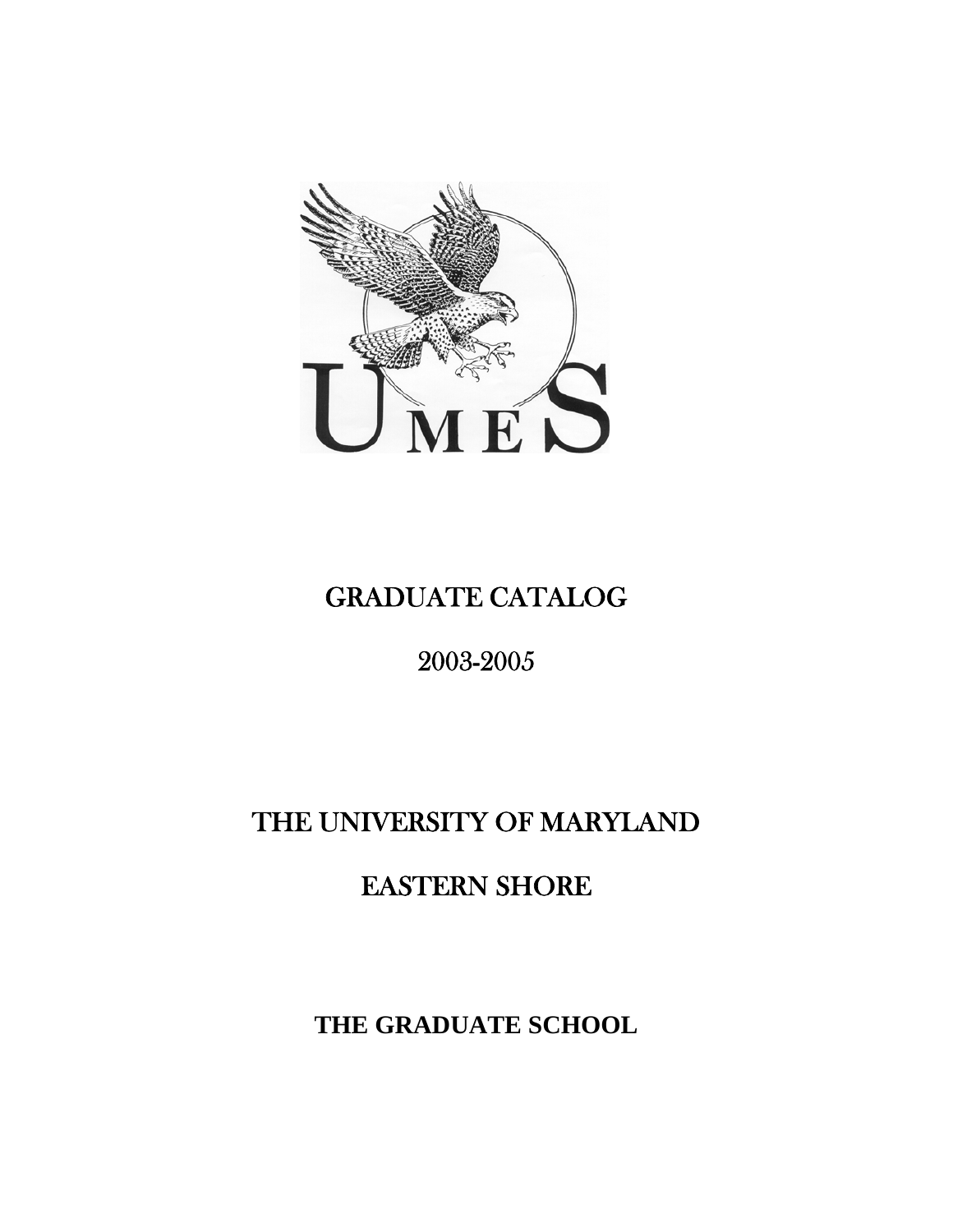#### **OFFICIALS**

#### **BOARD OF REGENTS OF THE UNIVERSITY SYSTEM OF MARYLAND**

**Clifford M. Kendall, Chairman** 

**Nathan A. Chapman, Jr. Joseph Canter Thomas B. Finan, Jr. Patricia S. Florestano Nina Rodale Houghton Stanley H. Hoyer Orlan M. Johnson Leronia A. Josey Admiral Charles R. Larson Bruce L. Marcus David H. Nevins Honorable James C. Rosapepe Honorable Joseph D. Tydings William T. Wood** 

#### **OFFICERS OF THE UNIVERSITY SYSTEM (Selected)**

**Dr. William E. Kirwan**  Chancellor **Mr. Robert E. Myers, Jr.** Executive Assistant to the Chancellor **Dr. Carol A. Berthold** Associate Vice Chancellor **Dr. Donald Boesch** Interim Vice Chancellor for Academic Affairs **Mr. Joseph F. Vivona**  Vice Chancellor for Administration and Finance **Mr. John K. Martin** Vice Chancellor for Advancement **Mr. John Lippincott**  Associate Vice Chancellor for Public Relations **Mr. Paul Sweet** Associate Vice Chancellor for Research Policy and Federal Relations **Mr. Frank Komenda** Associate Vice Chancellor for State Relations **Dr. James C. Alexander** Chairman, Council of University System Faculty **Mr. Roy A Ross** Chairman, Council of University System Staff **Mr. Benjamin Jones III** Chairman, UMS Student Council

#### **OFFICERS OF ADMINISTRATION**

#### **UNIVERSITY OF MARYLAND EASTERN SHORE**

**Dr. Thelma B. Thompson** President **Ms. S. Joan Lister-Williams**  Executive Assistant to the President

**Dr. James White**  Vice President of Students Affairs (Acting) **Mr. Gaines Hawkins**  Vice President for Institutional Planning **Dr. Anna F. Vaughn-Cooke** Vice President for Academic Affairs **Dr. Andrew Carrington**  Associate Vice President for Academic Affairs **Dr. Emmanuel Acquah**  Associate Vice President for Academic Affairs **Dr. Ronnie E. Holden** Vice President for Administrative Affairs **Ms. Lorna Rock**  Director of Development (Acting) Director of Alumni Affairs (Acting) **Dr. Carolyn Brooks** Dean, School of Agricultural and Natural Sciences **Dr. Brenda Anderson** Dean, School of Arts and Professions **Dr. Eddie Boyd, Jr.** Dean, School of Business and Technology **Dr. C. Dennis Ignasias**  Dean, School of Graduate Studies **Dr. Theodosia T. Shields**  Dean, Library Sciences

#### **DEPARTMENT CHAIRS**

**Dr. Mervalin Morant** Agriculture **Dr. I. K. Dabipi**  Airway Science and Engineering **Dr. Ayodele Alade (Acting)** Business, Management and Accounting **Dr. Robert Harleston**  Criminal Justice **Dr. Karen Verbeke (Acting)**  Education **Dr. Richard Keenan** English and Modern Languages **Mr. Ernest Satchell (Acting)**  Fine Arts **Dr. John Dixon** Hotel/Restaurant Management **Dr. Shirley Hymon-Parker** Human Ecology  **Dr. Daniel Okunbor (Acting)** Mathematics and Computer Science  **Dr. Joseph Okoh**  Natural Sciences **Mr. Nelson Townsend** Physical Education **Dr. Raymond Blakely**  Physical Therapy **Dr. William Talley**  Rehabilitation Services **Dr. Stanley DeViney**  Social Sciences **Dr. Leon Copeland**  Technology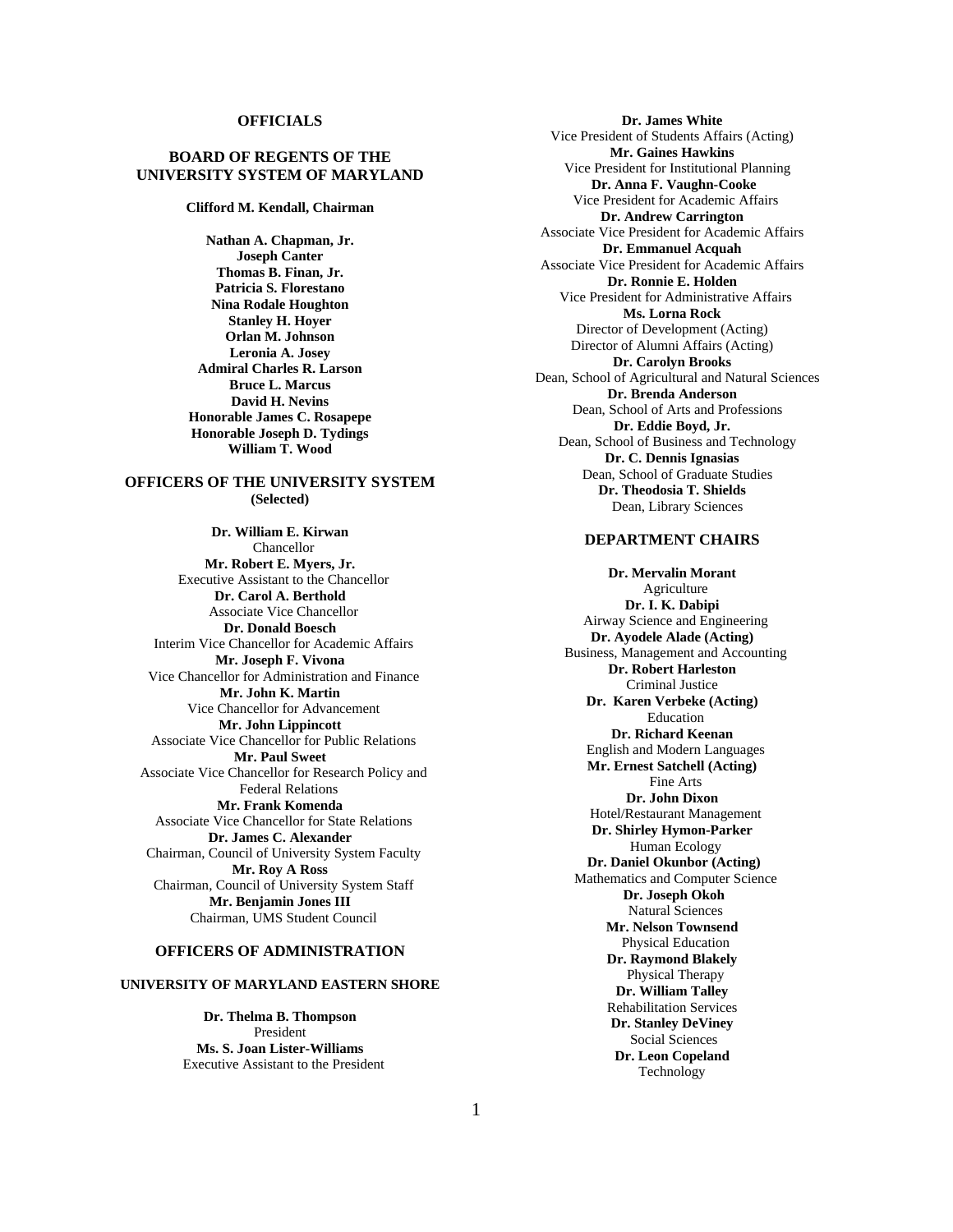#### **GRADUATE PROGRAM COORDINATORS**

**Dr. Michael Almeida,** Applied Computer Science **Dr. Gerald Day,** Career and Technology Education **Dr. Robert Harleston,** Criminology and Criminal **Justice Dr. Cheryl Bowers,** Guidance and Counseling **Dr. Mervalin Morant,** Food and Agricultural Sciences **Dr. Jurgen Schwarz,** Food Science and Technology **Mr. Wayne Smith,** Marine-Estuarine-Environmental Sciences Staff **Dr. Mary Agnew,** Master of Arts in Teaching **Dr. Harry Hoffer,** Organizational Leadership and Education Leadership **Dr. Raymond Blakely,** Physical Therapy **Dr. Clayton Faubion,** Rehabilitation Counseling **Dr. Karen Verbeke,** Special Education **Dr. Gian Gupta,** Toxicology

#### **GRADUATE COUNCIL (2002-2005)**

**Mr. Julius Alade Dr. Arthur Allen Dr. Michael Almeida Dr. Eugene Bass Dr. Dixie Bounds Dr. William Chapin Dr. Leon Copeland Dr. Robert Dadson Dr. Ibibia Dabipi Ms. Bessie Green\* Dr. Nancy Horton Dr. C. Dennis Ignasias\*\* Dr. Robert Johnson, Jr. Dr. Theodore Mollett Dr. Thomas Mosely Dr. Jonathan Odo Dr. Daniel Okunbor Dr. Ihekwoaba Onwudiwe Dr. Emmanuel Onyeozili Dr. Maryam Rahimi Dr. Howard Rebach Dr. Douglas Ruby Dr. Daniel Seaton Dr. George Shorter Dr. Gurbax Singh Dr. David Spinner Dr. Thelma Thompson\*\* Dr. Anna F. Vaughn-Cooke\*\* Dr. Emin Yilmaz Dr. Ki Sun Yoon** 

**\*\* Ex-Officio \*Graduate Student Representative**

#### **DIRECTORS (Selected)**

**Dr. Diann Showell**  Academic Support Services

**Mrs. Cheryll Collier-Mills** Admissions and Registration (undergraduate) **Mrs. Cheryl Holden-Duffy** Registrar **Mr. Kevin Evans** Bookstore **Ms. Bonita Byrd** Comptroller **Ms. Gretchen Givans** Continuing Education **Ms. Camilla Ward (Acting Coordinator)**  Counseling Center **Ms. Lorna Rock (Acting)**  Development and Alumni Affairs **Mr. James Kellam (Acting)** Financial Aid **Mrs. Sharon Grant** Health Center **Mrs. Marie Billie** Human Resources Management **(Vacant)** Institutional Research and Planning **Mr. James Lunnermon** Physical Plant **Ms. Theresa Queenan** Placement Center **Mr. Marvin Jones** Residence Life **Mrs. Catherine Bolek** Sponsored Research and Programs **(Vacant)** Student Activities and Student Development Center **Ms. Deidra Johnson** University Relations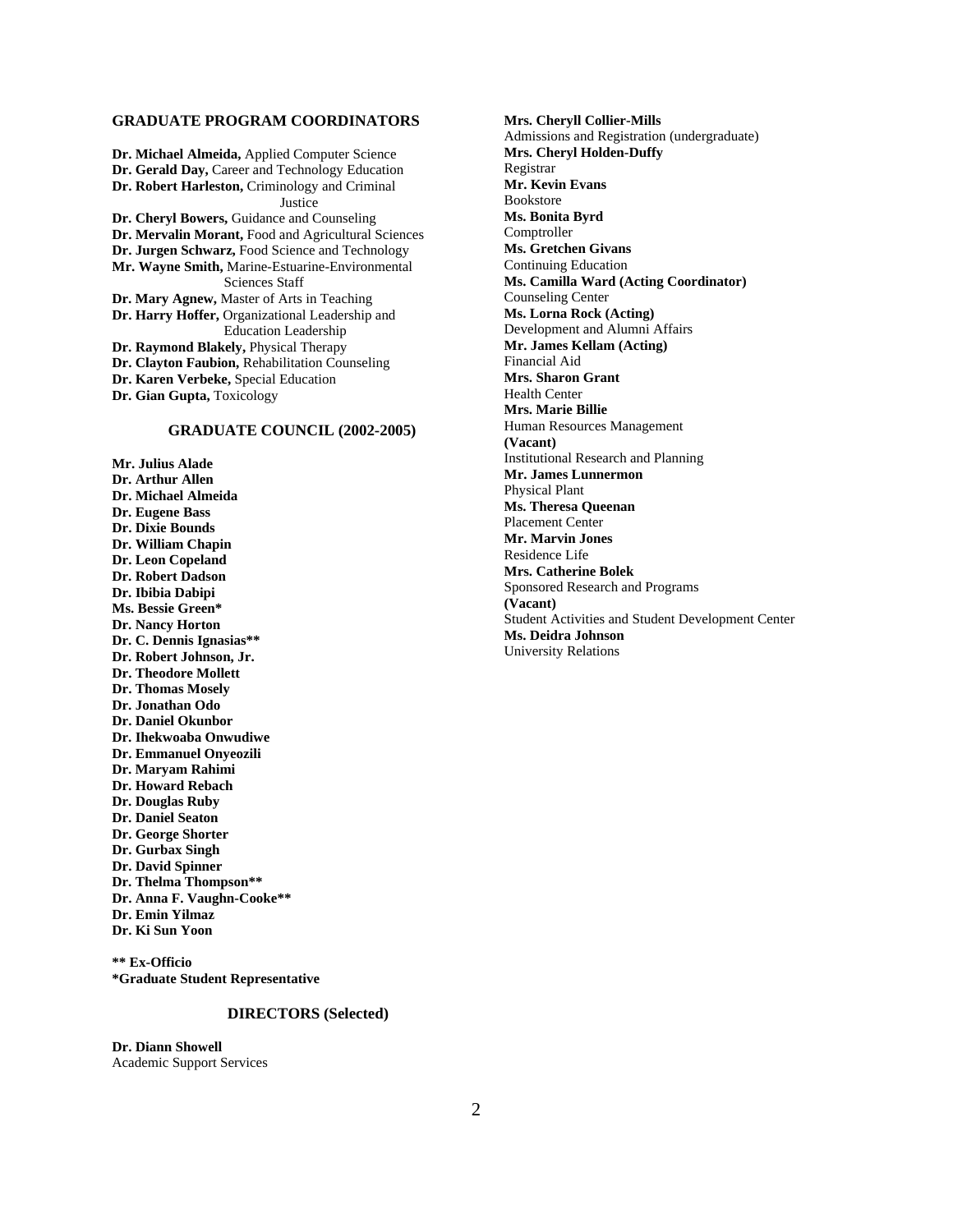# **TABLE OF CONTENTS**

| <b>DISCLAIMER</b>                                   | 4  |
|-----------------------------------------------------|----|
| <b>GRADUATE SCHOOL ADDRESS</b>                      | 4  |
| THE UNIVERSITY                                      |    |
| Mission, Academic Program, Campus                   | 5  |
| <b>GRADUATE</b><br><b>GENERAL</b><br><b>STUDIES</b> |    |
| <b>INFORMATION</b>                                  |    |
| Governance, Accreditation                           | 6  |
| ADMISSION TO GRADUATE SCHOOL                        |    |
| General                                             | 7  |
| Criteria for Admission                              | 7  |
| Policy on Applicant Rejection                       | 8  |
| Categories of Admission to Degree                   |    |
| Programs                                            | 8  |
| <b>Collaborative Programs</b>                       | 11 |
| <b>Continuing Education</b>                         | 11 |
| Offer of Admission and Deferments                   | 11 |
| <b>Admission Time Limits</b>                        | 11 |
| Change of Degree-Level, Program                     |    |
| or Status                                           | 12 |
| <b>Termination of Admission</b>                     | 12 |
| <b>Readmission/Reinstatement Process</b>            | 12 |
| Policy on Dismissal for Non-Academic                |    |
| Reasons                                             | 12 |
| <b>Application Instructions</b>                     | 13 |
| <b>International Student Application</b>            | 15 |
| Records Maintenance and Disposition                 | 17 |
| Fees and Expenses                                   | 17 |
| Payment, Withdrawal and Refund                      | 17 |
| <b>Graduate and Supplemental Fees</b>               | 18 |
| <b>Financial Assistance</b>                         | 19 |
| Grants, Fellowships, Traineeships                   | 19 |
| Assistantships                                      | 19 |
| <b>Work Study Program</b>                           | 20 |
| Loans                                               | 20 |
| <b>Maryland Senior Citizens</b>                     | 20 |
| <b>Veterans Benefits</b>                            | 21 |
| REGISTRATION, CREDITS AND GRADES                    |    |

| Academic Schedule (Classes)        | 21 |
|------------------------------------|----|
| Developing a Program of Study      | 21 |
| Exceptions, Waivers, Appeals and   |    |
| Grievances                         | 21 |
| <b>Course Numbering System</b>     | 21 |
| Designation of Full- and Part-time |    |
| <b>Graduate Students</b>           |    |
|                                    |    |

| <b>Continuous Enrollment</b>                    | 22 |
|-------------------------------------------------|----|
| Minimum Registration Requirements;              | 22 |
| for Doctoral Candidates                         | 23 |
| Inter-Campus Enrollment (USM)                   | 23 |
| Graduate Credit for Senior Undergraduates 23    |    |
| Undergraduate Credit for Graduate               |    |
| <b>Level Courses</b>                            | 24 |
| Credit by Examination                           | 24 |
| <b>Transfer of Credit</b>                       | 24 |
| Criteria that Courses Must Meet to be           |    |
| Accepted for Graduate Credit                    | 25 |
| <b>Course and Credit Changes</b>                | 25 |
| Withdrawal and Cancellation                     | 25 |
| <b>Grades for Graduate Students</b>             | 25 |
| <b>Grading Systems</b>                          | 26 |
| <b>Computation of Grade Point Average</b>       | 26 |
| Grade Change; Repeating Courses                 | 26 |
| Auditing and Prerequisite Courses               | 27 |
| The Academic Record (transcript)                | 28 |
|                                                 |    |
| DEGREE REQUIREMENTS                             |    |
| <b>Graduate School Requirements Applicable</b>  |    |
| to all Master's Degree Programs                 | 28 |
| <b>Graduate School Requirements for Degrees</b> |    |
| of Master of Arts & Master of Science           | 30 |
| Thesis Option                                   | 30 |
| Non-Thesis Option                               | 31 |
| Graduate School Requirements for the            |    |
| Degree of Master of Arts in Teaching            | 31 |
| Graduate School Requirements for the            |    |
| Degree of Master of Education                   | 32 |
| Graduate School Requirements for the            |    |
| Degree of Master of Physical Therapy            | 32 |
| <b>Graduate School Requirements Applicable</b>  |    |
| to the Ph.D. & Ed.D. Degrees                    | 32 |
| Graduate School Requirements for the            |    |
| Degree of Doctor of Physical Therapy            | 34 |
| <b>Established Procedures for Conduct of</b>    |    |
| Master's Thesis Examination                     | 35 |
|                                                 |    |
| <b>Established Procedures for Conduct of</b>    |    |
| <b>Doctoral Dissertation Defense</b>            | 37 |
| <b>Other Graduate School Policy</b>             | 41 |
| Commencement                                    | 41 |
| <b>Institutional Policies Governing</b>         |    |
| Students                                        | 41 |
| SELECTED STUDENT SERVICES                       |    |
| <b>On-Campus Housing</b>                        | 42 |
|                                                 |    |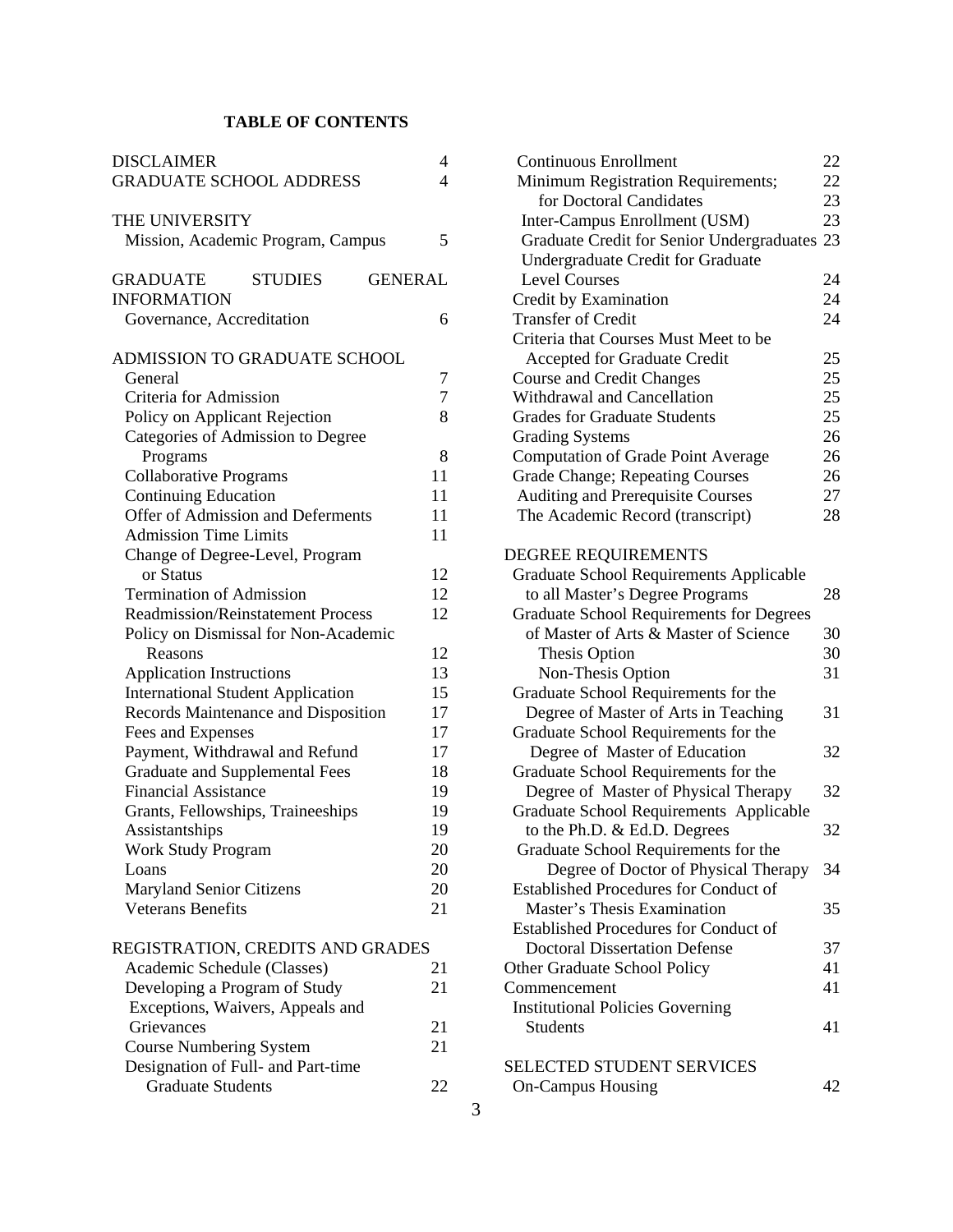| <b>Health Center</b>             |    |
|----------------------------------|----|
| <b>Counseling Services</b>       | 42 |
| <b>Student Services Center</b>   | 43 |
| <b>Commuter Services</b>         | 43 |
| Career Services                  | 43 |
| Disabilities Services Center     | 43 |
| <b>Academic Support Services</b> | 43 |
| <b>Athletic Center</b>           | 43 |

| <b>GRADUATE</b>                   | <b>RESEARCH</b>                        | <b>AND</b> |
|-----------------------------------|----------------------------------------|------------|
| <b>INSTRUCTION RESOURCES</b>      |                                        | 43         |
| The University Library            |                                        | 43         |
| <b>Special Research Resources</b> |                                        | 44         |
|                                   | Sponsored Research and Programs Office | 45         |

DEGREE PROGRAMS BY SCHOOL AND DEPARTMENT 45 Discontinued Programs 45

| UMES GRADUATE DEGREE PROGRAMS 46        |     |
|-----------------------------------------|-----|
| Food and Agricultural Sciences          | 46  |
| Food Science & Technology               | 53  |
| Marine-Estuarine-Environmental Sciences | 58  |
| Toxicology                              | 73  |
| Physical Therapy (DPT)                  | 74  |
| <b>Rehabilitation Counseling</b>        | 86  |
| Criminology & Criminal Justice          | 95  |
| Guidance and Counseling                 | 102 |
| <b>Special Education</b>                | 108 |
| Master of Arts in Teaching              | 114 |
| Organizational Leadership               | 119 |
| <b>Education Leadership</b>             | 128 |
| <b>Applied Computer Science</b>         | 139 |
| Career and Technology Education         | 144 |
| <b>GRADUATE FACULTY</b>                 | 151 |
| <b>INDEX</b>                            | 156 |
| <b>CAMPUS MAP</b>                       | 159 |
| TITLE II REPORT<br><b>APPENDIX</b>      |     |

#### **DISCLAIMER**

The provisions of this publication are not to be regarded as an irrevocable contract between the student and the University of Maryland Eastern Shore. At the time of the publication, every reasonable effort was made to

attain factual accuracy in the material presented. The catalog is not intended to be a complete statement of all procedures, processes and regulations governing graduate or professional degree programs which may be covered in separate program and office manuals and handbooks. The University of Maryland Eastern Shore reserves the right to make changes in fees, course offerings and general regulations and academic requirements without prior notice.

For the most up-to-date information on course offerings, program requirements and deadlines, please write, call or e-mail the program or department to which you are applying.

#### **GRADUATE SCHOOL ADDRESS**

Graduate Studies Office University of Maryland Eastern Shore Early Childhood Development Center Princess Anne, Maryland 21853-1299

Telephone: (410) 651-6507/7966/8626 Fax: (410) 651-7571 E-mail: cdignasias@mail.umes.edu vcshockley@mail.umes.edu klcorbin@mail.umes.edu

URL website: www.umes.edu

Date of Publications: July, 2003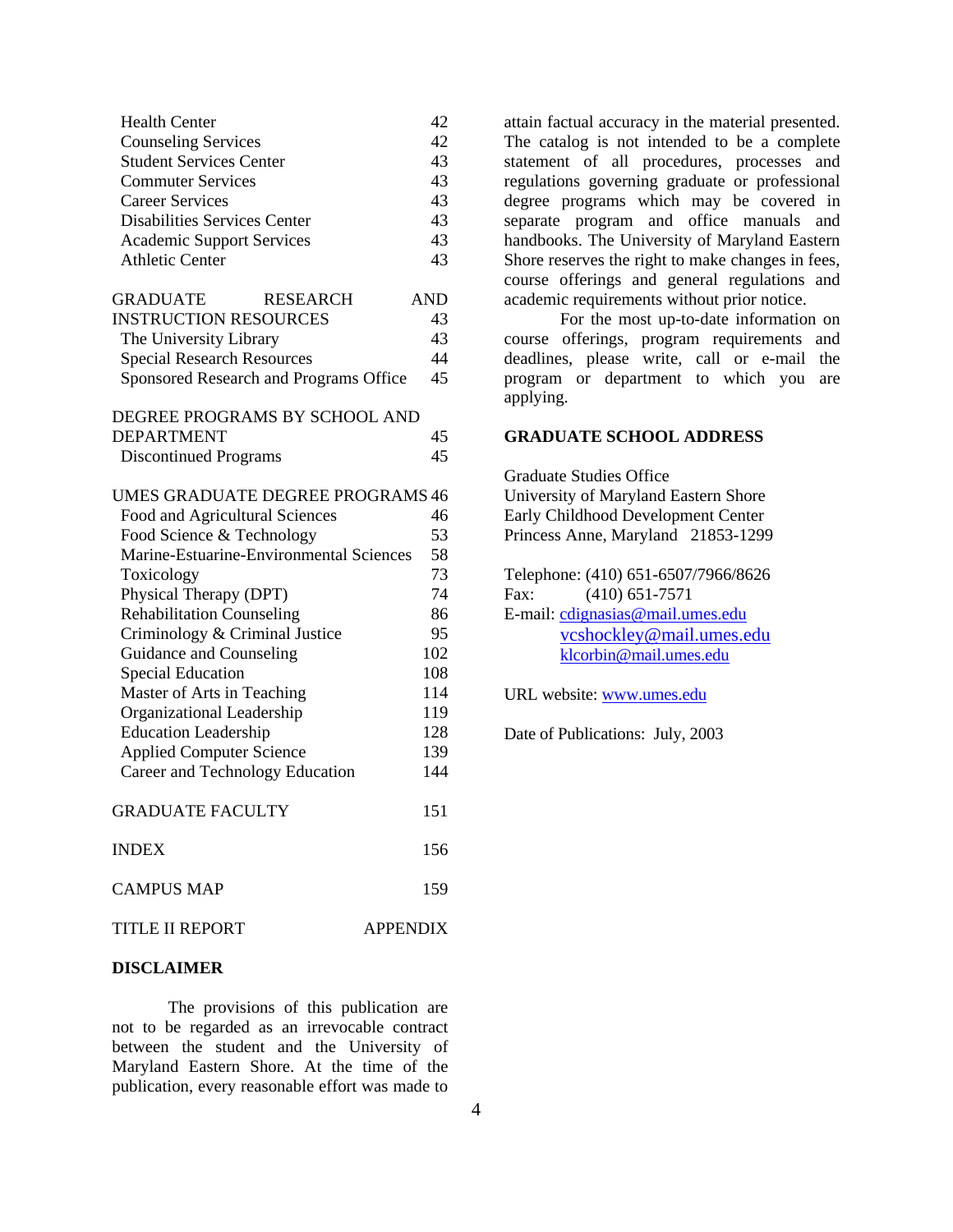#### **THE UNIVERSITY**

#### **THE UMES MISSION**

The University of Maryland Eastern Shore (UMES) is the doctoral degree granting, research/teaching University on Maryland's Eastern Shore, and the 1890 Land Grant institution for the State of Maryland. UMES is a growing, primarily residential university with a teaching, research and extension mission consistent with its legacy as an 1890 Historically Black Land Grant institution. UMES emphasizes its commitment to equal educational opportunity, and strives to provide educational, research and public service programs to the state and region.

## **THE ACADEMIC PROGRAM**

The University of Maryland Eastern Shore is one of eleven degree-granting campuses of the University System of Maryland. It was founded in 1886 as the Delaware Conference Academy under control of the Methodist Church.

UMES offers major programs leading to baccalaureate degrees in 26 disciplines in the arts and sciences, professional studies and agricultural sciences. UMES has 13 teaching degree programs and nine pre-professional programs, as well as an Honors Program designed to prepare students for study in professional schools.

In graduate education, UMES offers graduate degrees in the following fields: at the M.S. and the Ph.D. level in the Marine-Estuarine-Environmental Sciences and in Toxicology; the Ph.D. in Food Science and Technology and in Organizational Leadership; the Doctor of Physical Therapy (DPT); the M.S. in Applied Computer Science, Criminology & Criminal Justice, Food and Agricultural Sciences and Rehabilitation Counseling; the M.Ed. in Guidance and Counseling, Special Education and Career and Technology Education; the Master of Arts in Teaching (MAT). An Education Leadership program (Ed.D.) begins in the Fall 2003 semester.

#### **THE CAMPUS AND ENVIRONMENT**

Located in the small, historic town of Princess Anne, on the Eastern Shore of Maryland, UMES is located on 620 acres of land, with over 80 buildings. UMES offers a comprehensive and varied academic program as well as a well-designed campus.

As UMES enters its third century of instruction, it continues with plans for additional office-classroom-laboratory buildings, an improved physical plant and an expanded graduate curriculum.

UMES offers suitable facilities on campus for its graduate programs such as well equipped, state-of-the-art laboratories and instrumentation, computing and telecommunications capability and networking, and resource centers.

Behind the East Campus are over 500 acres of farmland. Innovative agricultural, environmentally related, and aquaculture research, serving both local and global economies, is conducted by several institutes, centers and programs.

Programs in the marine, estuarine and environmental sciences and in the agricultural sciences also benefit from the Eastern Shore of Maryland as a field laboratory with its diverse natural resources: the land, the ecosystem of the Chesapeake Bay estuary and the Atlantic Coast, state forests and parks, and a National Seashore (at Assateague Island). There is easy access to outdoor recreation opportunities such as camping, fishing and water sports. Within a several hour drive are the resources of Maryland's Western Shore and the federal sector located in the Washington, D.C.-Baltimore-Northern Virginia corridor.

 UMES graduate programs in education fields, computer science, physical therapy, criminology & criminal justice and rehabilitation counseling serve and address community and regional needs for professionals and technical specialists.

The international dimension of the UMES campus can be evidenced by the flags of over 50 nations that fly, on a rotational basis, at the campus entrance. These flags are a reminder of the various nationalities of students enrolled at UMES.

## **GRADUATE STUDIES GENERAL INFORMATION**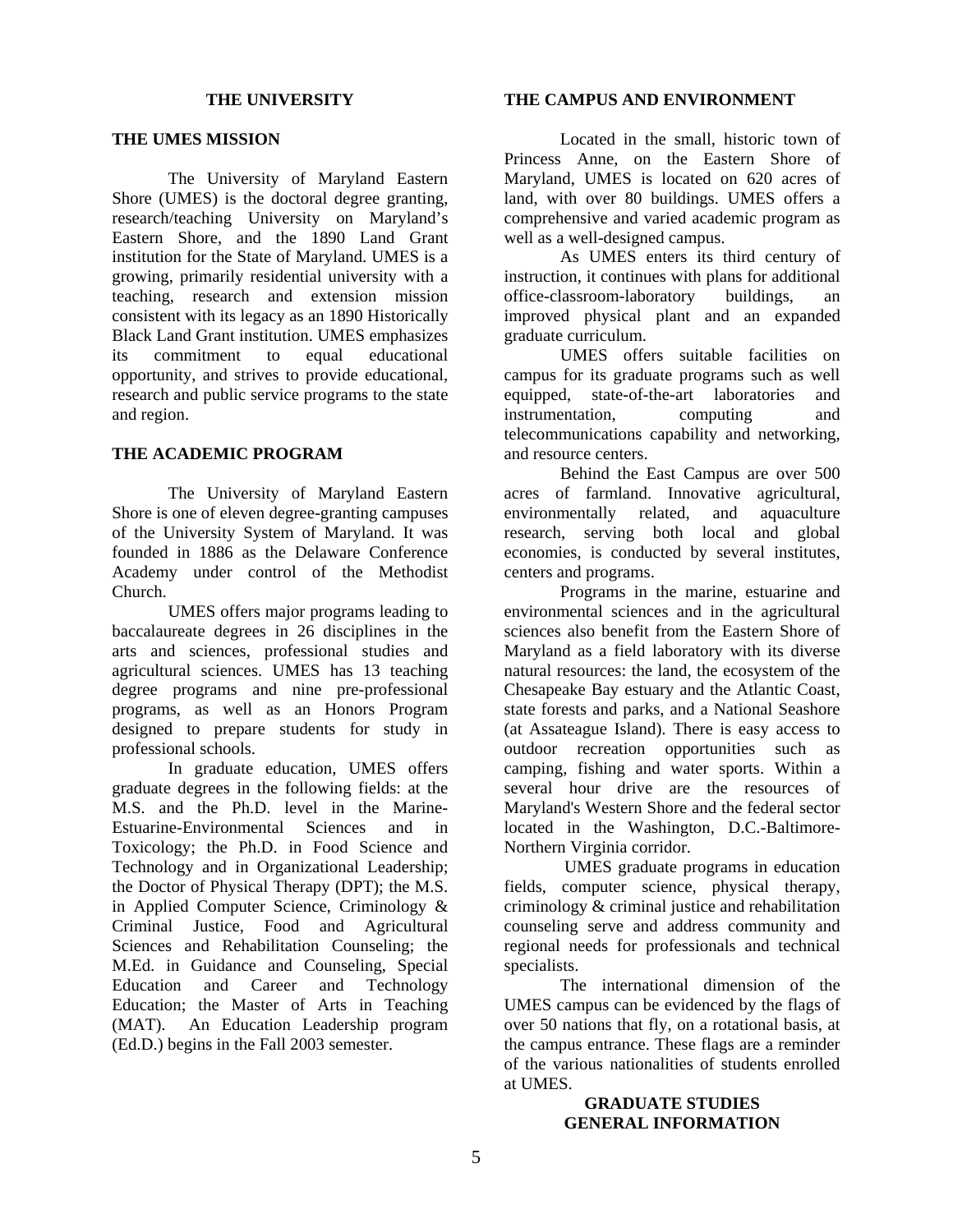The University of Maryland Eastern Shore's Graduate School believes that it can best serve societal needs and respond to the challenges of graduate education through its commitment to time-honored principles. Accordingly, the major role of the UMES Graduate School is to provide for the education of students in the scholarly methods of intellectual inquiry and critical analysis; to train them in the discipline and skill necessary for beneficial research, applications and practice; and to foster in them a dedication to creative thought and the search for knowledge. The UMES Graduate School promotes the freedom and intellectual environment necessary to stimulate research and scholarship of the highest quality for both students and faculty.

In terms of governance, each campus of the University System of Maryland is administered by a President who is responsible for all academic programs. The delegated administration of the graduate programs at UMES, within the office of the Vice President for Academic Affairs, is to the Dean of the School of Graduate Studies. A Graduate Faculty Assembly and Graduate Council on the campus provide the organization by which the Graduate Faculty discharges its responsibilities for the quality and scope of graduate studies and research, embodied within the Graduate School.

#### **GOVERNANCE**

#### **The Graduate Faculty**

The Assembly of the Graduate Faculty consists of all regular and associate members of the Graduate Faculty who, through their participation in research and graduate instruction, have displayed a capacity for individual research or creative and scholarly work at the highest levels.

The Graduate Faculty, working through the Assembly and the Graduate Council, establishes policies governing admission to graduate study and the minimum requirements to be met by all students seeking advanced degrees awarded by the Graduate Faculty at the University of Maryland Eastern Shore. The faculty of the various departmental graduate programs may set additional requirements for the admission to specific programs or for the

completion of degrees within those programs, which are beyond the minimum established by the Graduate Council.

### **The Graduate Council**

The Graduate Council consists of members of the Graduate Faculty elected by the Assembly, as well as appointed and ex-officio members. It is charged with formulation of policies and procedures for the graduate programs at UMES. These include, but are not limited to, admission standards, review of new programs and courses submitted by members of the Graduate Faculty of a department, review of the UMES Graduate Faculty membership, standards pertaining to graduate student theses and dissertations and the periodic review of all graduate degree programs.

#### **Graduate Students**

Student opinion and participation in determining matters of policy, procedure, and administration are appreciated and encouraged. In addition to their election to the Graduate Council, graduate students may also serve on departmental and campus committees.

## **National/Regional Organizations**

The University of Maryland Eastern Shore maintains membership in national organizations such as the Council of Graduate Schools and the National Association of State Universities and Land Grant Colleges.

#### **ACCREDITATION**

The campus is accredited by the regional accreditation agency, the Middle States Association of Colleges and Schools. UMES has professional accreditation applicable to its graduate programs in physical therapy and rehabilitation counseling. The campus is also pursuing professional accreditation from the National Council for the Accreditation of Teacher Education.

#### **ADMISSION TO GRADUATE SCHOOL**

#### **General**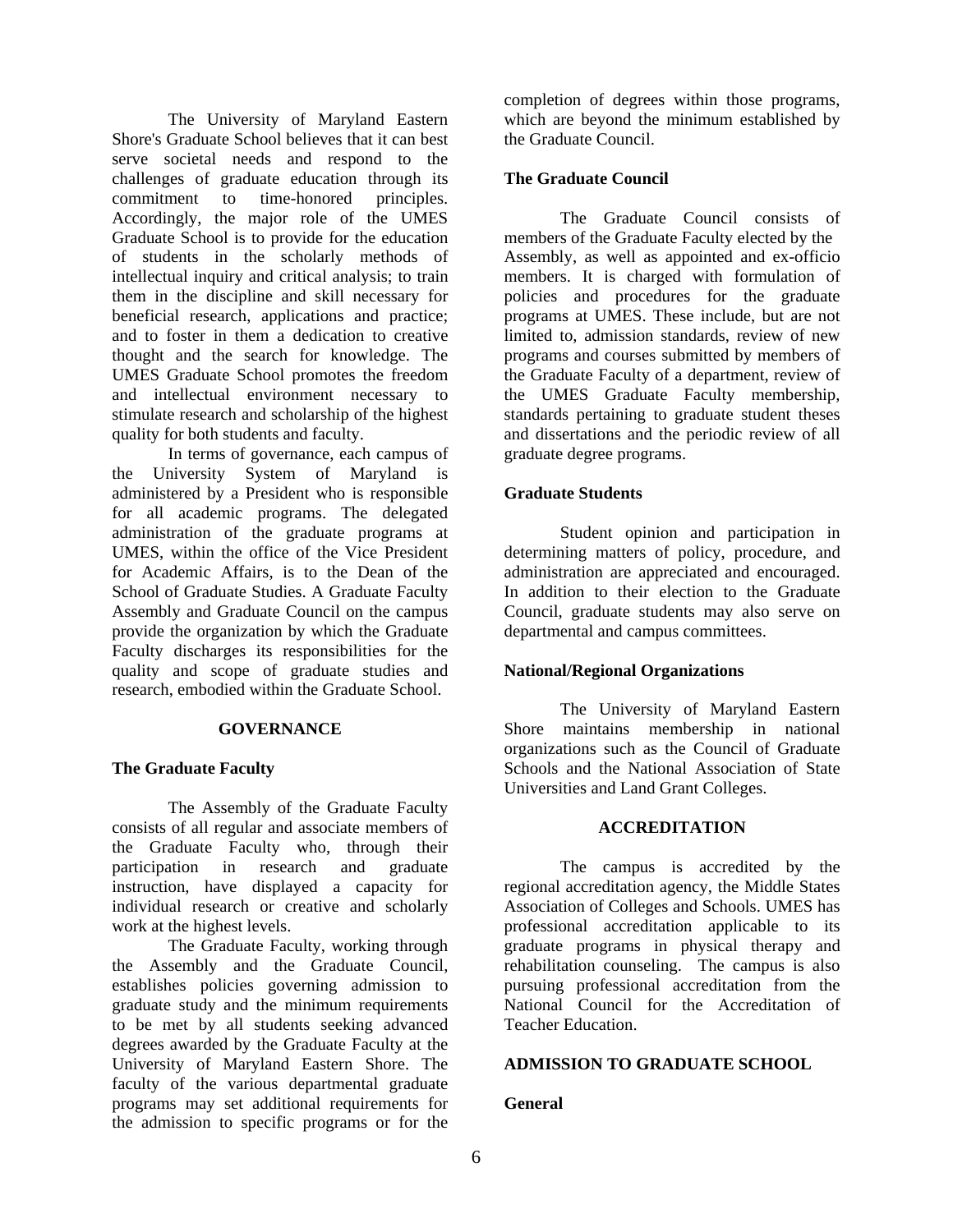Responsibility for admitting applicants to graduate programs rests with the Dean of Graduate Studies in consort with the advice of the departmental program coordinators and graduate admission committees for each graduate program. Standards applied by the UMES Graduate School and the departmental programs are to ensure that students admitted have high qualifications and a reasonable expectation of successfully completing a graduate program. In order to maintain programs of outstanding quality, the number of spaces in each program may be limited by the availability of faculty, and departmental and campus resources. There is a 30% ceiling on out-of-state (including international) admissions and enrollment.

Graduate credit for courses will not be given unless students have been admitted to the UMES Graduate School or have its consent if a UMES senior according to the pertinent policy set in the Graduate Catalog.

## **CRITERIA FOR ADMISSION** (Masters and Doctoral)

Those who have earned or will earn a Bachelor's or Master's degree at an accredited college or university in the United States or the U.S. credit hours equivalent of a Bachelor's or Master's degree from another country will be considered for admission to the UMES Graduate School.

Students may apply for admission to UMES during or after their final year of undergraduate or graduate study, but must furnish proof of degree award before the end of their first term of enrollment at UMES.

Students applying for admission to a Master's or doctoral degree program in a field of specialization in which they already hold a Master's or doctoral degree or its equivalent, may do so only if the previous degree program was of a substantially different character or was not accredited.

Admission is open to non-U.S. citizens (permanent residents, immigrants or nonimmigrants). There is no separate application process for them.

The decision to admit an applicant to a program is based primarily on a combination of the following criteria, which are consistent with requirements of the specific graduate programs:

1. The quality of previous undergraduate and, as applicable, graduate work.

The UMES Graduate School requires as a minimum standard a B average or 3.0 cumulative Grade Point Average (GPA) on a 4.0 scale, in a program of study resulting in the award of a baccalaureate degree from a regionally accredited U.S. college or university, or the credit hours equivalent of a Bachelor's degree from another country. Graduate admissions committees look closely at courses studied and grades earned in the major area of study. The student's undergraduate program should include completion of any prerequisites for graduate study in the chosen field. In individual programs where resources are available, applicants who do not meet the above minimum standard for their undergraduate work, may be provisionally-admitted if there is evidence, on the basis of other criteria, of a reasonable likelihood of success in the program the applicant desires to enter. Doctoral program applicants will also submit Master's program transcripts.

## 2. Strength of letters of evaluation (recommendation).

Three letters of evaluation are required from persons competent to judge the applicant's probable success in graduate school. Usually these letters are from the applicant's former instructors who are able to give an in-depth evaluation of the applicant's strengths and weaknesses with respect to academic work. For applicants who have been out of school for a number of years, evaluations may come from employers or supervisors who are familiar with the applicant's work experience and strengths and weakness. Applicants should instruct their references to send the letters of evaluation to the Graduate School.

3.Scores on a nationally standardized examination (as may be required by a program).

Because the predictive utility of these scores may vary from one group of applicants to another, a discriminating use of all relevant materials will be made in each applicant's case. The most widely used standardized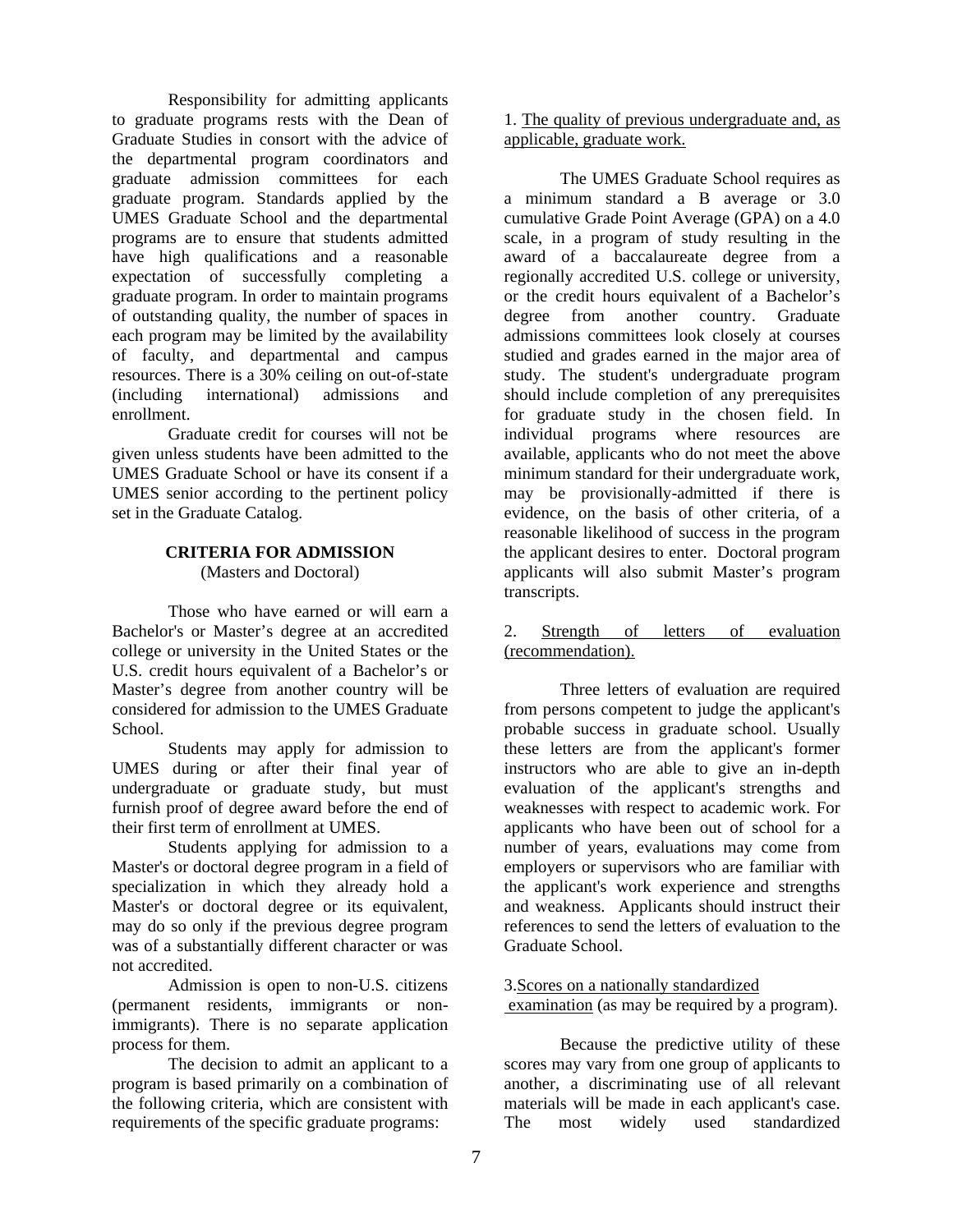examinations at UMES are the Graduate Record Examinations and the PRAXIS (formerly the National Teachers Examination).

## 4. A Statement of Purpose.

The Statement of Purpose form is used by the applicant to explain why he or she wishes to pursue graduate study at UMES; his or her career objectives and/or research interests which are pertinent to the intended program of study. This statement helps the specific graduate program to identify applicants whose purposes are compatible with the objectives of the graduate program.

## 5. Other evidence of preparation.

 Individual programs may require a personal interview, a writing sample essay or evidence of prior work experience in the field of study.

## **Policy On Applicant Rejection**

 UMES may review a number of different factors to determine whether to admit an applicant to a graduate program, including but not limited to academic achievement, personal and professional references, scores on admission examinations, writing samples, personal interviews, character and integrity, personality, and potential to perform as a graduate student and as applicable to a profession. Applicants should consider licensing/registration/credential requirements of a profession in which past personal history or conviction/criminal record may restrict completion of a degree program (the professional phase) and the eligibility to practice in a profession if graduated from a program.

# **GRADUATE RECORD EXAMINATIONS (GRE)**

Although not all graduate programs at UMES require the GRE, almost all will use such test scores as an additional measure of an applicant's qualifications. The GRE may be taken in either or both of two forms: the General Test, and the Subject Test. Applicants can take the test(s) in their senior year or when submitting the application for admission. Note that some programs may require the GRE test scores prior to an admissions decision. For

details, applicants should write directly to Graduate Record Examinations, Educational Testing Service, Box 955, Princeton, New Jersey 08540. Applicants should note that the GRE testing program underwent major revision in 2002. The change in the General Test is the replacement of the analytical measure with the analytical writing measure (the latter in existence since 1999). Applicants should take the General Test package appropriate for the program to which they are seeking admission.

 For information on the UMES graduate programs requiring the GRE, consult the specific graduate program in this catalog.

 Official examination scores should be sent directly to the Graduate School. The UMES institutional code for the GRE is 5400. Photocopies of test score results are acceptable for initial review, but not for Regular Admission status should the test score(s) be required by the program.

## **CATEGORIES OF ADMISSION TO DEGREE PROGRAMS**

## **Regular or Full Graduate Status**

For admission to this category, an applicant must have received a baccalaureate degree, and if applicable a master's degree, from a regionally accredited institution or the U.S. equivalent of a bachelor's and/or master's degree in another country, and be otherwise fully qualified in the judgement of the individual program and the Graduate School.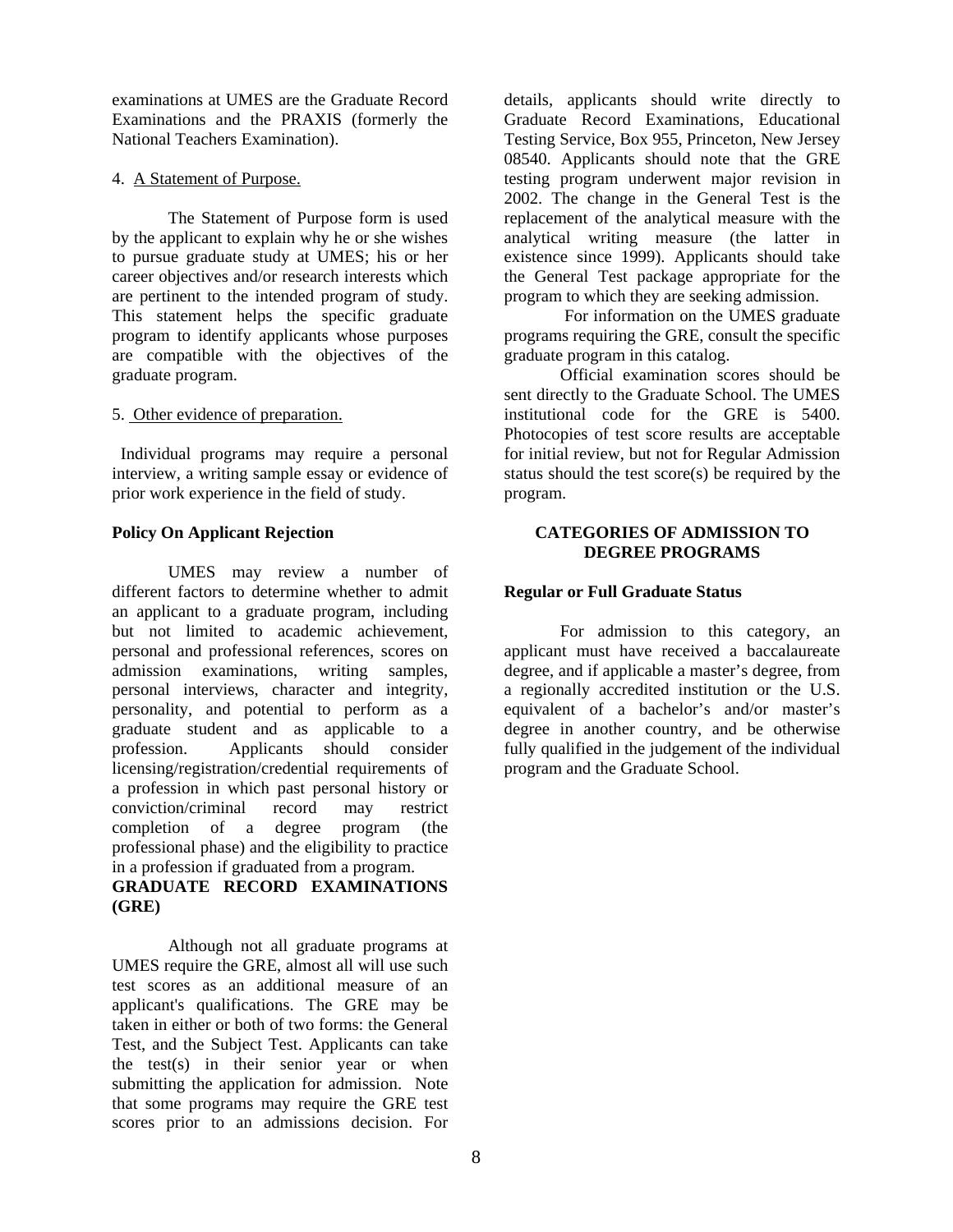## **Provisional Graduate Status**

This designation may be used by the graduate program: 1) when quality of the previous academic record at a regionallyaccredited institution in the U.S. or abroad is lower than established standards (see Criteria for Admission section above, item 1.) or when there is a lack of adequate prerequisite course work in the chosen field; 2) when applicants have majored in another program area with a creditable record but there is some doubt about their ability to pursue the chosen program of study; 3) when the applicant is engaged in undergraduate or graduate study at another institution but is not able to furnish a transcript indicating completion of course work or degree requirements; or 4) when the applicant has completed a baccalaureate or master's degree but has not yet submitted official verification of the last semester's work and receipt of the degree. Final official transcripts indicating receipt of the degree must be submitted before the end of the first semester of enrollment at UMES.

Conditions to correct any deficiencies in preparation for graduate study at UMES will be outlined by the faculty. Full-time matriculated students are expected to remove condition(s) for provisional admission within the time period stated on the admission recommendation form, normally within the first year of matriculation depending upon the program (e.g., the first two consecutive semesters which might include the adjacent summer). Part-time matriculated students are expected to remove condition(s) of provisional admission no later than the end of the second year of matriculation (the fourth semester which might include the adjacent summer, depending on the program).

When all conditions have been met, the program may recommend admission of the student to full or regular status. This statement also applies to any conditions set by the Graduate School, e.g., degree award, final/original transcript, etc. Regular status is required to obtain the degree. Students who are unable to qualify for full admission under the conditions specified, e.g., by failure to fulfill them, will have their admission terminated.

## **Advanced Special Student Status**

The Advanced Special Student Status is designed for individuals who do not have an immediate degree objective in mind, but wish to take graduate level courses for personal or professional enrichment. Although the primary mission of the UMES Graduate School is to conduct programs of graduate instruction leading to advanced degrees, the Graduate Faculty welcomes, to the extent that resources allow, qualified students who have no degree objectives. Unofficial transcripts or photocopies of degrees will be accepted with the application for evaluation purposes, but by the end of the first semester of enrollment, the student must submit official copies of all required documents. Official transcripts must be submitted from all institutions attended except for the University of Maryland Eastern Shore; the Graduate Studies office obtains the UMES transcript. Since Advanced Special students enroll in the same classes as degree-seeking students and are subject to the same course prerequisites, standards for admission to this status cannot be lower than what the degree programs would allow for regular or provisional admission.

Applicants for admission to Advanced Special Student Status must hold baccalaureate degree and satisfy at least *one* of the following criteria:

A. Hold a baccalaureate degree from a U.S. regionally accredited institution or the U.S. credit hours equivalent of this degree from another country, with an overall "B" (3.0) average. Applicants must submit official transcripts covering all credits used in satisfying the baccalaureate degree requirements;

B. Hold a Master's or Doctoral degree from a regionally accredited institution, or the equivalent of these degrees from another country. Applicants must submit an official transcript showing the award of a Master's or Doctoral degree;

C. Hold a baccalaureate degree from a regionally accredited institution or the U.S. credit hours equivalent of this degree from another country, a cumulative GPA between 2.5 and 2.99 and have successful post-baccalaureate work or professional experience. Applicants must submit an official transcript showing the award of the baccalaureate degree, and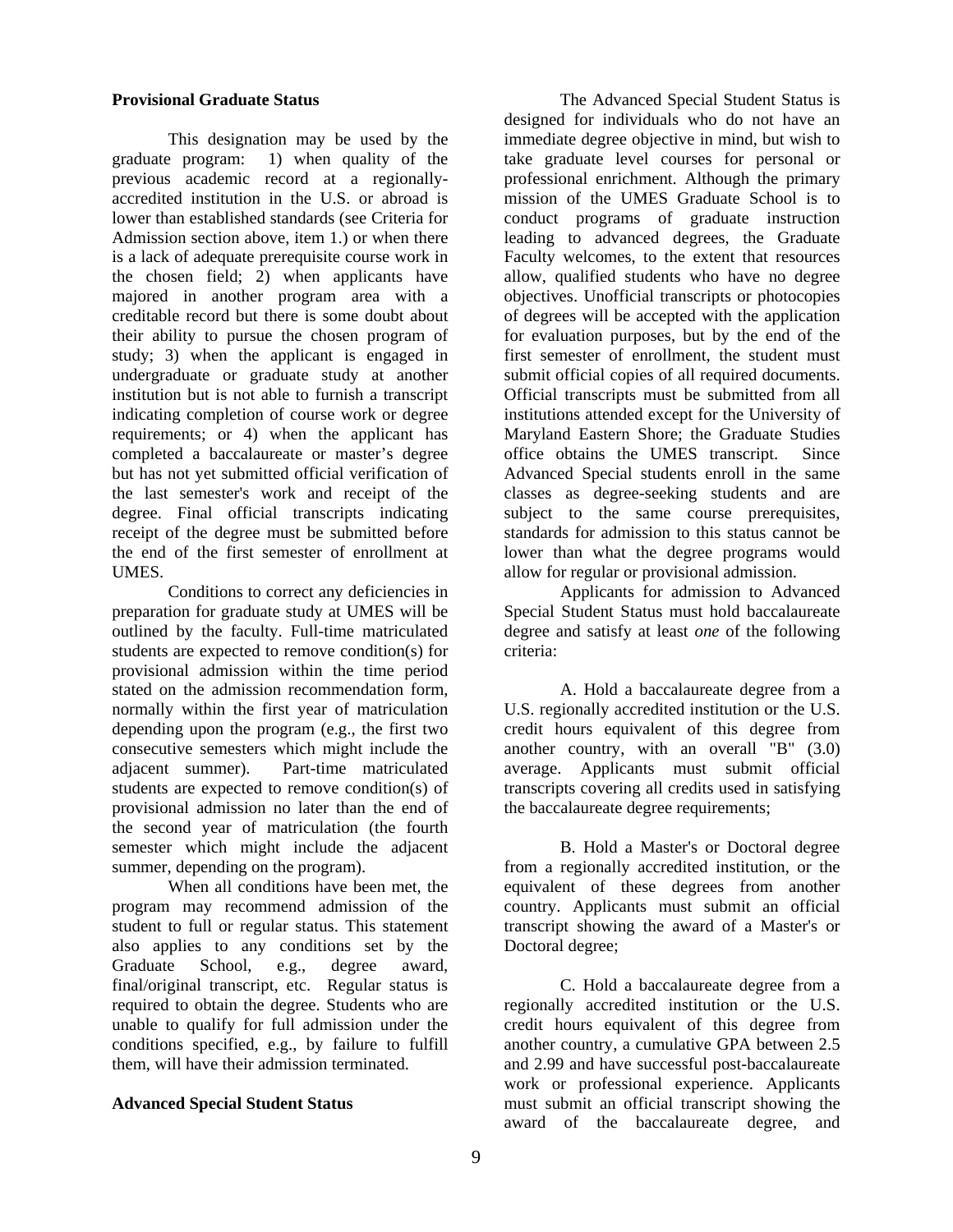summarize their post-baccalaureate work or professional experience on the Maryland In-State Status form (if eligible for residency) or submit a resume;

D. Achieve a score which would place an applicant in the upper 50 percentile of appropriate national standardized aptitude examinations such as the GRE or Miller's Analogies Test.

Admission to Advanced Special Student status is granted by the Dean of Graduate Studies for a period of five years. Advanced Special Students must meet course prerequisites and maintain a 2.75 cumulative grade point average. There are restrictions on graduate courses in which Advanced Special Students may not enroll (e.g., Physical Therapy and the MAT programs). Heavy enrollment programs such as Applied Computer Science require that Advanced Special Students who will earn six credit hours in Applied Computer Science courses with a grade of B or better must apply to the graduate program in Applied Computer Science before taking any further courses in Applied Computer Science if they seek that graduate program. Registration for Advanced Special Students in the Applied Computer Science program will be restricted.

Advanced Special Students must pay all standard graduate fees. Students in this status are not part of any of the UMES graduate programs, and therefore are not eligible to hold any Graduate Assistantships or Fellowships or receive similar forms of financial aid. All other services, e.g., parking, library privileges, etc., are the same as those accorded to other graduate students.

Admission to Advanced Special Student status is not intended to be used as a preparatory program for later admission to a Doctoral or Master's program. Only six credits earned while in this status may be applicable to a degree or certificate program at a later time, with the approval of the faculty in the desired program,

if the student is subsequently accepted for a degree or certificate program. For consideration of admission to a degree or certificate program, a student must submit the application for degree program form and meet all admission requirements, including an overall grade point

average of 3.0 among the graduate courses taken at UMES.

Because Advanced Special is a nondegree status, it is not applicable for international applicants on a F-1 (student) visa. Advanced Special is allowable for F-2 visa holders (dependents) and may be allowable in some instances for other visa holders (e.g., J-1).

The application deadline for consideration of Advanced Special Student Status is no later than ten (10) school days prior to the registration date set for each semester or session.

## **Visiting Graduate Student Status**

A graduate student matriculated in another graduate school who wishes to enroll in the UMES Graduate School and who intends, thereafter, to return to the graduate school in which he/she is matriculated, may be admitted as a Visiting Graduate Student. **(NOTE**: This section does not apply to graduate students matriculated within the University System of Maryland campuses, who should follow the provisions given in a later section on the "Inter-Campus Enrollment"; however, interinstitutional enrollment for Salisbury University and UMES students follows the section below on "Collaborative Programs with Salisbury University".)

Criteria for enrollment as a visitor are admission to and good academic standing in another recognized graduate school. The applicant need not submit full transcripts of credits, but must apply for admission to the UMES Graduate School (the application form for non-degree) and pay the application fee. In lieu of transcripts, a student may have his/her graduate administrator certify in writing to the UMES Graduate School, that the student is in good standing and that the credits to be earned at UMES will be accepted toward the graduate degree at the home institution. Unless otherwise specified, admission to this status will be offered for one year only.

The application deadline for consideration under this status is one month prior to the registration date set for each semester or session for full-time study, and ten (10) school days for part-time study.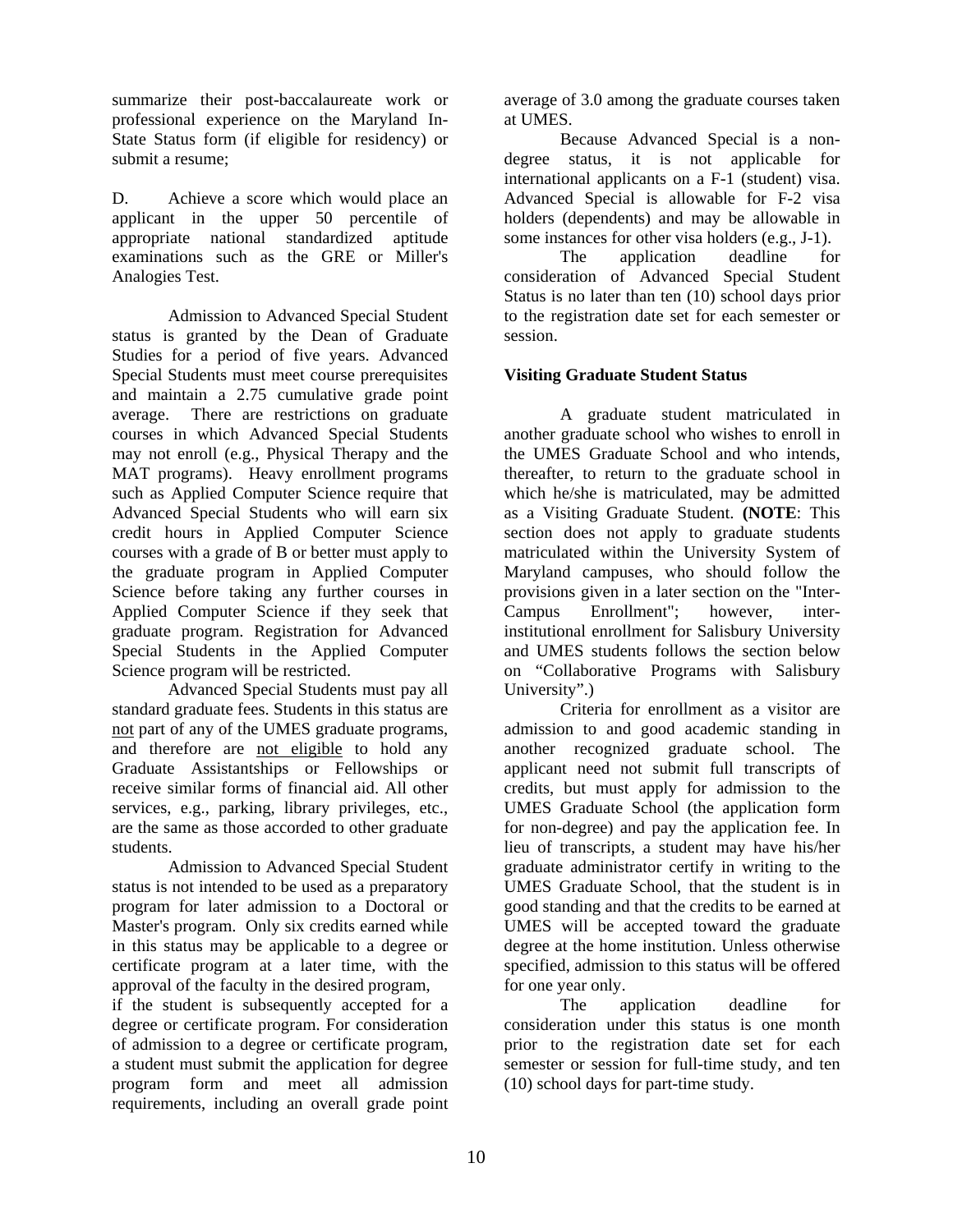## **Collaborative Programs with Salisbury University**

Students matriculated into a graduate program at either Salisbury University (SU) or UMES follow modified procedures for the Visiting Graduate Student Status to enroll in classes at either institution. Students need only a letter from the graduate administrator at either campus stating that the student is matriculated and in good academic standing at the home campus, with a copy of the student's original application form processed at the home campus. There is no additional application fee. Students use the inter-institutional enrollment process for any semester or session class taken with the host institution. For the joint MAT graduate program, there is a uniform tuition rate between SU and UMES.

#### **Non-degree Student Status - Undergraduate**

This is an undergraduate classification. It may be assigned by the Director of Admissions (undergraduate division) to those applicants who have received the baccalaureate or an advanced degree from a regionallyaccredited institution but who do not desire, or who do not qualify for graduate admission. Nondegree seeking students who do not have a baccalaureate degree or an R.N. must submit transcripts and meet regular admission standards. Transcripts are not required from students with baccalaureate degrees or an R.N.

Application for "Non-degree Student Status--Undergraduate" (Special Student) must be made directly to the Office of Admissions, not to the Graduate School.

The student is advised that no credit earned while in a "Non-degree Student Status-Undergraduate" may be applied at a later date to a graduate degree program at UMES.

#### **Continuing Education Students**

Students who wish to register for graduate level courses through Continuing Education must first make application to the UMES Graduate School and be officially admitted. The application guidelines to be followed will generally be those for the Advanced Special Student Status. Continuing Education students must pay all applicable fees (application fee, the off-campus/continuing education registration fee and the graduate tuition).

### **Offer of Admission; Deferment**s

A written offer of admission is made by the Graduate School to all accepted applicants and specifies the date of entrance (semester or session). Graduate credit for courses taken at UMES will not be given unless students have been admitted to the UMES Graduate School.

Individuals whose original offers of admission have lapsed, or lapsed after one requested deferment of the date of entrance (up to a 12-month period), must submit a new application and fee if they want to be reconsidered for admission at a later date.

The offer of admission is also a permit to register for courses and must be presented by the student at the time of the first registration.

 Applicants who are unsuccessful in gaining admission to a graduate program are notified in writing, usually by the program. The Graduate School informs non-degree applicants who are unsuccessful in gaining admission.

A student can be admitted to only one graduate program at any one time. Applications may be sent to more than one graduate program for review, but only one offer of admission to one degree program will be granted.

## **Admission Time Limits for Degree Programs**

Applicants admitted to a Master's degree program must complete all program requirements within a five-year period of the date of entrance specified in the offer of admission or deferred admission. Applicants admitted to a doctoral degree program must be admitted to candidacy status within five years of the date of entrance specified in the offer of admission, after which another four-year period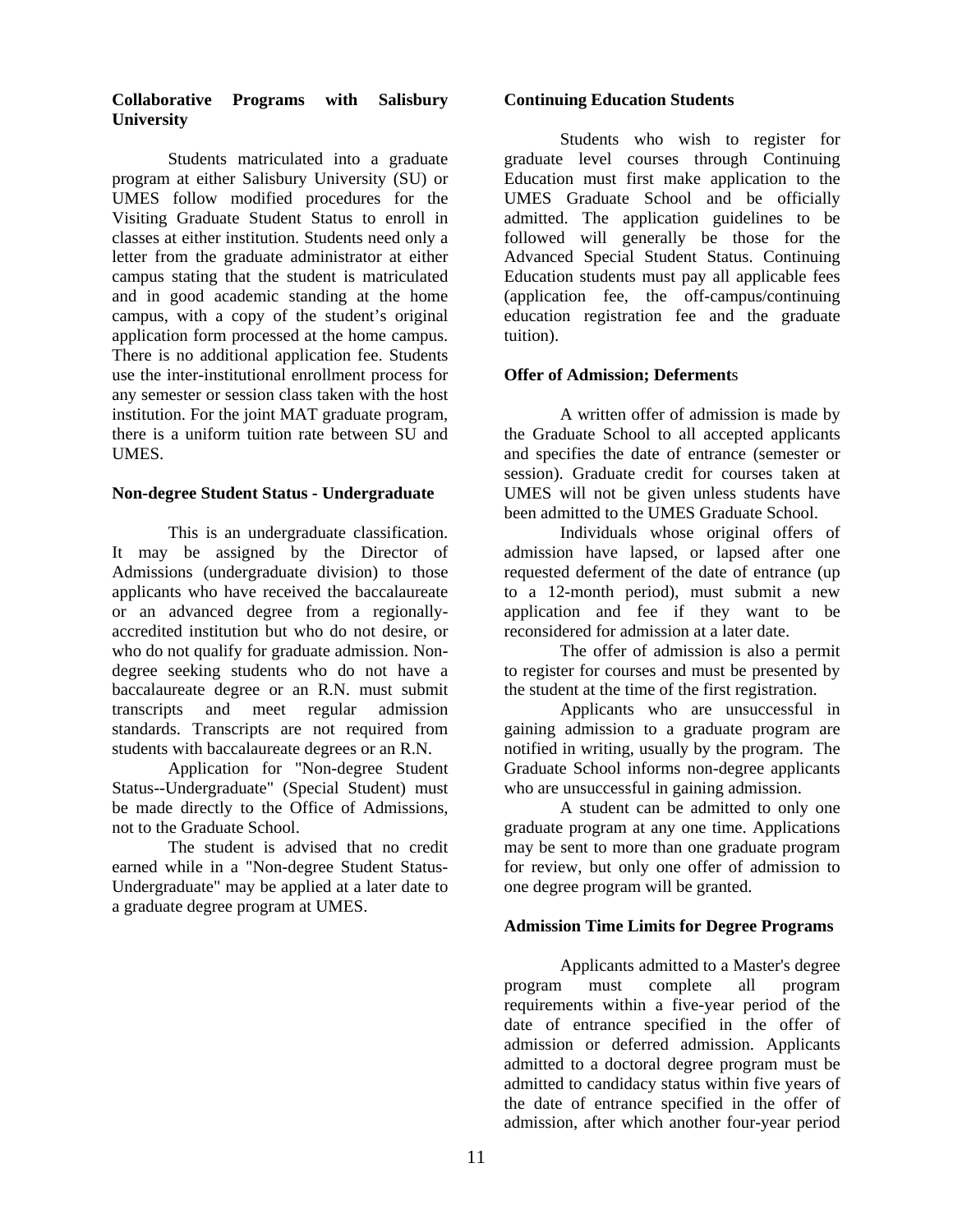is permitted for the completion of the remaining requirements.

## **Change of Degree-Level, Program or Status**

Students are admitted only to a specified program and within that program only for the specified objective, e.g., Master's or Doctoral degree. If matriculated students wish to change either the program or their non-program status (for example, from Advanced Special Student to degree status), they must submit a new appropriate application along with the Change of Degree Program form if applicable and provide any other form or information as specified. Admission to the new program and/or status is not granted automatically.

Students must be re-admitted when the original objective has been attained, for example, when a student who is admitted for the Master's degree completes the requirements for that degree. If the student wishes to continue for the Doctorate, a new application for admission to the Doctoral program must be submitted. However, programs, which offer both the M.S. and the Ph.D. degrees, may consider qualified baccalaureate students for a probationary period before full admission into the Ph.D. degree program. Their requests for admission to the Doctoral program are subject to the same review process applied to others seeking admission to that program.

## **Termination of Admission (Time Limits; Grades - GPA; Academic Probation and Dismissal; Academic Suspension)**

A student's admission terminates when time limits for the completion of degree or nondegree status expire or if the student is no longer in good academic standing. To be in good academic standing, degree seeking students must maintain a grade point average of 3.0 ("B") or better in all graduate courses taken for credit toward a degree program at UMES, and must otherwise satisfy all additional requirements of the Graduate School and the specific graduate program. This makes them eligible to re-enroll each semester/session without restriction.

For most programs, graduate students who receive academic probation notices from the Graduate School must comply with the following requirement in order to retain their

admission status at UMES. They have two consecutive semesters in which to bring their grade point average back to 3.0 ("B") after it falls below that level. Some graduate programs may stipulate additional or more stringent academic probation and dismissal criteria (see also section on 'Grades for Graduate Students').

Academic suspension temporarily interrupts a student's continued enrollment for a specific time period, but allows the student to return to his admitted status. Academic dismissal is a termination of admission. It may be a permanent separation, or if a graduate program allows, a separation for a time period, removed only by review by the program and acceptance of the case for reinstatement. Reinstatement involves special conditions to be met by the returning student.

The admission of all students, both degree and non-degree, is continued at the discretion, as applicable, of the academic advisor, the department chair and program coordinator and the Graduate School.

## **Readmission/Reinstatement Process**

 The Graduate School form "application for Readmission or Reinstatement" contains information on the process of seeking readmission or reinstatement. The student completes the front and backside of the form, provides any additional material needed and submits all to the graduate program for review and recommendation to the Graduate School for final action.

## **Policy on Dismissal for Non-Academic Reasons**

 UMES reserves the right to dismiss or fail to graduate any student who does not maintain standards of academic and professional integrity, ethics, and conduct appropriate to the discipline/degree program during the student's course of study at UMES, including clinical experiences, practica, and internships. Students should also consider licensing, registration, credential requirements of a profession in which past personal history or conviction and criminal record may restrict completion of a degree program (the professional phase) and the eligibility to practice in a profession if graduated from a program.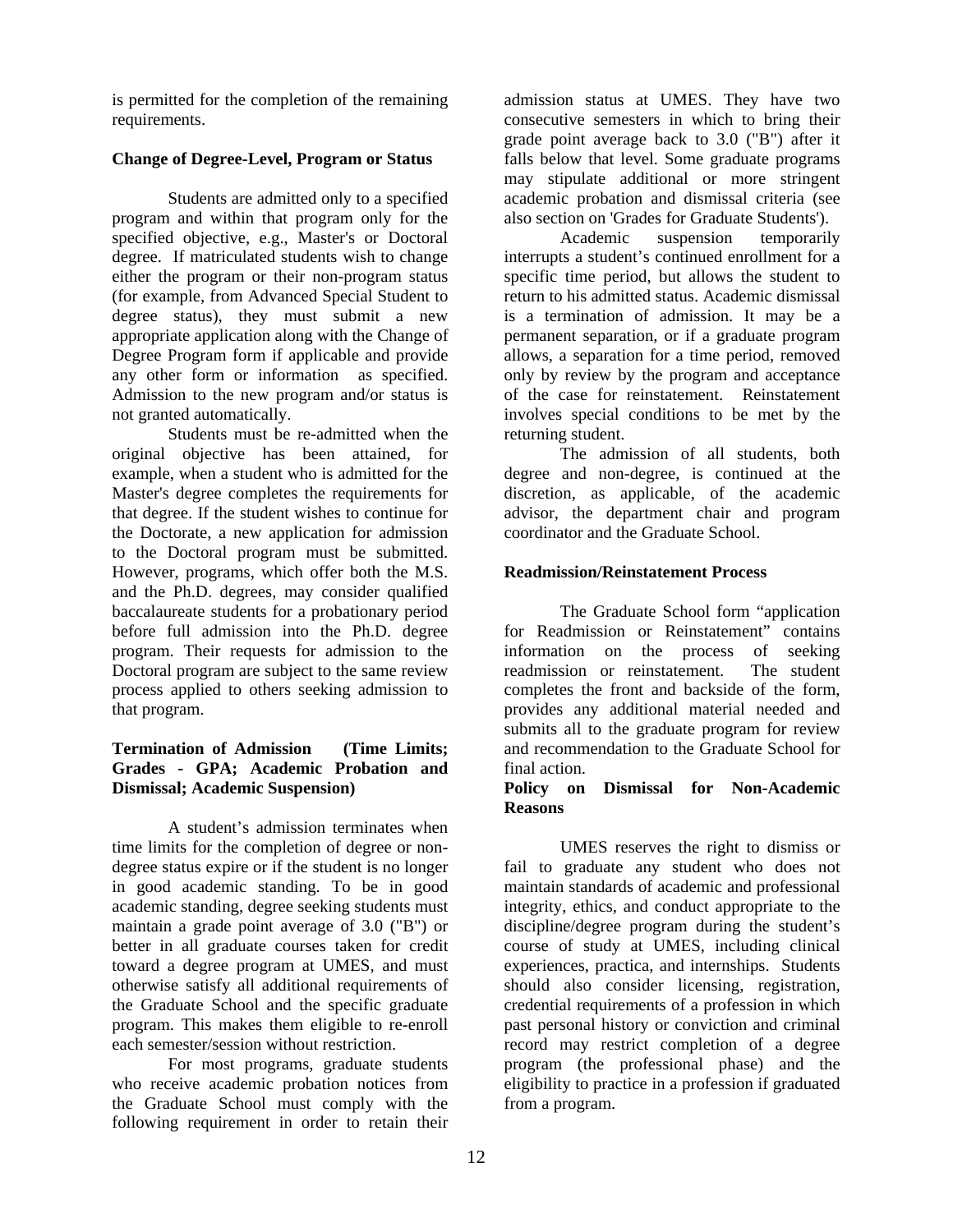## **Admission of Faculty**

No member of the faculty employed by UMES with the rank of assistant professor or above is permitted to enroll in a graduate program leading to an advanced degree offered in his or her academic school. A faculty member who wishes to take course work for personal enrichment in his or her academic school may choose the Advanced Special Student status. A faculty member with rank of assistant professor or above who wishes to pursue an advanced degree (e.g. Doctorate) in a UMES graduate program outside of his or her academic school may do so by obtaining written permission from the Dean of the Graduate School, subsequent to obtaining written consent from the Deans of both the academic school in which he or she is employed and from which he or she seeks a degree.

Departments employing faculty below the rank of assistant professor must monitor and seek to avoid possible conflict of interest situations in cases of faculty appointments which will involve a dual role, as a teacher/researcher in the department and a matriculated graduate student in an advanced degree program housed in the department to which the faculty member is attached.

## **APPLICATION INSTRUCTIONS**

## **Application Forms and Materials**

For a copy of the application for graduate admission booklet, write, call or e-mail the Graduate School. There are separate application forms for degree program and for non-degree status. Applicants should submit materials as instructed per type of application form. For further explanation of the graduate application and admissions process in this Catalog, including summary checklists, refer to the pages 1-9 of the UMES Application for Graduate Admission 2003 booklet. There is also an electronic application through the University System of Maryland's web-site (www. acaff.usmh.usmd.edu/gradapp/).The introductory narrative in the UMES application for graduate admission booklet (latest annual release) is also useful background information for those submitting the electronic application.

**The Initial Application Process**

To apply for a degree program, applicants must send: 1) completed application form along with the completed Statement of Purpose form and any other applicable attachment forms in the booklet; 2) official transcripts covering all credits earned or in progress at any post-secondary institution; and 3) letters of evaluation. The materials are sent to The Graduate School, University of Maryland Eastern Shore, Princess Anne, Maryland 21853.

Applicants are advised to carefully follow the instructions in the application booklet and to respond to all applicable requests for information. Some programs may have a supplemental information form or checklist to be completed and submitted with the application. Incomplete application forms (i.e., insufficient information or responses) will delay the start of the admissions review process.

The Graduate School forwards all materials received to the appropriate Graduate Program Coordinator to start the application review process by the program's Admissions Committee. It is important, then, for applicants to arrange to have all application materials requested to arrive around the same time period in order to facilitate, rather than delay, the admissions review process. The Graduate School and the Graduate Program involved jointly track the application materials received.

Applicants, however, are solely responsible for making certain that their transcripts, letters of evaluation/recommendation and any applicable application attachment forms have, in fact, been received. No follow-up action can be taken by the UMES Graduate School for missing or misdirected or incomplete items.

## **Transcripts**

Each applicant must submit official copies of all of his/her academic transcripts for undergraduate and graduate work taken to date, regardless of whether a degree was awarded for the study. Each transcript should bear the signature of the registrar and the seal of the granting institution and should include the years of attendance, courses taken, grades received, and the degree, diploma or certificate conferred. If you attended UMES, the UMES Graduate School will obtain your records for courses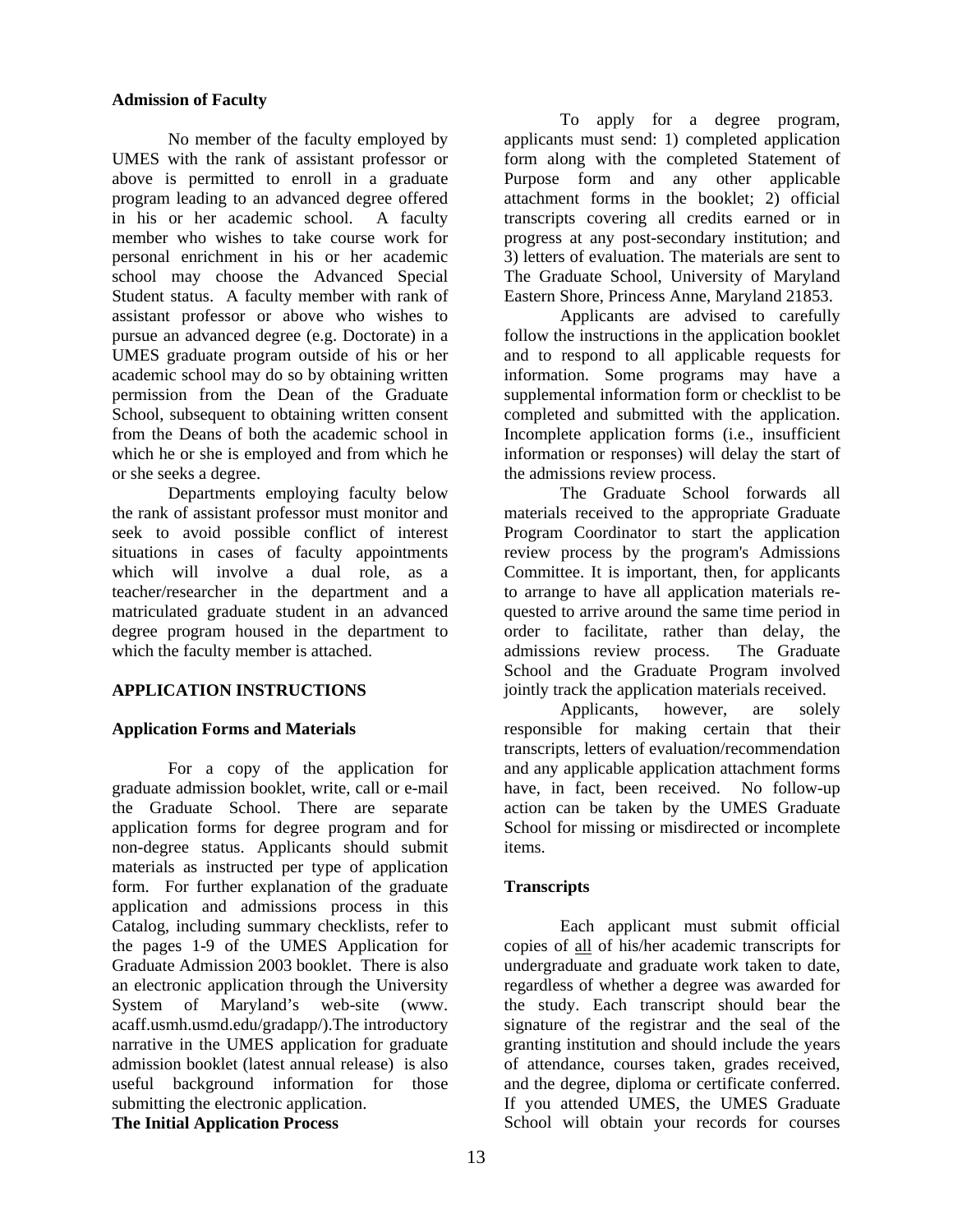completed on this campus and the degree awarded. To facilitate the application process, an official copy of transcripts from all other institutions should be attached to the application.

Although photocopies of credentials or unofficial (student issued) transcript copies are acceptable for initial review, regular admission status cannot be granted, nor will any degree be awarded, until the UMES Graduate School has received official copies of all academic credentials certified by an administrative official of the school, college or university (excluding UMES graduates - see the preceding paragraph).

 Holders of transcripts of post secondary study and degrees earned outside the United States are subject to the information requested in the section on Academic Credentials of international applicants.

## **Application Deadlines**

**It is the applicant's responsibility to check the individual program to which he/she is applying for any specific application deadline, including those for international applicants**. Except for programs which have only one application deadline per year, all other programs have Fall, Spring or Summer deadline dates. If an applicant misses one of these deadlines, his/her application may be considered for the next available admissions cycle.

It is also to the applicant's advantage to be timely if he/she wishes to be considered for fellowships and graduate assistantships (admission to a program required) or other forms of financial support. Applicants should consult the "Financial Assistance" section for application deadlines for federal financial support.

Non-degree program applicants (e.g., Advanced Special and Visiting Graduate Students) should submit applications according to the schedule given in those admissions sections.

If all completed degree program application materials, as requested, do not arrive simultaneously, the Graduate School, for internal processing purposes, desires the order of receipt to be the application and attachment forms, the official transcripts, standardized exam test scores and lastly, the letters of evaluation (recommendation). **However, by the stated application deadline date, the application is** 

**complete only if all materials have been received.** The graduate programs' Admissions Committees normally will not begin review of applications unless each application package is complete.

 Faculty who comprise the program admissions committees may not always be available over the Summer months. Applicants for consideration of a Fall admission should note that if they do not meet the program's Fall application deadline or have their application complete by that deadline, they may not be able to be admitted in a timely manner or may be referred to a Spring admission.

## **Application Fee**

A non-refundable application fee of \$30.00 [**subject to change**] must accompany each application. **NOTE**: the governing policy for, and any allowable waiver of the application fee, is found in the subsequent section on "Graduate Fees". Payment should be made by check or money order payable to the University of Maryland Eastern Shore, or by cash only if presented in person. See application for Graduate Admission booklet (latest issue) for specifics on this section. The electronic application allows use of the credit card.

## **Calculation of Grade Point Average (GPA)**

Applicants with degrees from U.S. institutions or foreign institutions with a grading system comparable to the U.S. must be certain to calculate and convert their grade averages to a four-point (4.0) grading system, and at three levels, for credits included in the baccalaureate program, unless their transcripts already provide the GPA calculated data. See the instructions below for specifics on the calculation. The Graduate School will determine an equivalent cumulative GPA for foreign applicants with educational systems different from the U.S.

The GPA levels are: 1) overall; 2) credits earned after the first 60 credits up to the date of their application or the date of the award of the baccalaureate degree, whichever is later; and 3) those credits which constitute the major field. For work taken beyond the bachelor's degree, a separate computation should be made. All results are entered into the spaces provided for the GPA on the application form. All grades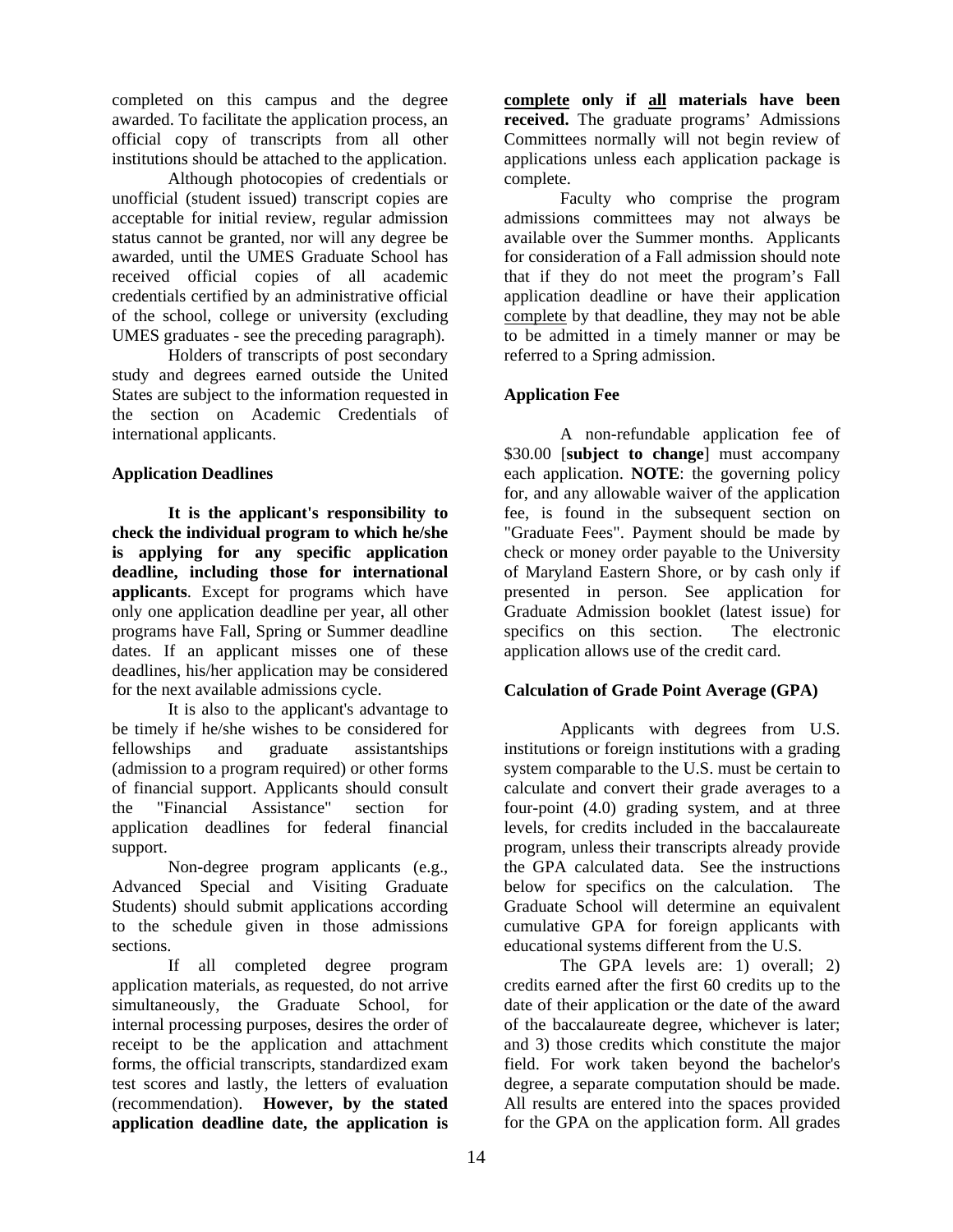are to be calculated on a four-point grading system, shown below, regardless of the grading system used at the institution attended. Pass/fail, satisfactory/failure, completed credit and similar grades are not to be included in the calculations. All numerical, alphabetical or equivalent grades, except as already noted, must be calculated as follows:

Convert all hours to semester hours (one-quarter hour equals 2/3-semester hour or one-semester hour equals 1½ quarter hours). Count the number of credit hours for each grade. Multiply the total credits for each grade by the number of (quality or honor) points for each as follows:  $A = 4$ ;  $B = 3$ ;  $C = 2$ ;  $D = 1$ ; and  $F = 0$ (intermediate marks, e.g., B+, C-, are assigned in the value of the letter grade, e.g.,  $B_+ = 3$ ,  $C_- =$ 2). Then divide the total grade points by the total number of credits to obtain the GPA.

#### **Termination of Application Process**

 Deliberate omission, misrepresentation or falsification of information on the application for degree program or non-degree application form and accompanying application forms, and altered credentials (transcript, test score) will terminate the admission process for the applicant. If any of these problems surface after the applicant has been admitted, that student's admission status may be terminated.

#### **Status of Application**

 Refer to this subsection in the latest issue Application for Graduate Admission 2003 booklet. This subsection is applicable to domestic and international applicants.

#### **INTERNATIONAL STUDENT APPLICATION PROCESS**

International applicants seeking admission to the University of Maryland Eastern Shore should not plan to leave their country before receiving an official offer of admission from the Graduate School. The Graduate School undertakes a preliminary review and evaluation of the international applicant's materials (academic credentials and application completeness) prior to their submission to the graduate program.

#### **Academic Credentials**

For foreign nationals, the completed application and fee, letters of evaluation and official academic credentials for all undergraduate and graduate (tertiary level) institutions attended/being attended, should all be received by the UMES Graduate School by the appropriate international deadline date (if given) or the specific program deadline date (if a fixed date).

Official academic credentials (transcripts, mark sheets, diplomas, degrees)are to be in the original language with certified literal English translations (i.e., certified as to being complete and correct by a translator competent to provide the translation). Translations should not be interpretive. Actual names of all degrees, diplomas and certificates must appear in the translation. The name of the individual on the credentials must match that on the application. Photocopies of credentials are acceptable for initial review purposes only. Official credentials (original documents) from non-U.S. institutions must bear either an imprinted seal, an original stamp of the institution or the original signature of a school registrar. Official documents should include the courses completed, the amount of time taken per course, grades and the grading system. Public documents signed by a notary public are considered unofficial. Official credentials must be received by the Graduate School before regular (or full) admission status is granted. Students enrolled at another U.S. institution may have certified copies of all foreign records sent directly to the UMES Graduate School by their current institution. Transcripts of their U.S. coursework must be sent directly from the institution.

Only applicants who have completed a full sequence of preparatory studies and examinations equivalent to an U.S. bachelor's (normally four years and 120 credit hours of study) or higher degree from an approved institution, and who have demonstrated high academic achievement, will be considered for admission. Evaluation of applicant credentials for admission, conducted by professional associations in this field, are acceptable to the UMES Graduate School.

## **English Proficiency Testing**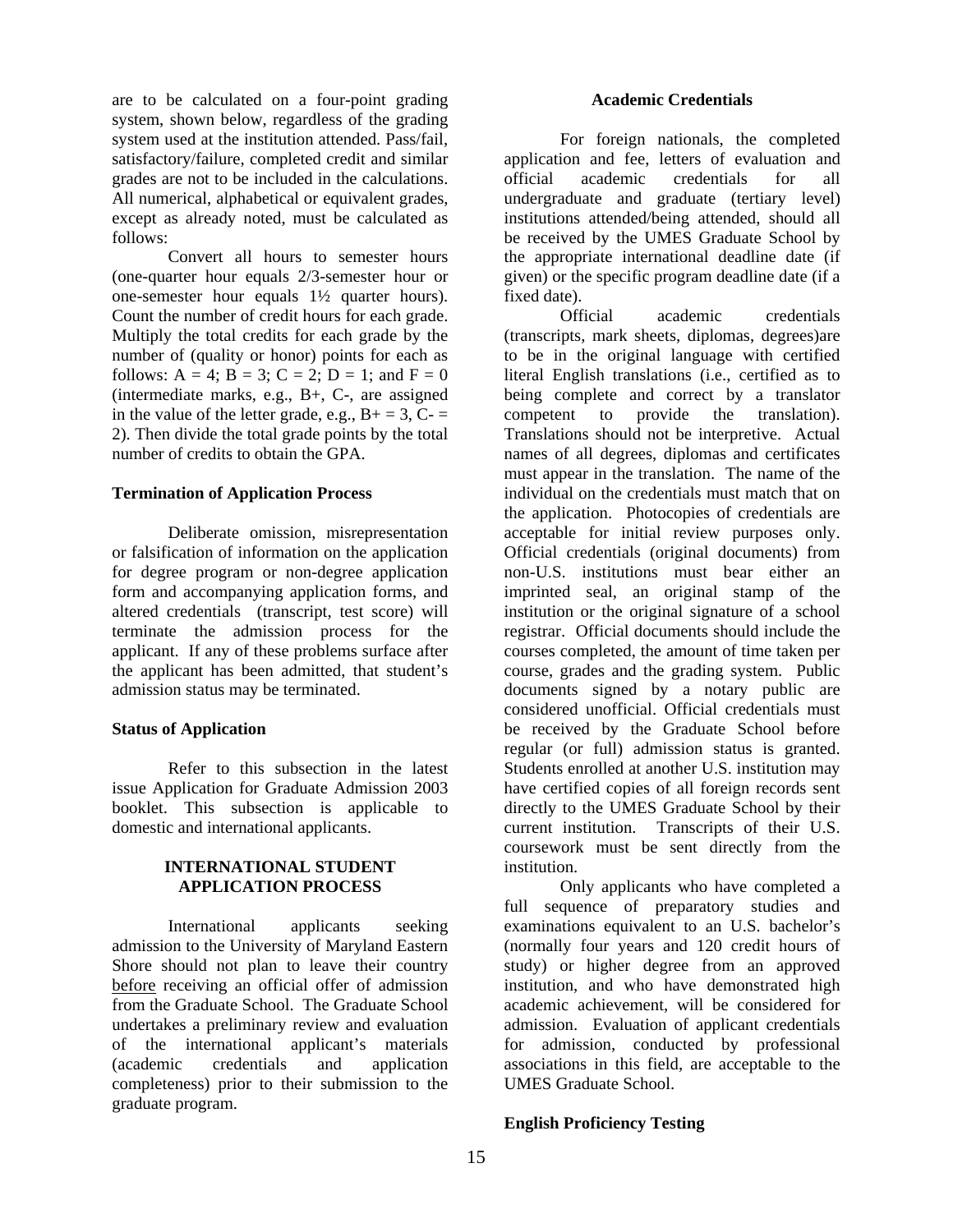When applicants are ready to begin their studies, they will be expected to read, speak and write fluently in English, in order to understand lectures, take examinations and participate in seminars and presentations. Applicants should be aware that UMES does not offer any program of English for non-native speakers of English to improve their proficiency.

Native speakers of English are defined as those who have received all of their education in the United States, United Kingdom, Englishspeaking Canada, Ireland, Australia, New Zealand and Commonwealth Caribbean. International applicants who are non-native speakers of English (not their first language or the language of instruction at all levels of schooling) must demonstrate a proficiency in the English language by taking the Test of English as a Foreign Language (TOEFL) and scoring 550 or better (paper test) or 213 or better (computer test), or by providing evidence of an equivalent official testing in the English language with an acceptable score. Possible exceptions may be non-native speakers who have successfully pursued full time academic work leading to a post-secondary degree or diploma in an English speaking country (see preceding paragraph), where English was the language of instruction. The TOEFL requirement is waived for an international student awarded a baccalaureate degree from UMES or a graduating senior at UMES who will have completed at least four years of undergraduate study at a U.S. college or university.

Because TOEFL is given at selective times a year throughout various parts of the world, as soon as students contemplate study at UMES, they should make arrangements to take the test. For test information, write to TOEFL Director, Educational Testing Service, Box 899, Princeton, New Jersey 08540. Standardized test scores are considered valid within a 24-month period of the examination. When requesting official TOEFL score reports to be sent to the Graduate School, please refer to the UMES institutional code: 5400. A copy of an applicant's "examinee's score record" may be sent with the application for evaluation purposes only (note that the data on this record will be verified with ETS). The official score from ETS

must be received for the applicant's permanent file.

Applicants found to be deficient in English and required to improve their English proficiency do so at their expense. Any course(s) or exams taken for this purpose will not count for degree credit.

## **Financial Resources**

To meet immigration requirements, each international applicant must furnish a completed Certification of Finances form to the Graduate School with the application, signed by him/her and the sponsor. Approximately \$ 16,000 annually is an average for educational and living expenses. Evidence of funding (in U.S. dollars) for the first year must be provided with an indication of how financial support will be provided for subsequent years (normally up to two years for a master's program and up to three to four years for the Ph.D.).

International students are ineligible for need-based federal and state financial aid programs. International applicants may not refer to assistantships, fellowships and campus employment as a source of financial support since a student must be admitted to the Graduate School before being eligible for these scarce financial resources. Applicants unable to demonstrate that they possess adequate financial self-support for their graduate study, including health insurance, will not be admitted.

The Certification of Finances form is to be updated and resubmitted if there is a request for deferment of the original admission.

## **Immigration Documents**

International applicants admitted to graduate study will be issued the INS Form I-20 from the UMES Office of Admissions and Registration for obtaining the most frequently granted student visa (F-1) for entry into the United States for the purpose of pursuing full time study. International applicants should not plan to leave their home country before obtaining an official offer of admission. International students already studying in the U.S., who wish to transfer to UMES, must provide copies of the I-20, I-94 and passport visa stamp to the office of Admissions and Registration. The Immigration and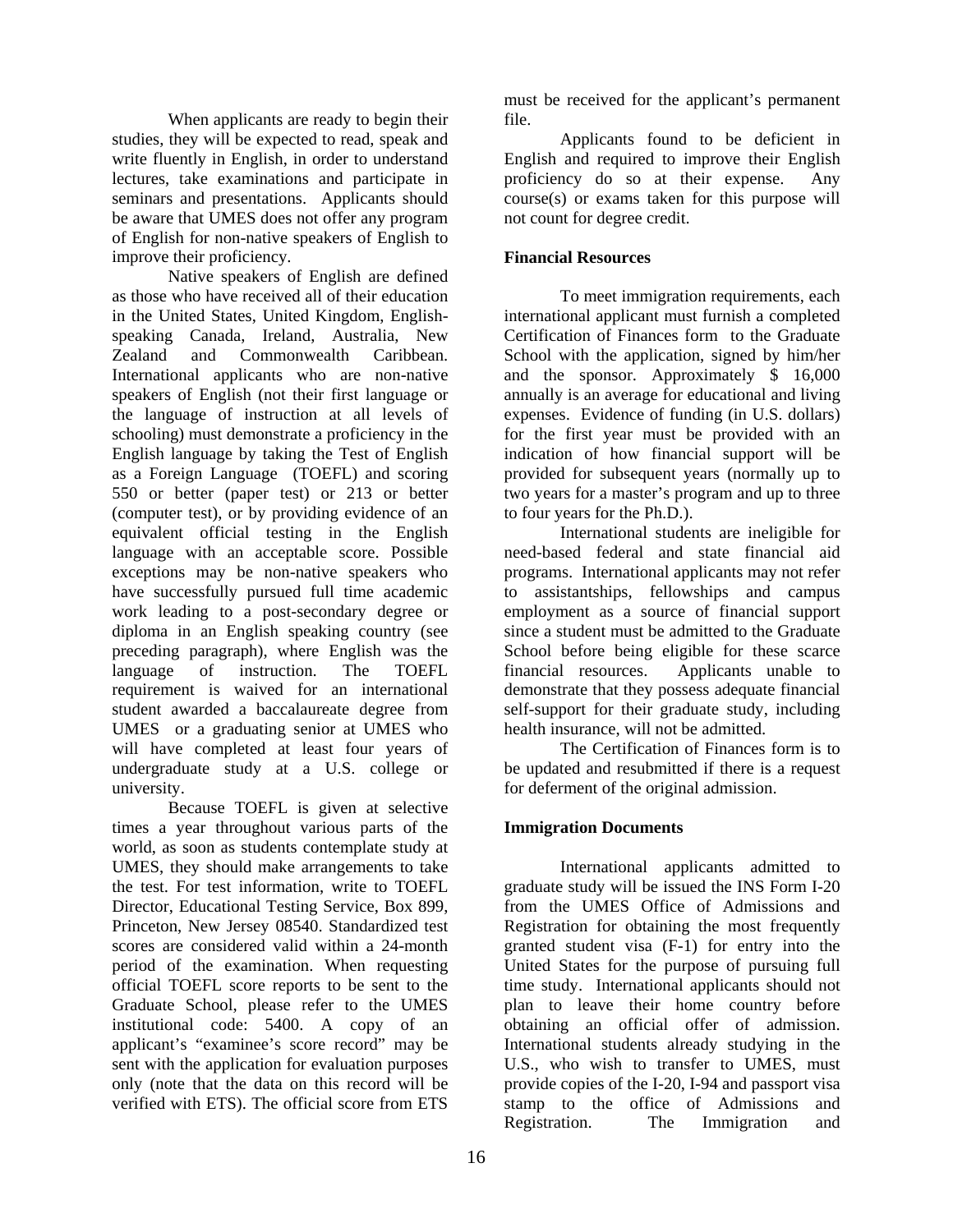Naturalization Service is then requested to grant permission for the transfer. UMES handles only the F-1 student visa and J-1 exchange visitor status (for the J-1, See the Graduate Dean).

#### **Reporting Upon Arrival**

Every admitted international graduate student is expected to report to the campus International Student Advisor as soon as possible after arrival at UMES. The advisor will inform them about campus and community services and assistance, which are available to international students.

## **RECORDS MAINTENANCE AND DISPOSITION**

All records, including academic records from other institutions, become part of the official file of the Graduate School and can neither be returned nor duplicated for any purpose. Students should obtain an additional copy of their official credentials for their personal use.

The official credentials and the application data of applicants are retained for 18 months only and then destroyed in the following cases: 1) Applicants who do not register for courses in the term for which they were admitted and have not sought a deferment of the date of entrance; 2) Those whose applications have been disapproved; 3) Applicants who do not respond to the departmental graduate program and/or the Graduate School requests for additional information; and 4) Those whose application folders remain incomplete, e.g., absent transcripts, recommendation letters, application forms, etc.

## **FEES AND EXPENSES**

## **Payment of Fees**

It is the policy of UMES not to defer payment on the basis of a pending application for financial assistance to an outside agency, including Veterans Administration benefits, bank loans, guaranteed student loan programs, etc.

Students whose accounts are in arrears will experience delays in registration and in admittance to classes. Students indebted to the

University are likewise prevented from having degrees conferred or transcripts released until the total debt is cleared.

The State of Maryland has a State Central Collections Unit, and in accordance with State law, UMES is required to refer all delinquent accounts to that office for collection and subsequent legal action.

## **Withdrawal and Tuition Refund (Regular Semester/Session)**

A Cancellation of Registration, submitted to the Admissions and Registration Office before the official first day of classes, entitles the student to a full credit or refund of semester/session tuition.

After classes begin, students who wish to terminate part or all of their registration must follow the drop class or withdrawal procedures stated in the "Academic Schedule" (of Classes). Students in USM intercampus enrollment must make certain they drop or withdraw at the host campus as well as at UMES. The effective date used in computing refunds is the date the drop and/or withdrawal form is filed.

Students dropping classes and/or withdrawing from the University during a semester will be credited for any allowable tuition charges, according to the following:

| Period from date             | <b>Refundable Tuition</b> |
|------------------------------|---------------------------|
| instruction begins           | only (not other fees)     |
| Two weeks or less            | 80%                       |
| Between two and three weeks  | 60%                       |
| Between three and four weeks | 40%                       |
| After four weeks             | No Refund                 |

**(This schedule is subject to change)**

## **University Refund Statement (Regular Semester/Session)**

Tuition, any refundable fees and refundable deposits are authorized for refund only, according to a refund time schedule (see above), if the student cancels registration before classes begin, or drops classes after classes begin, completes the prescribed procedures for withdrawal from classes for the semester, or is dismissed. Note that all of these conditions apply only during the refund schedule period.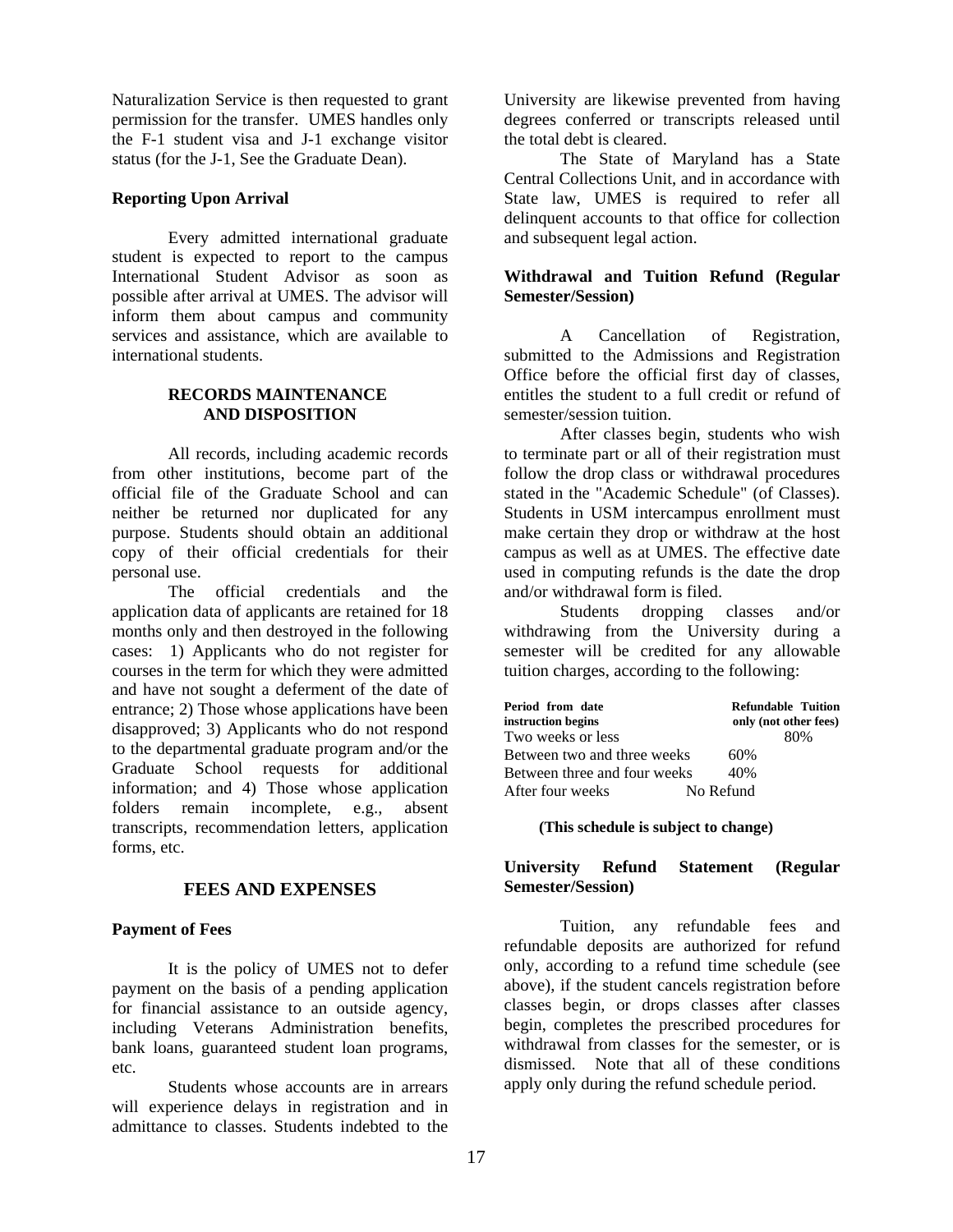#### **Weekend Programs**

 Weekend Programs follow a separate Graduate School policy for adding, dropping and withdrawing from classes and refund of tuition. Consult the program and the Graduate School.

## **GRADUATE FEES**

The fees and charges listed herein are those charged at the time this Graduate School Catalog went to press and are offered as a general guide. **THE UNIVERSITY RESERVES THE RIGHT TO MAKE SUCH CHANGES IN FEES AND OTHER CHARGES AS MAY BE NECESSARY.** Fees charged in a particular semester/session are available in the Admissions and Registration office and the Graduate Studies Office.

Application Fee \$30.00

A non-refundable \$30 application fee and a separate application must be submitted for each program or degree-level or status in which entrance is sought (see next paragraph for eligible waivers).

UMES is pleased to waive the application fee under the following circumstances:

 A. The applicant had been admitted, and had previously taken graduate courses at UMES or at SU (see section on Collaborative Programs with Salisbury University); or

 B. The applicant is a UMES senior or graduate with a cumulative grade point average of 3.5 or better; or

C. The applicant is a senior or a graduate of an accredited U.S. college or university, with a cumulative grade point average of 3.75 or better (confirmed by transcript).

D. The applicant is a McNair student/Scholar (must be documented).

Graduate programs may require an acceptance fee, which is applied as a credit to tuition and other fees upon the student's initial enrollment in the degree program.

## **Tuition Per Credit Hour Fee:**

Resident Student \$167.00 Non-Resident Student \$303.00

Students admitted to the UMES Graduate School must pay the graduate tuition regardless of whether a course is audited or the credit earned will be used to satisfy program requirements. Graduate students will be charged for tuition at the graduate rate regardless of the numbering system of courses for which they register.

#### **SUPPLEMENTAL FEES**

| <b>Registration Fee (campus)</b><br>(Summer/Winter Session) | \$5.00 |                |
|-------------------------------------------------------------|--------|----------------|
| <b>Graduation Fee</b>                                       |        |                |
| <b>Master's Degree</b><br>Doctoral Degree                   |        | 35.00<br>35.00 |
| <b>Student Activity Fee</b><br>(on-campus)                  | 25.00  |                |
| Vehicle Registration/<br>Parking Fee                        | 20.00  |                |
| Late Registration Fee                                       | 15.00  |                |
| Off-Campus/Continuing<br><b>Education Registration Fee</b>  |        | 25.00          |
|                                                             |        |                |

Technology Fee 10.00

## **Determination of In-State Status for Admission, Tuition and Charge-Differential Purposes**

An initial determination of in-state status for admission, tuition and charge differential purposes will be made by UMES at the time a student's application for admission is under consideration. The determination made at that time, and any determination made thereafter, shall prevail in each semester/session until the determination is successfully petitioned and changed. A campus residency committee meets periodically to review petitions for reclassification to in-state status.

Persons who need assistance with the reclassification should contact the UMES Office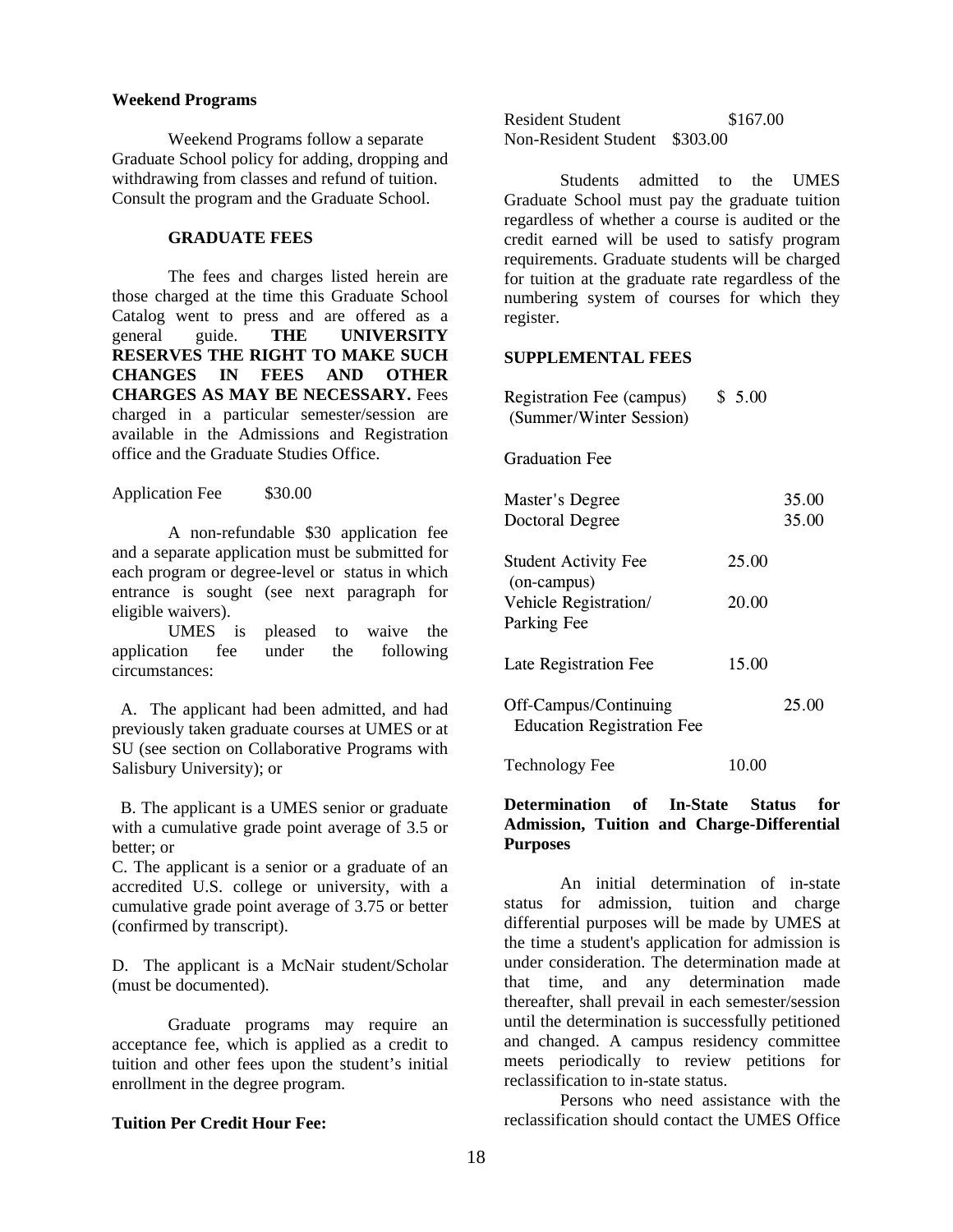of Admissions or the Graduate Studies office. See the latest issue application for Graduate Admission booklet for the policy.

## **FINANCIAL ASSISTANCE**

The University of Maryland Eastern Shore recognizes the high cost of education and makes every effort to offer financial assistance to qualified students through a variety of programs. However, financial assistance is not guaranteed to admitted students. Admission to a graduate program (e.g., Provisional or Regular student status) is a prerequisite for consideration of an award of a teaching, research or administrative assigned assistantship, a fellowship, a traineeship, a grant, loan or a work-study award. Some awards are made on the basis of the applicant's academic merit and/or financial need, others on the basis of skill qualifications and other criteria. Once awarded, the continuation of most financial assistance is dependent upon the student's continued matriculation each term for a specified number of credit hours, continued good academic standing, among other factors.

The Graduate Studies office processes applications for the Graduate Studies Grant Award and doctoral fellowships. Individual faculty, the graduate programs and the academic departments recommend appointments for teaching and research assistantships. Some offices may offer administrative-type assistantships. The graduate programs as well as academic departments and offices on campus should be consulted for available fellowships, traineeships and part-time employment on sponsored grants and contracts.

The UMES Financial Aid Office determines eligibility for financial aid programs that are primarily based on "need". Full and many part-time graduate students are eligible to apply for the Federal Direct Stafford Student Loans. The Financial Aid Office also administers the Federal Direct Unsubsidized Stafford Loan Program, which is not based on need. Students must complete all the required forms for need-based aid or the unsubsidized Stafford loan program.

The Financial Aid application process takes approximately six (6) weeks to receive the student aid report and four (4) weeks for award notification. First time borrowers of student

loans will experience additional delays because of federal requirements. Students who have submitted the required documents by March 1st for the upcoming award year, will receive priority in the awarding process.

International students are not eligible for most types of financial assistance.

## **Graduate Studies Grant Award**

This grant is intended to promote diversity in the UMES graduate student population. Applications and guidelines are available in the Graduate Studies office.

## **Fellowships and Traineeships**

Some faculty, e.g., in agriculture and natural sciences, may obtain federally sponsored fellowships and traineeships for minorities in the sciences. They should be consulted on availability and applicability of this funding. Another general option for graduate students is the Henson Fellows (contact the Office of Admissions for information).

## **Assistantships**

Recommendations for appointment of graduate teaching, research or administrative assistantships, which are made by the graduate programs, academic departments, campus offices or faculty, are contingent upon the applicant's acceptance and admission into a degree program. The number, level and duration of assistantships vary by graduate program/department/office needs, enrollment, and the availability of institutional and sponsored funding.

Applications for teaching and research assistantships will usually be made directly to the program/department in which the student is admitted. These graduate assistants are supervised and mentored at the department or program level. A smaller number of assistantships (administrative assignment) may be available in selected campus offices.

Information on campus policy and procedures concerning graduate assistants is found in the Graduate Assistant Handbook available on the Graduate School website. The Graduate Studies office releases annually the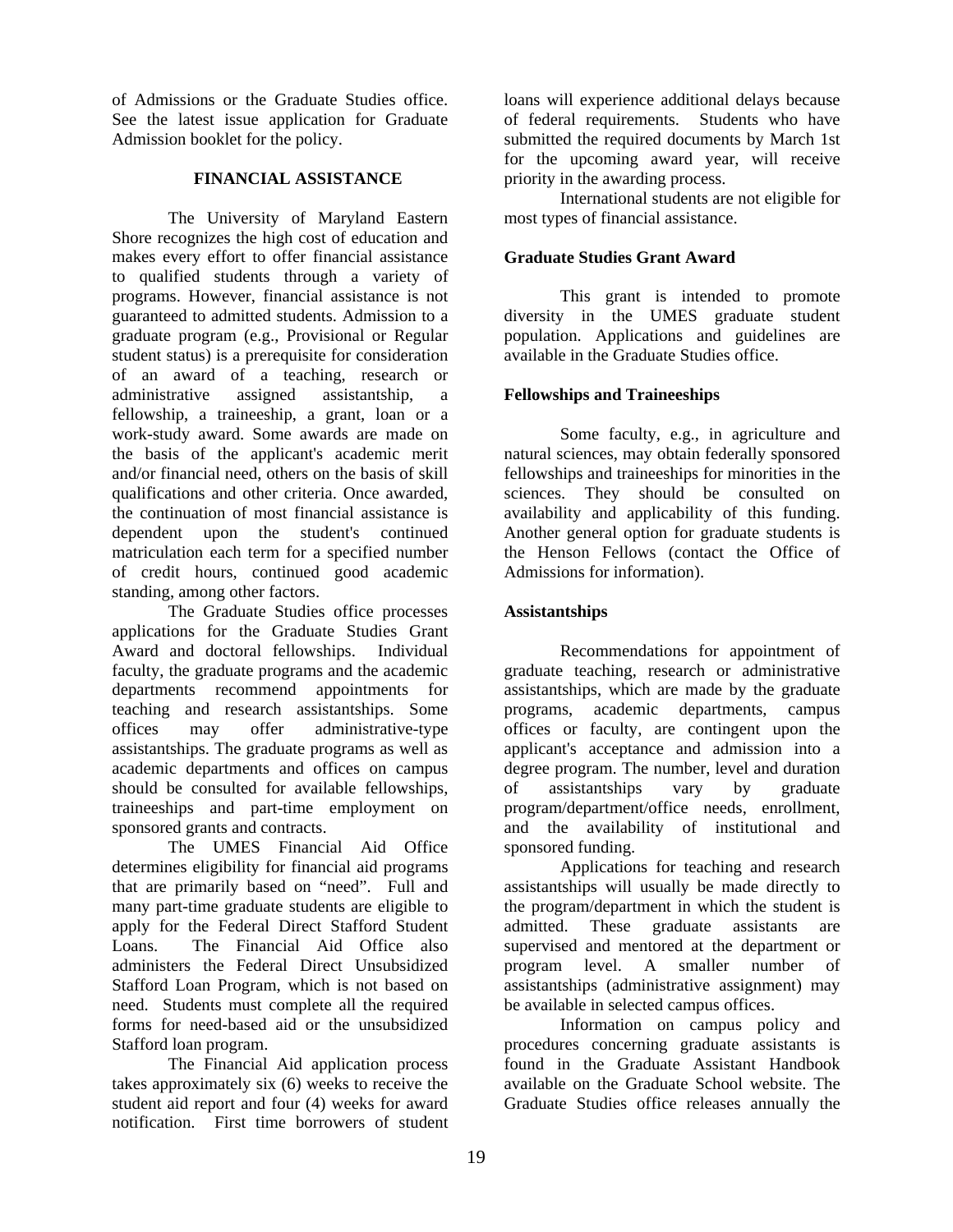assistantship stipend amounts for each succeeding academic year.

## **Federal College Work Study Program**

UMES has a College Work-Study Program which offers part-time work opportunities for students who demonstrate sufficient financial need. Every effort is made to match student interests and career goals with suitable assignments. Graduate students who are awarded work-study are usually given positions in their programs, according to their experience and skill, such as assisting with research projects or administrative duties. Because of the limited program funds, graduate students will be considered after undergraduate student awards are made. For priority consideration, all materials must be received in the UMES Office of Financial Aid by March 1 for the Fall semester.

## **Federal Loans**

Perkins Loan Funds are available to graduate students after awards are made to undergraduate students. Loans are approved based upon financial need. Repayment begins six months after the borrower leaves school, and no interest is charged until the beginning of the repayment schedule. Repayment of the loan, including interest, is deferred during the time the borrower may be in military service, the Peace Corps, VISTA and ACTION, up to a period of three years, as well as during time of continued study on, at least, a half-time basis. For information and applications, contact the UMES Office of Financial Aid.

## **Federal Stafford Student Loan**

 Stafford Student Loan programs permit students to borrow money from their hometown banks or other local financial institutions. Graduate students in good standing may borrow up to \$10,000 per year. A five- percent origination fee will be deducted from the face value of each student's loan. Students who previously borrowed at 7% or 9% may continue to borrow at that rate. New borrowers will borrow at a variable rate that will be determined each year by the federal government. Monthly repayments begin six months after graduation or

withdrawal from school. The federal government will pay the interest for eligible students while the student is in school. Contact the UMES Financial Aid office for details.

## **Federal Direct Loans**

Direct lending may be an option for students where loans are obtained from the federal government. The rules that apply to Stafford and the Unsubsidized Stafford loans also apply to federal direct loans. Contact the UMES Financial Aid office for details.

## **Golden Identification Card for Seniors Citizens of Maryland**

The purpose of this identification is to make available without charge, courses and services of the University to citizens who are 60 years of age or older, who are residents of the State of Maryland and who are retired (retired persons will be considered those who affirm that they are not engaged in gainful employment for more than 20 hours per week). Persons who meet these requirements may apply for graduate admission, either as degree or non-degree students, and must meet the same admissions criteria pertaining to either category as do all applicants. Once admitted and having been issued the Golden Identification (ID) Card, these persons may register for courses in any semester/session, subject to the same restrictions as any other student, and use the library and other campus facilities during the time they are enrolled in courses. Tuition charges will be waived for holders of the Golden Identification Card. **NOTE:** Fees are not waived and will be charged accordingly.

## **Veterans Benefits**

UMES is fully accredited for accepting Veteran students and assists them in their needs for certification. Credit is given for any work done in the military service related to their major field of study.

The Certificate of Eligibility must be submitted to the Office of Admissions and Registration when the veteran reports for registration. Benefits to which the veteran is entitled will be sent monthly by the Veterans Administration and directly to the veteran after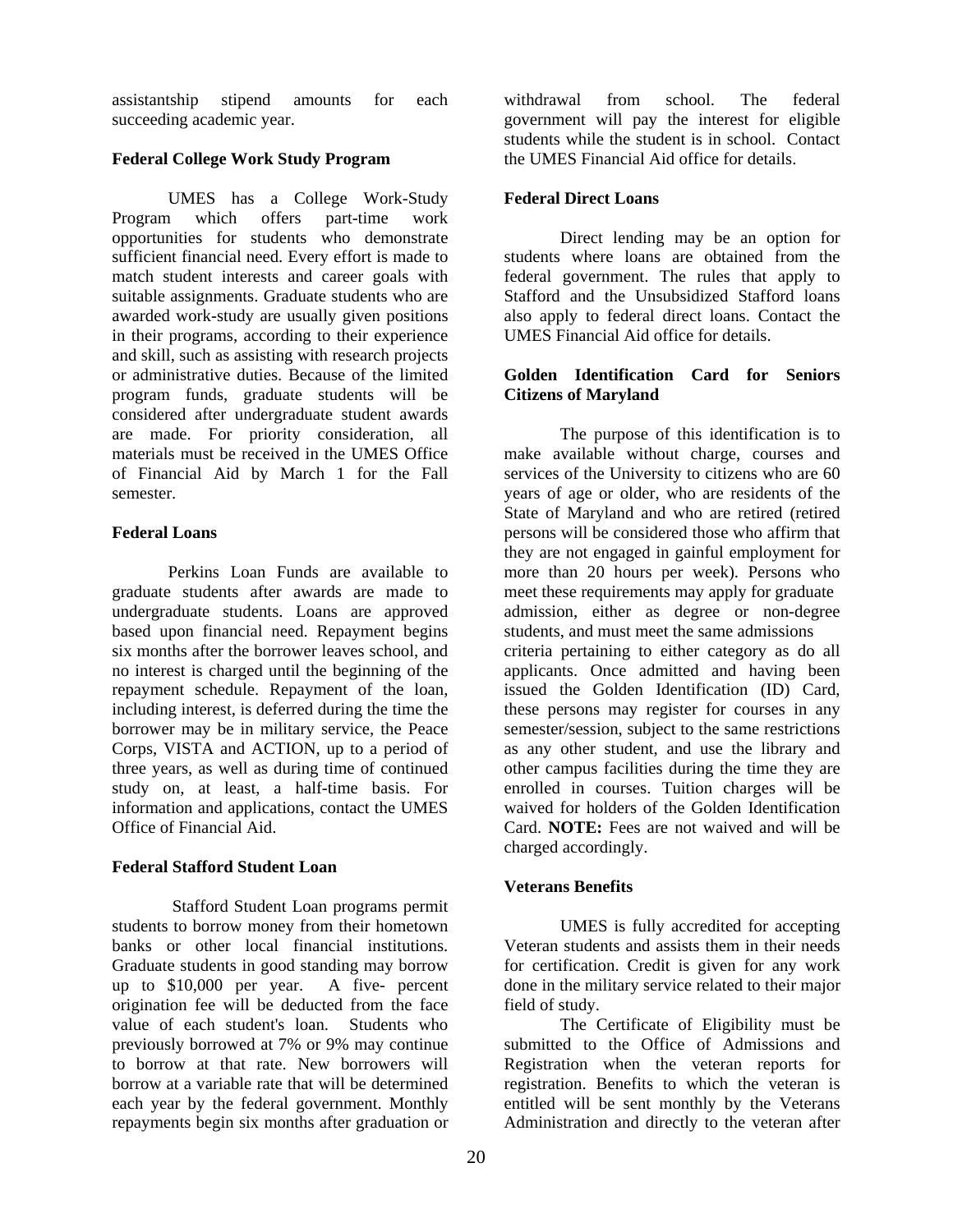he/she has been properly certified. Each veteran is responsible for the payment of all fees and expenses at the same time as regular students. The Admissions Office coordinates veteran services. Veterans are advised to contact that office for further information on admissions, tutorials, and special programs.

#### **REGISTRATION, CREDITS AND GRADES**

#### **Academic Schedule**

Information concerning graduate class offerings, registration procedures, deadlines and the Academic calendar is found in the **Schedule of Classes** by department issued each Fall and Spring semester on the UMES website. Winter and Summer session classes are included in the Fall and Spring schedules respectively.

#### **Developing a Program of Study**

**Each graduate student is responsible for understanding and complying with the rules and procedures of the UMES Graduate School and all applicable departmental graduate program requirements, which govern individual programs of study.**

Course selection for newly-admitted graduate students, whether degree or non-degree seeking, begins with a visit to each student's assigned academic advisor, usually a graduate faculty member in the departmental graduate program to which the student has been admitted. Non-degree seeking students may have a graduate faculty or program coordinator or the graduate dean as the advisor while they are in this status. Degree seeking students will obtain information from their advisors about specific degree or certificate requirements. recommendations on courses, etc. Some graduate programs have handbooks, manuals, or websites which explain degree program requirements, department resources and forms used in evaluating student progress to degree, applying for internships, etc.

Each degree-seeking student will develop with the academic advisor the program of study and timetable for completion. For information on the process and importance of advisement, students should consult the booklet,

"Guidelines for Graduate Student Academic Advisement", on the Graduate School website.

#### **Exceptions, Waivers, Appeals, Grievances**

While most questions normally raised by graduate students, and most problems they meet, will be answered or resolved by the faculty advisor or a departmental committee, the Graduate Studies office and the Graduate Dean are also charged with assisting graduate students who need additional information, guidance or follow-up assistance. Requests or petitions for exceptions or waivers of Graduate School regulations or of graduate degree requirements, appeals from decisions of departmental program faculty or administrators and grievances, with supporting materials, should be directed to the Graduate Dean for review and determination of applicable policy or procedure for the handling of the exception/waiver, appeal or grievance.

#### **Course Numbering System**

#### **Course Designations**

| 000-009 | <b>Non-Credit Courses</b>                                                                                                                                                                                                                                                                                 |
|---------|-----------------------------------------------------------------------------------------------------------------------------------------------------------------------------------------------------------------------------------------------------------------------------------------------------------|
| 100-199 | <b>Primarily First-year</b><br>undergraduate courses                                                                                                                                                                                                                                                      |
| 200-299 | <b>Primarily Sophomore</b><br>undergraduate courses                                                                                                                                                                                                                                                       |
| 300-399 | Junior and Senior courses not<br>acceptable for credit toward<br>graduate degrees                                                                                                                                                                                                                         |
| 400-499 | Junior and Senior<br>courses<br>acceptable for credit toward<br>some graduate degrees                                                                                                                                                                                                                     |
| 500-599 | <b>Professional</b><br>School<br>courses<br>(Dentistry, Law and Medicine)<br>and post-baccalaureate courses<br>not for graduate degree credit.<br>Exceptions<br>are the UMES<br><b>Physical Therapy, Master of Arts</b><br>Teaching, Rehabilitation<br>in<br>Counseling and other designated<br>programs. |
| 600-898 | Courses restricted to graduate                                                                                                                                                                                                                                                                            |

**students. Under certain**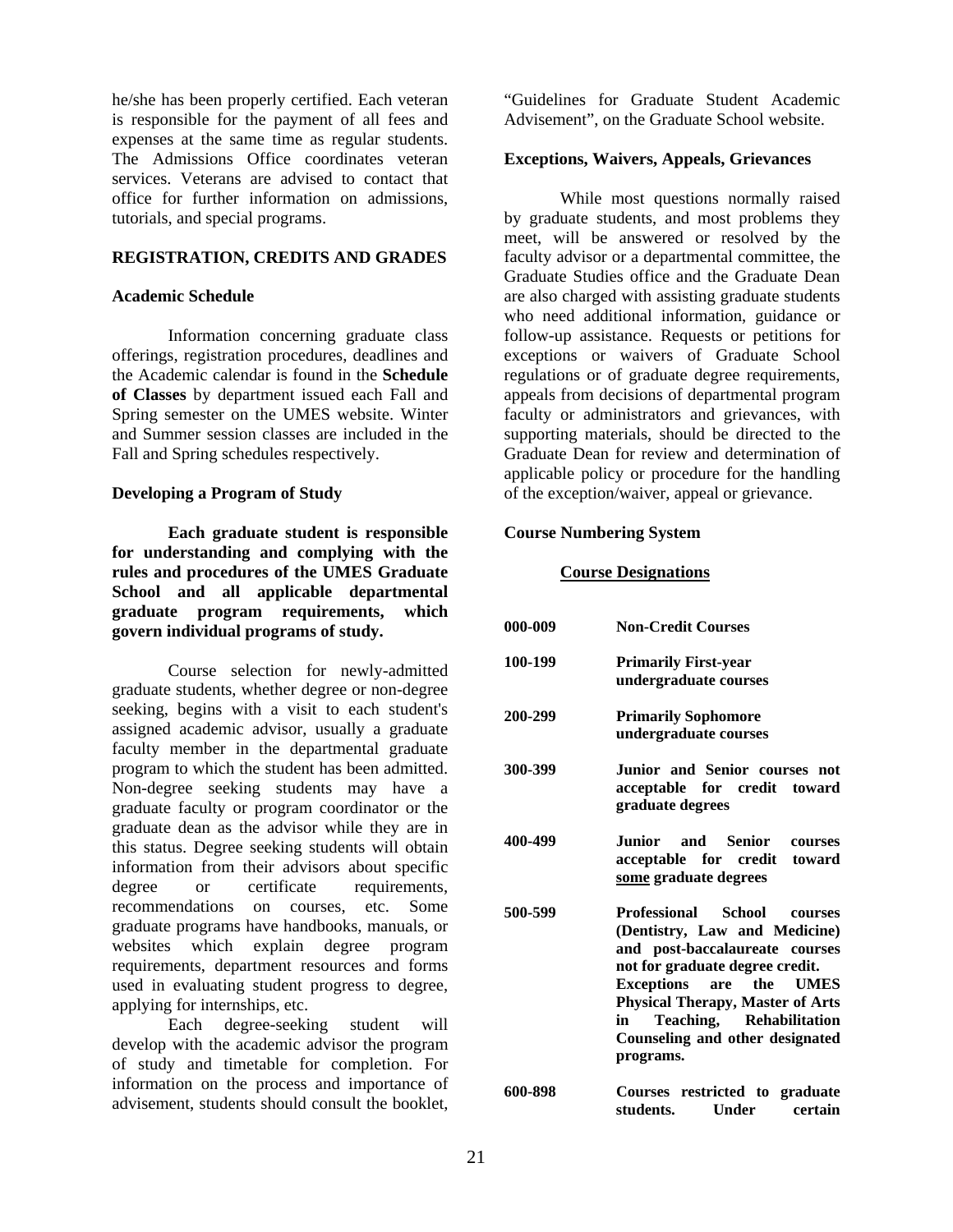**conditions, seniors may take 600 level courses with permission.** 

#### **799 Master's thesis credit**

### **899 Doctoral dissertation credit**

The first character of the numeric position determines the level of the course and the last two digits are used for course identification. Courses ending with an 8 or 9 are courses that are repeatable for credit. All nonrepeatable courses end in 0 through 7.

## **Designation of Full and Part-time Graduate Students**

In order to accurately reflect both involvement of graduate students in their programs of study/research and use of University resources in these programs, the UMES Graduate School employs graduate units. These graduate units, in turn, are utilized in making calculations to determine full- or parttime student status in the administration of minimum registration requirements described below, and in responding to student requests for certification of full-time student status. The number of graduate units, per semester credit hour, is calculated in the following manner:

Courses in the series: 000-399 carry 2 units/credit hour;

Courses in the series: 400-499 carry 4 units/credit hour;

Courses in the series: 500-599 carry 5 units/credit hour;

Courses in the series: 600-898 carry 6 units/credit hour;

Research course: 799 carries 12 units/credit hour; and

Research course: 899 carries 12 units/credit hour.

To be certified as a full-time graduate student, an individual must be officially registered for a combination of courses equivalent to 48 units per semester. Graduate assistants, holding full time appointments, are

full-time students if they are registered for at least 24 units, in addition to their assistantship. Courses taken for Audit do not generate graduate units and cannot be used in calculating full- or part-time status. UMES reserves the right to alter this system.

#### **Continuous Enrollment**

Graduate programs may require a continuous enrollment for admitted students into the program during each semester of the academic year and/or session until the student completes the degree requirements. The number of credit hours required per registration each semester or session may vary according to the course credit offerings and degree requirements of the program. In extenuating circumstances, students may petition for an official leave of absence from the program for up to one academic year (two semesters).

#### **Minimum Registration Requirements**

All graduate students, at any level of study and research, making any demand upon academic or support services of the university - whether taking courses, using UMES facilities (e.g., library, laboratories, computers, office space, housing, etc.), consulting with faculty advisors, taking comprehensive examinations and oral defenses, etc.-- must register for the number of graduate units which will, in a faculty advisor's judgment, accurately reflect a student's involvement with graduate study and use of university resources. In no case will registration<br>be for less than one credit. Minimum be for less than one credit. registration may be needed to comply with requirements for financial aid and deferments, immigration, campus housing, health and car insurance, etc.

## **Minimum Registration Requirements for Doctoral Candidates**

Doctoral students who have been advanced to candidacy must register each semester, excluding winter and summer sessions, until their degree is awarded.

#### **Dissertation Research**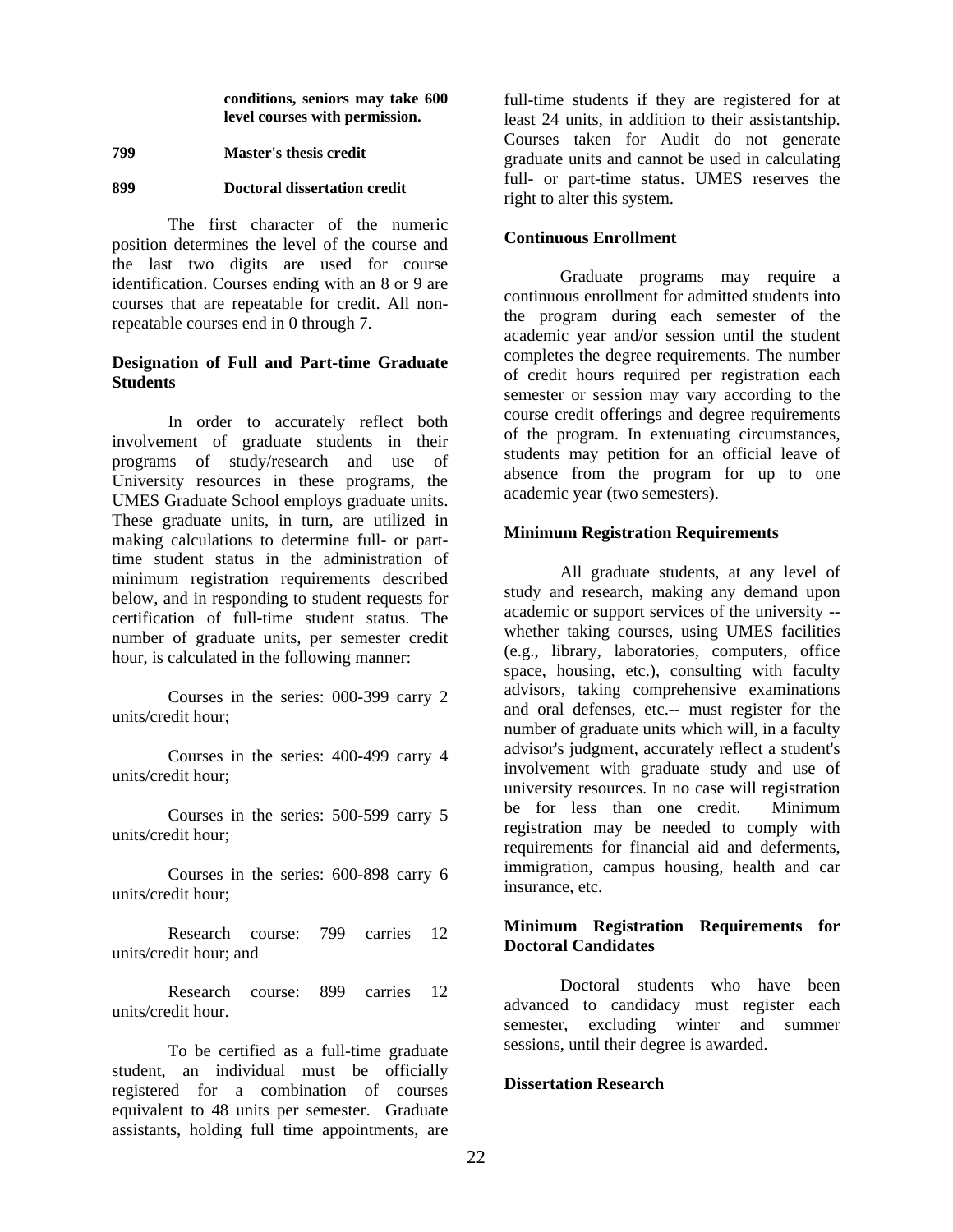Those who have not completed the required number of credit hours of Dissertation Research (899) must register for a minimum of one credit of dissertation research each semester.

 Doctoral candidates whose demands upon the University are greater than that represented by a minimum registration will be expected to register for the number of graduate credits which reflect their use of UMES resources.

## **Inter-Campus Enrollment (USM)**

A student admitted to a Graduate School on any campus of the University System of Maryland (USM), is eligible to take courses on any other USM campus with approval of both the academic advisor and the graduate administrators on the home as well as host campus. Credits earned on a host campus are considered resident credits at the home campus and meet all degree requirements. Transcripts of work taken at another campus will be maintained on the home campus, and fees will be paid to the home campus. Forms for enrollment as an inter-campus student may be obtained from the Graduate School offices on any USM campus. Terms and conditions of USM intercampus enrollment are given on the reverse side of the USM form; students are responsible to notify both the home and the host campus of intended changes in registration (add/drop, withdrawal, etc.).

Inter-campus students anticipating enrollment in courses at UMES should have their forms received by the UMES Graduate School no later than ten  $(10)$  school days prior to the registration date set for each semester/session. The Inter-campus enrollment process may not be acceptable to all USM campuses during the Winter or Summer sessions as these sessions are self-supporting.

The UMES Policy on Graduate Student Concurrent Inter-Institutional Registration (1992) and the Board of Regents Policy Statement on the subject (1991) shall govern procedures and arrangements.

## **Graduate Credit for Senior Undergraduates**

A senior, in the final semester at UMES, who is within six credit hours of completing all requirements for an undergraduate degree, has a

3.0 cumulative GPA and completed any graduate course prerequisite with a grade of "B", may, with approval of both the department/program offering the course (e.g., instructor, chair) and the Graduate Dean, register for a 600 level or below graduate course. The course(s) may later be counted for graduate credit toward an advanced degree at UMES, if the student has been granted admission to the UMES Graduate School within an academic year of completing the course, and subject to the admitted program's approval in the student's plan of study.

The student's total of undergraduate and graduate courses must not exceed 15 credit hours for the semester and 6 credit hours for the Summer Session. Excess credits in the senior year cannot be used for graduate credit unless proper pre-arrangement is made. Seniors who wish to register for graduate credit should contact the UMES Graduate School for the form to be completed.

The maximum number of graduate credits that can be earned under this mechanism will be six. The credits earned can be used only once, either for the undergraduate degree or toward an advanced degree at UMES (see first paragraph of this subsection). Seniors who wish to take a graduate course for undergraduate credit should consult the subsection below.

## **Undergraduate Credit for Graduate Level Courses**

Subject to requirements and prior approval of the graduate program offering the course, undergraduate students may register for 600 level or below graduate level courses to receive undergraduate credit.

A student seeking to use this option will be in the senior year at UMES, have earned an accumulated grade point average of 3.0, have successfully completed with a grade of "B" or better any graduate course prerequisite, and be a major in the appropriate or a closely-related department.

Enrollment in a graduate level course for undergraduate credit does not, in any way, imply subsequent departmental or UMES Graduate School approval for admission into a graduate program, nor may the course(s) be used as credit for a graduate degree within the University System of Maryland.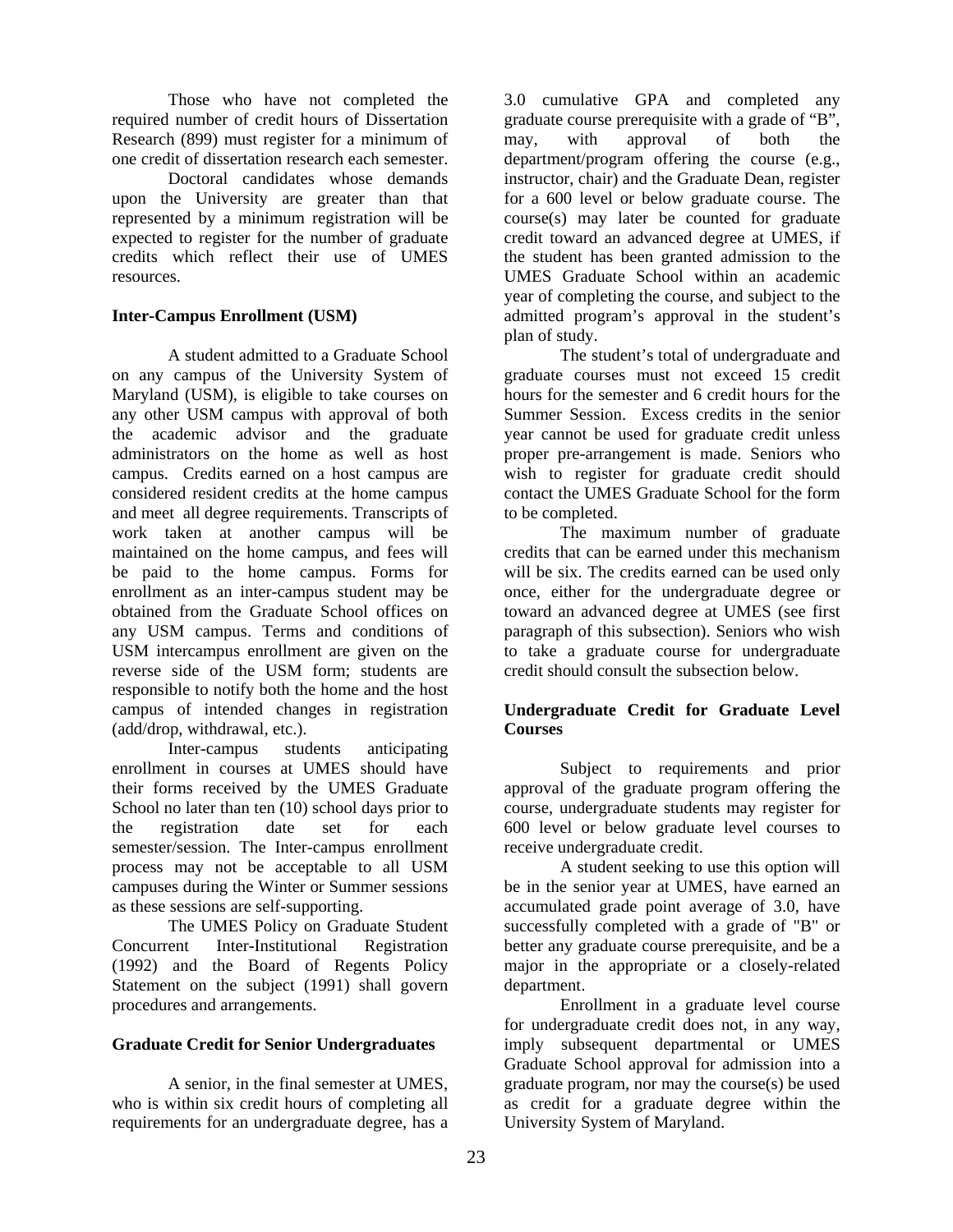## **Credit by Examination (Graduate and Undergraduate)**

A graduate student may obtain graduate credit by examination in courses (at the 400 level) previously identified for such credit by the appropriate department/program. As a general rule, credit by examination is not available for courses at the 600, 700 or 800 levels. In the judgment of the UMES Graduate Council, courses at these levels require a continuing interaction between faculty and students to achieve the educational goals of advanced study.

Students may receive graduate credit by examination only for courses for which they are otherwise eligible to receive graduate credit. The department or program in which the student is enrolled, may establish a limit on the number of graduate credits earned in this manner. Graduate students seeking credit by examination for graduate credit or for prerequisite undergraduate courses (100-300 series), must obtain the consent both of their advisor and of the instructor currently responsible for the course. Once each student begins the examination, the grade earned will be recorded. The fee for credit by examination is set per course regardless of the number of credits or units to be earned. The credit by examination form is available in the Admissions and Registration office.

## **Transfer of Credit**

A maximum of six semester hours of graduate level course credits, earned at regionally-accredited institutions prior to, or after matriculation in the UMES Graduate School, may be applied toward Master's degree programs. Proportionately larger amounts of credit may be applied toward Doctoral degrees.

Credit from foreign universities will be evaluated, but, because of academic and procedural differences between foreign and U.S. regionally accredited institutions, may not in every case be acceptable for transfer on a quid pro quo basis.

All graduate study credits offered as transfer credit must meet the following criteria:

 A. They must have received graduate credit at the institution where earned;

- B. They must not have been used to meet the requirements for any degree previously earned;
- C. They must have been taken within the time limits applicable to degrees awarded by the UMES Graduate School (e.g. five years'-Master's);
- D. The department or program to which the student has been admitted at UMES, must certify that the courses are appropriate and current to the degree program the student is pursuing at UMES; and
- E. The student must have earned a grade of "B" or better in the courses offered for transfer credit.

A student-seeking acceptance of transfer credit is advised to submit the necessary transcripts and certification of UMES department/program approval to the UMES Graduate School as promptly as possible, for its review and processing.

Transfer grades earned at other than University System of Maryland campuses are not factored into the computation of cumulative grade point averages at UMES nor do they appear on the transcript.

## **Criteria that Courses Must Meet to be Accepted for Graduate Credit; the Winter Session**

Any course(s), workshop or seminar(s), planned to take place in a span of time less than a normal academic semester or a winter/summer session, and offering graduate credit to participants, must meet the following criteria:

- A. There must be 15 "contact hours" per graduate credit.
	- 1. Lectures: 1 contact hour per 50 minutes lecture.
	- 2. Non-lecture contact (laboratory, work shops, discussion and problem working sessions, etc.): 1 contact hour per 2 or 3 hour session; and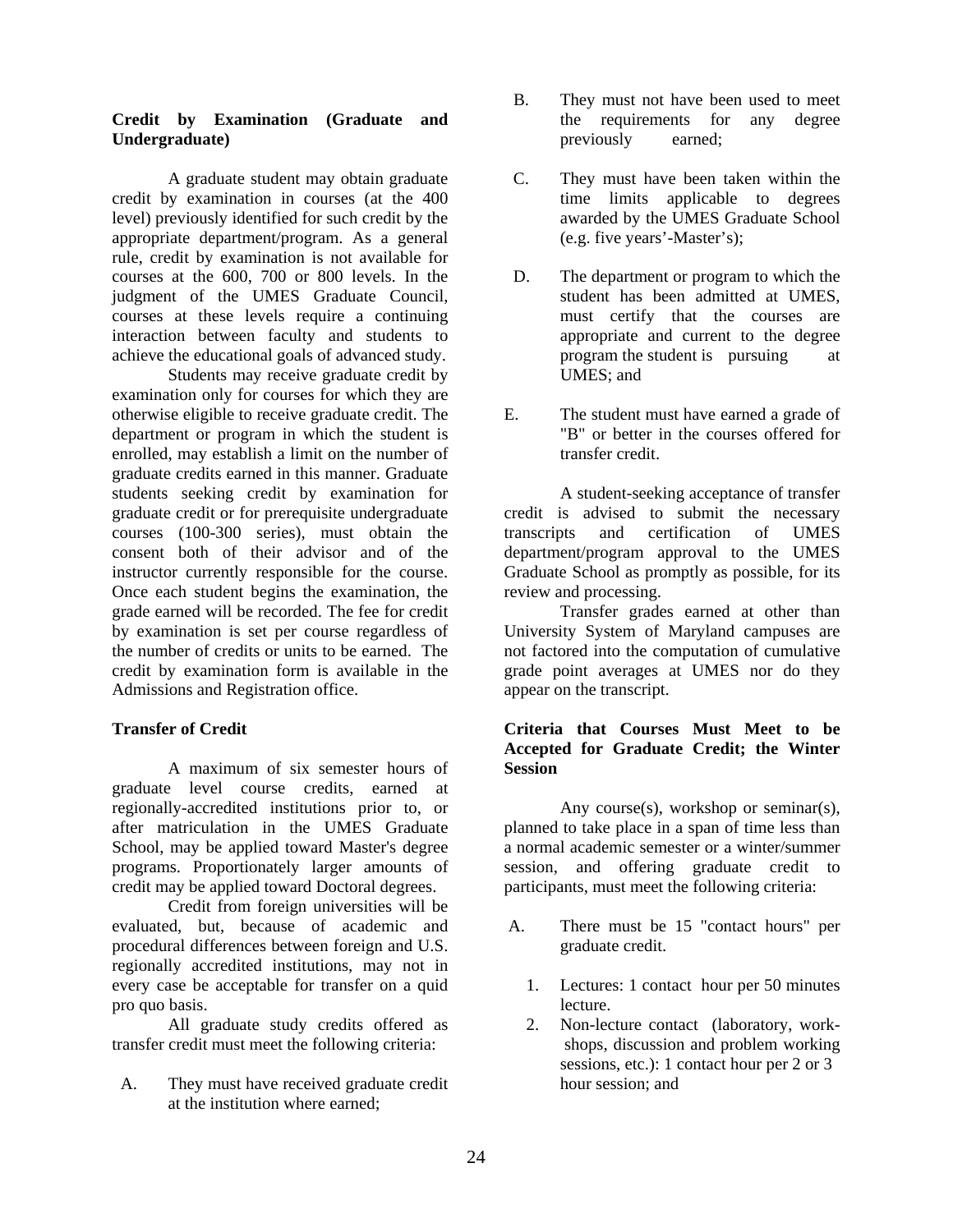B. Ordinarily, no more than three "contact hours" per day will be permitted (three "contact hours" are equivalent to 0.2 credits). Exceptions, such as intensive all day sessions, require the prior approval of the Graduate School.

During the short winter session, lecture, non-lecture and research credit courses are limited to a maximum two hours of credit (the MAT program is excepted). All students, regardless of program, may not take more than one course during this period. **Course and Credit Changes**

A graduate student may change elections (i.e., drop or add a course, change between audit and credit status, change number of credits for a variable credit course within the listed range, cancel registration or withdraw from UMES) by obtaining the appropriate approvals and observing published deadlines and procedures which appear in the Academic Schedule of Classes, releases of the office of the Registrar or the Graduate Catalog.

## **Procedures for Withdrawal from the Graduate School**

Graduate students wishing to cancel their admitted status and withdraw permanently from UMES may do so at any time. The procedure for withdrawal is to submit a letter of resignation to the Graduate Dean. The letter will be reviewed and processed, and the necessary offices notified of the action. The requested date of resignation will be used as the effective date of withdrawal. Although students may withdraw during the course of a given semester/session, they remain liable for all fees and other obligations due UMES, and their academic records will reflect their standing at the time of withdrawal. The act of permanent withdrawal prohibits readmission to the same program, should the student wish to return to graduate studies at a later time.

## **Procedure for Canceling Registration (Withdrawal) for a Semester/Session**

To cancel a registration for a given semester/session after the drop or withdrawal period ends, a graduate student must provide a

written explanation to the Graduate Dean, endorsed by the graduate program coordinator.

The "Add/Drop" form of the Registrar's office is used to cancel the course(s). The canceling of registration is treated by that office as a withdrawal from the university for the semester or session.

Cancellation of one's classes during the course of a semester/session is not meant to be used as a means of avoiding poor grades. **Minimum Grades for Graduate Students**

A minimum grade point average of 3.0, or "B", on all graduate level courses taken for credit is required for graduation with a graduate degree. Graduate students are required to meet all graduate program rules and regulations. The graduate programs/departments may stipulate grade and other requirements more stringent than those expected by the UMES Graduate School.

## **Policy on Incomplete Grades**

The following policy on In-complete ("I") Grades pertains to regular courses, not to the variable research credit courses available for the different Master's programs (thesis, project, etc.) and the doctoral dissertation.

The grade of "I" (Incomplete) is to be given only to a graduate student whose work in a course(s) has been qualitatively satisfactory, and when because of illness, or other circumstances beyond his/her control, the graduate student has been unable to complete the stated requirements of the courses(s). In no case will the grade of "I" be recorded for a graduate student who:

- (1) has not completed satisfactorily the major portion of the coursework; and/or
- (2) wishes to improve his/her grade by additional course work not offered to all students enrolled in the course.

In cases where an "I" grade is issued, the graduate student may not re-register for the course(s) until the "I" is removed by completing work outstanding and meeting all course requirements. Work must be completed by the end of one year, or the "I" becomes "W" (withdrawal). Before the end of the one year period, a student upon written petition to the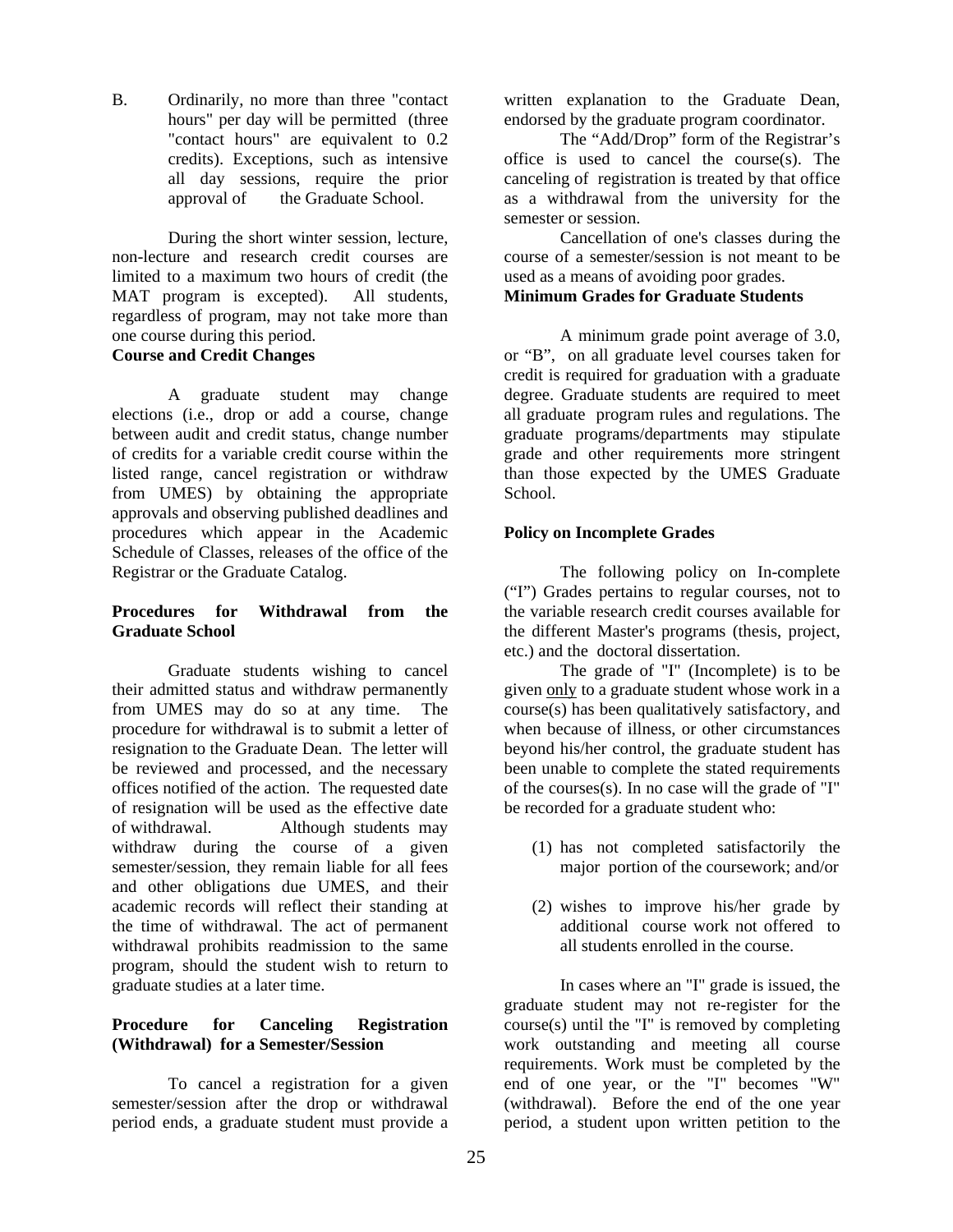Graduate School may request on extension of time if circumstances warrant further delay.

An "I" cannot be removed by earning "credit by examination".

When the graduate student receives the terminal grade, he/she may repeat the course as provided for any course where repeats are authorized.

## **Grading Systems**

The conventional A through F grading system is used in graduate level courses.

A "Satisfactory or Failure" (S-F) grading system may be used, at the discretion of the department or program, for certain types of graduate study. These include courses, which require independent work. Master's project and research projects may also be appropriate for such S-F grading systems.

Thesis and dissertation research use the S-F grading system (see the subsection below). Courses labeled "Topics", "Special Problems", "Seminar" may use either the A- F or S-F grading system.

Only one grading system will normally be used for a single course in a particular semester/session. The grading system will be designated by the department or program offering the course (excluding courses already specified for only one grading system).

## **Grading System for Research Credit Courses**

A grade of S/F should be used instead of an "I" grade for 799, 899 and similar research credit courses (500 to 798 series), which are offered/carried over or continued over semesters or sessions, usually with variable credit hours, and whose objective is the long-term development of a thesis, dissertation, master's project, or research project. In these instances a satisfactory ("S" grade) completion of the required research credit hours satisfies only part of the graduation requirements**.** A successful thesis or dissertation defense and final approved copy of the thesis or dissertation are essential for the degree programs with the thesis option and the dissertation requirement. A final written document and an oral presentation, both acceptable to the student's advisor/advisory committee, are normally the requirements for master's projects and research projects.

## **Computation of Grade Point Average (GPA)**

An "A" is calculated at 4 quality points, B at 3 quality points and C at 2 quality points. The grades of D, F and I receive no quality points. After a student is matriculated as a graduate student, all courses taken with letter grades will be used in calculating the grade point average. Students may request that prerequisite undergraduate course grades be excluded from being computed in the cumulative grade point average of their graduate record.

## **Grade Change; Repeating of Courses; Arbitrary and Capricious Grading**

A student may repeat any course where repeats are authorized, in an effort to earn a better grade. The later grade, whether higher or lower, will be used in computing the grade point average. While matriculated at UMES, a graduate student who earns a grade of "F" or "D" in residence may not advance his/her credit hours earned toward a UMES degree by repeating the course at another institution.

Grades for graduate students remain as part of each student's permanent record. In addition to the repeating of courses, grades may be changed only by the original instructor on a certification, approved by both the department chair and the Graduate School, that an actual mistake was made in determining or recording the grade, to record a missing grade from the class roster or transcript, and to remove an incomplete grade.

 The UMES procedures for Review of Alleged Arbitrary and Capricious Grading (1992) address and cover both graduate and undergraduate students, and will be used.

 For Section C.2.a. of the procedures, in which the faculty composition or venue are not workable, the Graduate Dean may appoint the required tenured professor(s) from the graduate faculty at-large to hear the case, which also may be heard outside the unit offering the course(s) in dispute.

## **Auditing of Graduate Courses**

A graduate student, regardless of program or status, may audit a graduate course with the written permission of the course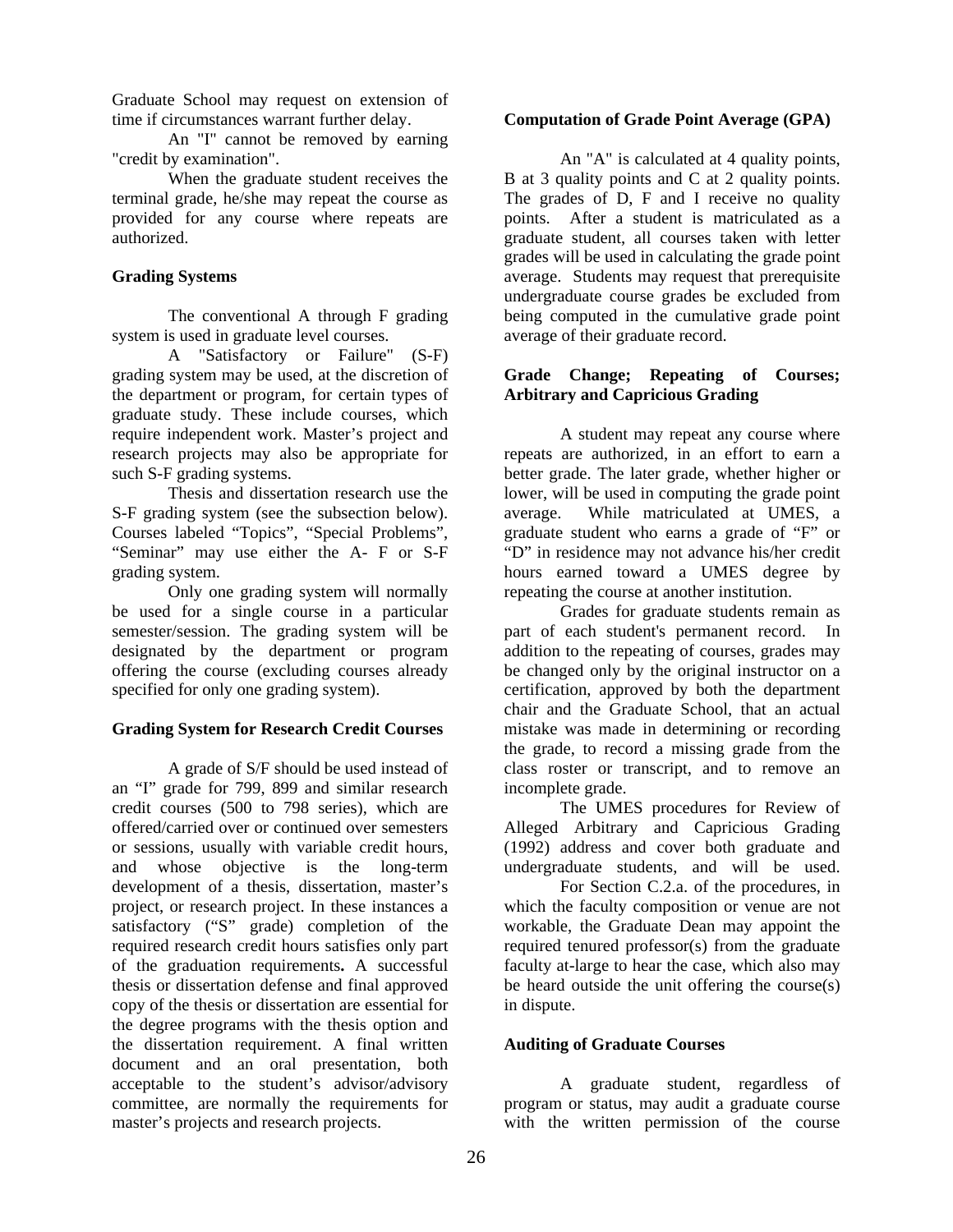instructor and the student's advisor and subject to the following restrictions. Courses which may not be audited are 1) internships, 2) research credit courses such as 799/899 thesis/dissertation, 699/798 master's seminar/projects, and any other program's research designated courses, and 3) any graduate course in the graduate program with restricted enrollment such as Physical Therapy and the Master of Arts in Teaching.

Audited courses will appear on the student's academic record as "AU" and may not be used to repeat a course for which credit has been previously earned. Audited courses do not earn credit, nor count as part of the credit hour load, nor may be applied toward the requirements of a graduate degree. The regular tuition rate applies to audited courses. Once a course has been audited, it cannot be converted to credit, except as below.

If students later find that an audited course they took is/will be a required course for the degree program in which they are matriculated, they must file a Petition for Waiver of Regulation to be considered to repeat the course for credit.

## **Prerequisite Courses**

 Prerequisite courses (e.g., 100 to 400 numbered undergraduate and selected 500 or 600 numbered graduate) may be required to satisfy conditions of Provisional admission status or for preparation and understanding of advanced graduate level courses (500 or 600 and above numbering sequence). Prerequisite courses may be satisfied before or after matriculation in the University of Maryland Eastern Shore, but if after matriculation, must be completed within the first academic year of admittance. Prerequisite courses provide no graduate credit (if undergraduate numbered) and do not count toward the course credits required to graduate from a graduate degree program at UMES. Prerequisite undergraduate courses may be satisfied by credit by examination at UMES if the graduate program allows it (see credit by examination subsection).

 Graduate students satisfying undergraduate numbered prerequisite courses must earn a letter grade of "C" or better in the course unless a graduate program/department stipulates a higher grade. A pass/fail option may

not be used to satisfy prerequisite courses taken at the University of Maryland Eastern Shore.

## **Experimental Courses**

Students should confirm whether experimental courses may be elective courses for them or possible interim substitute core courses with the approval of the advisor and advisory committee as appropriate.

## **Undergraduate and Graduate Combined Instruction**

 In 400 or 400/600 level courses approved to be applied toward a graduate degree program, which is combined undergraduate and graduate instruction, requirements for work expected in the course for graduate students will be specified to reflect the level of complexity and specialization expected of graduate study.

## **The Academic Record (Transcript)**

A graduate student's academic record (transcript) is intended to serve as a complete history of that student's academic progress at UMES. As such, it cannot be altered except in conformance with stated UMES Graduate School policies. Under no circumstances will the academic records be altered because of dissatisfaction with a grade or other academic accomplishment.

## **DEGREE REQUIREMENTS**

## **Graduate School Requirements Applicable to all Master's Degree Programs**

The entire course of study undertaken for any Master's degree must constitute a unified and coherent program, which is approved by the student's advisor and, for some programs, the program coordinator in the department.

A minimum of 30 semester hours, in courses acceptable for credit towards a graduate degree, is required; in certain cases, six of the 30 semester hours must be thesis research credits. The graduate program must include at least 12 hours of course work at the 600 level or higher. If the student is inadequately prepared for the required graduate courses, additional courses may be required, which may not be considered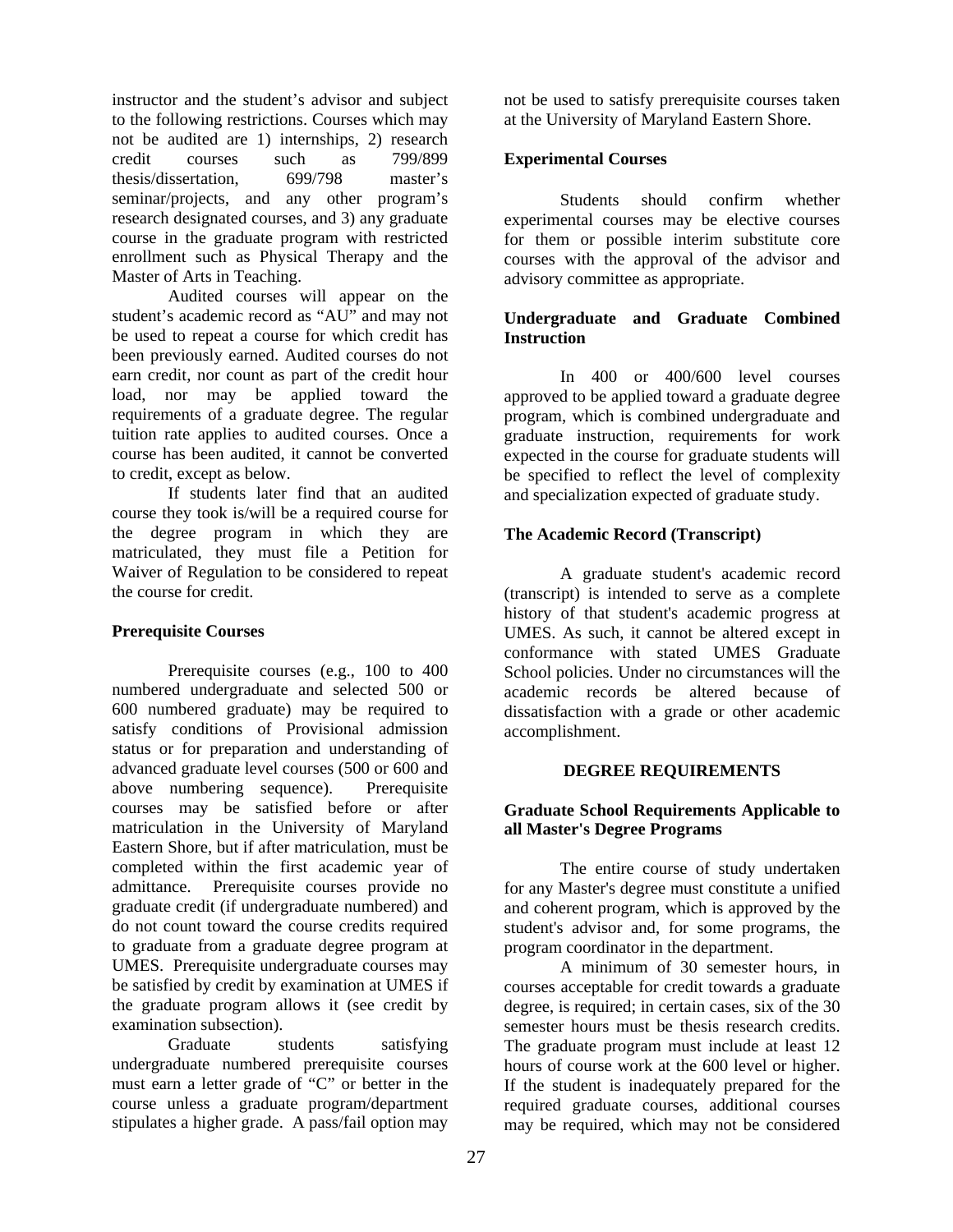as part of the student's overall program of study for the degree. Credits to be applied to a student's program for a Master's degree at UMES cannot have been used to satisfy any other previously earned Master's degree.

## **Grade Point Average (GPA)**

The student seeking any Master's degree must maintain a grade point average of "B" or 3.0 over all courses taken for graduate credit.

## **Time Limitation**

 All requirements for the Master's degree must be completed within a five-year period. This time limit also applies to any transfer work from other institutions to be included in a student's overall program of study.

## **Leave of Absence; Extension of Time Limitation Period**

In cases of unusual and/or compelling reasons, a leave of absence for up to one academic year (two semesters) may be granted to a matriculated graduate student by the Graduate Dean, at the recommendation of the academic advisor and the Graduate Program Coordinator. The Graduate School's "Petition for Waiver of a Regulation" form should be completed. An approved leave of absence will stop the five-year time clock for Master's students to complete their degree program (nine years for doctoral students).

In cases of unusual and/or compelling circumstances, an extension of the time limitation period for the degree may be considered for a matriculated graduate student. If granted, the extension will normally be for no more than one academic year (two semesters). The extension is granted by the Graduate Dean on the recommendation of the academic advisor and the Graduate Program Coordinator. The Graduate School's "Petition for Waiver of a Regulation" form should be completed.

## **Residence Requirements; Continuous Enrollment**

A minimum residence at UMES of oneyear of full-time study, or its equivalent, is required. The graduate programs may require a

continuous enrollment for admitted students into the program during each semester of the academic year and/or session until the student completes the degree requirements. The number of credit hours required per registration each semester or session may vary according to the course credit offerings and degree requirements of the program.

## **Comprehensive Examinations (applicable to all Master's and Doctoral Programs)**

 Graduate Programs have the option of holding qualifying examinations before students complete the thesis, non-thesis option, dissertation or professional doctorate. These examinations are often termed comprehensive examinations, and are usually composed of a written and oral segment. Comprehensive examinations are usually given after a student has satisfactorily completed the coursework in a program. The examinations test a student's understanding of, and ability to integrate, knowledge in his/her program of study. Because graduate programs vary in format [fixed curriculum with few options to broad discretion in coursework in a concentration or specialization], the nature and content of comprehensive examinations, if given, will vary by program.

The Graduate School's minimum format for conducting comprehensive examinations is as follows:

- 1. Graduate program coordinators will have questions for comprehensive examinations from the faculty reflecting the curriculum and/ or students' program of study.
- 2. Students must apply to the program to take the comprehensive examination(s) and be found eligible to do so.
- 3. Comprehensive examinations are scheduled to be taken in a time block (a set time period, e.g., 6-8 hours duration).
- 4. Students taking comprehensive examinations are notified in advance of the examination date, location and time, and provided with information on proposed types of examination questions or categories of testable information (samples may be on file in the program).
- 5. The written examination normally precedes an oral examination (if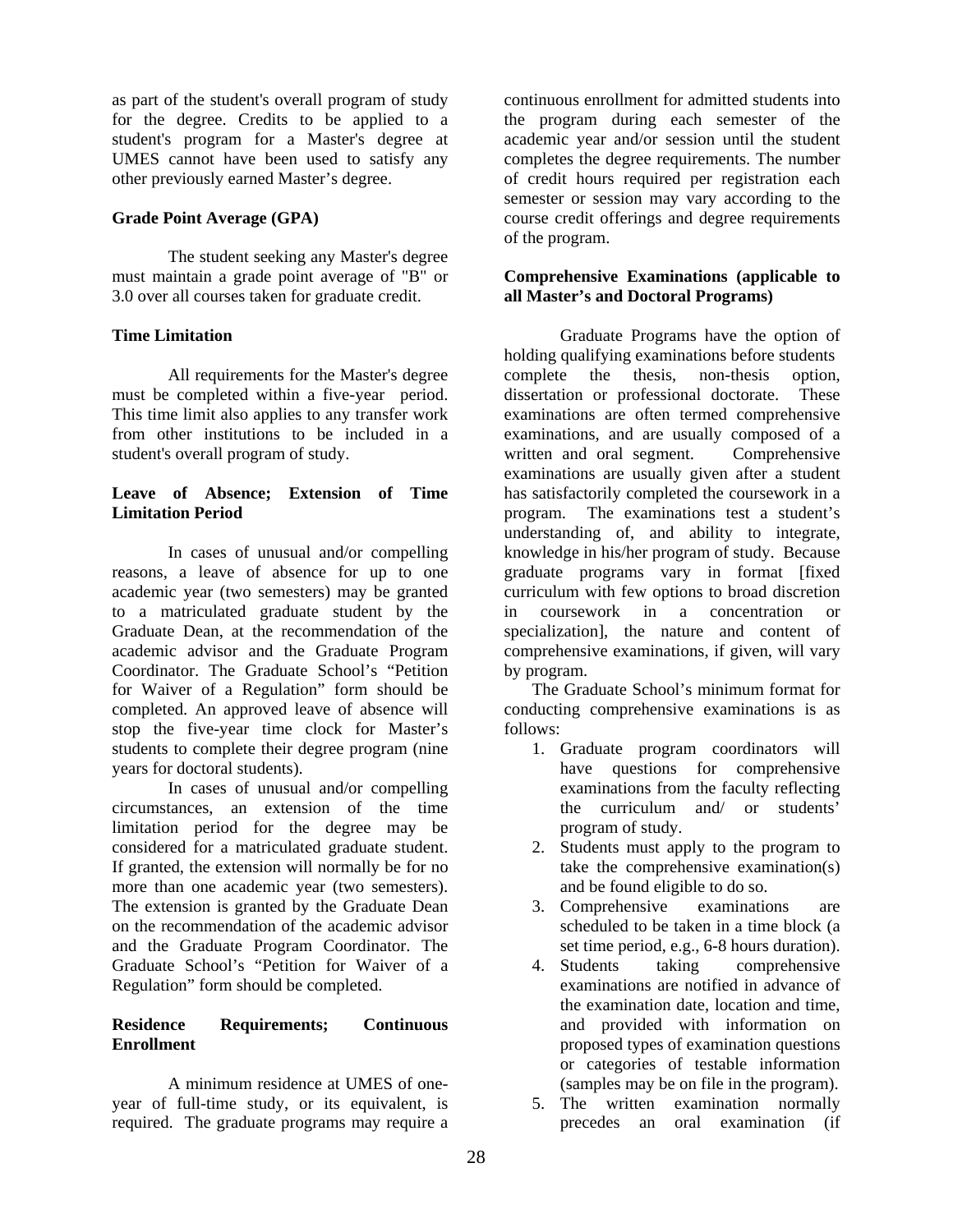required), which is likewise to be scheduled shortly after the written examination and in a specified time duration.

- 6. Written comprehensive examinations must be monitored.
- 7. Written comprehensive examinations must be graded within a specified time period (e.g., within 60 days), so the oral examination may be scheduled.
- 8. The written examination must be passed before taking the oral examination (if the latter is required).
- 9. The graduate programs determine the grading and voting policy for pass/fail on the examination, which are stated in their procedures' guidelines for the comprehensive examinations.
- 10. Students and the Graduate School are notified of the comprehensive examinations results, written and oral, and in the case of failure, the deficiencies in performance, specified in detail, that led to failure.
- 11. Comprehensive examination(s) may be retaken only once in the event the student fails the initial examination in whole or part.

The following governs master's (and doctoral) programs requiring comprehensive examinations. If a student fails the required examination (written and/or oral)**,** he/she can take it one more time. The second examination should be given no earlier than four months after the first examination and no later than one calendar year from the date of the initial examination. If the student fails the second time, the admission status is terminated.

In the program's section of the graduate catalog or separate program handbook or procedures' guidelines, students will find the particulars of the comprehensive examination process for the program. Graduate programs may set more stringent requirements than the minimum set by the Graduate School.

## **Internships and Practicums**

Internships and/or practicums may be required or optional for a program. Students may elect an internship for practical work experience/training prior to completing the thesis/non thesis option of a program, usually

after all coursework has been completed. Students may need and elect an internship as the<br>preparation to seek initial, entry-level preparation to seek initial, entry-level certification in a profession. Internships may be identified as clinical or workplace and occupation based.

If a program requires an internship or practicum as part of the curriculum and degree completion, the program must assist the student in arranging an internship or practicum appropriate to the program, specify the time period, the purpose and desired outcome(s) of the internship or practicum, arrange for the supervision and grading of the internship or practicum, and set the format for approval of the internship or practicum (e.g., any proposal to initiate and any final product such as a scholarly paper or reports).

### **Scholarly Products**

For non-thesis option graduate programs and professional doctorates, scholarly products may consist of a major seminar or research paper, a major or extensive research project, a master's project and a creative component paper. The graduate programs may set the format for the scholarly products of non-thesis option programs and professional doctorates, any of which products may also be accompanied by an oral presentation in addition to a written version. Theses and dissertations are scholarly products for thesis-required master's program and Ph.D. and Ed.D. programs respectively.

Scholarly products for required internships may consist of a culminating paper or series of reports, oral presentations or some combination thereof as determined by the program to measure the student's progress and outcome.

At the doctoral level, satisfactory completion of internships as well as comprehensive examinations precede the application for admission to candidacy for the particular doctoral degree.

## **Co-Advisement of Student's Thesis**

A Master's student may be equally and jointly advised by two Graduate Faculty members. The faculty members may be Associate or Regular Members of the UMES Graduate Faculty. For the Marine-Estuarine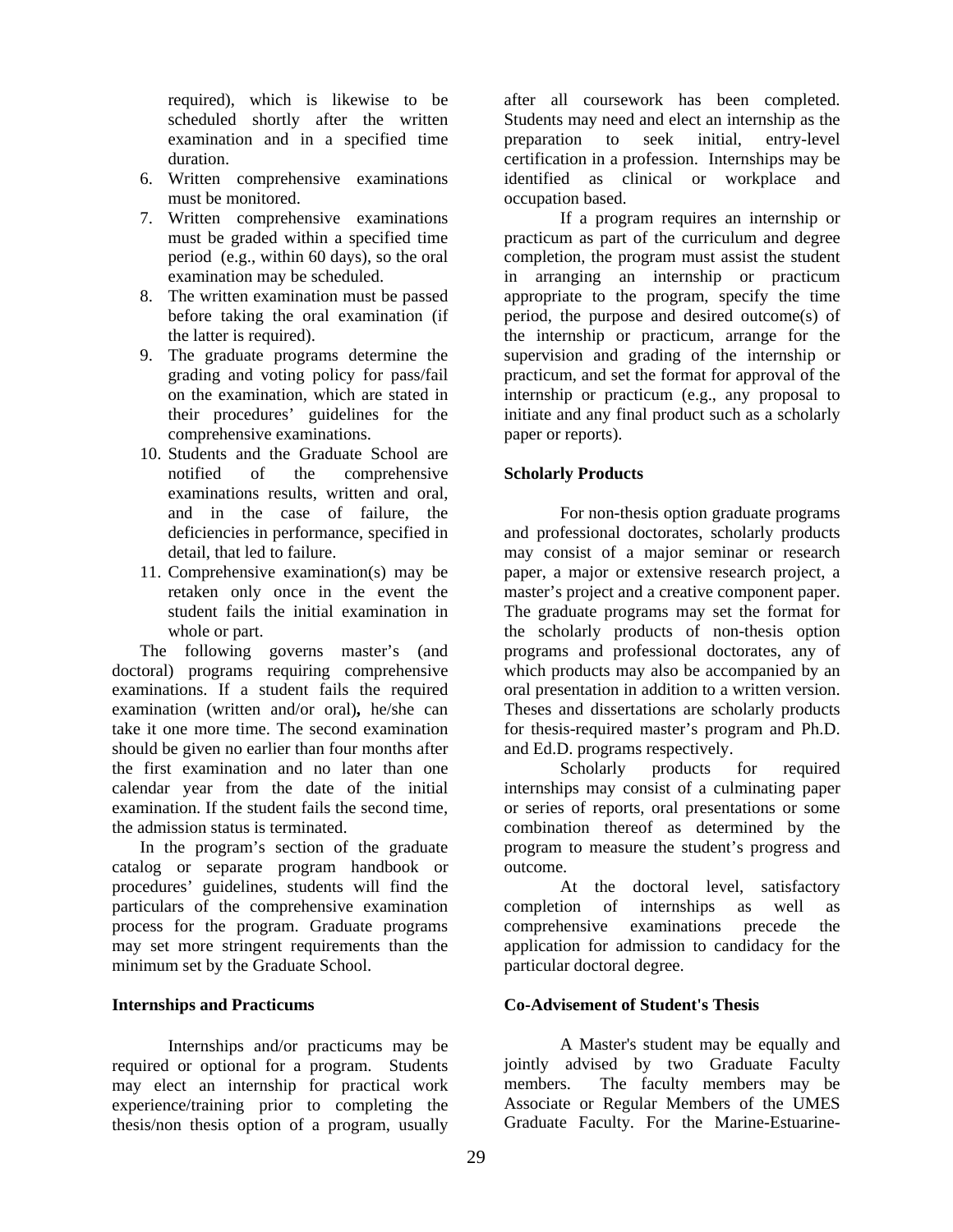Environmental Sciences program and the graduate programs in agriculture, graduate faculty at other USM campuses and specialists at other institutions may also be used; these individuals acquire a special membership on the UMES Graduate Faculty or will have a USM Inter-Institutional (IIGF) Graduate Faculty Membership.

#### **Participation in Commencement**

All requirements for graduation must be completed before the graduate student is allowed to participate in Commencement exercises. To be eligible, graduate students must have 1) abided by the dates set forth in the Graduate School's announcement on semester deadlines for graduation and marching in Commencement, pertaining to completion of, as applicable, comprehensive examinations, seminar or research papers or master's projects, and their oral presentations, or thesis or dissertation defenses; and in the case of theses or dissertations, the submitted copies acceptable to the Graduate School for binding; 2) satisfactorily completed any other particular requirements of the graduate degree which they are seeking; and 3) had processed on their behalf the Graduate School's "Certification of Completion of Master's Degree" (or Doctoral Degree) form by the designated signatories. Outstanding financial obligations must also have been satisfied.

## **Additional Requirements**

In addition to the preceding requirements, special requirements of the different graduate programs may be imposed. For these special requirements, consult the specific graduate program listings in this catalog.

**Graduate School Requirements for the Degrees of Master of Arts and Master of Science** 

## **Thesis Option**

#### **Course Requirements**

A minimum of 30 semester hours, including six hours of thesis research credit (799), is required for the degrees of Master of

Arts and Master of Science. Of the 24 hours required in graduate courses, no less than 12 must be earned in the major subject. No less than one-half of the total required course credits for the degree, or a minimum of 12, must be selected from courses numbered 600 or above. Degree programs may stipulate course credit hours beyond the minimum.

## **Thesis Requirement**

A thesis must be submitted for the Master of Arts and Master of Science degrees, except for those programs in which a non-thesis option has been approved by the Graduate School, in conformity with the policy of the UMES Graduate Council. Approval of the thesis is a responsibility of an examining committee appointed by the Graduate School, on the recommendation of a student's advisor. The advisor is the chairperson of the committee, and the remaining members of the committee are members of the Graduate Faculty who are familiar with the student's program of study and research.

Directions for the preparation and submission of theses will be found in the "Guide to the Preparation of Theses and Dissertations" available from the Graduate School.

## **Research Assurances**

All faculty and student research and scholarly activities conducted at UMES, including student seminar or research papers, Master's projects and thesis and dissertation research, and whether primary or secondaryderived research, must be conducted in accordance with Board of Regents and USM policies. For research involving animals, human subjects, or materials that may pose biological or chemical hazards, graduate students should seek information and guidance from the Office of Sponsored Programs. UMES has established Internal Review Boards which meet periodically to review the aforementioned types of research protocols for compliance with established standards and regulations, including those established by Federal agencies (e.g., FDA, USDA, NIH). Graduate students may seek guidance from the Graduate Dean and the Director of the Sponsored Programs office about scholarly misconduct policies and issues, which include plagiarism, improper credit citations,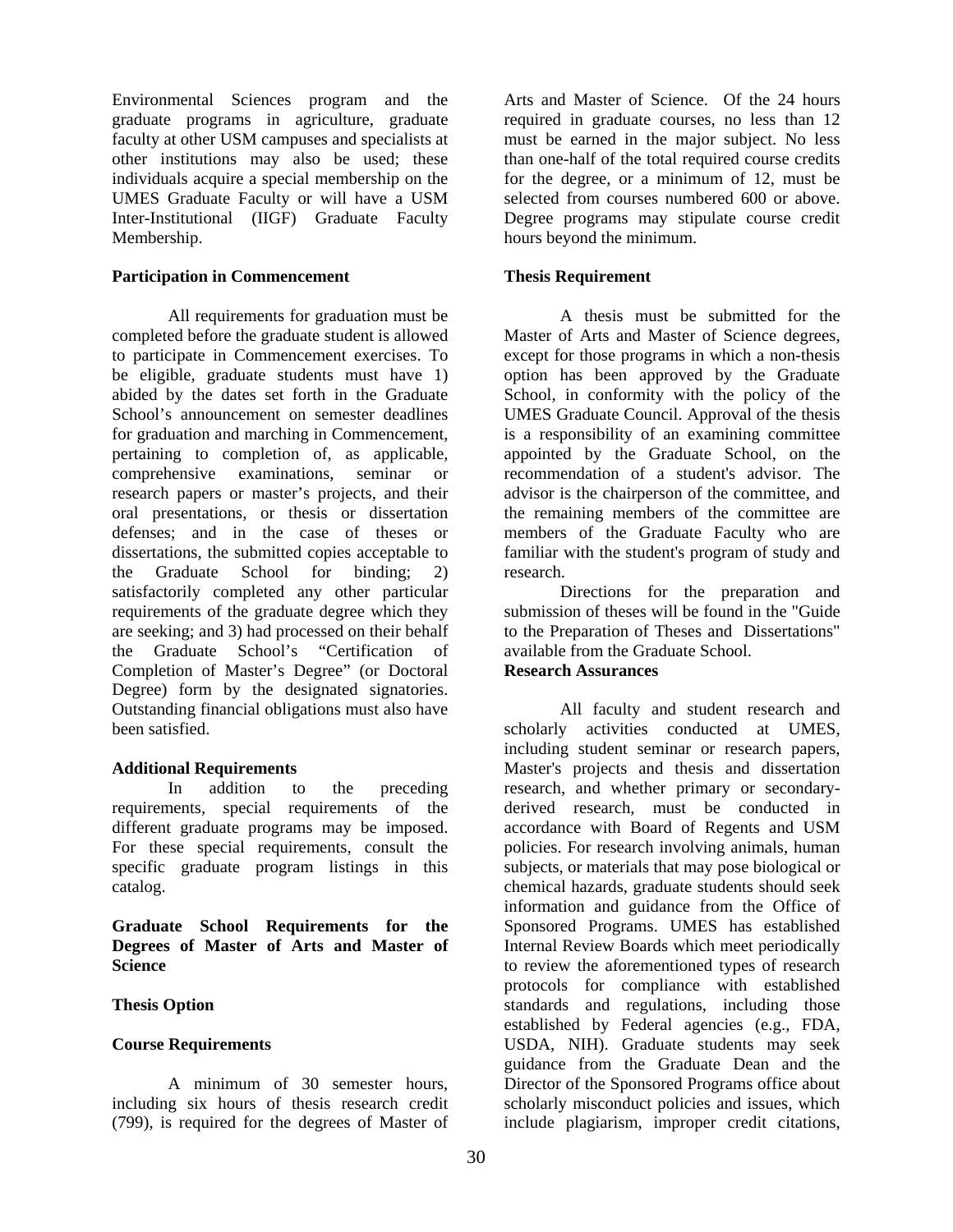falsification or manipulation of a study, sources and data, intellectual property (copyright/patent) policy, among others.

## **Oral Examination**

See later section on "Established Procedures for Conduct of the Master's Thesis Examination" for specifics.

Upon written approval of the Graduate Dean, a graduate student in otherwise good standing, but lacking a maximum of two courses toward completely fulfilling the Master's course requirements, may be allowed to undergo the oral examination, only if the student will complete the outstanding courses in the same semester in which the oral examination is given.

The duration of the examination is normally about an hour, but it may be longer if necessary, to insure an adequate examination.

### **Non-Thesis Option**

The requirements for Master of Arts and Master of Science degrees without thesis vary among the graduate programs in which this option is available. Standards for admission are identical with those for admission to any other Master's programs. The quality of work expected of each student is also identical to that expected in the thesis program.

The general requirements for those on the non-thesis program are: a minimum of 30 semester credit hours in courses approved for graduate credit with a minimum average grade of "B" in all course work taken; a minimum of 18 semester credit hours in courses numbered 600 or above; in most cases the submission of a major research project or seminar paper; successful completion of a comprehensive final examination, written or oral, or an oral defense; practica/internships if required.

### **Graduate School Requirements for the Degree of Master of Arts in Teaching**

The Master of Arts in Teaching (MAT) degree requirements include:

 A. A minimum of 39 credit hours of coursework with an overall grade point average of 3.0 or higher, and

 B. Successful completion of a written and/or oral comprehensive examination, a seminar paper and internship.

## **Graduate School Requirements for the Degree of Master of Education**

The Master of Education (M.Ed.) degree requirements include:

 A. A minimum of 30 credit hours in course work with a grade point average of 3.0 ("B") or better, usually exclusive of internships and practicums. Grades for courses not a part of the program, but taken in graduate status, will be computed in the average;

 B. A minimum of 15-18 credit hours in courses numbered 600 to 800 series, with usually no more than 12 credit hours in the 400 series; and

 C. A successful completion of a written and/or oral comprehensive examination, a seminar paper by the end of the coursework and practicum and/or internship if required.

## **Graduate School Requirements for the Degree of Master of Physical Therapy**

The Master of Physical Therapy (MPT) degree requirements include:

 A. 94 semester hours of didactic course work as specified in the program, with a grade point average of B or better;

B. 18 semester hours of clinical practica; and,

 C. Successful completion and submission of a scholarly research project/study.

## **Graduate School Requirements Applicable to the Doctor of Philosophy (Ph.D.) and Doctor of Education (Ed.D.) degrees**

## **Credit Requirements**

The UMES Graduate School requires that every student seeking the Ph.D. or Ed.D. degree register for a minimum of 12 research credits. The number of research and other credit hours required in the individual degree programs varies according to the program.

#### **Residence Requirements**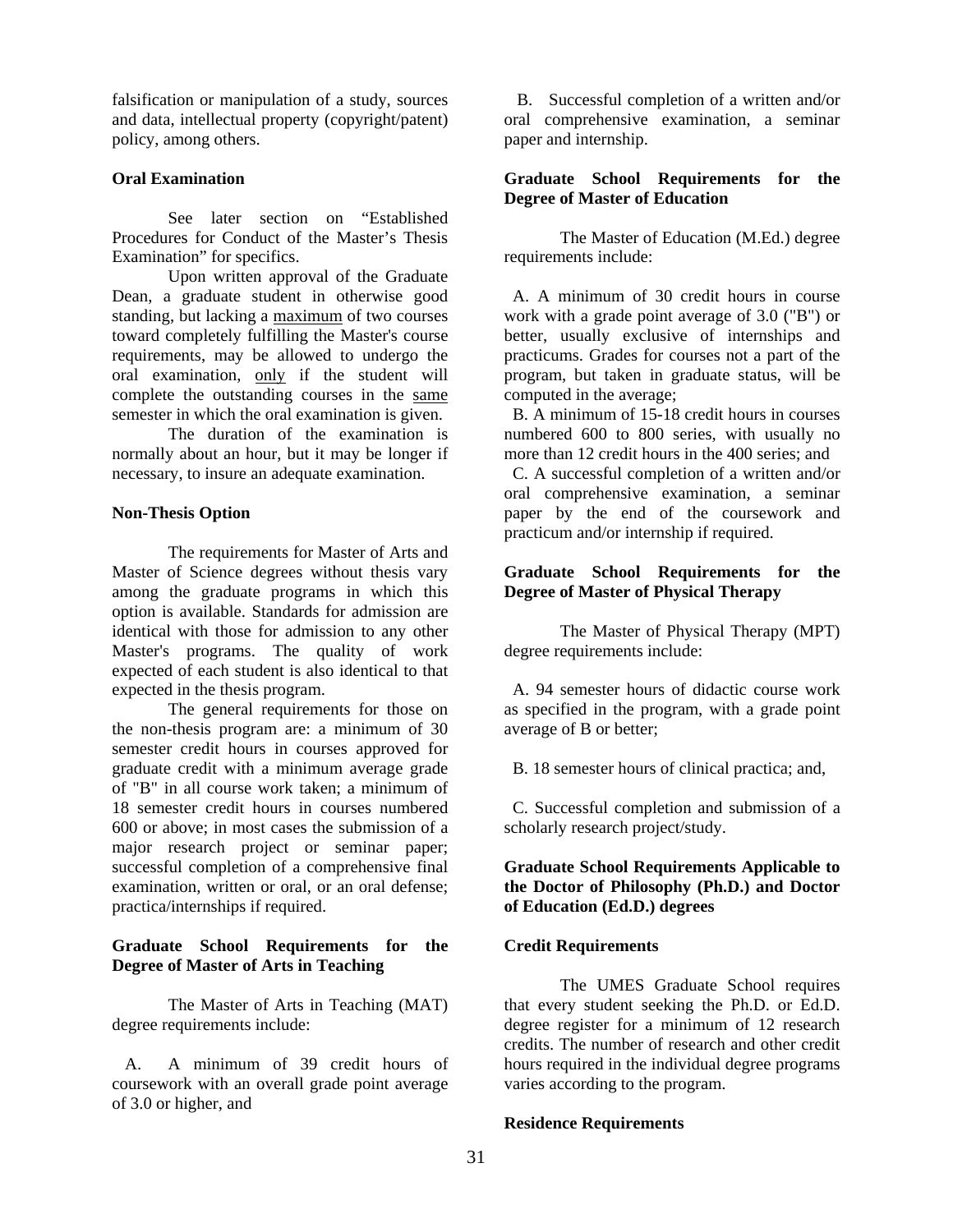The equivalent of three-years of fulltime graduate study and research is the minimum required. Of the three years, the equivalent of at least one-year must be spent at UMES. On a part-time basis the time needed will be increased correspondingly. All work at other institutions, offered in partial fulfillment of the requirements for the Ph.D. or Ed.D. degree at UMES, must be submitted, with the recommendation of the UMES graduate program concerned, to the UMES Graduate School for approval by the time of the application for admission to candidacy. Official transcripts of the work must be filed in the UMES Graduate School.

 Doctoral programs which are full time, continuous enrollment of at least nine credit hours per semester and summer session and which follow an accelerated, intensive course scheduling format, meet the residence requirement of three years of full time graduate study and research.

## **Admission to Candidacy**

Preliminary or comprehensive examinations, or other such substantial tests as the programs may elect, and internships, are frequently prerequisites for admission to candidacy. The policy governing the number of times such examinations or internships may be taken and the outcome for failure to pass them is found in the subsections on comprehensive examinations and internships in the Graduate School Requirements Applicable to All Master's Degree Programs.

A student must be admitted to candidacy for the Doctorate within five-years after admission to the Ph.D. or Ed.D. program. It is the responsibility of each student to submit an application for admission to candidacy when all the requirements for candidacy have been fulfilled, including regular admission status. The application form is submitted to the program/department for action and forwarding to the UMES Graduate School. The application form may be obtained from the UMES Graduate School.

 The time line for Admission to Candidacy for doctoral programs which are full time, continuous enrollment programs per semester/session and with an accelerated course

scheduling format will be within the third year of the program if a three-year expected completion program design. Students who fall out of the continuous enrollment pattern follow the above five-year rule for admission to candidacy.

## **Time Limitation**

The student must complete the entire program for the degree, including the dissertation and final defense, during a four-year period after admission to candidacy. Extensions of time are granted only under the most unusual circumstances. If students fail to complete all requirements within the time allotted, they must submit another application for admission to the UMES Graduate School and, if readmitted, another application for Advancement to Candidacy, after satisfying any program prerequisites prior to Advancement to Candidacy.

For leaves of absence, Ph.D. or Ed.D. students follow the same policy as for master's students (see Leave of Absence subsection under Graduate School Requirements Applicable to all Master's Degree Programs).

The time limit for required full time, continuous enrollment programs per semester and session, with an accelerated course scheduling format and with a three year expected completion program design is three years from matriculation. Under extenuating circumstances students in this type of program may have the maximum time allotment as other doctoral programs. Students who take leaves and time extension may be subject to changed curriculum and other requirements implemented during their absence.

# **Internship**

 See subsection on internships in the Graduate School Requirements Applicable to All Master's Degree Programs.

## **Dissertation**

The ability to undertake independent research and provide sufficient evidence of scholarship is demonstrated by submission of an original dissertation, required of all candidates for a Ph.D. or Ed.D. degree. The topic of the dissertation must be approved by the candidate's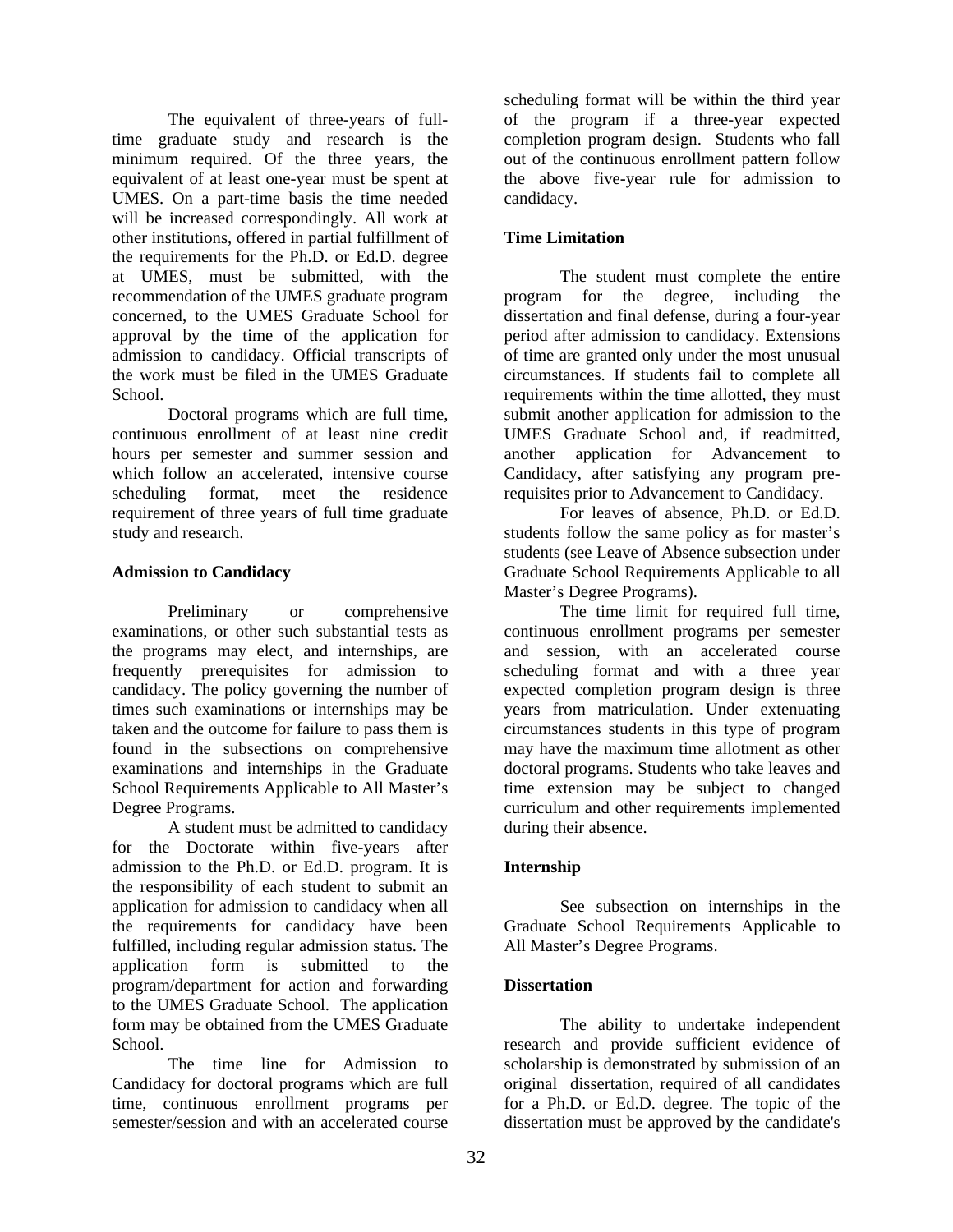program committee. The subsection on "Research Assurances", listed under the Graduate School Requirements for the Master of Arts/Science Thesis option, is applicable to dissertation research. Candidates are advised to check whether their proposed research will be subject to a prior approval process by a UMES internal review board.

During preparation of the dissertation, all candidates for the Ph.D. or Ed.D. degree must register for the prescribed number of semester hours of Doctoral Dissertation Research (899) at UMES. A minimum of 12 semester hours of 899 credits is required.

Directions for the preparation and submission of dissertations will be found in the Graduate School manual for theses and dissertations, which may be obtained from the UMES Graduate School.

### **Co-Advisement of Student's Dissertation**

A Doctoral student may be equally and jointly advised by two Graduate Faculty members. The faculty members must be Regular Members of the UMES Graduate Faculty (the exception is the Marine-Estuarine-Environmental Sciences (MEES) program). For the MEES program, graduate faculty at other USM campuses and specialists at other institutions may also be used; these individuals acquire a special membership on the UMES Graduate Faculty or will have a USM Inter-Institutional Graduate Faculty Membership.

#### **Publication of the Dissertation**

If a student wishes to publish all, or a portion, of the dissertation prior to its defense and approval by the UMES dissertation examining committee, he/she must first seek the approval of the Graduate Dean by submitting a letter endorsed by the dissertation advisor, which presents the case for early publication.

## **Final Defense**

The final oral defense of the dissertation is a requirement in partial fulfillment of the Ph.D. or Ed.D. degree.

One or more members of the dissertation examining committee may be persons from other institutions, including USM

campuses, who hold the doctorate and who are distinguished scholars in the field of the dissertation.

One member of the committee, designated as the Graduate Dean's representative, besides having the usual responsibility of a faculty examiner, has the additional responsibility of assuring that the examination is conducted according to established procedures. Any disagreement over the examination procedures is referred to the Graduate Dean's representative for decision.

The student is responsible for distributing a complete copy of the dissertation to each member of the committee at least ten working days before the defense.

See the section below on the Established Procedures for Conduct of the Doctoral Dissertation Defense.

### **Participation in Commencement Exercises**

See the subsection by the same title under the Graduate School Requirements Applicable to All Master's Degree Programs. Doctoral students abide by the same policy.

#### **Additional Requirements**

In addition to the preceding requirements, special requirements of the different graduate programs may be imposed. For these special requirements, consult the specific graduate program listings in this catalog.

### **Graduate School Requirements For The Degree Of Doctor Of Physical Therapy**

## **Credit and General Program Requirements**

The Professional Doctor of Physical Therapy (DPT) degree requirements include four major areas of learning and an extensive research project:

- A. 98 semester hours of didactic course work as specified in the program;
- B. 18 semester hours of clinical education experience;
- C. 6 semester hours of independent study/elective courses in specialty areas;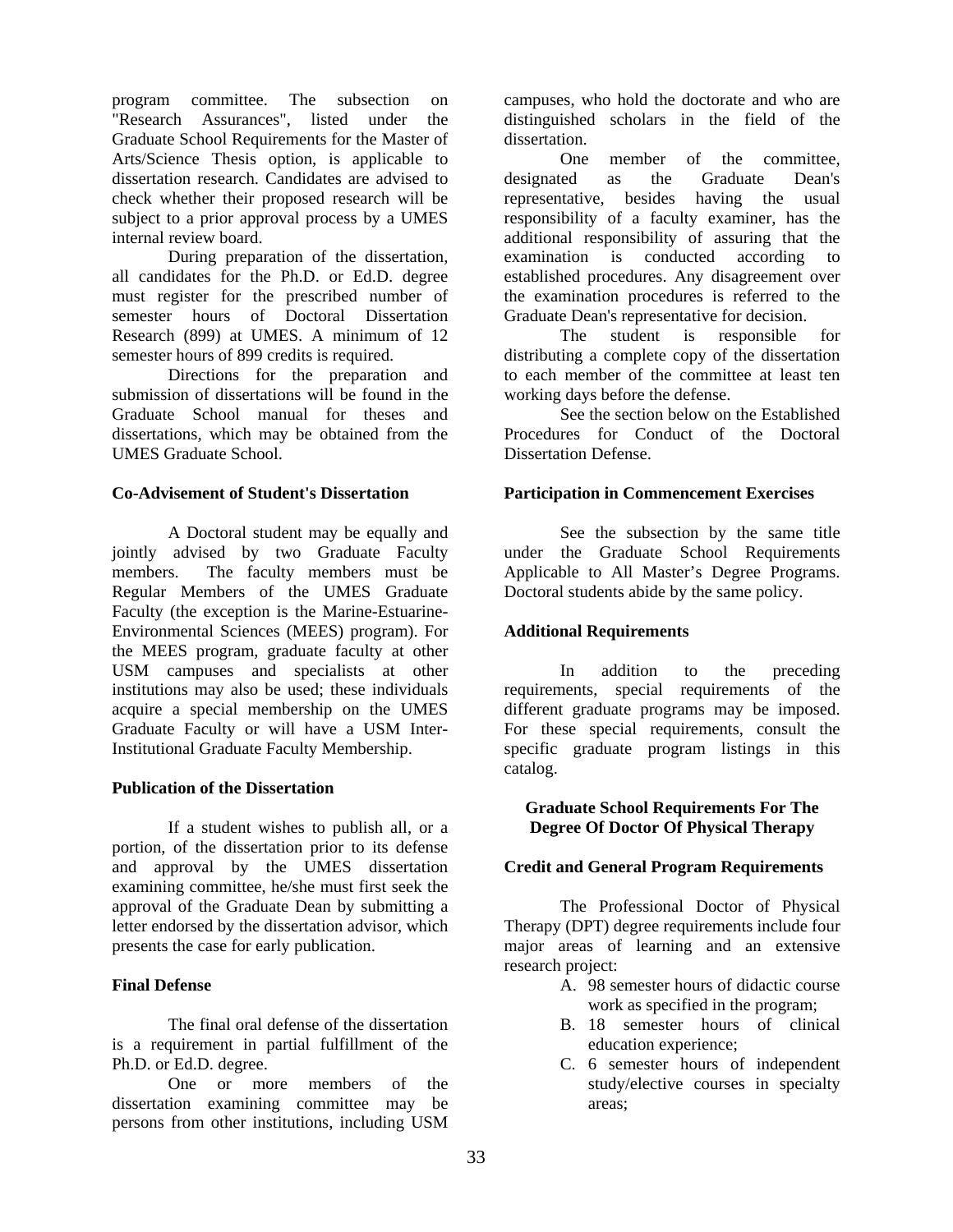- D. 11 semester hours in critical inquiry/research; and
- E. Successful completion and submission of an extensive research project in written form and an oral presentation on the project.

#### **Residence Requirements**

Since the Doctor of Physical Therapy degree is a full time continuous enrollment program leading to an expected degree completion in three years following matriculation, the residence requirement of three years of full time study and research is satisfied.

## **Time Limitation**

While the expected degree completion for the Doctor of Physical Therapy (DPT) degree is three years of full time study and research following matriculation, under extenuating circumstances DPT students may seek leaves of absences and extensions of time as the Department of Physical Therapy will allow. Leaves of absences and extensions of time follow Graduate School policy. Students who take leaves and time extensions may be subject to changed curriculum and other requirements implemented during their absences.

## **Research and Research Project**

The Graduate School policy on Research Assurances and scholarly products applies to the DPT program.

## **Admission to Candidacy**

The Graduate School policy on admission to candidacy for other doctoral programs applies to the DPT except that the admission should normally take place within the third year of the program. Students who fall out of the DPT continuous enrollment pattern follow the five-year rule for Admission to Candidacy.

## **Participation in Commencement Exercises**

The Graduate School policy applicable to other graduate programs applies to the DPT program.

\*\*\*\*\*\*\*\*\*\*\*\*\*\*\*\*\*\*\*\*\*\*\*\*\*\*\*\*\*\*\*\*\*

## **ESTABLISHED PROCEDURES FOR CONDUCT OF THE MASTER'S THESIS EXAMINATION**

**A. Establishment of the Thesis Examining Committee.** The Thesis Examining Committee is appointed by the Dean of Graduate Studies, in accordance with the policies listed below.

1. **Eligibility.** A student is eligible to be examined on a thesis if the student (a) has met the graduate program requirements for a thesis examination including a properly formed advisory committee and approved thesis topic*,* (b) is in good standing as a graduate student at the University and has regular admission status, (c) is registered for at least one credit, (d) has a valid Graduate School - approved Thesis Examining Committee, (e) has a 3.0 grade point average in the graduate program in which the student is enrolled, and (f) if this is the second examination, the examination has been approved by the Graduate School. The final oral examination shall be held when the student has completed the thesis to the satisfaction of the student's advisor. However, a thesis draft which is not presented in the standard thesis format, or the research and conclusions are incomplete, shall not be considered completed by the Graduate School for purposes of the student's eligibility to be examined on the thesis.

**2. Thesis Examining Committee Membership.** The Committee must consist of a minimum of three members, at least two of whom must be Regular or Associate Members of the UMES Graduate Faculty and at least one must be a full-time faculty in a UMES academic department. Additional Committee members may be invited to serve at the discretion of the program. Each member of the Thesis Examining Committee must be a member of the UMES Graduate Faculty; whether in a Regular, Associate or Special Member category, or an approved Inter-Institutional Graduate Faculty (IIGF) Member. An IIGF member may serve as chair of the committee. The Committee is usually composed of the original program of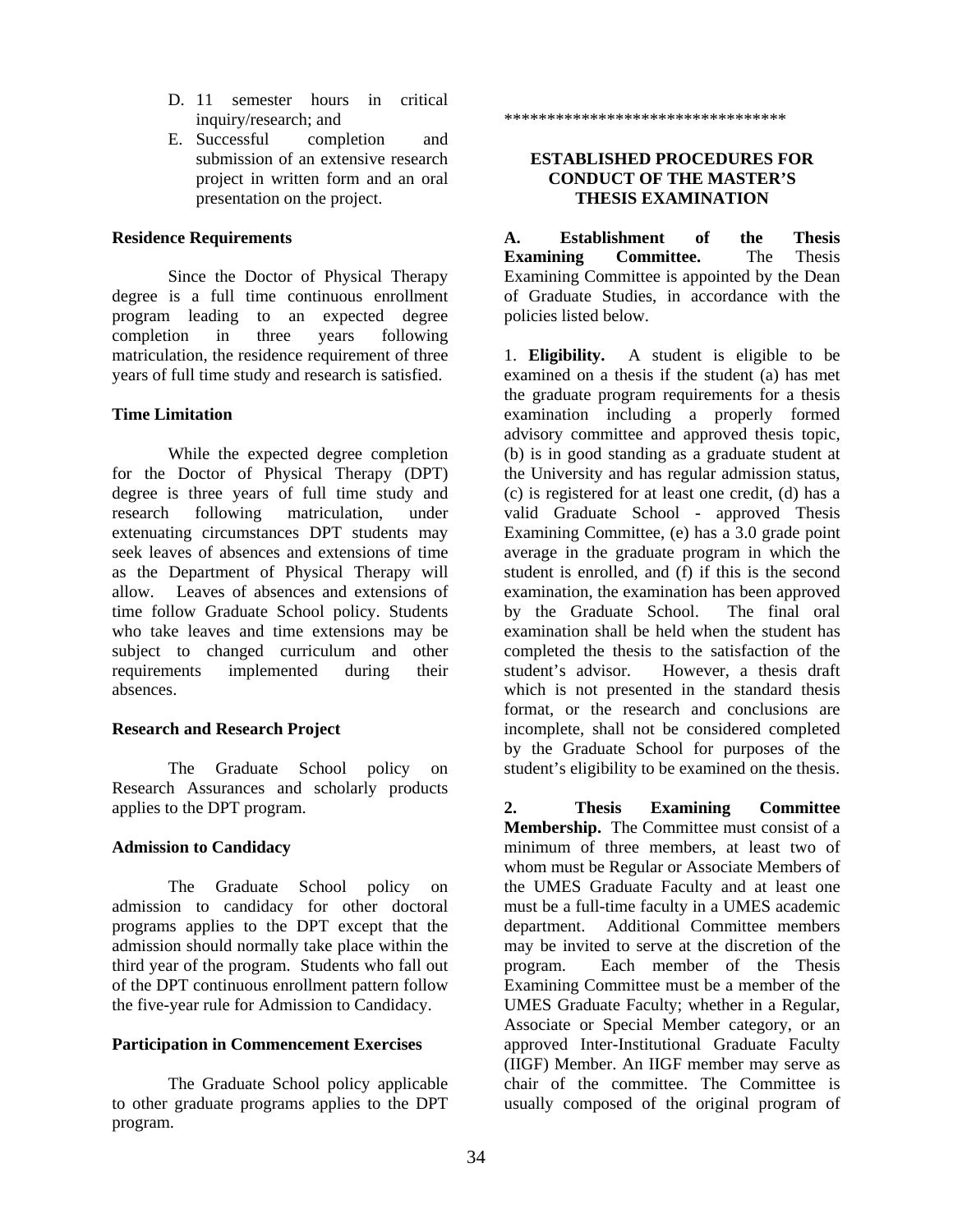study/research advisory committee for the student.

## 3. **Nomination of the Thesis Examining**

**Committee.** Membership on a Thesis Examining Committee requires nomination by the student's advisor, concurrence (if required) by the graduate program coordinator in the student's graduate program, and approval by the Dean of Graduate Studies who appoints the committee. The nomination of a Thesis Examining Committee should be provided to the Graduate School at least three weeks before the date of the expected thesis examination. The thesis examination cannot be held until the Graduate School approves the composition of the Thesis Examining Committee.

4. **Research Assurances.** If the thesis research involves the use of vertebrate animals, animal use protocols must be approved by the campus Animal Care and Use Committee. If the thesis research involves human subjects, the research must be approved by the campus Institutional Review Board. If the thesis research involves hazardous materials, either biological or chemical, or recombinant RNA/DNA, the research must be approved by the appropriate University committee. These research assurances must be approved prior to the initiation of any thesis-related research, and the approvals must be provided to the Graduate School at the time the student submits the Nomination of Examining Committee form. The UMES Office of Sponsored Programs is the contact office for guidance on and the processing of research assurances.

5. **Chair.** Each Thesis Examining Committee will have as chair the student advisor, who must be a Regular or Associate Member of the Graduate Faculty. Thesis Examining Committees may be co-chaired, if (a) co-advisement was approved at the time of the student's admission to Graduate School, or if (b) upon written recommendation of the student's advisor, concurrence (if required) of the graduate program coordinator, and with approval of the Dean of Graduate Studies; at least one of the co-chairs must be a Regular or Associate Member of the UMES Graduate Faculty.

6. **Special Members.** Individuals who have been approved for Special Membership in the UMES Graduate Faculty may be nominated to serve on Thesis Examining Committees. However, these individuals must be in addition to the required two Regular or Associate Members of the UMES Graduate Faculty (see A-2 above).

7. **Service of Former UMES Faculty Members.** Graduate Faculty who terminate employment at UMES (and who do not have emeritus status) retain their status as members of the Graduate Faculty for a twelve-month period following their termination. Thus, they may serve as members and chairs of Thesis Examining Committees during this twelvemonth period if they are otherwise eligible. After that time, they may no longer serve as chairs of Thesis Examining Committees, although, if granted the status of Special Members of the Graduate Faculty, they may serve as co-chairs (see A-5, above).

Professor Emeriti and Associate Professor Emeriti of UMES may serve or chair Thesis Examining Committees provided they were Regular or Associate Members of the Graduate Faculty at the time of retirement.

## **B. Procedures for the Oral Examination:**

1. **Oral Examination Requirement.** Each master's thesis student is required to defend orally his or her master's thesis as a requirement in partial fulfillment of the master's degree.(An additional comprehensive written examination may also be required at the option of the program).

2. **Committee Preparation.** The members of the Thesis Examining Committee should receive the thesis ten working days before the scheduled examination. Should the Thesis Examining Committee deem it reasonable and appropriate, it may require submission of the thesis more than ten working days in advance of the examination.

3. **Attendance at the Examination.** Oral examinations must be attended by all members of the student's officially established Thesis Examining Committee as approved by the Dean of Graduate Studies. All examinations must be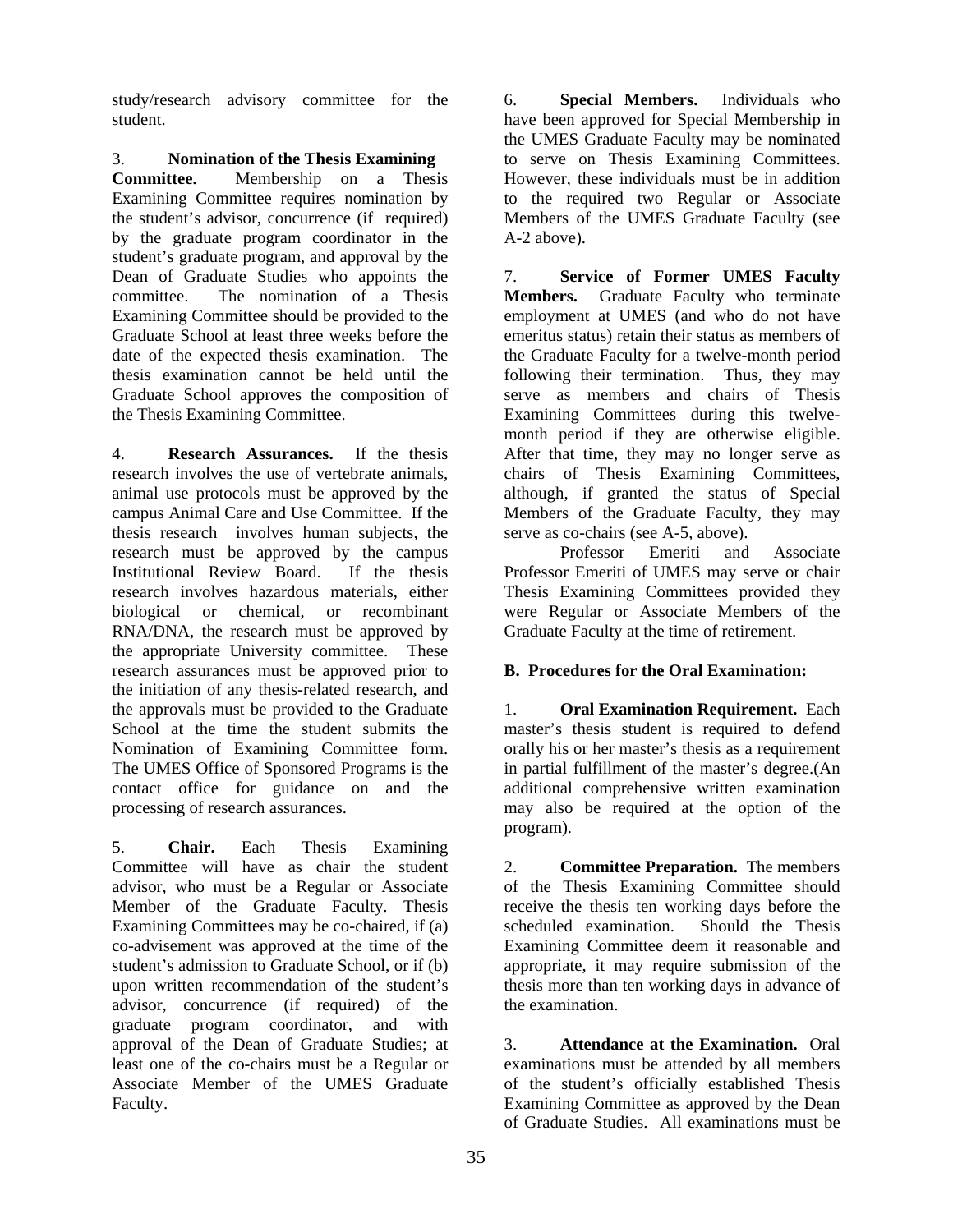open to UMES Graduate Faculty and the campus community. Should a last minute change in the composition of the Thesis Examining Committee be required, the change must be approved by the Dean of Graduate Studies in consultation with the graduate program coordinator (if required) and the chair of the student's Thesis Examining Committee.

4. **Location of the Examination.** Oral examinations of theses must be held in University facilities that are readily accessible to all members of the Thesis Examining Committee and others attending the examination. The chair of the Thesis Examining Committee selects the time and place for the examination, notifies the other members of the Committee and the candidate, and releases the public notice of the examination. Under special circumstances as approved by the Dean of Graduate Studies, and if it can be logistically arranged, the interactive video network or other acceptable electronic medium may be used to accommodate an off-site committee member. In this case, the committee member must follow up with a written recommendation to the committee chair.

5. **Invalidation of the Examination.** The Dean of Graduate Studies may void any examination not carried out in accordance with the procedures and policies of the Graduate School. In addition, upon the written recommendation of the Thesis Examining Committee or any member thereof, and upon consultation with the committee chair, the Dean of Graduate Studies may rule an oral examination to be null and void.

6. **Conclusion of the Examination.** After the oral examination of the student, the Thesis Examining Committee discusses in closed session whether or not the thesis (including its examination) has been satisfactory. The Committee has the following alternatives:

- a. To accept the thesis without any recommended changes and sign the Report of Examining Committee.
- b. To accept the thesis with recommendations for changes, and, except for the chair, sign the Report of Examining Committee. The chair will

check the thesis and, upon his/her approval, sign the Report of Examining Committee.

c. To recommend revisions to the thesis and not sign the Report of Examining Committee until the student has made the changes and submitted the revised thesis for the Thesis Examining Committee's approval. The Thesis Examining Committee members sign the Report of Examining Committee if they approve the revised thesis.

d. To recommend revisions and convene a second meeting of the Thesis Examining Committee to review the thesis and complete the student's examination.

e. To rule the thesis (including its examination) unsatisfactory, and therefore, the student fails.

Following the examination, the chair must inform the student of the outcome of the examination, which of the above alternatives has been adopted, and if other than alternatives **a** or **e**, an expected time period in which the process is to be completed.

7. **Passage or Failure.**The student passes if all members of the Thesis Examining Committee accept the thesis (including its examination) as satisfactory. One or more negative votes constitute a failure of the candidate to meet the thesis requirement. In cases of failure, the Thesis Examining Committee must specify in detail and in writing the nature of the deficiencies in the thesis and/or the oral performance that led to failure. This statement is to be submitted to the graduate program coordinator, the Dean of Graduate Studies and the student. A second examination may be permitted if the student will be in good standing at the time of the proposed second examination. A second examination requires the approval of the graduate program coordinator and the Dean of Graduate Studies. If the student fails this second examination, or if a second examination is not permitted, the student's admission to the graduate program is terminated. Any disagreements on the thesis are referred to the Dean of Graduate Studies for resolution.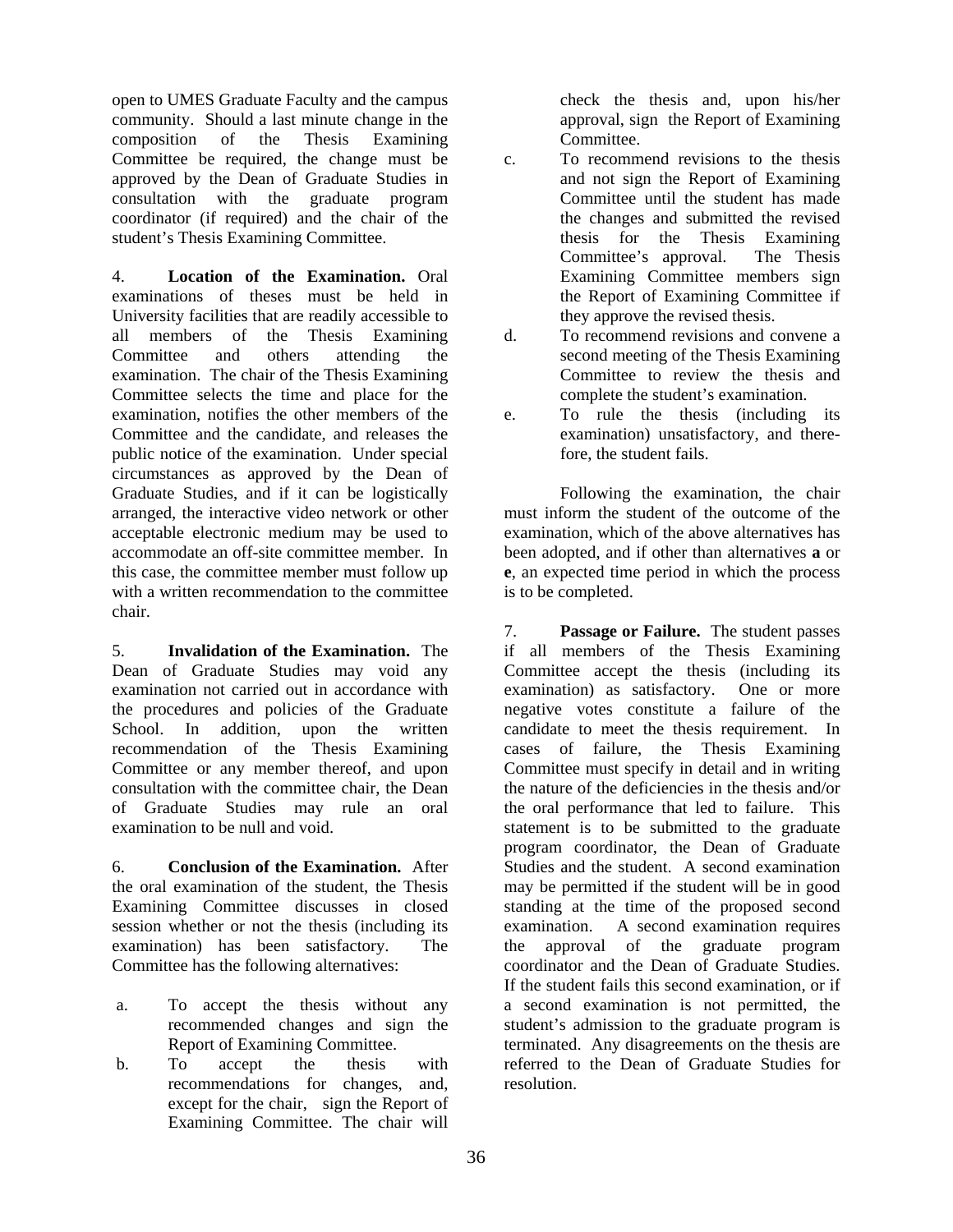**C. Submission of the Thesis.** Two copies of the thesis, in a format approved by the Graduate School, are to be submitted to the Graduate School after final approval of the thesis by the Thesis Examining Committee. Additional copies may be required by individual programs. See the UMES Guide to the Preparation of Theses and Dissertations for the details of this process. The final approved copies must be submitted to the Graduate School within three months of the oral examination for outcomes 6a and 6b above, and within six months for outcomes 6c and 6d above. The oral examination may be invalidated and the student required to defend the thesis for a second time should these deadlines be missed, except in extraordinary circumstances acceptable to the graduate dean.

#### **\*\*\*\*\*\*\*\*\*\*\*\*\*\*\*\*\*\*\*\*\*\*\*\*\*\*\*\*\***\*\*\*\*\*\*\*

### **ESTABLISHED PROCEDURES FOR CONDUCT OF THE DOCTORAL DISSERTATION DEFENSE**

**A. Establishment of the Dissertation Examining Committee**. The Dissertation Examining Committee is appointed by the Dean of Graduate Studies, in accordance with the policies listed below.

1. **Eligibility.** A student is eligible to defend a dissertation if the student (a) has advanced to doctoral candidacy, (b) has met the graduate program requirements for a dissertation defense, (c) is in good standing as a graduate student at the University, with a 3.0 Cumulative Grade Point Average, (d) is registered for at least one credit (as applicable; refer to the Graduate Catalog sub-sections on Minimum Registration Requirements for Doctoral Candidates and Dissertation Research); (e) has a valid Graduate School-approved Dissertation Examining Committee, and (f) if this is the second defense, the defense has been approved by the Graduate School. The defense shall be held when the student has completed the dissertation to the satisfaction of the student's advisor. However, a dissertation draft which is not presented in the standard dissertation format, or for which the research and conclusions are incomplete, shall not be considered complete by

the Graduate School for purposes of the student's eligibility to defend the dissertation.

**2. The dissertation.** The ability to do independent research and provide sufficient evidence of scholarship must be demonstrated by an original dissertation on a topic approved by the candidate's program committee. For publication of the dissertation prior to its defense, refer to the Graduate Catalog subsection on this subject.

**3. Dissertation Examining Committee Membership.** The Committee must consist of a minimum of five voting members, at least three of whom must be Regular Members of the UMES Graduate Faculty and at least two must be full-time faculty in a UMES academic department. At least one of the five must be a Regular Member of the Graduate Faculty in a department or graduate program at UMES external to the one in which the student is seeking the degree. Additional Committee members may be required or invited to serve at the discretion of the program. Each member of the Dissertation Examining Committee must be a member of the UMES Graduate Faculty; whether in a Regular, Associate, or Special Member category, or an approved University System of Maryland Inter-Institutional Graduate Faculty (IIGF) member. An IIGF member may serve as chair of the committee.

**4. Nomination of the Dissertation Examining Committee.** Membership on a Dissertation Examining Committee requires nomination by the student's advisor, the concurrence (if required) by the graduate program coordinator in the student's graduate program, and approval by the Dean of Graduate Studies who appoints the committee. The nomination of a Dissertation Examining Committee should be provided to the Graduate School at least three weeks before the date of the expected dissertation defense. The dissertation defense cannot be held until the Graduate School approves the composition of the Dissertation Examining Committee. In case of any unavoidable circumstances, a committee member can be substituted by another graduate faculty member at the request of the Committee Chair and approval by the Dean of Graduate Studies.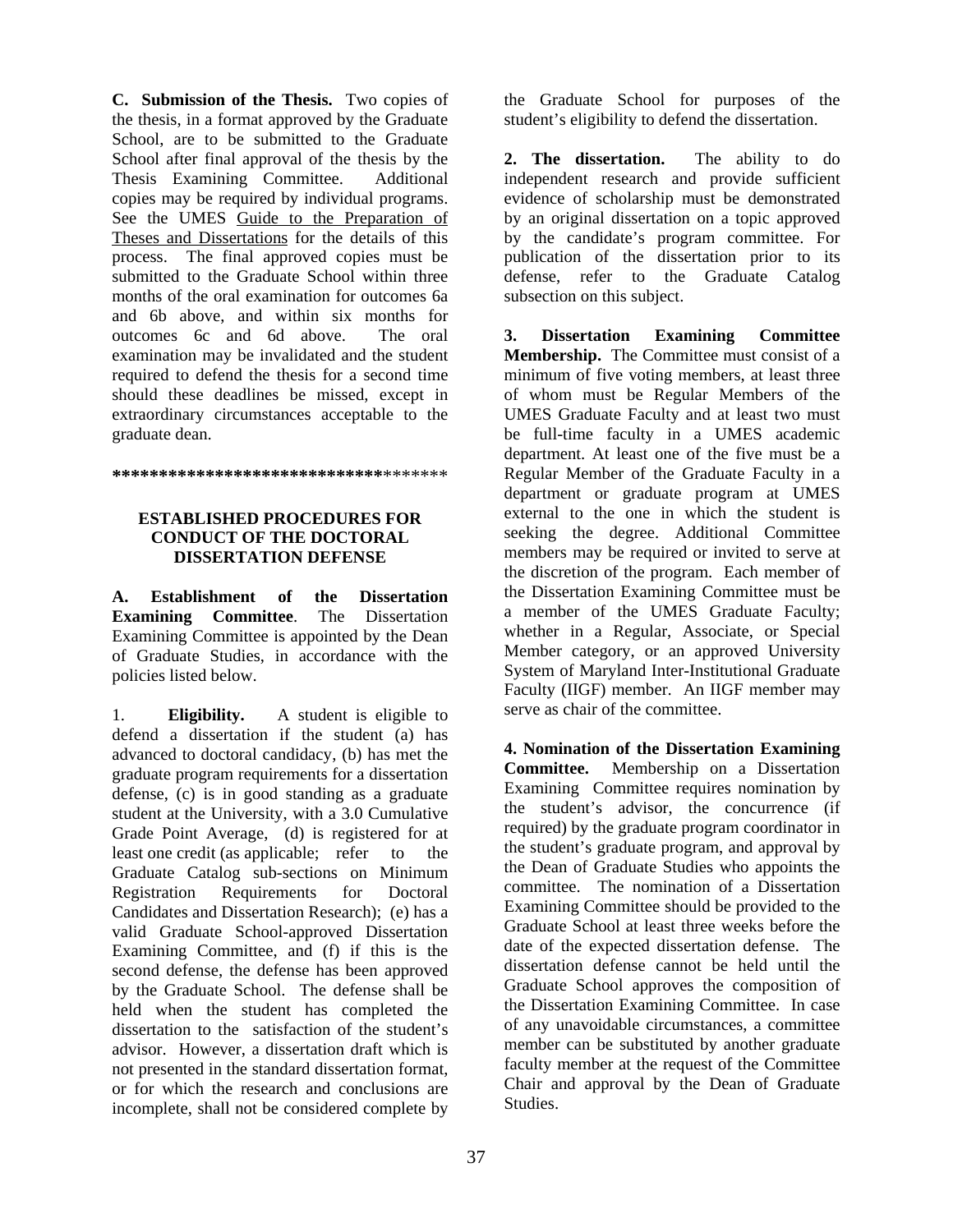5. **Research Assurances.** If the dissertation research involves the use of vertebrate animals, animal use protocols must be approved by the campus Animal Care and Use Committee. If the dissertation research involves human subjects, the research must be approved by the campus Institutional Review Board. If the dissertation research involves hazardous materials, either biological or chemical, or recombinant RNA/DNA, the research must be approved by the appropriate University committee. These research assurances must be approved prior to the initiation of any dissertation-related research, and the approvals must be provided to the Graduate School at the time the student submits the Nomination of Examining Committee form. The UMES office of Sponsored Programs is the contact office for guidance on and the processing of research assurances.

**6. Chair.** Each Dissertation Examining Committee will have a chair (usually the advisor or major professor), who must be a Regular Member of the Graduate Faculty or, by special permission, has been otherwise appointed by the Dean of Graduate Studies. Dissertation Examining Committees may be co-chaired, if (a) co-advisement was approved at the time of the student's admission to Graduate School or upon (b) written recommendation of the student's adviser, concurrence of the graduate program coordinator (if required), and with the approval of the Dean of Graduate Studies; at least one of the co-chairs must be a Regular Member of the UMES Graduate Faculty for the Marine-Estuarine-Environmental Sciences (MEES) program.

7. **Representative of the Dean of the Graduate Studies.** Each Dissertation Examining Committee shall have appointed to it a representative of the Dean of Graduate Studies to observe the process. The Dean's Representative should have some background or interest related to the student's research. The Dean's Representative must be a Regular Member of the UMES Graduate Faculty and from a department or graduate program other than the student's home department. The Dean's Representative is normally one of the five voting members of the student's committee, unless circumstances warrant that the Dean's

Representative be an external appointee, and in these instances, a non-voting member of the committee.

8. **Special Members.** Individuals who have been approved for Special Membership in the UMES Graduate Faculty may be nominated to serve on Dissertation Examining Committees. However, these individuals must be in addition to the required three Regular Members of the UMES graduate faculty (see A-3, above).

**9. Service of former UMES faculty members.** Graduate Faculty who terminate employment at UMES (and who do not have emeritus status) retain their status as members of the Graduate Faculty for a twelve-month period following their termination. Thus, they may serve as members and chairs (but not as Dean's Representatives) of Dissertation Examining Committees during this twelve-month period if they are otherwise eligible. After that time, they may no longer serve as chairs of Dissertation Examining Committees, although, if granted the status of Special Members of the Graduate Faculty, they may serve as co-chairs (see A- 6, above). Professors Emeriti and Associate Professors Emeriti may serve on Dissertation Examining Committees provided they were Regular or Associate Members of the UMES Graduate Faculty at the time of retirement; unless granted special permission by the Graduate Dean, only those with Regular Membership in the Graduate Faculty can chair Dissertation Examining Committees or serve as the Dean's Representative.

### **B. Procedures for the Oral Defense:**

- **1. Oral defense requirement.** Each doctoral candidate is required to defend orally his or her doctoral dissertation as a requirement in partial fulfillment of the doctoral degree.
- **2. Committee preparation.** The members of the Dissertation Examining Committee should receive the dissertation at least ten working days before the scheduled defense. Should the Dissertation Examining Committee deem it reasonable and appropriate, it may require submission of the dissertation more than ten working days in advance of the defense.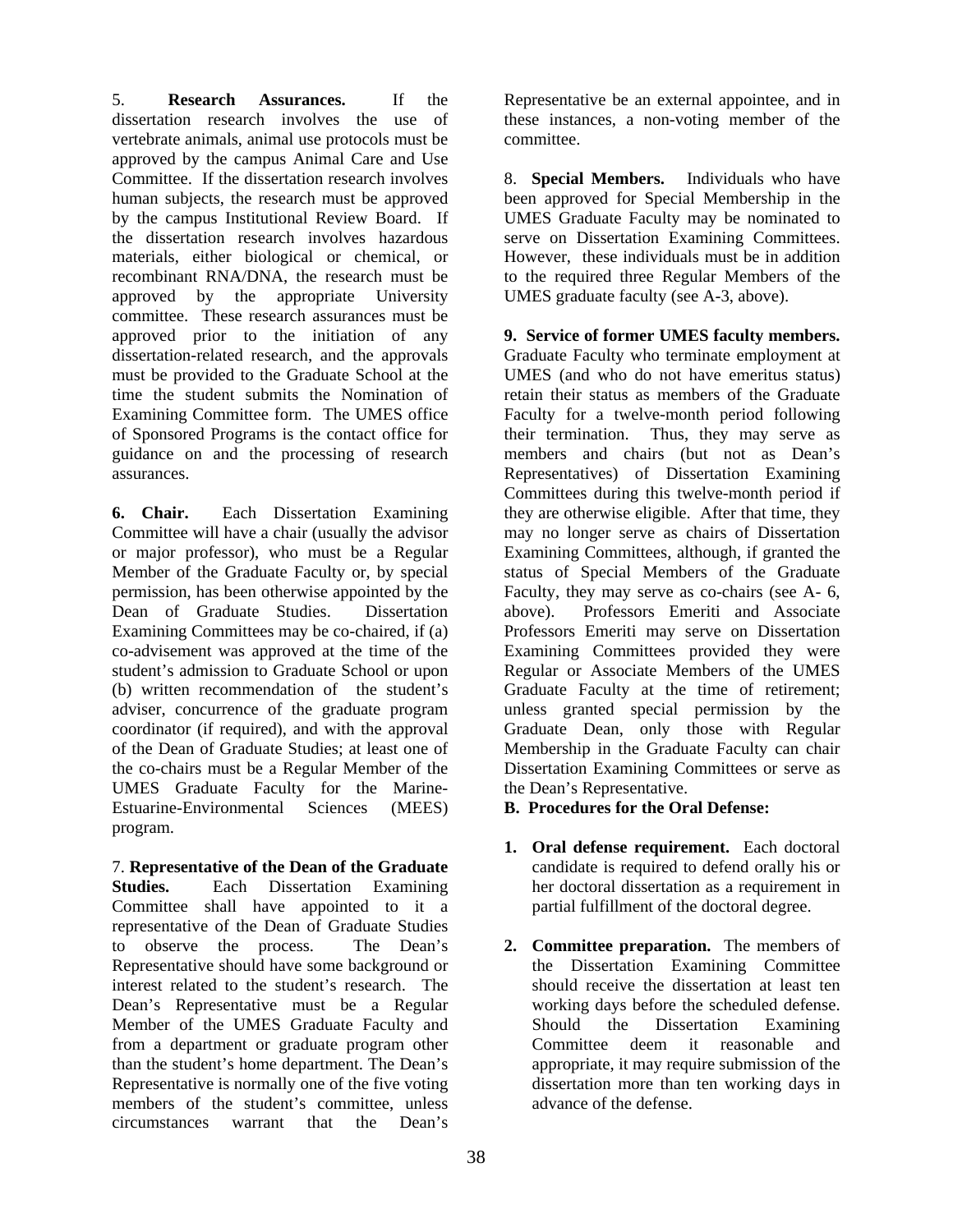- **3. Attendance at the defense.** Oral defenses must be attended by all members of the student's officially established Dissertation Examining Committee as approved by the Dean of Graduate Studies. All defenses must be open to UMES Graduate Faculty and the campus community. Should a lastminute change in the constitution of the Dissertation Examining Committee be required, the change must be approved by the Dean of Graduate Studies in consultation with the graduate program coordinator (if required) and the chair of the student's Dissertation Examining Committee.
- **4. Location of the defense.** Oral defenses must be held in University facilities that are readily accessible to all members of the Dissertation Examining Committee and others attending the defense. The chair of the Dissertation Examining Committee selects the time and place for the examination, notifies the other members of the Committee and the candidate, and releases the public notice of the defense. Under special circumstances as approved by the Dean of Graduate Studies, and if it can be logistically arranged, the interactive video network or other acceptable electronic medium may be used to accommodate an off-site committee member. In this case, the committee member must follow up with a written recommendation to the committee chair.
- **5. Notice.** Notice of the doctoral defense must be publicized in the student's graduate program/department at least five working days prior to the defense.
- **6. The Dean's Representative.** The responsibilities of the Dean's Representative include the following: to ensure that the procedures of the oral defense are in compliance with those of the Graduate School and to report to the Dean of Graduate Studies any unusual problems experienced in the conduct of the defense. The Dean's Representative must be identified at the beginning of the defense.
- **7. Invalidation of the defense.** The Dean of Graduate Studies may void any defense not

carried out in accordance with the procedures and policies of the Graduate School. In addition, upon recommendation of the Dean's Representative, the Dean may rule an oral defense to be null and void.

- **8. Student presentation.** The student is permitted to briefly present a summary of the dissertation, emphasizing the important results and giving an explanation of the reasoning that led to the conclusions reached. The floor will then be open for questioning. This presentation is open to the public.
- **9. Opportunity for questioning by members of the Dissertation Examining Committee.** The chair invites questions in turn from each member of the Dissertation Examining Committee. The questioning may continue as long as the Dissertation Examining Committee feels that it is necessary and reasonable for the proper examination of the student. This portion of the defense is held in closed session.
- **10. Conclusion of the defense.** After questioning of the student has been completed, the Dissertation Examining Committee discusses in closed session whether or not the dissertation (including its defense) has been satisfactory. The Committee has the following alternatives:
- a. To accept the dissertation without any recommended changes and sign the Report of Examining Committee.
- b. To accept the dissertation with recommendations for changes, and, except for the chair, sign the Report of Examining Committee. The chair will check the dissertation and, upon his/her approval, sign the Report of Examining Committee.
- c. To recommend revisions to the dissertation and not sign the Report of Examining Committee until the student has made the changes and submitted the revised dissertation for the Dissertation Examining Committee's approval. The Dissertation Examining Committee members sign the Report of Examining Committee if they approve the revised dissertation.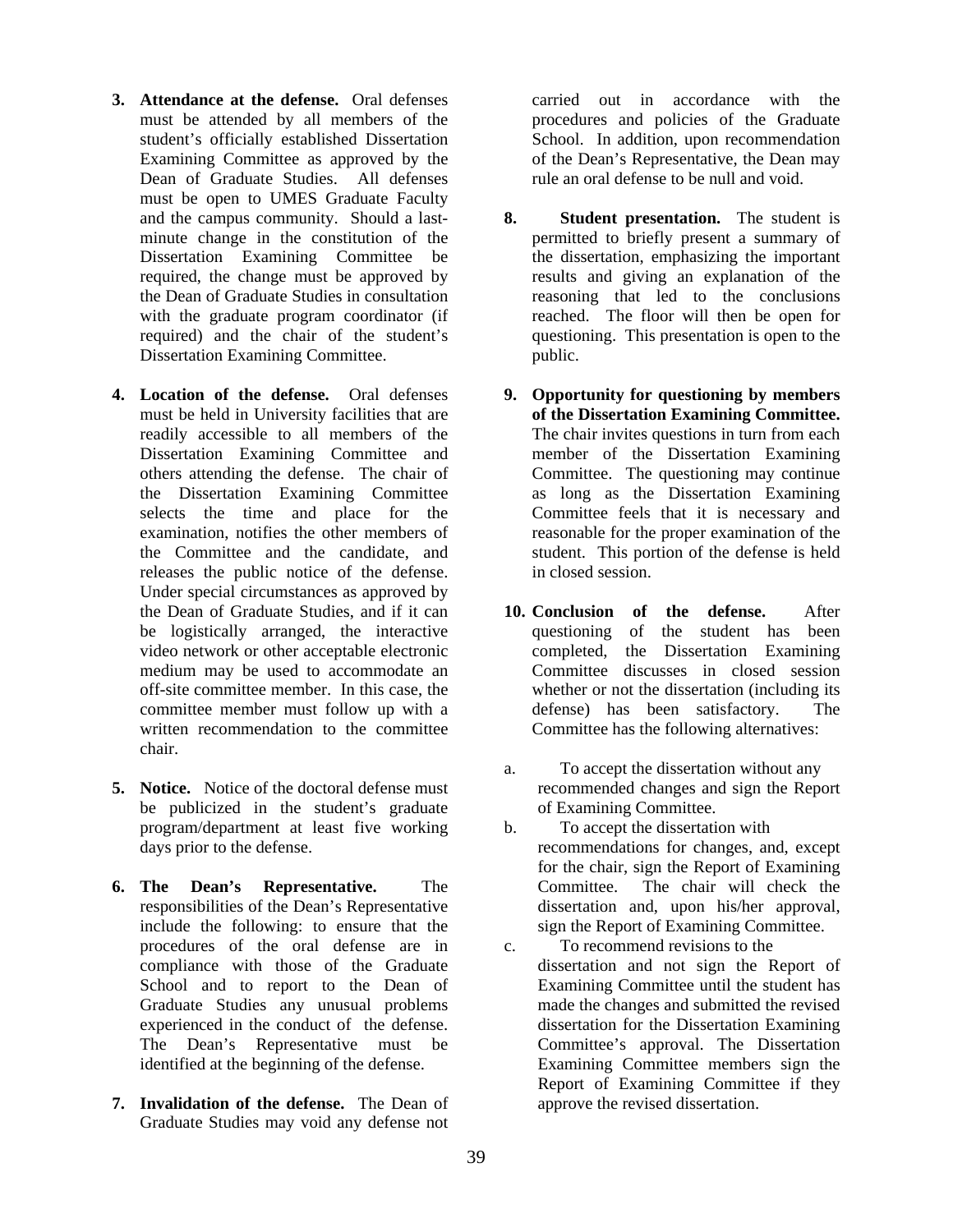- d. To recommend revisions and convene a second meeting of the Dissertation Examining Committee to review the dissertation and complete the student's defense.
- e. To rule the dissertation (including its defense) unsatisfactory, and therefore, the student fails.

Following the defense, the chair, in the presence of the Dean's Representative, must inform the student of the outcome of the defense, which of the above alternatives has been adopted, and if other than alternatives **a** or **e**, an expected time period in which the process is to be completed.

**11. Passage or failure.** The student passes if

one member refuses to sign the Report,

but

the other members of the Dissertation Examining Committee agree to sign, before or after the approval of recommended changes. Two or more negative votes constitute a failure of the candidate to meet the dissertation requirement. In cases of failure, the Dissertation Examining Committee must specify in detail and in writing the nature of the deficiencies in the dissertation and/or the oral performance that led to failure. This statement is to be submitted to the graduate program coordinator, the Dean of Graduate Studies and the student. A second defense may be permitted if the student will be in good standing at the time of the proposed second defense. The time limits for the second defense to take place are no less than six months and no later than twelve months after the first defense. A second defense requires the approval of the student's advisor, the graduate program coordinator (if required) and the Dean of Graduate Studies. If the student fails this second defense, or if a second defense is not permitted, the student's admission to the graduate program is terminated. Any disagreements on the dissertation are referred to the Dean of Graduate Studies for resolution.

**C. Submission of the Dissertation.** Two

copies of the dissertation, in a format approved by the Graduate School, are to be

submitted to the Graduate School after final approval of the dissertation by the Dissertation Examining Committee. Additional copies may be required by individual programs. See the UMES Guide to the Preparation of Theses and Dissertations for the details of this process. The final approved copies must be submitted to the Graduate School within three months of the oral defense for outcomes 6a and 6b above, and up to twelve months for outcomes 6c and 6d above so long as the deadline for outcomes 6c and 6d is within the four year period after admission to candidacy for completion of the degree program. The oral defense may be invalidated and the student required to defend the dissertation for a second time should these deadlines be missed, except in extraordinary circumstances acceptable to the graduate dean.

#### **OTHER GRADUATE SCHOOL POLICY**

#### **Petition for Waiver or Partial Waiver of a Regulation**

All policies of the UMES Graduate School have been formulated by the UMES Graduate Council, the governing body of the graduate school, with the goal of ensuring academic quality. These policies must be equitably and uniformly enforced for all graduate students. Nevertheless, circumstances occasionally occur which warrant individual consideration. Therefore, if a graduate student believes that there are compelling reasons for a specific regulation to be waived or modified, the student should submit the Graduate School's Petition form, explaining the facts and issues, which bear on the case. In all instances, the Petition must be reviewed by the academic advisor and the graduate program coordinator, and if the Petition involves a course, by the course instructor. If these officials recommend approval, the Petition is then forwarded to the Graduate Dean for final review and action.

#### **COMMENCEMENT**

Application for Degree (diploma) must be filed with the Office of Admissions and Registration according to deadlines set by that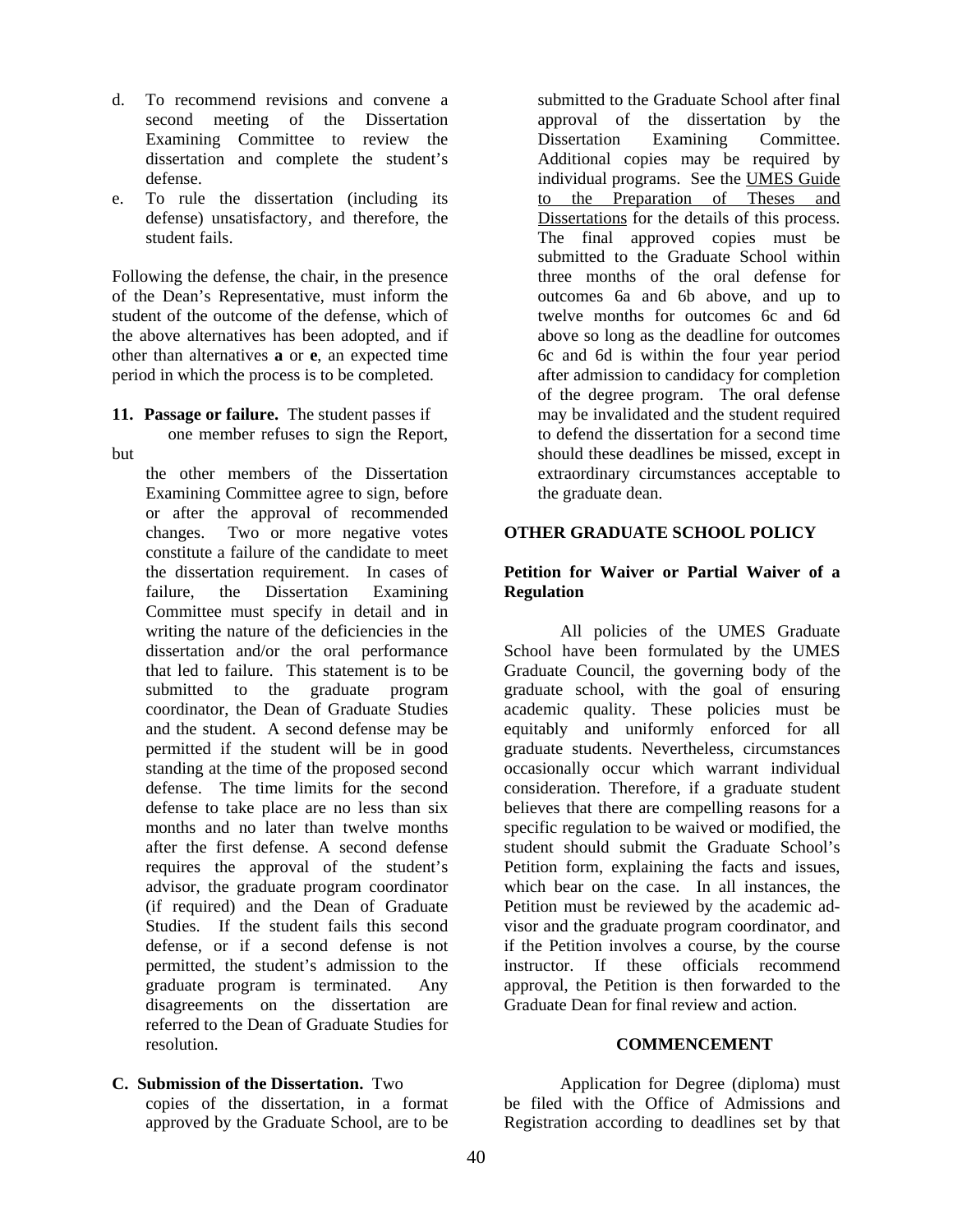office. If, for any reason, students do not complete the requirements for graduation in the semester for which they have applied for the diploma, they must reapply for it.

Academic regalia are required of all candidates at commencement exercises. Those who so desire may purchase or rent caps and gowns at the campus Follett Higher Education Group Bookstore. Orders must be filed approximately thirteen weeks before the date of commencement, but may be cancelled later if students find themselves unable to complete the requirements for the degree. Students should consult the Bookstore on the exact dates for filing orders and for cancellation of orders.

### **INSTITUTIONAL POLICIES GOVERNING STUDENTS**

Graduate students are subject to State, University System and Campus policies governing employees, students and visitors to the campus. By their acceptance of admission and matriculation at UMES, students indicate their willingness to comply with these policies. These policies address such topics as smoking, use of alcoholic beverages, drug abuse, nondiscrimination, sexual harassment, handicapped access, vehicular traffic laws, registration and parking, theft or damage to University property, and federal regulations and compliance governing research and financial assistance/funding.

Students should familiarize themselves with the above policies. Also particularly relevant are the University System of Maryland "Policy on Faculty, Student and Institutional Rights and Responsibilities for Academic Integrity," and the UMES Policy and Procedures on the Disclosures of Student Records (1992), which complies with the Family Educational Rights and Privacy Act. Students should direct specific inquiries and problems to the appropriate campus office.

 Consult the annually issued UMES Student Handbook, which is a guide to all aforementioned university policies and academic administrative policies and procedures applicable to undergraduate and graduate students. University services and activities are also found in the handbook.

 The student code of conduct policy (latest issue of the UMES student judicial manual) applies to graduate students.

### **SELECTED STUDENT SERVICES AVAILABLE TO GRADUATE STUDENTS**

### **ON CAMPUS GRADUATE HOUSING**

Currently enrolled graduate students, who desire to live on campus, are required to file an application for Residence Hall Accommodations with the Office of Residence Life (ORL). ORL has limited space available for graduate students.

Graduate students wishing to reserve housing are required to submit a deposit of \$100.00. This deposit is not refundable after August 1st for the Fall semester and January 1st for the Spring semester, and will be applied toward the student's room charges for the semester. Returning graduate students, who pay a room deposit for the Fall or Spring semester and do not plan to occupy the assigned room, will have until August 15 for the Fall semester and January 15 for the Spring semester, respectively, to notify ORL in writing of their intentions. Failure to give proper notice will result in forfeiture of the deposit or additional penalties.

#### **HEALTH CENTER**

The Charles R. Drew Student Health Center is primarily charged with aiding students in maintaining their physical well being, so that they may pursue their studies as effectively as possible. Health insurance, which is highly recommended, is the responsibility of each student and is not implied in the general health services offered by UMES. While the campus does not offer any health insurance plans, students may obtain information through the Health Center about such policies for students. Students are requested to provide proof of up-todate immunizations prior to matriculation.

The Student Health Center is open every school day. For emergencies after hours, students may seek assistance from the Office of Public Safety or the Residence Life staff. For additional information, consult the Health Center or the Student Affairs Office.

#### **UNIVERSITY COUNSELING SERVICES**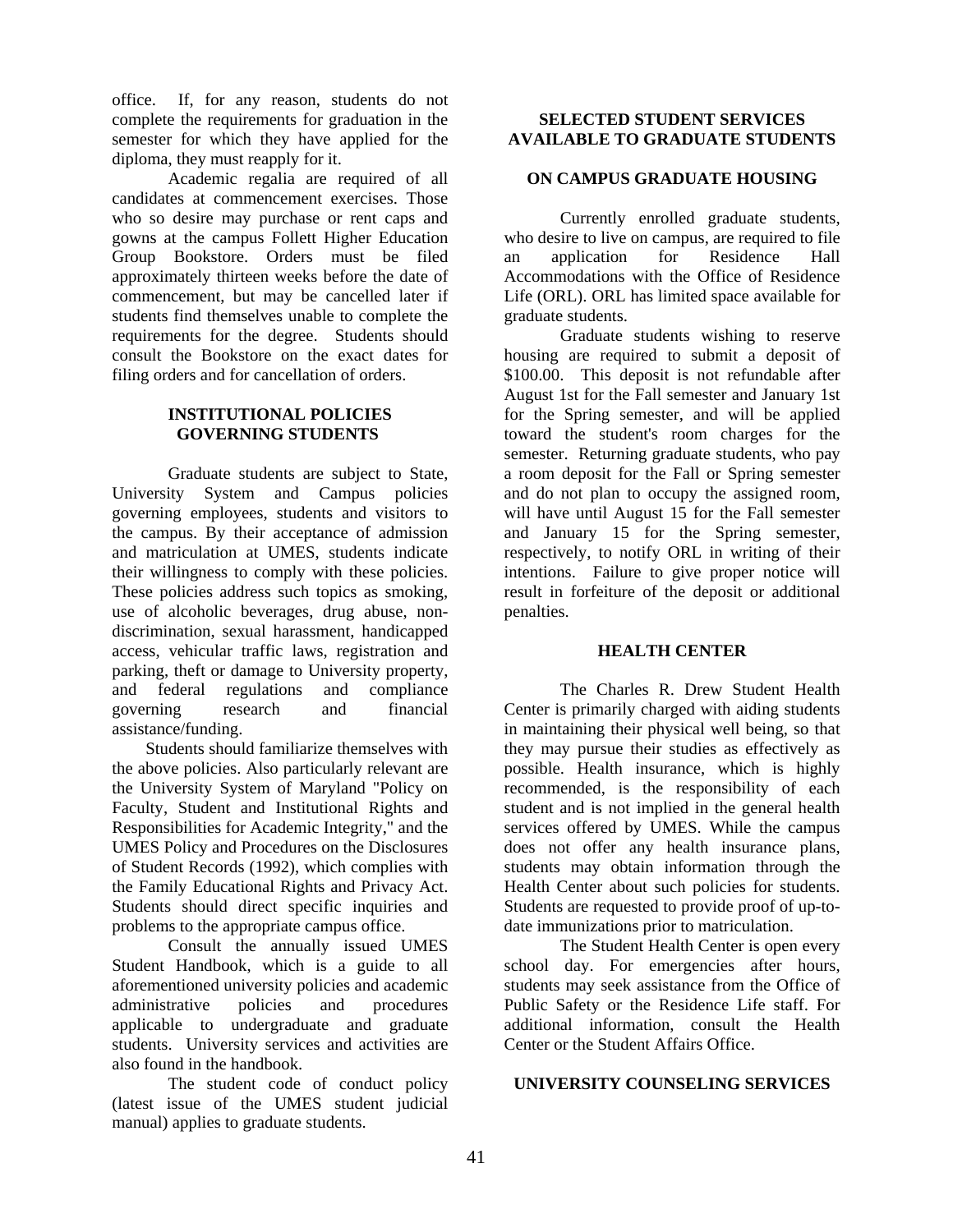The Counseling Services unit provides individual, group, and couples' counseling for all students. Counseling is a collaborative process between the counselor and the student, which involves the development of a helping relationship. Counseling provides a safe nonthreatening atmosphere where students may seek counseling and related services for a wide range of concerns. All the services exist to increase self-awareness, understanding and problem solving skills that are essential in everyone's life. Counseling can assist students in effectively confronting and coping with uncertainty and conflict. The Counseling Services at UMES subscribes to a personal growth and wellness model. The wellness model is holistic in nature since various aspects of one's life, including the intellectual, social, personal and academic, often overlap and intertwine.

Additionally, Counselors provide outreach and consultation for the University community. Workshops, class presentations, and residence hall programs are some of the examples of outreach services that may be requested.

All records and information are confidential according to professional and ethical guidelines. Counseling records are not made available to anyone without the expressed written consent of the student. Services are provided at no cost to all currently enrolled students at UMES.

#### **STUDENT SERVICES CENTER**

The Student Services Center (SSC) offers facilities and offices for registered student organizations at UMES. The SSC and the Office of Student Activities offer cultural, recreational and educational programs, events and activities for students, faculty and staff, as part of cocurricular program offerings. The office also provides events management planning services for the university community.

The Student Services Center houses: a) the Career Services office; b) Bookstore; c) Game, Bowling and Billiards area; d) Dining Hall; e) Theatre; f) Automatic Bank Machine; g) the Student Identification Center; h) campus post office i) lounges j) the Student Government Association; k) and the Office of Commuter Student Services.

#### **COMMUTER SERVICES**

The Office of Commuter Student Services provides information, programs, and services for commuters, those students who live off-campus while attending UMES. The Road Hawk commuter newsletter is sent home to each commuter bi-monthly and the Commuter Update is distributed around campus on the alternating months. The Office of Commuter Student Services encourages commuters to become more aware of and involved with University life.

#### **CAREER SERVICES OFFICE**

The Office of Career Services assists graduate and undergraduate students as well as alumni with all aspects of career development. The staff provides individualized career counseling, which involves the beginning stages of career development, career assessment, gathering of occupational information and the utilization of computerized career guidance programs. Emphasis is also placed on the preparation of resumes, interviewing techniques and other job search strategies.

The office maintains a computerized job listing of current employment, employment directories and lists of prospective employers and many other career related resources. Referrals and on-campus interview services are also available to students and alumni registered with the office. The office also supplies information about internships, summer jobs and also programming for graduate/scholarship preparation and assistance.

The office provides information about testing for the Graduate Record Examinations (GRE), the Law School Admission Test (LSAT), the Professional Assessments for Beginning Teachers (PRAXIS) and the College Level Examination Program (CLEP).

All students are strongly encouraged to register with the office prior to graduation in order to establish a Credential Portfolio file and to become eligible for the services provided by the office of Career Services.

The Career Services office also administers the Cooperative Education program, which has opportunities for graduate students. Interested students should contact the office for details.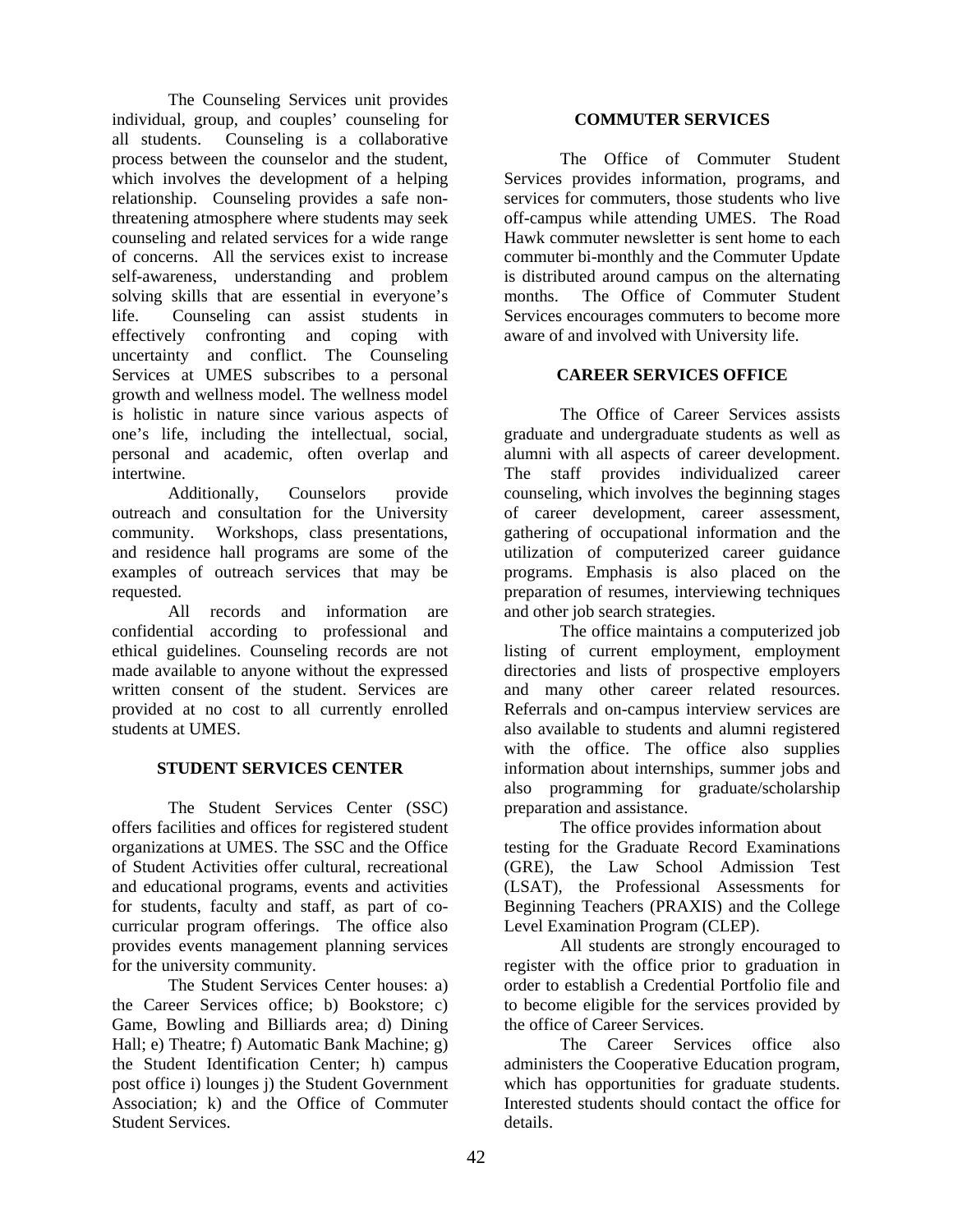#### **DISABILITIES SERVICES CENTER**

 Students with learning or physical disabilities should consult the office of Services for Students with Disabilities.

#### **ACADEMIC SUPPORT SERVICES**

 Consult the Academic Support Services office for Assistance with writing skills.

#### **ATHLETIC CENTER**

 The William P. Hytche Athletic Center includes an Olympic-size swimming pool, NCAA regulation in-door track arena, state-ofthe-art exercise and fitness equipment, a dance studio and sports event arena.

#### **GRADUATE RESEARCH AND INSTRUCTION RESOURCES**

### **THE UNIVERSITY LIBRARY SERVICES**

The Frederick Douglass Library is a modern, functional, open-stack library near the center of the campus. It houses approximately 177,000 volumes. The collection includes printed books, journals, audiovisuals, micromedia and computer media. The library includes 30,000 bound periodicals and over a half million microfiche and microfilm collections. The library is a repository for many U.S. Government and Maryland State documents. Official publication of some United Nations special agencies are also in the collection.

 A professional staff of librarians offers user education and orientation tours of the library. The Special Library Collections include the curriculum library of textbooks and courses of study, the Maryland Collection, and books about Black-Americans.

 Under an agreement with the U.S. Department of Agriculture (USDA), UMES students and faculty can access and use the National Agricultural Library in Beltsville, Maryland.

 Networks are available to support library services to the academic community: the OCLC, Inc. Network for Interlibrary Loan and Cataloging; the University System of Maryland

(USM) Library Information Management system which use CARL, Inc. to provide access to USM library holdings of the 11 campuses/13 libraries, and also to 700 other CARL sites; the Uncover Article Delivery; and the Frederick Douglass Library CD-ROM Local Area Network. Computerized literature searches are available through the DIALOG Information Retrieval Service. SAILOR, an on-line, public information network to provide rapid, easy access to information within the State and worldwide, is accessible via the Internet. The library participates in JSTOR, a fully searchable electronic database of 117 major research journals in a variety of academic disciplines.

#### **SPECIAL RESEARCH RESOURCES**

 The UMES campus is within a 2 ½ hour drive of one of the greatest concentrations of research facilities and intellectual talent in the nation in the Washington, D.C. – Baltimore-Northern Virginia corridor. Libraries and laboratories, serving virtually every academic discipline, are within easy commuting distance. Opportunities abound for the exchange of ideas, information, and scholarship. Many of the libraries and laboratories are open to qualified UMES graduate students, others by special arrangement.

 The federal sector possibilities for faculty and graduate student collaboration include the USDA's Beltsville (Maryland) Agricultural Research Center, the National Institutes of Health (for biomedical and behavioral research), the National Institute of Standards and Technology, the Naval Research Laboratory, among others.

 The State's concern with the commercial and recreational use of the Chesapeake Bay, as well as its preservation, has been a focus of the University of Maryland Center for Environmental Studies (CES). Two of the CES research facilities are located on the Chesapeake Bay, one of which is an hour away from UMES in Cambridge. UMES graduate students may use CES faculty on their research committees, and access CES facilities and equipment. In addition to the UMES farm, graduate students in agriculture have access to the research farms and facilities of the Research and Education Centers of the Maryland Agricultural Experiment Station/Cooperative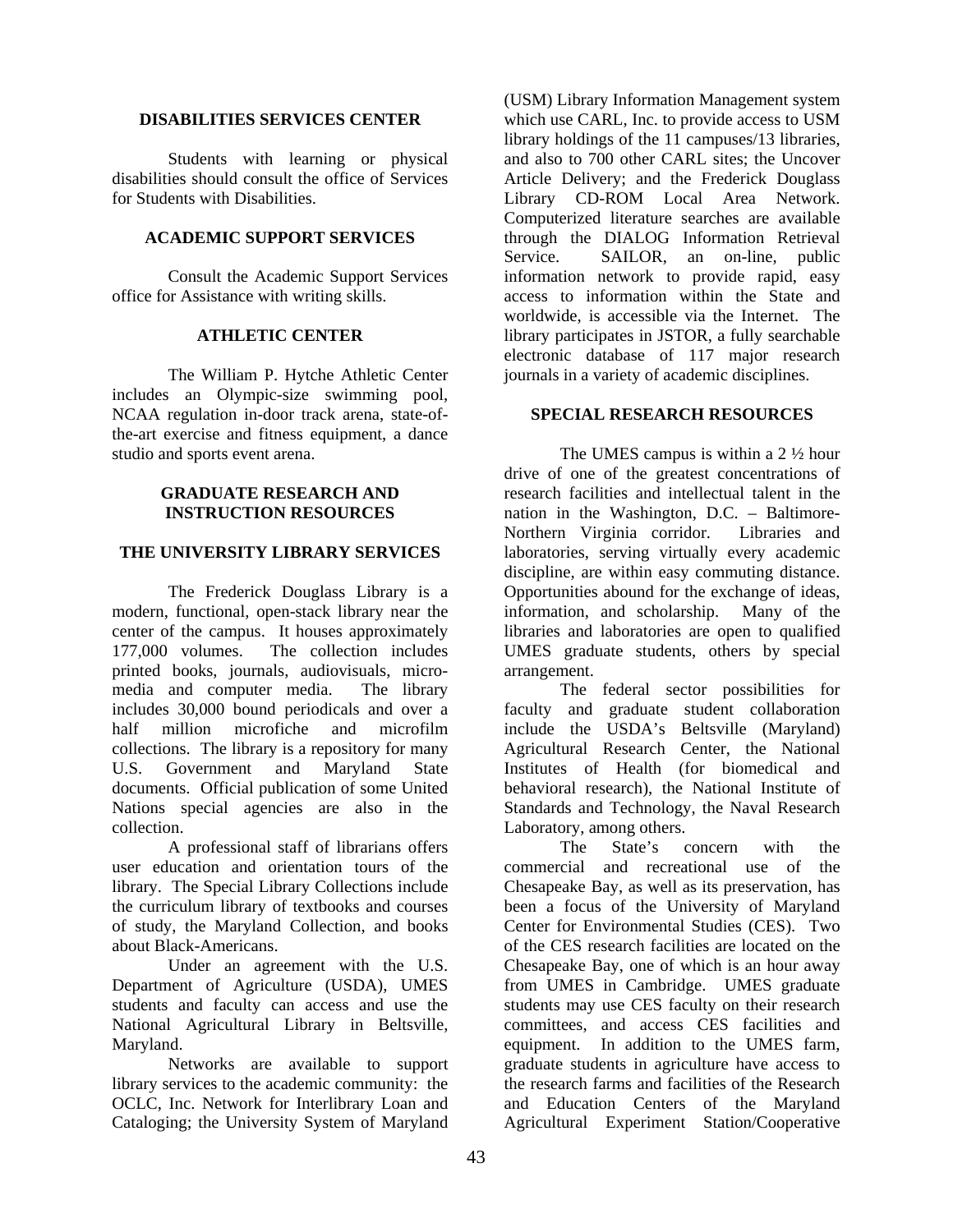Extension Service. The UMES Agriculture Research Program is a part of the Agricultural Experiment Station.

 The University System of Maryland jointly participates in the Chesapeake Research Consortium, Inc., a wide-scale environmental research program, with Johns Hopkins University, Virginia Institute of Marine Science and the Smithsonian Institute. The consortium coordinates and integrates research on the Chesapeake Bay, and is compiling a vast amount of scientific data to assist in the management and control of the area. Each participating institution draws on faculty expertise in a diversity of disciplines. The consortium provides research opportunities for UMES faculty and graduate students.

 The University of Maryland is among a select group of U.S. universities and colleges to have attained the U.S. Department of Commerce's designation as a Sea Grant College. The Maryland Sea Grant college, housed at the College Park campus, is a statewide program in marine research, education and outreach, focused primarily on the Chesapeake Bay.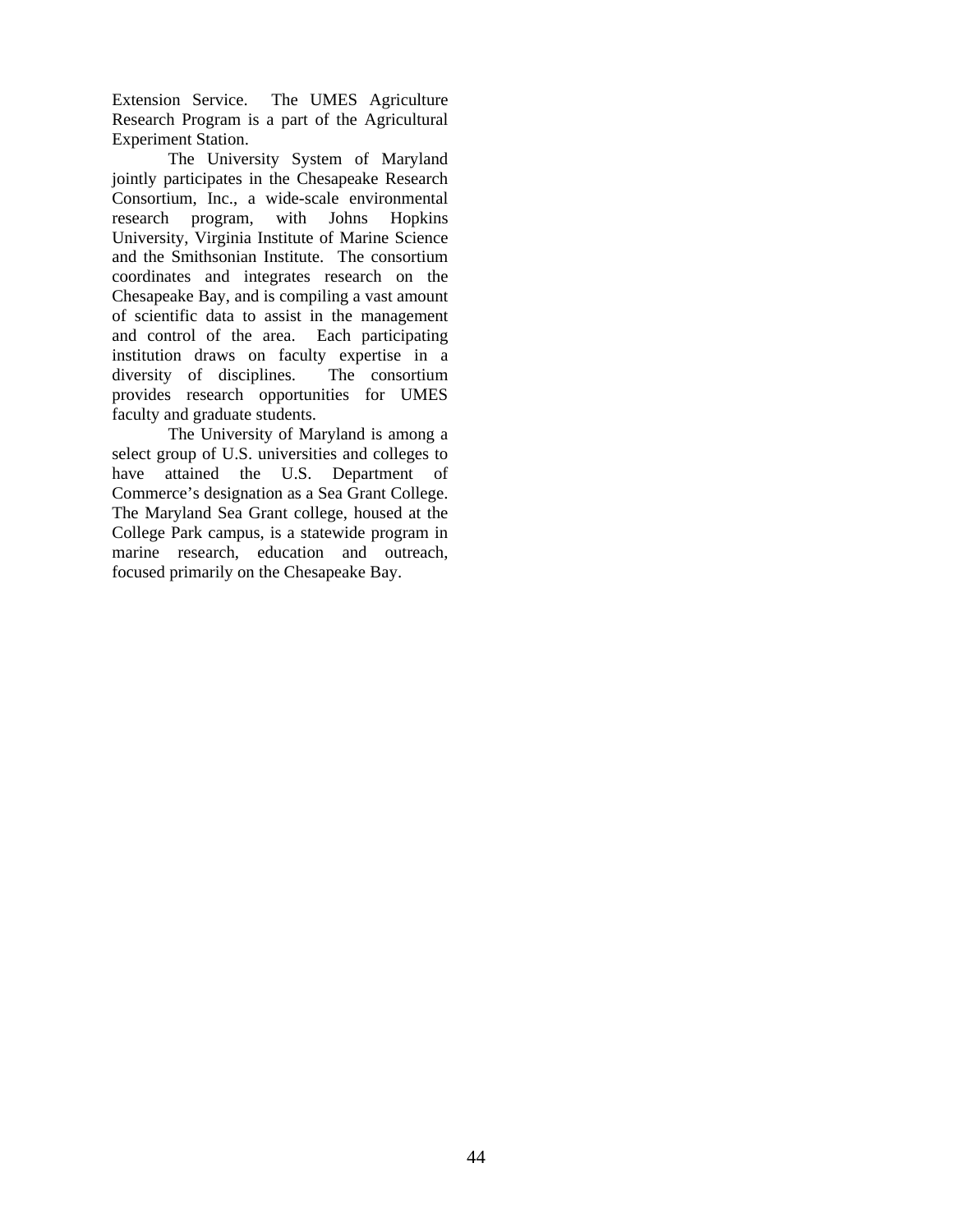#### **THE UMES OFFICE OF SPONSORED RESEARCH AND PROGRAMS**

The UMES Office of Sponsored Research and Programs (ORSP) assists faculty involved in graduate research and instruction by helping them in the preparation and submission of proposals, and in the administration of subsequent grant and contract awards from federal, state and private sponsors.

 ORSP can be helpful to graduate faculty and/or graduate students in: a) identifying potential funding sources, b) maintaining contacts with potential sponsors, c) assisting with proposal development and the processing of proposals to sponsors, d) coordinating sponsor-required compliance review functions (e.g., for animal welfare, human subjects, biological and chemical hazards), and e) monitoring grant and contract activities to ensure that project expenditures are within the regulations and policies of the University System of Maryland, the State of Maryland, and the Federal Government. OSP assists with the review of financial support and other resources available for graduate students on specific sponsored projects of UMES faculty.

#### *DEGREE PROGRAMS BY SCHOOL AND DEPARTMENT*

#### *SCHOOL OF AGRICULTURAL AND NATURAL SCIENCES*

*Departments of Agriculture and Human Ecology -Food and Agricultural Sciences -Food Science and Technology* 

*Department of Natural Sciences and Interdepartmental -Marine-Estuarine-Environmental Sciences -Toxicology* 

> *Department of Physical Therapy -Physical Therapy*

*Department of Rehabilitation Services -Rehabilitation Counseling* 

## *\*\*\*\*\*\*\*\*\*\*\*\*\*\*\*\*\*\*\*\*\*\*\*\*\*\*\*\*\*\*\*\*\*\*\*\*\*\*\*\*\**

*SCHOOL OF THE ARTS AND PROFESSIONS* 

*Department of Criminal Justice -Criminology & Criminal Justice* 

*Department of Education -Guidance and Counseling -Special Education -Master of Arts in Teaching*

*Interdepartmental Organizational Leadership Education Leadership* 

## \*\*\*\*\*\*\*\*\*\*\*\*\*\*\*\*\*\*\*\*\*\*\*\*\*\*\*\*\*\*\*\*\*\*\*\*\*\*\*\*\*\*\*

*SCHOOL OF BUSINESS AND TECHNOLOGY* 

*Department of Mathematics and Computer Science -Applied Computer Science* 

> *Department of Technology -Career and Technology Education*

#### **DISCONTINUED PROGRAMS**

The Agriculture and Extension Education (AEED) program and the Master of Physical Therapy (MPT) program are restricted to current admitted students completing the respective degree program.

 Agriculture and Extension Education will become a concentration in the Food and Agricultural Sciences program and be open to future students. The Master of Physical Therapy program has been superceded by the Doctor of Physical Therapy program.

For current students in either the AEED or the MPT program, there are no changes in the respective degree program requirements. The catalog description of these two programs may be found in the 2002-2004 Graduate Catalog (web version) and the 2001-2002 and previous years' print version graduate catalogs.

#### **ACADEMIC INTEGRITY**

The UMES Student Handbook (latest annual issue) contains the campus' policy on academic honesty and integrity, covering falsification, cheating and plagiarism, with consequences.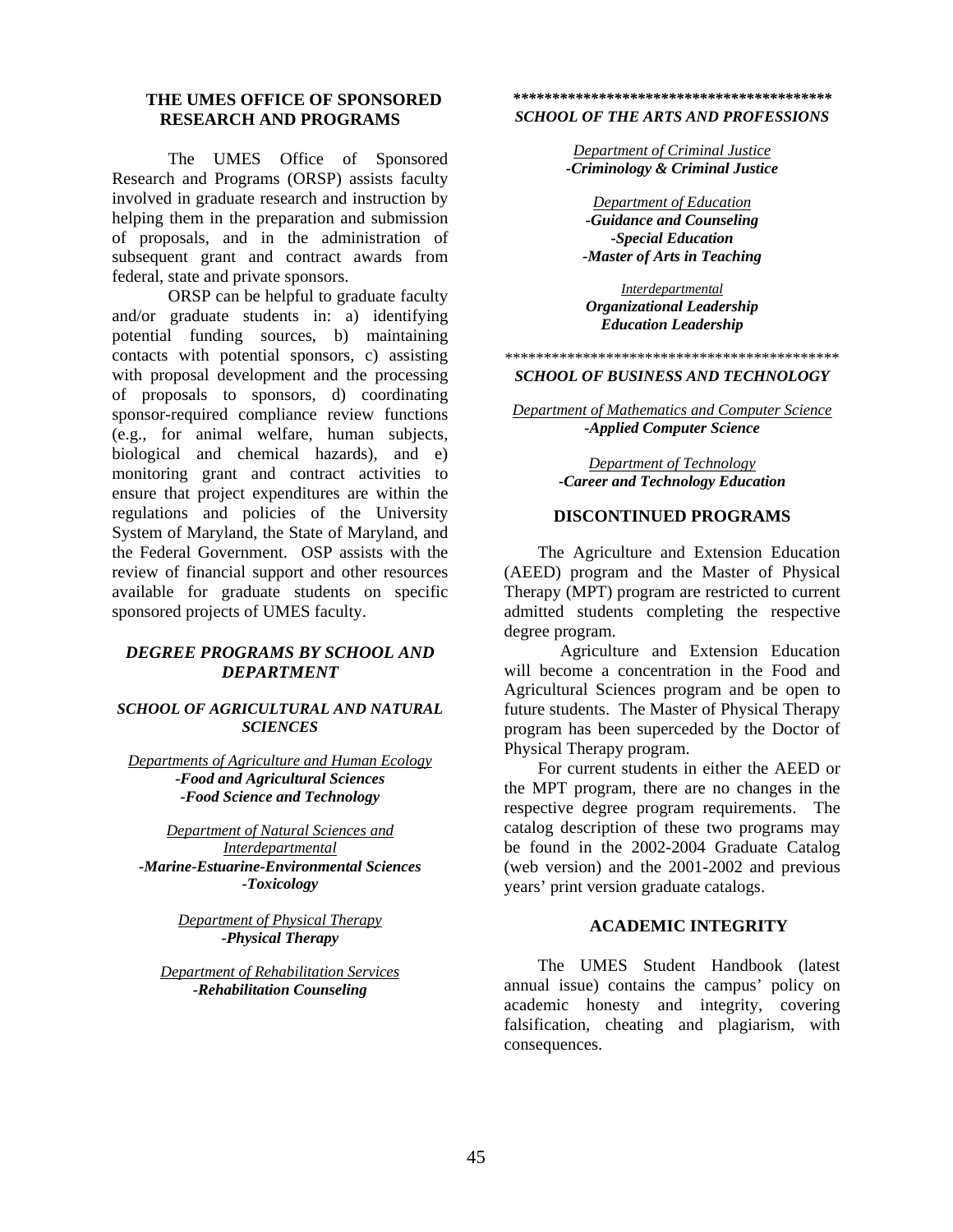#### **FOOD AND AGRICULTURAL SCIENCES**

#### **Objectives of Program**

The overall objective of the program is to provide the State of Maryland, the Eastern Shore region and the nation with persons possessing the M.S. degree who have the knowledge and skills necessary to fill critical employment needs in scientific, technological and economic areas related to food and agriculture. Specific objectives of the program are:

- To provide students with competencies in research and scientific knowledge needed for gainful employment in the Food and Agricultural Sciences;
- To provide in the land-grant tradition, a quality education with research training at the Master's level within a framework of holistic and interdisciplinary agricultural science technology;
- To recruit minorities and women to pursue careers in agricultural professions where they have traditionally and historically been under- represented;
- To assist students in developing their skills in problem solving, analytical thinking, communication and leadership.

#### **Description of Program**

The Departments of Agriculture and Human Ecology at the University of Maryland Eastern Shore offer a graduate program leading to the degree of Master of Science (M.S.) in Food and Agricultural Sciences. Concentrations include: **Agricultural Economics, Animal and Poultry Science, Food and Nutrition, Natural Resources Science**, **Plant and Soil Science, and Agriculture and Extension Education**. In typical situations, the prerequisite to graduate work is the completion of a curriculum substantially equivalent to that required of undergraduate students enrolled in the

Departments of Agriculture and Human Ecology at UMES. A student may qualify for graduate study, however, even though his/her undergraduate degree has been earned in a discipline other than agriculture or human ecology. Supporting or prerequisite work may be required, depending upon the student's background and area of interest. A minimum cumulative grade point average of  $3.0$  (A=4.0) is required for regular acceptance, but at the discretion of the Admissions Committee, a student with a lower grade point average may be admitted on a provisional basis. Graduate Record Examination (GRE) scores (general test only), three letters of recommendation and a completed application form are required of all applicants. Foreign students must take the Test of English as a Foreign Language (TOEFL) and score a minimum of 550 or 213 (computer test).

The program offers a thesis or nonthesis option for completion of degree requirements. The thesis option is designed for students who wish to conduct a research project and is required of all students holding graduate research assistantships. Students are required to complete a minimum of 24 hours of course work and 6 hours of thesis credits for a total of 30 hours. The non-thesis option is designed for students who do not wish to complete a thesis research project. Students who choose this option must complete a minimum of 36 hours of course work which includes a "creative component" (e.g., scholarly paper).

 Each student is assigned an advisor/ major professor according to his/her area of concentration. Major professors may be either regular or associate members of the University of Maryland Eastern Shore Graduate Faculty. The student, in consultation with the major professor, selects his/her Graduate Committee no later than the end of the second semester following enrollment. Each student's program of study is planned in conference with the major professor and Graduate Committee. For additional information on completion of degree requirements, students should consult the booklet, Guidelines for the Graduate degree programs in Food and Agricultural Sciences and Food Science and Technology. All students. regardless of the area of concentration or program option chosen, must maintain an overall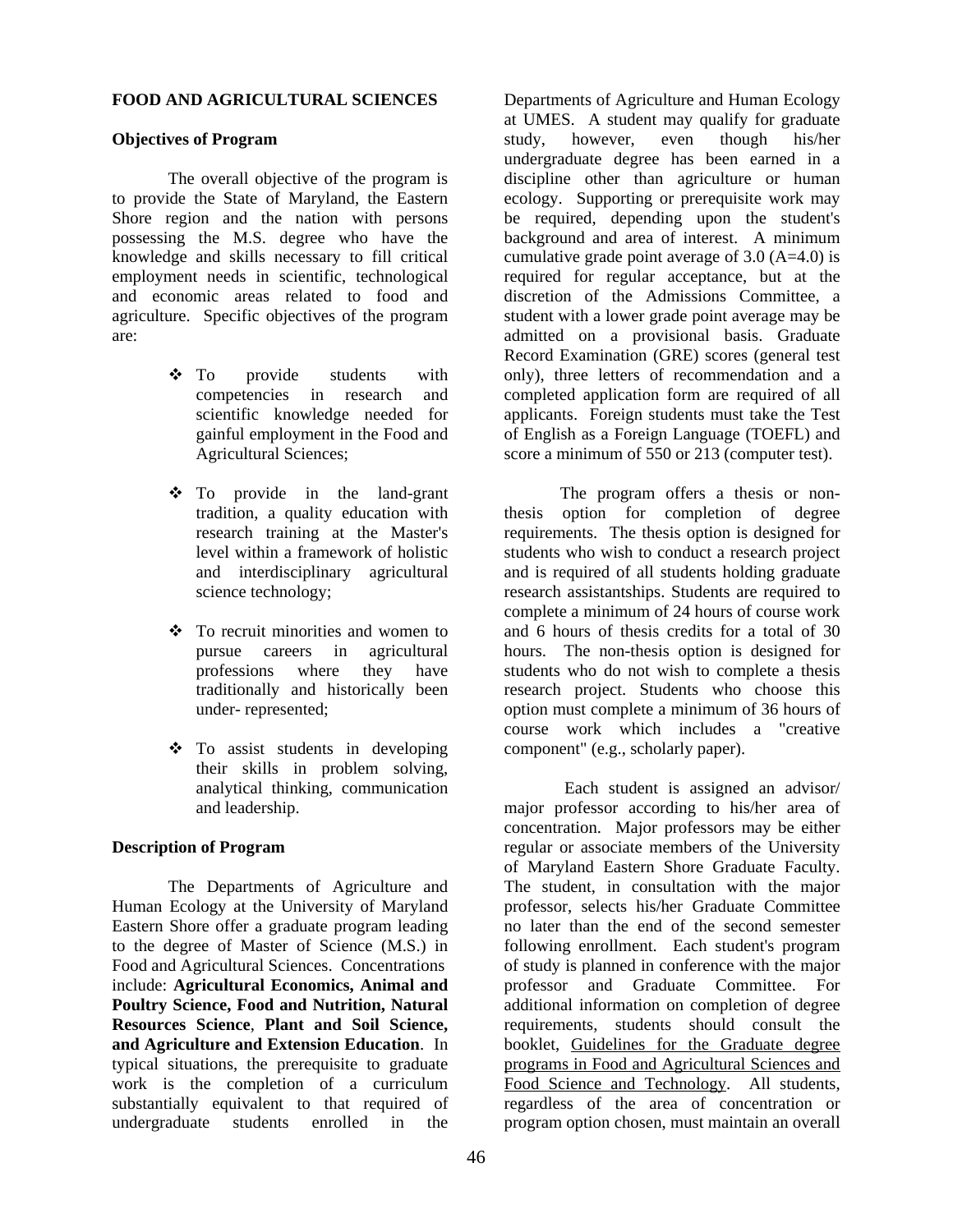3.0 grade point average, complete degree requirements within 5 years of initial enrollment and pass a final oral examination.

#### **Structure of Program**

Core courses include the following:

| Research Methodology 3 credits |                         |
|--------------------------------|-------------------------|
| <b>Statistics</b>              | 3 credits               |
| Seminar                        | Three, 1-credit courses |

Areas of concentration include:

Agricultural Economics Animal and Poultry Science Food and Nutrition Natural Resources Science Plant and Soil Science Agriculture and Extension Education

#### *Thesis Option*

Minimum of **30** credit hours:

| Core courses          |    |
|-----------------------|----|
| Concentration courses | 12 |
| Electives             | 3  |
| <b>Thesis</b>         |    |

#### *Non-Thesis Option*

Minimum of **36** credit hours:

| Core courses              | Q  |
|---------------------------|----|
| Concentration courses     | 18 |
| Electives                 | 6  |
| <b>Creative Component</b> | 3  |

#### **Application Deadlines**

Application deadlines are: **Fall Semester - April 15 Spring Semester - October 30 Summer Sessions - April 15**

### **Research Activities**

Faculty in the Departments of Agriculture and Human Ecology conduct basic and applied research in each of the concentration areas.

Annual appropriations by the Cooperative State Research Extension and Education Service (CSREES)/USDA and extramural grants support research activities by faculty and graduate students. Faculty in the Departments of Agriculture and Human Ecology maintain close working relations with faculty at the University of Maryland College Park and other 1862 land-grant institutions, the Cooperative Extension Service and the Agricultural Experiment Station. A number of UMES faculty have access to and utilize facilities of the various units that comprise the Agricultural Experiment Station. Scientists with agricultural expertise from other University System of Maryland campuses, the USDA and the Co-op Fish and Wildlife Service may serve on graduate committees for students enrolled in the program. Faculty, staff and students also collaborate with scientists from USDA, as well as from universities outside the University System of Maryland.

#### **Facilities and Equipment**

Faculty in the Departments of Agriculture and Human Ecology maintain office space in Trigg Hall, the Crop and Soil Science Research Building, the Spaulding Building, the Richard A. Henson Center, and the new Food Science and Technology Building.

Biotechnology and radio-immunoassay laboratories and Nutrition laboratories are fully equipped with instrumentation for both basic and applied research. Laboratories in the Crop and Soil Science Building accommodate research efforts in agronomy, plant genetics and breeding, soil science, host-insect interactions, plant pathology and plant-environment interactions.

The UMES teaching and research farm possesses over 200 tillable acres for crop use. State-of-the-art animal facilities include a totally confined 60-sow farrow-to-finish swine unit (which is the only swine research facility operated within the University System of Maryland), a beef cattle farm, a 10,000 and 100,000 bird commercial broiler house, a closed-loop re-circulating aquaculture system and a 2.5 acre greenhouse facility.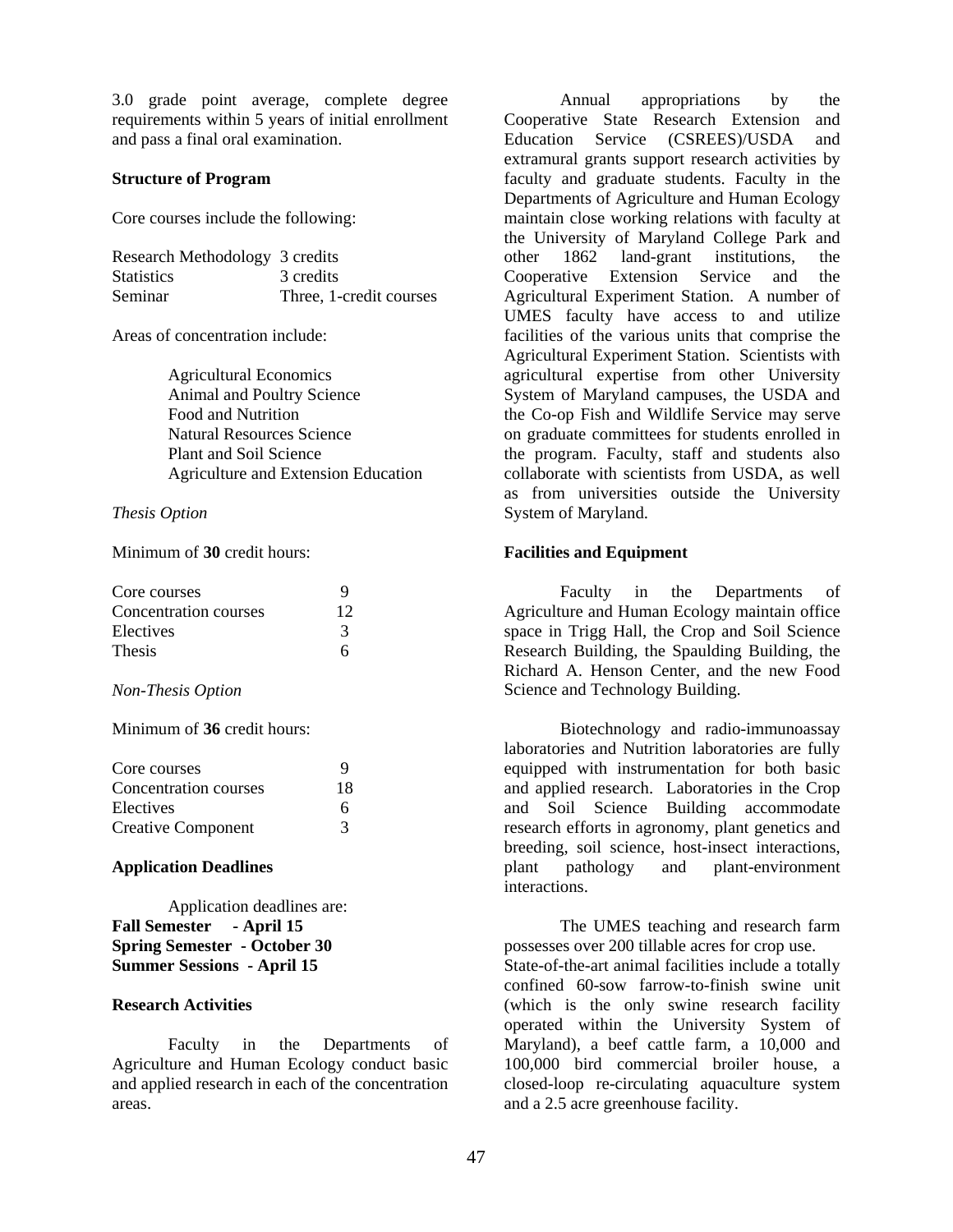Two computer laboratories (Trigg Hall and Richard A. Henson Center) are equipped with Gateway or Gateway compatible computers, laser jet printers, a color printer, color scanner, an auto-cad system, and various software for word processing, desktop publishing, graphics, spreadsheets, econometrics and other statistical work. These laboratories and the new Food Science and Technology building are connected to the UMES mainframe with capabilities for networking throughout the campus, state, region and nation.

### **Description of Courses**

**(NOTE: Credit Hours are given in parentheses)** 

#### **Core Courses**

## **AGSC 600, 601, 602 Agricultural Sciences Seminar (1)**

Students report on and discuss recent literature and current investigations relative to the Food and Agricultural Sciences and preparation of reports on selected topics. Repeatable credit. Minimum of three (3) credit hours required.

#### **AGSC 605 Statistics in Agricultural Research (3)**

Emphasis is placed on techniques and application of statistical and experimental design, data acquisition, analyses, interpretation and presentation as it applies to Agricultural Sciences.

### **AGSC 691 Research Methodology in the Agricultural Sciences (3)**

Students will learn the basic principles of research methodology. Emphasis will be placed on techniques used in identifying problems, forming hypotheses, constructing and using data-gathering instruments, designing research studies, and employing statistical procedures to analyze data.

#### **AGSC 799 Master's Thesis Research (1-6)**

#### **Agricultural Economics Courses**

### **AGEC 423 Marketing Agricultural Products (3)**

Discussions in this course emphasize characteristics of the demand for and supply of farm products, alternative marketing channels, services and costs involved in marketing.

### **AGEC 453 Agricultural Finance (3)**

Agricultural finance in farm firms and financial institutions is studied, emphasizing financial reports and analysis, liquidity and risk. Also studied are the use of credit and other financial alternatives to acquire control of farm resources, credit sources and acquisition of capital, and decision-making.

## **AGEC 463 Agricultural Policy (3)**

This course explains current policy issues, policy instruments and choices in U.S. agriculture. It also describes the economic characteristics and problems of agriculture, evolution and significance of agricultural policies, the international dimension and domestic policies that affect agriculture.

## **AGEC 613 Quantitative Methods in Agricultural Economics (3)**

The course addresses formulation, estimation, and testing of economic models, interaction between economic problems and specification of econometric models.

## **AGEC 623 Advanced Agricultural Marketing (3)**

Emphasis in this course is placed on marketing theory, market structure conduct and performance, economics of control, interregional trade theory, governmental regulation and policy, and bargaining in agricultural markets.

### **AGEC 633 Advanced Agricultural Price Analysis (3)**

Topics in this course include demand and price structures, price discovery, time series and agricultural price research methods, techniques for evaluating marketing behavior, market legislation and market development.

## **AGEC 653 Advanced Agricultural Finance (3)**

Financial structure of agriculture, firm financial planning and management, financial intermediation in agriculture and agricultural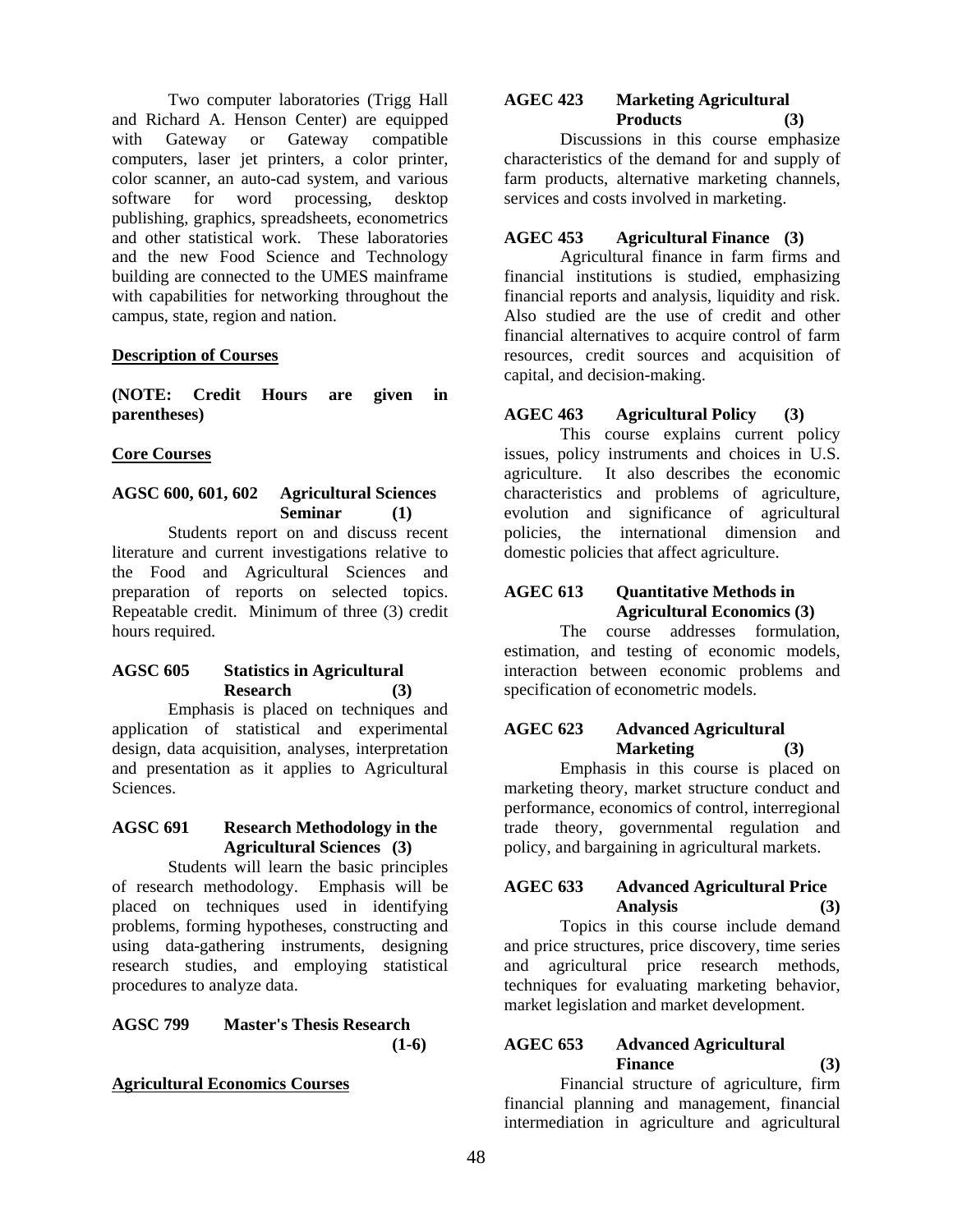finance in developing countries are the topics that are discussed in this course.

### **AGEC 663 Agricultural Policy and Rural Resource Development (3)**

This course focuses on current issues in agricultural policy and rural resource development, application of welfare criteria and economic analysis to agriculture, food and rural development problems and policies.

## **AGEC 680 Individual Studies in Agricultural Economics (1-3)**

The student is required to produce a scholarly paper, which provides a critique of a selected topic in Agribusiness related areas. This can be used to satisfy the "creative component" requirement for students pursuing the non-thesis option.

### **AGEC 713 Economics of Agricultural Production (3)**

Students learn about the use and application of production economics in the agricultural industry through graphical and mathematical approaches.

### **AGEC 773 Seminar/Group Study in Research Methods (3)**

Students will be required to develop and present a thesis prospectus for this course, to include principles and application of the scientific method in developing a research proposal, data collection management and analysis, and thesis writing.

#### **AGEC 813 Advanced Microeconomic Theory (3)**

This is an advanced treatment of the theory of prices and markets. Discussions focus on analysis of the theory of the household and the firm, concepts of general equilibrium and welfare economics, and principles of efficient and equitable allocation of resources.

## **AGEC 814 Advanced Macroeconomic Theory (3)**

This is an advanced treatment of an economy's overall performance, including fluctuations in economic activity, causes of inflation and unemployment, impact of fiscal and monetary policies on the economy's aggregate output.

## **Animal and Poultry Science Courses**

### **ANPT 424/624 Animal and Avian Health and Diseases (4)**

The study of parasitic, viral, bacterial and protozoal diseases of mammalian and avian species will be covered. Methods of disease prevention, control and eradication will also be discussed.

### **ANPT 611 Poultry Diseases and Hygiene (4)**

Students will study the parasitic, viral, bacterial and protozoan diseases of domestic poultry. Methods of disease prevention, control and eradication will also be discussed.

## **ANPT 614 Advanced Animal Avian Physiology (4)**

This course covers an in depth presentation of major organ systems and their interaction in the maintenance of homeokinesis.

### **ANPT 621 Applied Poultry Nutrition (3)**

Students will learn how to apply the basic principles of nutrition to the avian species. Nutritional requirements of poultry, deficiency diseases, lease cost formulations and effects of environment on avian nutrition will also be discussed.

## **ANPT 622 Analytical Laboratory Methods (2)**

The application of analytical laboratory techniques used in biomedical research will be explored.

### **ANPT 634 Advanced Animal and Avian Diseases (4)**

Students will study the nutritional and metabolic diseases and the isolation and cultivation of macro and microscopic parasites inclusive of gross and microscopic pathology.

## **ANPT 642 Advanced Non-Ruminant Nutrition (3)**

The application of basic principles of nutrition to commercial non-ruminant animals will be discussed. Factors affecting nutritional requirements, effects of environment on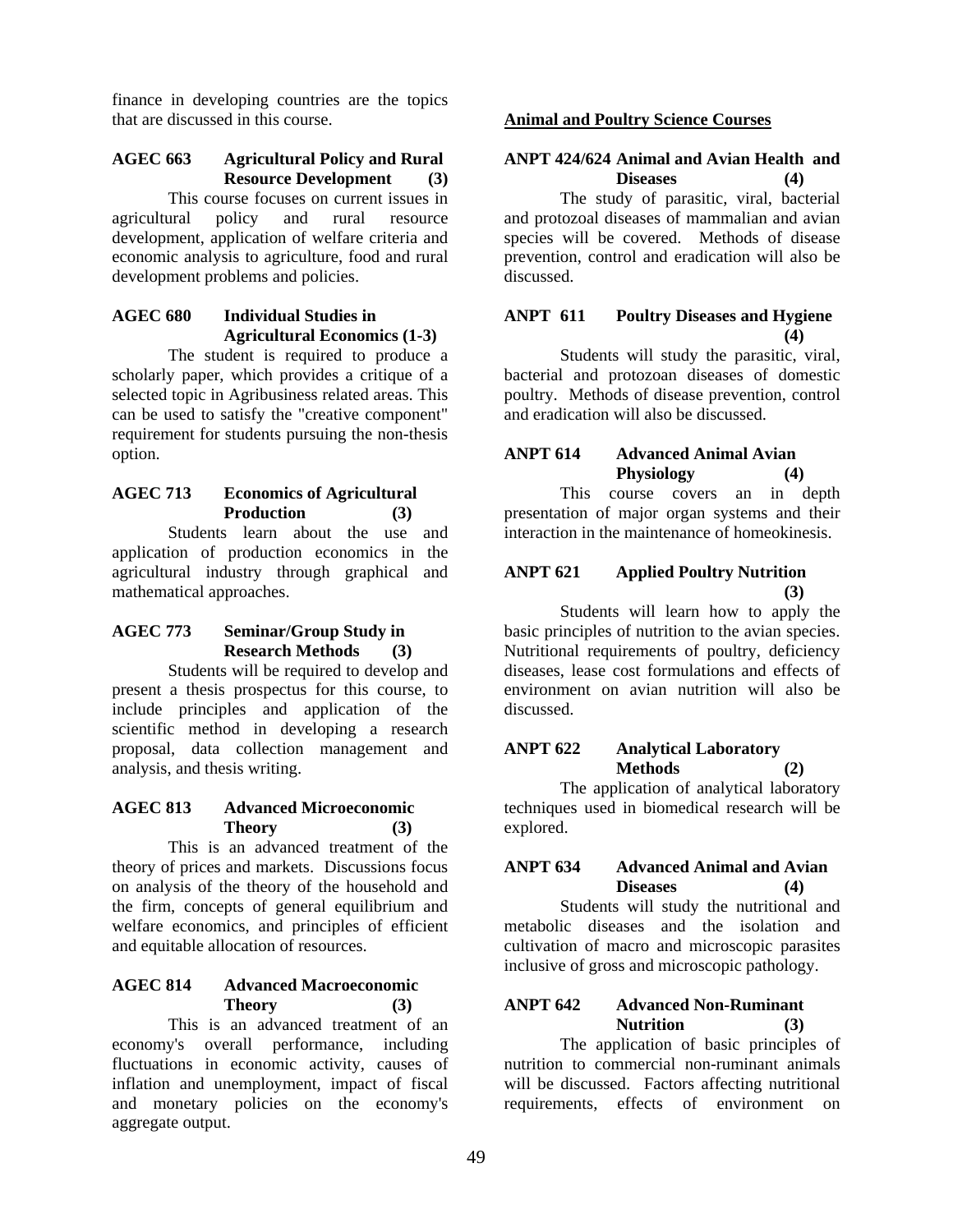nutrition and least cost formulations will also be covered.

### **ANPT 680 Individual Studies in Animal and Poultry Science (1-3)**

The student is required to produce a scholarly paper, which provides a critique of a selected topic in Animal and Poultry Science. This can be used to satisfy the "creative component" requirement for student pursuing the non-thesis option.

#### **Food and Nutrition Courses**

### **NUTD 600 Pre-professional AP-4 Practice Program in Dietetics (1-5)**

 This is an in-service course restricted to dietitians.

## **NUTD 640 Nutrition & Human Development (3)**

The course covers the role of nutrients in physiological systems and biochemical processes as related to the perspective of human growth and development across the lifespan.

#### **NUTD 642 Nutritional Counseling (3)**

Assessment, planning, implementation and evaluation of nutritional counseling and educational techniques are examined.

## **NUTD 644 Special Problems in Nutrition (3)**

This is an assessment of nutritional status and needs of various groups such as the aged, infants and children and adolescents. Emphasis is placed on development and management of nutrition programs to meet specific needs through the actions of community agencies.

**NUTD 646 Clinical Nutrition (3)**  Metabolism in disease and the adaptation of diet in the treatment or prevention of disease are studied.

## **NUTD 650 Intermediary Metabolism (3)**

The course covers the major routes of carbohydrates, lipids and protein metabolism with particular emphasis on metabolic shifts and their detection and significance.

### **NUTD 654 Nutritional Biochemistry (4)**

The course reviews recent developments in nutritional sciences designed to acquaint students with laboratory procedures in nutritional biochemistry and physiology, including the identification and measurements of nutrients and their metabolites in foods, tissue and body fluids and human and animal experiments in nutrition. Special emphasis is placed on the relationship between biochemistry and nutrition.

#### **NUTD 656 Nutrition Laboratory (1-3)**

Digestibility studies are conducted with ruminant and monogastric animals. The proximate analysis of various food products and feeding trials are used to demonstrate classical nutritional deficiencies in laboratory animals.

#### **NUTD 660 Protein and Amino Acids in Nutrition (3)**

This is an advanced study of the roles of amino acids in nutrition and metabolism. Protein digestion, absorption, anabolism, catabolism and amino acid balance are examined.

### **NUTD 664 Vitamin and Mineral Metabolism (3)**

This is an advanced study of the fundamental role of vitamins in nutrition, including chemical properties, absorption, metabolism, excretion and deficiency syndromes. Basic nutritional data on minerals are presented.

#### **NUTD 670 Advanced Food Safety (3)**

The course emphasizes current trends in a number of areas: food safety and emerging food borne pathogens, regulating food safety, traditional and rapid microbiological methods, relationship of environmental factors to occurrence, growth and survival of microorganisms in foods, mechanisms of control, HACCP, risk assessment, sanitation and food safety education. Special emphasis is placed on actual food borne outbreaks. **Prerequisite: BIOL 301 or AMIC 324 or permission of the instructor.** 

### **NUTD 680 Individual Studies in Food & Nutrition (1)**

The student is required to produce a scholarly paper which provides a critique of a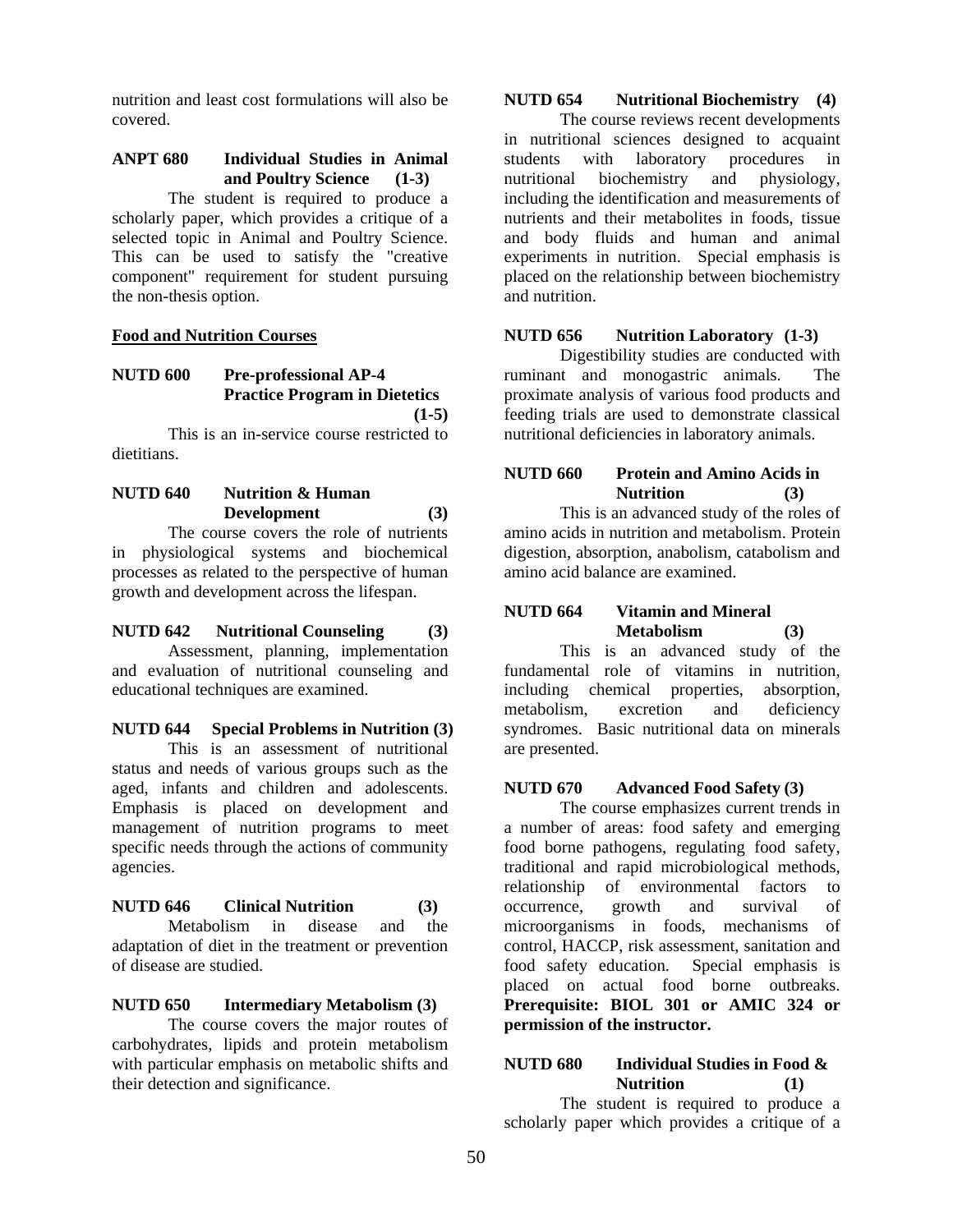selected topic in Food and Nutrition. This can be used to satisfy the "creative component" requirement for students pursuing the non-thesis option.

#### **Natural Resources Science Courses**

### **NRES 683 Principles of Watershed Management (3)**

This is a course designed to acquaint students about how watersheds work, how they are managed, and how their management affects the ecology of the Chesapeake Bay, Coastal Bays and the Atlantic Ocean. **Prerequisites: CHEM 111, CHEM 113, BIOL 111, BIOL 113, SOIL 203, AGRN 423; or consent of instructor.** 

#### **NRES 404/BIOL 404 Conservation Biology (3)**

This course is a multi-disciplinary approach to conservation of natural resources. Course topics examine basic genetic and ecological principles, importance of biodiversity, concept of island biogeography as it applies to the course topic, endangered species conservation, and the value of protected areas. Strong emphasis will be placed on sociological, economic, and political components of conservation. Students will prepare three written reports on current conservation issues. **Prerequisites: BIOL 111, BIOL 113, BIOL 112, BIOL 114, BIOL 402 or consent of instructor.** 

#### **NRES 473/673 Ornithology (3)**

This course covers general biology, taxonomy, and natural history of birds, with an emphasis on North American families. Crosslisted with NRES 473. **Prerequisites: BIOL 111, BIOL 113, BIOL 112, BIOL 114 or consent of instructor.** 

#### **AGRN 483 Principles of Geographic Information Systems (3)**

This course is designed to provide students with an overview of the applicability and use of Geographic Information Systems (GIS); students will become competent with ArcView ©, a GIS software package from Environmental Systems Research Institute (ESRI), Inc. Students will also learn the basics

of data management, data accuracy, spatial analysis, and data presentation.

## **ANPT 403/NRES 403 Advanced**

## **Aquaculture (3)**

The course covers the fundamentals of commercial fish and other marine animal production, including principles of pond and tank production, management, nutrition and disease.

#### **BIOL 431 Mammology (4)**

This course is a detailed investigation of mammal biology, with emphasis on special physiological and ecological adaptations, ecological specializations and biogeography of mammals.

### **ENVS 684 Natural Resource Management (3)**

Discussions revolve around the availability, use, abuse, depletion and pollution of various natural resources humans need for survival. The cost-benefit analyses and systems management concepts for natural resource conservation enabling us to save the "earth" for future generations will be addressed. Prerequisites: **B.S. in Biology, Chemistry, Environmental Science, Agricultural Sciences or consent of the instructor.**

### **BIOL 688F Fish Physiology (1-4)**

This is an overview of fish physiology, which fishery biologists and others can supplement with readings in current texts, reviews and research articles. Applicable points of general and comparative physiology are included. Summaries of important anatomic considerations are included where relevant, but the course is primarily for those who have already completed courses in general physiology, chemistry, biochemistry and fish anatomy. It is an IVN offered course.

#### **CHEM 670 Advanced Biochemistry (3)**

The course covers the classification, chemistry and metabolism of protein, amino acids, carbohydrates and lipids. **Prerequisite: One semester of Biochemistry.** 

**NRES 799 Master's Thesis Research (1-6)**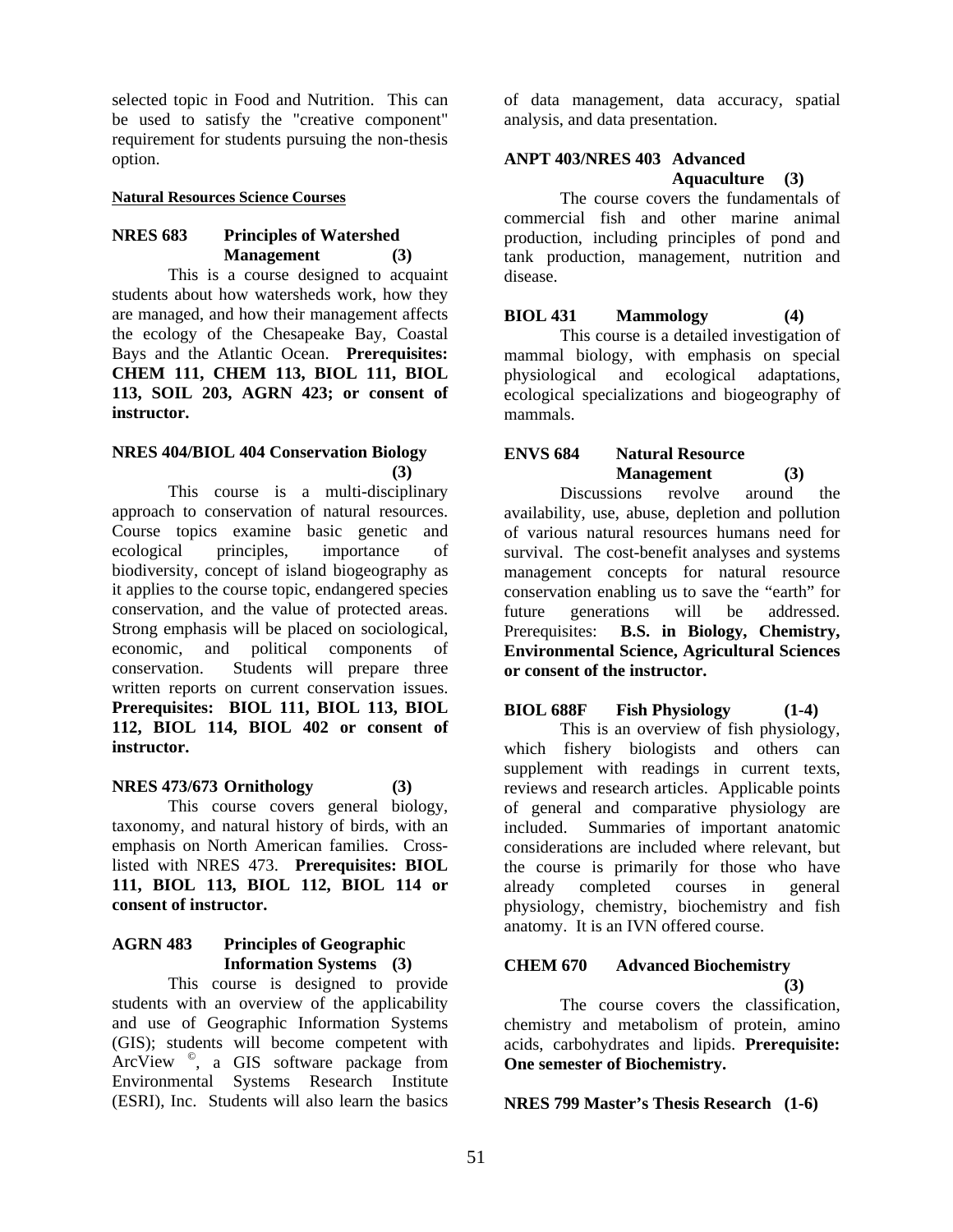#### **Plant and Soil Science Courses**

### **AGRI 615 Advances in Plant Genetics and Breeding (3)**

Discussion of special topics in genetics and breeding for resistance to pest and other stress factors are covered.

## **AGRI 625 Plant, Soil-Water Relationships (3)**

This course involves a study of soil biology, ecology, root morphology and anatomy affecting mineral nutrition and plant-water relations.

## **AGRI 638 Advanced Horticultural Crop Production (3)**

Physical, chemical and biological factors affecting horticultural crops will be covered. Emphasis will be placed on postharvest physiology.

## **AGRI 684 Recombinant DNA Technology (3)**

This is a laboratory course to introduce the basic principles of gene cloning, give essential background on working with E. coli, utilize different cloning systems and employ methods utilized for DNA sequencing.

#### **AGRN 423/653 Soil Fertility (3)**

This course provides an in-depth knowledge of relationships of soil mineralogy, texture, organic matter and pH to soil fertility. The use of organic and commercial fertilizers in crop production, and their effects on the environment are emphasized and explored.

### **AGRN 623 Advanced Soil Chemistry (3)**

This course provides an in-depth knowledge of clay-mineral properties and use of x-ray diffraction and electron micrographic analysis in their identification. The impact of clay-colloid chemistry in every day life and special topics in soil chemistry related to clays and clay minerals are also explored.

#### **AGRN 633 Soil Water Pollution (3)**

This course is designed to provide students with knowledge of the reaction and fate of pesticides, agricultural fertilizers, industrial and animal wastes in soil and water. Their

relationship to the environment is heavily emphasized.

### **PLSC 474/674 Plant Pathology (4)**

The course will examine causes of diseases in agronomic and horticultural crops to include symptom and sign recognition, isolation, enumeration and management of diseases in the landscape and field crops. Lab exercises will include preparation of a journal-type manuscript based on an individual research project. Crosslisted with PLSC 474.

#### **PLSC 603 Ecology of Plant-Microbial Systems (3)**

The course provides an in-depth study of the degradation of pollutants in plantmicrobial systems and the role of plantmicrobial interaction on the attenuation of environmental contaminants. Plant and microbial-mediated mechanisms of pollutant transformation will be covered. The role the rhizosphere as a unique environment for the detoxification of aggressive compounds will be emphasized.

## **PLSC 606 Crop Physiology and Ecology (3)**

This course involves in depth discussion of ecological factors affecting crop growth, development and productivity.

## **PLSC 680 Individual Studies in Plant and Soil Science (1-3)**

The student is required to produce a scholarly paper, which provides a critique of a selected topic in Plant and Soil Science. This can be used to satisfy the "creative component" requirement for students pursuing the non-thesis option.

#### \*\*\*\*\*\*\*\*\*\*\*\*\*\*\*\*\*\*\*\*\*\*\*\*\*\*\*\*\*\*\*\*\*\*\*\*\*\*\*

#### **For information on this program, please contact:**

Graduate Coordinator - Food and Agricultural Sciences Program Trigg Hall, Room 1107 University of Maryland Eastern Shore Princess Anne, Maryland 21853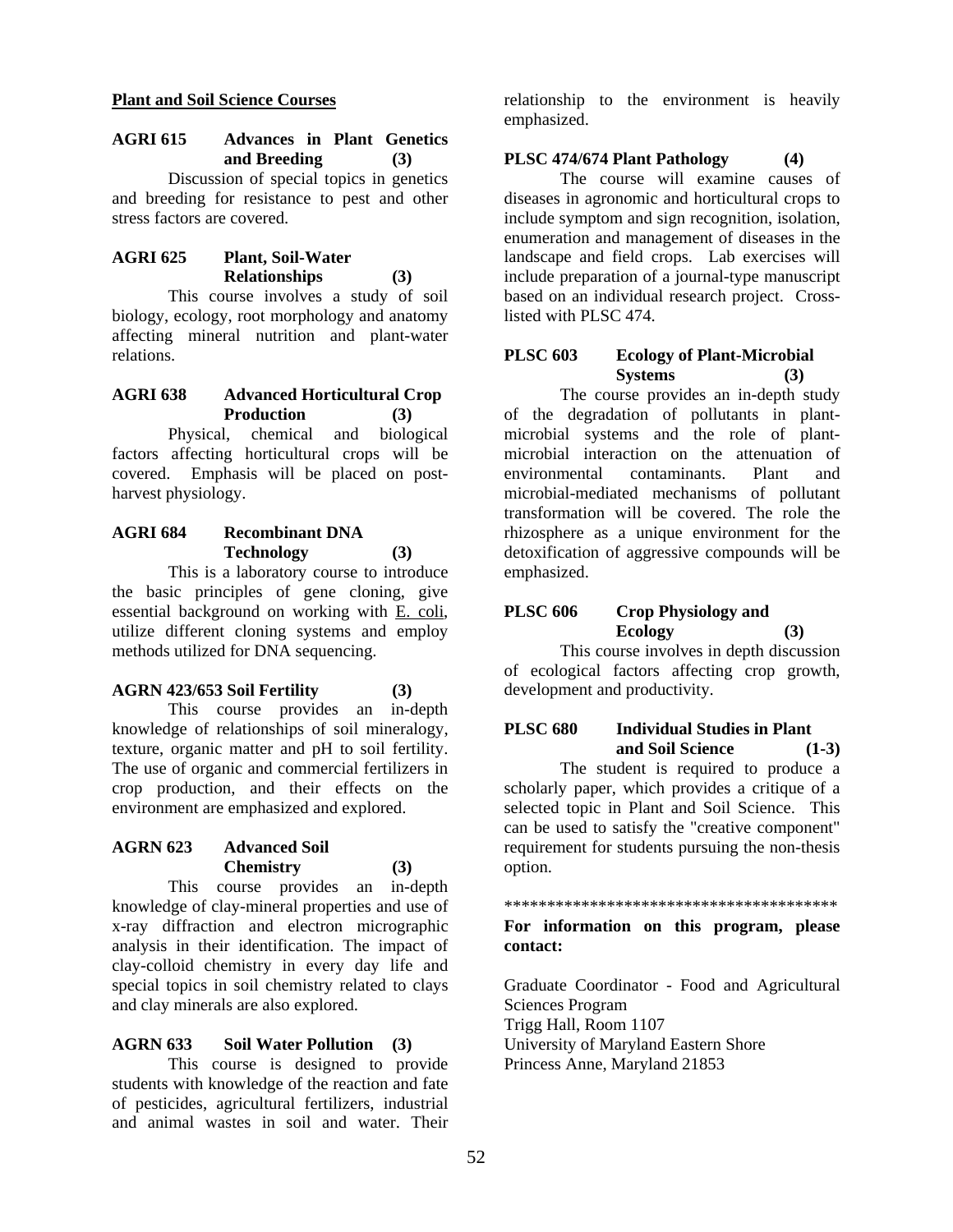#### **FOOD SCIENCE & TECHNOLOGY**

#### **Program Objective**

The overall objective of the program is to provide the Eastern Shore, the State of Maryland, and the nation with individuals holding the Ph.D. degree in Food Science and Technology (FDST) who have the knowledge and competencies to fill critical employment needs in scientific and technological areas in this discipline. Specially, the program aims:

1. To meet the need for highly trained food scientists including food safety professionals by providing a multi-disciplinary education and intensive research experiences in food science and technology;

2. To provide in the Land Grant tradition a national and international Center of Excellence in Food Science and Technology that will be used for teaching, research and outreach to include the education and training of personnel who are or will be involved in the food related sectors of agriculture;

3. To create new opportunities and training for UMES students to develop their skills and competencies in problem solving, critical and analytical thinking, and communications, with an emphasis on food safety and food quality systems.

#### **Admission Requirements**

Regular Admission may be granted to applicants with a baccalaureate and a Master's degree (thesis option) in either food science or related disciplines (nutrition, microbiology, chemistry, biology, animal and poultry science, environmental science, plant and soil science, veterinary medicine, etc.). GRE scores (General Test) may also be considered.

Applicants may be considered for admission into the Ph.D. program with a minimum of 30 credit hours beyond the B.S. degree, or only the B.S. degree, and may be admitted 1) on a provisional basis with final acceptance to the Ph.D. program contingent upon successful completion of a probationary period, usually the second semester after matriculation, and on the recommendation of the student's Graduate Committee; or 2) admitted to Regular Status based on a high GPA (3.5/4.0), strong background in the food sciences and great

potential demonstrated in GRE scores (General Test), and strong support of recommenders that the applicant has the ability to complete the doctoral degree.

Provisional Admission may be granted to applicants with the baccalaureate and the Master's degree, or the baccalaureate degree, who need prerequisite coursework or are pending award of the Master's degree (See Graduate School subsection on Provisional Admission status). International students must take the Test of English as a Foreign Language (TOEFL) and score a minimum of 550. International applicants must also submit documentation that they will be financially able to support their studies.

Additionally, to be admitted to the FDST program, each applicant must submit a brief description of his or her intended dissertation research proposal with the completed application package. If admitted, the student in consultation with his or her academic adviser and Graduate (dissertation advisory) Committee, will decide on the research proposal. The FDST Executive Committee will subsequently review the dissertation proposal to determine the appropriateness of the intended research for the FDST program.

#### **Application Deadlines**

Fall Semester - April 15 Spring Semester – October 30 Summer Sessions – April 15

#### **Program Retention and Graduate Committee Role**

The program requires completion of a dissertation as partial fulfillment for the doctoral degree. Each student is initially assigned a major advisor who is responsible for advising the student on all aspects of the student's progress throughout the program.

The major advisor must be a Regular member of the University of Maryland Eastern Shore Graduate Faculty.

The student must have a major professor (Regular Graduate Faculty Status) and select a Graduate Committee no later than the end of the second semester of enrollment. Before the end of the second semester of enrollment, each student's program of study is planned in consort with the major professor (advisor) and the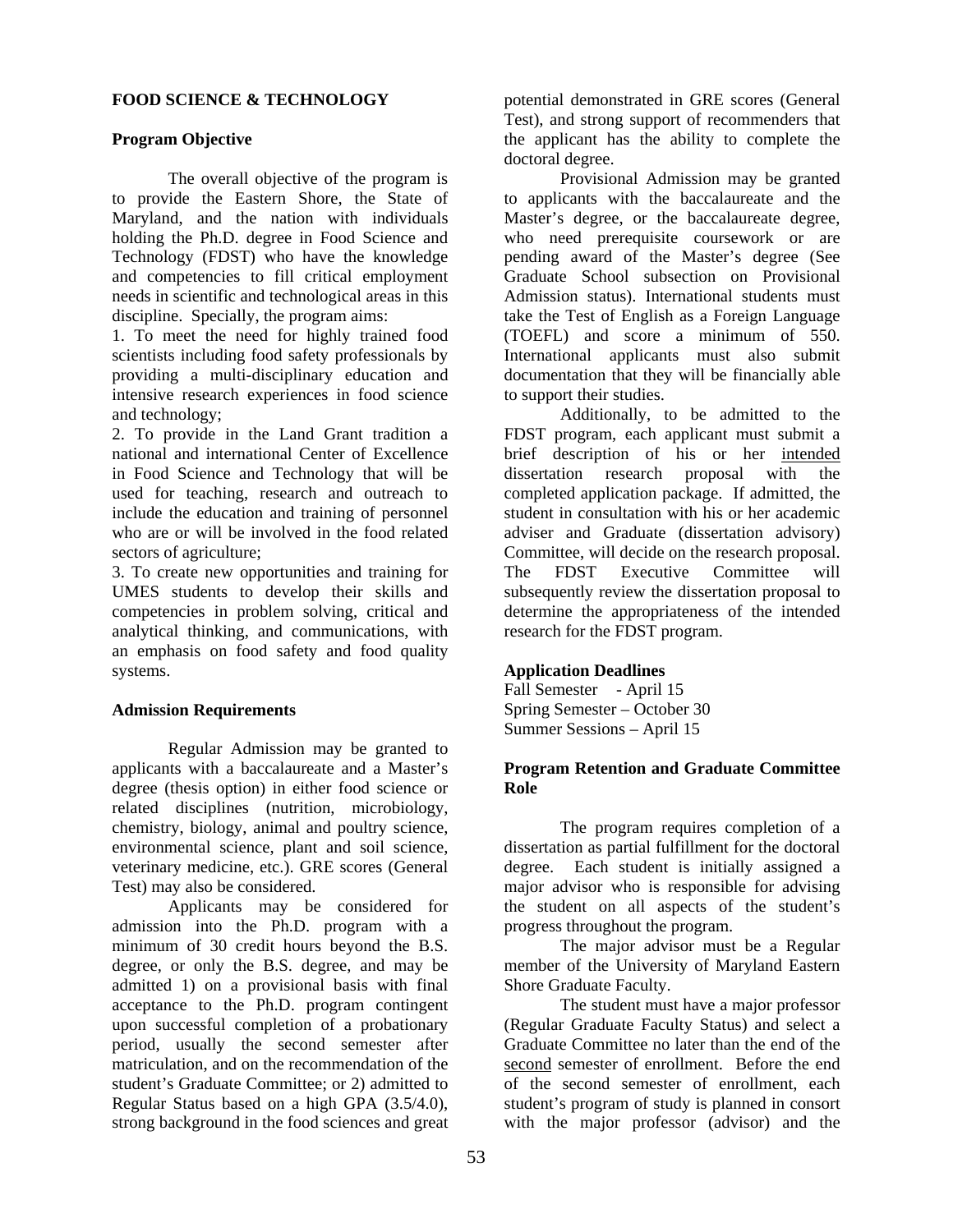Graduate committee, including any transfer credits to be applied to the degree program. The Graduate committee must have five members, three of whom must hold UMES Regular or Associate Graduate Faculty status membership, and a majority of the Committee must be UMES full-time faculty in academic departments. The major professor chairs the committee. Annual student progress reviews will be conducted by the committee to ensure satisfactory progress of students toward degree completion. All students must maintain a cumulative 3.0 GPA, pass a written and an oral comprehensive examination and complete degree requirements, including dissertation within seven years of initial enrollment if full-time, otherwise nine years if part-time.

### **Exit Degree Requirements**

The Ph.D. requires a minimum of 36 credits beyond the M.S. level (or 66 credits minimum beyond the baccalaureate degree), with at least 24 credits of course work and 12 credits of dissertation research; those with only a Bachelor's degree will need additional coursework to meet the 66 credits minimum. Of the minimum 24 credits of course work, there are 9 credit hours of core courses and 15 credit hours of electives. Twelve credits of course work must be at the 600 level or above. Formal application for advancement to candidacy in the doctoral program requires successful completion of both the comprehensive examinations and an oral defense of the dissertation proposal. The Graduate Committee administers the comprehensive examinations, defense of the dissertation proposal, oversees the student's dissertation research, and administers the dissertation seminar and final dissertation defense (see the Graduate School's Established Procedures for Conduct of the Doctoral Dissertation Defense in this catalog).

 Full-time students must be advanced to candidacy, i.e., taken and passed the comprehensive examinations and dissertation proposal defense no later than four years after matriculation. Part-time students follow the Graduate School's time limits for doctoral degrees (5 years to Advancement to Candidacy, 4 years to final dissertation submission).

Students should consult for further information, specifics and forms the booklet

Guidelines for the Graduate Degree Programs in Food and Agricultural Sciences and Food Science & Technology; the Graduate School booklet on Guidelines for Graduate Student Academic Advisement, and the sections in the catalog on the Graduate School Requirements Applicable to the Ph.D. Degree, the Established Procedures for Conduct of the Doctoral Dissertation Defense, Minimum Registration Requirements, Minimum Registration Requirements for Doctoral Candidates and Dissertation Research.

### **Credit Requirements and Distribution**

| <b>Core Requirements:</b> |                                   | (Y) |
|---------------------------|-----------------------------------|-----|
| • FDST 700                | Seminar in Food Science and       |     |
|                           | Technology                        | (1) |
| • FDST 701                | Seminar in Food Science and       |     |
|                           | Technology                        | (1) |
| $\cdot$ FDST 702          | Seminar in Food Science and       |     |
|                           | Technology                        | (1) |
| $\bullet$ AGSC 605        | <b>Statistics in Agricultural</b> |     |
|                           | Research                          | (3) |
| • AGSC 691                | Research Methodology in the       |     |
|                           | <b>Agricultural Sciences</b>      | (3) |
|                           |                                   |     |

**Dissertation: (12)** 

• FDST 899 Doctoral Dissertation Research (1-12)

**Electives: (Select 15 credits from the list below)** 

• AGRI 684 Recombinant DNA Technology (3) • ANPT 622 Analytical Laboratory Methods (2) • ANPT 611 Poultry Diseases and Hygiene (4) • ANPT 614 Advanced Animal and Avian Physiology (4) • ANPT 624 Animal & Avian Health and Diseases (4) • ANPT 634 Advanced Animal and Avian Diseases (4) • BIOL 601 Environmental Microbiology (4) • CHEM 670 Advanced Biochemistry (3) • CHEM 621 Advanced Environmental Chemistry (4) • CSDP 604 Computer Methods in Statistics (3)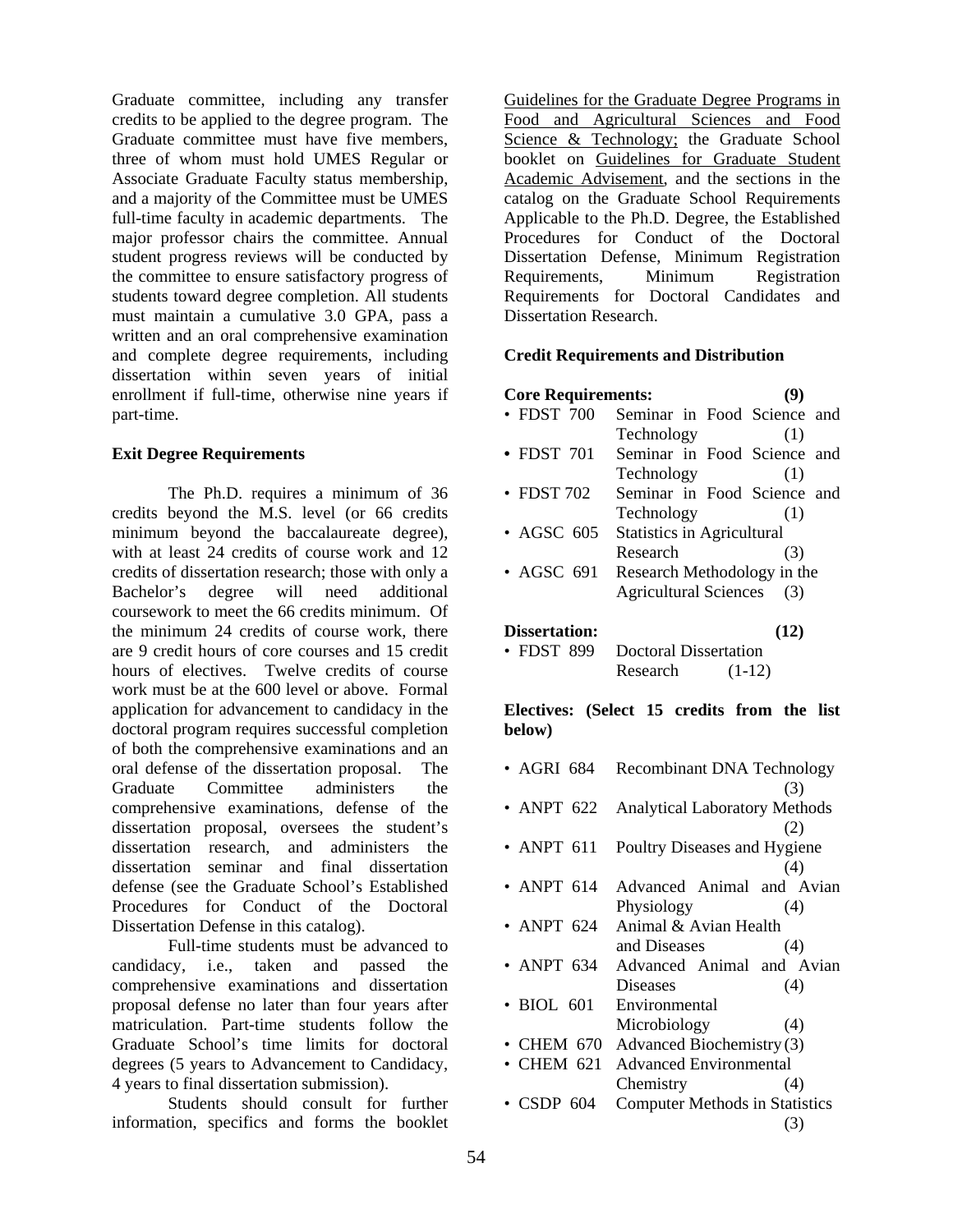| • CSDP 658       | Computer Applications in          |     |
|------------------|-----------------------------------|-----|
|                  | Agriculture                       | (3) |
| <b>ENVS 641</b>  | Environmental                     |     |
|                  | Toxicology                        | (3) |
| $\cdot$ FDST 493 | Food Chemistry                    | (3) |
| $\cdot$ FDST 692 | <b>Advanced Food Microbiology</b> |     |
|                  |                                   | (3) |
| $\cdot$ FDST 801 | <b>Food Quality</b>               |     |
|                  | Assurance                         | (3) |
| $\cdot$ FDST 802 | <b>Advanced Food Toxicology</b>   |     |
|                  |                                   | (3) |
| $\cdot$ FDST 805 | Special Topics in Food            |     |
|                  | Processing Technology             |     |
|                  |                                   | (3) |
| • NUDT 654       | <b>Nutritional Biochemistry</b>   |     |
|                  |                                   | (4) |
| • NUDT 670       | <b>Advanced Food Safety</b>       | (3) |

Students not having a prior statistics course will be required to complete a prerequisite statistics course.

Students who have previously completed some core requirement courses will take different courses, or if eligible to transfer a research methods or statistics course will be advised and assisted by the major advisor in identifying an alternate course.

**Course Descriptions (credit hours are in parentheses)** 

| FDST 700, 701, 702 | <b>Seminar in Food</b> |  |
|--------------------|------------------------|--|
|                    | <b>Science and</b>     |  |
|                    | <b>Technology</b>      |  |

This course is designed to build communication skills for graduate students. Presentations, both verbal and written, are prepared and given by students following an extensive review of the technical literature. Seminar topics to be presented include the specific research area of the student as well as more general topics in the food science field. A minimum of three (3) credit hours is required of all students in the program.

### **AGSC 605 Statistics in Agricultural Research (3)**

 Emphasis is placed on techniques and application of statistical and experimental design, data acquisition, analyses, interpretation and presentation as applied to the Agricultural Sciences.

#### **AGSC 691 Research Methodology in the Agricultural Sciences (3)**

 Students will learn the basic principles of research methodology. Emphasis will be place on techniques used in identifying problems, forming hypotheses, constructing and using data-gathering instruments, designing research studies, and employing statistical procedures to analyze data.

## **AGRI 684 Recombinant DNA Technology (3)**

This is a laboratory course to introduce the basic principles of gene cloning, give essential background on working with E.coli, utilize different cloning systems and employ methods utilized for DNA sequencing.

### **ANPT 424/624 Animal and Avian Health and Diseases (4)**

 The study of parasitic, viral, bacterial and protozoal disease of mammalian and avian species will be covered. Methods of disease prevention, control and eradication will also be discussed.

#### **ANPT 611 Poultry Diseases and Hygiene (4)**

 Students will study the parasitic, viral, bacterial and protozoan diseases of domestic poultry. Methods of disease prevention, control and eradication will also be discussed.

## **ANPT 614 Advanced Animal and Avian Physiology (4)**

 This course covers an in depth presentation of major organ systems and their interaction in the maintenance of homeokinesis.

### **ANPT 622 Analytical Laboratory Methods (2)**

 The application of analytical laboratory techniques used in biomedical research will be explored.

## **ANPT 634 Advanced Animal and Avian Diseases (4)**

 Students will study the nutritional and metabolic diseases and the isolation and cultivation of macro-and microscopic parasites inclusive of gross and microscopic pathology.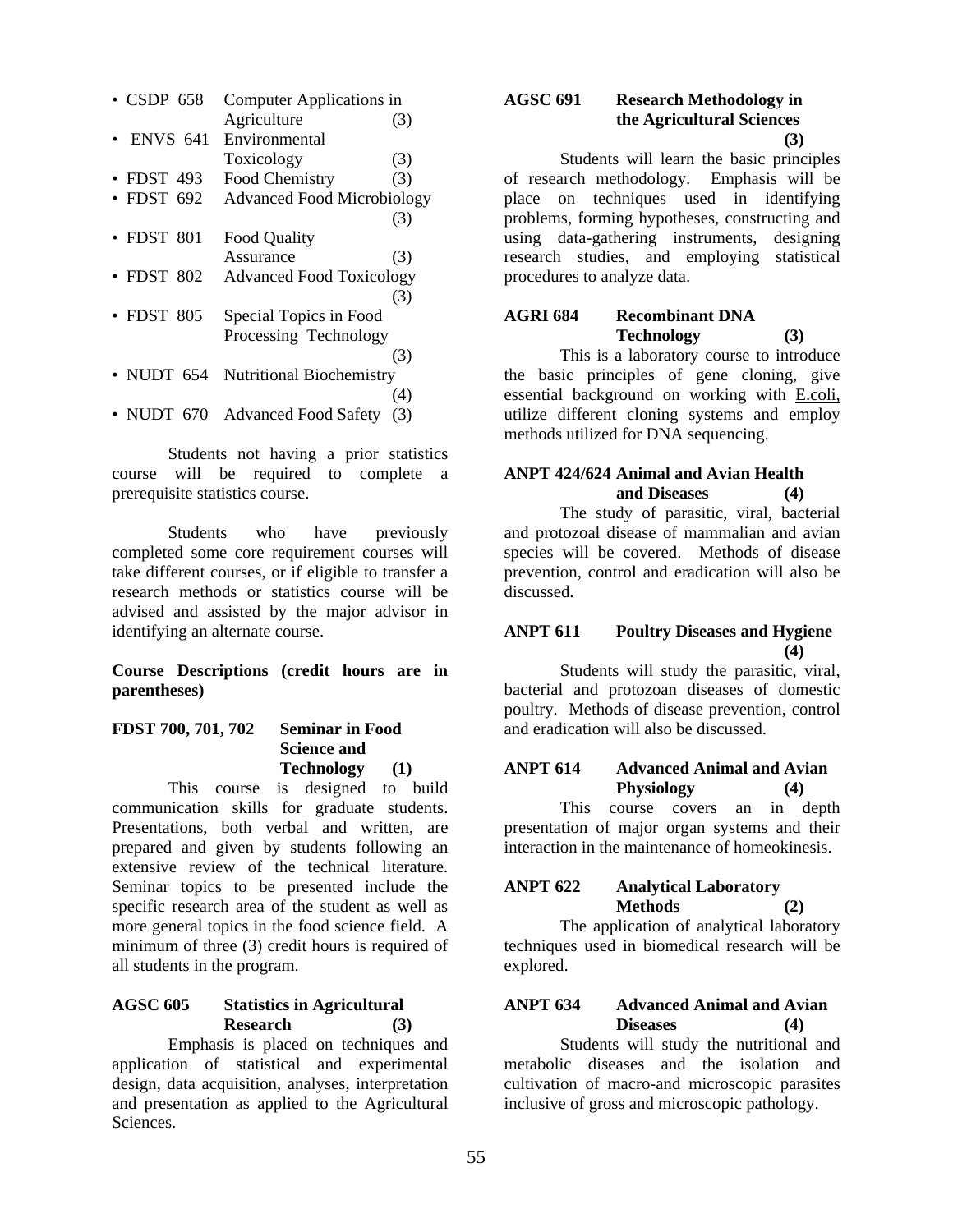## **BIOL 601 Environmental Microbiology (4)**

 Topics include microbial ecology of plants and animals, aquatic microbial ecology (including medical implications), soil microbial ecology, biodegradation, microbial insecticides, gastrointestinal microbiology, microbiology of foods and environmental problems management. Each student will be required to complete an independent research project. **Prerequisite: General Microbiology** 

#### **CHEM 670 Advanced Biochemistry (3)**

The course covers the classification, chemistry and metabolism of protein, amino acids, carbohydrates and lipids. **Prerequisite: One semester of Biochemistry.** 

#### **CHEM 621 Advanced Environmental Chemistry (4)**

 The origin, transport and effects of atmospheric and aquatic pollutants are studied, with emphasis on energy-related pollutants which include coal, oil and synfuels. **Prerequisites: One year of General Chemistry, one semester of Organic Chemistry and one semester of Analytical Chemistry or permission of the instructor.** 

#### **ENVS 641 Environmental Toxicology (3)**

 The course covers organisms in the atmosphere, hydrosphere and lithosphere and the effects of foreign chemical and other stress on their health and well-being. **Prerequisites: B.Sc. in Biology, Chemistry or Environmental Science with some background in environmental pollution or consent of the instructor.** 

## **CSDP 604 Computer Methods in Statistics (3)**

 This course is an introduction to the principles and applications of probability and statistics needed in graduate studies in various academic areas and to the computer realization of these methods. The course begins with a brief intensive review of basic statistical principles. **Prerequisites: One Semester of calculus.** 

#### **CSDP 658 Computer Applications in Agriculture (3)**

 Current topics include expert systems for small farm applications, farm-record management, and special planning tools for agriculture.

## **NUTD 654 Nutritional Biochemistry (4)**

 The course reviews recent developments in nutritional sciences, designed to acquaint students with laboratory procedures nutritional biochemistry and physiology, including the identification and measurements of nutrients and their metabolites in foods, tissue and body fluids and human and animal experiments in nutrition. Special emphasis is placed on the relationship between biochemistry and nutrition.

## **NUTD 670 Advanced Food Safety (3)**

 The course emphasizes current trends in number of areas: food safety and emerging food borne pathogens, regulating food safety, traditional and rapid microbiological methods, relationship of environmental factors to occurrence, growth and survivial of microorganisms in foods, mechanisms of control, HACCP, risk assessment, sanitation and food safety education. Special emphasis is placed on actual food borne outbreaks. **Prerequisite: BIOL 301 or AMIC 324 or permission of the instructor.** 

## **FDST 493 Food Chemistry (3)**

This course talks about the chemistry of food components including water, carbohydrates, liquids, proteins, vitamins, and minerals, as well as additives including preservatives, colorants, flavors, antioxidants and sweeteners. Functionality and interaction of components and their importance to quality and wholesomeness of foods will be discussed. **Prerequisites: CHEM 212 or permission of instructor.** 

## **FDST 692 Advanced Food Microbiology (3)**

This course is designed to provide the microbiologist and/or food scientist with extended education and training in food microbiology. Emphasis on spoilage and pathogenic microorganisms in food includes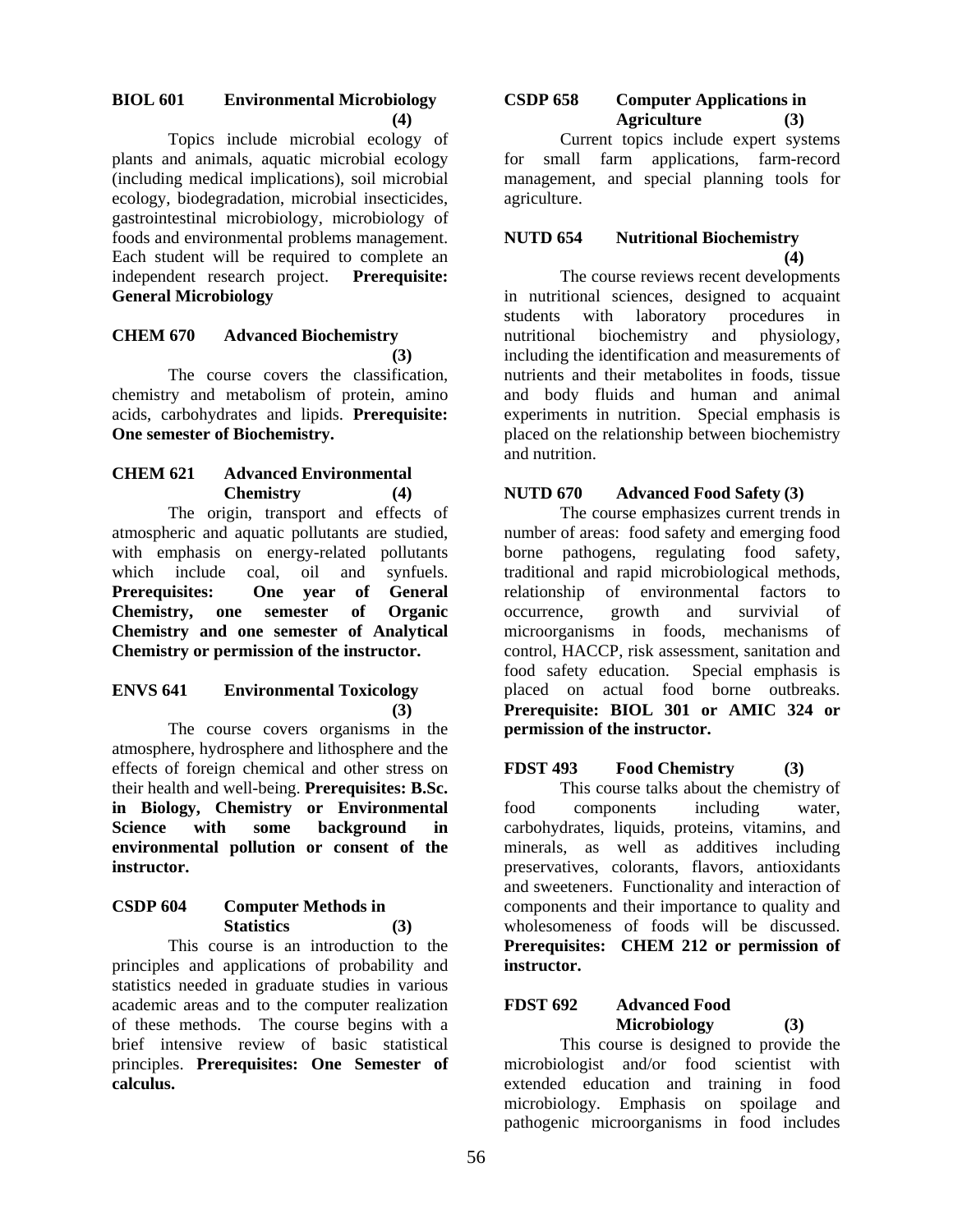detection, identification, characterization, and control methods utilized. Ecology and survival strategies of pathogens in foods and virulence mechanisms of food borne pathogens are being discussed. **Prerequisites: BIOL 301 or AMIC 324** 

### **FDST 801 Food Quality Assurance (3)**

This course provides understanding of food quality control/assurance programs and compliance with government regulation. Topics presented include International Standards for Quality Management Systems, ISO 9000, Good Manufacturing Practices (GMP), Total Quality Management (TQM) and Hazard Analysis Critical Control Point (HACCP). The class also covers factors affecting the quality of food products, such as appearance, flavor, texture, nutritional value, safety and wholesomeness as well as principles of statistical quality control. **Prerequisite: FDST 493**

### **FDST 802 Advanced Food Toxicology (3)**

This course emphasizes biological and chemical aspects of toxicology, microbial aspects of food borne infections and intoxications, food additives, toxic substances occurring in food, either naturally or formed during processing, and the toxic effects of these substances on the biological systems. Safety of genetically engineered foods, risk assessment and food safety policy will be discussed as general topics. **Prerequisite: permission of instructor**

### **FDST 805 Special Topics in Food Processing Technology (3)**

This course integrates principles of food chemistry, food microbiology, food engineering, nutrition, statistics and sensory evaluation through discussion of food processing operations, such as processing of fruit and vegetables, dairy, seafood, fats and oils, beverages, and chocolate manufacture. Food sanitation, food packaging, and food biotechnology, will be discussed as general topics. **Prerequisites: Permission of instructor.** 

| <b>FDST 899</b>    | <b>Doctoral Dissertation</b> |          |
|--------------------|------------------------------|----------|
|                    | <b>Research</b>              | $(1-12)$ |
| Repeatable credit. |                              |          |

#### \*\*\*\*\*\*\*\*\*\*\*\*\*\*\*\*\*\*\*\*\*\*\*\*\*\*\*\*\*\*\*\*\*\*\*\*

**For further information on the FDST program, please contact:** 

Jurgen Schwarz, Ph.D.

Program Director – FDST Program Food Science and Technology Building University of Maryland Eastern Shore Princess Anne, MD 21853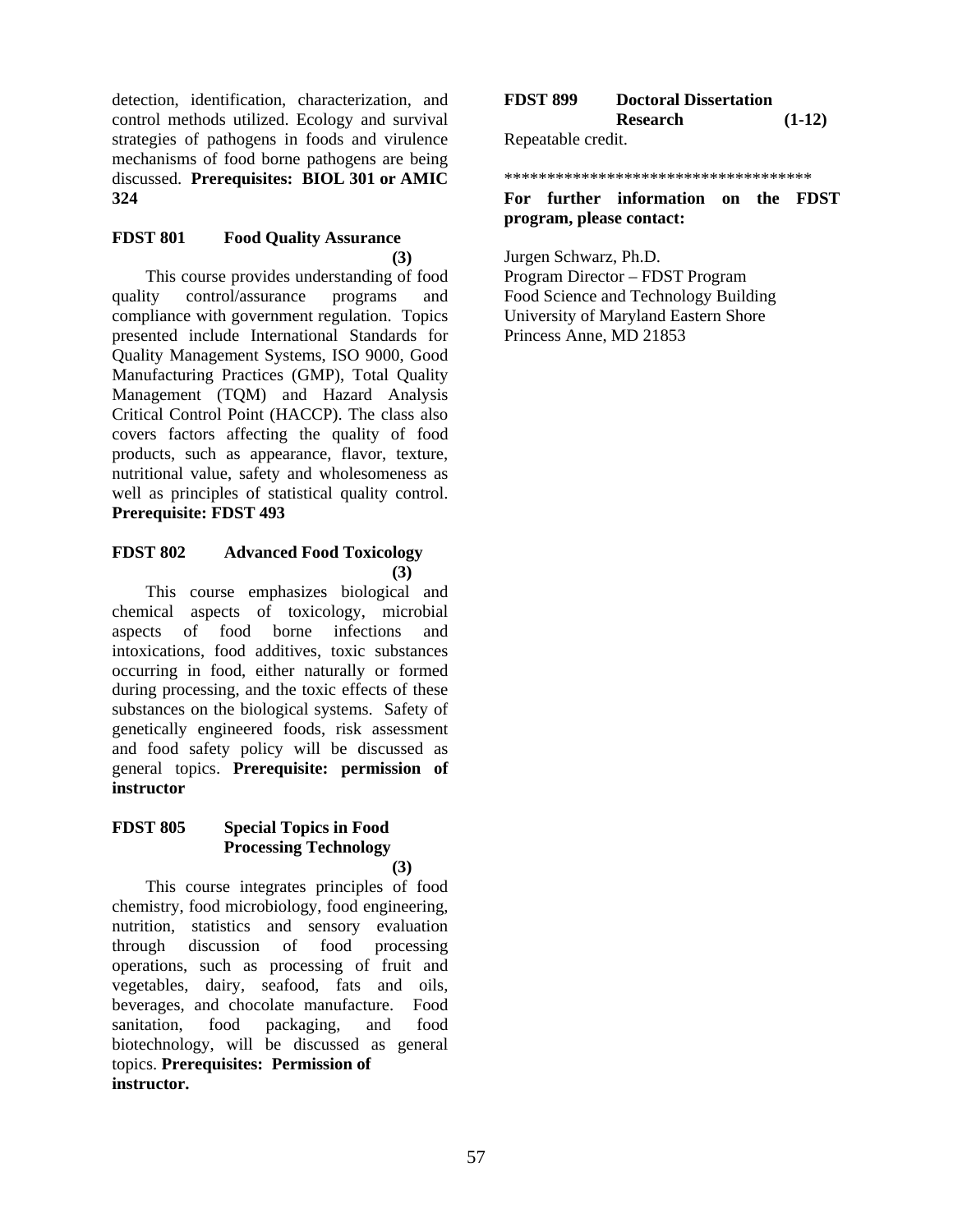#### **MARINE-ESTUARINE-ENVIRONMENTAL SCIENCES (MEES)**

#### **INTRODUCTION**

The University of Maryland Eastern Shore (UMES) offers graduate programs leading to the degrees of Master of Science (M.S.) and Doctor of Philosophy (Ph.D.) in Marine-Estuarine-Environmental Sciences (MEES). The mission of the MEES Program is to train graduate students in the area of environmental sciences. There is a clear need for scientists with training in this area, given the multitude of environmental problems faced by society today. The interests of students in the program are diverse, but generally center on some aspect of the interaction between biological and physical or chemical systems. The analysis of this interaction may be anything from a study of molecular mechanisms to an assessment of the economics of an environmental impact. To ensure that all students in the program have some understanding of the breadth of information in the field of environmental sciences, each student is required to have course work in a variety of areas.

The interests of faculty and students within the MEES Program have led to six formally defined **Areas of Specialization (AOSs),** from which a student may choose. The AOSs are: Ecology, Environmental Chemistry, Environmental Molecular Biology and Biotechnology, Environmental Science, Fisheries Science, and Oceanography. Each student will choose an AOS when applying, and both admission and program requirements will depend on the AOS and the student's background and interests.

The strongest concentrations at UMES are in the areas of Ecology, Environmental Chemistry, Environmental Science and Fisheries Science.

#### **OVERALL DEGREE PROGRAM**

#### **Admission**

Applicants will be considered for admission and advising on all campuses by faculty associated with an appropriate Area of Specialization, based on the applicant's requests. Applicants are free to apply to more than one

AOS, if so desired. Prospective students may apply through either the University of Maryland Baltimore County Graduate School, the University of Maryland Graduate School at College Park, or the Graduate School at UMES. In general, a student who has identified a specific member of the faculty with whom to work should apply to the campus where that faculty member is affiliated. A student may also apply to a particular campus due to geographic considerations. See the UMES address for inquiries and application forms at the end of this section.

Applicants to the MEES Program will be considered at both the M.S. and Ph.D. levels. In the event an applicant to the Ph.D. program has only a B.A. or B.S. degree, admission may initially be to the M.S. program with the final acceptance to the Ph.D. program contingent on successful completion of a probationary period and on the recommendation of the student's Research Advisory Committee. An Admissions Committee from each Area of Specialization has been established to evaluate the applications of prospective students based on the following criteria:

1. The applicant's research interests must be clearly stated and relevant to one or more of the MEES Areas of Specialization.

2. The academic preparation of the applicant must be consonant with stated interests and AOS requirements.

3. The undergraduate GPA must be at least 3.0, although some students with a GPA below 3.0 may be provisionally accepted based on related research or work experience.

4. Applicants must submit the following required documents as part of their application for graduate study in the MEES Program:

- a. Graduate Record Examination Scores (Only the General Test is required, although one of the Advanced Tests is strongly recommended).
- b. Transcripts of all college-level work.
- c. A brief essay clearly defining areas of research interest and research objectives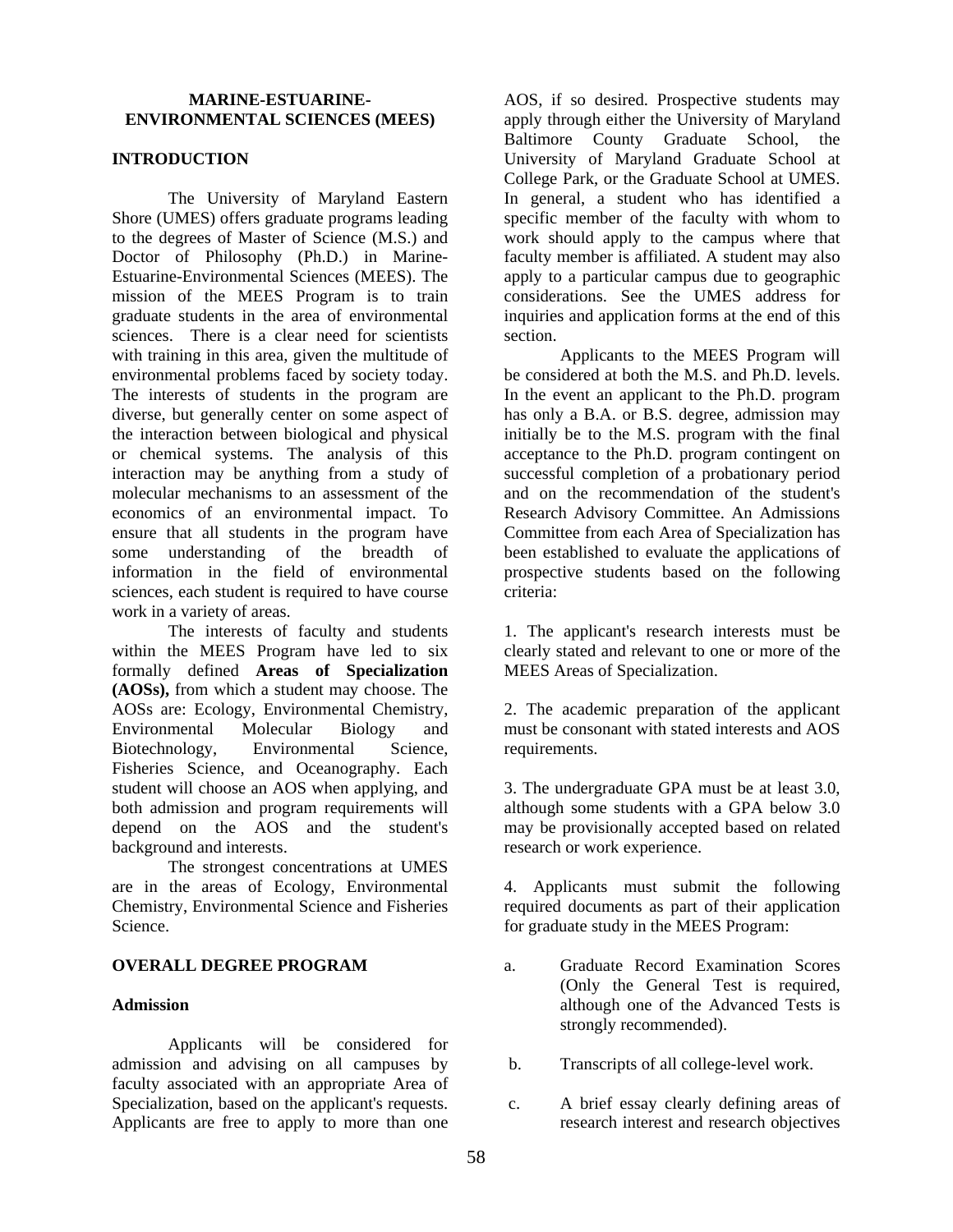preferably including the AOS(s) of interest. The essay should be carefully prepared, not in outline form, and will assist with identification of an academic advisor should the applicant be judged admissible.

d. Three letters of recommendation from persons familiar with the academic work of the applicant.

The initial screening of an applicant's credentials is done by the Admissions Committee of the appropriate AOS(s). Each AOS has course prerequisites (described in subsequent sections); students missing several of these courses may be offered provisional acceptance. Students missing four or more prerequisites will generally not be admitted, and should plan to take some of those courses before re-applying.

Receipt of the application will initiate the search for an appropriate faculty member to serve as the academic advisor for the student. No student will be admitted to the Program for whom an advisor has not been identified in advance. Hence, if prior discussions have taken place between an applicant and a member of the faculty regarding the faculty member's serving as advisor to the student, that fact should be mentioned in the essay accompanying the application. The student will be matriculated on the degree-granting campus of his/her advisor.

Application deadlines are:

#### **Fall Semester - March 1 Spring Semester - September 1**

 For international applicants the application deadlines are:

#### **Fall Semester - February 1 Spring Semester - August 1**

#### **Advisors and Research Advisory Committees**

Upon admission to the MEES Program, students are assigned to an Academic Advisor. This person will be responsible for advising on all aspects of the student's progress through the program. Any request for a change of advisor must be submitted to and be approved by the

AOS committee and the MEES Program Director (Central Office).

In certain situations, a student may want a second Academic Advisor. This might happen if, for instance, the professor most familiar with the student's work is not a graduate faculty member. In this case, it is possible to set up a Co-Advisor team of two professors who jointly serve in the role of Advisor.

Due to the expected divergent interests and goals of students in the MEES Program, as well as the dispersion of campuses and laboratories, the early formation of a Research Advisory Committee is mandatory to develop an individual program. During the first semester of enrollment in the MEES Program, the student and the Advisor must form this committee and submit its membership to the AOS Committee chairperson for approval. The committee should meet during the first semester, and must make its written recommendations for a program of study before the end of the second semester.

A Master's Research Advisory Committee will consist of three members, all of whom must be Regular or Associate members of a University System of Maryland (USM) campus Graduate Faculty. A Ph.D. Research Advisory Committee must have five members, three of whom must be Regular or Associate faculty as above. The Ph.D. Research Advisory Committee can consist of a minimum of three members, who are UMS graduate faculty, until the Comprehensive Examinations, at which time it must have all five members. The student's Advisor will serve as chair of this committee. The membership of the Research Advisory Committee should not be drawn entirely from a single laboratory or department. Replacement of committee members is expected, as needed, based on the Advisor's recommendation.

The program of study is laid out by the Research Advisory Committee in the first or second semester and will include any missing prerequisites [all prerequisites must be completed within the first year in the program], all required core courses, and any specialized courses the committee believes the student needs. Total required and suggested courses will often exceed the general credit minimum (30 for M.S. and 36 for Ph.D.). The program of study must then be approved by the appropriate MEES AOS Committee.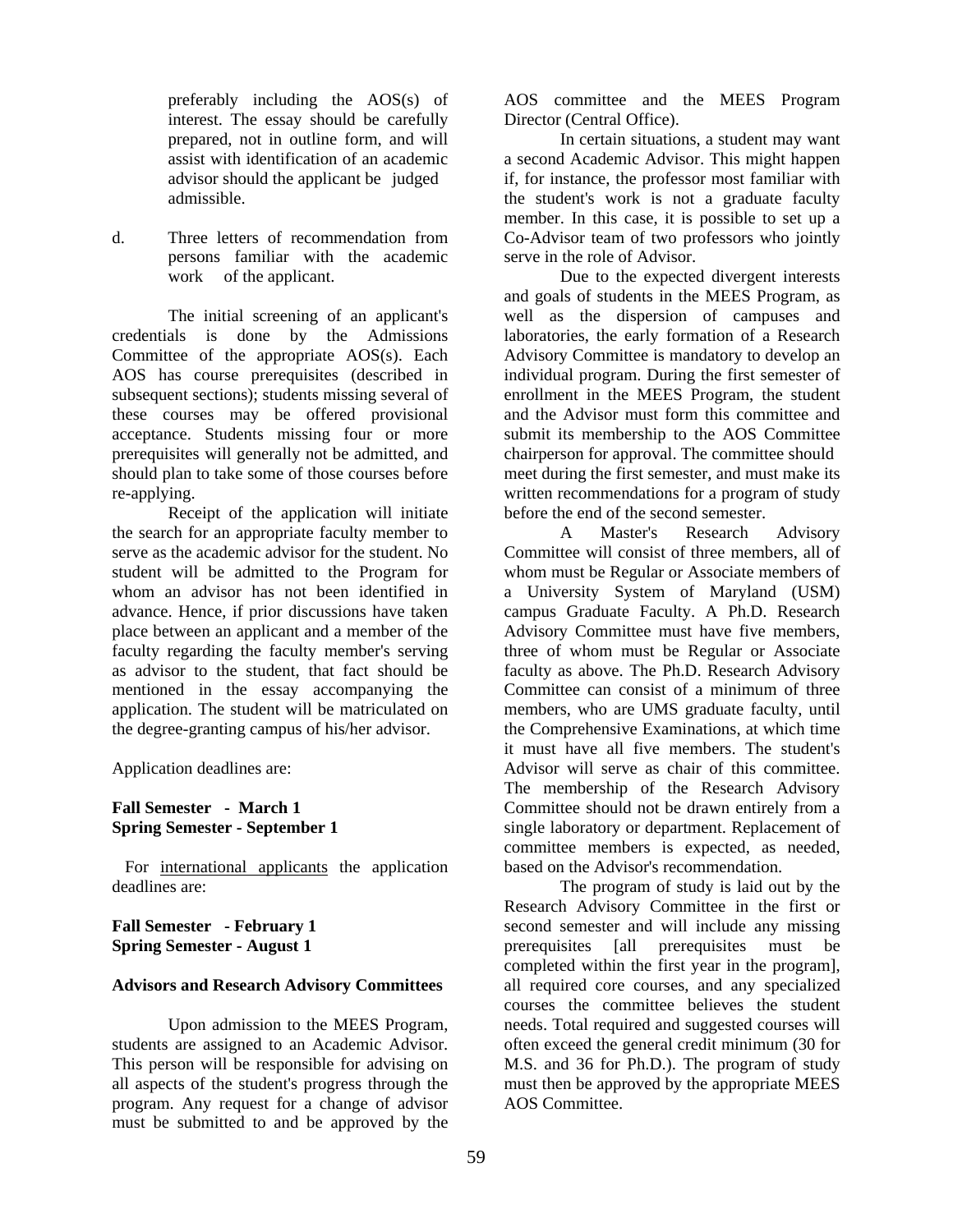The Research Advisory Committee is responsible for initial approval of the student's area of research. Once the student has chosen an area of research, a proposal should be written up and discussed with the Research Advisory Committee. This preliminary research proposal should be brief (3-5 pages), but should cover as specifically as possible the student's research interests. Students in the Ph.D. program will later develop a more comprehensive research proposal which they must defend before advancement to candidacy. Students in the M.S. program will develop a more complete Thesis Proposal to submit to their Research Advisory Committee as described below. The approved preliminary proposal should be filed with the MEES Program Director's office by the end of the second semester following entry into the MEES Program.

An M.S. student's Research Advisory Committee will approve the Thesis Proposal and the Thesis Defense. Master's students are not required to take Comprehensive Examinations.

For Ph.D. students, the Research Advisory Committee will administer the Defense of the Dissertation Proposal, oversee the student's research, and administer the Dissertation Defense. Once formulated, the names of the Research Advisory Committee members must be submitted to an AOS Committee Chairperson for approval.

Annual progress reviews will be conducted through the MEES Central office and the AOS committees to ensure satisfactory progress of MEES students toward degree completion.

#### **Master of Science Requirements**

The specific requirements for the M.S. degree in MEES are as follows:

## 1. **Course Work**

 a. A minimum of 30 credits with 24 credits of course work and 6 credits of graduate research. Of the 24 course credits, 12 of them must be at the 600 level or higher. Exceptions and waivers for equivalent courses taken before entry may be used to meet requirements of the student's AOS upon approval by the appropriate AOS Committee. Although graduate courses taken elsewhere

may serve to fulfill AOS requirements, only six credits from such courses may be identified as transfer credits. Courses used to fulfill requirements for a previously awarded degree cannot be used for transfer credits.

- b. One seminar course (MEES 608 or equivalent) must be taken for each year in residence (on average); total of 2.
- c. One approved Statistics course (400 level or higher).
- d. One graduate course representing significant interdisciplinary breadth, preferably outside the student's AOS.
- e. One course or seminar in Environmental Management (a 3-4 cr. course can satisfy *'d'* above).

## 2. **Thesis Defense**

An oral defense of the Thesis, administered according to Graduate School procedures (see section, pp.31-34), will take place at the completion of the research project. This defense will be conducted by the Research Advisory Committee and will be administered once all other degree requirements have been fulfilled. The Thesis Defense will generally last no longer than two hours, but the time will be long enough to ensure an adequate examination. The Research Advisory Committee also approves the thesis, and it is the candidate's obligation to see that each member of the committee has at least *two weeks* in which to examine a copy of the thesis prior to the time of the defense. The Research Advisory Committee may conclude that the candidate has passed or failed. A student may be conditionally passed with the provision that minor changes in the thesis be made by the student and approved by the Major Advisor. A student who fails may, at the discretion of the committee, be permitted to stand a second defense after acting on suggestions for improvement of the thesis (e.g., collection of more data, use of different statistical analysis, rewriting of the discussion, etc.), at such time as the advisor considers appropriate. Once the thesis has been successfully defended, one copy must be supplied to the UMES MEES Office in addition to the copies required by the Graduate School.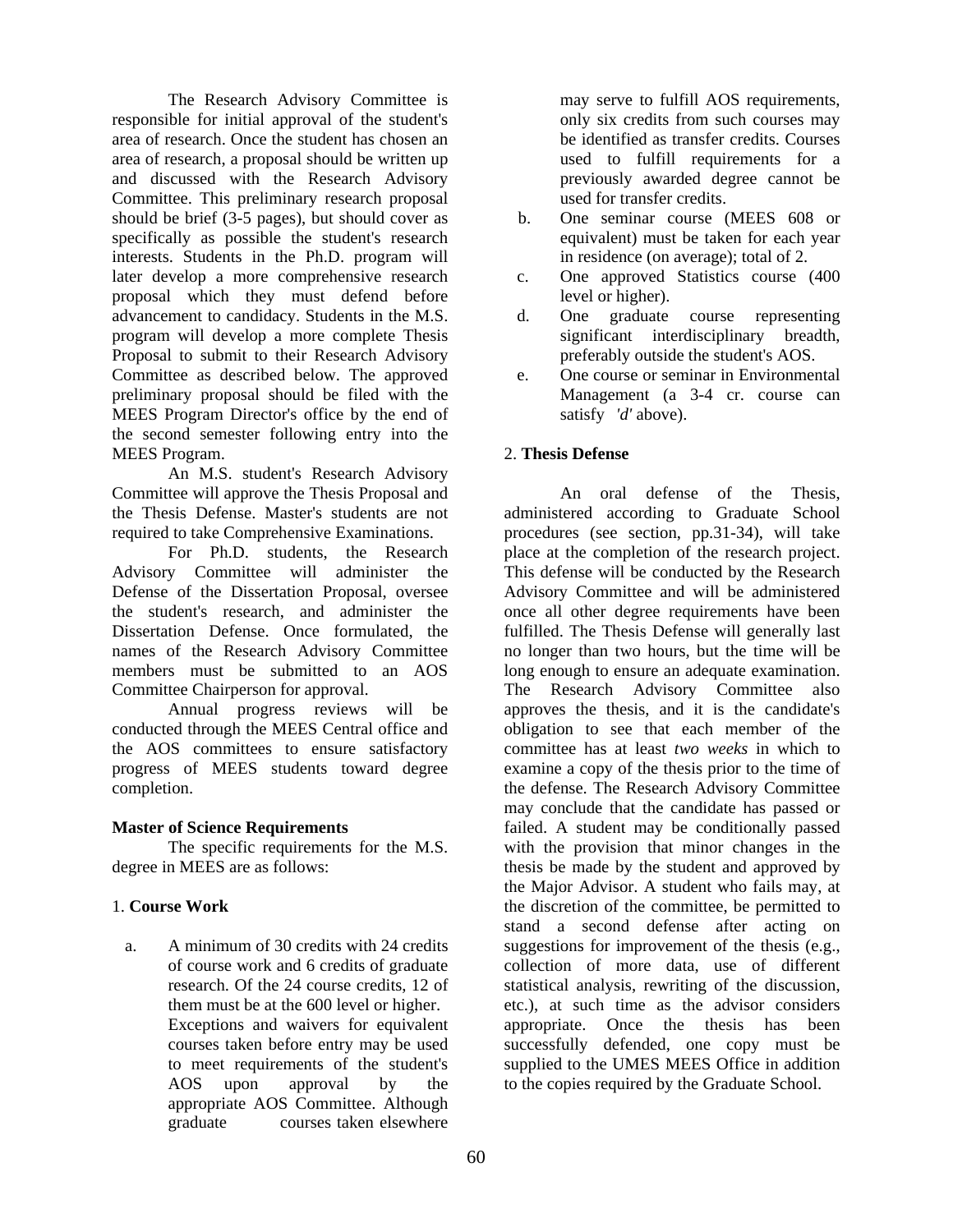#### **Doctor of Philosophy Requirements**

The specific requirements for the Ph.D. degree are as follows:

#### 1. **Course Work**

- a. The student must complete a minimum of 36 credits, with at least 24 credits of coursework and 12 credits of dissertation research. Twelve credits of coursework must be at the 600 level or above. Course work completed to fulfill a USM Master's degree can be applied against this requirement, so may certain course work from another institution as described above under the Master's degree requirements. Credits used to obtain a M.S. degree at a USM campus or elsewhere cannot be transferred to the Ph.D. program. However, if a student has completed a M.S. degree, up to 16 credits of appropriate courses can be waived by petition to the AOS committee.
- b. One seminar course (MEES 608 or equivalent) is required for each year in residence (on average); total of 4.
- c. One approved Statistics course (600 level or higher).
- d. One graduate course representing significant interdisciplinary breadth, preferably outside the student's AOS.
- e. One course or seminar in Environmental Management (a 3-4 cr. course can satisfy 'd' above).

#### 2. **Examinations**

Formal application for advancement to candidacy for the doctoral degree requires successful completion of both a Comprehensive Examination and an oral Defense of the Dissertation Proposal. The Comprehensive Examination must be passed before the student can defend the Dissertation Proposal.

#### a. **Comprehensive Examination**

The MEES Program central office has both general MEES and specific AOS committee guidelines available for comprehensive examinations.

The Research Advisory Committee is responsible for administering the comprehensive examination. Since this examination must be successfully completed before the dissertation proposal can be defended, it is in the student's best interests to take the Comprehensive Examination as early as possible in the Program. The exam must be taken by the end of the student's fifth semester. This examination is intended to determine whether the student demonstrates sufficient evidence of scholastic and intellectual ability in major and related academic areas. The examination will not be a defense of the research proposal. Areas of the examination will be chosen by the student from a general list formulated by the AOS Committee. One area of the examination must be chosen for interdisciplinary breadth (e.g., relating to the interdisciplinary course from the core curriculum).

The examination will include a combination of written and oral sections. The Research Advisory Committee will determine whether the student passes (a minimum of four affirmative votes is required), or fails. If failed, the examination may, at the recommendation of the Research Advisory Committee, be taken again. In this case the exam should be repeated within one year, but no sooner than six months, after the initial examination. If the exam is failed a second time, matriculation will be cancelled. The MEES Program Director's office must be notified at least two weeks in advance of the pending examination. A report of the examination will be filed with the Director's Office following the examination.

The USM interactive video network system may be used for oral comprehensive examinations and dissertation proposal defenses but all committee members, the student and the Graduate Dean must agree to this use. Phone/conference calls are not acceptable alternatives.

#### b. **Dissertation Proposal Defense**

The Proposal Defense is an oral examination on the research proposal administered by the Research Advisory Committee. At least two weeks prior to the examination, the student must supply the committee members with a formal research proposal in which is detailed: background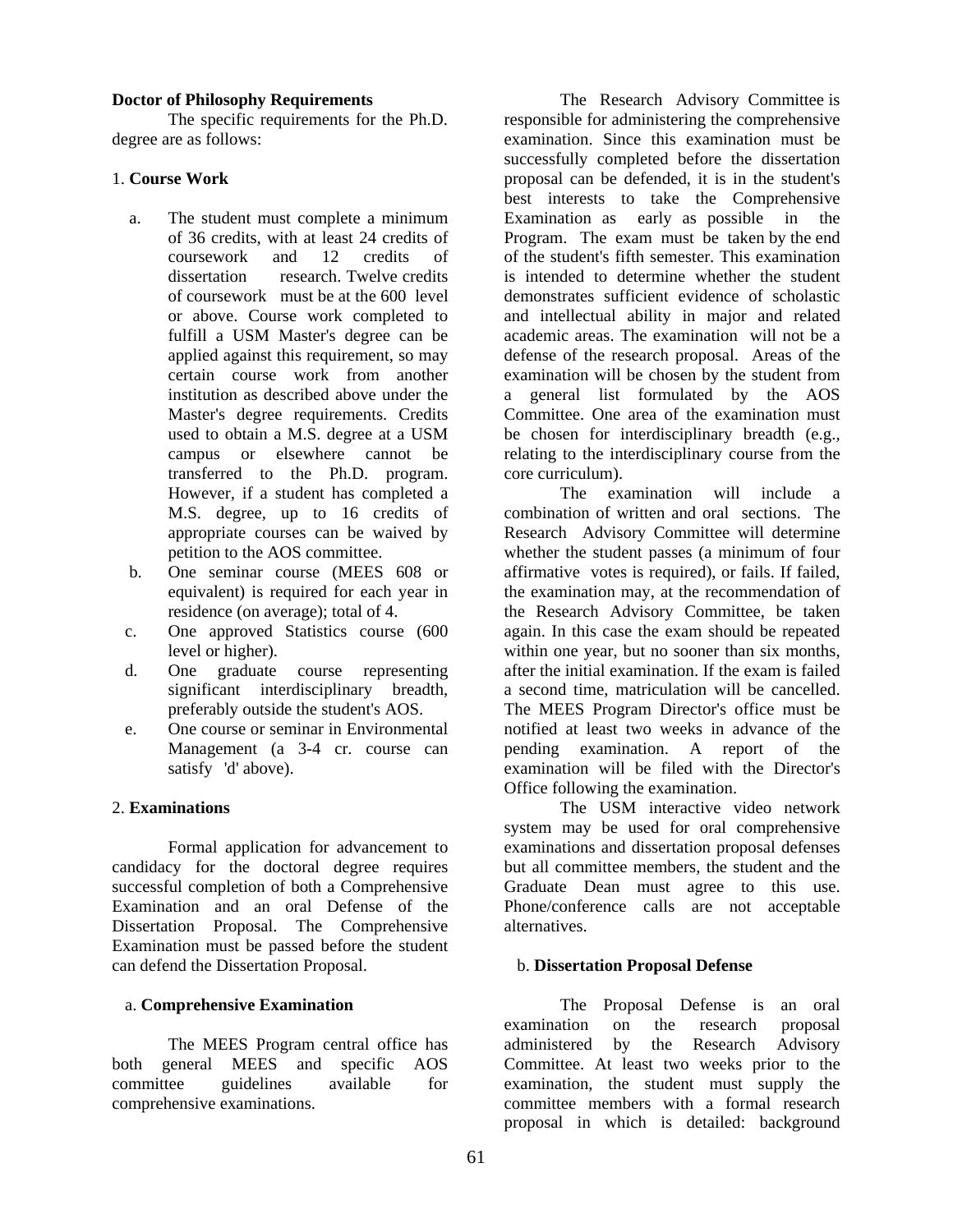information, research progress to date (if any), specific objectives, and experimental design of the proposed research. The committee is expected to examine the student on all aspects of the proposed research to determine whether the research plan is sound, and whether the student has the proper motivation, intellectual capacity and curiosity, and has, or can develop, the technical skills necessary to successfully pursue the Ph.D. degree. The student passes if there are at least four affirmative votes. If failed, the student must re-defend the proposal within one year. A second failure will result in cancellation of matriculation.

The research proposal should be defended within one year of passing the Comprehensive Examination and at least one year before projected completion of the degree requirements. The MEES Program Director's Office must be notified of the pending examination several weeks prior to its administration, and a report of the examination must be filed with the Director's Office following the examination.

At the successful completion of this defense, the student officially applies for candidacy for the Ph.D. degree and should submit the necessary forms in duplicate to the UMES MEES Program office for transmission to the UMES Graduate School. Students must be admitted to candidacy at least two semesters prior to the Defense of the Dissertation (final defense).

#### c. **Dissertation Seminar and Defense of the Dissertation Research**

A candidate for the Ph.D. degree will present a public seminar on the dissertation research during the academic year in which the degree will be awarded. The seminar should, under normal circumstances, be given within five weeks in advance of the day of the oral final examination. The student and the Advisor will be responsible for initiating arrangements through the UMES MEES Office for the date and advertisement of the seminar. The seminar will be open to faculty, students, and other interested parties.

The final oral defense of the dissertation is conducted by a committee of the graduate faculty appointed by the Graduate School (this is usually the Research Advisory Committee plus a

Graduate School representative). Nominations for membership on this committee are submitted on the designated form to the UMES Graduate School by the student's Advisor. This is done by the third week of the semester in which the student expects to complete all requirements, but no later than two months prior to the dissertation. The time and place of the examination are established by the chair of the committee. The student is responsible for distributing a complete, final copy of the dissertation to each member of the committee at least two weeks before the examination date. Announcement of the final examination will be made through the UMES MEES Office to all members of the MEES faculty at least two weeks prior to the examination. All final oral examinations are open to all members of the graduate faculty and students, although only members of the examining committee may question the candidate. After the examination, the committee deliberates and votes in private. Two or more negative votes constitute failure. The student may be examined no more than twice.

Following successful completion of the final examination, a final copy of the dissertation must be supplied to the UMES MEES Office, in addition to those required by the UMES Graduate School.

#### **AREAS OF SPECIALIZATION**

#### **ECOLOGY**

The MEES Program provides access to a strong curriculum of interdisciplinary graduate training and research in ecology. Within this Area of Specialization, numerous scientists throughout the University System of Maryland (USM) are actively involved in teaching and research, with collaboration common between these scientists and those in the other areas of MEES.

Ecology is a broad discipline encompassing both terrestrial and aquatic environments. Specific areas of study include behavioral, community, evolutionary, marine, benthic, limnological, systematic, and physiological ecology. Variations and/or combinations of one or more of these subdisciplines are common (e.g. marine benthic community ecology as one area of study, or the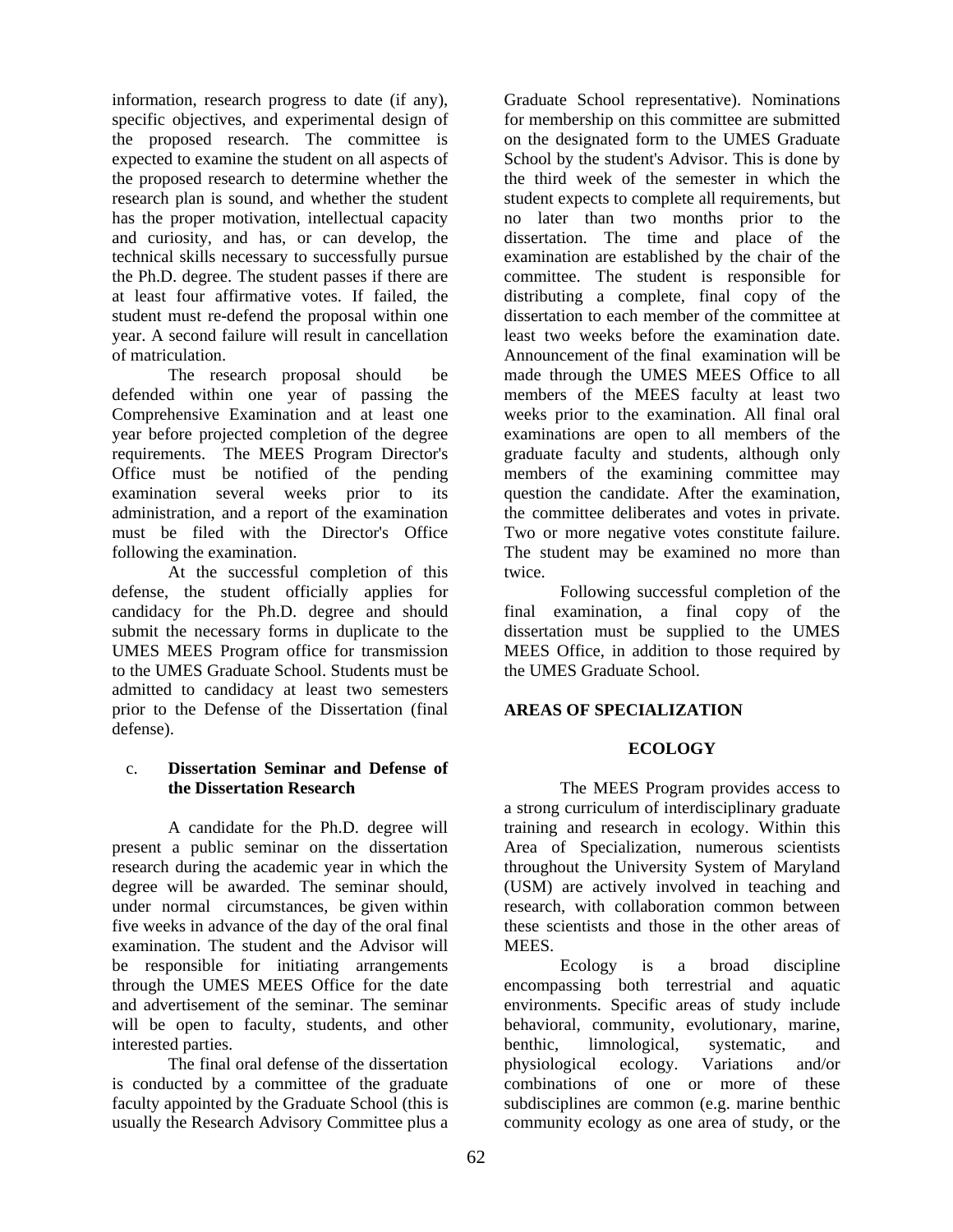evolution of terrestrial communities as another). Students successfully completing this Area of Specialization could go on to academic appointments in a variety of departments (e.g. Environmental Sciences, Ecology, Biology, Zoology, Botany, etc.), or work for environmental consulting companies, as well as federal or state government agencies.

Due to the nature of the MEES Program, heavy emphasis is placed on the student's unique research goals in this AOS. As such, core course requirements are kept to a minimum. The remainder of a student's course load is determined by that student and his or her Research Advisory Committee on the basis of the individual's research topic and previous academic experience. The University System of Maryland (USM) has a wide and diverse set of course offerings in ecology and related areas, so it should be possible for students in almost any area of ecology to create a beneficial program of study.

The MEES Program ecology faculty believe that graduate students should be welltrained in the following five important areas:

- 1) Scientific method and experimental design.
- 2) Statistical methods and use of computers for statistics, database manipulation, and modeling.
- 3) Ecological theory and mathematical modeling.
- 4) Field techniques in ecology.
- 5) Scientific writing.

#### **Prerequisites**:

 A Bachelor's degree with courses equivalent to an undergraduate General Biology degree, including:

- 1. Two semesters of Calculus
- 2. Two semesters of Introductory Chemistry
- 3. Two semesters of Organic Chemistry or **Biochemistry**
- 4. Two semesters of Physics
- 5. Two semesters of Introductory Biology (or high placement test, high advanced GRE scores)
- 6. One Ecology course and two other Advanced Biology courses

### **Core Courses and Other Requirements (M.S. and Ph.D.):**

- 1. Population Biology including mathematical modeling (600 level, 3-4 cr.)
- 2. Ecosystem Ecology and/or Community Ecology (600 level, 3-4 cr.)
- 3. A specialized field or laboratory-based Ecology course (600 level, 3-4 cr.)
- 4. A 400 or 600 level course from one of the other MEES AOS's (from an approved list)
- 5. A course in Statistics/Biostatistics (600 level for the Ph.D., 400 level for the M.S.)
- 6. One graduate level seminar for each year in residence (on average)
- 7. One course or seminar in Environmental Management (a 3-4 cr. course can satisfy '4' above) (400 or 600 level,1-4 cr.).
- 8. Courses in Experimental Design and Analysis and in Scientific Writing are also strongly recommended.

#### **ENVIRONMENTAL CHEMISTRY**

The objective of the Environmental Chemistry Area of Specialization (AOS) is to train research scientists to apply basic chemical principles to the study of the environmental behaviors of natural and anthropogenic chemicals. Environmental chemistry includes interdisciplinary studies of various realms such as geochemistry, transport processes, and toxicology to determine the fate and effects of chemicals in the natural environment.

As both the Master's and Ph.D. are research-oriented programs, emphasis is placed on learning and applying the scientific method, understanding statistical techniques, and developing effective scientific writing skills. Students graduating from MEES through this AOS will find professional positions in federal, state and local government agencies (such as EPA, FDA, NIH), private chemical and manufacturing industries, academic institutions, and consulting firms.

#### **Prerequisites:**

 A Bachelor's degree in the natural sciences or engineering, including:

- 1. Two semesters of Calculus
- 2. Two semesters of Physics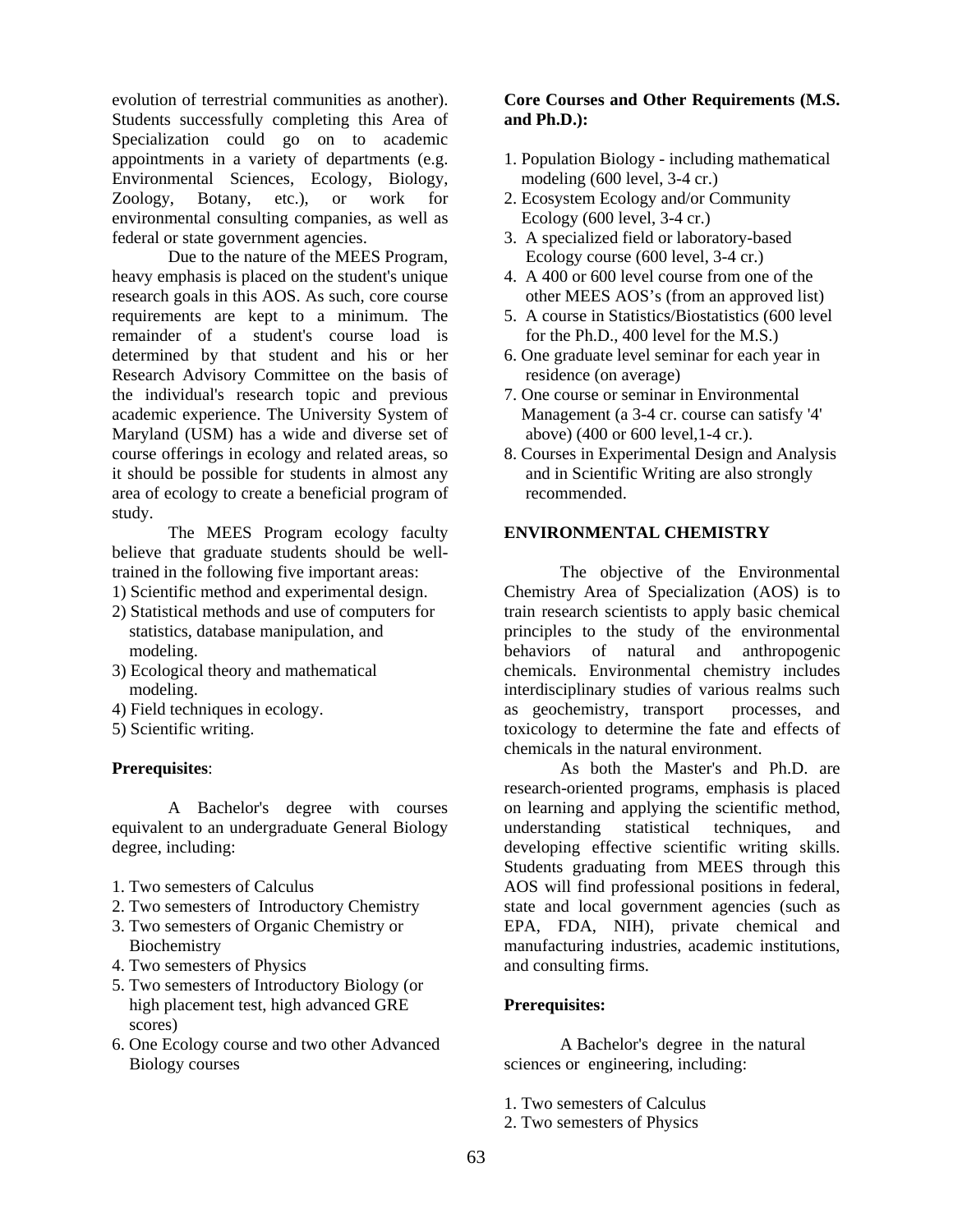- 3. Two semesters of General Chemistry
- 4. Two semesters of Biology
- 5. Two semesters of Organic or other Advanced Chemistry (e.g. Biochemistry).

#### **Core Courses and Other Requirements (M.S. and Ph.D.):**

- 1. One course in Environmental Chemistry or Geochemistry (400 or 600 level, 3-4 cr.)
- 2. One course in Physical Transport Processes (400 or 600 level, 3-4 cr.)
- 3. One course in Aquatic Toxicology/Ecology (400 or 600 level, 3-4 cr.)
- 4. One 400 or 600 level course from one of the other MEES AOSs (from an approved list)
- 5. One course or seminar in Environmental Management (a 3-4 cr. course can satisfy '4' above)(400 or 600 level)
- 6. A course in Statistics/Biostatistics (600 level for the Ph.D., 400 level for the M.S.)
- 7. One graduate level seminar for each year in residence (on average).
- 8. One or more courses in Physical Chemistry are strongly encouraged (2-4 cr. each).
- 9. Courses in Experimental Design and Analysis and in Scientific Writing are also recommended.

### **ENVIRONMENTAL MOLECULAR BIOLOGY/BIOTECHNOLOGY**

Molecular approaches pervade every biological discipline, and each MEES campus boasts distinguished, energetic faculty that emphasize molecular mechanisms of ecological interactions and dynamics. Expertise includes molecular endocrinology of fish growth, development and reproduction; methods of drug delivery; environmental stressors contributing to fish physiological dysfunction and oncogenesis; mechanisms and stressors of nitrogen fixation; molecular models of marine surface colonization; molecular cues of organism-organism interaction, and invertebrate immunity. Faculty in this area frequently study macromolecular-environmental interactions using recombinant DNA and hybridoma approaches. The Environmental Molecular Biology/ Biotechnology Area of Specialization encourages interaction between campuses, and is synergistic with other AOSs.

Several campuses in the University System of Maryland (USM) have facilities specializing in Molecular Biology and Biotechnology. The Center of Marine Biotechnology (COMB) of the University of Maryland Biotechnology Institute (MBI) has state-of-the-art facilities in the new Christopher Columbus Center on Baltimore's Inner Harbor. The University of Maryland's campuses at Baltimore and Baltimore County have eminent scientists in cellular and molecular biology, many with interests in the environmental sciences. On the University System's largest campus at College Park, numerous MEES faculty and laboratories work in such areas as soil and aquatic microbiology; and molecular and cellular biology, ecology, immunology, and physiology.

### **Prerequisites:**

A Bachelor's degree in the natural sciences or engineering including:

- 1. Four semesters of Biology including Biochemistry
- 2. Two semesters of Physics
- 3. Four semesters of Chemistry
- 4. Two semesters of Math, including Calculus.

#### **Core Courses and Other Requirements (M.S. and Ph.D.):**

- 1. One course in Molecular Biology/ Genetics (600 level, 2-4 cr.)
- 2. One course in Cell Biology/Physiology (600 level, 2-4 cr.)
- 3. One course in Ecology (400 or 600 level, 3-4 cr.)
- 4. One course in Advanced Chemistry/ Biochemistry (400 or 600 level, 2-4 cr.)
- 5. One 400 or 600 level course from one of the other MEES AOSs (from an approved list, 2-4 cr.)
- 6. One course or seminar in Environmental Management (a 3-4 cr. Course can satisfy *'5.'* above) (400 or 600 level)
- 7. A course in Statistics/Biostatistics (600 level for the Ph.D., 400 level for the M.S.)
- 8. One graduate level seminar for each year in residence (on average)
- 9. Courses in Experimental Design and Analysis and in Scientific Writing are also recommended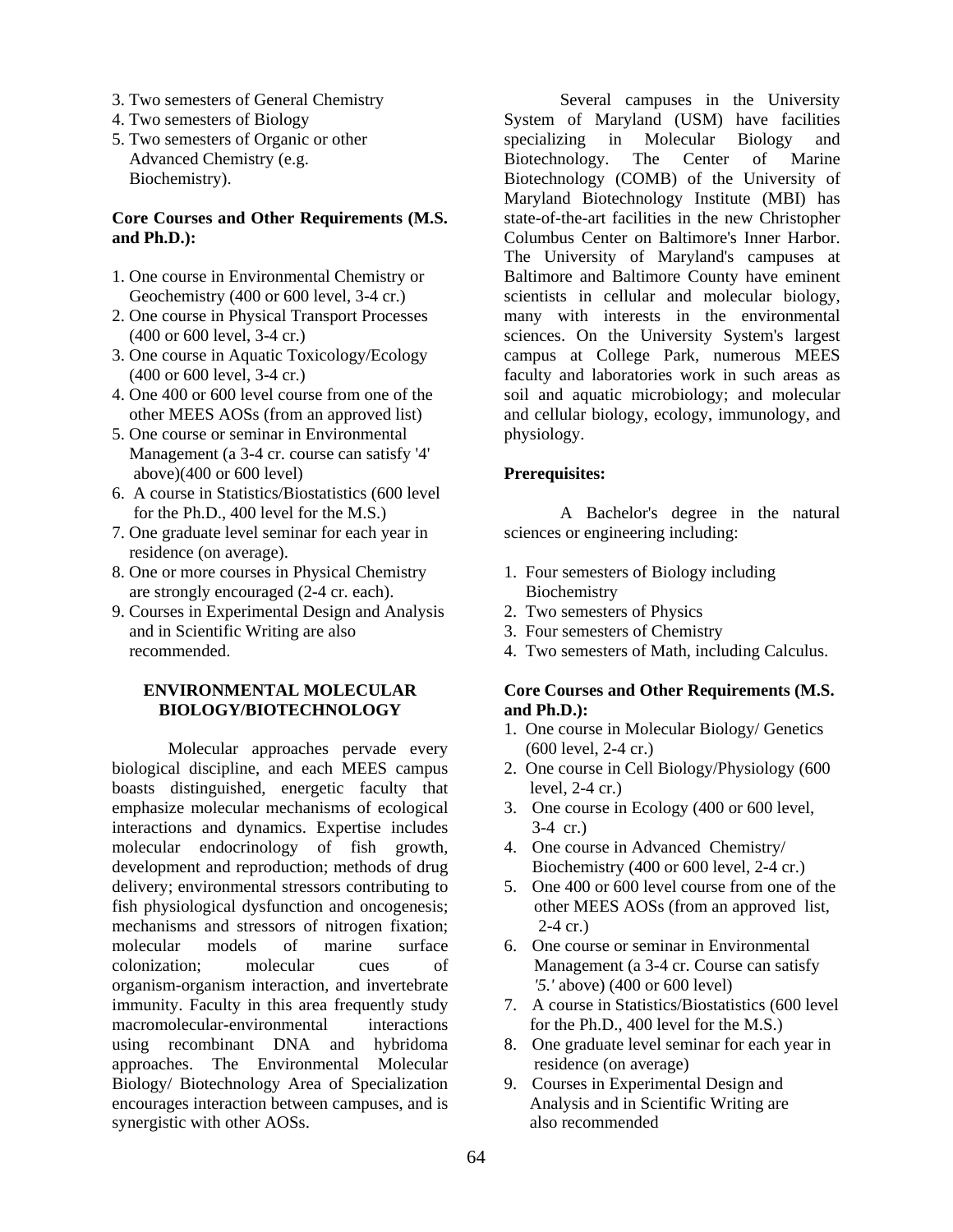**Note: For the M.S. degree, only three of the first four requirements must be fulfilled (Nos. 5 through 8 are required by all students).** 

#### **ENVIRONMENTAL SCIENCE**

This Area of Specialization provides broad training in the environmental sciences. It is clear that some students do not want to specialize to the extent the other Areas of Specialization require, but would like to gain experience and take courses in a variety of scientific, economic, and social disciplines related to the natural environment. These requirements are also very appropriate for students wishing to specialize in environmental management.

The relevant graduate training will provide advanced courses in five distribution areas:

- 1. **Biology** Courses in the biological sciences in which the emphasis is on ecology, especially at the population, community, and ecosystem levels.
- 2. **Chemistry** Courses in chemistry as applied to organisms or to the environment, with an emphasis on pollution/environmental toxicology courses.
- 3. **Physical Sciences and Technology** Courses dealing with the physical world or with the application of physical principles or technology to biological or environmental problems.
- 4. **Management, Economics, and Policy** Courses dealing with the interaction of economic, legal, political, and/or social institutions with the biological, chemical or physical environment.
- 5. **Statistics** Courses with strong emphasis on problem solving, prediction, or modeling.

#### **Subprogram in Environmental Management: Science and Policy**

The primary content of this option within the Environmental Science AOS will

focus on developing professionals in the field of environmental management, at the M.S. and Ph.D. levels. Students successfully completing this degree will normally pursue careers in the government or private industry, especially with organizations having strong environmental interests or programs. It is also anticipated that students desiring to work in foreign countries, and foreign students, will take part in this program.

Although the Environmental Management option is open to students at the Master's level, students completing advanced degrees in Applied Ecology and Conservation Biology (M.S.- Frostburg State) or Sustainable Development and Conservation Biology (M.S.- Maryland, College Park) as well as at other graduate environmental management programs within or outside of the USM could logically pursue a Ph.D. within this AOS. It is also expected that students with strong interests in restoration/landscape ecology or in environmental science and policy would matriculate within the Environmental Science AOS with an emphasis in environmental management.

#### **Prerequisites for the Environmental Sciences AOS:**

 An undergraduate degree in the natural sciences or engineering, including:

- 1. Two semesters of Calculus
- 2. Two semesters of Introductory Chemistry
- 3. Two semesters of Physics
- 4. Two semesters of Introductory Biology (or high placement test, high advanced GRE scores)
- 5. An Ecology course and other advanced Environmental Science courses are recommended

#### **Core Courses and Other Requirements (M.S. and Ph.D.):**

1. One approved course from three of the four distribution areas (biology, chemistry, physical science, management) for M.S. students, and from each of the four distribution areas for Ph.D. students. One of these courses can be at the 400 level, the others will be at the 600 level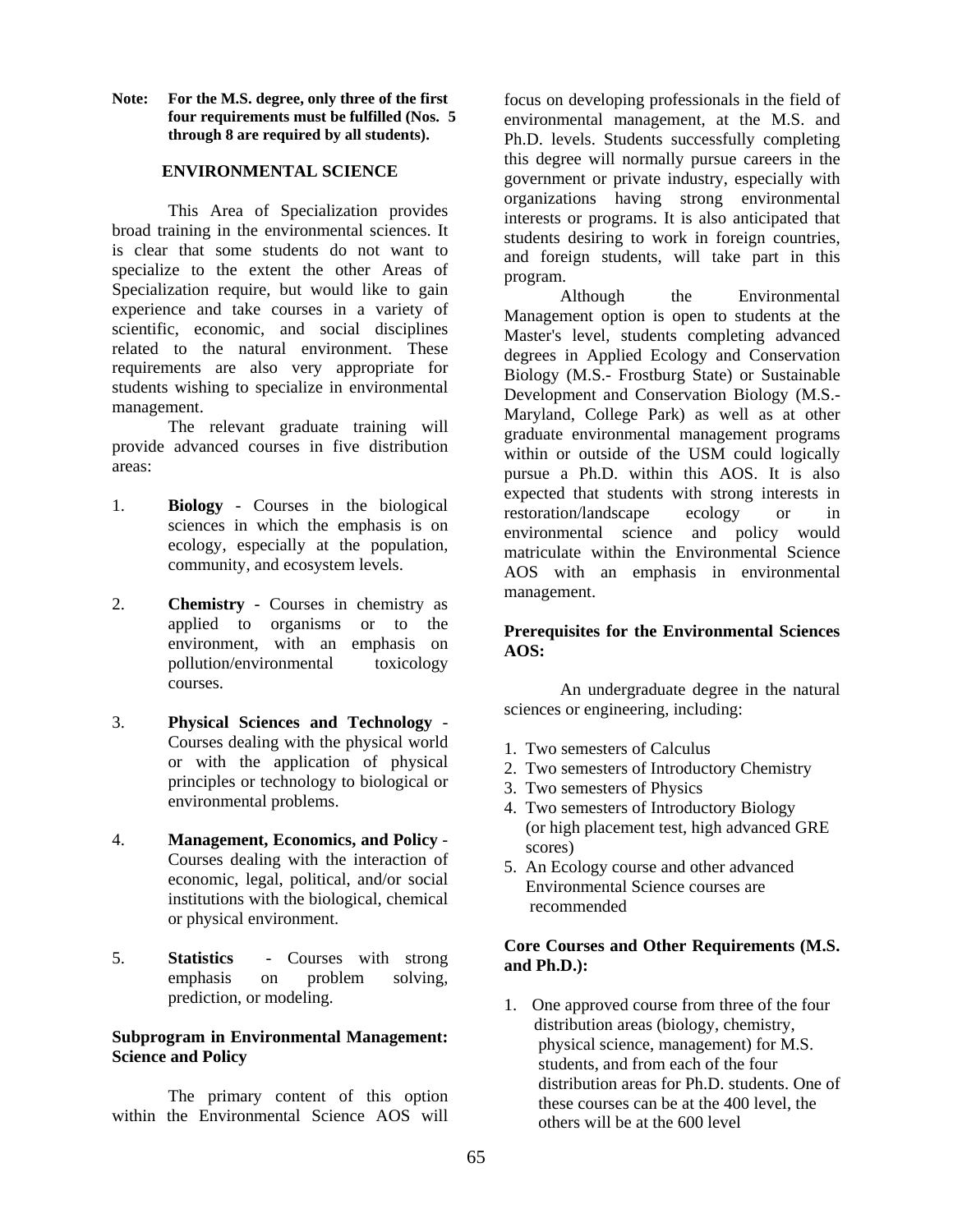- 2. A course in Statistics/Biostatistics (600 level for the Ph.D., 400 level for the M.S.)
- 3. One graduate level seminar for each year in residence (on average)
- 4. One or more courses in computer science or computer applications are strongly recommended
- 5. Courses in Experimental Design and Analysis and in Scientific Writing are also recommended

#### **FISHERIES SCIENCE**

Fisheries Science is multidisciplinary, drawing expertise from the biological, physical and social sciences. Fisheries scientists study populations and communities of aquatic resources, their responses to exploitation and changes in environmental conditions, and their management. Research is quantitative and may be either basic or applied. A diversity of faculty talent exists within the USM to provide graduate students with a strong education in ecology, biology and management of fish and invertebrate resources.

The multidisciplinary nature of fisheries science requires broad training in areas that may include ecology, oceanography, aquaculture, economics, mathematics, seafood technology, pathology and diseases, and management science. Students will select a curriculum, with assistance from their Research Advisory committees, to best achieve their academic and professional goals. The faculty recognizes that flexible, yet rigorous, curriculum choices are important for students in fisheries science.

The program in fisheries offers both M.S. and Ph.D. degrees. Graduates at either level may expect to find challenging career opportunities. Most career opportunities in fisheries science are in the government and academic sectors, although in recent years private businesses, research firms and aquaculture businesses offer increasingly diverse career choices.

#### **Subprograms**

Three subprograms are available, which emphasize faculty expertise in fisheries within the USM. Students may explicitly designate a subprogram in their course of study or may choose, with approval of the AOS, to design a

more general curriculum in the area of fisheries science.

#### 1. **Fisheries Ecology**

 Basic studies in fish and invertebrate population biology, food webs, recruitment processes, predator-prey and competitive interactions, diseases, and effects of habitat conditions. Students in this subprogram will undertake a course of study that emphasizes interactions with related sciences such as oceanography, limnology, zoology, or other natural sciences related to the student's interests.

#### 2. **Fisheries Management**

Basic and applied studies on the effects of exploitation on fish and invertebrate populations. Assessment of resources and their potential yields. Development of models and information useful for management of living aquatic resources. Students in this subprogram will undertake a course of study that emphasizes population biology, economics of natural resources management and management science.

#### 3. **Aquaculture**

Research on the culture of aquatic organisms and the development of aquaculture systems. A broad disciplinary area that includes ecology, physiology, chemistry, genetics, seafood technology, diseases and pathology, engineering, economics and management under its auspices. Students in this subprogram will develop a course of study that emphasizes their particular interests in the aquaculture field.

#### **Prerequisites**:

A Bachelor's degree in the natural sciences or other field with a strong quantitative emphasis, including:

- 1. Two semesters of Calculus
- 2. Two semesters of Introductory Chemistry
- 3. Two semesters of Organic Chemistry, Biochemistry, or Physics
- 4. Two semesters of Introductory Biology (or high placement test, high advanced GRE scores).
- 5. Advanced Biology courses, such as Ecology and Ichthyology, are recommended.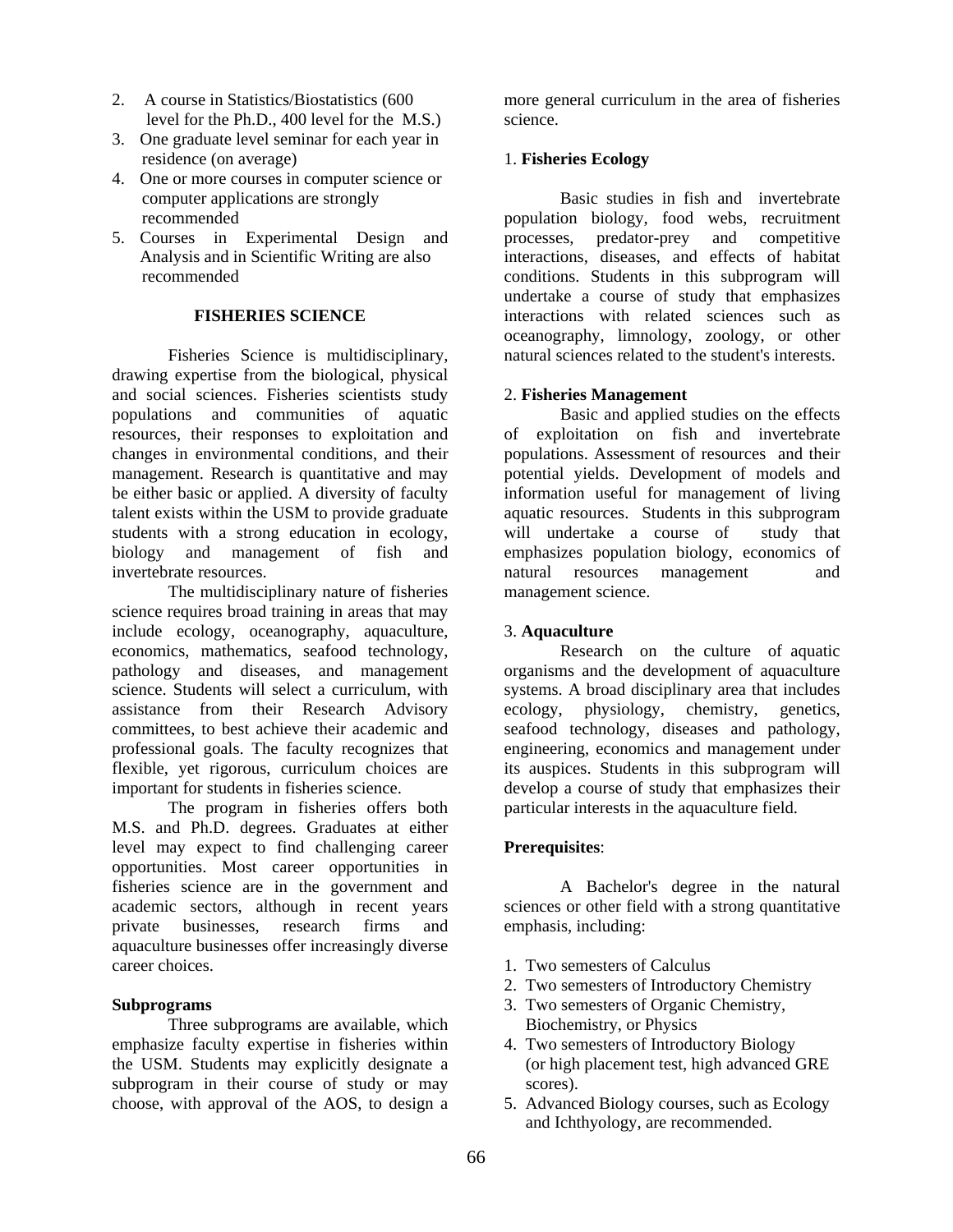#### **Core Courses and Other Requirements (M.S. and Ph.D.):**

Five core courses will be offered, and at least three must be successfully completed by all students entering the Fisheries Science AOS. The requirements may be waived if equivalent course work has been obtained elsewhere, or if the student and his or her Research Advisory committee successfully petition the AOS Committee.

1. **Fisheries Science and Management**  covers the basic principles of aquatic productivity, fish/invertebrate population biology, harvest and conservation of resources, assessing yield potentials, and fishery management practices.

2. **Fisheries Ecology -** covers the biological processes that affect productivity, abundances, and distributions of fish and invertebrate resources. Includes life history theory, predatorprey relationships, bioenergetics, trophic ecology, and zoogeography.

3. **Aquaculture -** covers the theory and practices of modern aquaculture of fishes and invertebrates. Includes coverage on water quality, production systems, extensive and intensive approaches, culture genetics, fish diseases and management.

4. **Economics of Fisheries Production -** covers the basic principles of production economics and bioeconomic modeling, including consideration of both wild and cultured stocks. Emphasis on the role of economic motivation in fisheries management and on the economic effects of typical management strategies.

5. **Biological and Chemical Oceanography** covers major and minor elements, composition of seawater, seawater ionic structure and interactions, nutrient distributions, biogeochemical cycles and the biology of marine organisms (see Oceanography AOS).

Students will obtain most of their academic course work from a broad array of relevant courses presently available throughout the University System of Maryland. Each student and his or her Research Advisory Committee will design a course of study to be

approved by the Fisheries AOS. Curricular requirements are purposely flexible, yet rigorous, to accommodate the diverse needs of students in fisheries science.

In addition, the following core courses are required:

6. A 400 or 600 level course from one of the other MEES AOSs (from an approved list, which can include *2, 4, and 5 above*)

7. One course or seminar in Environmental Management (*1 or 4* above satisfies this requirement; any such 3-4 cr. course can satisfy *6* above)

8. A course in Statistics/Biostatistics (600 level for the Ph.D., 400 level for the M.S.)

9. Courses in Experimental Design and Analysis and in Scientific Writing are strongly recommended

10. One graduate level seminar for each year in residence (on average).

#### **OCEANOGRAPHY**

In the past decade, the University System of Maryland has emerged as a nationally and internationally recognized center for oceanographic research. The current expertise in oceanography in the USM lies in the subfields of Biological and Physical Oceanography. The expertise in biological oceanography includes water column nutrient cycling and trophic dynamics (comprising the entire pelagic food web and fishes) benthic ecology, and theoretical ecosystem analysis.

The expertise in physical oceanography is in large scale flows and global circulation problems. Physical and biological oceanographers work closely together to understand the dynamics of estuarine, coastal, and ocean systems. It should be noted that there is also considerable strength in marine chemistry in the USM; some courses are available in the MEES Oceanography track, but the track in Environmental Chemistry currently has a more diverse listing and greater program strength in this area.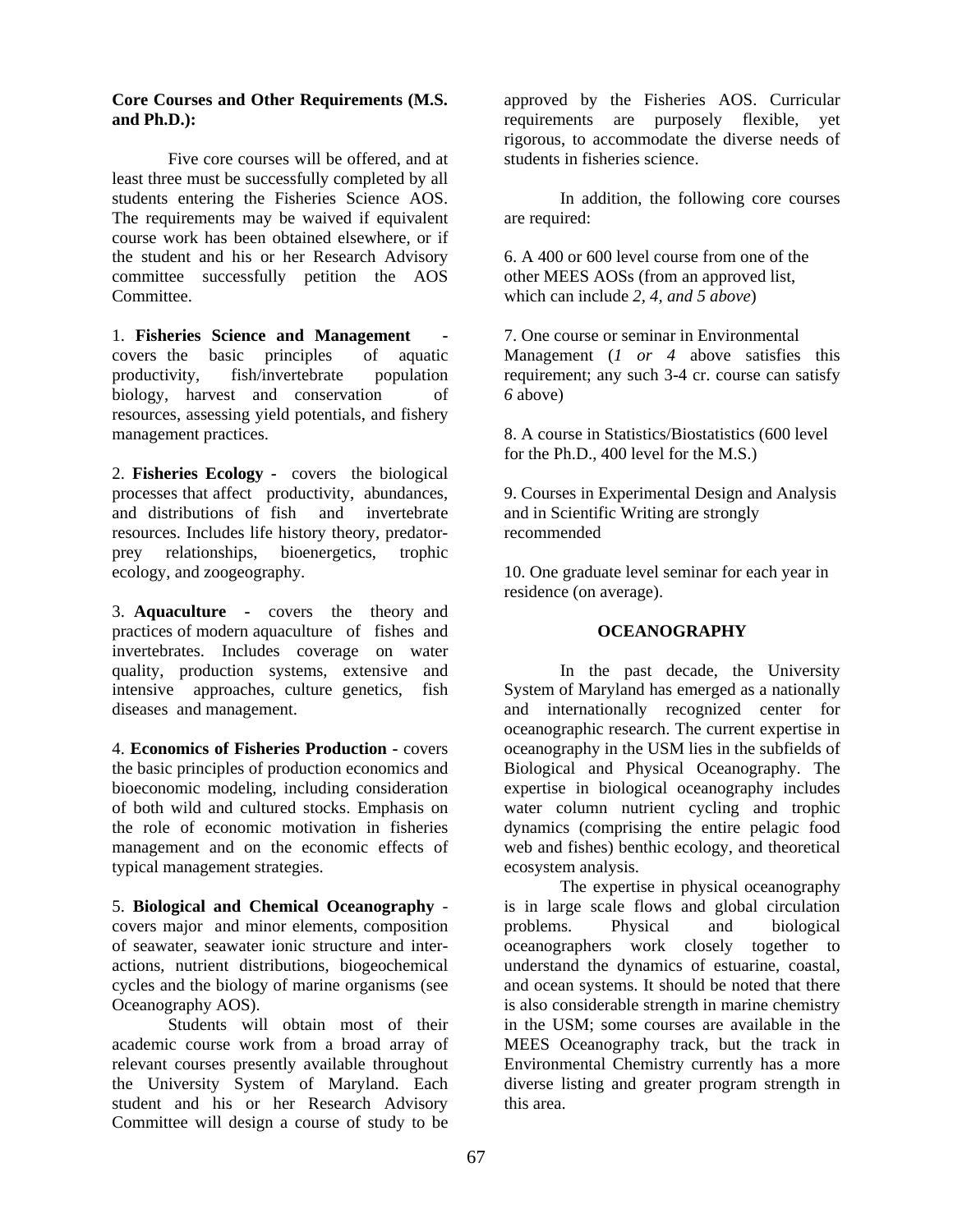Students in this AOS have access to extensive oceanographic facilities throughout the USM as well as the opportunity to work with some of the University's outstanding faculty in oceanography. Fundamental courses in the four major subfields of oceanography are required to provide interdisciplinary breadth, but a degree in the Oceanography AOS emphasizes the student's independent research. Students graduating from the Oceanography AOS can expect to find jobs in universities, oceanographic laboratories, government agencies, and consulting firms.

#### **Physical Oceanography**

#### **Prerequisites:**

 A bachelor's degree in a physical science, including:

- 1. Two semesters of Calculus
- 2. Two semesters of Physics
- 3. One or two additional advanced math courses
- 4. One or two additional advanced physical science courses
- 5. Two semesters of Introductory Biology and/or Chemistry are highly recommended.

#### **Core Courses and Other Requirements (M.S. and Ph.D.):**

- 1. One 4-credit course in Physical/ Geological Oceanography (MEES 661 or equivalent)
- 2. One 4-Credit course in Biological/Chemical Oceanography (MEES 621 or equivalent)
- 3. Three 3-credit courses in Oceanography or related fields (400 or 600 level) including:
	- a. One course in rotating fluid dynamics
	- b. One course in non-rotating fluid dynamics
	- c. A recommended additional interdisciplinary course, although '2.' above can satisfy the MEES requirement for interdisciplinary breadth
- 4. A course in Statistics/Biostatistics (600 level for the Ph.D., 400 level for the M.S.)
- 5. One course or seminar in Environmental Management (a 3-4 cr. course can satisfy '3c.' above)
- 6. One graduate level seminar for each year in

residence (on average)

7. Courses in Experimental Design and Analysis and in Scientific Writing are also recommended.

#### **Biological Oceanography**

#### **Prerequisites**:

 A Bachelor's degree with courses equivalent to University of Maryland College Park undergraduate Biology degree requirements:

- 1. Two semesters of Calculus
- 2. Two semesters of Introductory Chemistry
- 3. Two semesters of Organic Chemistry or Biochemistry
- 4. Two semesters of Physics
- 5. Two semesters of Introductory Biology (or high placement test, high advanced GRE scores)

#### **Core Courses and Other Requirements (M.S. and Ph.D.):**

- 1. One 4-credit course in Physical/ Geological Oceanography (MEES 661 or equivalent)
- 2. One 4-credit course in Biological/ Chemical Oceanography (MEES 621 or equivalent)
- 3. Three 3-credit courses in Oceanography or related fields (400 or 600 level)
	- a. A recommended additional interdisciplinary course, although MEES 661 can satisfy the MEES requirement for interdisciplinary breadth
- 4. A course in Statistics/Biostatistics (600 level or the Ph.D., 400 level for the M.S.)
- 5. One 600 level course or seminar in Environmental Management (a 3-4 cr. course can also satisfy '3a.' above)
- 6. One graduate level seminar for each year in residence (on average)
- 7. Courses in Experimental Design and Analysis and in Scientific Writing are also recommended.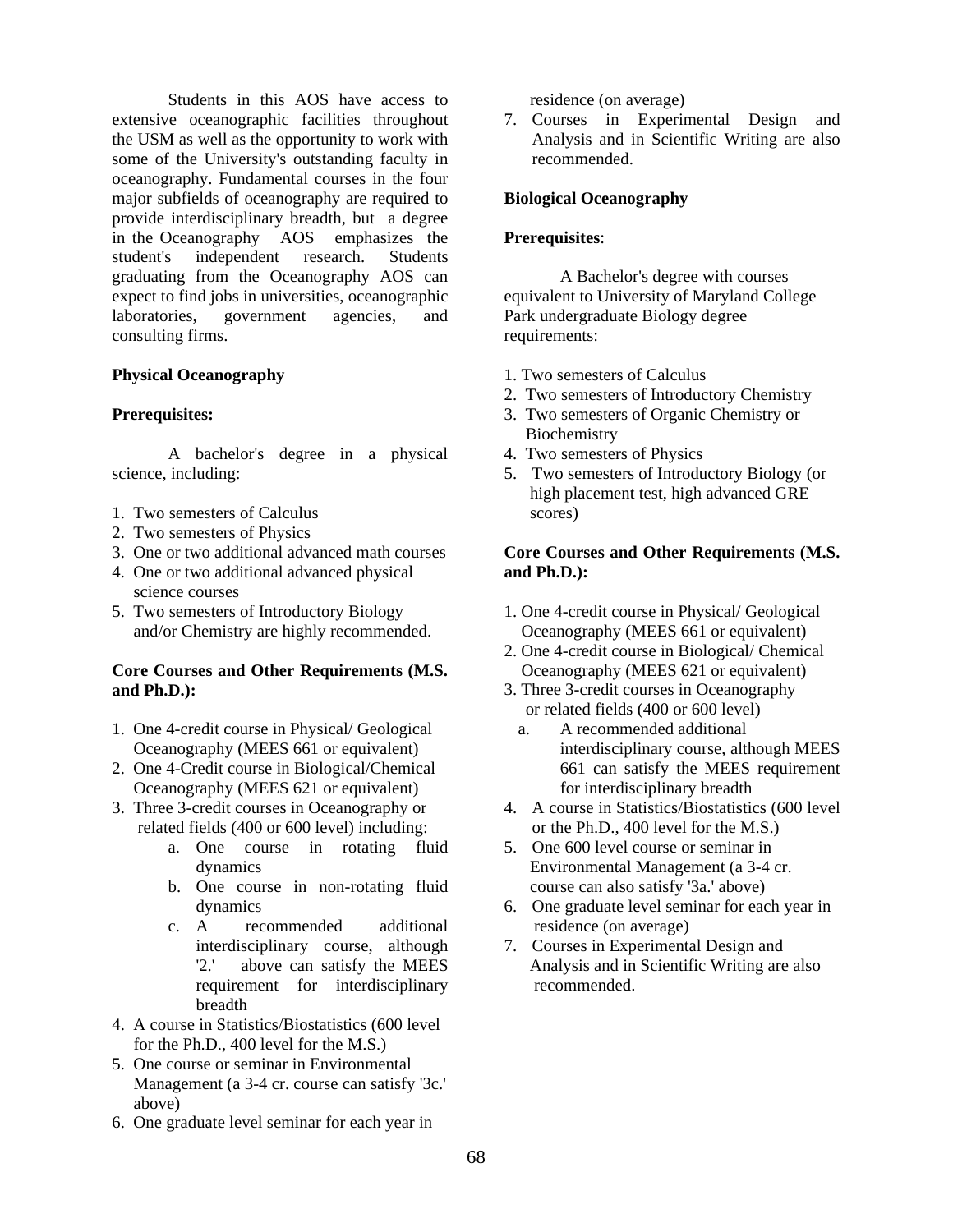#### **COURSE OFFERINGS**

#### **(Note: Credit hours given in parentheses.)**

**BIOL 600 Marine & Estuarine Ecology (4)** Discussion topics include marine environment, adaptations of populations, structure of marine ecosystems, dispersion of marine organisms, migration, nutrition cycles, productivity and catches of fish, food chains and models of the sea. **Prerequisite: An introductory Biology/Botany/ Zoology course and a course in Ecology.** 

**BIOL 601 Environmental Microbiology (4)** Topics include microbial ecology of plants and animals, aquatic microbial ecology (including medical implications), soil microbial ecology, biodegradation, microbial insecticides, gastrointestinal microbiology, microbiology of foods and environmental problems management. Each student will be required to complete an independent research project. **Prerequisite: General Microbiology** 

**BIOL 621 Environmental Endocrinology (3)** Topics include impact of environmental factors on endocrine and neuroendocrine systems in various animal species; hormonal and adjustments to environmental stress; and review of pertinent scientific literature. **Prerequisite: One year of Biology and one semester of Biochemistry.** 

#### **BIOL 633 Adaptations to the Marine Environment (3)**

Topics include physiological adaptation, perception of the environment, feeding and energy budgets, gases and respiration, circulation, reproduction and development. An independent research project is required. **Prerequisite: One year of college Biology and one year of college Chemistry or permission of the instructor.**

#### **BIOL 661 Community Ecology (4)**

This course is an in-depth study of the biology of communities with emphasis on factors that regulate abundance, diversity and stability of communities. Current theories on community dynamics will be combined with field experiences and detailed analyses of selected field projects.

**BIOL 662 Population Ecology (4)** The course is an in-depth study of the biology of populations with emphasis on population structure, factors that regulate populations, and the effect of individual behavior on population characteristics. Field studies and computer simulations will explore selected areas of study.

**BIOL 681 Barrier Island Management (4)** The course is an in-depth view of barrier island ecosystems and management problems in general, and Assateague Island National Seashore, in particular. Research design and problem-solving of actual problems facing the National Park Service will be emphasized.

**BIOL 683 Wildlife Management (4)**  Students will develop an understanding of the principles and practices associated with wildlife management. Emphasis will be placed on research design, sampling techniques, field research and statistical analyses. Students will practice field techniques during labs, analyze results and develop management recommendations as part of the semester project.

### **BIOL 688B Ichthyology (4)**

This is an advanced course in ichthyology covering fish systematics, classification, phylogenetics, and evolution. Regional and global zoogeographic patterns of distribution of taxa will be discussed from both an historical and contemporary perspective. Emphasis is placed on comparative fish anatomy and taxonomy of local marine, estuarine and freshwater fishes and the field collection, handling and preservation of fishes. **Prerequisite: an upper division undergraduate or graduate level course in general ichthyology, fish biology, fish ecology, physiology or behavior.**

**BIOL 688F Fish Physiology (1-4)**  The course is an overview of fish physiology which fishery biologists and others can supplement with readings in current texts, reviews and research articles. Applicable points of general and comparative physiology are included. Summaries of important anatomic considerations are included where relevant, but the course is primarily for those who have

already completed courses in general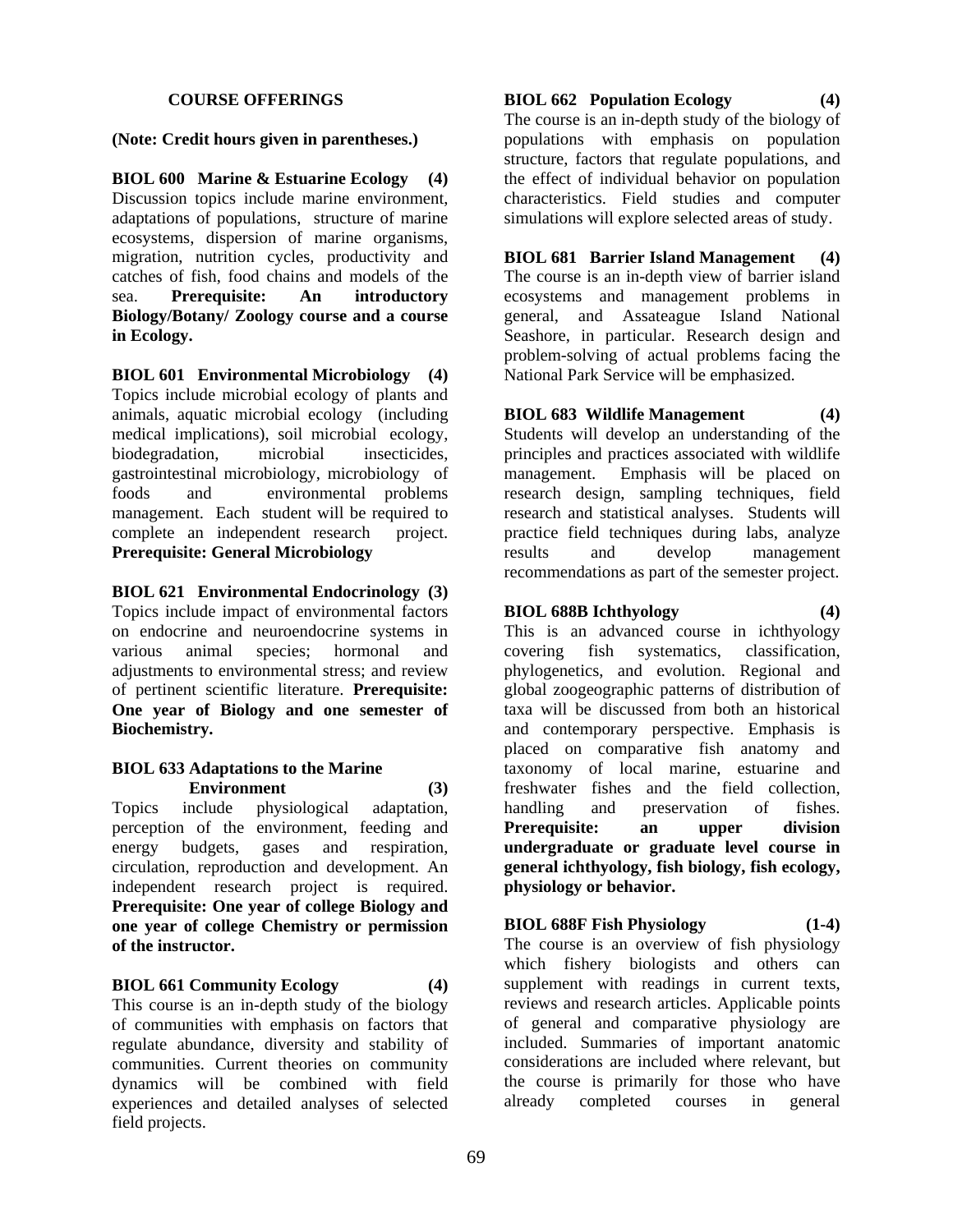physiology, chemistry, biochemistry and fish anatomy. It is an IVN offered course.

### **CHEM 621 Advanced Environmental Chemistry (4)**

The origin, transport and effects of atmospheric and aquatic pollutants are studied, with emphasis on energy-related pollutants including coal, oil and synfuels.

**Prerequisites: One year of General Chemistry, one semester of Organic Chemistry and one semester of Analytical Chemistry or permission of the instructor.** 

#### **CHEM 632 Applied Water Chemistry (3)**

The course studies the chemistry of both municipal and industrial water treatment processing. Topics include water softening, stabilization, chemical destabilization of colloidal materials, ion exchange, disinfection, chemical oxidation and oxygenation reactions. **Prerequisites: B.Sc. in Biology, Chemistry or Environmental Science. One year of undergraduate courses in Analytical Chemistry and Environmental Science. Permission of instructor required.**

## **CHEM 670 Advanced Biochemistry (3)**

The course covers the classification, chemistry and metabolism of protein, amino acids, carbohydrates and lipids. **Prerequisite: One semester of Biochemistry.**

#### **CSDP 604 Computer Methods in Statistics (3)**

The course is an introduction to principles and applications of probability and statistics needed in graduate studies in various academic areas and to computer realization of these methods. The course begins with a brief intensive review of basic statistical principles. **Prerequisite: One semester of calculus.** 

#### **ENVS 611 Water Pollution (4)**

Biological, chemical and physical impurities in water with emphasis on agricultural, industrial and municipal waste pollution including acid mine drainage, detergents and eutrophication, thermal pollution, oil spills and other non-point source pollution will be studied. Further study will include the physical and biochemical processes for wastewater treatment, sludge

handling and disposal and land disposal of wastewaters. **Prerequisites: B.Sc. in Biology, Chemistry or Environmental Science. One year of undergraduate courses in Water Pollution and Environmental Science.** 

### **ENVS 634 Air Pollution and Control (4)**

Classification of atmospheric pollutants and their effects on visibility, inanimate and animate receptors will be discussed. Evaluation of source emissions and principles of air pollution control, e.g., meteorological factors governing the distribution and removal of air pollutants, air quality measurements and air pollution control legislation will also be studied. **Prerequisites: B.Sc. in Biology, Chemistry or Environmental Science. One year of undergraduate courses in Air Pollution and Environmental Science.** 

#### **ENVS 639 Sources and Effects of Pollutants (3)**

The course is a study of the sources, fate and effects of various toxic pollutants on man and the environment with emphasis on aquatic and atmospheric pollutants. **Prerequisites: B.Sc. in Biology, Chemistry or Environmental Science with some background in environmental pollution or consent of the instructor.** 

## **ENVS 641 Environmental Toxicology**

**(3)**

Organisms in the atmosphere, hydrosphere and lithosphere and the effects of foreign chemical and other stress on their health and well-being will be discussed.

**Prerequisites: B.Sc. in Biology, Chemistry or Environmental Science with some background in environmental pollution or consent of the instructor.** 

## **ENVS 660 Earth Science (4)**

This is an interdisciplinary course designed to show how geology, meteorology, physical geography, soil science, astronomy and oceanography are interrelated in the study of earth and its environment in space. **Prerequisites: One year of Chemistry and one year of Physics.** 

## **ENVS 684 Natural Resource Management (3)**

Topics include discussion of the availability, use, abuse, depletion and pollution of various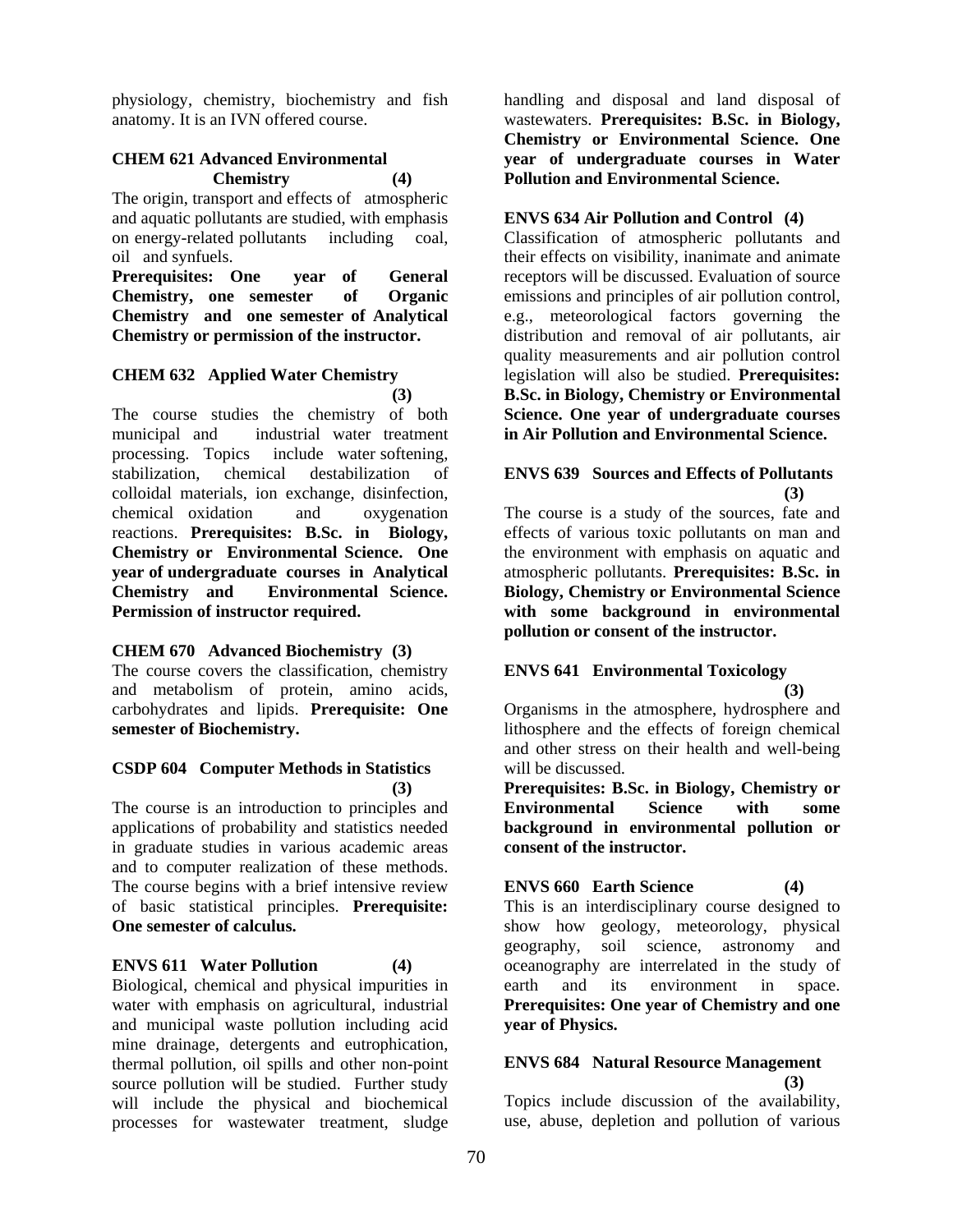natural resources humans need for their survival. The cost-benefit analyses and systems management concepts for natural resource conservation enabling us to save the 'earth' for future generations will be addressed. **Prerequisites: B.S. in Biology, Chemistry, Environmental Science or Agricultural Sciences or consent of the instructor.** 

#### **PHYS 621 Physical Principals of Environmental Instrumentation (3)**

The course is a discussion of advanced physical concepts and their applications in instrumentation used in contemporary research. Construction details and the computer interfacing of selected instruments will also be discussed. **Prerequisites: One year of Physics and one year of Calculus.**

### **MEES 608 MEES Seminar (1)**

This is repeatable credit with different topics.

#### **MEES 610 Experimental Design Seminar (1)**

The course is an exploration of research issues in experimental design. Seminar format includes student presentations and literature searches. **Prerequisite: course in basic statistics or permission of instructor.** 

# **MEES 698 Special Topics in MEES (1-3)**

This is repeatable credit with different topics.

### **MEES 699 Special Problems in MEES (1-3)**

Special problems in areas related to the Natural Sciences, Agriculture and Nutrition are explored.

# **MEES 799 Master Thesis Research (1-6)**

This is repeatable credit.

## **MEES 899 Doctoral Dissertation Research**

This is repeatable credit.

 The following undergraduate courses are available for MEES graduate students to take. No more than 12 credits of 400 level courses may be used towards the minimum 24 credits of course work required.

| <b>BIOL</b> 402 | <b>Ecology</b>                        |
|-----------------|---------------------------------------|
| <b>BIOL 420</b> | <b>Animal Histology</b>               |
| <b>BIOL 431</b> | <b>Mammalogy</b>                      |
| <b>BIOL 436</b> | <b>General Endocrinology</b>          |
| <b>BIOL</b> 440 | <b>Plant Physiology</b>               |
| <b>BIOL</b> 441 | <b>Comparative Physiology</b>         |
| <b>BIOL</b> 451 | <b>Conservation Biology</b>           |
| <b>BIOL</b> 461 | <b>Invertebrate Zoology</b>           |
| <b>BIOL 488</b> | <b>Wildlife Ecology</b>               |
| <b>CHEM 401</b> | <b>Principles of Physical Chem. I</b> |
| <b>CHEM 402</b> | <b>Principles of Physical</b>         |
|                 | Chem. II                              |
| <b>ENVS 411</b> | <b>Water Pollution &amp;</b>          |
|                 | <b>Purification</b>                   |
| <b>ENVS 434</b> | <b>Air Pollution</b>                  |
| <b>MATH 410</b> | <b>Mathematical Statistics</b>        |

 Graduate statistics options include AGSC 605 Statistics in Agricultural Research and CSDP 604 Computer Methods in Statistics. Variable credit MEES 688 experimental courses may be offered periodically with specialty topics of various faculty members.

### **FACILITIES, STATE-OF-THE-ART EQUIPMENT AND FIELD SITES**

Excellent research laboratories exist on campus in the G. W. Carver Science Hall. Research laboratories are also located in Trigg Hall and on the University farm (Department of Agriculture). For a listing of the laboratories and major equipment and the UMES MEES faculty, see the website:

www.umes.edu/sciences/mees/mees.html.

UMES is uniquely situated for studying marine and estuarine habitats. Students have access to the Chesapeake Bay and the Atlantic Ocean, as well as rivers, ponds and marshes.

## **EXTERNAL SUPPORT OF RESEARCH ACTIVITIES**

UMES faculty have received funding for research from a number of federal and state agencies and private organizations, including the National Science Foundation, National Institutes of Health, U. S. Department of Agriculture, National Oceanic and Atmospheric Administration, U. S. Department of the Interior, Environmental Protection Agency, Mid-Atlantic Fisheries Development Foundation, National Aeronautics and Space Administration, U.S.

**(1-12)**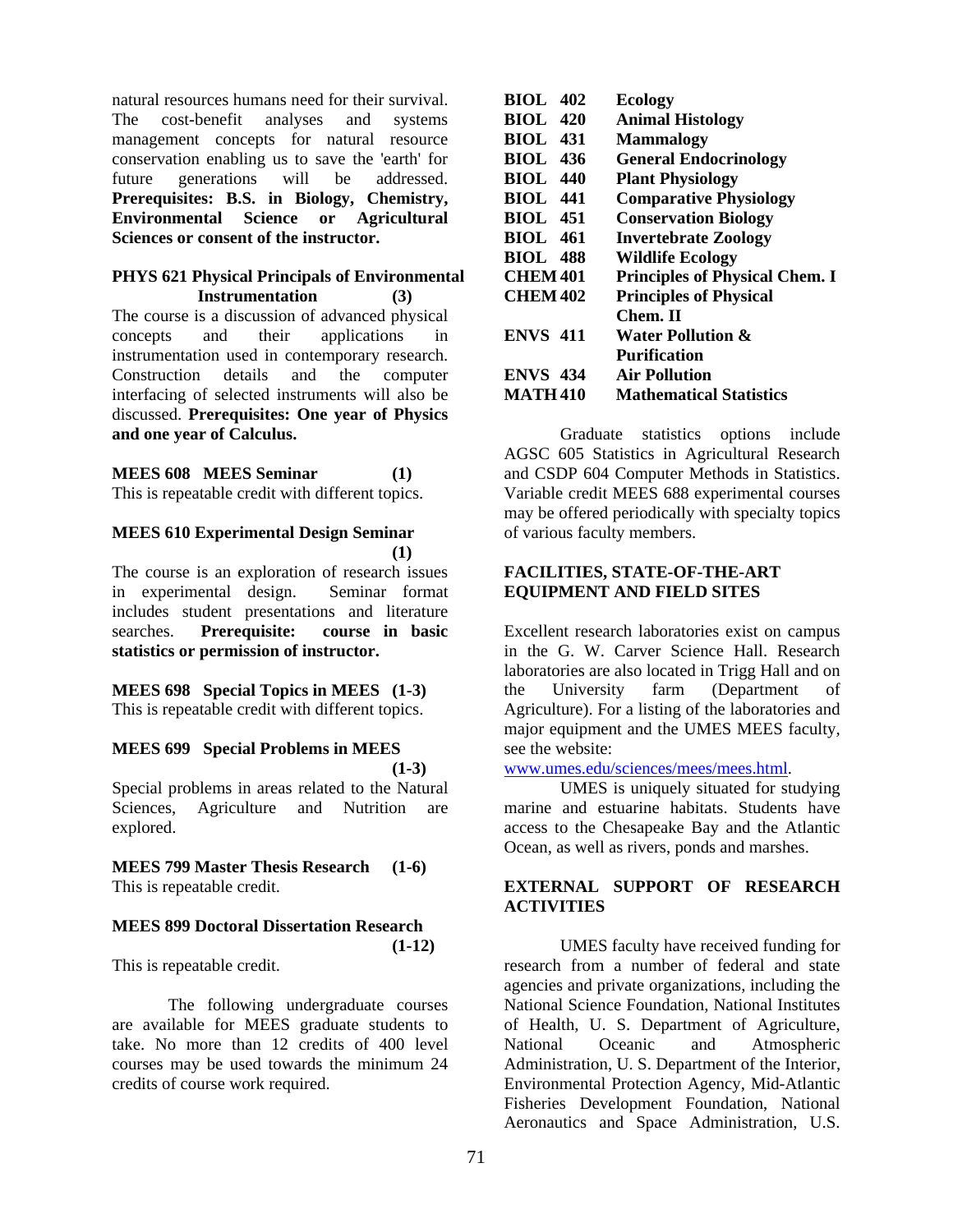Forest Service, Agency for International Development and the Maryland Department of Natural Resources.

**UMES COMBINED B.S./M.S. DEGREE PROGRAM** 

UMES offers a combined B.S./M.S. degree program in the Environmental Sciences area (Environmental Chemistry or Marine Science option). This is an accelerated program designed to enable students to obtain both the B.S. degree and the M.S. degree in five years. The curricula for the two degrees are administered under the auspices of the undergraduate Environmental Science Program and the graduate MEES program. The combined degree program offers an option or track in either Environmental Chemistry or Marine Science.

This is an undergraduate admission into the B.S. degree program in Environmental Science, which allows for subsequent application for admission to the MEES graduate program in pursuit of the M.S. degree in Marine-Estaurine-Environmental Sciences.

#### **MEES PROGRAM TIME LIMITS**

 Full time master's students will be limited to four years in which to graduate.

 Full time doctoral students will be limited to seven years in which to graduate. Students must be advanced to candidacy, i.e., taken and passed the comprehensive examination and the dissertation proposal defense, within six semesters after matriculation.

 Part time doctoral and master's MEES students will follow the Graduate School's time limits for master's degrees (5 years) and doctoral degrees  $(5 + 4)$ .

 An extension of these time limits may be granted upon request of the student's advisory committee, and with appropriate approvals.

**\*\*\*\*\*\*\*\*\*\*\*\*\*\*\*\*\*\*\*\*\*\*\*\*\*\*\*\*\*\*\*\*\*\*\*\*\*\*\*** 

#### **For further information on the MEES program, please contact:**

Graduate Coordinator - MEES Program Dept. of Natural Sciences Carver Hall

University of Maryland Eastern Shore Princess Anne, MD 21853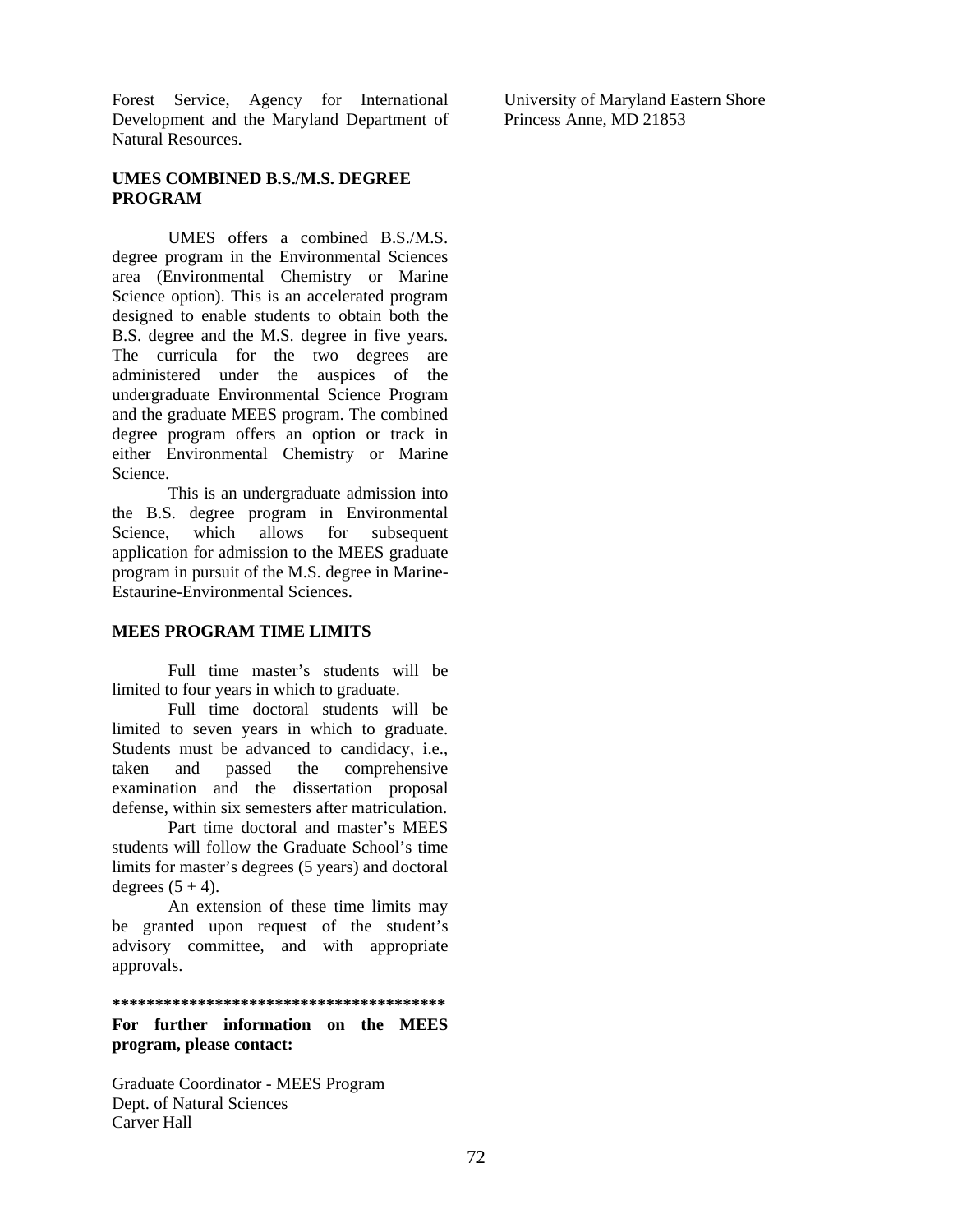## **TOXICOLOGY**

#### **Program Description and Degrees Offered**

 The Toxicology Program provides educational and professional training in mechanistic and applied fields of environmental and mammalian toxicology. Graduates conduct research, teach, and provide technical support to federal, state, and local governments, industry, and citizen groups in areas including: evaluation and testing of harmful effects of chemical, physical, and biological agents on living organisms; mechanisms of toxicity; prevention of chemical induced diseases; risk assessment; and environmental protection through governmental regulations for the control and monitoring of hazardous chemicals.

 To meet these objectives, the program's curriculum includes courses in epidemiology, occupational medicine, analytical chemistry, molecular biology, law, and basic natural sciences. Students learn to understand and deal with environmental and human health problems arising from the many sources of pollution produced by modern technology.

 The program offers Master of Science and Doctor of Philosophy degrees.

#### **Program Admission**

 Applicants should have majored in chemistry, biology or pharmacy. See University of Maryland Baltimore/Baltimore County website:http://graduate.umaryland.edu/prog\_toxi cology.html for specific types of courses.

#### **Degree Requirements**

Specific requirements for the degrees in toxicology include a minimum of 36 credits with the following distributions: core courses (15 credits), electives in toxicology (9 credits), other electives (6 credits), and master's thesis research (6 credits), or doctoral dissertation research (12 credits). The program encourages students to take advantage of appropriate graduate courses at a number of University System of Maryland campuses.

#### **Faculty**

 Toxicology is a University System of Maryland (USM) program with participating faculty members from the various USM campuses. The program is focused at the

University of Maryland Baltimore/University of Maryland Baltimore County campuses.

#### **Courses**

 For core, elective and research credit courses in toxicology see http://graduate.umaryland.edu/prog\_toxicology. html. There are also program specializations (see same website). UMES does not offer any of the toxicology courses, but the MEES graduate program at UMES offers periodically several equivalent environmental toxicology related courses.

#### **Application Deadlines**

Fall Semester: July 1

(January 1 for international applicants)

Spring Semester: December 1

(May 1 [Prior year] for international applicants) See the above cited website for non-degree student application deadlines.

Note that application review and admission are through the University of Maryland Baltimore/University of Maryland Baltimore County campuses. The application deadlines are those campuses.

 Applications may be transmitted through the UMES Graduate School.

#### \*\*\*\*\*\*\*\*\*\*\*\*\*\*\*\*\*\*\*\*\*\*\*\*\*\*\*\*\*\*\*\*\*\*\*\*

#### **For additional information on the program contact:**

Graduate Program Toxicology 1450 S. Rolling Road University of Maryland Baltimore County Baltimore, MD 21227 (410) 455-6311 or Graduate Program Toxicology 100 N. Greene St., Room 416 University of Maryland Baltimore Baltimore, MD 21201 (410) 706-8196 E-mail: ksquibb@umaryland.edu Or Graduate Coordinator: TOXI Program Department of Natural Sciences University of Maryland Eastern Shore Princess Anne, MD 21853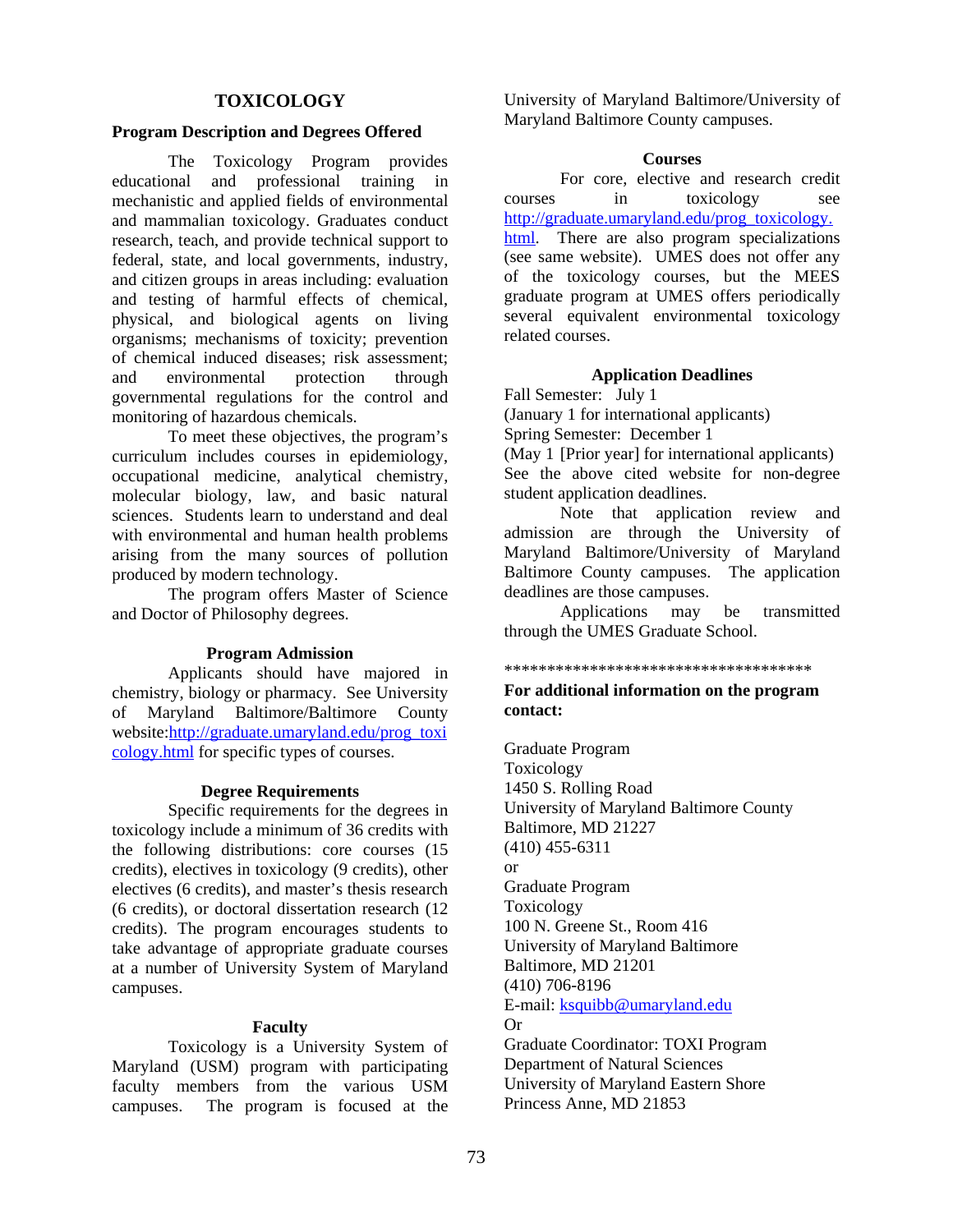## **PHYSICAL THERAPY Doctor of Physical Therapy**

## **THE PROGRAM**

 The Doctor of Physical Therapy (DPT) degree program constitutes the initial professional preparation for students desiring to become physical therapists. Graduates of the program will be prepared to carry out the expanding responsibilities as autonomous health care providers practicing prevention. examination, and intervention in acute care and rehabilitation settings, and in educational and research environments. The DPT Program will also prepare students to contribute to the field of physical therapy through research and other scholarly activities in addition to the utilization of these activities.

## **ACCREDITATION**

 The DPT Program is designed to meet the Standards of Practice of the American Physical Therapy Association and the Accreditation Standards set forth by the Commission on Accreditation in Physical Therapy Education.

 The DPT Program has been granted accreditation status by the Commission on Accreditation in Physical Therapy Education.

## **ADMISSIONS POLICY**

 The Physical Therapy Admissions Committee selects students for admission. Students must meet the following criteria to gain admission to the DPT Program:

1. Bachelor's degree from U.S. institutions of higher education accredited by a regional accrediting association or the degree equivalent in another country.

2. All applicants must successfully complete the following prerequisite courses:

#### **Hours Semester**

| Zoology with Lab OR Biology with Lab     |       |
|------------------------------------------|-------|
| Human Anatomy and Physiology with Lab(or |       |
| its equivalent)                          | 8     |
| Math (Trigonometry or higher)            | $3-4$ |
| Physics with Lab                         | 8     |

| Psychology (General, Abnormal or Child)     |   |
|---------------------------------------------|---|
| Sociology                                   | 3 |
| Chemistry with Lab                          | 8 |
| Histology with Lab OR Cell Biology with Lab |   |
| or                                          |   |
| Microbiology with Lab                       |   |
| Other upper level Science Course may be     |   |
| considered                                  |   |
| <b>Statistics</b>                           |   |

3. An overall 3.0 grade point average of all course work earned and 3.0 average in the science and math courses earned that are a prerequisite to the program (including any courses taken during the spring and the summer preceding fall admission).

4. Demonstration of knowledge concerning the physical therapy profession by submitting:

- a. an essay detailing the reasons the applicant desires to become a physical therapist.
- b. Documentation of first-hand observation and/or work experience related to the practice of physical therapy. This experience must be substantiated in writing by a registered/licensed physical therapist.

5. Submission of three (3) letters of recommendation addressing both the applicant's moral character and potential as a physical therapist.

6. A personal interview with at least one member of the Physical Therapy Admissions Committee may be required.

7. Completion of the Graduate Record Examination (GRE) General Test.

8. Prerequisite science courses completed prior to September 1994 will not be accepted.

Due to certain factors (i.e. number of available clinical sites), the number of qualified students who can be accepted into the DPT Program is limited. The Physical Therapy Admissions Committee will consider such criteria as overall GPA, mathematics and science GPA, prior experience and personal interview scores in making its decision for admission.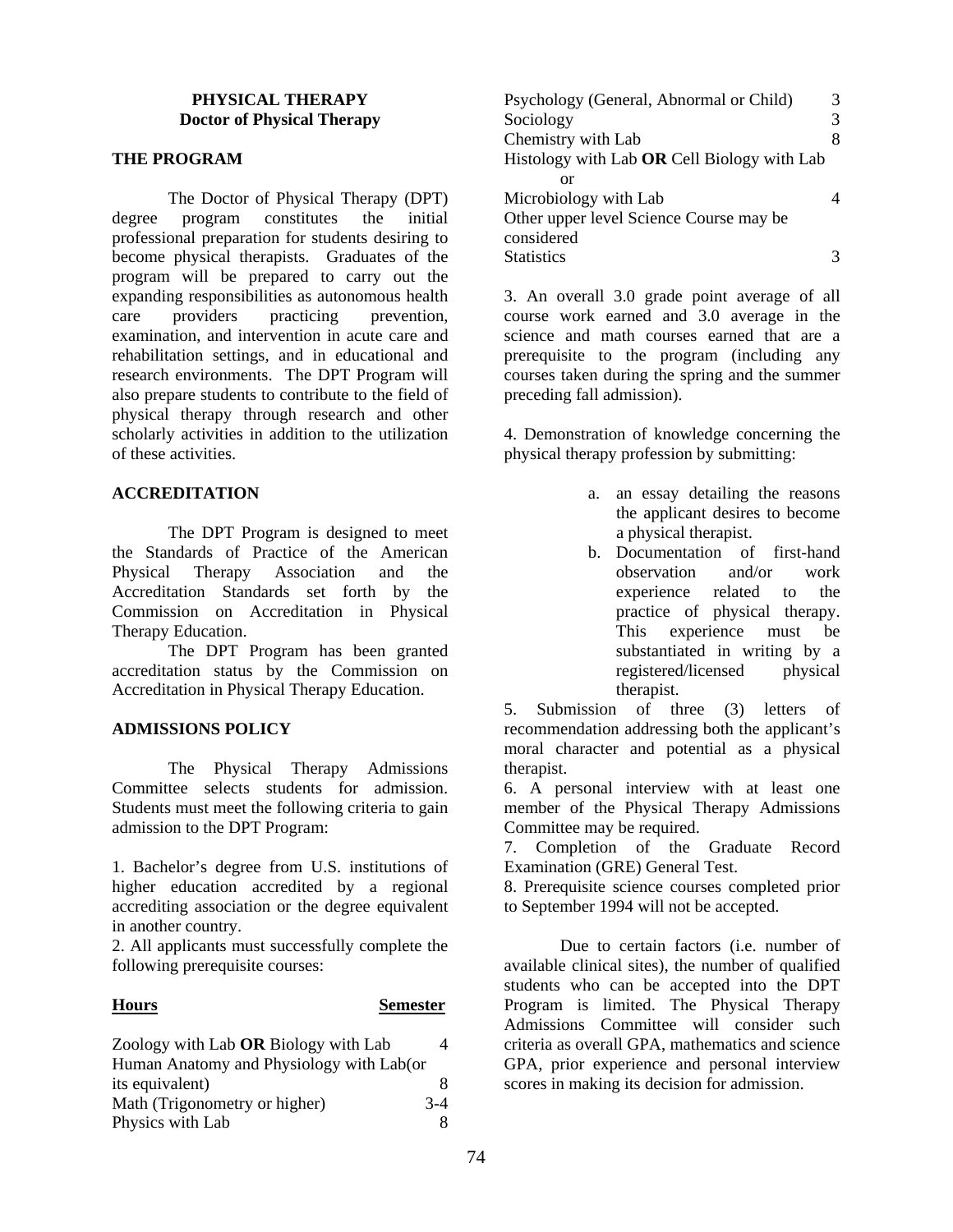#### **ACCEPTANCE POLICY**

Upon acceptance to the DPT Program, the student will be notified of acceptance and given two weeks to return the acceptance letter. A non-refundable acceptance fee of \$200.00 must accompany the acceptance letter. On admission, this acceptance fee will be credited toward tuition.

#### **APPLICATION DEADLINE**

Applicants who plan to complete the Bachelor of Science Degree and all prerequisites for the DPT Program before the end of August in any year may apply to the program beginning September 1 of the year prior.

- 1. Early admission decisions will be made on applications received by December 1.
- 2. Regular admission decisions will be made on applications received by February 1 of the following year.
- 3. If space is available, applications received after these dates may be considered for admission.

## **GENERAL PROGRAM COMPLETION REQUIREMENTS**

The program requires completion of didactic course work, clinical internships, independent study, and a research project as partial fulfillment for the doctorate degree.

Core didactic courses include foundational sciences, clinical medicine, physical therapy procedures, and patient management.

The Clinical Education component provides students with the opportunity to apply their didactic knowledge and skills to clinical situations. Through clinical education experiences, students develop program solving and clinical decision-making skills. Select clinical affiliations provide students with clinical experience in specialty areas or physical therapy practice.

The independent study/electives component allows students to pursue advanced study in areas of individual interest under the guidance of the physical therapy faculty. Each student is required to complete six credits in

independent study/electives which are approved by the student's academic advisor.

The Research/Critical Inquiry component consists of two didactic courses in research methods and the completion of an extensive independent research project under the direction of a research advisor. The research project incorporates all phases of the scientific inquiry process from the formulation of research questions or hypotheses and literature review through data collection and analysis of the results. Final project requirement include a written document and an oral presentation. Students are encouraged to publish and/or present their research to professional organizations such as the American Physical Therapy Association and the American College of Sports Medicine.

Each student is initially assigned an Academic Advisor who is responsible for advising the student on all aspects of the student's progress throughout the program. The student must select a research advisor and committee by the end of the first semester of enrollment in the program. All students must maintain a cumulative 3.0 GPA. The program requires full-time continuous enrollment.

#### **RETENTION IN PROGRAM**

## 1. **Didactic Program Phase**

1.1 The grading scale for the Physical Therapy Department is as follows:

$$
\begin{array}{c}\n A - 90-100 \\
B - 80-89 \\
C - 75-79 \\
D - 65-74 \\
F - 0-64\n\end{array}
$$

Students must have a 75 average in the didactic and the laboratory components of courses for successful completion.

- 1.2 A final grade of D in any course (lecture and/or lab) during the DPT Program will result in the student being placed on academic probation.
- 1.3 Students attaining probationary status twice during the DPT Program are subject to automatic academic dismissal from the program.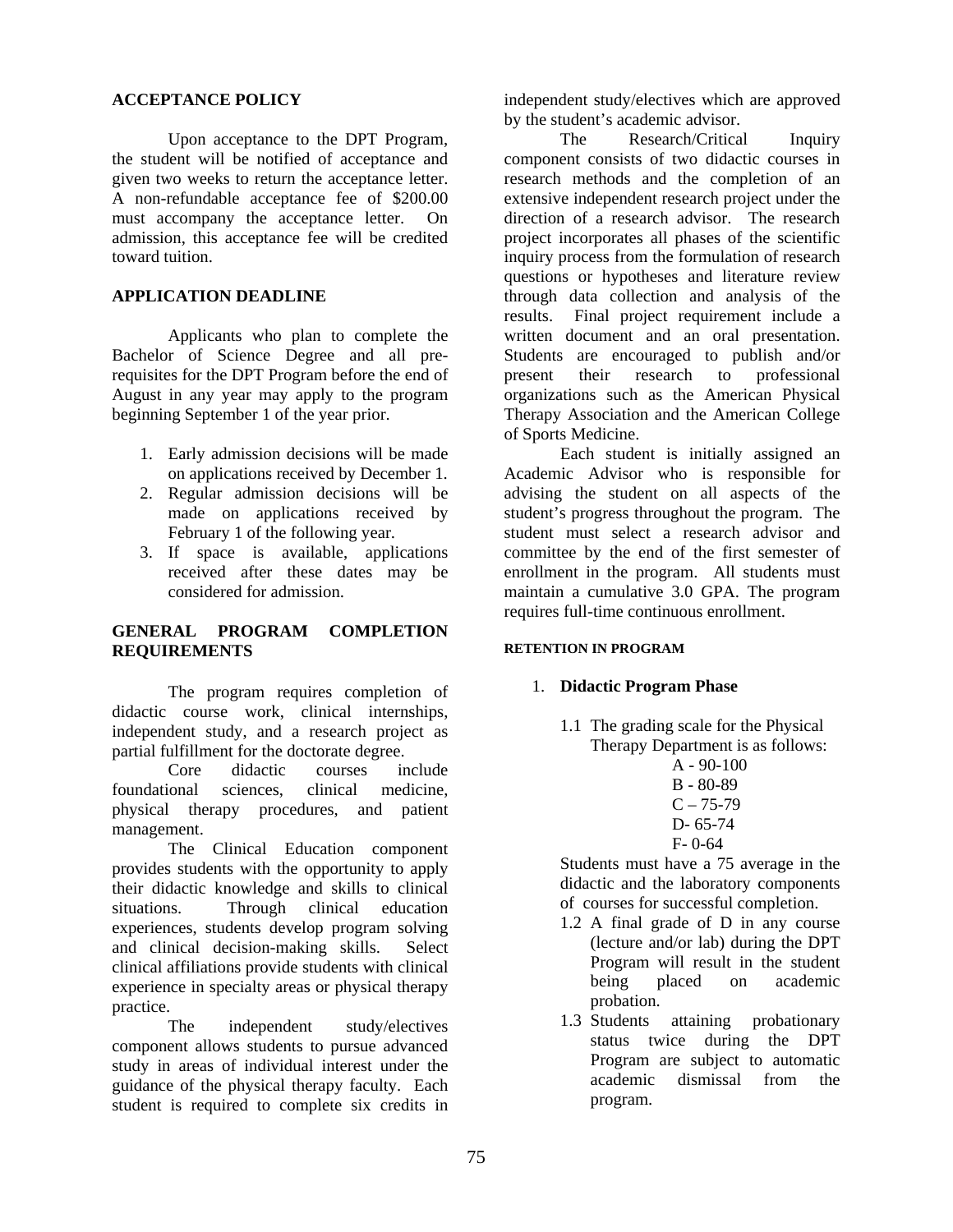- 1.4 A final grade of D in any two courses during the DPT Program (lecture and/or lab) results in an automatic academic dismissal from the program.
- 1.5 A final grade of F in any course (lecture and/or lab) results in automatic dismissal from the program.
- 1.6 A student who receives a final grade of D in a course (lecture and/or lab) will be referred to the faculty who will make recommendations to the Department Chairman as to how this grade may be removed and the time limit for removal. Failure to remove the grade in a specified time limit may result in dismissal from the program.
- 1.7 Students engaging in any unethical practices as outlined by the policies of the University of Maryland Eastern Shore, Code of Conduct of the American Physical Therapy Association, and State or Federal laws may be dismissed from the program.
- 1.8 Students must maintain a grade point average of "B" or better over all graduate courses taken and must otherwise satisfy all additional departmental and UMES Graduate School Program requirements. It should be noted, however, that a graduate student has two semesters in which to bring their average back to 3.0 ("B") after it falls below that level. The admission of all students, both degree and nondegree, is continued at the discretion of the major professor, the Department or Program Coordinator and the Dean of Graduate Studies.
- 1.9 All courses must be completed in sequence.
- 1.10Students are expected to be able to meet the essential technical standards of performance required by the Department of Physical Therapy.

## 2. **Clinical Practicum and Affiliation Phase**

- 2.1 No student may enter the final 16 weeks of full-time clinical affiliations during the  $3<sup>rd</sup>$  year of the program with a final grade of D in any course. Admission to the final 16 weeks of full-time clinical affiliation is by approval of Physical Therapy faculty.
- 2.2 Each clinical affiliation or practicum must be passed. A student receiving a failing grade during a clinical affiliation or practicum is automatically dismissed from the DPT Program.
- 2.3 Students not completing a clinical affiliation or practicum for personal reasons may be required to repeat an affiliation or practicum of the same length or make-up the time lost at the same affiliation or practicum.
- 2.4 A student may only repeat or makeup a clinical affiliation or practicum upon approval of the faculty of the Department of Physical Therapy. Students are expected to be able to meet the essential technical standards of performance required by the Department of Physical Therapy.

## 3. **Readmission**

- 3.1 Students who have been dismissed for academic reasons and students who have had to withdraw for personal reasons may seek readmission by submitting a letter of request to the department.
- 3.2 The request for readmission will be reviewed by the Department of Physical Therapy faculty. A student may be readmitted only once to the program.

## **REAPPLICATION TO PROGRAM**

 An applicant who has been unsuccessful in obtaining admission into the program may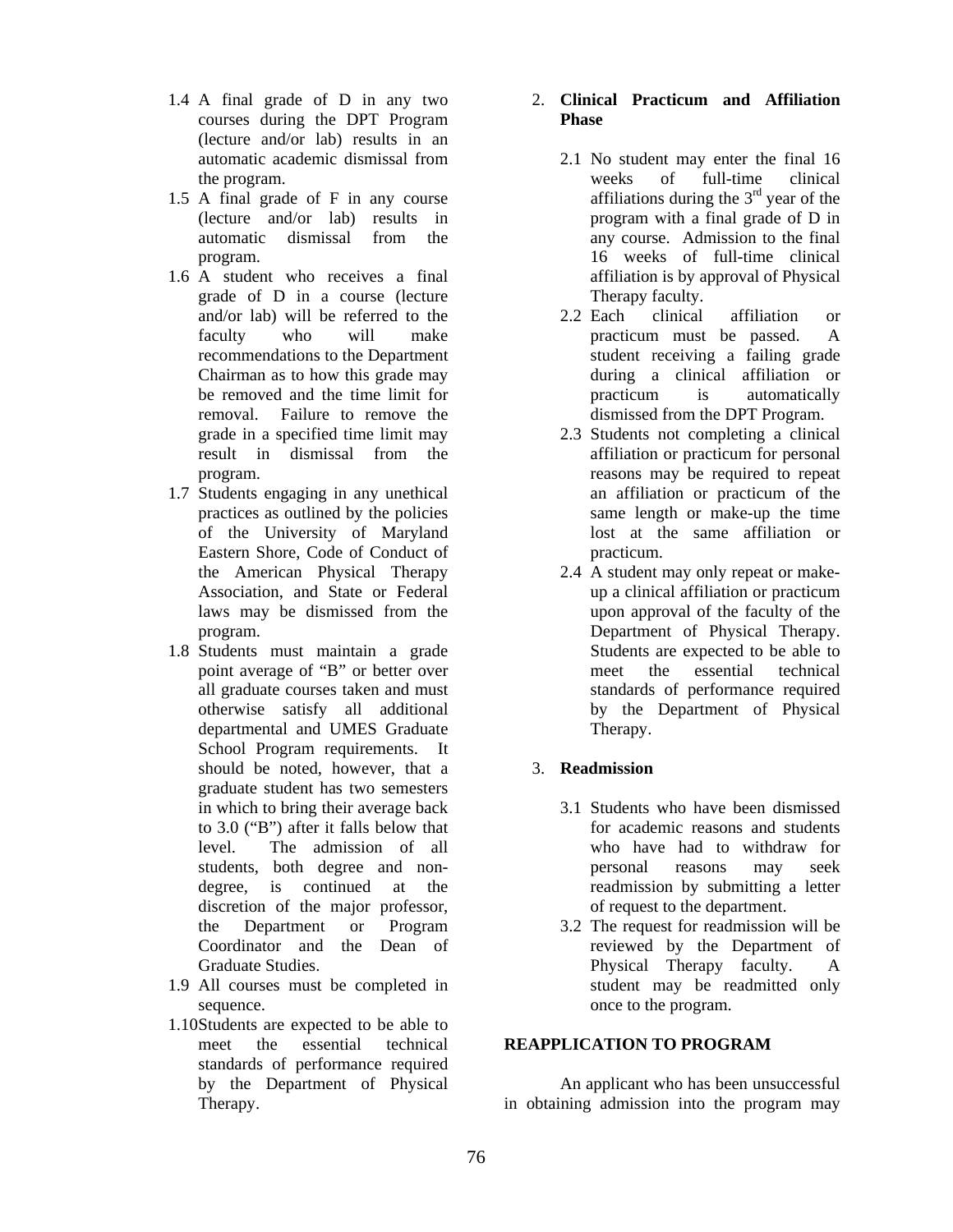reactivate his or her file by written request to the department by February 1.

## **Entry-Level Doctorate in Physical Therapy Course Sequence\***

#### **YEAR 1**

#### **FALL**

| PHYT 601 Advanced Human Anatomy              |     |
|----------------------------------------------|-----|
| Lecture                                      | (4) |
| PHYT 607 Advanced Human Anatomy Lab          | (2) |
| PHYT 605 Life Span Development and           |     |
| Embryology                                   | (3) |
| PHYT 670 Introduction to Health Care Systems |     |
| and Patient Care                             | (2) |
| PHYT 600 Advanced Human Physiology           | (3) |
|                                              |     |

## **Total: 14 Credits**

**WINTER No Classes** 

#### **SPRING**

 $\overline{a}$ 

| PHYT 602 Neuroscience                            | (4) |
|--------------------------------------------------|-----|
| PHYT 603 Exercise Physiology                     | (3) |
| PHYT 604 Analysis of Human Movement              | (4) |
| PHYT 612 Clinical Medicine I-Pathophysiology (3) |     |
| PHYT 681 Research Methods I                      | (3) |

#### **Total: 17 Credits**

## **SUMMER**

| PHYT 622 Tests and Measures               | (3) |
|-------------------------------------------|-----|
| PHYT 614 Clinical Medicine II-            |     |
| Neuropathology                            | (2) |
| PHYT 671 Interpersonal Communication      |     |
| and Psychosocial Aspects of               |     |
| Disability                                | (3) |
| PHYT 620 Introduction to Clinical         |     |
| Examination, Evaluation, and              |     |
| Differential Diagnosis                    | (1) |
| PHYT 621 Physical Therapy in the Acute    |     |
| Care Setting                              | (3) |
| PHYT 651 Clinical Practium I - Acute Care |     |
| Focus                                     | (1) |
| PHYT 789 Research Project                 | (1) |
|                                           |     |

#### **YEAR 2**

# **FALL**

| PHYT 615 Clinical Medicine III -           |     |
|--------------------------------------------|-----|
| Orthopedics                                | (3) |
| PHYT 623 PT Procedures I - Physical Agents | (2) |
| PHYT 627 PT Procedures II – Soft Tissue    |     |
| Techniques                                 | (2) |
| PHYT 630 PT Procedures III-                |     |
| Musculoskeletal                            | (3) |
| PHYT 624 Therapeutic Exercise I-Basic and  |     |
| Essentials                                 | (3) |
| PHYT 616 The Integumentary System and      |     |
| <b>Wound Management</b>                    | (2) |
| PHYT 789 Research Project                  | (1) |
| PHYT 652 Clinical Practicum II             | (1) |
| PHYT 658 Clinical Judgment and             |     |
| <b>Integration Seminar</b>                 |     |
|                                            |     |

#### **Total: 18 Credits**

#### **WINTER**

| PHYT 660 Clinical Affiliation I (6 weeks)<br>(3) |  |  |
|--------------------------------------------------|--|--|
|--------------------------------------------------|--|--|

## **Total: 3 Credits**

## **SPRING**

|  | PHYT 631 Prosthetics and Orthotics         |     |
|--|--------------------------------------------|-----|
|  | PHYT 626 PT Procedures IV $-$              |     |
|  | Electrophysiology                          | (3) |
|  | PHYT 625 Therapeutic Exercise II           | (2) |
|  | PHYT 672 Patient and Community Health      |     |
|  | <b>Education and Promotion</b>             | (2) |
|  | PHYT 632 Therapeutic Exercise III-Exercise |     |
|  | Testing and Prescription for               |     |
|  | <b>Special Population</b>                  | (2) |
|  | PHYT 675 Physical Therapy                  |     |
|  | Administration                             | (3) |
|  | PHYT 789 Research Project                  | (1) |
|  | PHYT 653 Clinical Practicum III            | (1) |
|  | PHYT 658 Clinical Judgment and             |     |
|  | <b>Integration Seminar</b>                 |     |
|  |                                            |     |

#### **Total: 17 Credits**

#### **Total: 14 Credits**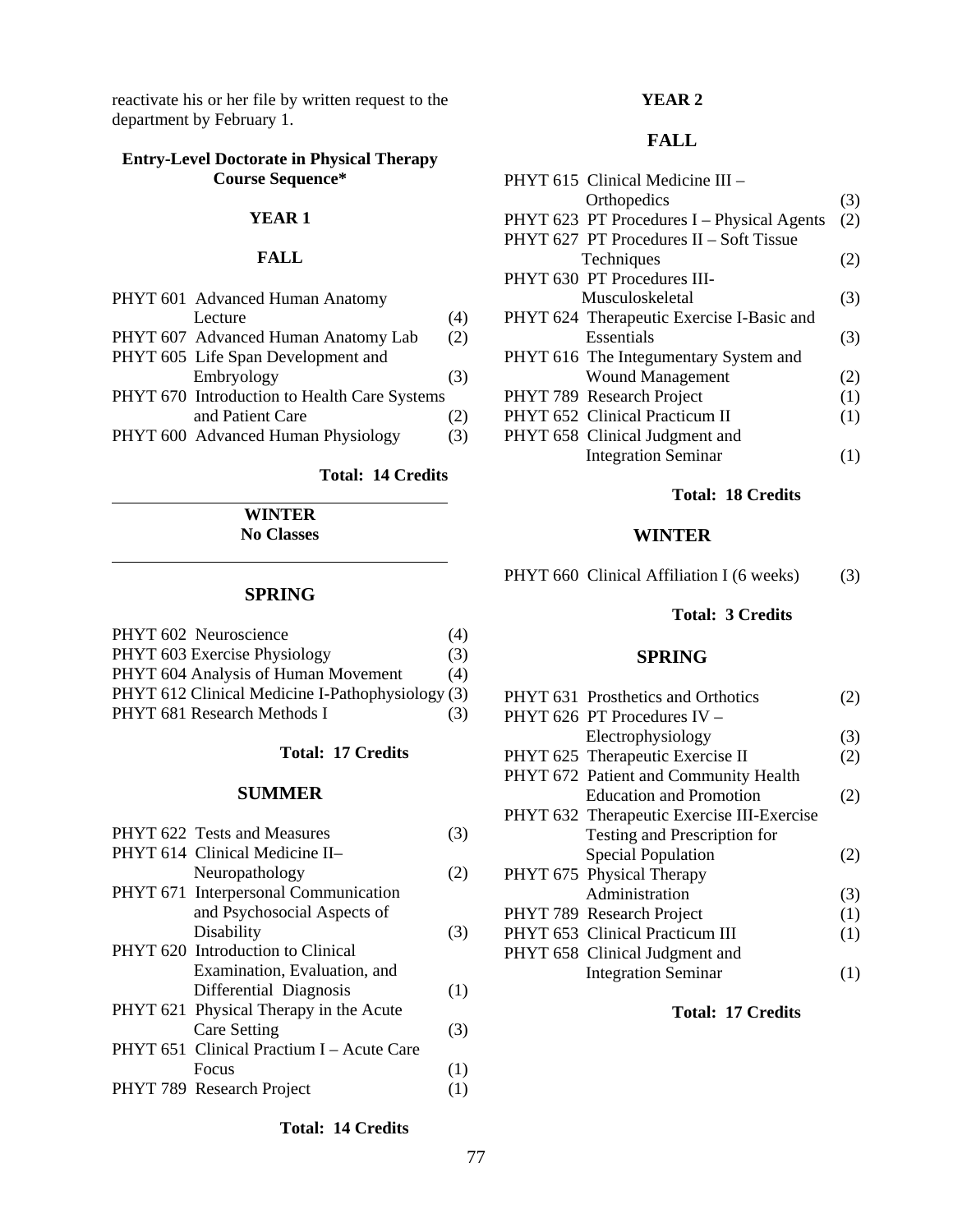#### **SUMMER**

| PHYT 606 Pharmacology, Laboratory |     |
|-----------------------------------|-----|
| Values, and Medical Imaging       |     |
| For the Physical Therapist        | (2) |
| PHYT 682 Research Methods II      | (2) |
| PHYT 789 Research Project         | (1) |

## **Total: 5 Credits**

#### **YEAR 3**

## **FALL**

| PHYT 642 Patient Management-               |     |
|--------------------------------------------|-----|
| Neuromuscular I                            | (2) |
| PHYT 637 Patient Management-               |     |
| Pulmonary                                  | (2) |
| PHYT 634 Patient Management-               |     |
| Musculoskeletal I                          | (2) |
| PHYT 640 Patient Management-Pediatrics I   | (2) |
| PHYT 789 Research Project                  | (1) |
| PHYT 661 Clinical Affiliation II (8 weeks) | (4) |
| PHYT 659 Advanced Clinical Judgment and    |     |
| <b>Integration Seminar</b>                 |     |

#### **Total: 14 Credits**

#### **WINTER**

| PHYT 643 Patient Management-            |     |
|-----------------------------------------|-----|
| Neuromuscular II                        | (1) |
| PHYT 635 Patient Management-            |     |
| Musculoskeletal II                      | (1) |
| PHYT 641 Patient Management-            |     |
| Pediatrics II                           | (1) |
| PHYT 673 Professional Education Seminar | (1) |

## **Total: 4 Credits**

## **SPRING**

| PHYT 633 Patient Management-Cardiac     | 2)  |
|-----------------------------------------|-----|
| PHYT 645 Patient Management Selected    |     |
| Topics II                               | (2) |
| PHYT 644 Patient Management -           |     |
| Neuromuscular III                       | (3) |
| PHYT 636 Patient Management             |     |
| Musculoskeletal-III                     | (3) |
| PHYT 659 Advanced Clinical Judgment and |     |
| Integration                             | (1) |
| PHYT 674 Professional Development and   |     |
| Practice Issues In P.T.                 |     |
|                                         |     |

#### **Total: 13 Credits**

#### **SUMMER**

PHYT 662 Clinical Affiliation III (8) (16 weeks)

l

#### **Total: 8 Credits**

\*Course numbers and sequence subject to change. Student must complete 6 credits of Independent Study or electives during the three years of the program

#### **TOTAL CREDITS: 132**

#### **COURSE DESCRIPTIONS**

## **PHYT600 Advanced Human Physiology (3)**

This course focuses on the major physiological systems of the human body. Topics in this course will cover function of the cardiovascular, respiratory, musculoskeletal, renal, gastrointestinal, genitourinary, neurological, lymphatic, endocrine, and immune systems at the cellular, organ and systemic levels.

## **PHYT601 Advanced Human Anatomy (4)**

This course focuses on the structure and function of the human body with emphasis on the neuromusculoskeletal, cardiovascular, pulmonary, gastrointestinal, and genitourinary systems. Clinical correlations to the anatomical structures will be presented.

## **PHYT602 Neuroscience (4)**

This course explores the structure and function of the central, peripheral and autonomic nervous systems on an anatomical, physiological and neurological basis. Three lecture hours and three laboratory hours per week.

## **PHYT 603 Exercise Physiology (3)**

This course provides an overview of exercise physiology theory and principles and an examination of the physiological responses to both acute and chronic physical activity. The role of exercise physiology in the treatment and rehabilitation of various populations is highlighted.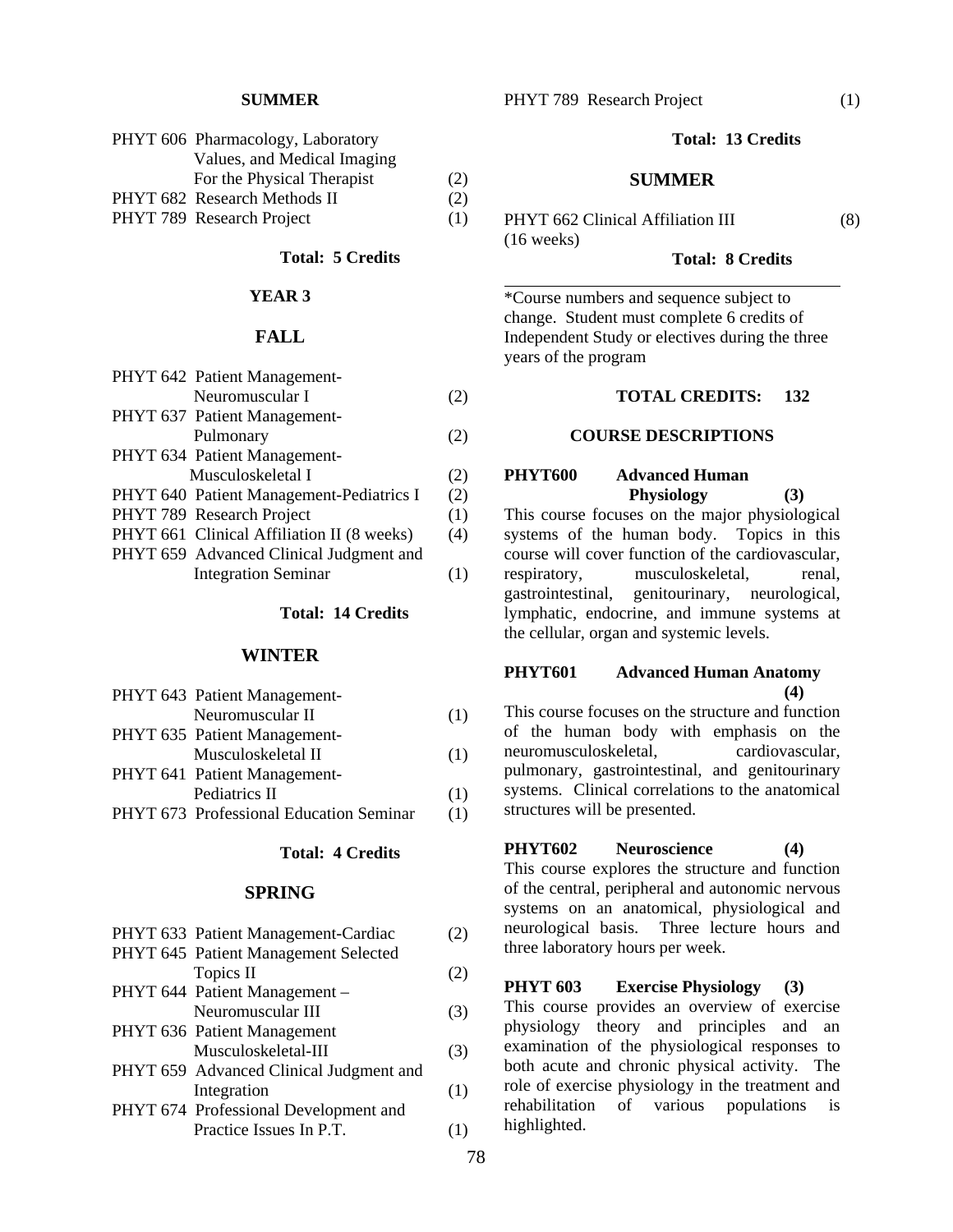## **PHYT 604 Analysis of Human Movement (4)**

The course analyzes normal and abnormal motor function based upon principles of biomechanics and musculoskeletal anatomy. The student will be able to perform movement analyses of functional activities with regards to kinematics and kinetics. The student's anatomical knowledge will be reinforced and palpation skills will be taught through hands-on laboratory experiences.

## **PHYT 605 Life Span Development and Embryology (3)**

This course emphasizes a holistic study of normal human growth and development from conception to maturity including embryological development of the major body systems. Emphasis will be placed on the components of sensory and motor development and the development of mature motor patterns. Study will include the four aspects of human behavior and development including biophysical, cognitive, affective, and social. Students will also examine physiological and psychosocial issues involved in the normal aging process.

#### **PHYT 606 Pharmacology, Laboratory Values and Medical Imaging for the Physical Therapist (2)**

The first part of this course provides an overview of the basic components of pharmacology with emphasis on pharmacokinetics and pharmacodynamics. A review of common disease states encountered in clinical practice and their pharmacological interventions will be presented. Emphasis will be placed on exploring the relationship between pharmacology and physical therapy practice. Students will be engaged in clinical reasoning and application of pharmacological concepts. The second part of this course will introduce the student to critical laboratory tests and the interpretation of laboratory values. Basic hematology will be reviewed focusing on normal and pathological blood levels. Emphasis will be placed on the interpretation of laboratory data and its impact on safe and effective patient care. The third part of this course covers the principles, procedures and interpretation of diagnostic imaging techniques. Emphasis is on plain film radiography, myelograms, CT scans,

magnetic resonance imaging and nuclear medicine.

# **PHYT 607 Advanced Human Anatomy-Lab (2)**

The course focuses on the structure and function of the human body with emphasis on the neuromusculoskeletal, cardiovascular, pulmonary, gastrointestinal, and genitourinary systems. The students' understanding of the human body in three dimensions will be facilitated through cadaver dissection.

## **PHYT 612 Clinical Medicine I Pathophysiology (3)**

This course provides an introduction to general pathology and the physiological and anatomical changes accompanying disease, injury or abnormal development. Pathophysiology of the following systems are covered: cardiovascular, respiratory, musculoskeletal, renal, gastrointestinal, genitourinary, lymphatic, endocrine, and immune systems. Current concepts and trends in diagnosis and medical management will be presented throughout the course. Mechanisms of disease processes will be examined.

# **PHYT 614 Clinical Medicine II-Neuropathology (2)**

This course will emphasize pathology of the nervous system (CNS, PNS, and ANS) and the physiological and anatomical changes accompanying disease, injury, and abnormal development. Current concepts and trends in differential diagnosis, medical management, and healthcare interventions are covered.

## **PHYT 615 Clinical Medicine III-Orthopedics (3)**

In this course, emphasis is placed on the pathology of the musculoskeletal system, and the physiological and anatomic changes accompanying disease, injury, and/or abnormal development along with current concepts and trends in differential diagnosis and medical and surgical management and rehabilitation.

## **PHYT 616 The Integumentary System & Wound Management (2)**

This course will include an overview of the structure and function of the integumentary system, common dermatologic conditions, and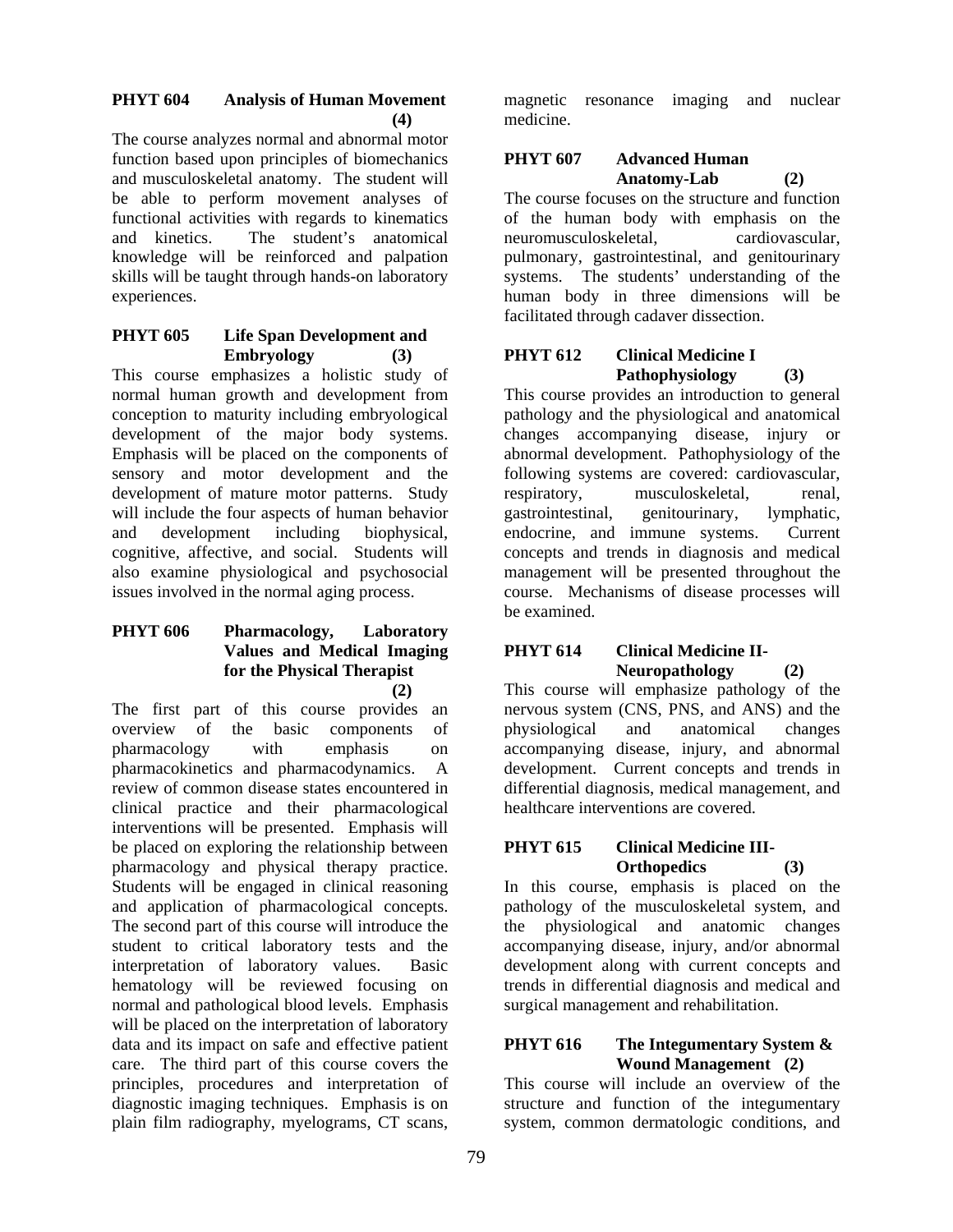the physiology of the normal wound healing process. The etiology and pathophysiology of various types of chronic wounds will be presented including pressure ulcers, arterial and venous insufficiency ulcers, neuropathic ulcers, and burns. The examination, evaluation, and intervention for each type of pathologic condition will be discussed. Students will engage in problem-solving activities through a variety of case study applications.

## **PHYT 620 Introduction to Clinical Examination, Evaluation and Differential Diagnosis (1)**

This course will consist of the principles of the patient management model including examination, evaluation, diagnosis, and prognosis. Emphasis will be placed on the process of obtaining a history, performing a systems review, and selecting and administering tests and measures to gather data. The principles of differential diagnosis will be introduced with an emphasis on distinguishing between neuromusculoskeletal and systemic conditions.

## **PHYT 621 Physical Therapy in the Acute Care Setting (3)**

Students will be introduced to basic physical therapy examination, evaluation and intervention skills to ensure safe patient interactions including; gross assessment skills, patient communication, safe and effective patient positioning and movement, monitoring of vital signs, use of assertive ambulatory devices, universal precautions and sterile procedures. An emphasis is placed on psychomotor performance of the above examination and intervention skills and will also include safe procedures in transfers, gait training, positioning, and basic patient handling skills. Equipment and procedures utilized in the acute care setting will be introduced including IVs, cardiac monitoring devices, catheters, and respiratory support apparatus.

# **PHYT 622 Tests and Measures (3)**

This course presents examination/evaluation skills pertinent to physical therapy including, postural assessment, goniometry, specific and group manual muscle testing, isokinetic testing, sensation testing, limb length and girth measurements, and reflex testing. Students will

apply techniques to specific patient case situations.

## **PHYT 623 PT Procedures I – Physical Agents (2)**

The course addresses: 1) The physical principles and physiological effects of physical agents/modalities; 2) The ethical use and application of physical agents in the management of pain, soft tissue trauma, and edema; 3) The role of physical agents/modalities in prevention of secondary complications and their adjunct use to therapeutic exercise and movement therapy; 4) The relationship of physical agents/modalities, temperature regulation and vascular supply, indications and contraindications; 5) Modification in the application of physical agents/modalities in unique patient populations.

# **PHYT 624 Therapeutic Exercise I – Basics and Essentials (3)**

This course serves as an introduction to the modality of therapeutic exercise. It includes principles of aerobic conditioning and the use of various types of resistance, range of motion, postural, and breathing exercises along with their therapeutic application to specific regions of the body. Emphasis will be centered on providing a foundation of knowledge and skills that can be used to manage a large number of patient problems seen in clinical practice. Students will be able to design safe and effective therapeutic exercise programs and home programs for a variety of patients with consideration of indications and contraindications. Issues of patient compliance will also be addressed.

#### **PHYT 625 Therapeutic Exercise II (2)**

This course is a continuation of Therapeutic Exercise I and includes advanced therapeutic techniques for all regions of the body. Such techniques as proprioceptive neuromuscular facilitation, a wuatic exercise, balance, and postsurgical protocols are covered. Therapeutic exercise interventions for special patient populations will also be addressed including the obstetrical patient, patients with rheumatoid arthritis and osteoarthritis, scoliosis, and the elderly.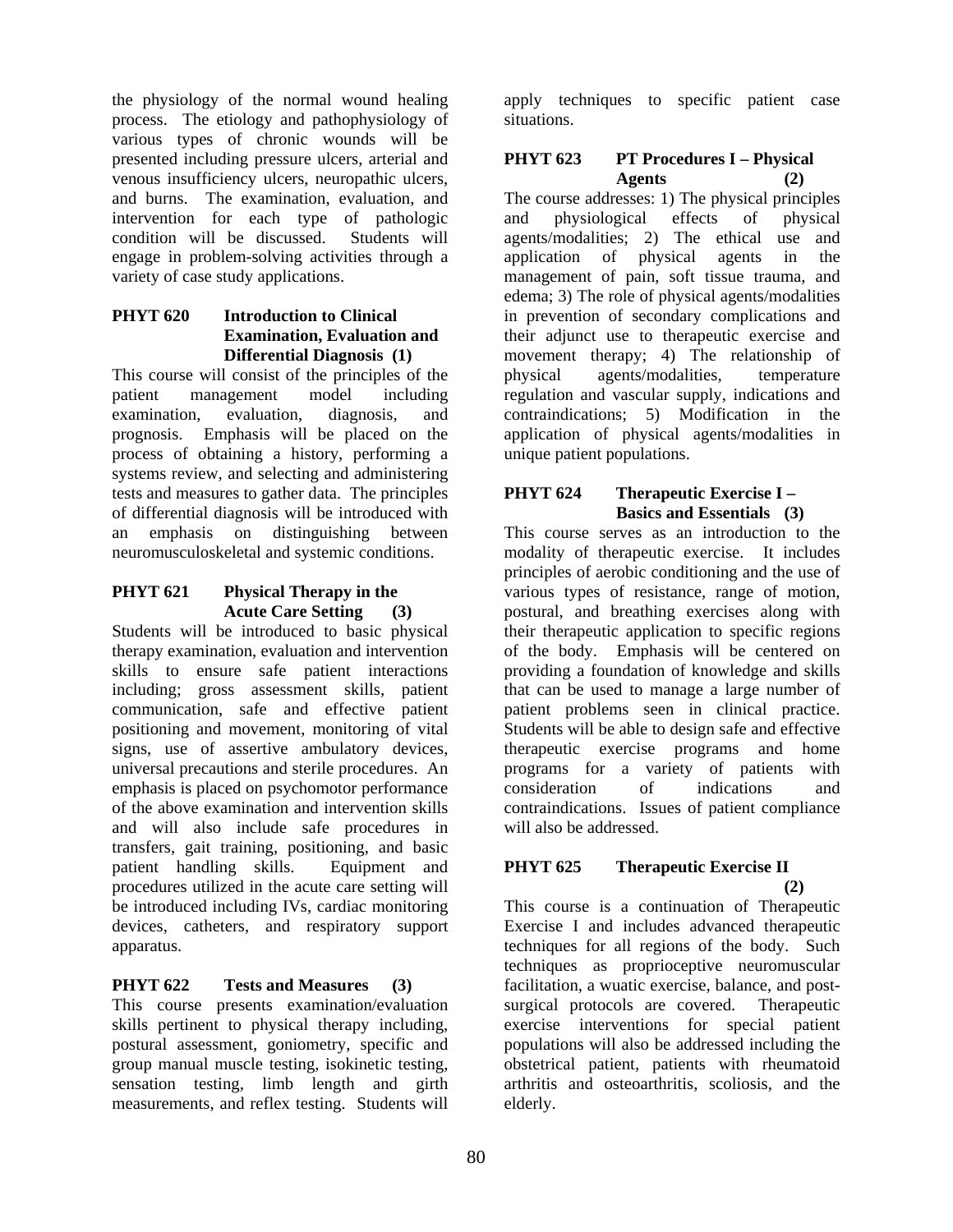# **PHYT 626 PT Procedures IV – Electrophysiology (3)**

Analysis of the physical and physiological principles underlying the application of therapeutic electricity in patient/client management is provided. Basic principles underlying electrodiagnostic procedures are covered.

## **PHYT 627 PT Procedures II – Soft Tissue Techniques (2)**

This course encompasses practical and theoretical aspects of soft tissue techniques used in the physical therapy management of musculoskeletal impairments. Emphasis is placed on examination skills, specific tissue examination, and intervention techniques. The potential influence of soft tissue on movement and pain in mechanical and neurological impairments is discussed.

# **PHYT 630 PT Procedures III – Musculoskeletal (3)**

This course will consist of the principles of upper and lower extremity examination including the special testing of the upper and lower extremity joints and assessment of accessory motion. The principles of joint mobilization as a therapeutic intervention will be included with a discussion of the history, various philosophies, grading systems, and techniques. Joint mobilization techniques specific to the upper and lower extremities will be emphasized. The course will also cover differential diagnosis of upper and lower extremity conditions of musculoskeletal and non-musculoskeletal origin with the use of an upper and lower quarter scanning exams.

## **PHYT 631 Prosthetics and Orthotics**   $(2)$

The course focuses on patient management for individuals requiring the use of prostheses and orthoses. Emphasis is placed on the skills of examination of limb impairments and evaluation of the factors that influence the normalization of function. Students will develop plans and intervention strategies to maximize the health care of individuals with various amputations and limb impairments. In addition, students will learn to proficiently measure appropriate changes in function and communicate the

findings to the prosthetist/orthotist and other members of the health care team.

## **PHYT 632 Therapeutic Exercise III-Exercise Testing and Prescription for Special Populations (2)**

This course highlights basic exercise testing procedures and precautions, as well as exercise prescription for selected patient populations. An emphasis is placed on monitoring patients for normal and abnormal responses to activity, and specific indications and contraindications to exercise. Populations to be addressed will include individuals with arthritis, diabetes, cancer, AIDS, and cardiovascular and pulmonary conditions, among others.

## **PHYT 633 Patient Management – Cardiac (2)**

Emphasis during lecture and laboratory experiences will be placed on cardiovascular structure, physiology, function, and the response to acute and chronic exercise. Interventions such as medications, surgical procedures, and exercise will be highlighted, along with the nature of cardiovascular pathology, cardiovascular rehabilitation, prevention strategies, and the role of the physical therapist.

## **PHYT 634 Patient Management – Musculoskeletal I (2)**

The course is the first part in the sequence of management and treatment of the neurologically impaired adult. The course explores the theoretical basis of traditional and current approaches for the management of persons with CNS, PNS, ANS and congenital disorders of traumatic and/or vascular etiology. The primary concerns are: (a) brief review of traditional methods, their historical perspectives, strengths and weaknesses; (b) in-depth analysis of Brunnstrom's method of evaluation and treatment of patients post-CVA and postselected vascular disorders of cortical etiology, strengths and weaknesses; (c) introduction to theories of motor control, motor learning and skill acquisition and their potential application in skill learning and rehabilitation; (d) current issues in "functional" interventions, strategies and outcome expectations.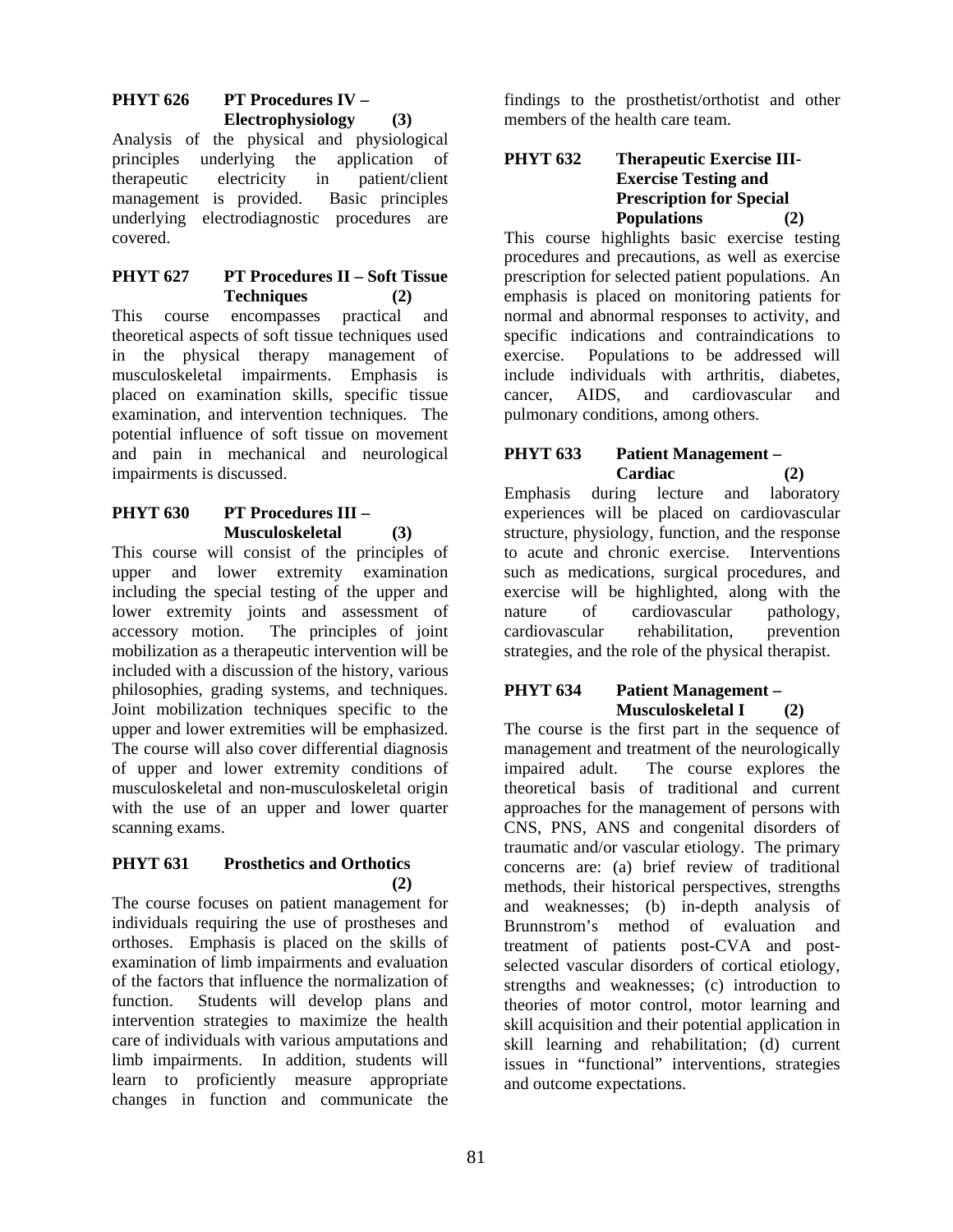# **PHYT 635 Patient Management – Musculoskeletal II (1)**

This course is a continuation of PHYT 634, Patient Management-Musculoskeletal I stressing the skills of examination, program planning, treatment, re-evaluation, and continuing health care in dysfunctions of the musculoskeletal system. Special emphasis will be directed at dysfunction of the extremity joints, and the integration of all treatment interventions including the use of manual therapy. The student will learn to examine and treat common dysfunctions and surgical conditions of the extremities. The course will also emphasize the skills of differential diagnoses as it relates to the extremities. The students will also perform advanced dissections of the joints with special emphasis on mobilization procedures, special testing, and common pathologies.

#### **PHYT 636 Patient Management – Musculoskeletal III (3)**

This course is a continuation of PHYT 634 and 635, Patient Management-Musculoskeletal I and II. This course stresses the skills of examination, program planning, treatment, reevaluation, and continuing health care in dysfunction of the musculoskeletal system. Special emphasis will be placed on the examination and treatment of common disorders of the spine, hip, SI joint, and TMJ. Manual therapy techniques, including mobilization and muscle energy techniques of the spine will be emphasized. The students will also perform advanced dissections of the joints with special emphasis on mobilization procedures, special testing, and common pathologies.

## **PHYT 637 Patient Management – Pulmonary (2)**

Emphasis during lecture and laboratory experiences will be placed on recognition of pulmonary structure, physiology, and function, and pathological conditions. The role of physical therapy in the integration of various examination, evaluation and intervention procedures in order to provide acute care, rehabilitation, and prevention programs are also highlighted.

#### **PHYT 640 Patient Management –**  Pediatrics I (2)

This course will cover examination, evaluation, and intervention procedures for common pediatric conditions including primary and secondary neurological, musculoskeletal, developmental, neuromuscular and cardiopulmonary disorders. Influences of psychosocial, cultural, and environmental factors will be addressed for children with disabilities and their families/caregivers. Students will be introduced to current principles and legal issues in the provision of pediatric services in community-based and educational programs including family-centered care, practice models, and the Individuals with Disabilities Education Act (IDEA).

# **PHYT 641 Patient Management –**  Pediatrics II (1)

The course is the second in a sequence of courses that explore the theoretical basis of traditional and current approaches of managing persons with CNS, PNS, ANS disorders of progressive and non-progressive, acquired and/or congenital etiologies. The course focuses on the examination, evaluation, diagnosis, prognosis, and intervention of the adult with impaired motor function and sensory integrity. This course will cover the management of patients with traumatic brain injury (TBI) in the acute and chronic phases of rehabilitation. The role of the physical therapist as a direct caregiver and team member will be discussed.

## **PHYT 642 Patient Management – Neuromuscular I (2)**

The course is the first part in the sequence of management and treatment of the neurologically impaired adult. The course explores the theoretical basis of traditional and current approaches for the management of persons with CNS, PNS, ANS and congenital disorders of traumatic and/or vascular etiology. The primary concerns are: (a) brief review of traditional methods, their historical perspectives, strengths and weaknesses; (b)in-depth analysis of Brunnstrom's method of evaluation and treatment of patients post-CVA and post selected vascular disorders of cortical etiology, strengths and weaknesses; (c) introduction to theories of motor control, motor learning and skill acquisition and their potential application in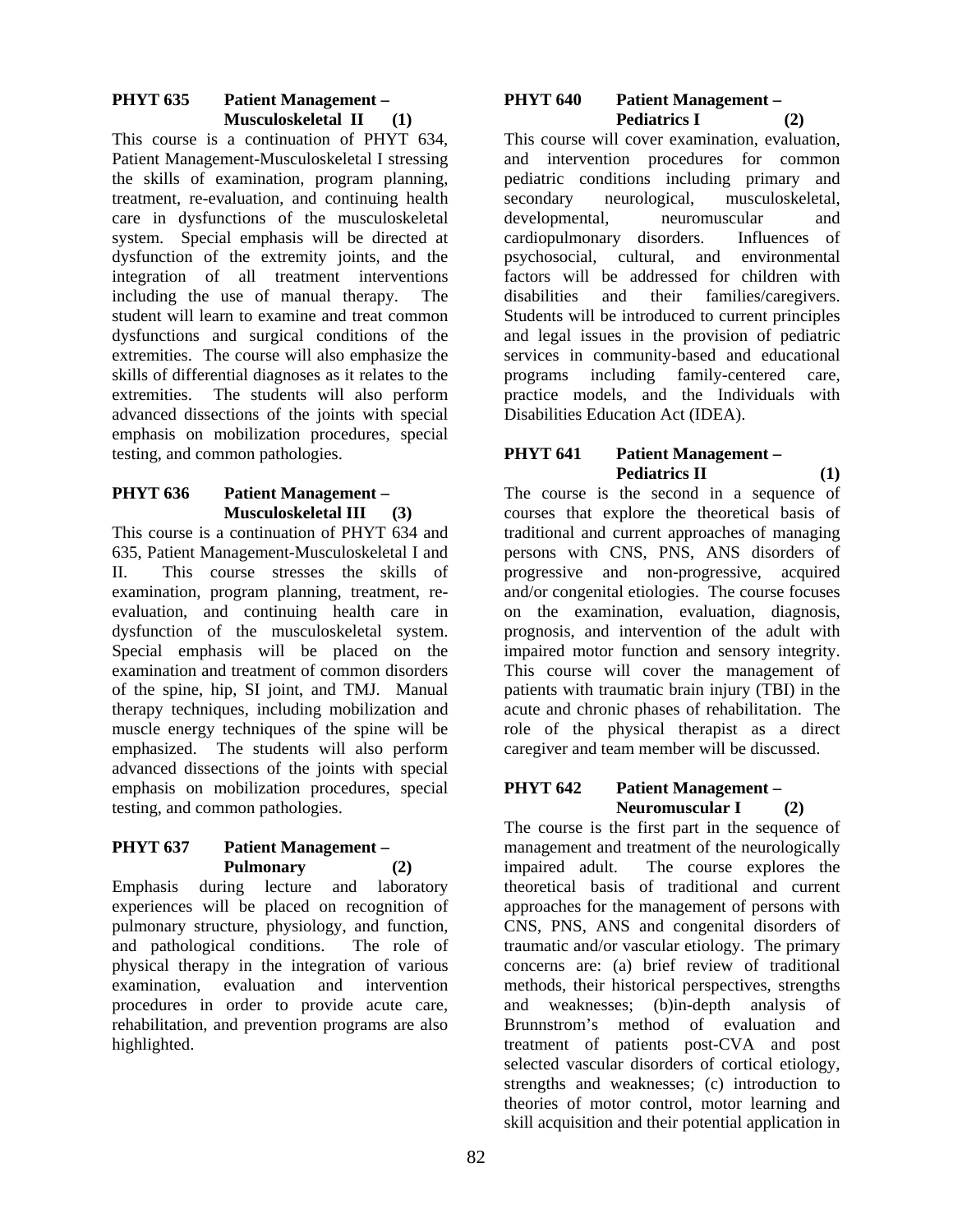skill learning and rehabilitation; (d) current issues in "functional" interventions, strategies and outcome expectations.

## **PHYT 643 Patient Management – Neuromuscular II (1)**

The course is the second in a sequence of courses that explore the theoretical basis of traditional and current approaches of managing persons with CNS, PNS, ANS disorders of progressive and non-progressive, acquired and/or congenital etiologies. The course focuses on the examination, evaluation, diagnosis, prognosis, and intervention of the adult with impaired motor function and sensory integrity. This course will cover the management of patients with traumatic brain injury (TBI) in the acute and chronic phases of rehabilitation. The role of the physical therapist as a direct caregiver and team member will be discussed.

## **PHYT 644** Patient Management **Neuromuscular III (3)**

The course is the third in a sequence of courses, which explore the theoretical basis of traditional and current approaches of managing persons with CNS, PNS, ANS disorders of progressive and non-progressive, acquired and/or congenital etiologies. The skills of examination, evaluation, program planning, and intervention for the patient with neurological impairments will be emphasized. Attention will also be directed to the environment into which the patient is being discharged, re-evaluation of status, health care regulation changes and their implication of care for patients with dysfunctions of the neurological system.

## **PHYT 645 Patient Management – Selected Topics (2)**

Students will develop skills for the management of patients with rheumatory diseases, HIV/AIDS, temporomanidbular joint dysfunction, cancer, lymphedema, and incontinence. The role of the physical therapist in the management of the obstetric and gynecologic patients will also be included.

## **PHYT 651 Clinical Practicum I – Acute Care Focus (1)**

Students are involved in a practical part-time clinical experience in the application of physical therapy procedures while under direct

supervision of a clinic instructor. The emphasis is on the management of patients in the acute care setting. The student will directly apply the knowledge and skills obtained in PHYT 621: Physical Therapy in the Acute Care Setting.

# **PHYT 652 Clinical Practicum I (1)**

Students are involved in a practical part-time clinical experience in the application of physical therapy procedures while under direct supervision of a clinic instructor. Students rotate through a variety of clinical settings.

# **PHYT 653 Clinical Practicum III (1)**

Students are involved in a practical part-time clinical experience in the application of physical therapy procedures while under direct supervision of a clinic instructor. Students rotate through a variety of clinical settings.

# **PHYT 658 Clinical Judgment & Integration Seminar (1)**

This course combines instruction in clinical problem solving through problem synthesis, critical thinking, clinical reasoning, and decision-making. Case studies presented by faculty and students are used to facilitate the development of reasoning and decision-making skills that are applicable to current health care issues as well as to clinical practice. Students integrate didactic knowledge with clinical applications through the presentation and discussion of actual patient case studies. Repeatable credit.

#### **PHYT 659 Advanced Clinical Judgment & Integration Seminar (1)**

This course will focus on advanced clinical problem solving and analysis with an emphasis on the application of differential diagnostic skills. Students will develop skills in critical analysis of complex medical conditions and in formulating appropriate plans for intervention. The course is designed to enhance students' critical thinking abilities that are particularly pertinent to the autonomous practioner who practices in states with direct access to physical therapy services. Repeatable credit.

# **PHYT 660 Clinical Affiliation I (3)**

This clinical session will consist of six weeks of full-time clinical experience. Students will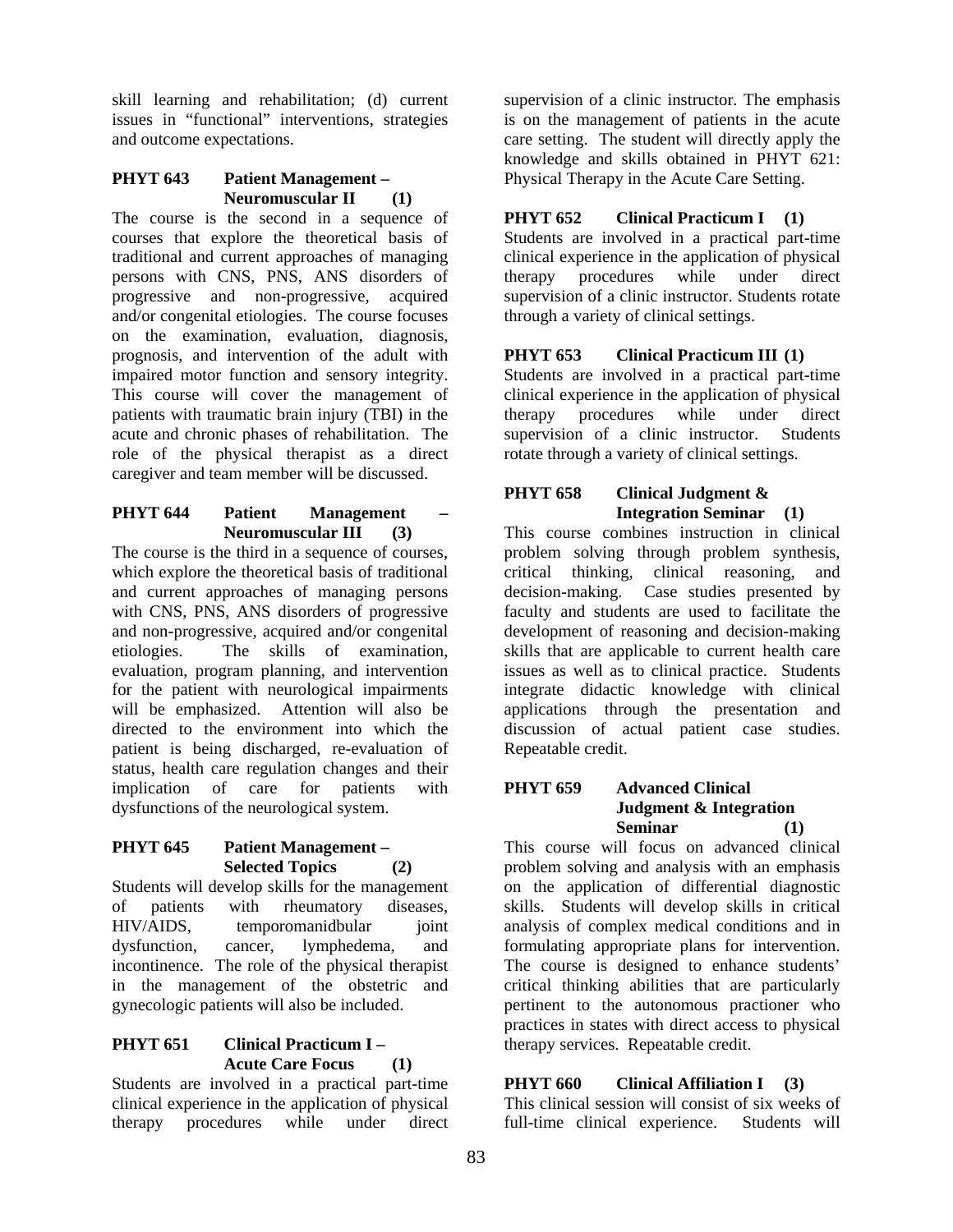incorporate examination, evaluative and therapeutic procedures presented in the classroom and laboratory in direct patient care under the supervision of clinical instructor. 40 clinical hours per week/6 weeks.

# **PHYT 661 Clinical Affiliation II (4)**

This clinical session will consist of eight weeks of full-time clinical experience. Students will incorporate examination, evaluative and therapeutic procedures presented in the classroom and laboratory in direct patient care under the supervision of a clinical instructor. 40 hours per week/8 weeks.

# **PHYT 662 Clinical Affiliation III (8)**

This clinical session will consist of 16 weeks of full-time clinical experience in preparation for competency as an entry-level practitioner. Students will incorporate examination, evaluative and therapeutic procedures presented in the classroom and laboratory in direct patient care under the supervision of a clinical instructor. 40 hours per week/16 weeks.

# **PHYT 670 Introduction to Health Care Systems and Patient Care (2)**

In this course, students are introduced to the role and function of the physical therapist in contemporary health care with an awareness of ethical principles, historical foundations of the profession, current health care issues, and health care economics. Students will be introduced to the patient management model in physical therapy including patent examination, evaluation, diagnosis, prognosis, intervention and outcomes. A broad overview of professional roles and functions in a variety of settings will be covered. The course will use an interdisciplinary approach to assure that students learn the importance of an interdisciplinary team approach to health care in urban and rural areas. This course also highlights the diversity of individuals and cultures and their interaction with the health care system.

## **PHYT 671 Interpersonal Communication and Psychosocial Aspects of Disability (3)**

This course focuses on the psychological, social, and cultural contexts of patient care emphasizing those variables identified as important for managing clients with disabilities. Emphasis

will be placed on both verbal and non-verbal communication skills. Students develop initial skills in patient interviewing and in establishing a therapeutic therapist-patient relationship. Psychosocial characteristics of various patient populations are discussed. Emphasis is placed on how personal adjustment to disability influences the rehabilitation process. Students explore the various factors affecting the patient, the family, and the patient therapist relationship in situations of chronic illness, disability, and loss.

#### **PHYT 672 Patient and Community Health Education and Promotion (2)**

This course will explore the basic principles and theories of health care delivery and epidemiology in community based settings. The impact of demographic, cultural, economic and other factors that may affect delivery of health care will also be discussed. The course is designed to promote wellness and prevention through the development of patient and community education programs. Health belief models and adult learning theories and principles will be incorporated in the development and implementation of health education programs for individual patients and local community groups.

## **PHYT 673 Professional Education Seminar (1)**

This course introduces the necessary components for conducting a professional education seminar/presentation. The course will focus on literature searches, assimilating problems and hypotheses, and styles associated with various types of professional presentations.

## **PHYT 674 Professional Development and Practice Issues in PT (1)**

An introduction to job searching skills including resume writing and interviewing skills, preparing for the National Physical Therapy Examination and state licensure procedures are the focus of this course. The course will also include discussion of current and relevant issues facing the physical therapy profession.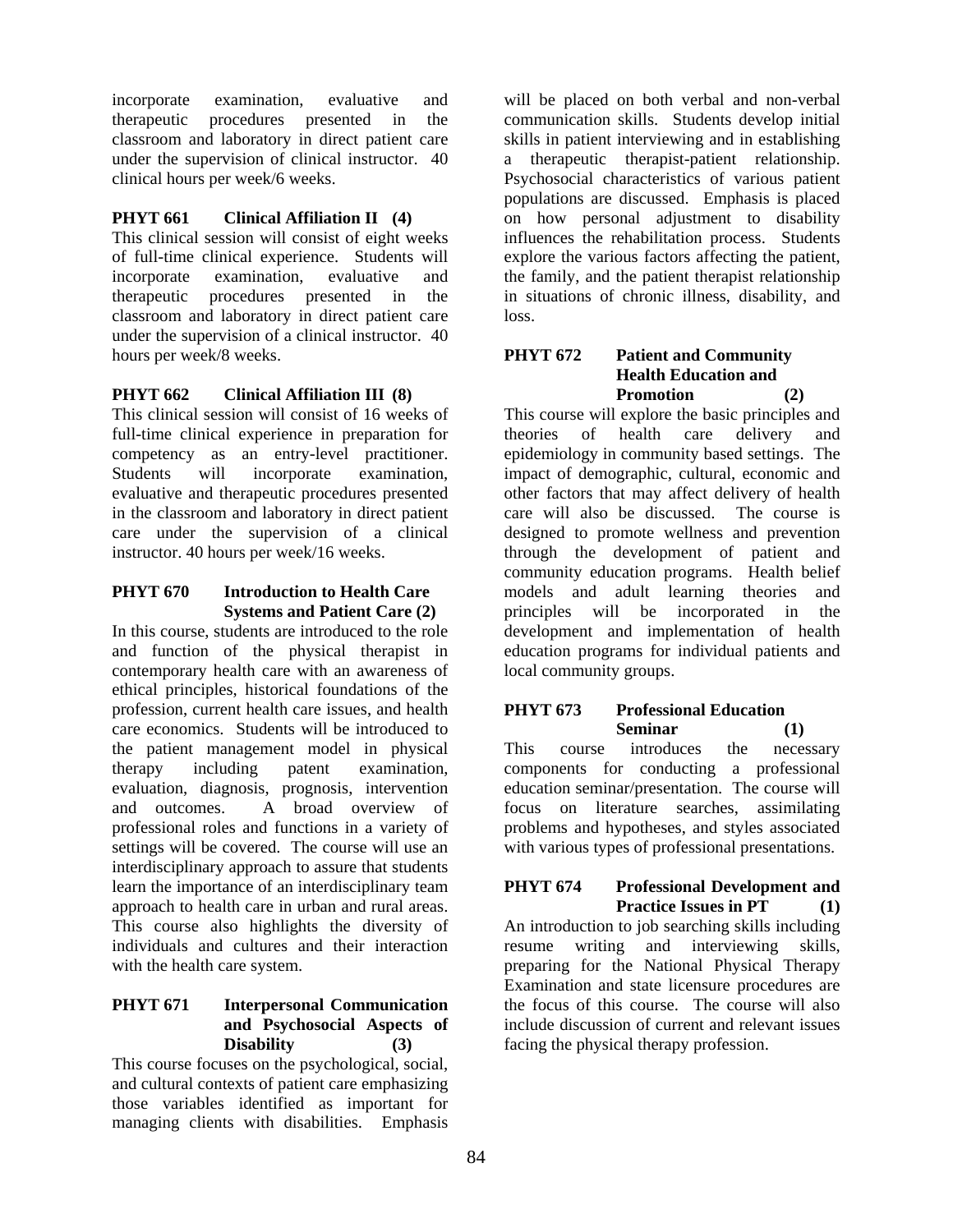## PHYT 675 Physical Therapy **Administration (3)**

This course addresses principles of organization, management, and reimbursement in health care settings. Legal and ethical issues will be discussed including those pertaining to health care personnel administration.

# **PHYT 681 Research Methods I (3)**

This course is designed to be a comprehensive review of basic experimental and nonexperimental methods for research using the scientific method. Inductive and deductive approaches will be discussed with emphases on casual ordering, theoretical framework development, hypothesis testing and critical analysis of current literature.

# **PHYT 682 Research Methods II (2)**

This is a seminar course examining problems and techniques of quantitative and nonquantitative data analysis including data management techniques, advanced statistical modeling (regression techniques, factor analysis, and non-linear techniques), handling non-normal quantitative data, and problems of qualitative research related to case studies, participant observation, and survey/questionnaire construction.

## **PHYT 789 Research Project (1)**

This course emphasizes problem formulation suitable for the completion of a doctoral project. Data collection, hypotheses testing, argumentation from data, and completion of the doctoral project by the end of the professional training is expected. All research undertaken is supervised by the student's research advisor. Repeatable credit.

\*\*\*\*\*\*\*\*\*\*\*\*\*\*\*\*\*\*\*\*\*\*\*\*\*\*\*\*\*\*\*\*\*\*\*\*\*\*\*

#### **For further information on this program contact:**

Graduate Program Coordinator Department of Physical Therapy University of Maryland Eastern Shore Princess Anne, MD 21853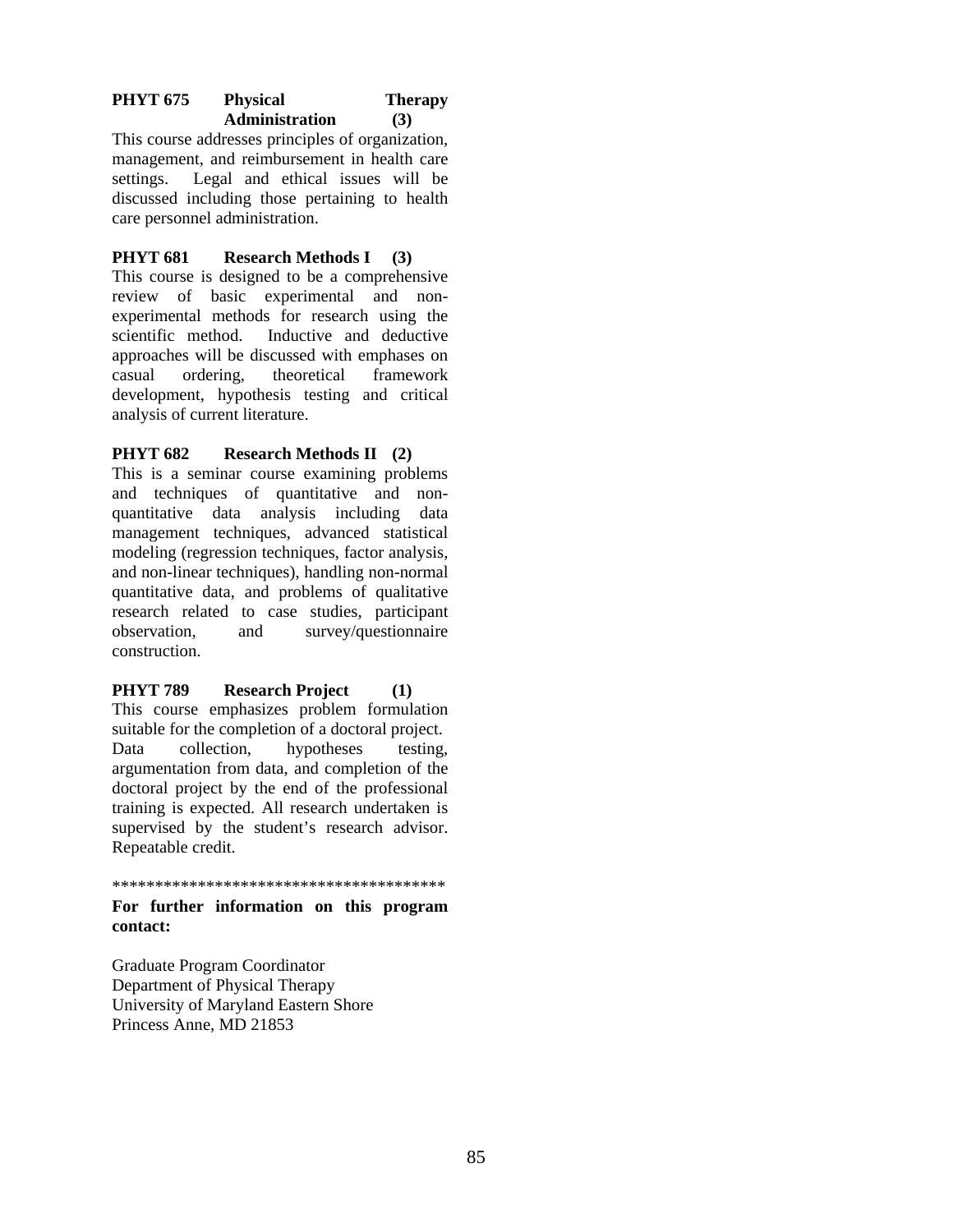#### **REHABILITATION COUNSELING**

#### **MISSION**

The Master of Science in Rehabilitation Counseling is a graduate degree in the Department of Rehabilitation Services at the University of Maryland Eastern Shore. The department offers the Bachelor of Science degree in Rehabilitation Services. The M.S. degree program will prepare students for professional employment in counseling and service provision to individuals with physical, mental, developmental, sensory, cognitive, psychosocial, and emotional disabilities. Emphasis is placed on capacity building to increase services to under-served populations and rural communities. Underserved populations include minority, cultural, ethnic and racial groups, women, and the aging populations.

The number of individuals with a disability in the United States exceeds 50 million. The objective of the graduate program is to prepare rehabilitation professionals with the competencies, skills, knowledge and practical experiences, to effectively facilitate the rehabilitation and habilitation of individuals with disabilities in rural or urban settings. These competencies include an understanding of the policies and procedures relative to physiological, social, psychological, cultural, political, and economical factors that effect vocational rehabilitation and independent living.

The Department of Rehabilitation Services is committed to diversity, equality of opportunity, and the belief that everyone is entitled to full inclusion and active participation in society. The ultimate goal is to graduate competent rehabilitation professionals, who will be community leaders, and valued citizens.

All faculty in the Rehabilitation program are committed to teaching, service, and research for the inclusion of persons with disabilities into society. They foster a climate of life-long learning, leadership development, scholarly activity, and solution-based strategies that facilitate physical and psychological independence, gainful employment, and a consumer-defined quality of life in both rural and urban communities.

 Faculty have conducted professional research, published refereed journal articles and book chapters, and presented before professional organizations on the state, national and international level. It will be the responsibility of the graduate program coordinator and the clinical coordinator to assist in locating appropriate internship experiences to meet the goals and program requirements.

The Master of Science degree in Rehabilitation Counseling will address the critical and compelling need for trained rehabilitation professionals in the state of Maryland, the mid-Atlantic region and nation. The graduate program will not only produce needed professionals in rehabilitation but also offset the continuing education needs of regional social services personnel.

## **Characteristics of the Program**

1. Educational objectives -- The graduate program is designed to provide rehabilitation education and training to meet the needs of a diverse and global labor market. The curriculum includes: (1) job placement counseling of people with disabilities; (2) infusion of rehabilitation technology across the curriculum; and (3) preparation of students to work in a variety of allied health and human service professions. Inclusion of assistive/adaptive and other relevant technology into the curriculum will make a difference in counseling about quality of life for individuals with disabilities.

2. General Requirements -- The UMES Graduate Program in Rehabilitation Counseling has established a program based on the Council on Rehabilitation Education (CORE) guidelines and State of Maryland professional counselor licensure criteria. Emphasis is placed on competencies that prepare graduates for a career path that includes direct service competencies and administrative functions. The universal CORE-based curriculum prepares graduates to apply to be a certified rehabilitation counselor (CRC) and professional counselor licensure (LPC). Program graduates will be prepared for employment in the State-Federal rehabilitation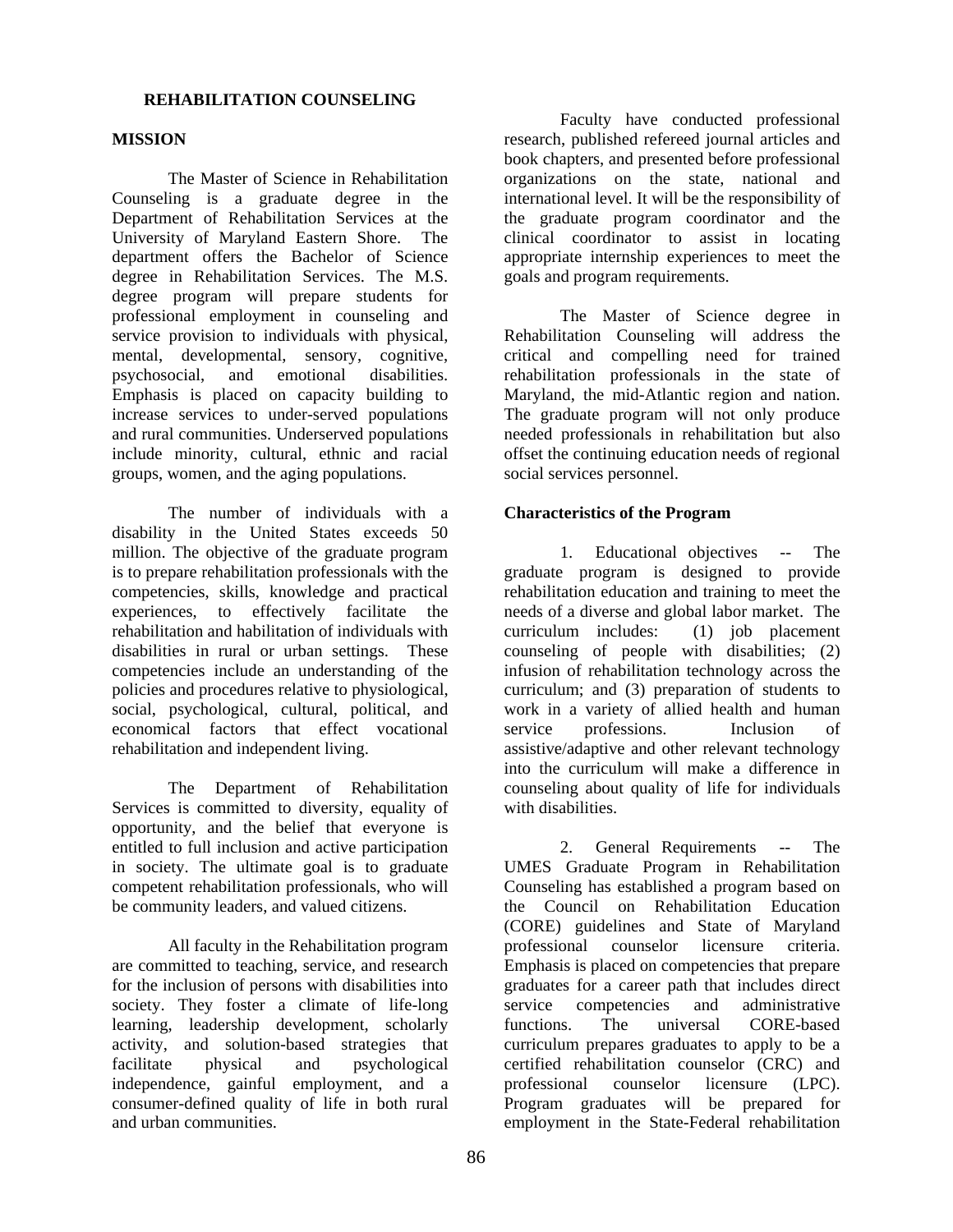system, e.g., Maryland Department of Rehabilitation Services, Non-governmental Organizations (NGOs) such as private foundations and associations, and private sector rehabilitation among many venues focused on serving individuals with disabilities and their families. Work settings for graduates of the Rehabilitation Counseling program include federal/state public rehabilitation, private practice, community rehabilitation centers, hospitals, schools, colleges, universities, industry, insurance companies, legal offices, corrections, treatment programs, centers for independent living (CILs), and rehabilitation centers. Additionally, students will be prepared to comply with the federal mandate on Comprehensive System of Personnel Development (CSPD) for the state-federal system of vocational rehabilitation.

The curriculum is consistent with the standards of the Council on Rehabilitation Education (CORE) and the Standards of Practice as set forth by the Commission on Rehabilitation Counselor Certification (CRCC). Graduates following the ascribed curricula are eligible to apply for certification as a Certified Rehabilitation Counselor (CRC). For more information on rehabilitation counseling certification visit the CRCC website: http://www.crc-commission.org

3. Credit and Courses -- The academic program will require 48 credit hours (16 courses) and can be completed in four semesters by full-time students. Although priority will be given to full-time students, part-time students and non-rehabilitation graduate students may register for courses if space is available. The length of time it will take for a part-time student to fulfill requirements for graduation is contingent upon how many credit hours they take each semester. A comprehensive exam (written and oral) will be required for students electing not to conduct Thesis Research. Students must maintain a cumulative grade of B (3.0) in all graduate level courses taken for credit toward a graduate degree.

## **Master of Science Degree in Rehabilitation Counseling Course of Study**

| <b>First Semester</b> |                              | Hours    |
|-----------------------|------------------------------|----------|
| <b>RECN 501</b>       | Disability and               |          |
|                       | <b>Rehabilitation Policy</b> | 3        |
| <b>RECN 502</b>       | Theories and Counseling      |          |
|                       | Techniques                   | 3        |
| <b>RECN 503</b>       | Cultural and Ethical         |          |
|                       | Dimensions of Counseling     |          |
|                       |                              | 2        |
| <b>RECN 504</b>       | Psycho-Social Aspects        |          |
|                       | of Disabilities              | 2        |
| <b>RECN 505</b>       | Medical Aspects of           |          |
|                       | <b>Disabilities</b>          | <u>3</u> |
| Total                 |                              |          |

## **Second Semester**

| <b>RECN 510</b> | <b>Vocational Counseling</b> |    |
|-----------------|------------------------------|----|
|                 | and Job Placement*           | 3  |
| <b>RECN 511</b> | Assessment and               |    |
|                 | Vocational Evaluation* 3     |    |
| <b>RECN 512</b> | Case Management of           |    |
|                 | <b>Severe Disabilities</b>   | 3  |
| <b>RECN 513</b> | Research Methods             | 3  |
| <b>Total</b>    |                              | 12 |
|                 |                              |    |

# **Third Semester**

| <b>RECN 601</b> | Group and Family                  |   |
|-----------------|-----------------------------------|---|
|                 | Counseling*                       | 3 |
| <b>RECN 602</b> | Legal Aspects of                  |   |
|                 | Rehabilitation                    | 1 |
| <b>RECN 603</b> | High Tech/Low Tech                |   |
|                 | Rehabilitation                    |   |
|                 | Systems*                          | 3 |
| <b>RECN 604</b> | Program Evaluation and            |   |
|                 | <b>Organizational Development</b> |   |
|                 |                                   | ΄ |
| <b>RECN 605</b> | Counseling Practicum**2           |   |
| Total           |                                   |   |

# **Fourth Semester**

| <b>RECN 610</b> | Master's Seminar                  |    |
|-----------------|-----------------------------------|----|
| <b>RECN 612</b> | <b>Rehabilitation Counseling</b>  |    |
|                 | Internship $(600$ clock hours)*** |    |
|                 |                                   |    |
| <b>RECN 799</b> | Thesis Research                   |    |
|                 | $(non-thesis option****)$         | 3  |
| <b>Total</b>    |                                   | 11 |

## **Total credit hours 48**

\*Indicates courses that require 15-20 clock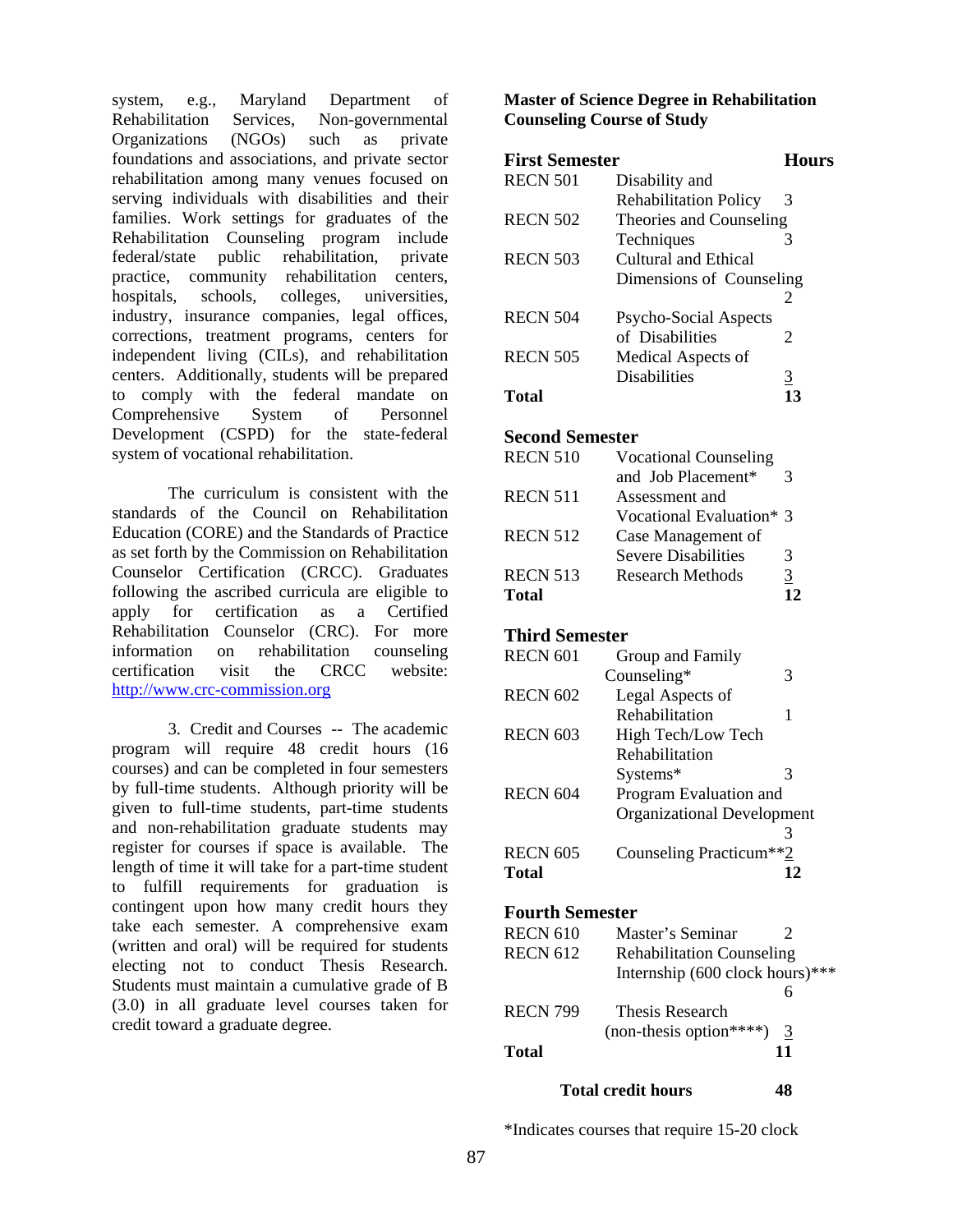hours of direct experience.

\*\*Indicates the course requiring 100 documented practical/clinical clock hours.

\*\*\*Indicates the RECN 612 Rehabilitation Counseling Internship, 600 clock hours.

\*\*\*\*If selecting a non-thesis option see advisor for elective recommendation.

RECN 501 through 505 or advisor's consent are prerequisites to other courses. These courses must be completed prior to practical/clinical experiences.

#### **Practical/Clinical Experience**

The four didactic courses that require practical/clinical experiences are identified below. The Counseling Practicum is a 100 clock hour supervised clinical experience. Details of the requirements for the Internship are written in the Syllabus for that course. All clinical experiences will be supervised by qualified professional personnel, approved and verified by faculty who have Certified Rehabilitation Counseling (CRC).

Requiring practical/clinical experience within the didactic courses encourages the students to get 15-20 clock hours of immediate practice and application of the theory and knowledge acquired in the lectures from four specific rehabilitation domains.

#### **The four domains below each require 15- 20 clock hours:**

| <b>RECN510</b>      | <b>Vocational Counseling</b>  |
|---------------------|-------------------------------|
|                     | and Job Placement             |
| RECN511             | Assessment and Vocational     |
|                     | Evaluation                    |
| RECN <sub>601</sub> | Group and Family              |
|                     | Counseling                    |
| RECN <sub>603</sub> | High Tech/Low Tech            |
|                     | <b>Rehabilitation Systems</b> |
|                     |                               |

The practical/clinical experience competencies for each of the courses are outlined below and are consistent with the Council on Rehabilitation Education CORE competencies. Students are expected to express and experience, in these four courses,

knowledge consistent with the following competencies.

#### **RECN 510 Vocational Counseling and Job Placement**

 Vocational counseling and consultation services Planning for vocational services Vocational implications of various disabilities Job placement strategies Client job-retention skill development Job modification and restructuring techniques Job and employer development Job follow-up and post-employment services Accommodation and rehabilitation engineering Supported employment services and strategies Services to employer organizations Worker's Compensation Worker's compensation laws and practices **RECN 511 Assessment and Vocational Evaluation**  Vocational counseling and consultation services

 Assessment of physical-functional capacities of individuals

 Occupation and labor market information

 Theories of career development/work adjustment

 Computer application and technology Assessment and Evaluation Interpretation of assessment results

 Test and evaluation techniques for assessment

## **RECN 601 Group and Family Counseling**

 Individual and Group Counseling Individual counseling practices Individual counseling theories Behavior and personality theory Human growth and potential Family counseling theories Group counseling practices and interventions Group counseling theories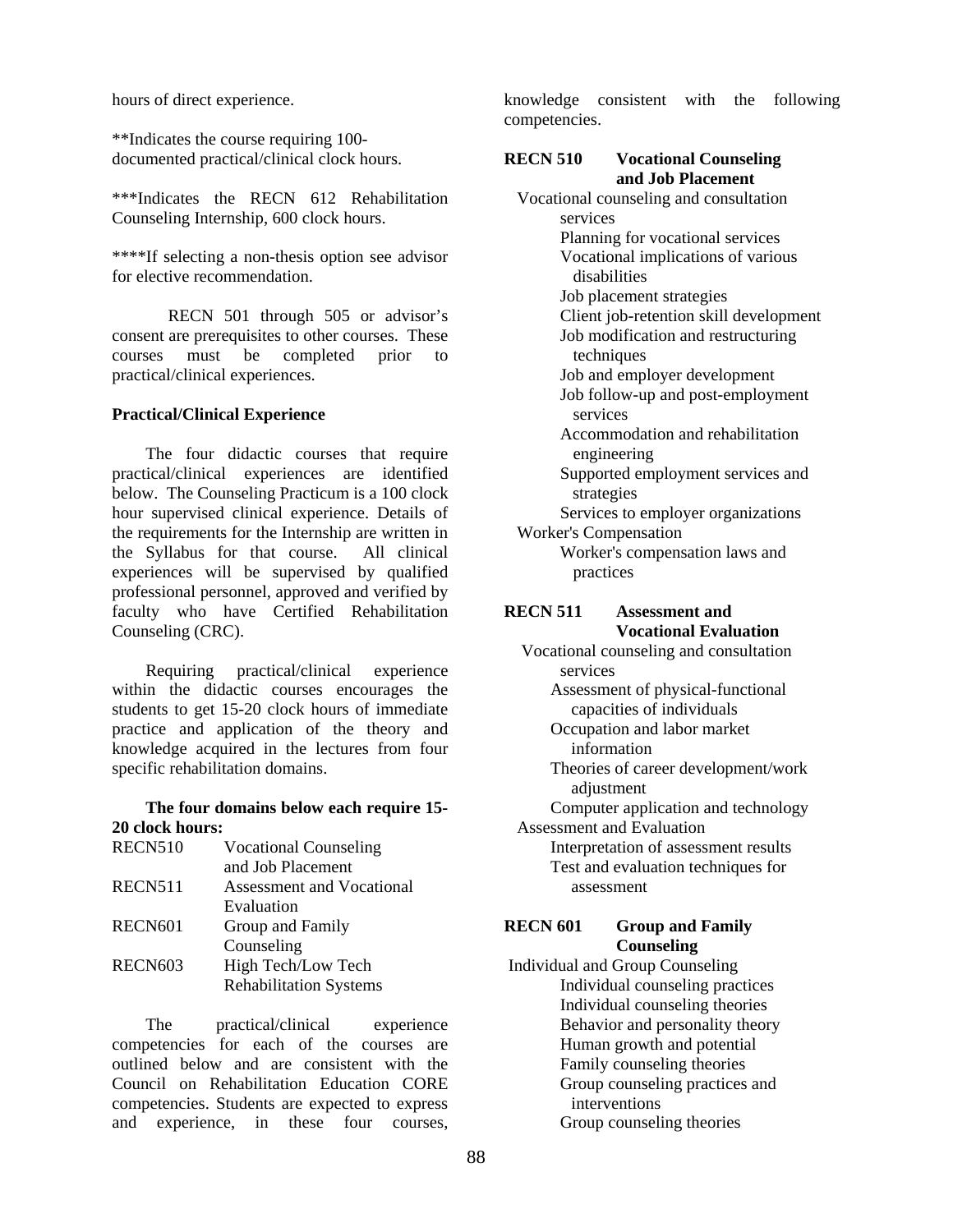Family, Gender, and Multicultural Issues Societal issues, trends, and developments Psycho-social and cultural impact on family Multicultural counseling issues Gender issues Family counseling practices

## **RECN 603 High Tech/Low Tech Rehabilitation Systems (2)**

Vocational counseling and consultation services Job modification and restructuring techniques Accommodation and rehabilitation engineering Computer application and technology Environmental and Attitudinal Barriers Environmental barriers for individuals with disabilities Americans with Disabilities Act Compliance guidelines Job accommodation resources

# **RECN 605 Counseling Practicum (2)**

The Counseling Practicum is exclusively devoted to fulfilling the Council on Rehabilitation Education recommendation for practical experience through the course RECN 605 Counseling Practicum. This is a 2 semester credit hour, 100 clock hour practical experience under the direct supervision of faculty who have fulfilled requirements to be Certified Rehabilitation Counselors (C.R.C). The practicum shall include on-campus and off campus audio and video taping of individual and group counseling experiences dealing with rehabilitation counseling concerns which will facilitate the further development of rehabilitation counseling skills. Course requirements, competencies, and the Code of Ethics will be made available in the syllabus for the course.

## **RECN 612 Rehabilitation Counseling Internship (600 CRC -supervised clock hours) (6)**

A supervised Rehabilitation Counseling Internship enables the student's socialization into the field of rehabilitation counseling and the development of the appropriate professional

skills, experiences and competencies as outlined by the Commission on Rehabilitation Education (CORE) and the Commission on Rehabilitation Counselor Certification (CRCC). The students will gain knowledge that will enhance their ability to help individuals with disabilities find and maintain adequate vocational and personal independence. The internship experience will take place under the supervision of a qualified rehabilitation, rehabilitation related or allied health professional and involve direct experiences with persons with disabilities. Appropriate selected facilities involved in the rehabilitation of individuals who have a physical, mental, developmental, behavioral, or sensory disability will provide an opportunity for students to apply theories and skills. These facilities may include state departments of rehabilitation, centers for independent living, psychiatric hospitals or psychosocial programs, sheltered workshops, supported employment agencies, and institutions or organizations serving individuals with developmental disabilities, substance abusing persons, the industrially injured, agriculturally- or ruralrelated injuries, aged or adult/juvenile offenders. Students interested in higher education may opt to conduct their internship experience in the Services for Students with Disabilities program at an approved college or university.

## **Didactic Course Descriptions Note: Credit hours are in parentheses**

## **RECN 501 Disability and Rehabilitation Policy (3)**

The purpose of this course is to examine, describe and discuss public and private sector policy as it impacts individuals with disabilities (physical and/or mental impairments that effect one or more major life activity). The philosophy of the course and its approach toward policy is presented in the context of systems and a biopsycho-social approach to human development with the goal of attaining maximum quality of life and community inclusion. Topics include terminology, history, philosophy and legal aspects of rehabilitation and independent living, the state-federal vocational rehabilitation program, benefit systems, workers compensation, employer-based disability management, independent living, disability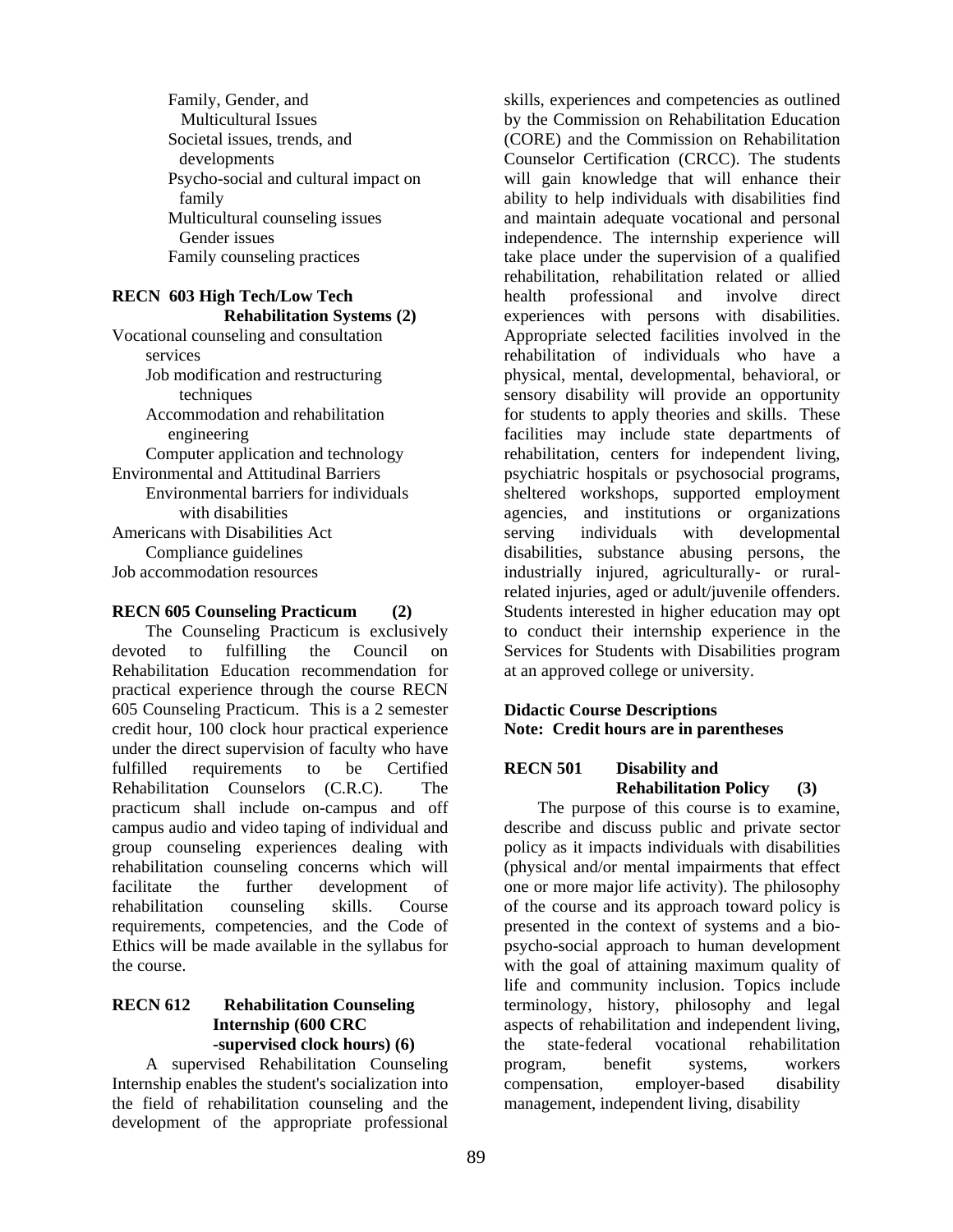legislation, and ethical issues.

## **RECN 502 Theories and Counseling Techniques (3)**

This course is a survey and practice course in counseling and psychotherapy. The course covers the theoretical approaches and best practices of counseling with a focus on individuals with disabilities. The underlying assumptions of human nature and personality are covered in addition to the specific techniques associated with each. Students are encouraged to develop their own theory and practice of counseling centered around a thorough reflection on the individual's belief system, particular target populations they envision working, and individual traits, strengths, and weaknesses. Significant time is spent on experiential activities including dyads, triads, and roleplaying. Ethical, legal, multicultural and research issues are also covered in depth.

# **RECN 503 Cultural and Ethical Dimensions of Counseling (2)**

This course in rehabilitation counseling provides theoretical and practical (clinical) instruction in multicultural and ethical aspects of rehabilitation counseling. Topics include the historical perspectives of multiculturalism and cultural diversity in society, theories and models of identity development among diverse groups, supervisory issues, practical strategies and a review of current research. Ethical issues regarding counseling and direct rehabilitation service delivery are discussed from both a generic and multi-cultural perspective centered upon research-based concepts, specific skills and strategies. Direct role-playing and skill building exercises are employed along with case study methods and lectures. Students are encouraged to develop an awareness of different cultures, learned biases and how they may effect the counseling relationship. Other topics include independence versus interdependence, and specific strategies in rehabilitation counseling. The purpose of this course is to provide students with knowledge and skill that will maximize access and effectiveness in serving underrepresented and culturally diverse populations, and to develop effective outreach strategies.

#### **RECN 504 Psycho-Social Aspects of Disabilities (2)**

 The course covers concepts, skills and knowledge of the social and psychological factors that either directly or indirectly effect the quality of life, adjustment and full societal participation of individuals with severe disabilities. Particular focus is placed on coping mechanisms, individual, familial, and cultural attitudes, and strategies that seek to facilitate human dignity, productivity and inclusion. The course will address human growth and potential, attitudinal barriers and vocational implications of disability. Physical disability, mental illness, congenital, developmental and emotional disabilities are addressed. The social and psychological factors that contribute to resiliency and minimize vulnerability are emphasized.

## **RECN 505 Medical Aspects of Disabilities (3)**

 This course involves an exploration of medical information and disabilities from a systems perspective. The course incorporates fundamental medical terminology, medical practitioners, and health care systems. The health care and related systems will be explored in view of their vocational implications, service provision, and resources for intervention, treatment, or therapy for individuals with disabilities. Case studies of systemically related disabilities and how they are managed through the medical model will be explored through the symptomatology, diagnosis, prognosis, and treatment phases of the disabilities. Consumer transition from the medical to the service model will be discussed. The psycho-social and cultural impact of disabilities important to the rehabilitation process will be infused in the curriculum.

## **RECN 510 Vocational Counseling and Job Placement (3)**

Concepts, principles, and skills related to the employment of individuals with physical, mental and congenital or developmental disabilities will be explored. Current best practices are covered within the context of various models, public and private, that seek to maximize productivity and life-long career pursuits. Areas of emphasis include: the vocational counseling process, marketing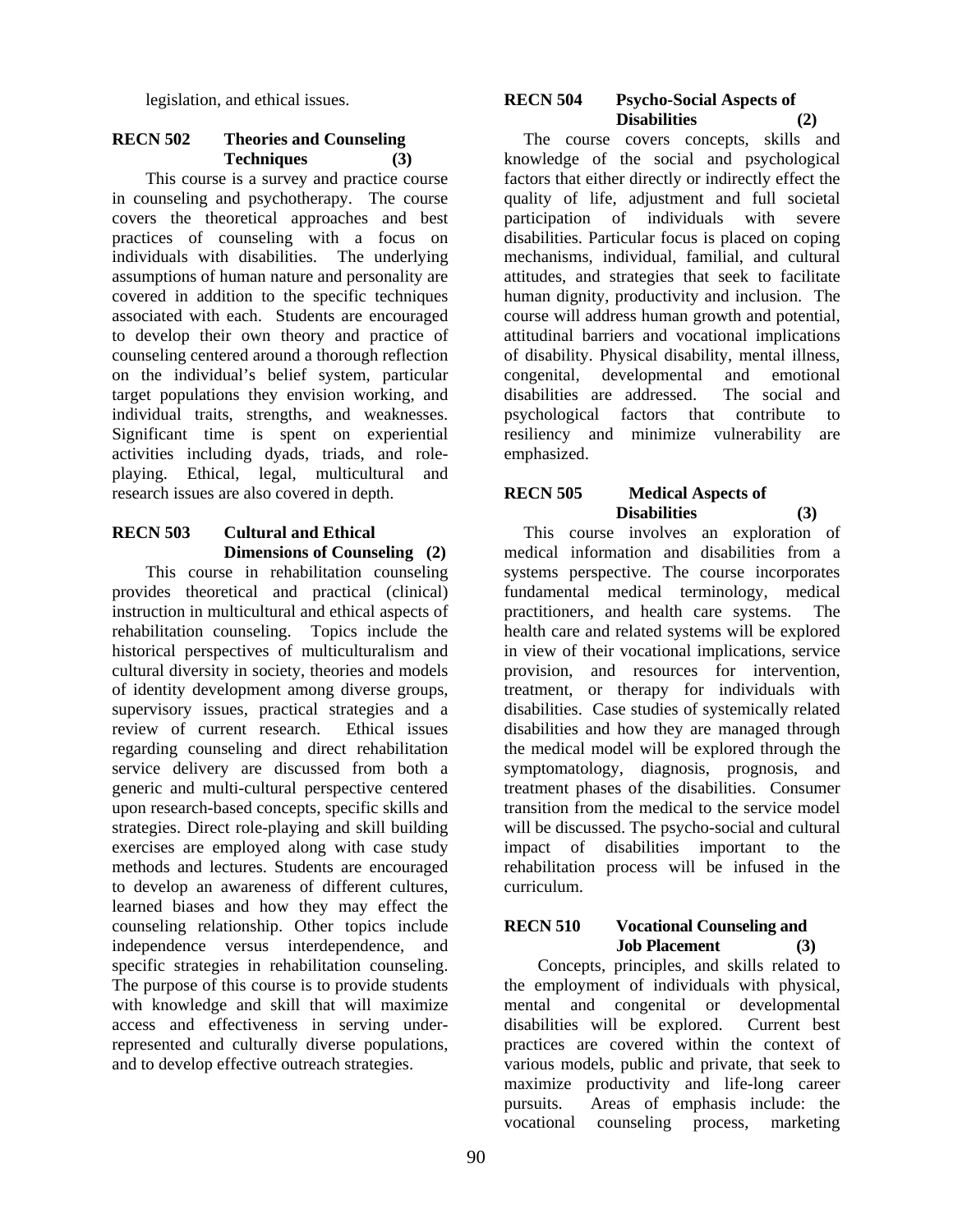approaches and networking strategies for working with employers, placement strategies, theories of vocational development and choice, labor market surveys and job analysis assessment of work readiness, job seeking and job retention skills, and major occupational classification systems. Knowledge of job modification and restructuring techniques and its importance to the employment of people with disabilities will be covered. Between 15-20 clock hours practica of in vivo supervised vocational counseling are required.

**Prerequisites: RECN 501; 502; 503; 504; 505** 

# **RECN 511 Assessment and Vocational Evaluation (3)**

This course will provide the students with basic statistical concepts: a working knowledge of test selection, administration, interpretation of test results and communication of findings in a comprehensive evaluation report. A major emphasis will be on the application of the procedures and utilization of the tools of vocational evaluation including: interviews, work related behavioral observations, individual evaluation plans, vocational counseling, standardized tests, work samples, and situational assessment. Guest speakers and visitations to local evaluation centers may also be utilized to enhance student understanding of the evaluation process. Between 15-20 clock hours practica of in vivo supervised assessment and vocational evaluation/counseling are required.

**Prerequisites: RECN 501, 502, 503, 504, 505** 

## **RECN 512 Case Management of Severe Disabilities (3)**

This is a level survey and practice course covering case management concepts, systems, processes and competencies necessary for the effective delivery of services to individuals with disabilities and their families. The instructional approach seeks to concurrently provide didactic and experiential pedagogy. Various models of case management practice will be presented including the State/Federal system of vocational rehabilitation, workers' compensation systems, health care case management, employer-based disability management, and managed care models. An emphasis is placed on attaining knowledge of the range and level of community and professional resources, services and products that facilitate quality of life,

independent living and work for individuals with disabilities in both urban and rural settings. The legal, ethical, cultural, social, and psychological aspects of case management are integrated into the course. The student will attain essential knowledge and skill in the cost-effective coordination of services, vendor selection criteria, negotiation/conflict resolution skills, documentation, and evaluation techniques in providing quality, professional services.

**Prerequisites: RECN 501, 502, 503, 504, 505** 

# **RECN 513 Research Methods (3)**

This course examines research methods and statistical concepts as they apply to the rehabilitation professional. Students will learn about quantitative, qualitative, and singlesubject research methods; basic statistical concepts; and the use of the statistical database SPSS. Students will develop critical thinking skills and learn to be good "consumers" of rehabilitation and popular research, as well as learn to collect, manage and analyze data.

# **RECN 601 Group and Family Counseling (3)**

This course integrates family and group process theory, interventions and practices, and methods into an advanced applied course. The course addresses both clinical and organizational aspects of working with families, groups and organizations in the rehabilitation process. The student is challenged to develop an understanding of group processes that apply concepts, research and best practice models to a variety of settings, client profiles and organizational models. Social psychology, family systems theory, organizational and clinical models are covered in addition to experiential elements that build competencies that are effective in rehabilitation and healthcare settings. Between 15-20 clock hours practica of in vivo supervised group counseling are required.

# **RECN 602 Legal Aspects of Rehabilitation (1)**

This course provides an overview of civil rights legislation specific to people with disabilities. The course methods will focus primarily on case studies exploring relevant legislation such as the Americans with Disability Act (ADA), tort and civil law, and their effect on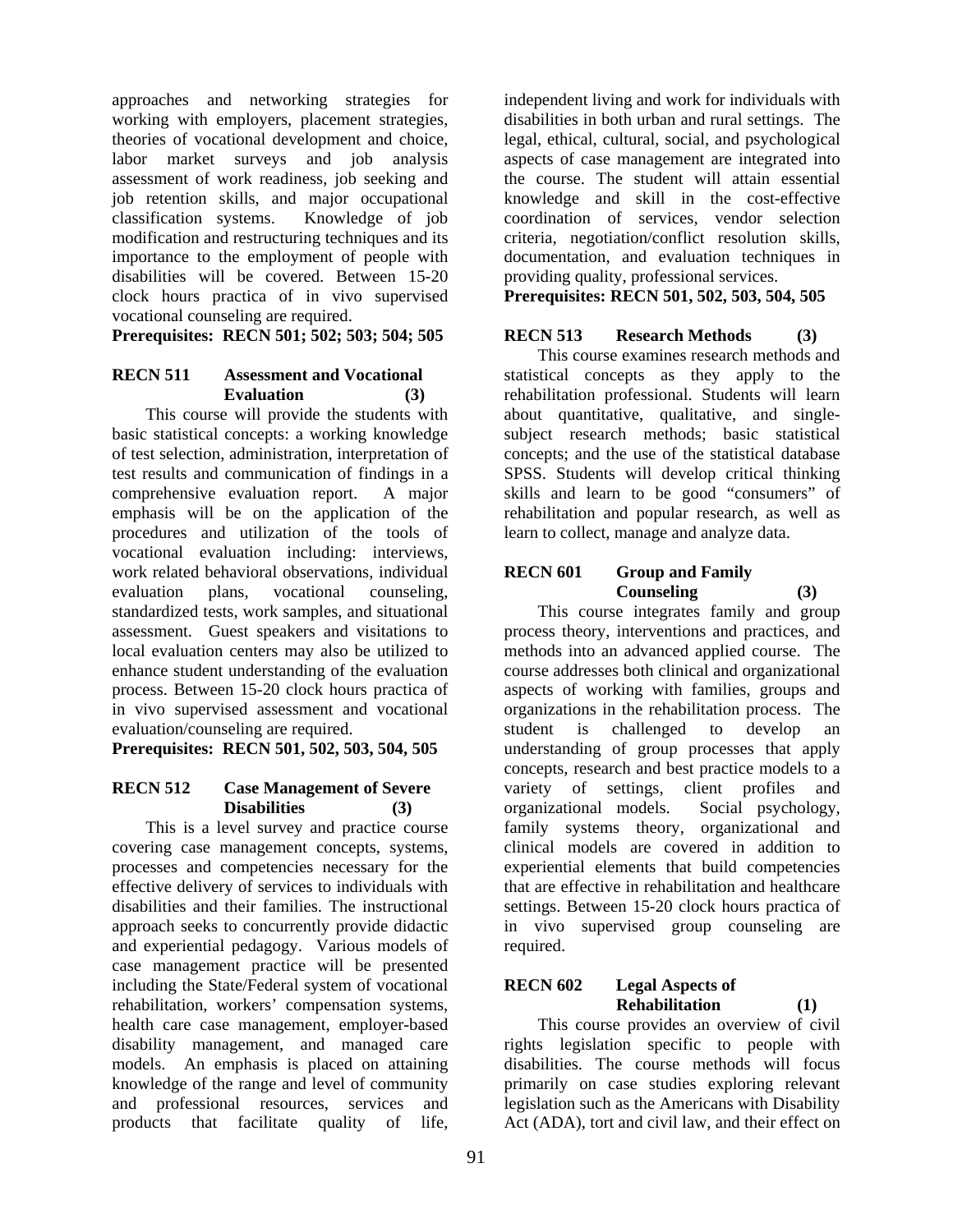the experience of individuals with disabilities. Students will learn processes and agencies for filing complaints and develop resources on the agencies specific to each element and Title of the ADA. The course will cover public policy, law, and practice, e.g., worker's compensation, and expert testimony. There will also be an emphasis on the organizational structure of private-for profit systems involved in private-for profit systems involved in rehabilitation. Additionally, legal issues germane to disability such as commitments, guardianships, and housing law will be discussed.

#### **Prerequisites: RECN 501, 502, 503, 504, 505**

## **RECN 603 High Tech/Low Tech Rehabilitation Systems (3)**

This course will provide an overview of high/low technology focused on adaptive and assistive rehabilitation technology, including aids for daily living. This technology will assist individuals with disabilities to achieve their maximum potential and provide training to students interested in gaining expertise in the use of technology while working with people with disabilities across the human lifespan. The student will become familiar with advanced computer technology such as Enabling Technologies (Braille/print systems), Dragon Dictate (speech input software), adaptive devices for computers, computer technology such as AlphaSmart, IntelliKeys, Delta Talker and a broad array of computer application technology available for working with individuals who are blind, deaf, or physically disabled. Other technology to be taught will include augmentative communication devices, voice output, e.g. outSPOKEN (enable individuals who are blind to access Macintosh). This course will have a practical application of knowledge and didactic preparation for understanding the value and use of advanced technology. Technology for working with people with learning disabilities and a broad range of developmental disabilities will be included. Between 15-20 clock hours practica of in vivo supervised rehabilitation technology are required. **Prerequisite: RECN 501** 

#### **RECN 604 Program Evaluation & Organizational Development (3)**

This course addresses current best practices in program evaluation. Program evaluations are fundamental to good planning. In order to plan and implement effective, valid and accurate evaluations, an understanding of organizational behavior and developmental concepts are significant. The increasing emphasis upon outcomes and program efficacy, necessitates knowledge and skill in determining return on investment, organizational effectiveness, cost/benefit analysis, research and planning as well as determining whether the needs of a constituency are being met. This course will focus on organizational factors, and evaluation design and technique. Upon successful completion, the student will be able to design, implement, and interpret the results of a basic evaluation strategy and possess a basic understanding of essential organizational behavior and planning processes. These skills are fundamental to effective and progressive organizational development and service to individuals with disabilities. **Prerequisite: RECN 513** 

## **RECN 610 Master's Seminar (2)**

The Master's Seminar will focus on the review of current literature, and will include reading and discussion of specific aspects of rehabilitation. Topics include, but are not limited, to: adaptive/assistive rehabilitation technology, Centers for Independent Living, Supportive Employment, Order of Selection, Ethical Issues, Americans with Disabilities Act, Disability Management, Job Development, Assessment, Cultural Diversity and current legislation on disability issues. The outcomes for this class are an increased interest and proficiency in rehabilitation research, oral and written presentation and publication.

**Prerequisites: RECN 501, 502, 503, 504, 505, 510, 511, 512, 513, 601** 

## **RECN 799 Thesis Research (3)**  Thesis research must be submitted for the Master of Science degree unless the Student elects the non-thesis option. Approval of the thesis topic, final thesis document and defense are the responsibility of an examining committee nominated by the student's advisor and approved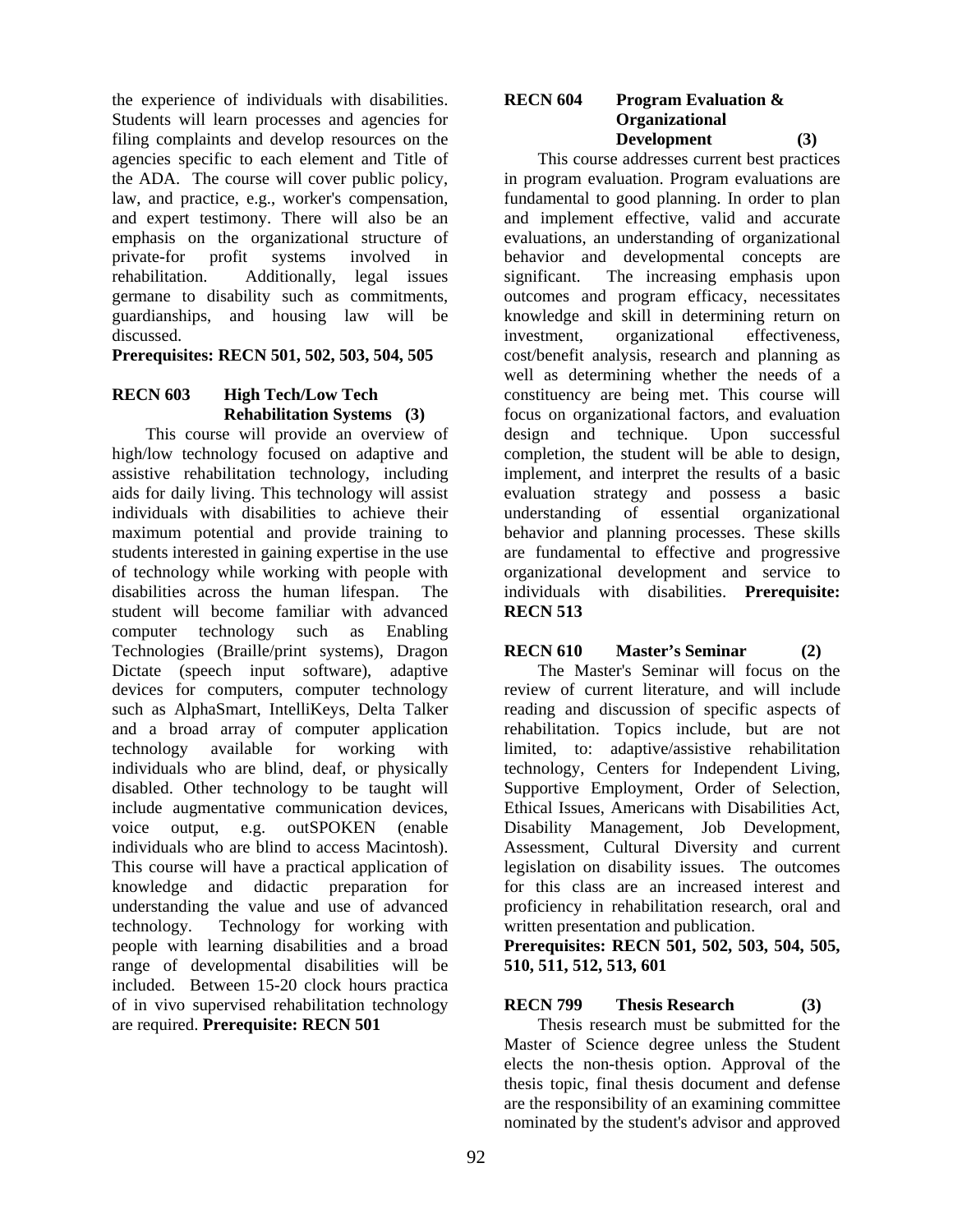by the Graduate School. The advisor is the chairperson of the committee, and the remaining two members of the committee are members of the Graduate Faculty who are familiar with the student's program of study and research.

**The non-thesis option** includes the completion of alternative elective coursework of three credit hours in lieu of RECN799, as well as comprehensive written and oral examinations. The written examination covers six cognate areas of the curriculum content, the oral examination, an additional four cognate areas. RECN 799 cannot be applied to the non-thesis option as coursework should a student elect to change from the thesis option to the non-thesis option.

## **ADMISSION CRITERIA**

- Besides the application and required attachments (see application for graduate admission booklet checklist), the Graduate Record Examination (GRE) [General Test] or Miller Analogies Test (MAT) scores may be submitted as optional support.
- Bachelor's Degree with minimum 3.0 cumulative GPA on a 4-point scale for regular admission. Provisional admission will be considered for students with a GPA of 2.5 to 2.99 as long as all other requirements have been fulfilled.
- Personal Interview.
- By accepting admission into the Master of Science in Rehabilitation Counseling program, the applicant agrees to: a) complete pre-requisites, and in the time frame given, b) maintain a 3.0 GPA for all semesters of coursework, c) practice professional conduct in accordance with UMES policies, NRCA/ARCA Code of Ethics, local and state laws. Failure to maintain a 3.0 GPA will result in a probationary period or termination as determined by the Department of Rehabilitation Services Graduate Committee and Graduate School policy.
- Denial of admission may be made for reasons, which will be outlined for potential future amelioration. Acceptance is based on the listed

criteria above and the availability of limited space. These criteria are designed to establish high standards of service and instruction consistent with accreditation recommendations.

## **Prerequisite undergraduate coursework**

- An introductory course in Human Services such as the UMES course REHA 201 - Introduction to Rehabilitation, Introduction to Psychology, Abnormal Psychology, Developmental Psychology, and/or Introduction to Sociology
- Basic statistics course
- Comparable undergraduate courses will be reviewed for equivalencies

## **APPLICATION DEADLINES**

**Fall Semester – May 1 Spring Semester – November 1** 

## **RETENTION -DISMISSAL – REINSTATEMENT/READMISSION POLICY**

- Cumulative G.P.A. of 3.0 each semester.
- Maximum of two  $(2)$  grades of C in a semester results in academic probation. Students have two consecutive semesters in which to raise their cumulative GPA to 3.0, or be subject to academic dismissal.
- A grade of D or F is subject to academic probation and/or dismissal from the program. Readmission or reinstatement is provisional and contingent upon repeat of the class with grade of A or B.
- Request to repeat a course because of deficient grade earned is provisional and must be a written petition submitted to the Department Chair with the signature and recommendation of the Advisor.
- Readmission or reinstatement is at the discretion of the Department of Rehabilitation Services Graduate Committee.
- Successful completion of internship, thesis or comprehensive written and oral examinations as applicable and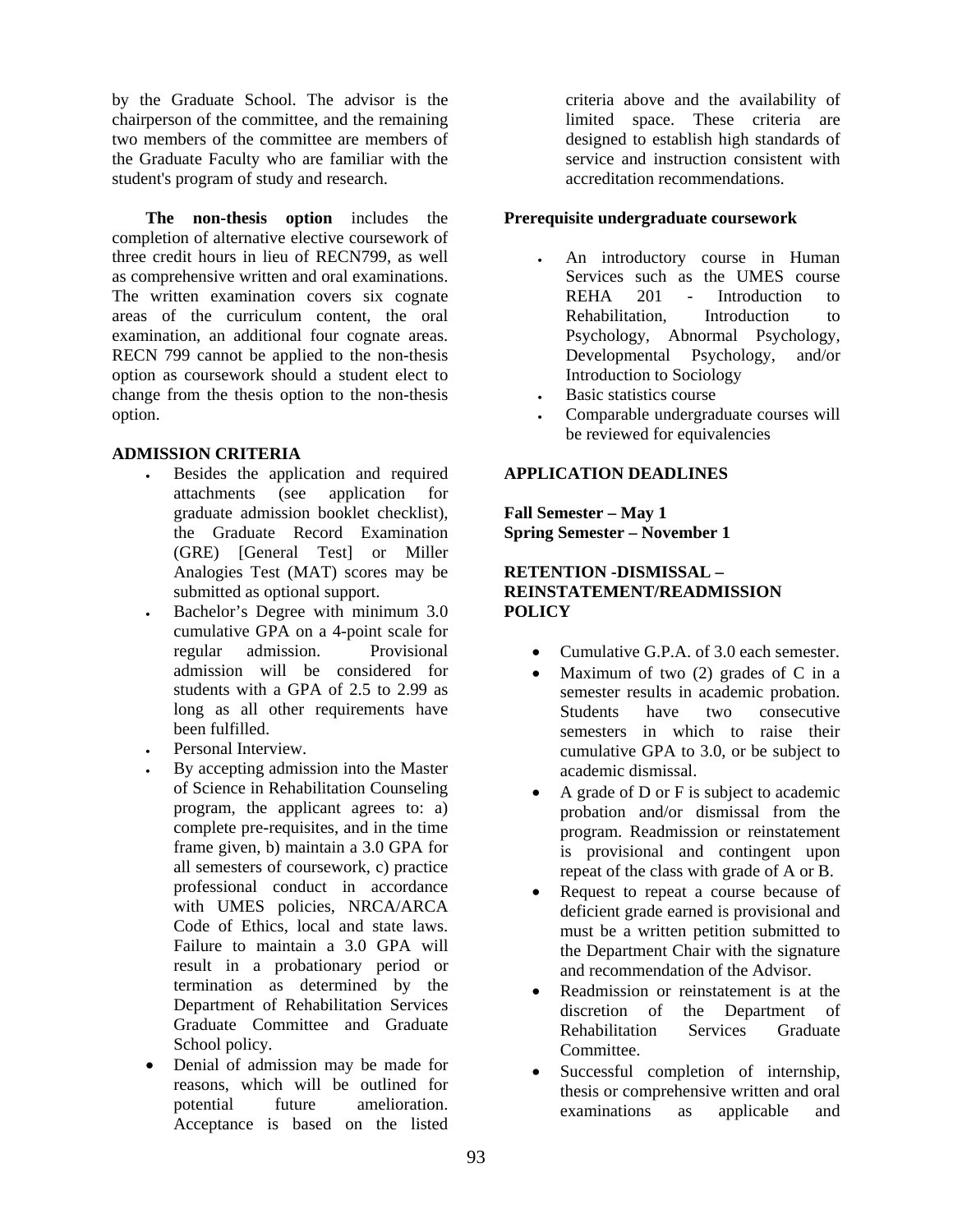according to graduate school policy/procedures.

## **Transfer and Waiver Courses**

Students have up to a 6 credit hour limitation for transfer of equivalent courses, unless those courses were completed with a cumulative GPA of 3.0 in a comparable CORE accredited program. Evaluation and approval of graduate transfer courses will be up to the Department of Rehabilitation Graduate Committee.

Additionally, students completing the undergraduate program in the Rehabilitation Services with a cumulative GPA minimum of 3.0 can elect to request exemption from up to 6 credit hours of rehabilitation comparable core courses where they have earned a grade of A in the undergraduate course. See advisor for the courses where waiver(s) are allowable. The credit hour substitutions need to be program/career related and approved by the Academic Advisor.

#### **\*\*\*\*\*\*\*\*\*\*\*\*\*\*\*\*\*\*\*\*\*\*\*\*\*\*\*\*\*\*\*\*\***

**For further information on this program, please contact:** 

Graduate Program Coordinator Department of Rehabilitation Services University of Maryland Eastern Shore Princess Anne, MD 21853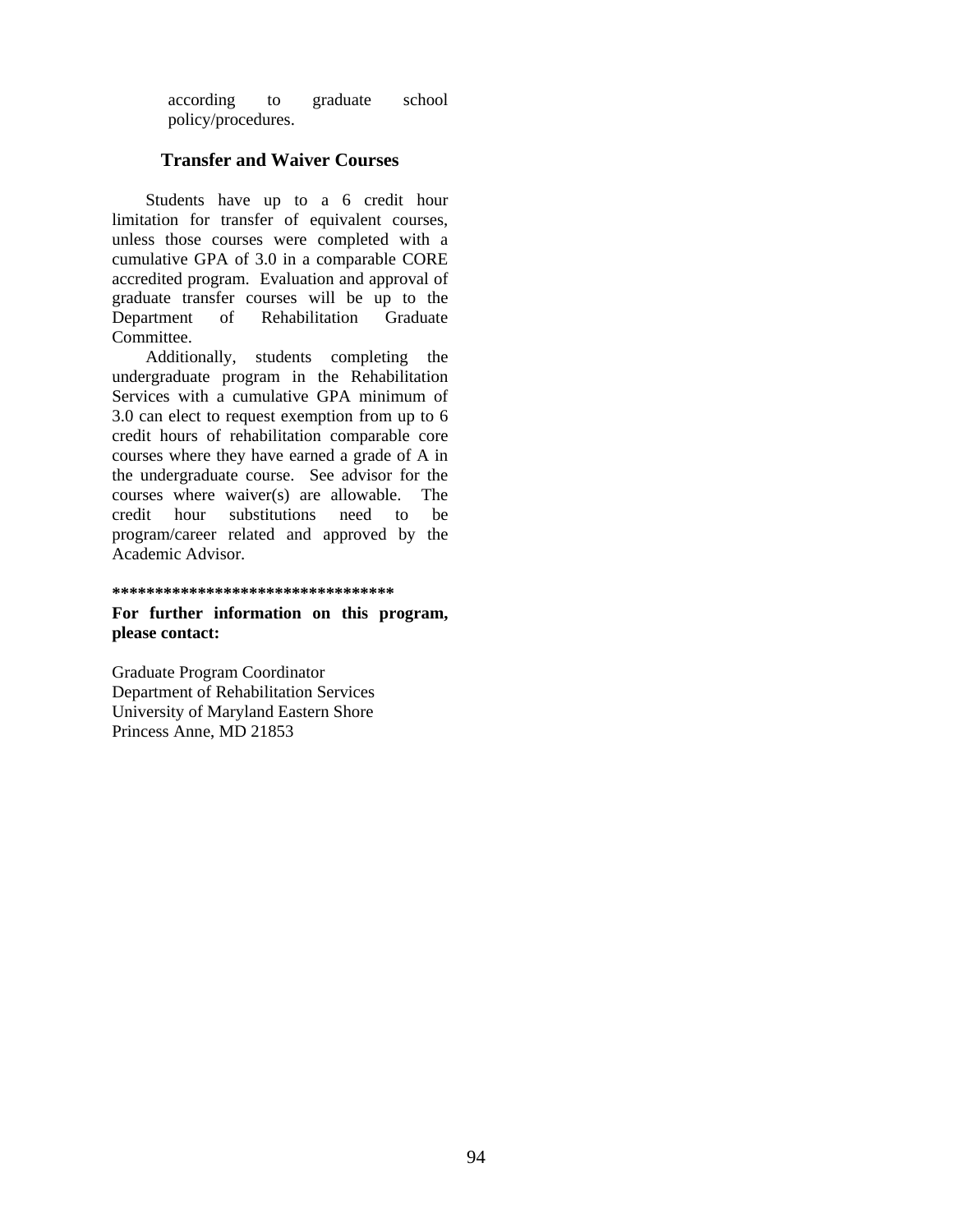#### **CRIMINOLOGY AND CRIMINAL JUSTICE**

#### **Objectives of the Program**

The Master of Science degree at the University of Maryland Eastern Shore (UMES) is a one to two year program designed to produce quality-based and critically-oriented scholars in criminology and criminal justice, with an in-depth knowledge of the functioning of the criminal justice system. The Master of Science in Criminology and Criminal Justice (MCCJ) Program is interdisciplinary and seeks qualified students with baccalaureate degrees in criminal justice and other disciplines as well as professionals in the field who desire to further their degrees in criminal justice. The program also prepares students for doctoral work in the discipline. Graduate education in Criminal Justice at UMES, the only such program on the Eastern Shore of Maryland, will be useful to criminal justice agencies in the state. Graduate education in the discipline has become the generally sought academic experience for optimum performance within the criminal justice system.

The major objectives of the Master of Science in Criminology and Criminal Justice are to:

- 1. enhance students' knowledge in criminology and criminal justice with the potentialities and opportunities for doctoral work and advancement of this body of knowledge;
- 2. provide students with the skills to engage in original and independent scholarly research in criminology and criminal justice;
- 3. enhance students' capacity to critically evaluate the criminal justice system and to hold management and research positions in the public and private sectors;
- 4. increase students' knowledge of qualitative and quantitative research in criminology and criminal justice and provide them with the necessary skills to be effective researchers, program evaluators, consultants in the field, and users of existing criminological research data;
- 5. assure that students acquire an understanding of an integrative minority perspective in criminological thought;
- 6. increase students' knowledge and appreciation of various theoretical explanations of criminal behavior.

#### **Description of the Program**

All Master's degree students are required to take five core courses (MCCJ 600, 620, 625, 631, 640). A grade of "B" (3.0) or better must be achieved in each core course. Each Master of Science degree student may specialize in one concentration area. These include Criminology and Research (CR), Law Enforcement and Courts (LEC), and Corrections and Delinquency Prevention (CDP).The Master of Science degree is granted upon completion of one of two program options:

**Thesis Option** - The thesis option requires the successful completion of twenty-four (24) semester hours of course work and a minimum of six (6) hours of credit on an original thesis. This research-oriented option of thirty (30) credit hours is designed for students who anticipate pursuing their academic career to the doctoral level. Students electing this option must form a thesis committee. A minimum committee consists of a major professor and two additional faculty members, all of whom must be a UMES graduate faculty member. The major professor and one member of the thesis committee should be selected from the Department of Criminal Justice Faculty. The third committee member must be selected from campus approved graduate faculty. A successful oral defense of the thesis is required.

**Course Work Option** - The course work option requires that the student completes thirty-six (36) credit hours of course work. This option does not require completion of a major paper.

#### **Structure of The Program**

*Core courses include the following:*  MCCJ 600 Proseminar in Criminology and Criminal Justice (3 credits) MCCJ 620 Theoretical Perspectives on Crime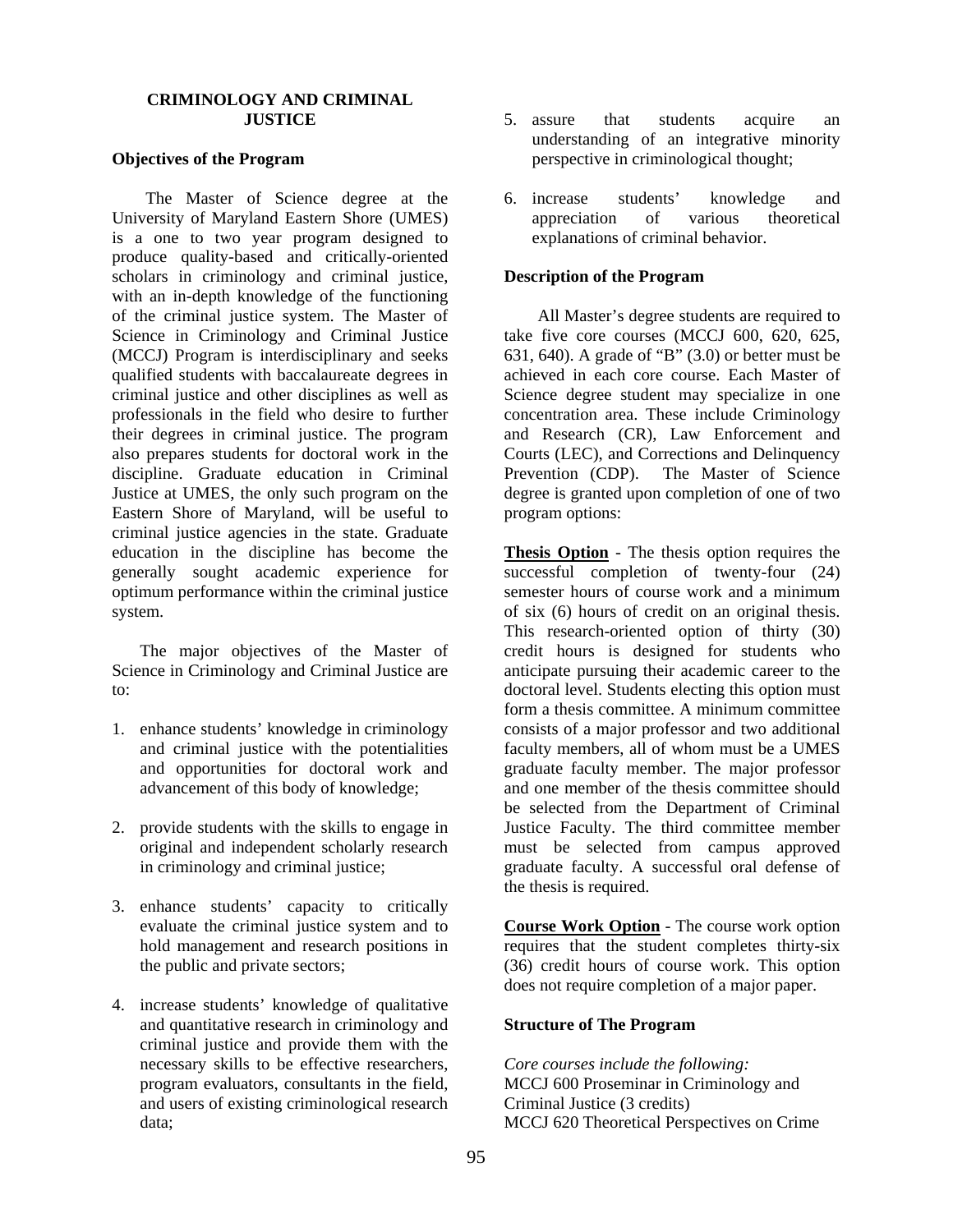and Justice (3 credits) MCCJ 625 Research Methods in Criminology and Criminal Justice (3 credits) MCCJ 631 Applied Statistics in Criminology and Criminal Justice (3credits) MCCJ 640 Minorities, Crime, and Justice (3 credits)

*Areas of concentration include:* 

Criminology and Research - CR Law Enforcement and Courts - LEC Corrections and Delinquency Prevention - CDP

#### **Thesis Option**

Minimum of **30** credit hours:

| Core courses          | 15 |
|-----------------------|----|
| Concentration courses |    |
| Electives             |    |
| <b>Thesis</b>         |    |

## *Non-Thesis Option (Course Work)*

Minimum of **36** credit hours:

| Core courses          | 15 |
|-----------------------|----|
| Concentration courses | 18 |
| Electives             |    |

#### **Graduate Student Responsibility (Thesis Option)**

Each student will select a major professor according to his/her area of concentration. Major professors must be selected from the faculty of the Criminal Justice Department who are associate/regular members of the UMES Graduate Faculty. The student, in consultation with his/her major professor, selects the Graduate Committee before the expiration of the second semester following matriculation. The committee includes a major professor from the Department of Criminal Justice and two other faculty members, one of whom must come from the Criminal Justice Department. A student may select an associate or regular member of the Graduate Faculty from another discipline

Thesis option graduate students are responsible for all aspects of the preparation of the thesis, including the following:

- 1. subject matter and content;
- 2. organization and format;
- 3. editorial, linguistic and bibliographic quality;
- 4. quality of text, illustrations and duplication;
- 5. quality of data, evidence and logical reasoning presented;
- 6. proper processing and submission of the final copies of the document to the Graduate School.

#### **The Advisory Committee's Responsibility**

The chair and to a lesser extent, the other members of the advisory committee, are responsible for the following aspects of the thesis and the related or associated research experience:

- 1. approval of the subject matter and methodology of the thesis research;
- 2. approval of the organization, content and format of the thesis;
- 3. review of and comment on drafts of various aspects of the thesis;
- 4. evaluation of the thesis as a basis for certification that the student has fulfilled the degree requirements;
- 5. encouragement of and advice to the student and review of manuscripts based on the thesis research for publication in scholarly journals.

#### **Retention And Exit Requirements**

All students, regardless of area of concentration or program option chosen, must maintain an overall 3.0 grade point average, complete degree requirements in five (5) years or less, and successfully pass a written comprehensive examination. The written comprehensive examination may be attempted a maximum of two times.

#### **Admissions**

All regular requirements of the university, as set forth in the catalog, must be met prior to admission into the Master of Science Program in the Department of Criminal Justice. The admission criteria are: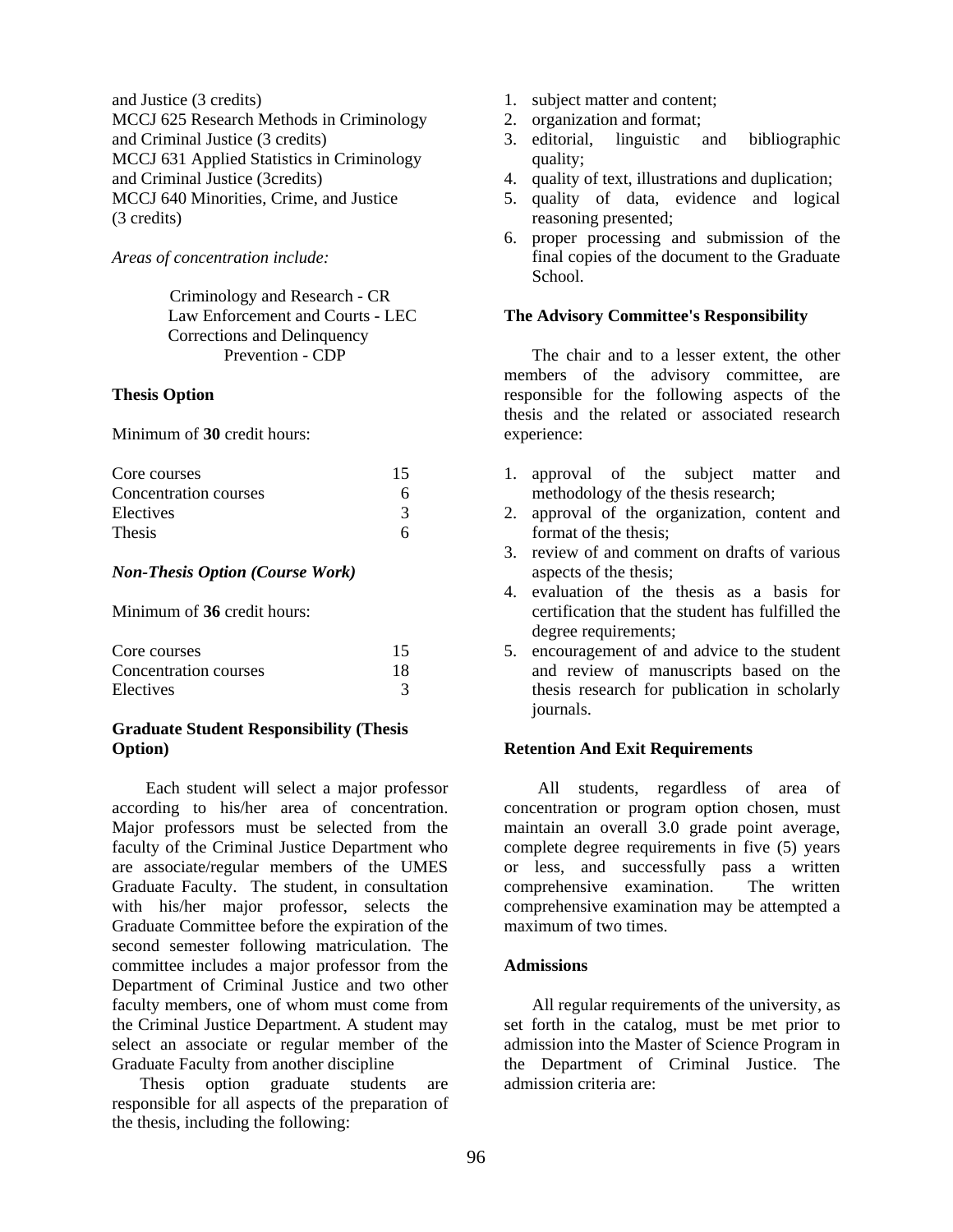- 1. Bachelor's degree from an accredited institution
- 2. 3.0 cumulative grade point average (GPA) or better—on a 4.0 scale—on overall undergraduate course work for regular admission students; 2.5 to 2.99 cumulative GPA for provisional admission students.
- 3. Three letters of recommendation from persons capable of adequately assessing the applicant's potential for success in the program
- 4. Graduate Record Examination (GRE) [general test]. An exceptional GPA may offset a weak performance on the GRE
- 5. An interview by the admissions committee

#### **APPLICATION DEADLINES**

 Application deadlines are: **Fall Semester - April 15 Spring Semester - October 30 Summer Sessions - April 15** 

#### **Employed Professionals**

The MCCJ Program acknowledges the correlation between theory and research on the one hand and practical application on the other. The MCCJ Program strongly invites criminal justice practitioners and other professionals to enroll in the program. The overall objective is to prepare practitioners for advanced administrative positions in criminal justice and other related agencies. Students may elect to complete the program requirements for graduation on either a full-time or part-time basis (five-year limit for the duration of the program). The program courses will to the extent possible be offered in the evenings in order to accommodate employed practitioners. Courses may also be offered on weekends.

#### **Financial Assistance**

The University of Maryland Eastern Shore recognizes the high cost of education and makes every effort to offer financial assistance, through a variety of programs, to qualified students. In addition, federal loans are available to graduate

students through the university's financial aid office. For additional information about loans and other sources of aid, contact the Financial Aid Office.

#### **Faculty of The Department of Criminal Justice**

The Department of Criminal Justice is interdisciplinary with faculty holding advanced degrees in various disciplines, including law, sociology, public administration, and criminology. All resident faculty in the department are expected to teach in both the graduate and undergraduate programs. All faculty members, except adjunct lecturers, provide student counseling and serve as advisors to students in the department.

#### **DESCRIPTION OF COURSES**

**(NOTE: Credit Hours are denoted in parentheses)** 

#### **Core Courses**

#### **MCCJ 600 Proseminar in Criminology and Criminal Justice (3)**

This course is designed as an in-depth analysis of criminological issues and components of the criminal justice system for students with diverse undergraduate backgrounds. It employs an integrated systems approach toward thinking about crime and its causes and covers the history of criminological thought as well as multidisciplinary attempts at crime explanation.

#### **MCCJ 620 Theoretical Perspectives on Crime and Justice (3)**

This course is a survey of criminological theories with emphasis on crime causation and justice. Included are sociological, economic, geographic, and political theories of law formation and law breaking; development of physiological, genetic, psychological, and psychiatric perspectives of criminal behavior and the relationship between theory and policy.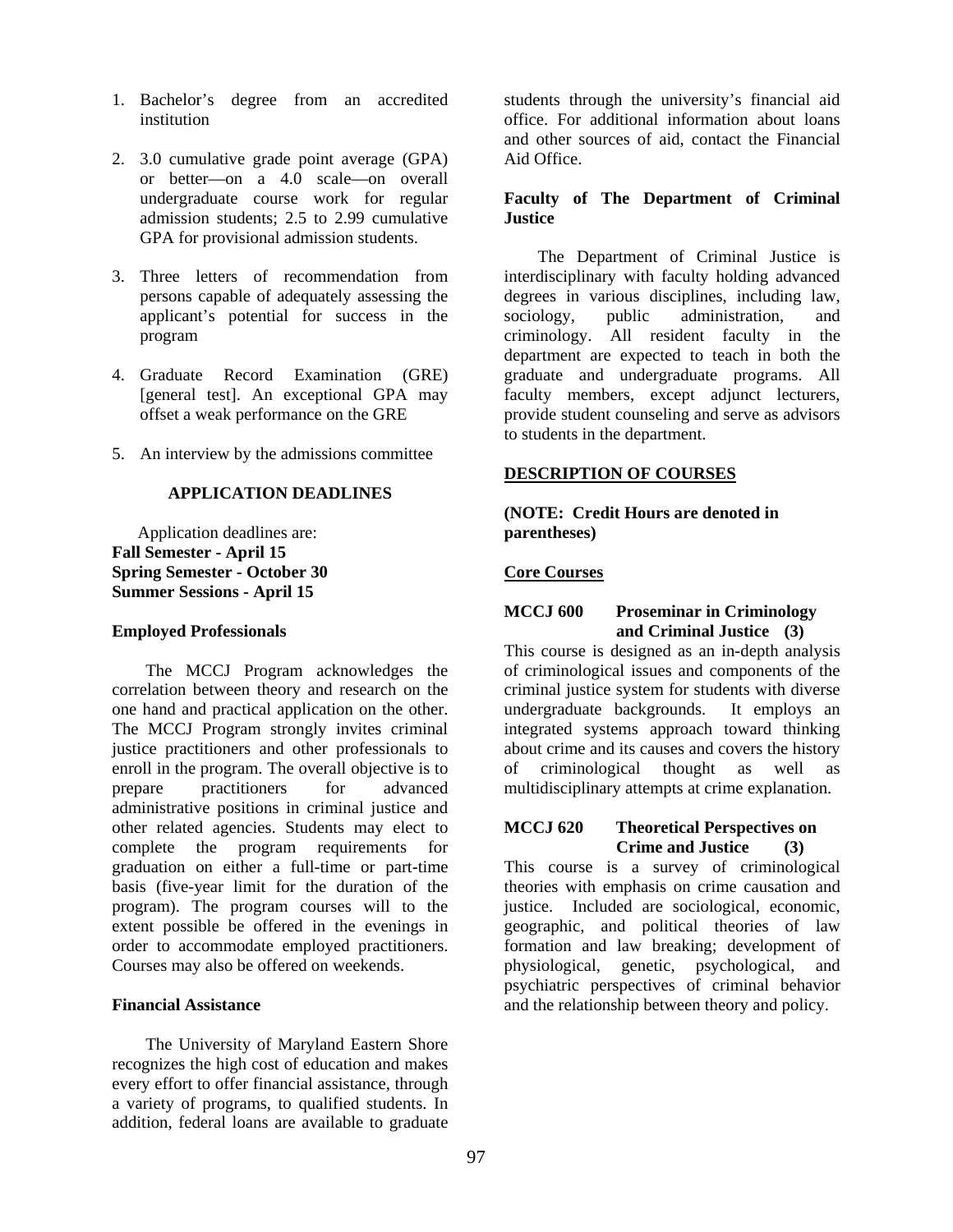## **MCCJ 625 Research Methods in Criminology and Criminal Justice (3)**

This course provides an introduction to the research methodology used in studying crime and criminological issues**.** 

## **MCCJ 630 Research Methods and Statistics (3)**

This is an advanced course in research methods with statistical applications. The course includes the study of specific methodological procedures generally used to understand and explain criminological issues. The course deals with quantitative and qualitative methodologies and uses both descriptive and inferential statistics. Prior course work in undergraduate research methods and statistics is required and assumed.

## **MCCJ 631 Applied Statistics in Criminology and Criminal Justice (3)**

This is an advanced applied social statistics course with computer applications, using examples from criminological issues and crimerelated data. Statistical procedures to be studied –descriptive and inferential statistics and linear regression techniques—are those typically used to analyze data to understand and explain criminological issues.

**Prerequisite:** Undergraduate or graduate introduction to statistics

## **MCCJ 640 Minorities, Crime, and Justice (3)**

This course considers the relationships among race, ethnicity, and crime in the justice system. The effect of social policy on racial and ethnic inequality is studied, and theories of ethnic and racial justice are presented in terms of their effect on crime and criminal justice.

## **Supportive Courses**

(**NOTE: Courses for different areas of concentrations are designated as follows: CR = Criminology and Research, LEC = Law Enforcement and Courts, and CDP = Corrections and Delinquency Prevention)** 

#### **MCCJ 642 Women, Crime, and Justice (3) CR**

This course explains theories of gender, society, and their relationship to crime are explored. Empirical knowledge of causal theories will be used to explore reasons for female involvement in the criminal justice system. An exploration of the meaning and application of justice for women will also be included.

# **MCCJ 644 Organized Crime (3) CR; LEC**

This course provides the student with both an historical and contemporary analysis of organized crime and the fight against organized crime in the United States; considers factors that led to the rise of organized crime in the United States at the turn of the  $20<sup>th</sup>$  Century and how those factors continue to influence organized crime today. It also considers multiple theories of organized crime and explores many of the methods used by law enforcement to curtail/eliminate organized crime.

## **MCCJ 646 Special Topics in Criminology and Criminal Justice (3) CR; LEC; CDP**

This course analyzes current research and policy issues of priority from a range of perspectives in criminology and criminal justice (focus of course is on specific research expertise of faculty and importance of justice issues).

## **MCCJ 648 Criminal Justice Administration (3) CR; LEC; CDP**

This course acquaints students with a basic understanding of organization/administrative theory and behavior and their assumptions. The course will explore administrative theories within a criminal justice context as students learn the impact of organization structure, environment, and behavior on such issues as leadership, control, and decision making.

## **MCCJ 650 Private and Industrial Security (3) CR; LEC; CDP**

This course deals with historical, philosophical, and modern perspectives of private and industrial security - survey of its principles, its legal authority and its effects on society in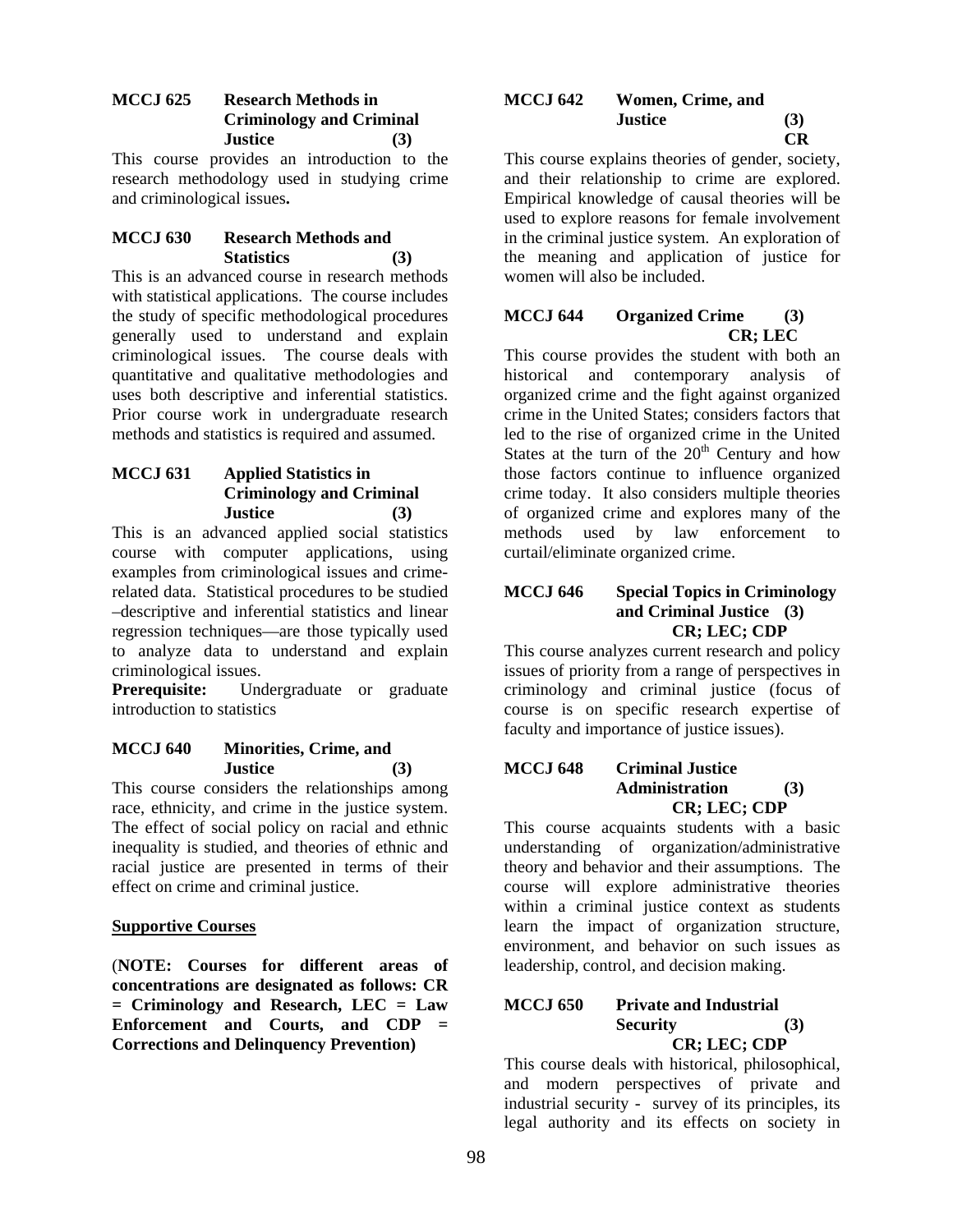general. Included in the course are institutional security, challenges of violence in the workforce, industrial and retail security, various forms of preventing losses, and risk management.

#### **MCCJ 652 Survey of the Correctional Field (3) CDP**

This course examines the dynamics of American correctional techniques and rationale from the 1700's to date. It familiarizes students with the history, philosophy, and evolution of correctional practice in America.

## **MCCJ 654 History of African American Criminological Thought (3) CR; LEC; CDP**

This course is designed to provide the student with knowledge of and understanding of African American perspectives on criminology and criminal issues. The course is intended to give graduate students perspectives that are often omitted from mainstream undergraduate criminal justice curriculums. The materials used in this course are relatively broad covering both historical and contemporary African American thought. The perspectives considered have analyzed the issues with an emphasis on how they impact and are impacted by race.

#### **MCCJ 656 Law Enforcement (3) LEC; CDP**

This course analyzes the problems, practices, and philosophies of law enforcement in contemporary society. It gives special attention to particular areas, such as personnel selection, police-community relations, crisis intervention, patrol intervention, police brutality, and criminal profiling.

## **MCCJ 658 Law and Courts (3) LEC; CDP**

This course considers the definitions and development of criminal law, criminal procedure, criminal rights, and constitutional theory and practice. It also examines the structure, functions, and operations of the courts, with special emphasis on principles of legality as provided by the US constitution.

#### **MCCJ 659 Theories of Juvenile Delinquency (3) CR; LEC; CDP**

This course examines theories of juvenile delinquency, environmental influences on juvenile offenders, control, and corrections of the juvenile offender. It will investigate the special forms of justice applied to non-adults by arrest, detention, adjudication and juvenile corrections.

#### **MCCJ 700 Public Policy in Criminal Justice System (3) CR; LEC; CDP**

This course examines the assumptions, context, and environment for the formulation and implementation of public policy. The issues of morality and politics will provide a subtext for discussion and analysis of contemporary public policy. There will also be a discussion and identification of stakeholders.

#### **MCCJ 710 Law and Social Control (3) LEC; CDP**

Select topics in Law and Social Control are examined in this course. Topics -- which may vary from semester to semester--include mental illness and the law, individual rights and public welfare, comparative criminal law and procedure, sanction law and public order, authority and power, and indirect social control in criminal justice.

#### **MCCJ 720 Seminar in Community Policing (3) LEC**

This course focuses on the problems and practices of contemporary law enforcement and uses current scholarship to understand policecommunity relations.

#### **MCCJ 730 Seminar in Terrorism (3) CR; LEC; CDP**

This course is a review of historical and contemporary knowledge on the many terrorismcrime relationships. It includes a survey of the literature that examines patterns of terrorism, domestic, global, and technological terrorism and a review of articles that examine theories, causes, ideology, typologies, security problems, media, structure, and issues in counterterrorism.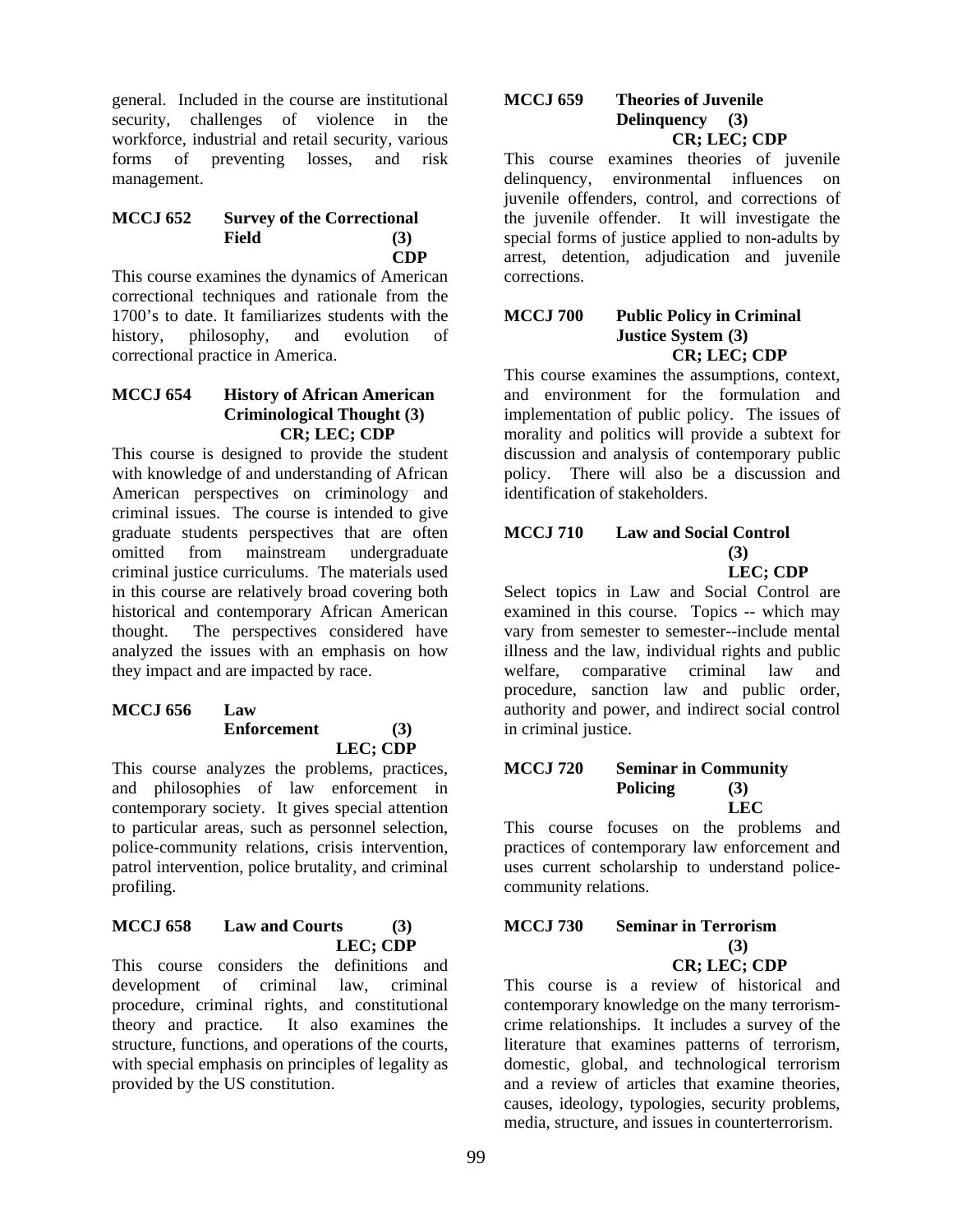#### **MCCJ 740 Comparative Criminology and Criminal Justice (3) CR; LEC; CDP**

This course examines criminal justice institutions comparatively in several countries. The purpose will be to describe the variety of criminal justice experience, to understand the determinants of these variations, and enhance the understanding of what works, what doesn't, and why in the criminal justice system.

#### **MCCJ 750 Seminar in Probation and Parole (3) CDP**

This course is an in-depth examination of selected area within the broader field of corrections. Specific attention will be paid to analysis of theories and practice of probation and parole, responses of paroling authorities to public pressures, and court controls and their implications for rehabilitative efforts. It assesses the feasibility and effectiveness of treatment of individuals under sentence in the community.

## **MCCJ 760 Qualitative Methods in Criminology (3) CR; LEC; CDP**

This course is an examination of ethnographic and qualitative fields methods and their application to problems of crime and criminal justice. It is focused on familiarizing students with the nature and utility of qualitative fieldwork in various areas of criminological research.

## **MCCJ 770 White Collar and Governmental Crimes (3) CR; LEC; CDP**

Special topics in White Collar and Governmental Crimes are examined in this course from a criminological perspective. White collar crimes and government crimes include fraud, embezzlement, price-fixing, antitrust violations, income - tax evasion, misuse of public funds, and abuse of political and legal powers.

#### **MCCJ 780 Seminar in Criminological Theory and Research (3) CR**

This course is an exploration of the etiology of crime, theory development and crime causation. Emphasis will be placed on theoretical

perspectives, research, and ideological dialectics. Bio-criminology, employing an integrated systems approach, will also be examined.

#### **MCCJ 782 Advanced Seminar in Police and Society (3) CR; CDP**

This course is a survey of literature examining historical and current issues and problems in policing with emphasis on the legal aspects of law enforcement.

#### **MCCJ 699 Directed Individual Study**   $(1-3)$ **CR; LEC; CDP**

This course involves study under the supervision and guidance of a faculty member.

# **MCCJ 786 Field Practice in Criminal Justice (1-3)**

# **CR; LEC; CDP**

This course involves firsthand experience in the day-to-day operation of a criminal justice program under the guidance and supervision of a faculty member and a practitioner in the field.

#### **MCCJ 790 Master's Comprehensive Examination (0) (s/u grade only)**

This course is required of all students involved in the Master of Science program with the consent of the major professor.

#### **MCCJ 798 Master's Seminar Paper (1-3)**

## **CR; LEC; CDP**

This course culminates in the completion of the Master's Seminar Paper for those students electing the non-thesis option. The paper focuses on a major criminology or criminal justice issue.

## **MCCJ 799 Master's Thesis**

**(1-6)** 

# **CR; LEC; CDP**

This course is required of all students involved in preparation, data collection, and writing of the Master of Science (MS) thesis.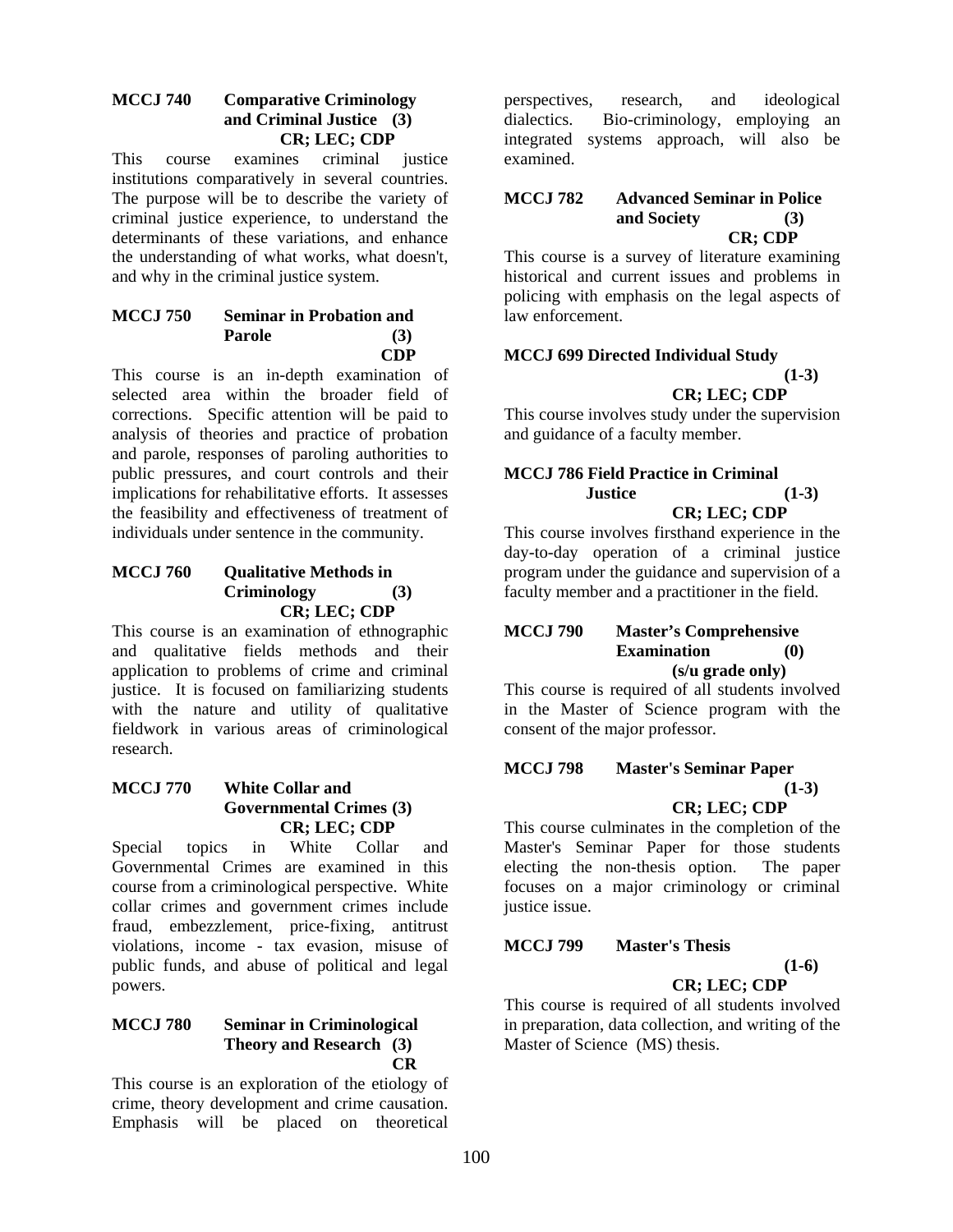**\*\*\*\*\*\*\*\*\*\*\*\*\*\*\*\*\*\*\*\*\*\*\*\*\*\*\*\*\*\*\*\*\*\*\*\*\*\*\*** 

**For further information on this program, please contact:** 

Graduate Program Coordinator (MCCJ) Department of Criminal Justice University of Maryland Eastern Shore Princess Anne, MD 21853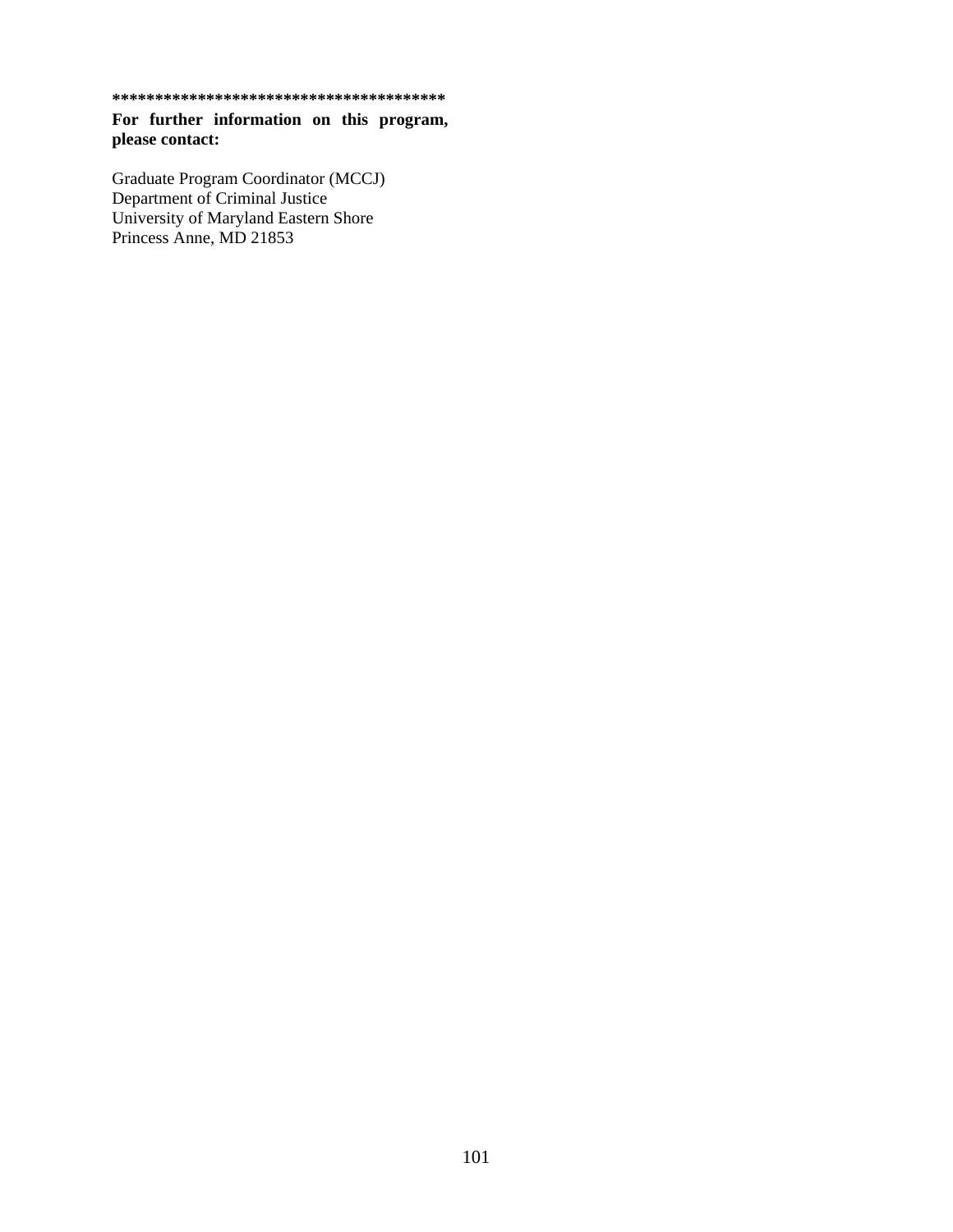## **GUIDANCE AND COUNSELING**

The Guidance and Counseling program offers graduate work leading to a Master of Education (M.Ed.) degree. The school counseling program is approved by the Maryland State Department of Education to meet competency area requirements for school certification (K-12).

The program prepares students to become entry-level, human development specialists. The M.Ed. level program constitutes the initial professional preparation for students desiring employment in public or private schools or non-educational agencies. The course of study is based on the Council for the Accreditation of Counseling and Related Educational Programs (CACREP) national standards. The state's Essential Dimensions of Teaching (EDoT) standards are also addressed as appropriate.

## **Admission Criteria**

The Guidance and Counseling Program Admissions Committee recommends students to the UMES Graduate School for admission to the program. Entrance requirements include:

A. Bachelor's degree from an accredited institution;

B. Course preparation in education, psychology and human development. Students are expected to have completed the following undergraduate courses prior to entry into the program: Human Growth and Development, Tests and Measurements, Introduction to Special Education and Introduction to Psychology. Students who have not completed course work in these areas may be required to do so before being admitted to the program; and/or be required to take EDGC 610 Advanced Psychology;

C. 3.0 average or better on a 4.0 scale in undergraduate course work;

D. Three letters of recommendation from persons capable of assessing the applicant's potential for success in a Guidance & Counseling graduate program;

E. An interview with the Admissions Committee.

## **Application Deadlines**

Application deadlines are:

| <b>Fall Semester</b>   |                | May 1st      |
|------------------------|----------------|--------------|
| <b>Spring Semester</b> |                | November 1st |
| <b>Summer Session</b>  | $\blacksquare$ | April 1st    |

## **Provisional Admission**

Applicants who possess an overall GPA of between 2.75 to 2.99 will be admitted to Provisional Status. Provisional Status students must maintain a 3.30 average in the first nine approved credit hours of graduate level courses in Guidance and Counseling. In exceptional cases, students who possess an overall GPA of 2.5 - 2.74 and yet show promise may be considered for Provisional Status. All students applying for admission with less than a 3.0 cumulative GPA must take the GRE or the Miller Analogies Test.

A student who is considered to have potential for success, but lacks adequate course preparation for Guidance and Counseling, will complete a minimum of nine additional semester hours in the basic prerequisites prior to consideration and/or approval for formal admission.

# **Exit Requirements**

A 100 clock hour practicum and a 400 clock hour Internship are required for all students. The practicum and internship are supervised counseling experiences in which students are required to integrate and apply the knowledge and skills acquired throughout the program. Students seeking certification as a school counselor are placed in school settings at the elementary/middle and high school levels where they can participate in all activities that a professional school counselor is expected to perform. Other students are placed in appropriate agencies where they can participate in all activities expected by a community counselor. Application to take the practicum must be filed with the department one semester before the student plans to take it. Approvals of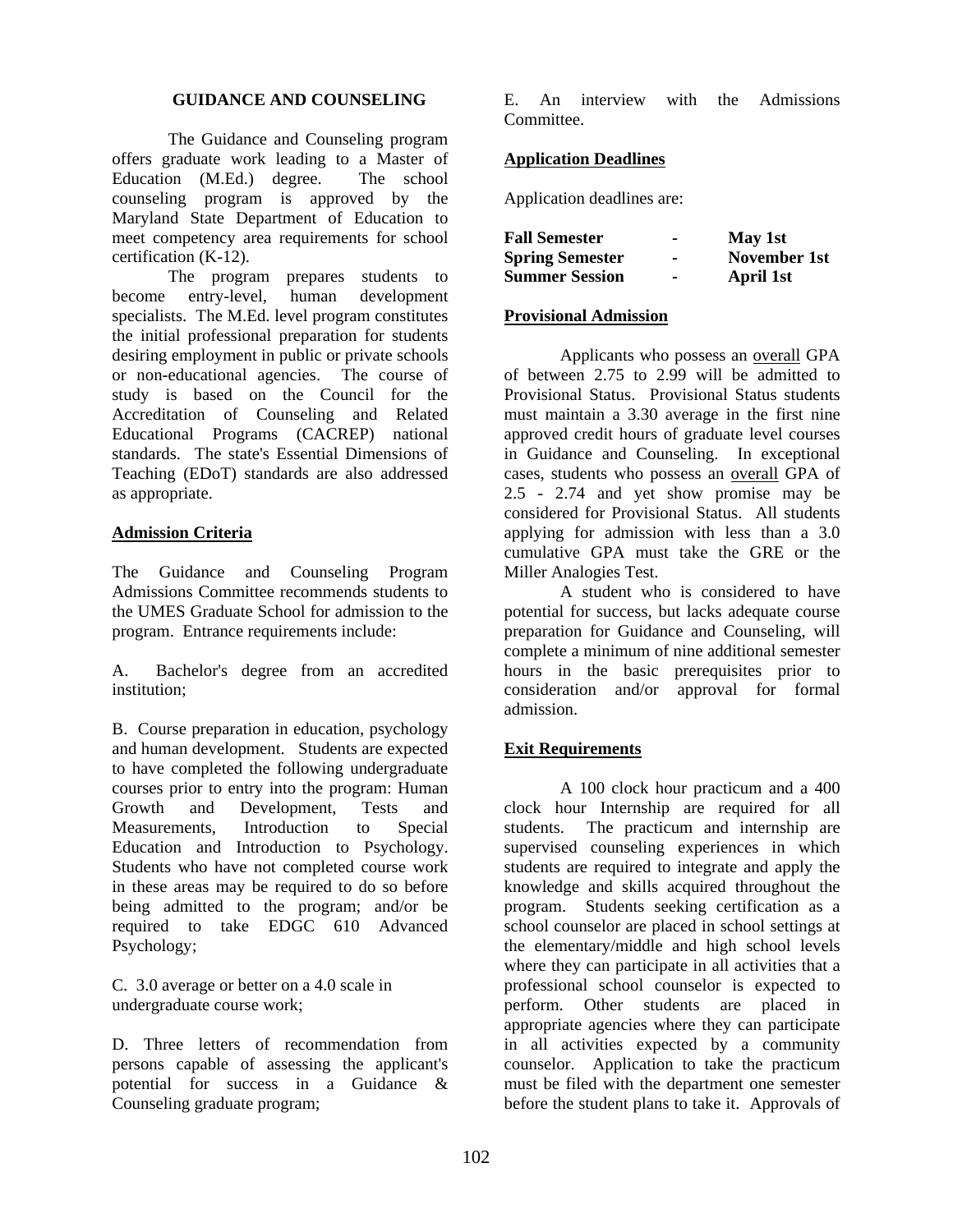advisor and the program coordinator are required.

A **written comprehensive examination** is required to ensure the mastery of the program competencies. Core courses must be completed before the comprehensive examination is taken.

The completion of a **seminar paper** demonstrating research competency is required. The Advisor for the paper, the Graduate Program Coordinator, and the Chair of the Education Department **must** approve this paper.

The M.Ed. degree student **must maintain a 3.0 grade point** average. No grade in any program course which is lower than a "C" is acceptable for retention in the program.

A minimum of 48 credit hours is required for completion of the master's degree program in Guidance and Counseling.

#### **Program Objectives:**

The general objectives of the program are:

A. To help students develop personal and interpersonal qualities and skills that are necessary to function in helping others; and

B. To provide students with the competencies needed to demonstrate knowledge and skills that are necessary for counselors in school settings and human development specialists in nonschool settings.

#### **Guidance and Counseling Courses**

Based upon the applicant's background and interests, a course of study will be planned with the advisor that is congruent with the student's career goals. Curriculum options are: (1) School Counseling K-12; or (2) Community Counseling.

## **(NOTE: CREDIT HOURS FOR ALL THE FOLLOWING COURSES ARE GIVEN IN PARENTHESES.)**

#### **GUIDANCE AND COUNSELING SCHOOL PROGRAM (K-12)**

#### **CORE COURSE/COMPETENCY REQUIREMENTS**

**EDGC 601 Introduction to Guidance & Counseling (3) EDGC 604 Theories and Techniques of Counseling (3) EDGC 605 Individual and Group Appraisal (3) EDGC 606 Pre-Practicum (Clinical Applications of** 

|                 | Counseling)                                            | (3)      |
|-----------------|--------------------------------------------------------|----------|
|                 | <b>EDUC 620 Human Growth and Development</b>           | (3)      |
|                 | <b>EDGC 631 Career/Life Development</b>                | (3)      |
|                 | <b>EDGC 640 Group Processes in Counseling</b>          | (3)      |
|                 | <b>EDGC 643</b> Counseling Children and Adolescents    | (3)      |
|                 | <b>EDGC 645</b> Cross Cultural Perspectives            |          |
|                 | in Counseling                                          | (3)      |
|                 | <b>EDGC 660 Crisis Management in Counseling</b>        | (3)      |
|                 | <b>EDGC 670 Ethical, Legal and Professional Issues</b> |          |
|                 | in Counseling                                          | (3)      |
|                 | <b>EDGC 677 Practicum in School Counseling</b>         | (3)      |
| <b>EDUC 690</b> | <b>Introduction to Behavioral Research</b>             | (3)      |
| <b>EDGC 697</b> | <b>Advanced Practicum in Counseling</b>                | (3)      |
| <b>EDGC 698</b> | <b>Seminar in Guidance and Counseling</b>              | $(2-6)$  |
|                 | Elective                                               | $\bf(3)$ |

#### **COMMUNITY COUNSELING**

#### **CORE COURSE/COMPETENCY REQUIREMENTS**

|                 | <b>EDGC 602 Introduction to Community Counseling (3)</b>  |         |
|-----------------|-----------------------------------------------------------|---------|
|                 | <b>EDGC 604 Theories and Techniques of Counseling (3)</b> |         |
| <b>EDGC 606</b> | <b>Pre-Practicum (Clinical Applications in</b>            |         |
|                 | Counseling)                                               | (3)     |
| <b>EDGC 612</b> | <b>Marriage and Family Counseling</b>                     | (3)     |
| <b>EDUC 620</b> | <b>Human Growth and Development</b>                       | (3)     |
| EDGC 631        | <b>Career/Life Development</b>                            | (3)     |
| <b>EDGC 640</b> | <b>Group Processes in Counseling</b>                      | (3)     |
| <b>EDGC 645</b> | <b>Cross Cultural Perspectives in</b>                     |         |
|                 | Counseling                                                | (3)     |
| <b>EDGC 655</b> | <b>Social Diversity in Counseling</b>                     | (3)     |
| <b>EDGC 660</b> | <b>Crisis Management in Counseling</b>                    | (3)     |
| <b>EDGC 670</b> | <b>Ethical, Legal, and Professional Issues</b>            |         |
|                 | in Counseling                                             | (3)     |
| <b>EDGC 679</b> | <b>Practicum in Community Counseling</b>                  | (3)     |
| <b>EDUC 690</b> | <b>Introduction to Behavioral Research</b>                | (3)     |
| <b>EDGC 698</b> | <b>Seminar in Guidance and Counseling</b>                 | $(2-6)$ |
| <b>EDGC 699</b> | <b>Advanced Practicum in Community</b>                    |         |
|                 | Counseling                                                | (3)     |
|                 | <b>Elective</b>                                           | (3)     |
|                 |                                                           |         |

#### **ELECTIVE COURSES**

 **The student may select additional electives to complete degree requirements from the following offerings upon approval by the advisor.** 

| <b>SPED</b> 481 Characteristics and Programming                   |         |
|-------------------------------------------------------------------|---------|
| for the Gifted                                                    | (3)     |
| <b>EDGC 655</b><br><b>Social Diversity in Counseling</b>          | (3)     |
| <b>Marriage and Family Counseling</b><br><b>EDGC 612</b>          | (3)     |
| <b>EDGC 665</b><br><b>Special Topics</b>                          | (1)     |
| (maximum 6 credits)                                               |         |
| <b>Introduction to Advanced Psychology</b><br><b>EDGC 610</b>     | (3)     |
| SPED 600<br><b>Introduction to Special Education</b>              | (3)     |
| <b>SPED 491</b><br><b>Characteristics and Programming for the</b> |         |
| <b>Learning Disabled</b>                                          | (3)     |
| <b>EDSP 498</b> Foundations of the Education of                   |         |
| <b>Exceptional Children</b>                                       | (3)     |
| EDGC 609 Special Problems in Guidance and                         |         |
| Counseling                                                        | $(1-3)$ |
| <b>CDSP 628 Computer Application in Education</b>                 | (3)     |
| <b>EDGC 646 Organization and Administration</b>                   |         |
| of Guidance Program                                               | (3)     |
| <b>SOWK 455 Substance Abuse Issues and Services</b>               | (3)     |
| <b>HUEL 460 The Family and Aging</b>                              | (3)     |
| <b>EDGC 798 Research Project</b>                                  | $(1-3)$ |
| SPED 630<br><b>Current Legal and Advocacy Issues</b>              |         |
| in Special Education                                              | (3)     |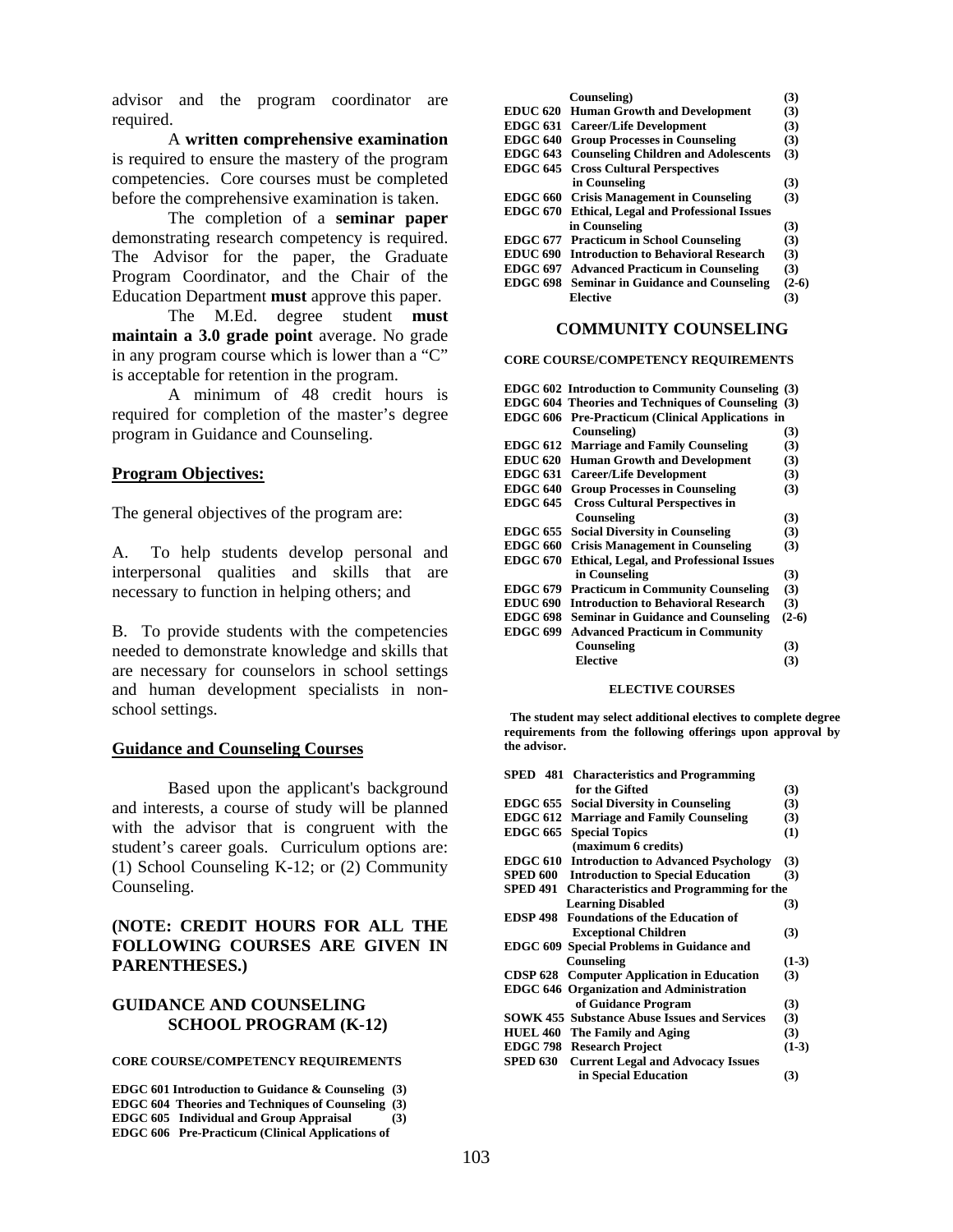## **COURSES**

#### **EDGC 601 Introduction to Guidance & Counseling (3)**

This course is an overview of the field of guidance and counseling, providing knowledge of the historical and philosophical foundations of guidance and counseling and their implications for professional practice. Professional activities and ethical practices of counselors and other helping professionals in both educational and non-educational settings are explored. Exploration of how personal values interact and impact upon counseling are examined.

## **EDGC 604 Theories & Techniques of Counseling (3)**

The course focuses on counseling theories and techniques, with emphasis on their applicability to specific counseling settings and counselor orientation.

## **EDGC 612 Marriage & Family Counseling (3)**

This course focuses on counseling theory and techniques as related to families and couples, with an emphasis on the unique aspects of marriage and family relationships. Analysis of family dynamics and the use and interpretation of genograms are presented.

#### **EDGC 660 Crisis Management in Counseling (3)**

This is an overview of applied therapeutic counseling in general and crisis intervention in particular. There is an emphasis on intervention strategies that work when people are in crisis. Counseling and counselor issues that will be effective in any crisis are explored. Topics such as suicide, sexual assault, posttraumatic stress disorder, and bereavement and grief are addressed.

## **EDUC 620 Human Growth & Development (3)**

This course is a general overview of life-span development from conception through late adulthood. The scientific study of the quantitative and qualitative ways people change over time is examined. The use of theory and other information through application of

scientific principles in the study of a child may be included.

## **EDUC 690 Introduction to Behavioral Research (3)**

This course introduces the various methods and techniques of educational research. It provides intensive experience both in reading, analyzing and interpreting educational research and in writing abstracts, reports on research and seminar papers.

#### **EDGC 640 Group Processes in Counseling (3)**

The study of the dynamic processes that occur in groups and their application to group counseling is the focus of this course. It examines group stages, leadership styles and the importance of verbal and non-verbal communication in a laboratory setting. Social and cultural issues such as race, gender and social class are also addressed. Actual involvement in group process is required.

## **EDGC 643 Counseling Children and Adolescents (3)**

This course examines counseling theory and techniques as related to children and adolescents. It emphasizes how to plan and implement counseling strategies appropriate to the development stages and need of each group.

## **EDGC 605 Individual and Group Appraisal (3)**

The course focuses on the following topics: understanding of group and individual educational and psychometric approaches to appraisal, use and interpretation of both standardized and non-standardized appraisal data, and planning and administering testing programs.

## **EDGC 645 Cross-Cultural Perspectives in Counseling (3)**

This course examines barriers in effective crosscultural counseling. There is an emphasis on understanding cultural characteristics on visible racial/ethnic groups. Issues of racial identity world view and bias awareness are addressed.

**EDGC 665 Special Topics (1)** This course number and title are intended to be a mechanism for students to take 1 credit courses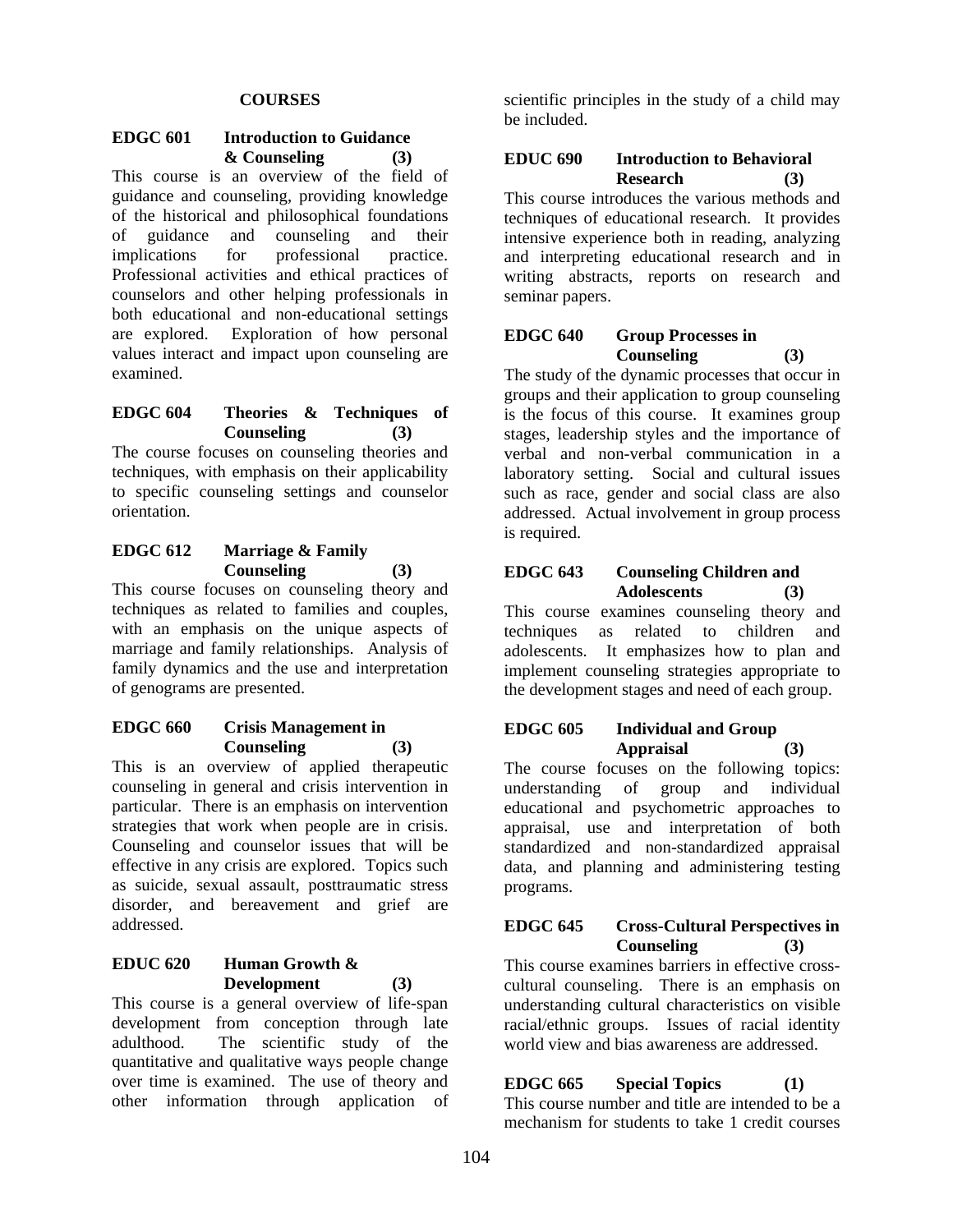on special topics that are cutting edge in the field of counseling and/or completion of program skills and requirements. All courses will be listed as 665 with a letter to delineate which course was taken (e.g. 665a-technology in counseling; 665b-gerontological counseling; 665c-Adlerian counseling; 665d-seminar II).

## **EDGC 610 Introduction to Advanced Psychology (3)**

This is a survey course which reviews major psychological concepts of human development and behavior. The intent of this course is to provide a foundation to students with a minimal background in psychology and the social sciences who intend to enter the field of counseling. Emphasis is given to personality theory, abnormal psychology, and adjustment.

## **EDGC 670 Ethical, Legal and Professional Issues in Counseling (3)**

The study of the role of the counselor in relation to ethical and legal issues and dilemmas is explored. Emphasis is place on the dynamic interactions and processes between counselor, individuals, and institutions. Topics such as standards, licensure, accountability, liability, and professional development will be addressed.

#### **EDGC 631 Career and Life Development (3)**

This course is the study of topics on: career development theories, the relationship between career choice and life style, sources of occupational and personal/social information, career decision-making processes and career development explanation techniques.

## **EDGC 698 Seminar in Guidance and Counseling (3)**

The opportunity to research professional issues is provided, culminating in an approved seminar paper.

## **EDGC 606 Clinical Applications of Counseling (Pre-practicum) (3)**

Students conduct the initial stages of counseling with individuals, who present a variety of personal, educational, and vocational concerns. Students will establish realistic goals with the client and evaluate the extent to which goals

were reached. Students will describe their own well formulated theory of counseling.

## **EDGC 655 Social Diversity in Counseling (3)**

This course is study of the nature, characteristics, and needs of socially diverse client groups seeking counseling. Socially diverse groups will include those with differing life-styles, physical disabilities, learning disabilities, the gifted and talented, the elderly, the obese and women. An emphasis will be placed on societal oppression, treatment, discrimination, and specific counseling issues related to these socially diverse groups.

# **EDGC 677 Practicum in School Counseling (3)**

This course assists counselor trainees in acquiring a broad and varied background of knowledge, skills and abilities, as well as certain personal characteristics, in order to perform their roles effectively and efficiently. The trainee must demonstrate under supervision the ability to integrate and apply theories and techniques in providing direct counseling services for individuals and groups and to participate in appropriate professional activities in the practicum setting. **PREREQUISITE: Must obtain the permission of the Coordinator of the Guidance and Counseling Program to enroll in this course.** 

## **EDGC 697 Advanced Practicum in School Counseling (3)**

This course is an advanced group supervision experience (taken in conjunction with the second practicum placement) which seeks to provide a capstone experience that prepares students for a career as a professional counselor.

# **EDGC 602 Introduction to Community Counseling (3)**

This course focus on planning, implementation, administration, and evaluation of human service systems affecting communication. Major organization theories, management styles, administrative techniques and study of relevant issues in human services delivery in a community setting are explored.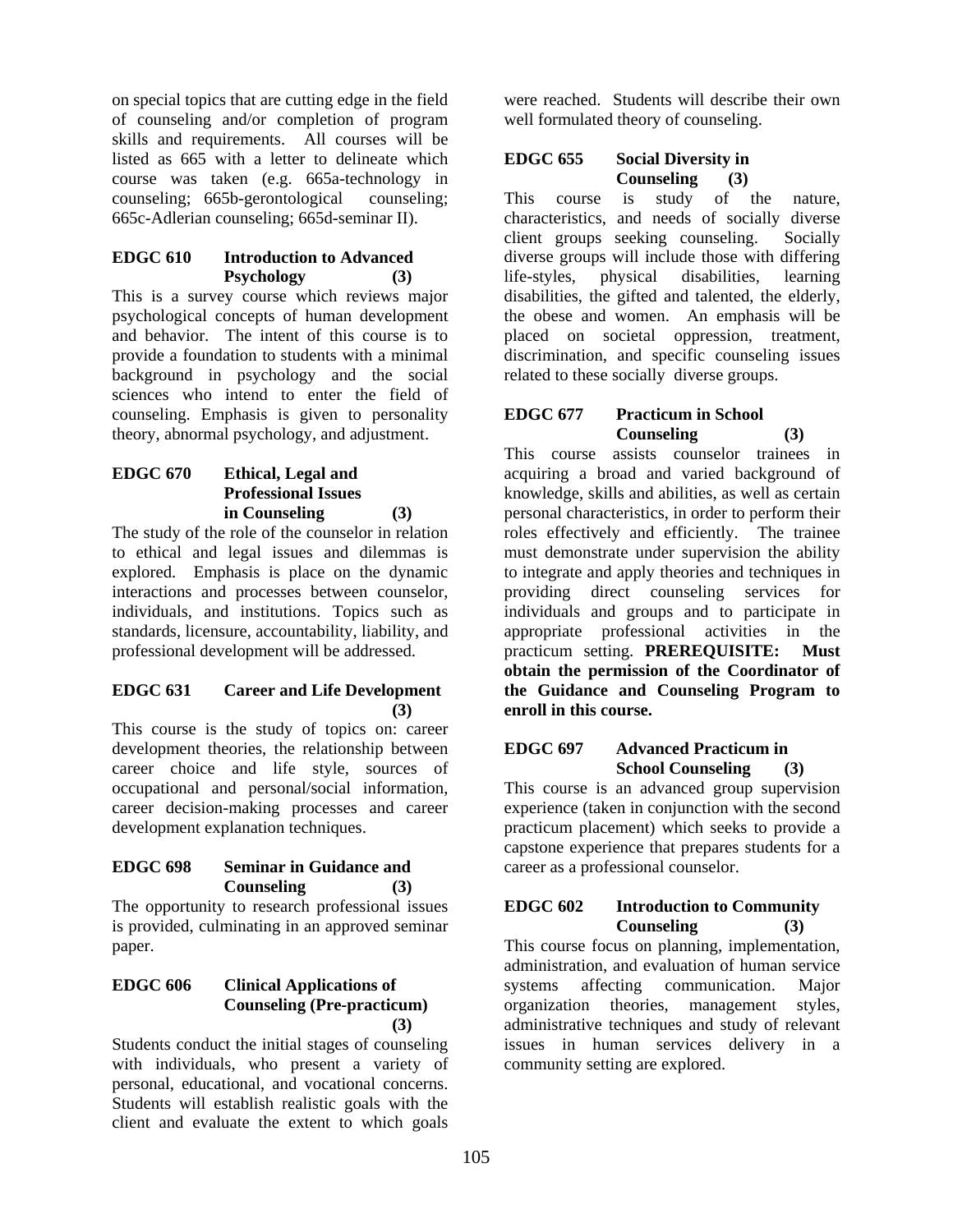## **EDGC 609 Special Problems in Guidance and Counseling (1-3)**

This course consists of individual projects geared to specific needs of students. It allows students to study independently in topical areas related to counseling. Specific requirements related to each independent study are approved on an individual basis.

**PREREQUISITE: Written permission of adviser is required.** 

# **EDGC 646 Organization and Administration of Guidance Program (3)**

This course examines the evolution of contentbased comprehensive guidance programs and why guidance programs are an integral part of the school curriculum. It provides the student with experience in developing and implementing a comprehensive program.

# **EDGC 679 Practicum in Community Counseling (3)**

This course assist community counselor trainees in acquiring a broad and varied background of knowledge, skills and abilities, as well as certain personal characteristics, in order to perform their roles effectively and efficiently. **PREREQUISITE: Must obtain the permission of the Coordinator of the Guidance and Counseling Program to enroll in this course.**

## **EDGC 699 Advanced Practicum in Community Counseling (3)**

This course is an advanced group supervision experience (taken in conjunction with the second part of practicum placement) which seeks to provide a capstone experience that prepares students for a career as a professional counselor.

## **SEQUENCE OF COURSES FOR GUIDANCE AND COUNSELING**

# **SCHOOL PROGRAM (K-12)**

## **1ST YEAR**

# **FALL**

EDGC 602 Introduction to Guidance & Counseling

| EDGC <sub>604</sub>             | Theories and Techniques of                                                    |
|---------------------------------|-------------------------------------------------------------------------------|
| <b>EDUC 620</b>                 | Counseling<br>Human Growth and<br>Development                                 |
| <u>JANUARY</u>                  |                                                                               |
| EDGC 665                        | Special Topics in Counseling                                                  |
| <b>SPRING</b>                   |                                                                               |
| <b>EDUC 690</b>                 | Introduction to Behavioral<br>Research                                        |
| EDGC <sub>640</sub><br>EDGC 645 | Group Processes in Counseling<br>Cross-Cultural Perspectives in<br>Counseling |
| <b>2ND YEAR</b>                 |                                                                               |
| <b>FALL</b>                     |                                                                               |
| EDGC <sub>606</sub>             | Pre-Practicum (Clinical                                                       |
| EDGC 631                        | Applications in Counseling)<br>Career/Life Development                        |
| <b>EDGC 605</b>                 | <b>Individual and Group Appraisal</b>                                         |
|                                 |                                                                               |
| <b>JANUARY</b>                  |                                                                               |
| EDGC 665                        | Special Topics in Counseling                                                  |
| <b>SPRING**</b>                 |                                                                               |
| <b>EDGC 670</b>                 | Ethical, Legal, and Professional<br>Issues in Counseling                      |
| <b>EDGC 660</b>                 | Crisis Management in                                                          |
| EDGC 643                        | Counseling<br>Counseling Children and                                         |
| <b>3RD YEAR</b>                 | Adolescents                                                                   |
| <b>FALL</b>                     |                                                                               |
| EDGC 677                        | Practicum in School Counseling                                                |
| EDGC698                         | Seminar in Guidance and<br>Counseling                                         |
| <b>SPRING</b>                   |                                                                               |
| EDGC 697                        | <b>Advanced Practicum in School</b><br>Counseling<br>Elective                 |
| ∗<br>For full-time student      |                                                                               |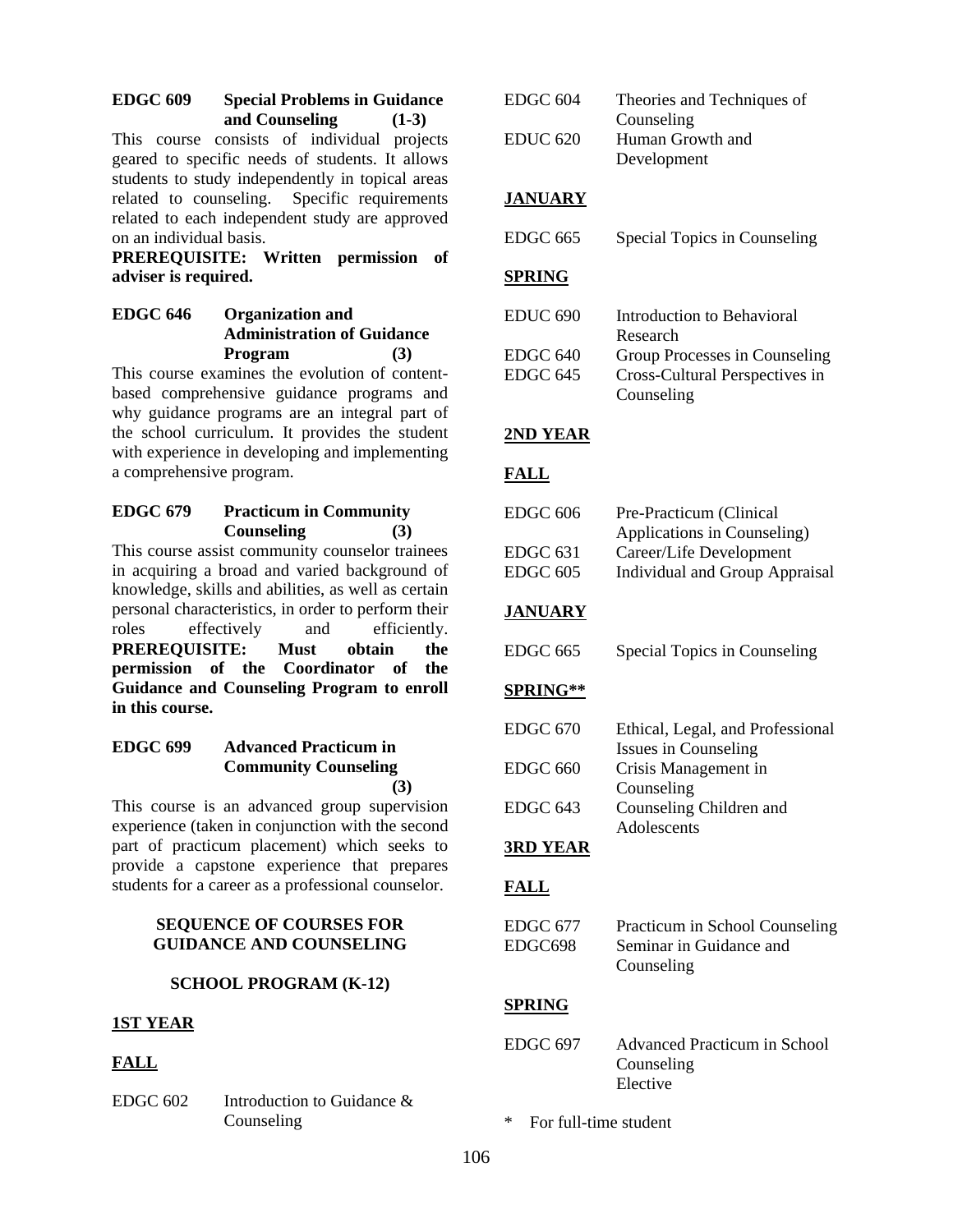\*\* Comprehensive exams should not be taken before this time.

## **SEQUENCE OF COURSES FOR COMMUNITY COUNSELING**

# **1ST YEAR**

# **FALL**

| EDGC <sub>602</sub> | Introduction to Community  |
|---------------------|----------------------------|
|                     | Counseling                 |
| EDGC <sub>604</sub> | Theories and Techniques of |
|                     | Counseling                 |
| <b>EDUC 620</b>     | Human Growth and           |
|                     | Development                |

# **3RD YEAR**

# **FALL**

| EDGC 679            | Practicum in Community  |
|---------------------|-------------------------|
|                     | Counseling              |
| EDGC <sub>698</sub> | Seminar in Guidance and |
|                     | Counseling              |

## **SPRING**

| $EDGC$ 699 | Advanced Practicum in |
|------------|-----------------------|
|            | Community Counseling  |
|            | Elective              |

\* For full-time student

Graduate Program Coordinator Guidance and Counseling Department of Education 1125 Lida Brown Building

Princess Anne, MD 21853

University of Maryland Eastern Shore

**please contact:** 

\*\* Comprehensive exams should not be taken before this time.

\*\*\*\*\*\*\*\*\*\*\*\*\*\*\*\*\*\*\*\*\*\*\*\*\*\*\*\*\*\*\*\*\*\*\*\*\*\*\* **For further information on this program,** 

## **JANUARY**

## **SPRING**

| EDUC <sub>690</sub> | Introduction to Behavioral     |
|---------------------|--------------------------------|
|                     | Research                       |
| EDGC 640            | Group Processes in Counseling  |
| EDGC 645            | Cross-Cultural Perspectives in |
|                     | Counseling                     |

# **2ND YEAR**

# **FALL**

| EDGC <sub>606</sub> | Pre-Practicum (Clinical        |
|---------------------|--------------------------------|
|                     | Applications in Counseling)    |
| EDGC 631            | Career/Life Development        |
| EDGC 655            | Social Diversity in Counseling |

# **JANUARY**

EDGC 665 Special Topics in Counseling

## **SPRING\*\***

| EDGC 670 | Ethical, Legal, and Professional                              |
|----------|---------------------------------------------------------------|
|          | Issues in Counseling                                          |
| EDGC 660 | Crisis Management in                                          |
|          | Counseling                                                    |
| FDCC 612 | $M_{\text{e}}$ and a second $L_{\text{e}}$ and $L_{\text{e}}$ |

EDGC 612 Marriage and Family Counseling

**SPECIAL EDUCATION** The Department of Education provides a Master of Education (M.Ed.) program in Special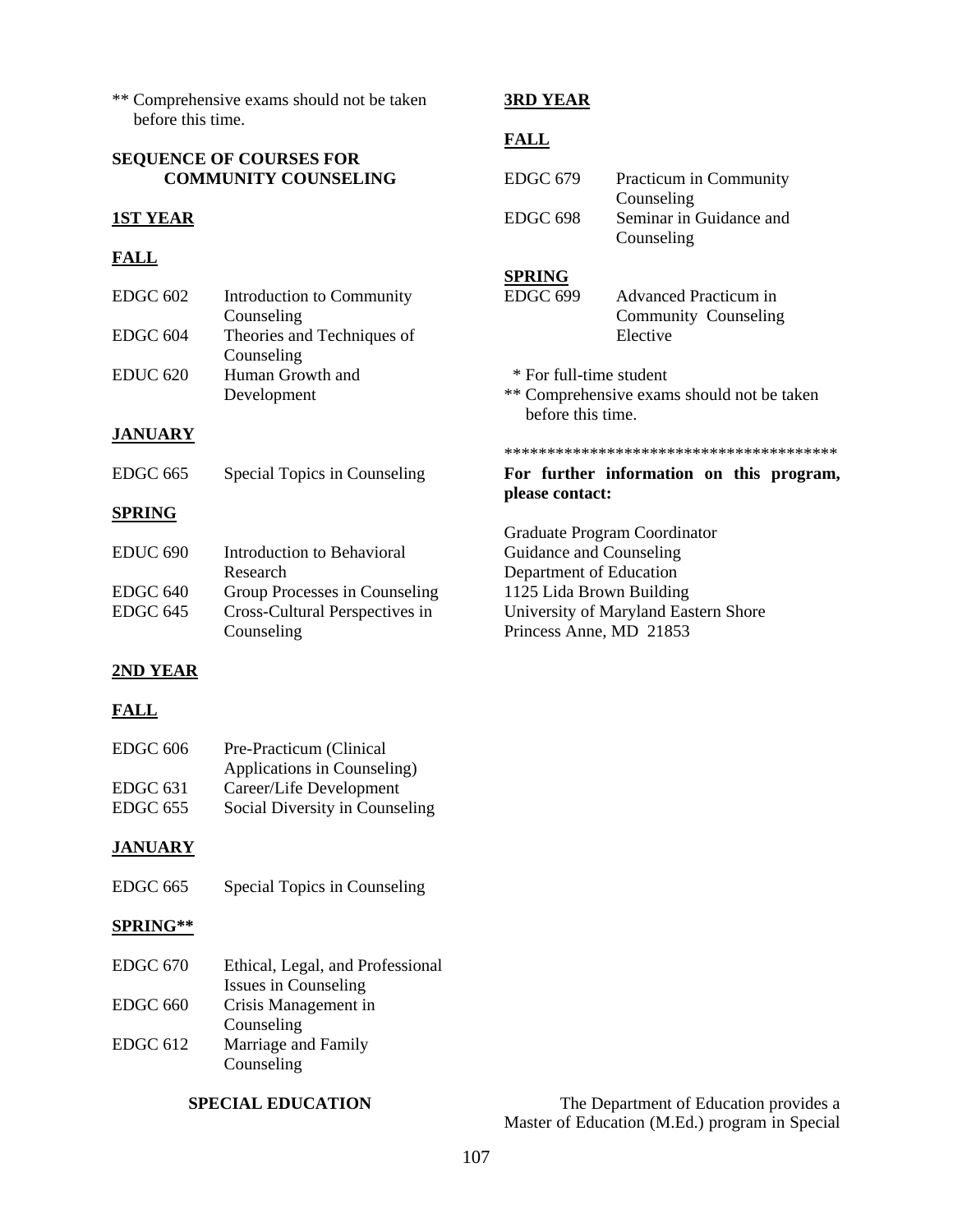Education with emphasis on students with mild and moderate disabilities in grades 1-12. The Special Education Program is a Maryland stateapproved program at both the undergraduate and graduate levels.

The graduate program is designed to develop and refine the graduate student skills as classroom teachers, inclusion teachers, resource teachers, teacher consultants, academic coaches, or as specialists in alternative educational settings. **Students must complete the M.Ed. degree with certification if not already certified in special education**. They may opt for coursework leading to certification in grades 1-8, 6-12, or both.

The course of study varies with the experience and qualifications that individual students bring to the program.

**Students may not enroll in the program for certification only**.

## **PROGRAM GOALS**

The overall goal of the Special Education Program is to prepare students to become effective special educators for mild and moderately disabled students in grades 1-12 and to meet the certification and professional standards of the Maryland State Department of Education, the Council for Exceptional Children, and the principles of the Interstate New Teachers Assessment Support Consortium (INTASC). To accomplish this goal, there are four major objectives:

1. To help each student develop and refine the personal and interpersonal qualities and skills necessary to function intellectually, emotionally, and socially with others in the capacity of teacher or facilitator;

2. To prepare teachers and leaders who are knowledgeable of research, theory and practice related to effective classroom and program management;

3. To develop teachers and leaders who are committed, continuous learners, and contributors to the enhancement of the teaching profession; and

4. To prepare teachers and leaders who demonstrate sensitivity and effective interpersonal skills in working with culturally diverse populations.

## **PROGRAM COMPETENCIES**

Program competencies and outcomes are consistent with those of the Council for Exceptional Children (CEC), the major professional organization representing special educators, the Interstate New Teachers Assessment and Support Consortium (INTASC) Principles and those of the Maryland State Department of Education. The following competencies have been developed to prepare teachers and prospective teachers to:

1. describe the cognitive, social, emotional, cultural, and physical characteristics of exceptional individuals and their effect on how students learn;

2. identify and reflect upon the historical, psychological, political, legal, and philosophical factors which influence current trends and practices in special education;

3. assess, diagnose, and evaluate academic and social behaviors and programs for the students with disabilities;

4. apply systematic instructional design and methodology to teaching basic skills such as reading, language, mathematics, and social skills;

5. adapt teaching practices to meet the instructional needs of students with diverse learning styles, learning needs, and diverse cultural backgrounds;

6. demonstrate and apply systematic behavior and classroom management procedures and effective social interaction skills;

7. integrate and apply technology into the educational program;

8. work effectively with other school personnel, parents, and those involved in human services programs;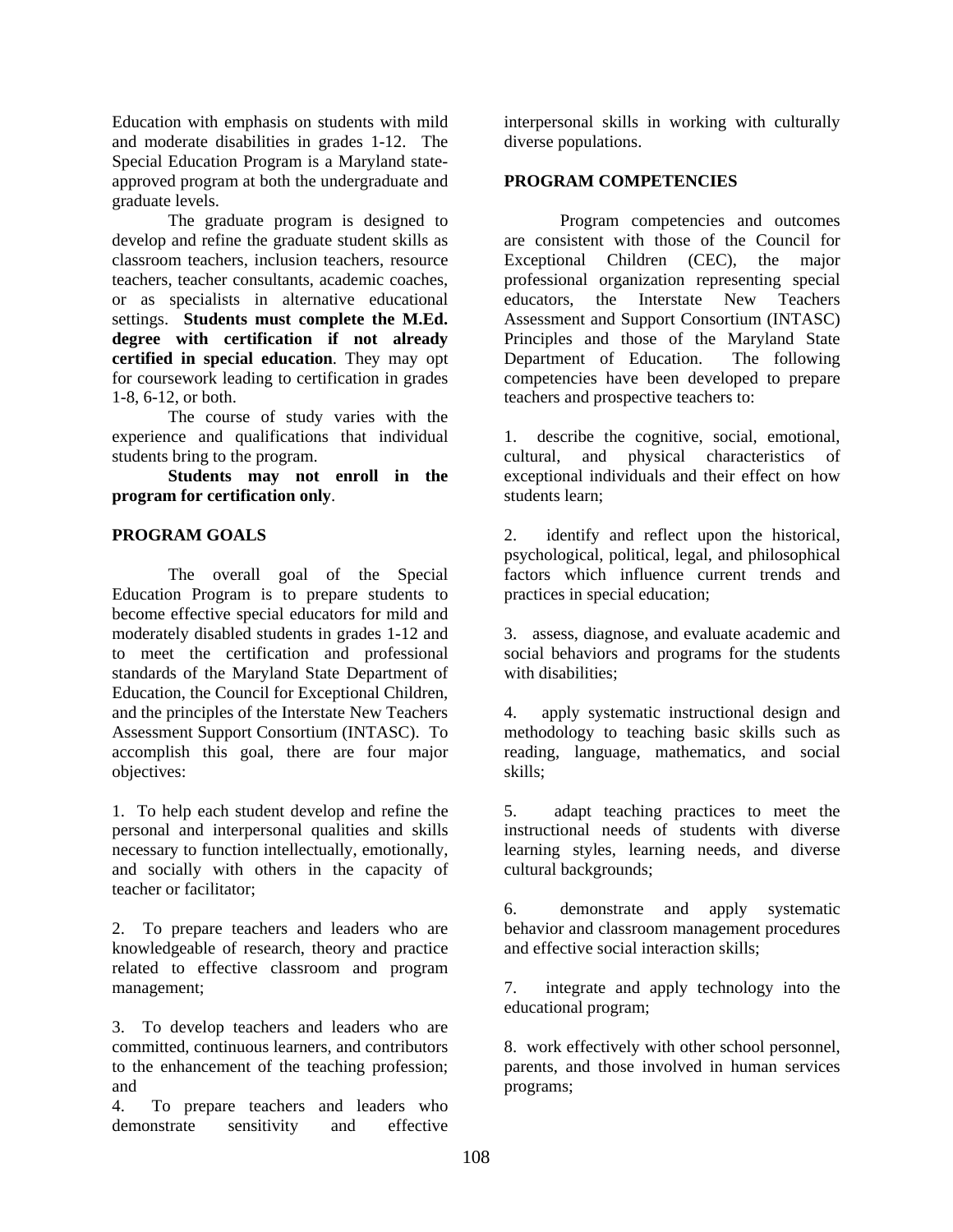9. follow mandated procedures for referring, assessing, identifying, and providing services for students with disabilities, participating in developing appropriate individualized education plans, and observing all necessary procedural protections including notice, consent, and records access; and

10. critique and apply research in educational practice.

#### **ADMISSION REQUIREMENTS**

#### **REGULAR ADMISSION**

Admission to the Special Education Program is based on criteria specified in the requirements of admission to the UMES Graduate School. These standards were devised to ensure that students accepted into the Graduate School were qualified and had a reasonable chance of successfully completing a graduate degree.

Admission criteria include:

A. Baccalaureate degree from an accredited institution;

B. 3.0 grade point average (GPA) or better on a 4.0 scale in undergraduate work;

C. Three letters of recommendation from individuals who can evaluate the applicant's potential for graduate studies and offer insight as to the professional dispositions of the candidate; and

D. Maryland passing scores on the Praxis I.

#### **PROVISIONAL ADMISSION**

Applicants who possess an overall GPA of between 2.75 to 2.99 may be admitted and given provisional status provided they have passing scores on the PRAXIS I. These students must maintain a 3.50 average in the first nine approved credit hours, six of which must be in Special Education graduate level core courses.

Provisional status students may be required to take undergraduate prerequisites in the areas of education and psychology to

remediate content deficiencies before being admitted to regular status. Provisional status students may also be asked to come for a personal interview before being admitted to the program.

#### **POLICY ON APPLICANT REJECTION**

 The University may review a number of different factors to determine whether to admit an applicant to a graduate program, including but not limited to academic achievement, personal and professional references, scores on admission examinations, writing samples, personal interviews, character and integrity, personality, and potential to perform as a graduate student and in the applicable profession. Applicants should consider licensing/registration/credential requirements of a profession in which past personal history or conviction/criminal record may restrict completion of a degree program (the professional phase) and the eligibility to practice in a profession if graduated from a program.

#### **APPLICATION DEADLINES**

Application deadlines for admissions are as follows:

| <b>Fall Semester</b>   |                | May 1      |
|------------------------|----------------|------------|
| <b>Spring Semester</b> |                | November 1 |
| <b>Summer Sessions</b> | $\blacksquare$ | April 1    |

#### **RETENTION AND EXIT REQUIREMENTS**

The course of study will vary with the experiences and qualifications that individual students bring to the program. A minimum of 30 semester hours will be required for the M.Ed. degree. Students working toward the M.Ed. degree plus certification will need to complete additional hours beyond the 30 semester hours minimum to satisfy the M.Ed. and certification requirements. Undergraduate methods courses and the internship (i.e., EDSP 400, EDSP 401, EDSP 402, EDSP 403, EDSP 416, EDSP 426, EDSP 442, EDSP 450) may not be applied to the M.Ed. degree. However, these courses will be part of the student's overall program if they are essential to meet certification requirements. No more than 12 hours of coursework at the 400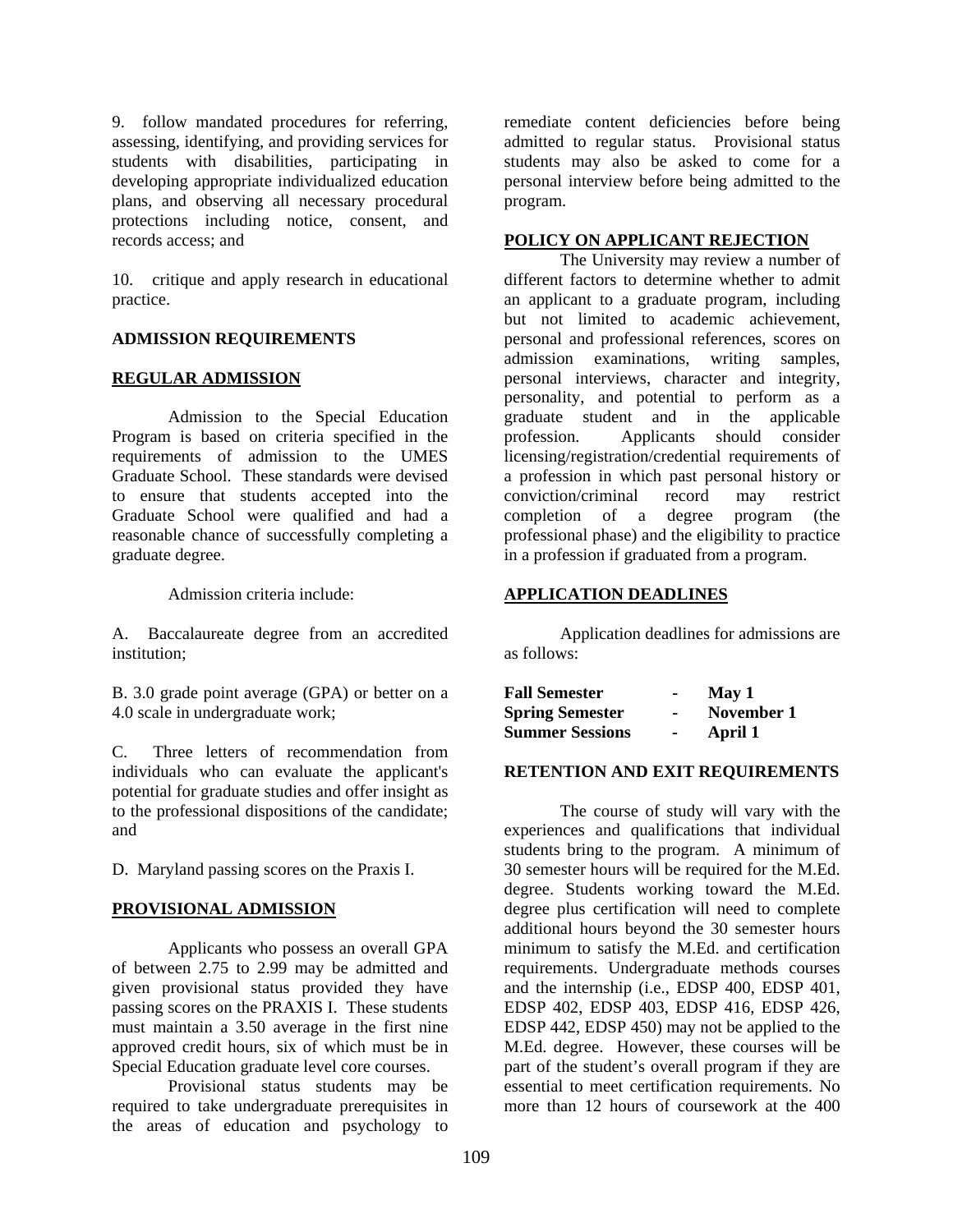level can be applied toward the M.Ed. requirements.

 All requirements for the Master's degree must be completed within a five-year period. This time limit also applies to any transfer work from other institutions to be included in the student's overall program.

To remain in good standing in the M.Ed. Special Education Program, including the eligibility to earn certification, each student must meet and maintain the following performance criteria:

- A. Earn an overall grade point average of 3.0 or higher; and
- B. Earn no more than one "C" in all courses.
- C. Earn no grade in a course lower than a "C" at any time during the program

In addition, an internship will be required for students applying for initial certification in Special Education. A professional portfolio is developed as part of the internship experience. Prior to taking the internship and seminar (i.e., EDSP 400, EDSP 442, EDSP 450), teacher candidates must take and pass the PRAXIS II, meeting the minimum cut-off scores as determined by the Maryland State Department of Education.

Students must also take and pass a written comprehensive examination within the last 6 credits of their program. In addition, they must also complete a seminar paper within the last 6 credits of their program. During the course SPED 678, the seminar paper must be approved by the seminar instructor, program coordinator, and department chair.

For additional and elaborative information on the policies, procedures and forms of the program, consult the latest Graduate Special Education Program Handbook.

#### **SPECIAL EDUCATION COURSES**

**(Note: All credit hours are given in parentheses.)** 

**CORE COURSES: (All students in the program are required to take these courses.)**

| <b>SPED 600</b>     | <b>Characteristics of Exceptional</b> |                            |  |
|---------------------|---------------------------------------|----------------------------|--|
|                     | Individuals                           | (3)                        |  |
| <b>EDUC 610</b>     | Learning and Instructional            |                            |  |
|                     | Design                                | (3)                        |  |
| EDUC <sub>690</sub> |                                       | Introduction to Behavioral |  |
|                     | Research                              | (3)                        |  |
| <b>SPED 615</b>     | Psychoeducational Assessment          |                            |  |
|                     |                                       | (3)                        |  |
| <b>EDUC 625</b>     | <b>Applied Behavior Analysis</b>      |                            |  |
|                     |                                       | (3)                        |  |
| EDSP 428            | Communication Skills in               |                            |  |
|                     | Special Education                     | (3)                        |  |
| <b>EDSP 430</b>     | Technology in Special                 |                            |  |
|                     | Education                             | (3)                        |  |
| SPED 678            | Master's Research Seminar             |                            |  |
|                     |                                       | (3)                        |  |
| EI ECTIVES          | Same of these may be required         |                            |  |

ELECTIVES (Some of these may be required for those seeking Certification in Special Education.)

| <b>SPED 603</b> | Characteristics and                      |
|-----------------|------------------------------------------|
|                 | Programming for Individuals              |
|                 | with Learning Disabilities<br>(3)        |
| <b>SPED 605</b> | Characteristics and Programming for      |
|                 | Mental<br>Individuals<br>with            |
|                 | Retardation<br>(3)                       |
| <b>SPED 607</b> | Characteristics and                      |
|                 | Programming for Individuals              |
|                 | with Behavioral Disorders<br>(3)         |
| SPED 608        | Characteristics and                      |
|                 | Programming for the Gifted<br>(3)        |
| SPED 630        | <b>Current Legal and Advocacy</b>        |
|                 | Issues in Special Education<br>(3)       |
| SPED 638        | <b>Current Trends in Special</b>         |
|                 | Education<br>(3)                         |
| SPED 640        | Internship in Special Education          |
|                 | $(3-6)$                                  |
| <b>SPED 650</b> | Career Education for the                 |
|                 | Individuals with Disabilities (3)        |
| <b>EDSP 401</b> | Processes and Acquisition of             |
|                 | Reading and Language for                 |
|                 | <b>Students with Disabilities</b><br>(3) |
| <b>EDSP 402</b> | Materials for Reading and                |
|                 | Language for Students with               |
|                 | <b>Disabilities</b><br>(3)               |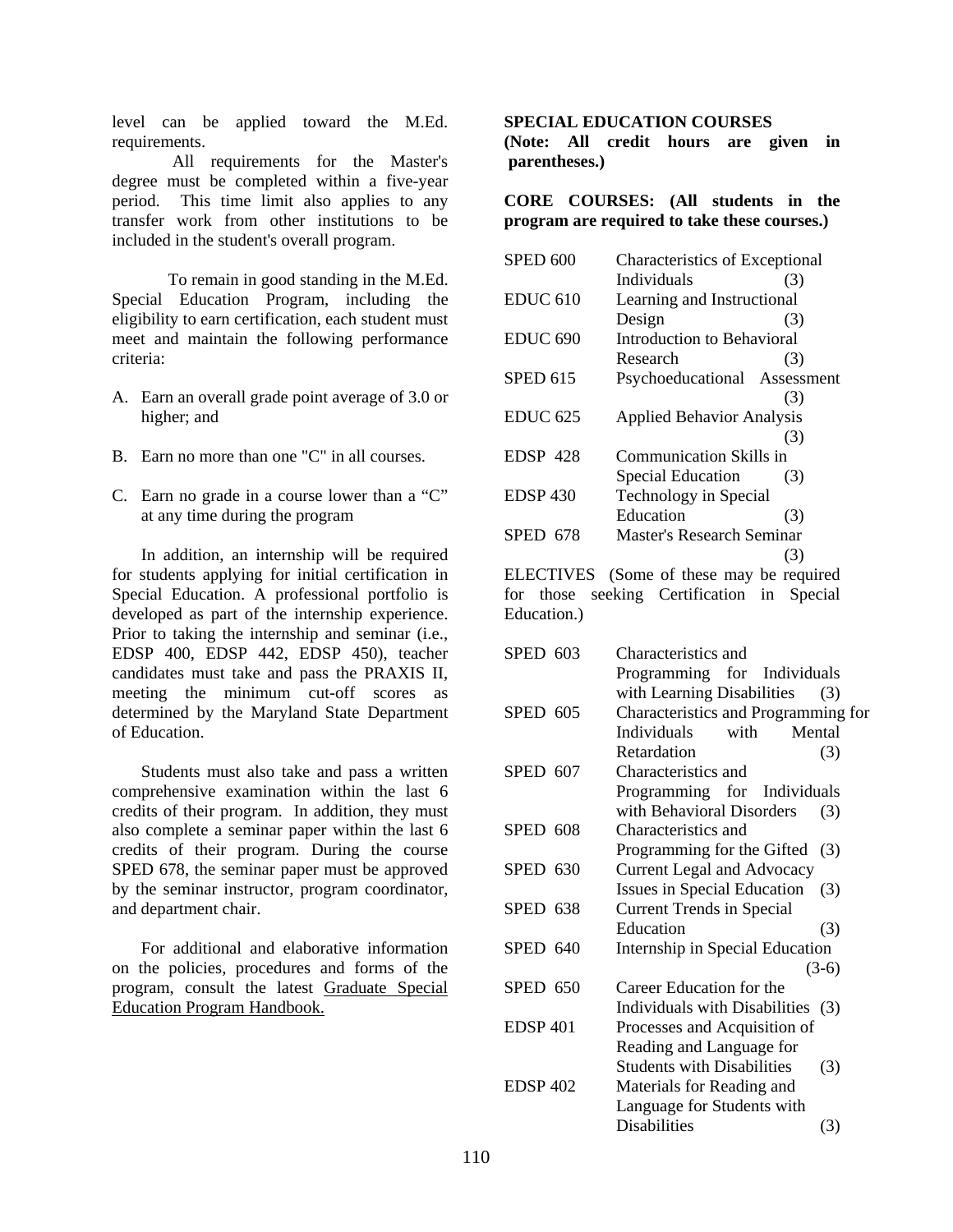| <b>EDSP 403</b> | Instruction of Reading            | and |
|-----------------|-----------------------------------|-----|
|                 | Language for Students with        |     |
|                 | <b>Disabilities</b>               | (3) |
| <b>EDSP 404</b> | Assessment, Diagnosis             | and |
|                 | Remediation of Reading            | for |
|                 | <b>Students with Disabilities</b> | (3) |
| <b>EDUC 612</b> | <b>Advanced Educational</b>       |     |
|                 | Psychology                        | (3) |
| <b>EDUC 620</b> | <b>Advanced Human Growth</b>      |     |
|                 | and Development                   |     |

**In addition to elective courses within the major, students are encouraged to select electives in related areas such as Guidance and Counseling and Rehabilitation Counseling. Advisors approve electives before they are taken.** 

#### **COURSE DESCRIPTIONS**

**SPED 600 Characteristics of Exceptional Individuals (3)**  This course presents an overview of the major types of exceptionalities and their impact on the teaching/learning process. It includes the legal mandates that relate to the field of special education. **Prerequisite: Graduate Standing**

#### **SPED603 Characteristics and Programming for Individuals with Learning Disabilities (3)**

This course presents an overview of learning disabilities. It includes the diagnosis, assessment, etiology, academic, social and behavioral characteristics as well as history, theories, current issues, instructional strategies and delivery systems. **Prerequisite: SPED 600**

## **SPED 605 Characteristics and Programming for Individuals with Mental Retardation (3)**

This course presents an overview of mental retardation. It includes the diagnosis, assessment, etiology, academic, social and behavioral characteristics as well as history, theories, current issues, instructional strategies, and delivery systems. **Prerequisite: SPED 600**

#### **SPED 607 Characteristics and Programming for Individuals with Behavioral Disorders (3)**

This course presents an overview of behavioral disorders. It includes the diagnosis, assessment, etiology, academic, social and behavioral characteristics as well as history, theories, current issues, instructional strategies, and delivery systems. **Prerequisite: SPED 600** 

## **SPED 608 Characteristics and Programming for the Gifted (3)**

This course presents an overview of gifted and talented individuals. It includes the diagnosis, assessment, etiology, academic, social and behavioral characteristics as well as history, theories, current issues, instructional strategies, and delivery systems. **Prerequisite: SPED 600** 

#### **SPED 615 Psychoeducational Assessment (3)**

This course presents the selection, administration, and interpretation of comprehensive psychoeducational batteries designed to assess intellectual, behavioral, achievement, and academic abilities. It includes design, construction, and implementation of informal procedures. **Prerequisite: SPED 600**

#### **SPED 630 Current Legal and Advocacy Issues in Special Education (3)**

This course presents an in-depth study of legal issues derived from federal and state mandates in special education. It includes the review of administrative and judicial decisions, analysis of due process proceedings, and study of current legal trends in the field. **Prerequisite: SPED 600** 

#### **SPED 638 Current Trends in Special Education (3)**

This course presents an in-depth analysis of selected topics in the field of education as they relate to exceptional learners. **Prerequisite: SPED 600**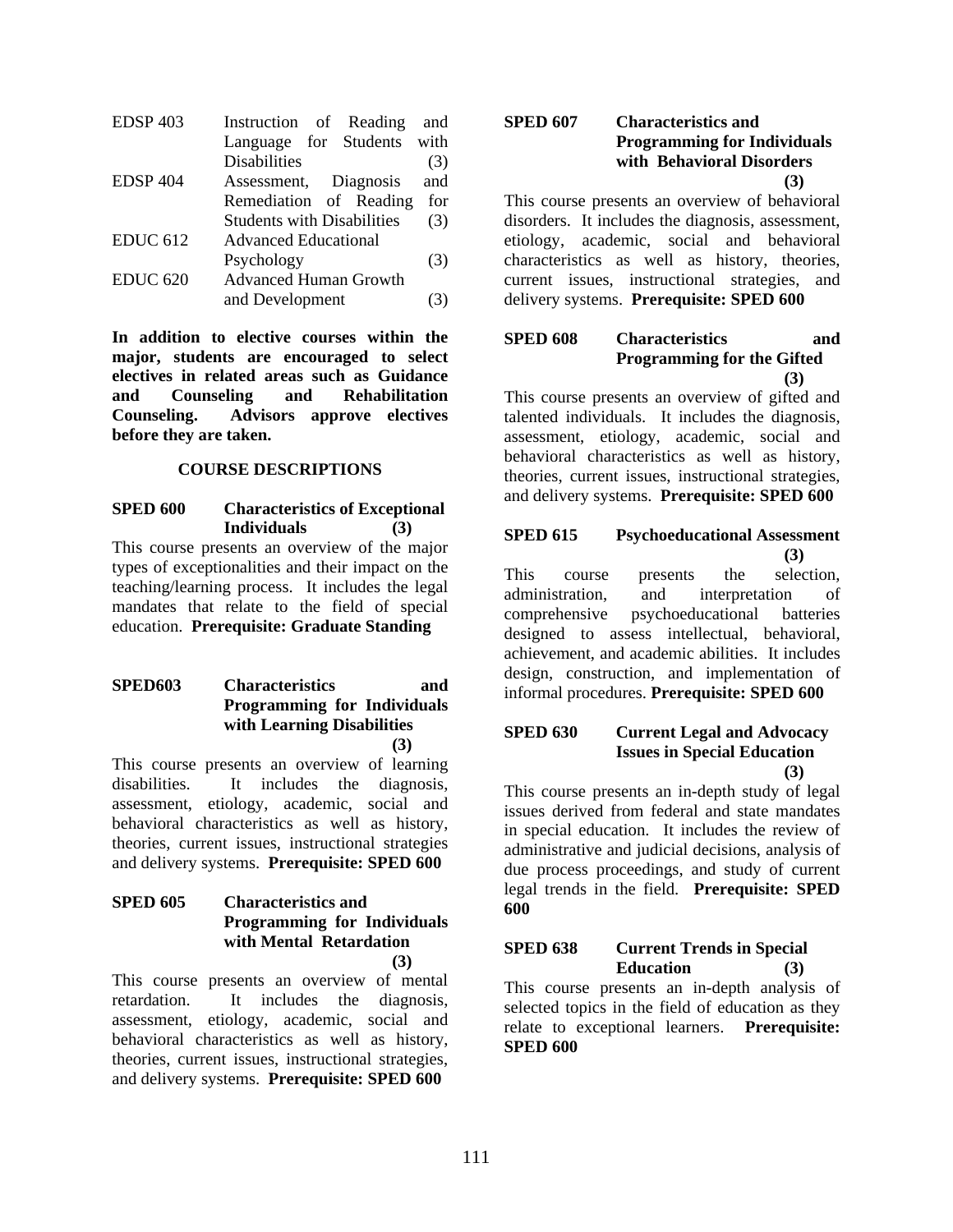**SPED640 Internship in Special Education (3-6)** 

This course involves a supervised internship in a setting appropriate to the student's background and level of certification. This course may be taken twice for up to 6 credits. **Prerequisite: SPED 600** 

## **SPED 650 Career Education for Individuals with Disabilities (3)**

This course presents a study of pre-vocational and vocational training and career education for individuals with disabilities. **Prerequisite: SPED 600** 

# **SPED 678 Master's Research Seminar (3)**

This course provides individualized instruction, direction, and guidance in the research process. A student-generated, independent, comprehensive research paper (i.e., seminar paper) and a professional portfolio are required course products. **Prerequisite: SPED 600, EDUC 690, 24 hours of graduate work** 

#### **EDUC 610 Learning and Instructional Design (3)**

This course provides advanced skill development in the area of individualized programming, including adaptation and modification of curriculum, instructional design, program development, and evaluation. Learning theory and its application in the classroom are emphasized. **Prerequisite: SPED 600** 

## **EDUC 612 Advanced Educational Psychology (3)**

This course emphasizes educational implications of research on child development, cognitive science, learning and classroom instruction. **Prerequisite: Graduate Standing** 

## **EDUC 620 Advanced Human Growth and Development (3)**

This course provides advanced study of human growth and development using a life-span approach. Current research and theories in the areas of cognitive processes, learning abilities, social and psychological processes will be examined. **Prerequisite: Graduate Standing** 

# **EDUC 625 Applied Behavior Analysis (3)**

This course develops competencies associated with effective individual, group, and classroom management. Systematic analysis of behaviors and the application of behavioral theory in special education are presented. **Prerequisite: SPED 600** 

## **EDUC 690 Introduction to Behavioral Research (3)**

This course presents methods and techniques of behavioral research; experience in reading, analyzing, and interpreting behavioral research, as well as writing and critiquing abstracts and developing research proposals. **Prerequisite: SPED 600** 

#### **EDSP 401 Processes and Acquisition of Reading and Language for Students with Disabilities (3)**

This course introduces students to the processes of language development and the relationship and role of language acquisition in reading development for students with disabilities at the elementary and secondary levels. It will analyze the relationship between oral language development, reading acquisition, and written language. In addition, the interactive nature of the reading process, including the impact of phonemic awareness will be addressed. **Prerequisite: SPED 600** 

## **EDSP 402 Materials for Reading and Language for Students with Disabilities (3)**

This course introduces materials which can be used to provide a variety of reading and language experiences to students with disabilities at the elementary and secondary levels. Both teacher-made and commercial materials will be discussed. The use of children's literature, community resources, and parental support will also be explored. **Prerequisites: SPED 600, EDSP 401** 

## **EDSP 403 Instruction of Reading and Language for Students with Disabilities (3)**

This course introduces the instruction of reading skills to students with and without disabilities at the elementary and secondary levels. Content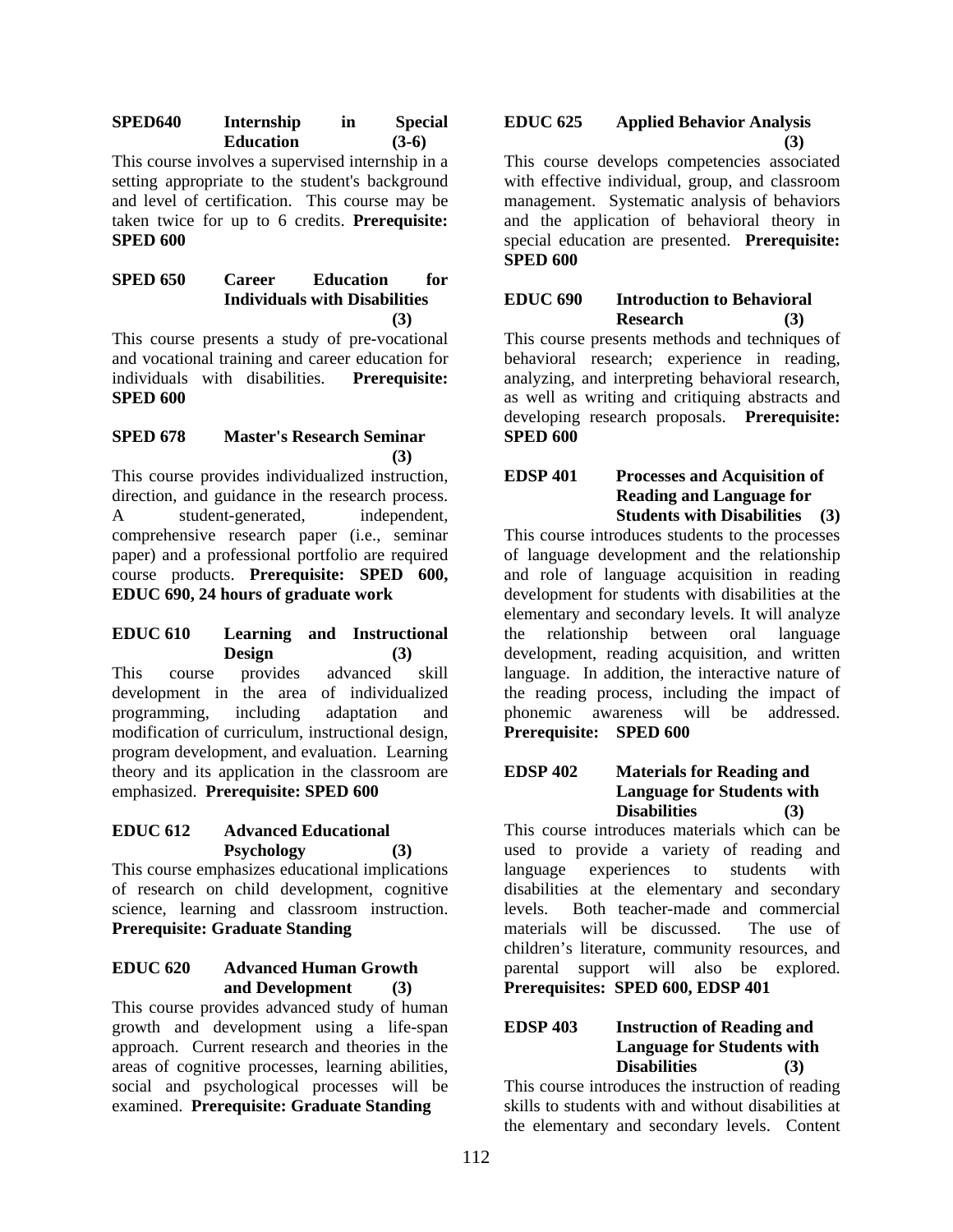includes the development of word attack and comprehension skills and the teaching of expository reading in the content areas. Emphasis is placed on the selection, organization, and evaluation of instructional content, strategies and activities. **Prerequisites: SPED 600, EDSP 401** 

## **EDSP 404 Assessment, Diagnosis and Remediation of Reading for Students with Disabilities (3)**

This course provides an in-depth analysis of assessment, diagnosis, and remediation of reading problems for students with disabilities at the elementary and secondary levels. A thorough understanding of the diagnostic process is explored as well as remediation techniques for comprehension, vocabulary development, and word attack skills. Attention is given to effectively reporting these results to parents and other professionals. **Prerequisites: SPED 600, EDSP 401, EDSP 402, EDSP 403** 

#### **EDSP 428 Communication Skills in Special Education (3)**

This course focuses on the nature of oral and written communication theories, models, and definitions; the role of the individual and groups in the communication process; and content and settings for communication. Emphasis will be on developing effective communication skills in the educational setting with a special focus on working with parents and other educators. **Prerequisite: SPED 600** 

#### **EDSP 430 Technology in Special Education (3)**

This course explores a wide range of assistive technology applications for students with physical, cognitive, communicative, sensory, and/or multiple disabilities. Students will examine the use of technology in combination with effective instructional strategies to enhance learning. In addition, students will examine electronic and print resources for assistive technology information and review research about current practices for the implementation of instructional technology. **Prerequisite: SPED 600** 

**\*\*\*\*\*\*\*\*\*\*\*\*\*\*\*\*\*\*\*\*\*\*\*\*\*\*\*\*\*\*\*\*\*\*\*\*\*\*\*** 

#### **For further information on this program, please contact:**

Graduate Program Coordinator Special Education Department of Education Lida Brown Building University of Maryland Eastern Shore Princess Anne, MD 21853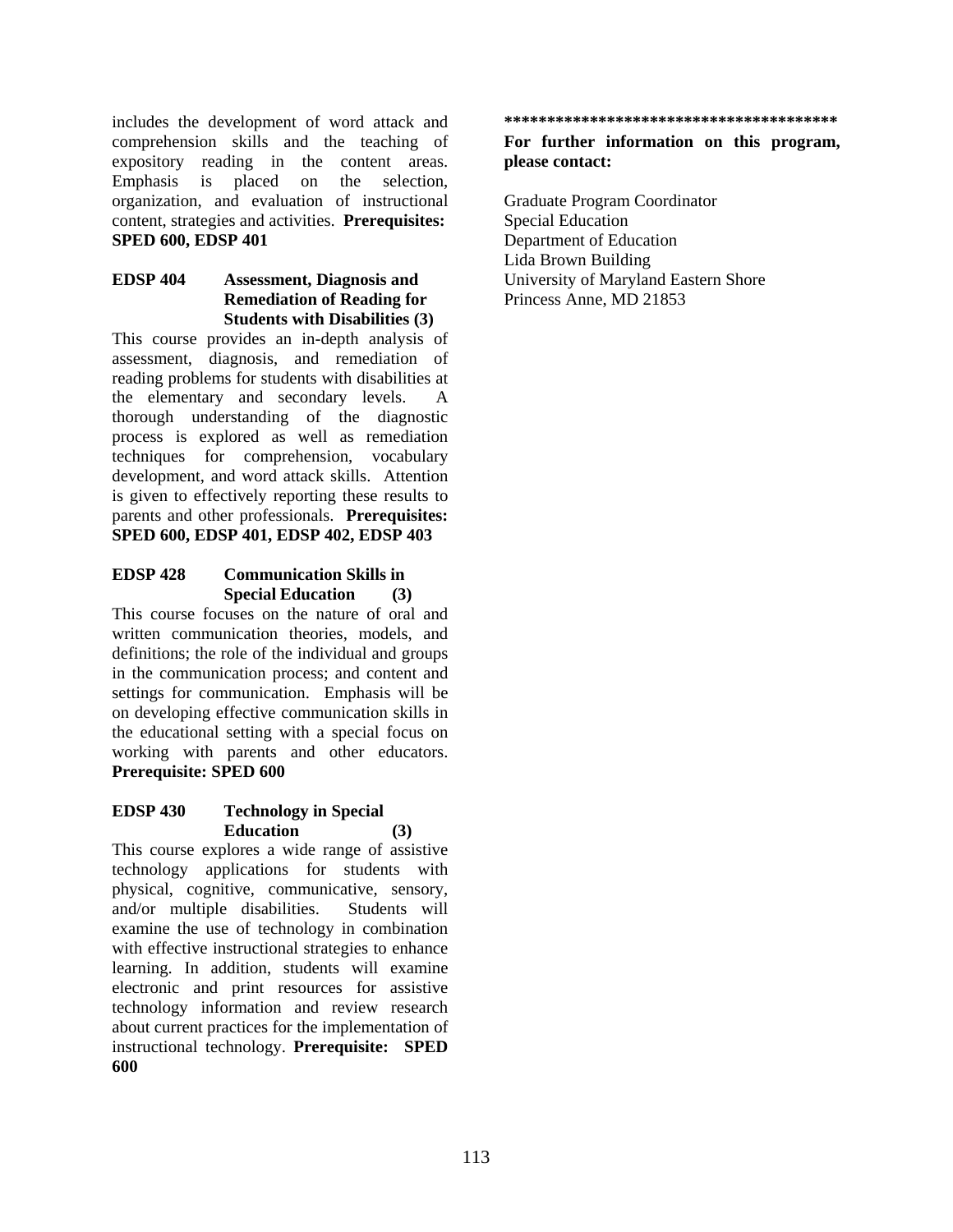#### **MASTER OF ARTS IN TEACHING (MAT)**

#### UMES/SU: Collaborative Degree-Granting Program

The MAT is, as of Fall 2002, a 39 semester-hour professional degree program designed to prepare students for **initial** teacher certification. It is an alternative, collaborative degree program offered by Salisbury University (SU) and the University of Maryland Eastern Shore (UMES).

 The MAT is intended for students who have earned a non-teaching baccalaureate degree from an accredited institution of higher education in an appropriate content area, who now wish to become teachers in a secondary school (grades 7-12). Students may prepare for teacher certification in the following Stateapproved programs at UMES: **Agriculture, Art, Biology, Business, Chemistry, English, Family & Consumer Sciences, Mathematics, Music (vocal and instrumental) and Technology. Social Studies is pending state approval.** 

#### **PROGRAM GOAL**

The overall goal of the MAT program is to prepare students to become effective educators in secondary schools and to meet the certification and professional standards of the Maryland State Department of Education.

#### **PROGRAM OBJECTIVES**

To accomplish this goal, there are four major objectives:

1. To allow students to build upon the content knowledge they have acquired in the baccalaureate degree, adding the professional knowledge necessary for a career in teaching.

2. To prepare teachers who are well-grounded in research, theory, and practice related to effective classroom instruction and school improvements.

3. To enable teacher candidates to develop and demonstrate sensitivity and effective interpersonal skills in working with culturally diverse populations.

4. To nurture educators who are committed, continuous learners, and contributors to the enhancement of the teaching profession.

#### **ADMISSION REQUIREMENTS**

#### **Regular Admission**

 Although students must matriculate at the campus where there is a State-approved teacher preparation program in their intended field, applicants will be admitted to the MAT program by a common UMES/SU admission process. **To be admitted to the program all applicants must:**

- 1. possess a baccalaureate degree in a content area;
- 2. meet the requirements for regular admission to the graduate school;
- 3. take and pass Praxis I;
- 4. possess an undergraduate grade-point average of a least 3.0 in the last half of the undergraduate program, or possess a prior graduate degree from an accredited institution;
- 5. submit official transcripts from all higher institutions attended;
- 6. submit three letters of recommendation that address: their personal qualities, e.g., character and academic abilities, problem solving, conceptual thinking, and the writing and speaking skills needed to support a rigorous graduate program; and that they possess the personal determination and commitment needed to complete this program;
- 7. participate in the individual structured interview session by the SU/UMES Admissions Committee;
- 8. submit a writing sample essay that is written on campus, in a supervised setting, and focuses on some current educational issues, as determined by the MAT joint Admissions Committee, and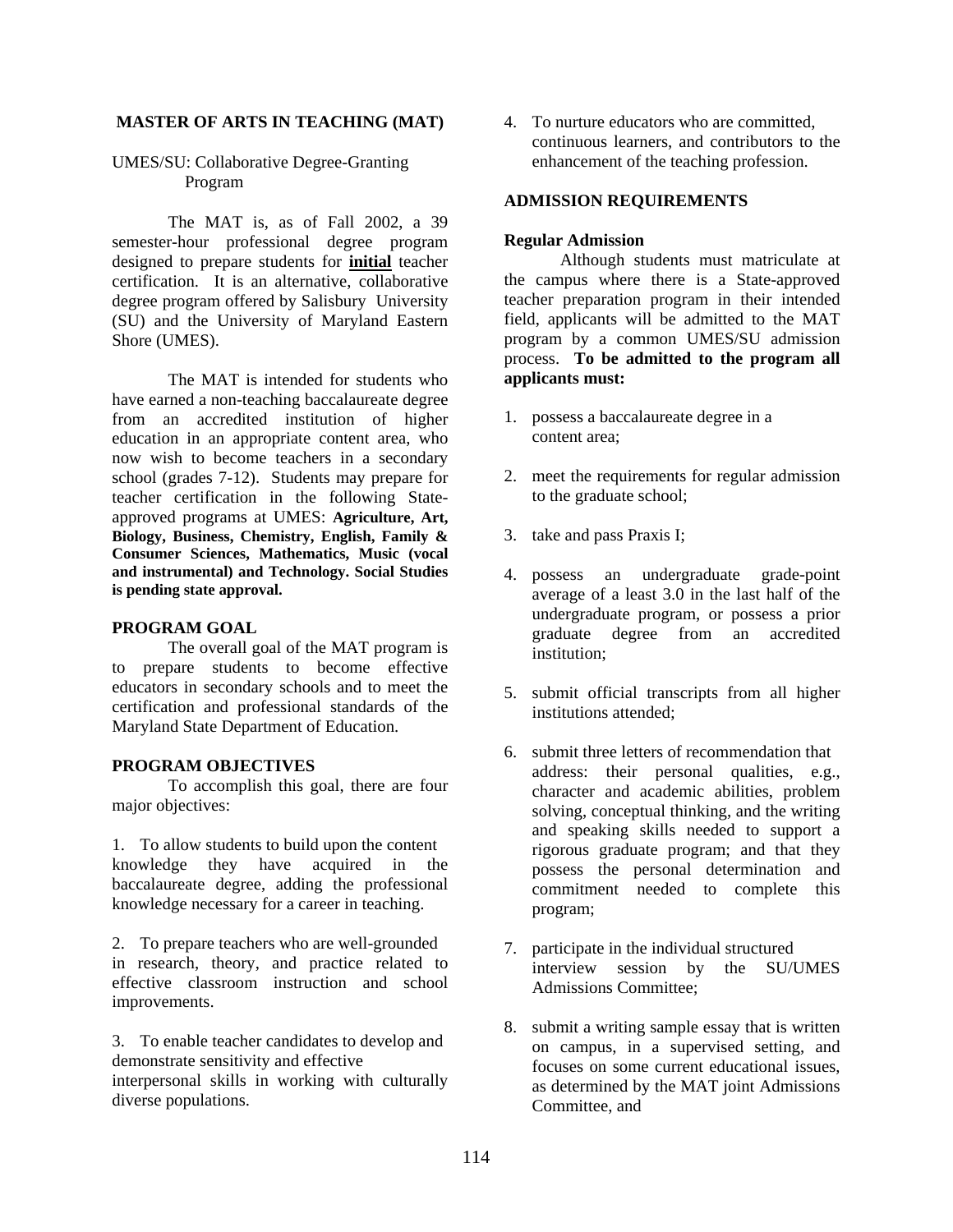9. complete the MAT Application Form, including a personal statement of purpose.

The transcripts and academic credentials of all applicants will be reviewed by the UMES/SU joint MAT Admissions Committee. Appropriate academic departmental subcommittees will determine whether students possess adequate and current content coursework in the intended certification area. Individuals who lack appropriate course work will be expected to complete the identified course requirements prior to their enrollment in the internship portion of the MAT program. Students holding degrees which are more than five years old, may be required to take additional courses in the major area before taking method courses, or before the internship. No additional courses will be taken during the full-time internship. Students must follow the school day and holiday schedule of the school system in which their internship occurs.

#### **Provisional Admission**

Applicants who posses an overall undergraduate GPA of between 2.7 and 2.99 may be considered for admission to the MAT program under Provisional Status. They must maintain a 3.0 or better grade point average in the first nine credit hours. A transcript review will be conducted after the first nine credit hours. Students meeting the 3.0 standard will be granted regular admission status. Those who do not meet the standard will be terminated from the program.

#### **RETENTION AND EXIT REQUIREMENTS**

 The specific requirements for the MAT degree are as follows:

1. Course Work (as of Fall 2002)

A minimum of 39 semester hours of course work will be required for the MAT degree. All requirements must be completed within a five-year period after admission to the program.

2. Retention

To remain in good standing in the MAT program each UMES student must meet and maintain the following performance criteria:

- A. Earn an overall grade point average of 3.0 or higher;
- B. Earn no more than six credit hours of C or C+ grades and no grade lower than a C;
- C. Take and pass PRAXIS II prior to beginning the student internship experience;
- D. Pass the comprehensive examination as condition for advancement to candidacy;
- E. Complete a seminar paper that meets the identified standards;
- F. Complete the program within three calendar years of advancement to candidacy.

#### **ADVISEMENT SYSTEM**

Students in the MAT program have an on campus advisor throughout their course of study, who is available to serve as mentor and to advise them on academic and career plans. Students may not register for classes without discussing their program with their academic advisor and receiving the advisor's signature on the registration and drop/add forms.

#### **APPLICATION DEADLINE**

All fully completed applications must be submitted to the Graduate School no later than November 15 for Winter Session admission.

#### **TRANSFER CREDITS**

 A maximum of six graduate credits may be accepted for transfer into the program, provided these credits are as specified (see transfer credits section of this catalog).

#### **COMPREHENSIVE EXAMINATION**

Students in the UMES/SU MAT program must obtain passing scores on a collaborative comprehensive examination given in the Winter Session. Students who do not pass all parts of the comprehensive examination must wait four months before retaking them. Passage of the comprehensive examination is a requirement for graduation.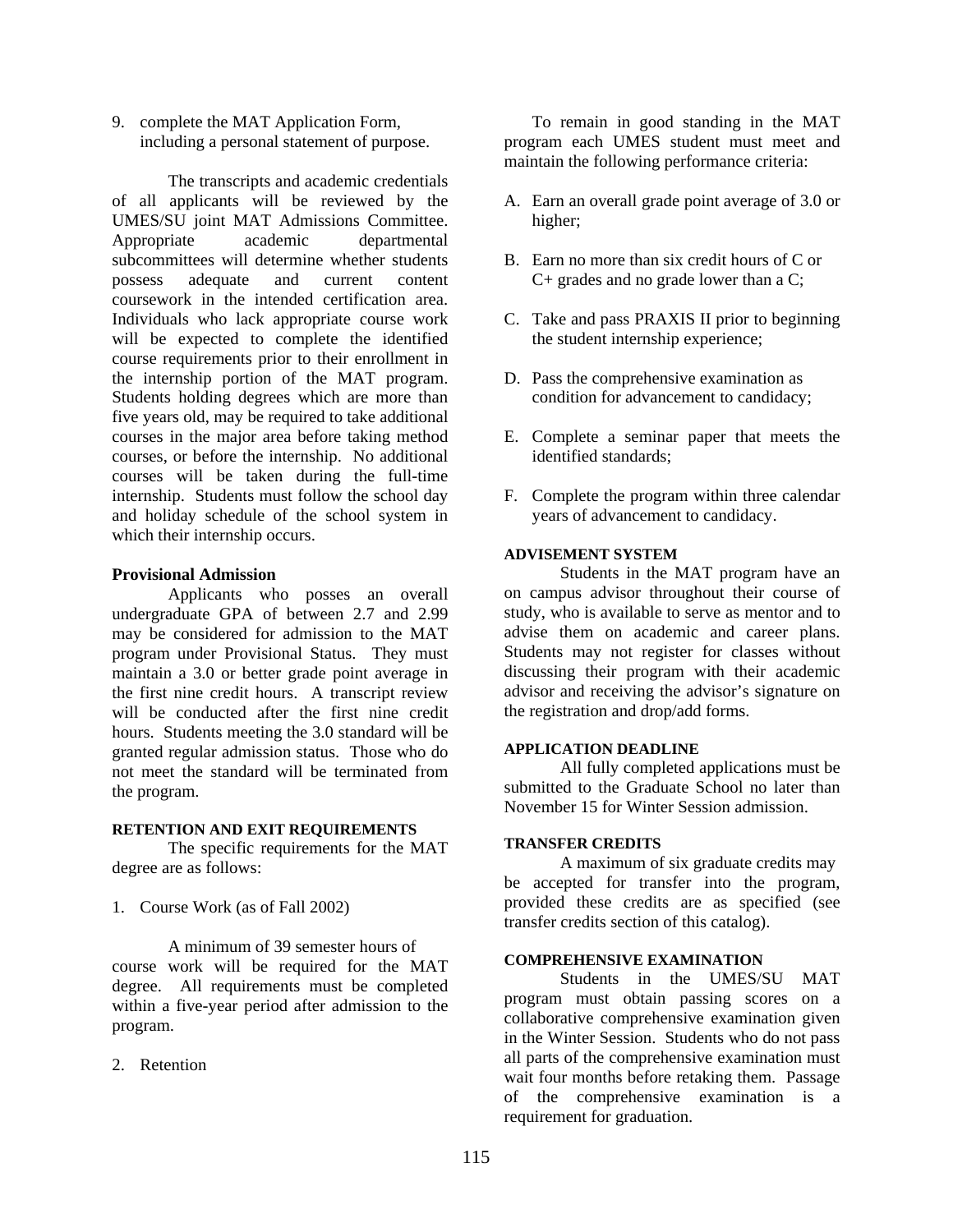#### **SEMINAR PAPER**

All UMES students must write a seminar paper that demonstrates their ability to review the literature in an area of educational research. See your UMES advisor or Education Department chair for information. Seminar papers must be completed and approved by designated UMES personnel.

#### **INTERNSHIP**

Completion of a school-based full-time teacher internship is required for completion of the degree.

#### **Sequence of Master of Arts in Teaching Courses and other Requirements**

#### **WINTER TERM\***

EMAT 501 Development and Learning Applied to Teaching (3) (UMES; SU)

#### **SPRING SEMESTER**

| <b>EMAT 502</b> | Social and Philosophical       |
|-----------------|--------------------------------|
|                 | Foundation of Contemporary     |
|                 | Education (UMES; SU) (3)       |
| EMAT 504        | Reading in the Content         |
|                 | Area I (UMES only)<br>(3)      |
| <b>EMAT 505</b> | Methods of Teaching and        |
|                 | Assessment (UMES; SU)          |
|                 | (3)                            |
| EMAT 506        | Inclusive Teaching for Diverse |
|                 | Populations (UMES; SU)         |
|                 |                                |

#### **SUMMER SESSION I**

| EMAT 515 | Research and Technology |     |  |
|----------|-------------------------|-----|--|
|          | (UMES; SU)              | (3) |  |

#### **FALL SEMESTER\*\***

- EMAT 503 Principles of Curriculum and Instruction (UMES; SU)(3)
- EMAT XXX Content Area Methods (varies by content area) (3) (UMES; SU)
- EMAT 512 Classroom Management (3) (UMES; SU) EMAT 508 Reading in the Content Area II

 $(UMES only)$  (3)

#### **WINTER TERM**

Comprehensive Exams (UMES; SU)

#### **SPRING SEMESTER**

EMAT 507- Internship I (UMES; SU) (3) EMAT 509- Internship II (UMES; SU) (3) EMAT 511- Internship Seminar (at SU) (3) (UMES; SU)

Courses are taught on both campuses; in any semester half of the courses are taught at UMES and the others at SU.

\*UMES students must take and pass PRAXIS I prior to being admitted to the program \*\*UMES students must take and pass the PRAXIS II prior to beginning the internship

**Note:** The chair of the academic department that offers the program in which you plan to teach must review your transcripts and indicate what course work, if any, must be completed prior to your internship.

## **Course Descriptions**

**(Note: Credit hours for all courses are given in parentheses)** 

## **EMAT 501 Development and Learning Applied to Teaching (3)**

The course examines theory and research in human development and learning psychology with application to teaching in contemporary middle and secondary schools. Emphasis is placed on translating theory into practice by integrating field experiences, class work, student projects, assignments, and exams.

**Prerequisite: Admission to the MAT program or consent of the instructor.**

#### **EMAT 502 Social and Philosophical Foundations of Contemporary Education (3)**

The course is an analysis of social and philosophical tenets of education with an emphasis on implications for contemporary middle and secondary schools. It examines current trends, issues, research and practice. Field experience involving community, educational, and social service agencies are required. **Prerequisite: Admission to the MAT program or consent of the instructor.**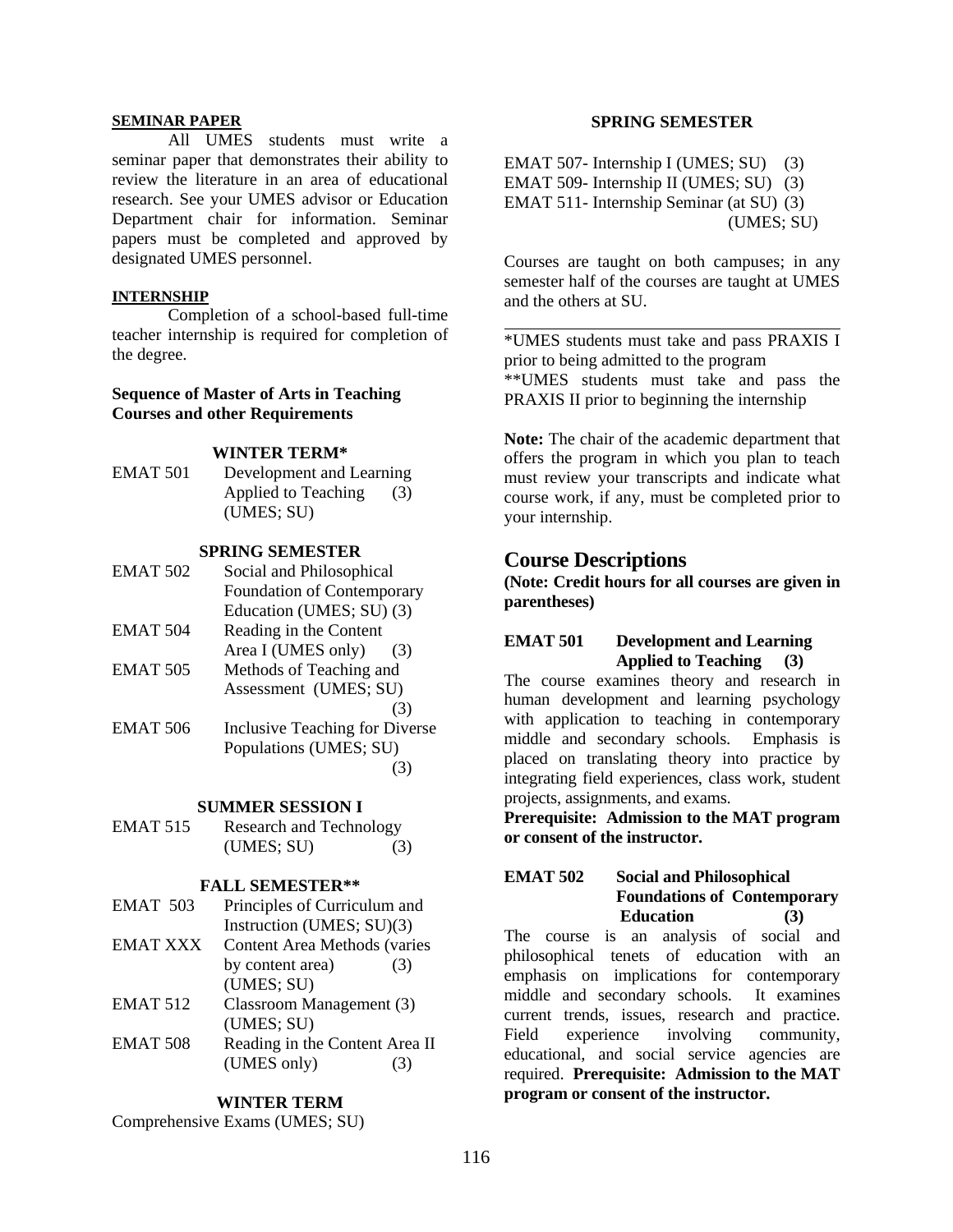#### **EMAT 503 Principles of Curriculum and Instruction (3)**

Historical and current influences on curriculum developments, alignments, and classroom applications; underlying principles, philosophical, and social influences on strategic planning processes and school improvements will all be examined. Technological impacts on curriculum and instruction will be emphasized. Curriculum strands, research studies, and products will be reviewed and assessed. **Prerequisites: EMAT 502 and EMAT 515**

# **EMAT 504 and 508 Reading in the Content Areas I and II (3 each)**

The courses are an analysis of reading/writing/learning processes with an emphasis on skills and strategies to facilitate student comprehension and learning of content in middle and secondary schools. The course examines research and practice; field experiences are required. **Prerequisite: Admission to the MAT program or consent of the instructor.**

## **EMAT 505 Methods of Teaching and Assessment (3)**

This graduate course will focus on both effective instructional methods and educational assessment procedures. Students will examine general principles related to preparing, planning, and delivering instruction. The connection between assessment and instruction will be emphasized. Both informal and formal assessment procedures will be presented, with an opportunity for students to apply instructional and assessment techniques in a clinical field experience. **Prerequisite: Admission to MAT Program, completion of the professional education sequence, and content requirements.** 

## **EMAT 506 Inclusive Teaching for Diverse Populations (3)**

This research-based course is designed to provide a broad-based survey of special education and multicultural education. One focus of this course is to provide an overview of special education and a general exploration of the types of disabilities, etiology, and characteristics of persons with disabilities. The other focus of this course will be to examine various cultural and ethnic groups, their social mores, and interaction

patterns. Further study will focus on the impact diversity has on the education of the "regular" education student and the impact diversity has on students with disabilities. Current trends and instructional strategies for inclusion will be discussed. Research opportunities and field experiences are provided. This course fulfills the State's Special Education requirement for teachers. **Prerequisite: Admission to MAT Program, completion of the professional education sequence, and content requirements.**

## **EMAT XXX Secondary School Methods (400 level course number will vary according to the content major.) (3)**

The course prepares prospective teachers to teach content area in middle and high schools. Students will integrate content knowledge with basic teaching methodologies of preparing objectives, effective questioning, curriculum and resource evaluations, teacher presentations, cooperative learning, demonstrations and experiments, student projects, classroom management, lesson and unit planning. Students will be placed with a high school or middle school teacher for observations and bit teaching experiences. **Prerequisites: Successful completion of EMAT 502, EMAT 503 and EMAT 512 courses. (This is a sample of the course to be offered. A specialized content area methods course will be offered in each area for which one or both institutions [UMES, SU] have a State-approved program. )** 

## **EMAT 507, 509 (Internship I and II) and EMAT 511 (Seminar) (9)**

Full-time fourteen weeks clinical internship and concurrent campus seminar provide the intern with opportunities to actualize the latest educational research and theory into practice. These opportunities include and are not exclusive to: observation, mini-teaching, macro-teaching, whole group lessons and action research. The seminar provides a forum for discussing problems encountered during the internship, and also provides a colloquium for developing strategies to resolve these problems. The internship will be conducted under the direct supervision of a clinical supervisor (experienced public school teacher) with guidance and support from the University supervisor. **Prerequisites: Completion of all coursework in the MAT**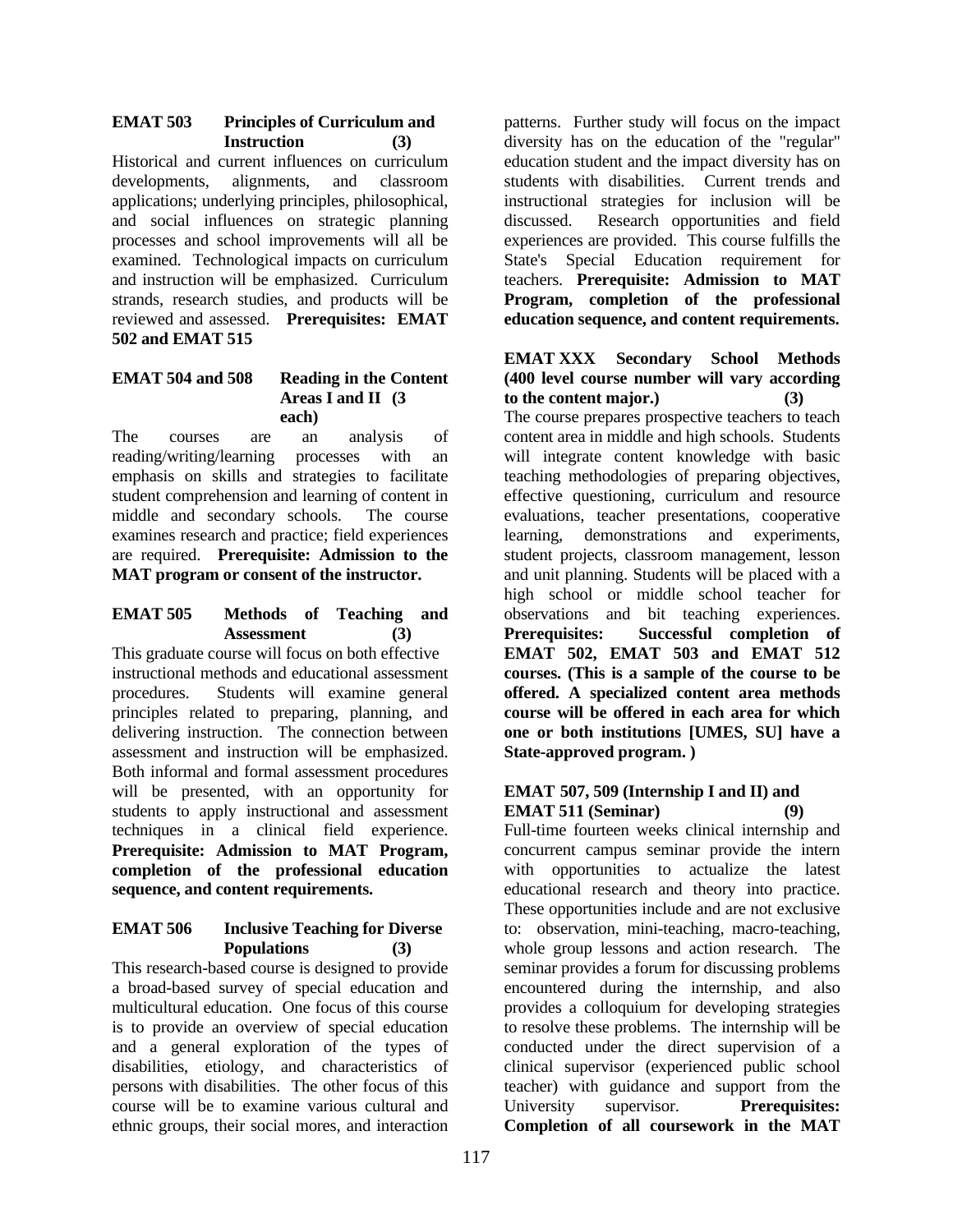**sequence prior to the Internship, including content methods, and achievement of a passing score on the PRAXIS.**

#### **EMAT 512 Classroom Management (3)**

The course provides the student with a repertoire of strategies to create a classroom environment that facilitates optimal learning. Different classroom management theories will be explored and evaluated for appropriateness in a given situation. Special attention is given to accommodating diversity, and strategies for effectively communicating with families are considered. **Prerequisites: Admission to MAT program, completion of the professional education sequence, and content requirements.** 

#### **EMAT 515 Research and Technology (3)**

Students are introduced to the three basic forms of research: historical, descriptive, and experimental, with an emphasis on incorporating them into classroom teaching. ERIC and other databases will be used in library research. The course provides a technological base for the development of videotapes, portfolios, and a research methodology base for subsequent courses. Qualitative and quantitative data treatments will be developed within the context of individual student projects and the evaluation of the research literature. **Prerequisite: Admission to the MAT program**

\*\*\*\*\*\*\*\*\*\*\*\*\*\*\*\*\*\*\*\*\*\*\*\*\*\*\*\*\*\*\*\*\*\*\*\*\*\*\*\*

**For further information on this program, please contact:** 

Graduate Program Coordinator Master of Arts in Teaching Program Department of Education Lida Brown Building University of Maryland Eastern Shore Princess Anne, MD 21853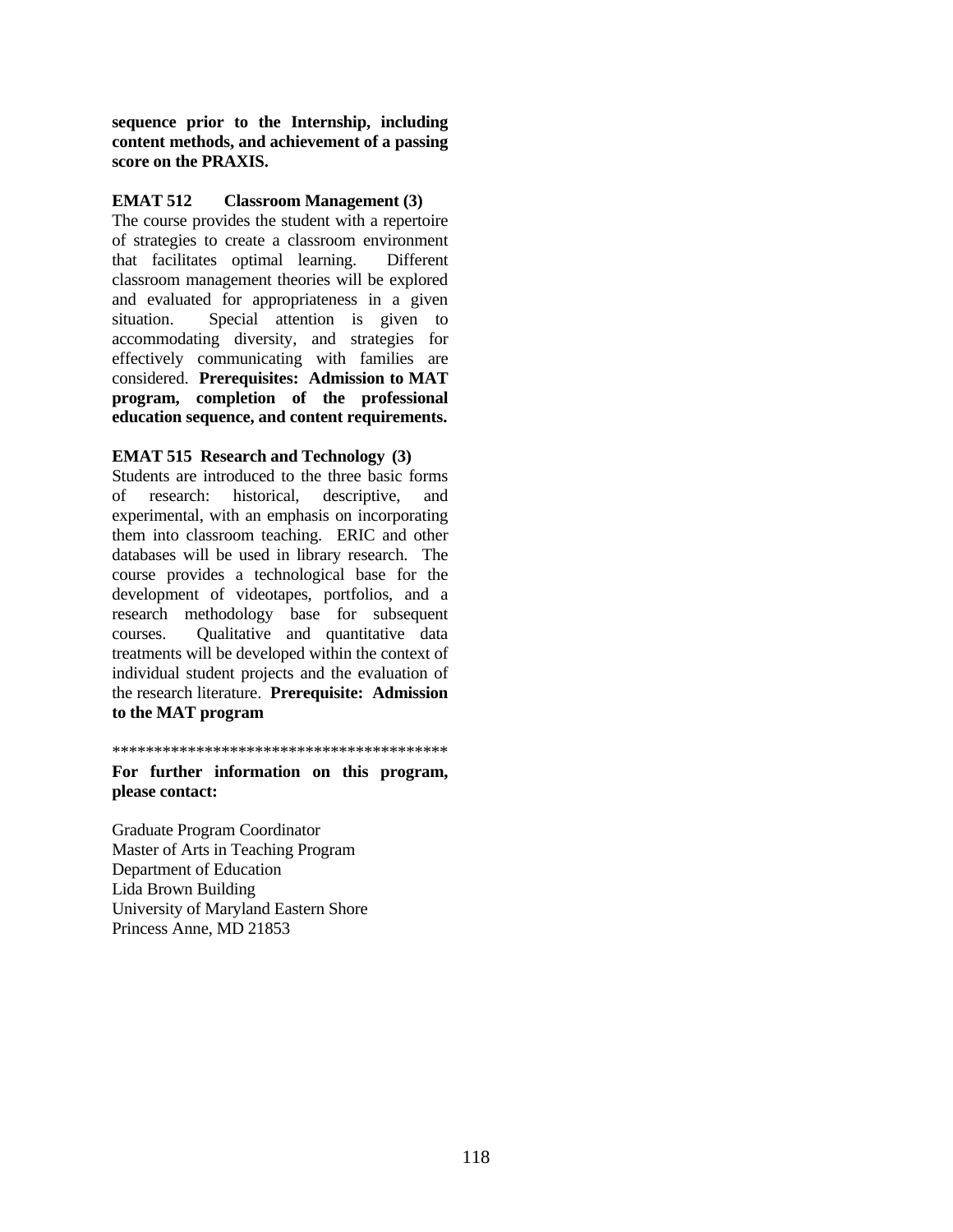#### **ORGANIZATIONAL LEADERSHIP**

#### **Introduction**

 The success of academic organizations, governmental agencies, and health and human services organizations is dependent on the availability of persons well qualified to provide effective leadership. Consequently, The University of Maryland Eastern Shore (UMES) offers a graduate program leading to the degree of Doctor of Philosophy (Ph.D.) in Organizational Leadership. The doctoral program in Organizational Leadership focuses on the professional development of persons to lead all operations in specific organizational settings. Students who satisfactorily complete the Organizational Leadership course of study will receive the Doctor of Philosophy degree and be prepared to:

- Plan, guide, direct and evaluate policy, program, and personnel development in academic, governmental, and health and human services' organizations;
- Serve as leaders who possess knowledge and skills needed to facilitate the organizational change required to develop, maintain, and increase organizational effectiveness;
- Employ ethical standards in all leadership processes;
- Select and use information management systems, including statistical packages and technologies that support and enhance organizational structures and reform initiatives.

#### **Mission**

The mission of the Organizational Leadership Program is the professional development of persons toward mastery of the knowledge, skills, and dispositions supportive of exemplary leadership in specific settings: academic organizations, governmental agencies, and health and human services' organizations. The Organizational Leadership Program accomplishes this mission through advanced learning of the concepts relative to effective leadership in these specific settings. Additionally, the Organizational Leadership

Program contributes to the growing body of knowledge pertaining to effective leadership in specific settings through scholarly inquiry, and serves the academic, governmental, and health and human services' organizations throughout the Delmarva Peninsula Region through high quality engagement.

#### **Admission**

 Applicants will be considered for admission to the Organizational Leadership Program in accordance with the admission requirements set forth by the UMES Graduate School. Applicants must specify on the Statement of Purpose application form the Strand Area (Academic Organizations, Governmental Agencies, or Health and Human Services) for consideration. Applications will be reviewed and recommendations concerning admission made to the Dean of Graduate Studies by the Organizational Leadership Admissions Committee composed of four assessors, including one from each of the three content strands and a student representative from the preceding cohort identified by the Dean of the School of Arts and Professions.

All applicants must satisfy:

- all general requirements for full admission to graduate programs;
- an on-site interview that assesses oral/written presentation skills;
- a written evaluation of work performance by a current or recent supervisor (one of the required letters of recommendation).

Since the program is a cohort design, admissions will also be based, to the extent possible, on a sufficient number of admissions in each of the three strand areas of the program, so as to maintain a continuity of strand course offerings.

The Organizational Leadership Program is a terminal degree program for students in mid to advanced career stages. Applicants represent a wide variety of professional experiences and educational backgrounds.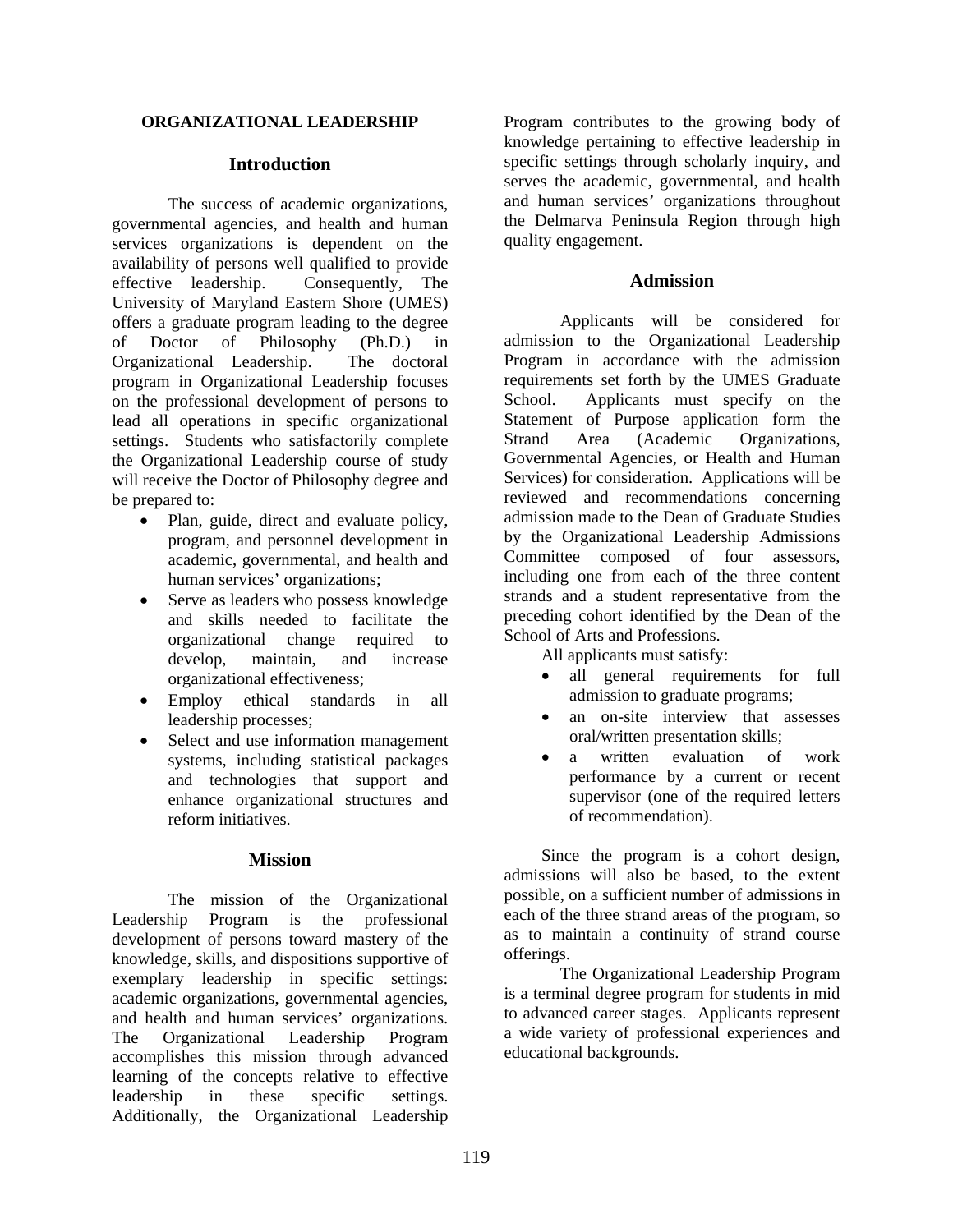Students who enter the program must have earned baccalaureate and master's degrees from U.S. regionally accredited educational institutions or the degree equivalent in another country and demonstrate successful employment in an organization that relates to the specified strand major. Applicants, particularly those demonstrating nontraditional career paths, must clearly articulate on the Statement of Purpose application form the purposes for pursuit of the degree consistent with previous educational background and professional experiences and well-considered career plans.

# **Application Deadline**

 As a cohort-based program, there is one admission period per year (Fall). The application deadline for the Fall semester is May 1 the preceding spring. Students are responsible to ensure that completed applications and supporting materials, including letters of recommendation and official transcripts, are received in the UMES Graduate School by the application deadline.

# **Program, Retention, and Exit Requirements**

 All students in the Organizational Leadership program must complete core courses (30 semester hours) and courses in one of the three strand areas: Academic Organizations, Governmental Agencies, or Health and Human Service Organizations. A strand is 12 semester hours of content-specific course work. Included in the Ph.D. course of study for all Organizational Leadership students, regardless of the elected strand, will be a supervised internship (6 semester hours) in an organization that aligns with the elected strand. Advancement to candidacy for the degree occurs after the passing of the comprehensive examination, successful completion of the required internship activities, and the successful defense of the dissertation proposal. Twelve (12) semester hours of credit are awarded for the satisfactory completion of the dissertation. The sixty (60) credit hours required for the degree can be earned within a three-year cohort sequence. Any applicable transfer credit for core or strand course requirements, up to 12

semester hours, must comply with the transfer of credit provisions of the UMES Graduate School and be approved by the academic advisor, the Coordinator of the Organizational Leadership Program, and the Graduate Dean during the first semester of matriculation.

Students enter the Organizational Leadership Program as members of a doctoral cohort. Since this program is designed to meet the needs of students who are employed full time, courses will be offered in a nontraditional scheduling format on Friday evening, Saturdays and Sundays. Classes are five weeks in duration, and generally meet twice. The remaining three (3) weeks are devoted to individual projects and research. Students must pursue coursework with the cohort. Students who become out of sequence with the cohort may join the next cohort as space permits. The cohort will complete twenty-seven (27) semester hours of the core courses during the first year of enrollment in the program: three (3) courses in each of the fall, spring, and summer semesters (9 credit hours per semester). In the second year, the remaining core course and four (4) strand courses will be completed. The remaining requirements are scheduled for completion in the third year of the program. Additional time to complete the program may be necessary in accordance with the policies and procedures of the UMES Graduate School. All students must maintain a "B" or better grade in all program courses with a letter grading system (A-F) and a grade of "S" in research credit courses with a "S/F" grading system.

 The program specifics for the Doctor of Philosophy degree in Organizational Leadership are as follows:

- 1. Learning
	- a. Core Course Requirements (30 semester hours) Organizational Leadership as a Field of Inquiry
		- History and Philosophy of **Organizations**
		- Theories and Processes of **Organizations**
		- Politics, Organizations, and Leaders: Legal and Ethical Issues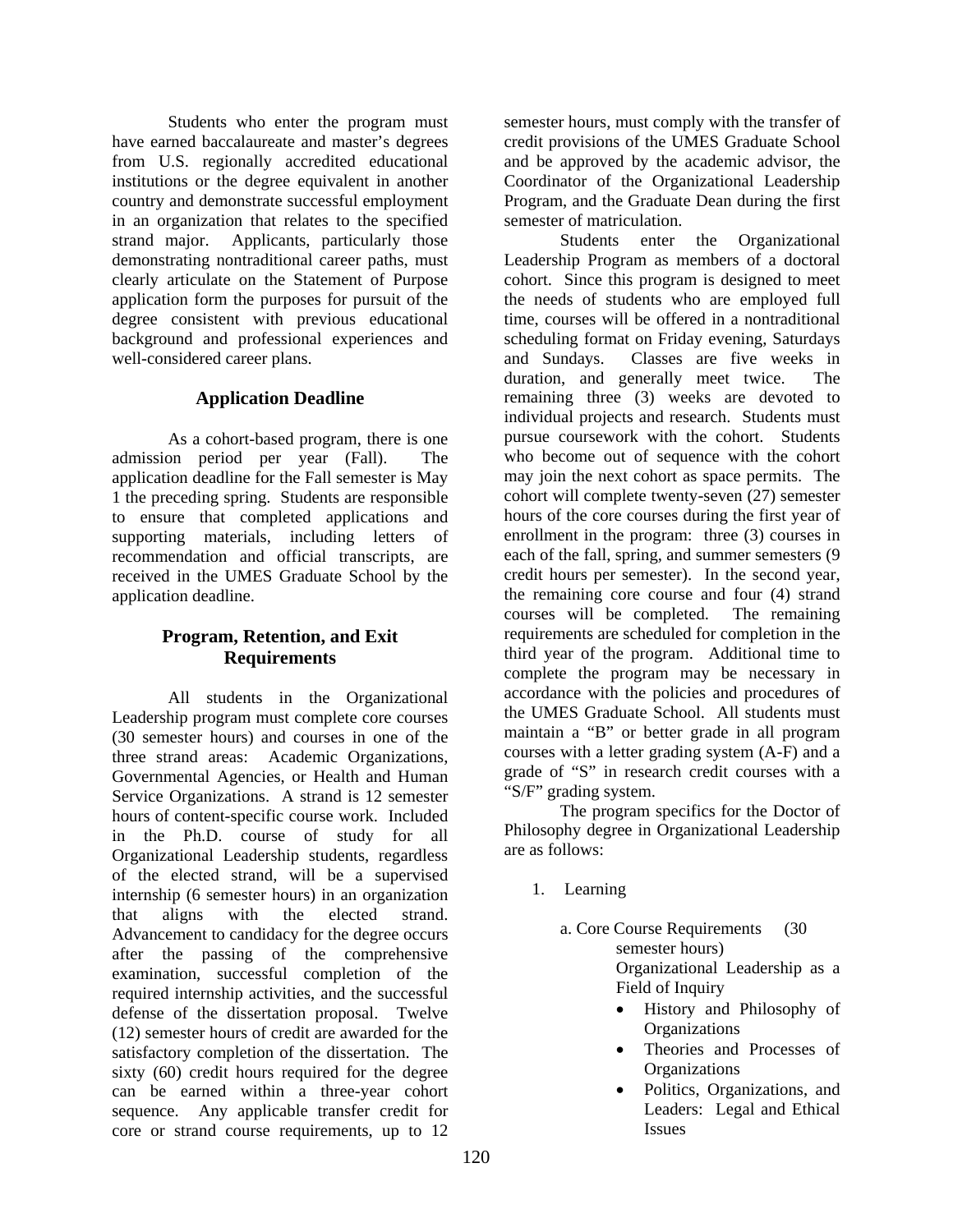• National and International Organizational Research and Development

Research and Statistics

- Qualitative Research
- Quantitative research
- Statistical Applications and Interpretations
- Statistics and Information Management

Professional Services

- Personnel Development, Management and Evaluation
- Public Relations and Marketing in the Non-Profit Sector
- b. Strand Course Requirements (12 semester hours)

Academic Organizations

- Advanced Learning Theory
- The Adult Learner
- Academic Leadership
- Fundraising, Lobbying and Negotiating Skills

Government Agencies

- Managing Public Financial **Resources**
- Policy Development and Leadership
- Policy Analysis Seminar
- Public Leadership Seminar Health and Human Services
- Organizational Behavior in Health and Human Services
- Comparative Health and Human Services Policy
- Budgeting for Health and Human Services **Organizations**
- Policy Analysis for Health and Human Services **Organizations**
- 2. Engagement: Doctoral Internship (6 semester hours)
- 3. Inquiry: Dissertation Research (12 semester hours)

#### **Advisors, Research Advisory Committee, Dissertation Examination Committee**

 Upon admission to the Organizational Leadership Program, students will be assigned to an academic advisor. This person will be responsible for advising on all aspects of the student's progress through the program.

Early research mentoring is a strength of the Organizational Leadership Program. Research Advisory Committees of five (5) graduate faculty members will be assigned during the second semester of the program, or no later than the start of the second year of study, and will remain with the student throughout the program, including dissertation supervision. Students are encouraged to identify as one member of the Research Advisory Committee a leading professional in the identified strand field from outside the University. This professional leader (usually the supervisor of the internship), may be a supervisor or mentor, must hold a terminal degree, must achieve Special graduate faculty status on the UMES Graduate Faculty and will be referred to as the cognate member of the Research Advisory Committee. Research Advisory Committee members are nominated by the student's advisor (who usually chairs the committee), after the student's input, and the Coordinator of the Organizational Leadership Program, and appointed by the Dean of Graduate Studies.

The Research Advisory Committee will administer the comprehensive examinations and approve proposals and products for doctoral internships and evaluate the resulting scholarly products in accordance with the policies and procedures of the UMES Graduate School. The Research Advisory Committee is responsible for initial approval of the student's inquiry (dissertation) topic. Students in the Organizational Leadership program are encouraged to establish interests in the scholarly inquiry early in the program. Students develop an area of scholarly inquiry and discuss it with the Research Advisory Committee. Students are expected to pursue the chosen inquiry topic throughout the degree program, thus providing direction in learning through coursework, engagement through the doctoral internship, and inquiry through dissertation research. Organizational Leadership students will develop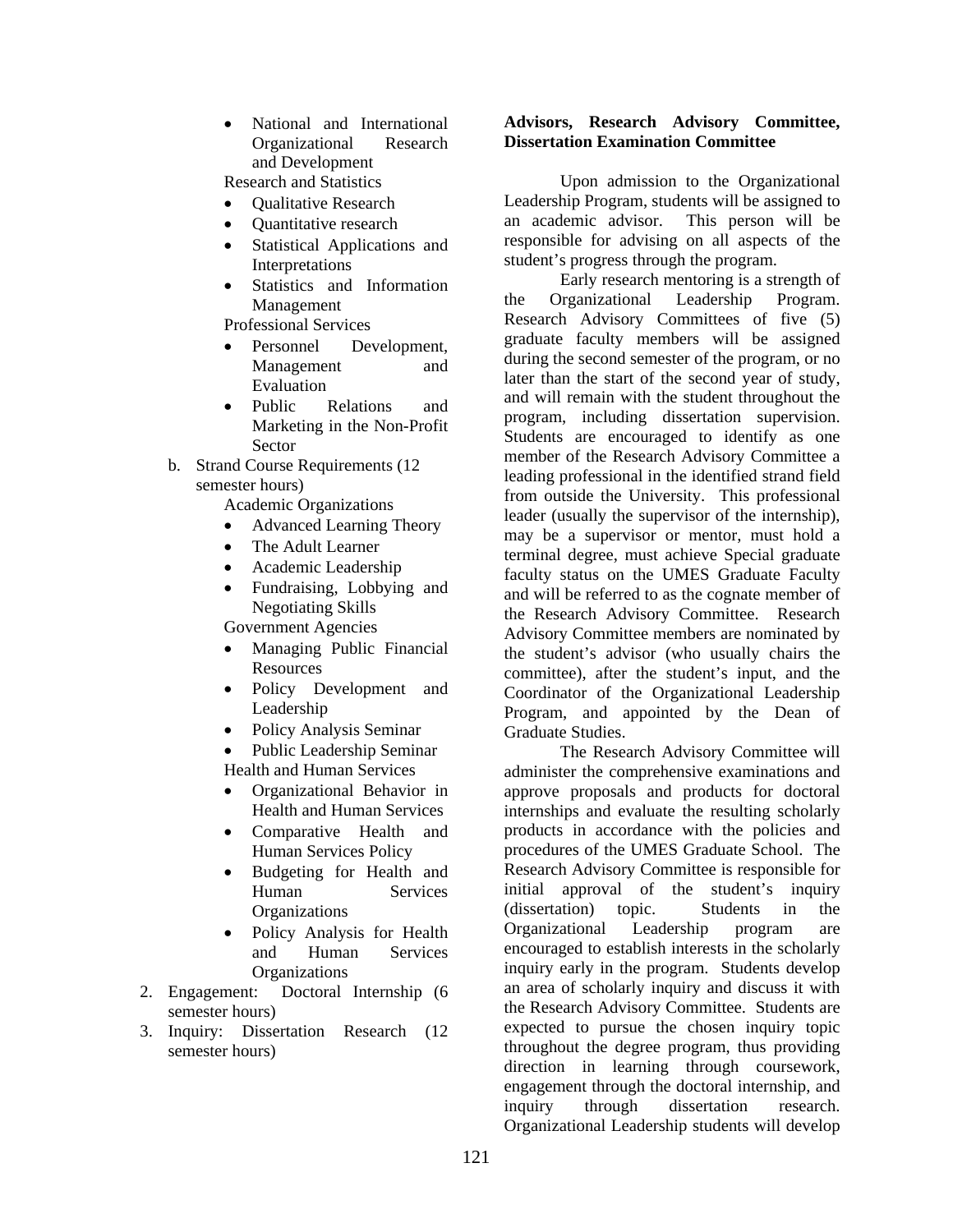a comprehensive research proposal which must be defended as a requirement for advancement to candidacy for the degree. All members of the Research Advisory Committee must be present for the oral portion of the comprehensive examination, the internship proposal and presentation, and the defense of the dissertation proposal.

The Dissertation Examination Committee is usually comprised of the members of the Research Advisory Committee. A graduate faculty member (usually the advisor) from the content strand must chair the research committee. The Dean of Graduate Studies will identify the Dean's representative on the committee. The Dissertation Examination Committee will conduct the dissertation public seminar and defense of the dissertation research in accordance with the policies and procedures of the UMES Graduate School.

Members of the Dissertation Examination Committee are nominated by the advisor through the Coordinator of the Organizational Leadership Program and approved by the Dean of Graduate Studies. All members of the Dissertation Examination Committee must be present for the dissertation public seminar and the final dissertation defense examination. The interactive video network system may be used, but all committee members, the student, and the Dean of Graduate Studies must agree to this use. Phone/conference calls are not acceptable alternatives. Under rare circumstances including medical emergency, members of the UMES Graduate Faculty may substitute for committee members with written approval of the unavailable committee member, the Coordinator of the Organizational Leadership Program, and the Dean of Graduate Studies.

## *Examinations*

 Advancement to candidacy in the Organizational Leadership Program requires successful completion of the comprehensive examination, presentation of products of the doctoral internship, and defense of the dissertation research proposal. The comprehensive examination must be successfully completed before the student can defend the dissertation proposal. The

comprehensive examination and internship activities are not sequential.

# *Comprehensive Examination*

 To be eligible to apply for the comprehensive examination, any incomplete grades and repeat grade courses must be satisfied, and the student has earned a 3.0 or better cumulative GPA.

 The Research Advisory Committee is responsible for administering the comprehensive examination which students should take at the completion of thirty (30) semester hours of core coursework and 12 semester hours of strand coursework. This examination, intended to assess scholastic and intellectual capacity in the core and strand academic areas, focuses on the student's ability to integrate knowledge from both areas. The comprehensive examination includes both written and oral components and is conducted and evaluated in accordance with the policies and procedures of the UMES Graduate School. It is in the student's best interest to complete the comprehensive examination as early as possible after completion of the core and strand course requirements. Areas of the examination will be chosen by the Research Advisory Committee from a general list formulated by the Coordinator of the Organizational Leadership Program and must include at least one question from the strand area of the student and at least one question from each of the core blocks: Organizational Leadership as a Field of Inquiry, Research and Statistics, and Professional Services.

 The examination will include a written component followed by oral questioning by the Research Advisory Committee. Students must provide the chair of their Research Advisory Committee with notice of intent to write the comprehensive examination. The chair of the Research Advisory committee will schedule the written portion of the comprehensive examination no sooner than 10 working days and no later than 20 working days upon receipt of the written notice of intent. The written portion of the comprehensive examination must be completed on the UMES campus within an 8 hour period. The chair of the Research Advisory Committee will schedule the oral portion of the comprehensive examination on the UMES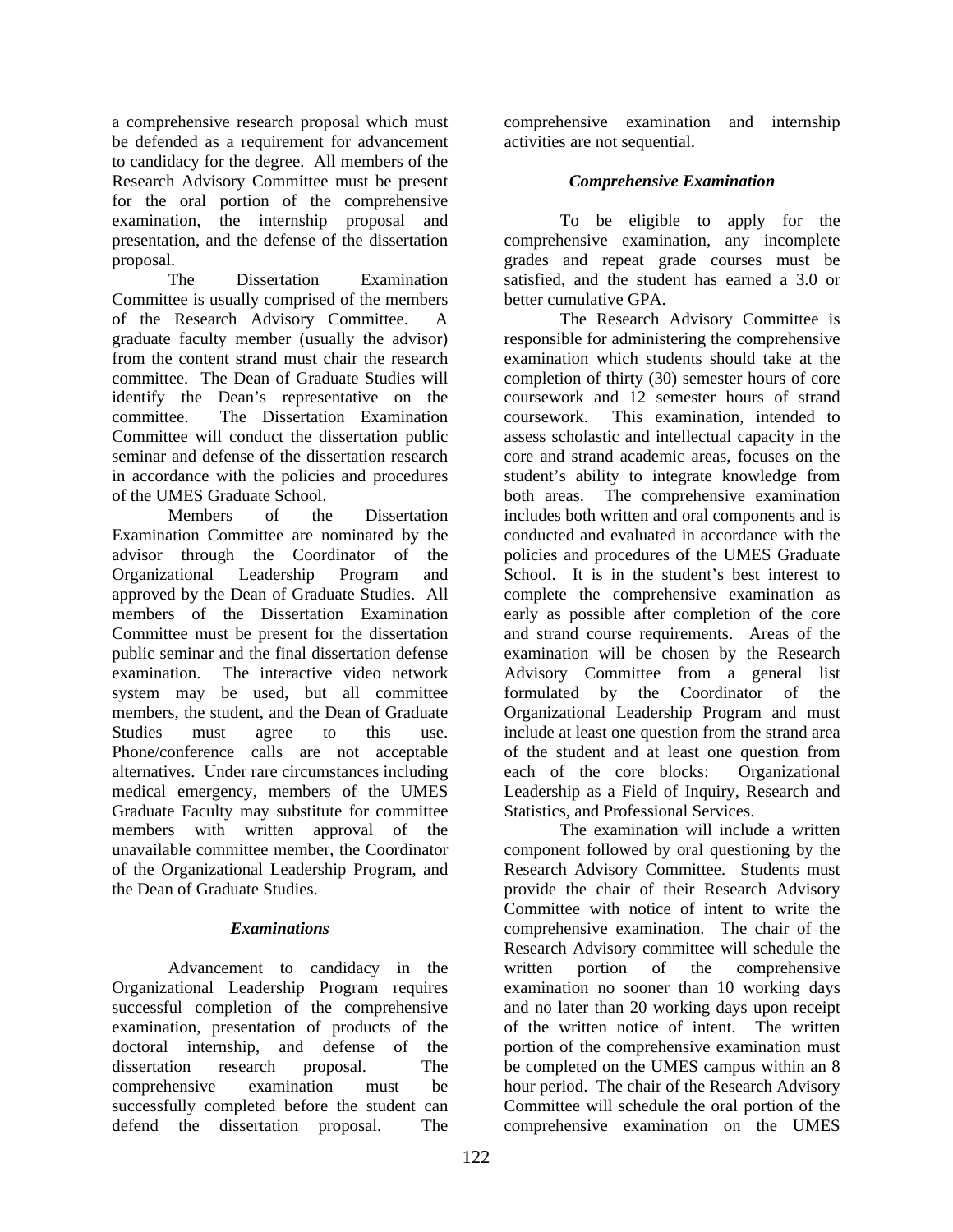campus within 10 working days after the written portion has been completed and evaluated. The oral examination usually provides students with opportunities to expand and clarify their written responses, but Research Advisory Committee members may present the student with additional questions. At the conclusion of the oral component, the Research Advisory Committee will provide the student, the Coordinator of the Organizational Leadership Program, and the Dean of Graduate Studies with written notice of the written/oral comprehensive examination results. The Research Advisory Committee may either pass the student (a minimum of four affirmative votes is required) or the student fails. If failed, the comprehensive examination may, at the recommendation of the Research Advisory Committee, be retaken in its entirety within one year but no sooner than 40 working days after the initial written portion of the examination. The student's failure to retake the examination within one year or the second failure of the comprehensive examination results in cancellation of matriculation and dismissal from the program.

## **Doctoral Internship**

 The Research Advisory Committee is responsible for approval in advance of the doctoral internship before the student begins the internship. Students are responsible to provide each member of the Research Advisory Committee with clear articulation of the internship setting, supervisor, goals and objectives, activities, duration, and intended outcomes and products at least 10 working days before the approval meeting. Students are expected to document at least 90 contact hours in the internship. During the meeting, the student makes a brief presentation of the internship followed by questions from the Research Advisory Committee. At the conclusion of the meeting, the Research Advisory Committee may approve, approve with revisions, or disapprove the internship proposal. The Research Advisory Committee will provide written notification of this outcome to the student, the Coordinator of the Organizational Leadership Program, and the Dean of Graduate Studies. Students with a disapproved internship proposal must present a satisfactory internship

proposal within twenty (20) working days of the disapproval.

At the conclusion of the internship, students provide the Research Advisory Committee with the outcomes and products of the internship at least 10 days in advance of the internship defense. The internship defense consists of a brief presentation of the activities and products followed by questions from the Research Advisory Committee. At the conclusion of the internship defense, the Research Advisory Committee will approve, approve with revisions, or disapprove the internship products. The Research Advisory Committee will provide written notification of the outcome of the internship examination defense to the student, the Coordinator of the Organizational Leadership Program, and the Dean of Graduate Studies. If failed, the internship presentation may, at the recommendation of the Research Advisory Committee, be retaken within 20 working days but no sooner than 10 working days. The second failure of the internship presentation or failure to meet the established re-examination timeline for presentation, results in cancellation of matriculation and dismissal from the program. As a general rule, students must successfully complete the internship defense before becoming eligible to defend the dissertation research proposal. But as research activities may be inextricably linked to the internship, students may engage in these activities (internship and dissertation research proposal defense) simultaneously with advance approval from the Research Advisory Committee, the Coordinator of the Organizational Leadership Program and the Dean of Graduate Studies.

# **Defense of the Dissertation Proposal**

 The Dissertation Proposal Defense is an oral examination on the research proposal administered by the Research Advisory Committee. At least ten (10) working days prior to the examination, the student must provide all committee members with a formal research proposal which details: background information, research progress to date, specific objectives, timelines, and experimental design. The Research Advisory Committee examines the student on all aspects of the proposed research.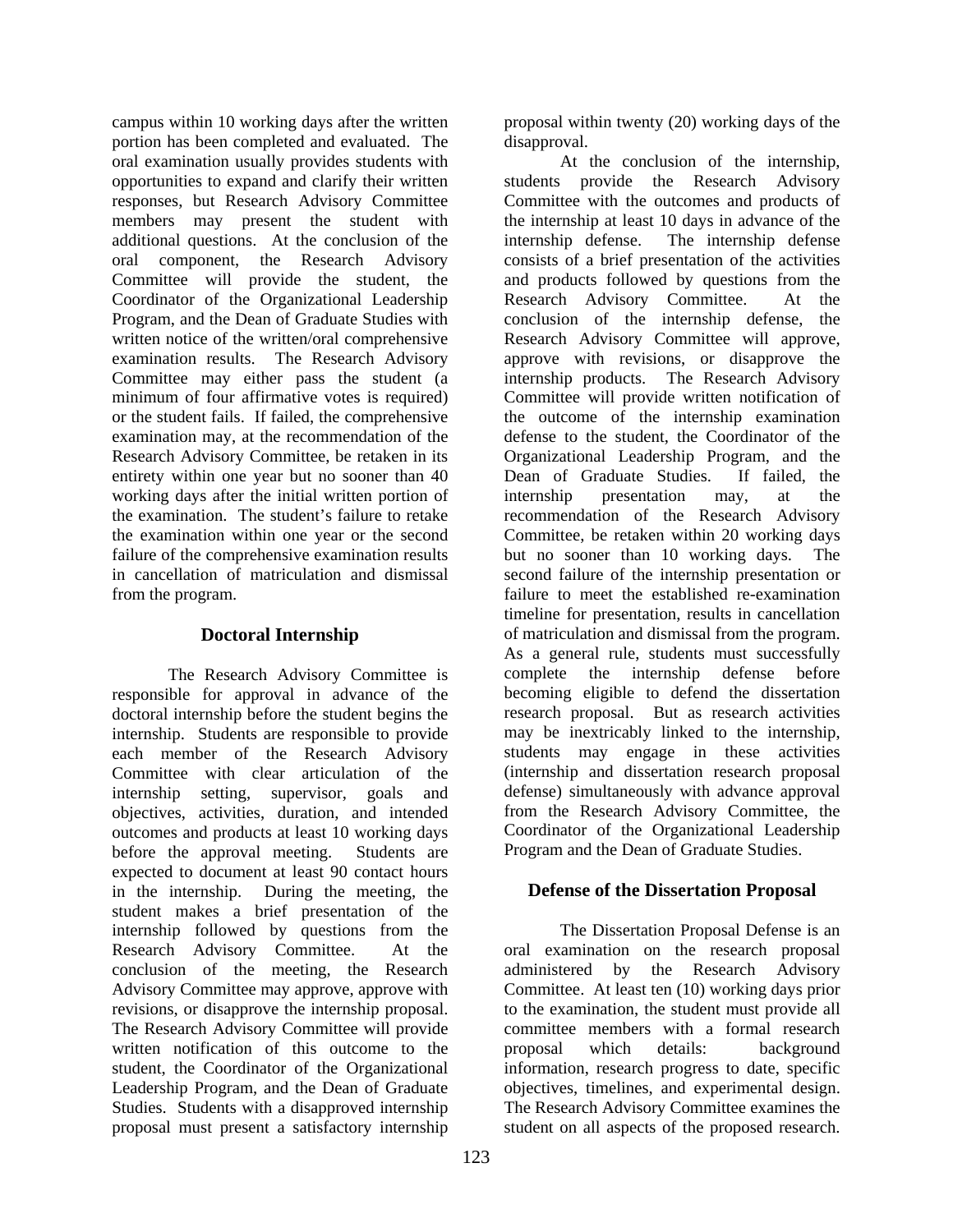The Research Advisory Committee is expected to determine the soundness of the research plan and whether the student has the proper motivation, technical and intellectual capacity, and resources to complete the research in partial fulfillment of the requirements of the Doctor of Philosophy degree. The student passes with at least four affirmative votes; otherwise the student fails and must re-defend the research proposal. A second failure or failure to redefend within one year (but no sooner than 20 working days) of the first proposal defense results in cancellation of matriculation and dismissal from the program. Written notice of the outcome of the dissertation research proposal defense will be provided to the student, the Coordinator of the Organizational Leadership Program, and the Dean of Graduate Studies.

 Students in the Organizational Leadership Program ascend to degree candidacy status upon successful completion of the comprehensive examination, the internship presentation, and the dissertation proposal defense.

## **Dissertation Seminar and Defense of the Dissertation Research**

 A candidate for the Doctor of Philosophy degree will present a public seminar on the dissertation research during the semester in which the degree will be awarded and at least 20 working days in advance of the day of the oral final examination. The student and the Advisor/Research Advisory Committee Chair will be responsible for initiating arrangements through the Coordinator of the Organizational Leadership Program for the date and advertisement of the seminar. The public seminar is a public meeting open to faculty, students, and other interested parties. The purpose of the public seminar is intended to provide the student with additional critical insight prior to the final oral defense.

 The final oral defense of the dissertation is conducted by the Dissertation Examination Committee nominated by the student's advisor through the Coordinator of the Organizational Leadership Program (by the third week of the semester in which the student expects to complete all requirements, but no later than two months prior to the examination) and appointed

by the Dean of Graduate Studies. This is usually the Research Advisory Committee plus a representative of the Dean of Graduate Studies in accordance with policies and procedures of the UMES Graduate School.

 The chair of the Dissertation Examination Committee establishes the time and place of the final examination. The student is responsible for providing a complete and final draft of the dissertation to each member of the committee at least 10 working days before the examination date. Announcement of the final examination will be made through the Office of the Coordinator of the Organizational Leadership Program at least two weeks prior to the examination. All final oral examinations are open to all members of the graduate faculty and students, although only members of the examining committee may question the candidate in the closed session. After the examination, the committee deliberates and votes in private. The Dissertation Examination Committee will provide the student, the Coordinator of the Organizational Leadership Program, and the Dean of Graduate Studies with written notice of the final examination results. The committee may pass the student with recommendations for modifications to the dissertation, pass the student and approve the dissertation, or disapprove the dissertation and fail the student (two or more negative votes constitute failure). At the discretion of the Dissertation Examination Committee, it may elect to re-examine failing students. Students may be examined no more than twice. Second failure of the final examination by the student results in cancellation of matriculation and dismissal from the Program. Further details and specifics are found in the UMES Graduate School's Established Procedures for Conduct of the Doctoral Dissertation Defense.

 Following successful completion of the final oral examination, and the Graduate School's review of the dissertation format for binding, a final copy of the dissertation must be supplied to each member of the Dissertation Examination Committee and the Coordinator of the Organizational Leadership Program in addition to those required by the UMES Graduate School.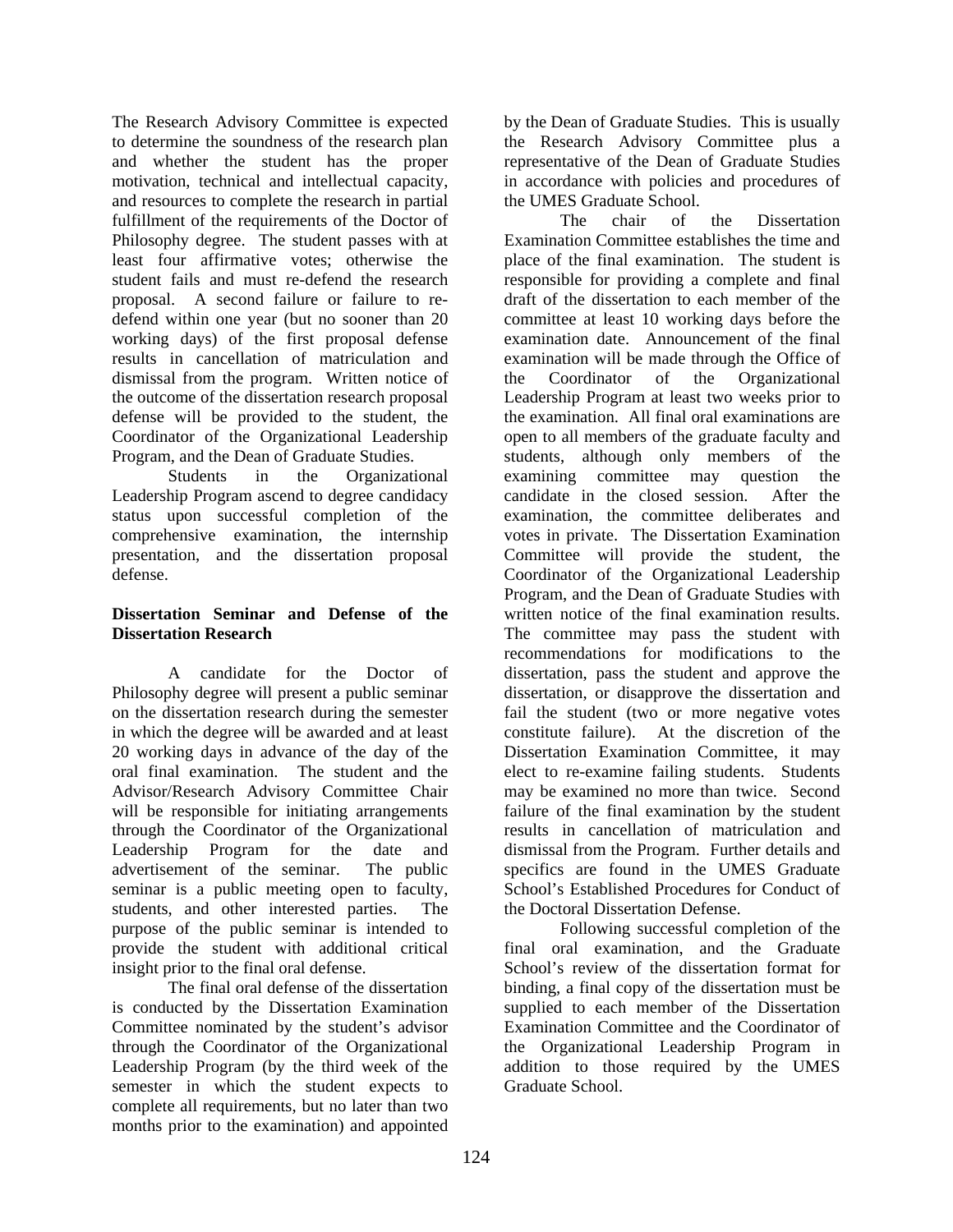#### *Altered Timelines for the Program*

 Completion of the requirements for the Doctor of Philosophy degree in the Organizational Leadership Program within the recommended three-year time frame is contingent on successful completion of all coursework in sequential order and the required examinations. Unsatisfactory performance on the coursework, the comprehensive examination, the internship proposal, the internship products' presentation examination, the research proposal defense or the final dissertation examination and subsequent re-examinations of any of the above necessarily extend the duration of the student's retention and graduation in the program. Consequently, students in the Organizational Leadership Program may need to commit additional time and resources beyond the recommended three-year time frame and sequence in accordance with the policies and procedures and timelines for doctoral degrees of the UMES Graduate School.

#### **COURSE DESCRIPTIONS (Credit hours are in parentheses)**

#### **Core Requirements:**

#### **ORGANIZATIONAL LEADERSHIP AS A FIELD OF INQUIRY**

#### **ORLD 601 History and Philosophy of Organizations (3)**

The course traces the development, rationale, and purpose for organizations. Information obtained will serve as the foundational building block for understanding and obtaining an essential perspective of current organizational interactions.

#### **ORLD 602 Theories and Processes of Organizations (3)**

The course examines theories, methods, and practices that influence organizations. Emphasis is placed on organizational performance outcomes and how implementation impacts emerging global markets. Also explored will be the human, conceptual, and technical skills required of all policymakers working collaboratively within organizations to achieve individual, organizational, and societal goals.

## **ORLD 603 Politics, Organizations, and Leaders: Legal and Ethical Issues (3)**

The impact of ethics as well as the responsible behavior of leaders in organizations are studied. Policies, practices, and their legal implications; resource identification and the need for human services, along with the impact of technology on human rights, will all be explored.

## **ORLD 604 National and International Organizational Research and Development (3)**

This course will provide the student with a study of American organizational structures, along with a comparison of emerging influential cultures which impact international markets, and global performance.

## **RESEARCH AND STATISTICS**

## **ORLD 610 Qualitative Research (3)**

The course is an introduction to the field of qualitative research through the development of knowledge base and application of research skills and methodologies needed to select, read, and interpret relevant professional literature. Research reports are emphasized.

#### **ORLD 611 Quantitative Research (3)**

This course is introduction to the field of quantitative research through the development of knowledge base and application of research skills and methodologies needed to select, read, and interpret relevant professional literature. Research reports are emphasized.

#### **ORLD 612 Statistical Applications and Interpretations (3)**

The course covers fundamentals of research and case study design, focusing on implementation strategies that address organizational policies and practice. There is also a study in paradigm shifts and analysis of literature in the field of study. Cultural and technological influences, how public, private and corporate systems are altered by interpretative data, are also covered.

## **ORLD 613 Statistics and Information Management (3)**

The course covers the study and use of statistics in a diverse, global society and the effective use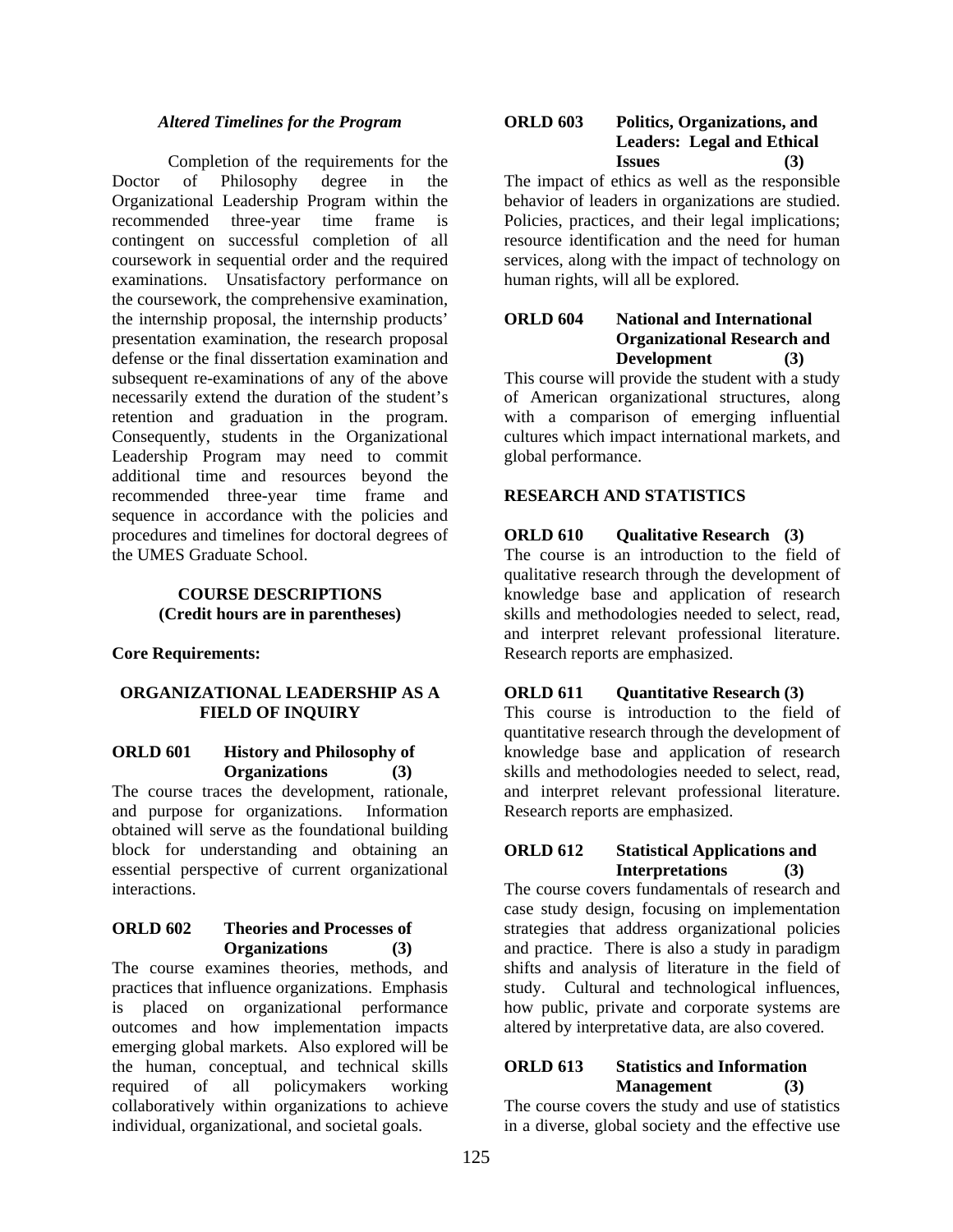of derived information to provide for orderly transitions in institutional governance.

## **PROFESSIONAL SERVICES**

#### **ORLD 617 Personnel Development, Management, and Evaluation (3)**

The course covers leadership strategies required in recruitment, development, and in-service, effective use of personnel staff, and the evaluation techniques which will promote a highly motivated professional delivery system.

#### **ORLD 618 Public Relations and Marketing in the Non-Profit Sector (3)**

Topics include interdisciplinary approaches to achieving harmony in making systems and organizations apparently seamless, publicly attractive, economically sound, and professionally ethical.

## **STRAND REQUIREMENTS:**

#### **ACADEMIC ORGANIZATIONS**

# **ACOL 621 Advanced Learning Theory (3)**

The course is a pedagogical search that will examine learning across the lifespan with an emphasis on working with the unique cultural aspects of diverse students in an academic setting. Barriers to effective learning will be explored and solutions will be offered.

## **ACOL 622 The Adult Learner (3)**

This course of study will examine the cognitive, personality and social development of the adult. Learning styles, career development, motivation, application of learning theories to this population, multicultural education, assessment, lifelong learning programs, and other relevant psycho-instructional issues will be addressed.

## **ACOL 623 Academic Leadership (3)**

Topics include a history of academic leadership, leadership styles, group dynamics, supervisory models and approaches. Organizational decision processes within academic settings and multicultural perspectives will be emphasized.

Attention will be given to accountability, administration, finance, law, human resources, logistics, operations and management, marketing, strategic planning and public policy.

## **ACOL 624 Fundraising, Lobbying, and Negotiating Skills (3)**

Grant writing, development of political networks, advocacy strategies, practices for raising and allocating resources, elements of mediation and negotiation, and techniques for empowerment and caucusing are to be reviewed. A study of North American economics will be the foci of this course.

#### **GOVERNMENT AGENCIES**

## **GVOL 621 Managing Public Financial Resources (3)**

The role of leadership in fiscal policy development and management will be addressed. Public budgeting and related financial management processes at the international, national, state and local levels will be explored. Specific focus will vary according to the needs and interests of students. Finance, markets, and investments will be baseline program components.

## **GVOL 622 Policy Development and Leadership (3)**

Policy analysis and development, interaction of public policy and administrative agencies within international, national, state and local governments will be demonstrated. Topics include historical, legal, administrative, public bureaucracy and related issues. Strategic planning will be presented and theoretical perspectives of change will be researched.

## **GVOL 623 Policy Analysis Seminar (3)**

Topics will explore how formal governance structures and institutional processes influence and constrain policy choices and leadership decisions. Attention will be given to business, government and education interaction. Strategic management processes will be analyzed, as well as methods of determining organizational effectiveness.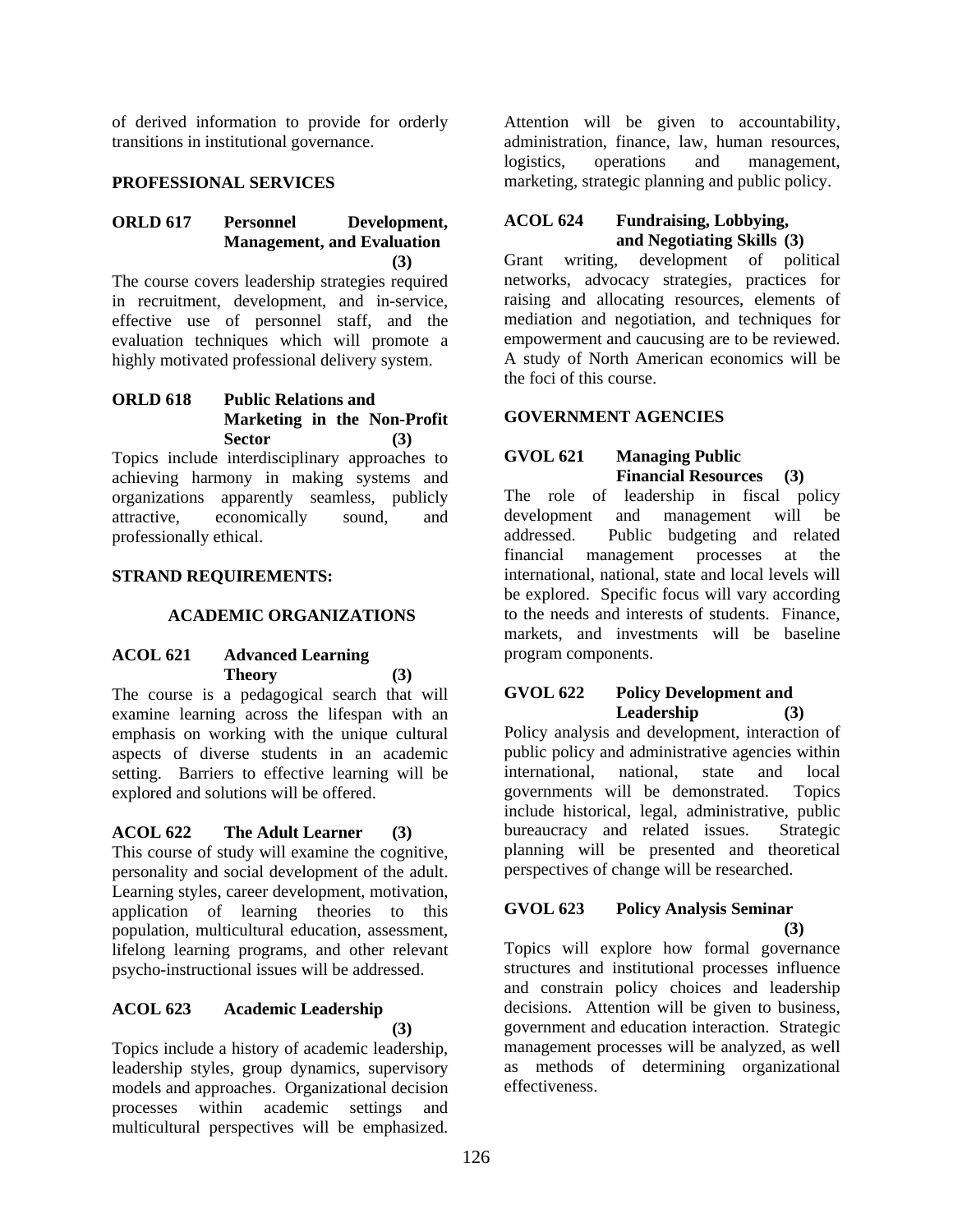#### **GVOL 624 Public Leadership Seminar (3)**

Topics related to leadership in government agencies and the public sector will be reviewed and studied. Emphasis will be on current trends and contemporary issues. The need for managed change and the impact on those who sponsor need, financing and service delivery will be evaluated.

## **HEALTH AND HUMAN SERVICE ORGANIZATIONS**

## **HSOL 621 Organizational Behavior in Health and Human Services (3)**

The course is designed for students preparing to assume the role and duties of a leader, supervisor, or governing board member of a health or human services organization. This course will review theory and investigate specific methods of behaviors of health care and human services organization leaders.

#### **HSOL 622 Comparative Health and Human Services Policy (3)**

The course is a comparative analysis of different types of health and human service systems in the United States and other nations, examining differences in financing, cost, utilization, staffing, services provided, and relations with other social institutions.

#### **HSOL 623 Budgeting for Health and Human Services Organizations (3)**

The course is designed to provide a working knowledge of theory and analytical techniques of financial decision making in a medical or human service setting. Emphasized are methods of medical reimbursement, cost behavior and analysis, price setting and rate analysis, expense and capital budgeting, capital financing, and strategic financial planning. Implications of health and welfare reform are explored. Particular emphasis will be placed on Medicare, Medicaid, and third party payers.

#### **HSOL 624 Policy Analysis for Health and Human Services Organizations (3)**

The course is an overview of the basic principles and elements of policy analysis. The course focuses on the activities and elements of policy analysts in health and human services settings. The relationship between policy analysis and policy-making along with emerging professional and ethical issues will be addressed.

## **DOCTORAL INTERNSHIP**

# **ACOL, GVOL, HSOL 898 (1-6)**

The doctoral internship is an experiential-based learning opportunity completed as a field experience related to current or future professional interests. Activities must be performed on site in concert with fellow professionals. Insight through engagement of academic organizations, governmental agencies, and/or health and human services agencies must be available. New learning is an essential component of this experience that will yield a scholarly product that has been supervised by an expert in the field and approved by the student's research advisory committee.

## **DOCTORAL DISSERTATION**

**ACOL, GVOL, HSOL 899 (1-12)**  The doctoral dissertation in the Organizational Leadership Program is a self-directed, analytical, and comprehensive product of scholarly inquiry which will stand as a model within the field of professional literature. This project, demonstrating excellence, will be the center piece of the three (3) year academic experience that will add to the body of knowledge relative to leadership in specific settings and contribute to the human endeavor. The dissertation will be conducted in accordance with the policies and procedures of the UMES Graduate School.

\*\*\*\*\*\*\*\*\*\*\*\*\*\*\*\*\*\*\*\*\*\*\*\*\*\*\*\*\*\*\*\*\*\*\*\*\*\*\*

## **For further information on this program, please contact:**

Graduate Program Coordinator Organizational Leadership University of Maryland Eastern Shore Princess Anne, MD 21853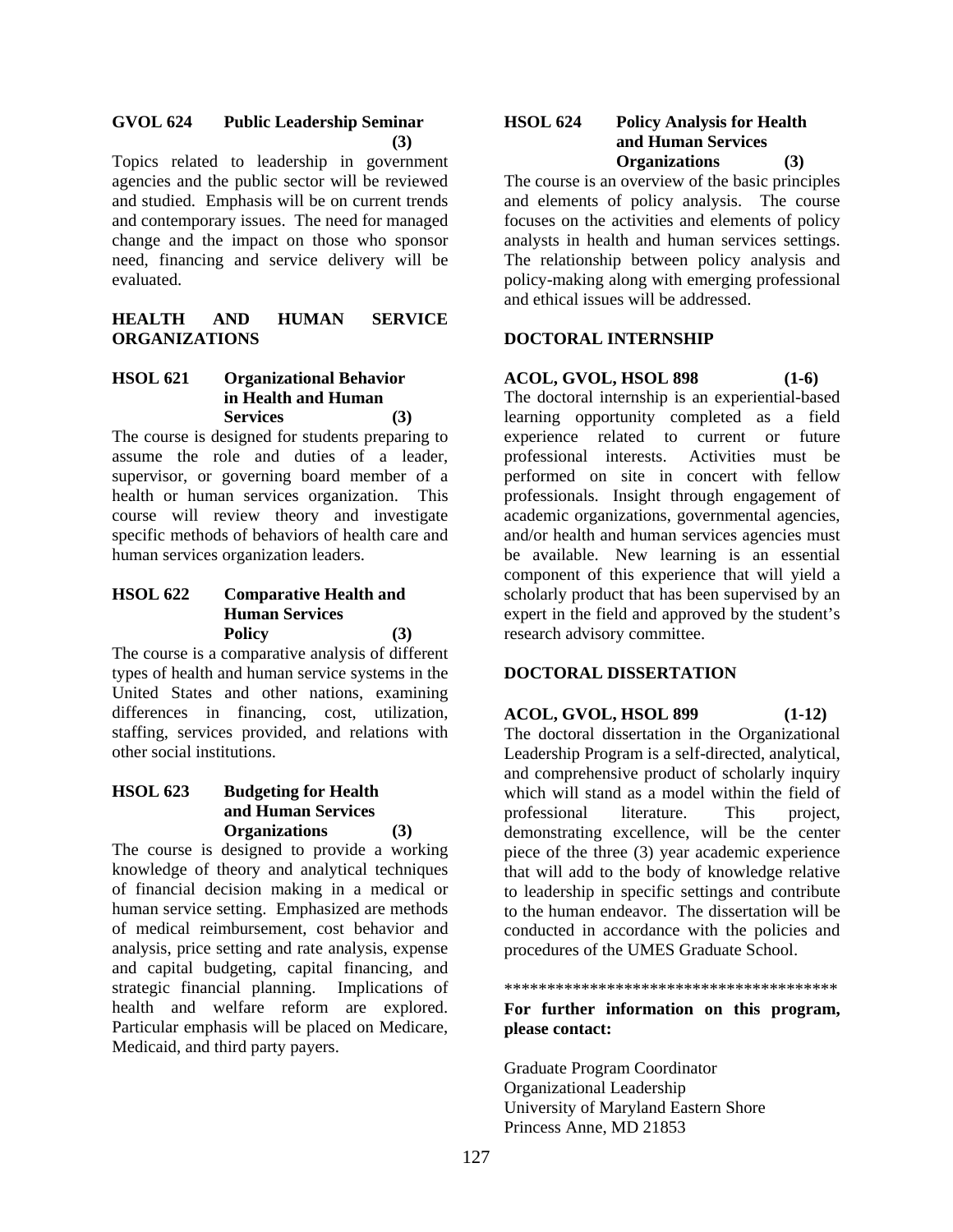#### **EDUCATION LEADERSHIP Introduction**

 As the doctoral degree-granting institution on Maryland's Eastern Shore, UMES has been invited to join the Maryland Education Leadership Collaborative (MELC), working with the University of Maryland College Park (UM), Bowie State University (BSU) and Morgan State University (MSU). This doctoral program is designed to respond to the educational needs of school personnel across the state, with particular emphasis on those residing and/or working on the Eastern Shore (and in Western Maryland). The unique and complementary roles of the UM flagship mission coupled with the MSU urban doctoral mission and the regional doctoral focus of both BSU and UMES offer great promise for the addition of UMES in the collaborative partnership. With the participation of the other regional comprehensive universities, the MELC can respond to the regional need for education leadership in a timely manner. The MELC has as its vision developing a Doctorate of Education whose aim is to produce ethical and humane leaders for Maryland and the nation's schools who are:

- Sensitive to the diverse needs and diverse peoples who attend our schools and who will seek to provide an equal and quality education for all children;
- Instructional leaders able to build an effective team-oriented approach to teaching and learning in order to maximize the academic achievements of all students;
- Scholar practitioners with reflective, problem solving habits who are able to design, consume, critique and implement research relevant to effective practice; and
- Adaptable to changing environments and problems, to solving new problems, and developing adaptive learning environments.

In Maryland, the need for education leaders with training at the doctoral level has been cited as a statewide need. Personnel needs in this area parallel the projected shortage of teachers, both being impacted by the growing school-aged

population and projected retirements. Over the next five years, nearly 75% of Maryland's current school administrators will become eligible for retirement.

#### **Mission**

The Institutional Identity section of the current Mission Statement for the University of Maryland Eastern Shore (UMES), an historically Black Land-grant university, indicates that UMES is a teaching, research, and extension doctoral institution that nurtures and prepares leaders, particularly from among ethnic minorities. As Maryland's 1890 land-grant institution, the three-tiered foci of teaching, research, and extension align with UMES' legacy and mission. A doctorate in Education Leadership would support the three foci as it would prepare leaders for today's schools who are particularly effective teachers, leaders and applied researchers. In addition, the collaborative program (MELC) would be delivered at various sites throughout the state, with UMES' participation at the Eastern Shore Higher Education Center, thus supporting our mission to provide extension to our constituents. Access to and the availability of this doctoral degree program on the Eastern Shore will meet the expressed needs of local citizens who want to work toward terminal degrees. The MELC program addresses the professional knowledge and skills needed to become an effective leader in selected educational settings. Consistent with the evolved land-grant university's purposes, this doctoral degree meets the needs of Delmarva residents in acquiring necessary skills required for job advancement and regional economic development.

#### **Objectives**

 Students who satisfactorily complete the Doctor in Education Leadership Program will receive the Doctor of Education (Ed.D.) degree and be prepared to fulfill the following objectives:

• Respond to the diverse needs and diverse peoples who attend our schools and who will seek to provide an equal and quality education for all children;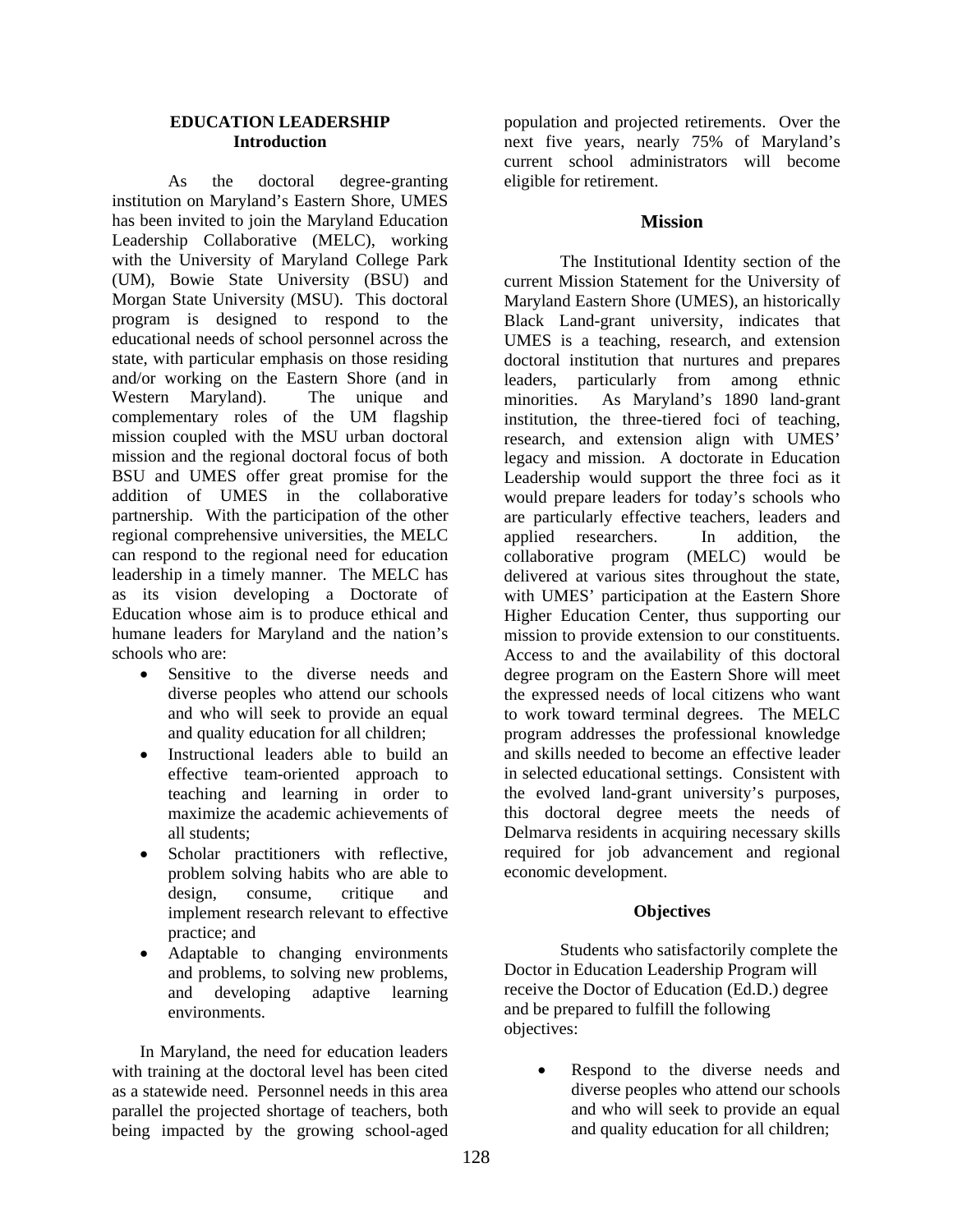- Develop leadership skills which are demonstrated in building effective team-oriented approaches to teaching and learning in order to maximize the academic achievements of all students;
- Demonstrate scholarly behaviors such as reflection and problem solving with skills for designing, critiquing and implementing research relevant to effective practice;
- Adapt to changing environments and problems, solve new problems, and develop adaptive learning organizations; and
- Demonstrate ethical standards in all leadership processes.

#### **Admission**

 Applicants will be considered for admission to the Education Leadership (EDLD) Program in accordance with the general admission requirements set forth by the UMES Graduate School. Applicants must specify on the Statement of Purpose application form the Specialization Area (Guidance and Counseling, Special Education, or Career and Technology Education) for consideration. Applications will be reviewed and recommendations concerning admission made to the Dean of Graduate Studies by the Education Leadership Admissions Committee composed of four assessors, including one from each of the three specialization areas and a student representative from the preceding cohort identified by the Dean of the School of Arts and Professions.

All applicants must satisfy:

- all general requirements for full admission to graduate programs;
- an on-site interview that assesses oral/written presentation skills;
- a written evaluation of work performance by a current or recent supervisor (one of the required letters of recommendation).

Since the program is a cohort design, admissions will also be based, to the extent possible, on a sufficient number of admissions in each of the three areas of specialization (AOS) in the program so as to maintain a continuity of AOS course offerings.

The Education Leadership Program represents a terminal degree program for students in mid- or advanced career stages. Applicants represent a wide variety of professional experiences and educational backgrounds. Consequently, students who enter the program must have earned a baccalaureate and a master's degree from U.S. regionally accredited educational institutions or the degree equivalent in another country, and show successful employment in educational organizations. Applicants, particularly those demonstrating nontraditional career paths, must clearly articulate on the Statement of Purpose application form the purposes for pursuit of the degree consistent with previous educational background and professional experiences and well-considered career plans.

## **Application Deadline**

 As a cohort-based program, there is one admission period per year (Fall). The application deadline for the Fall semester 2003 is July 18, 2003; subsequently it will be May 1 the preceding spring. Students are responsible to ensure that completed applications and supporting materials, including letters of recommendation and official transcripts, are received in the UMES Graduate School by the application deadline.

# **Program, Retention, and Exit Requirements**

 All students in the Education Leadership (EDLD) program must complete a non-credit one weekend orientation seminar, core courses (24 semester hours), courses in one (1) of three (3) specialization areas (Career and Technology Education, Guidance and Counseling, or Special Education) and three research methods courses.

 A specialization area (AOS) is 12 semester hours of content-specific course work. Included in the Ed.D. course of study for all EDLD students, regardless of their selected area of specialization, will be a supervised integrated internship (3 semester hours) in an educational setting that aligns with their area of specialization.

Advancement to candidacy for the degree occurs after the passing of the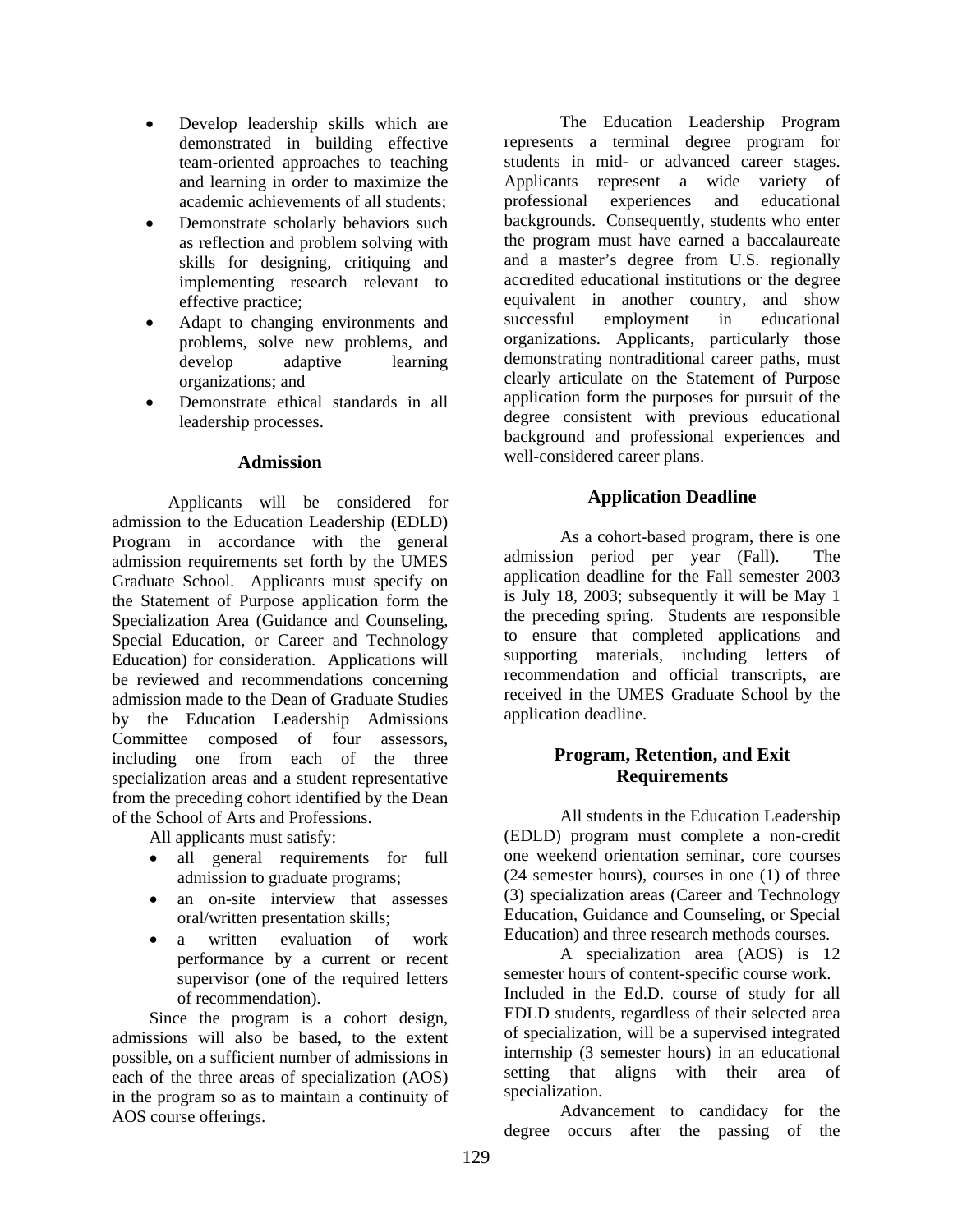comprehensive examination, successful completion of the required internship activities, and the successful defense of the dissertation proposal. Twelve (12) semester hours of credit are awarded for the satisfactory completion of the exit experience (dissertation). The sixty (60) credit hours required for the degree can be earned within a three-year cohort sequence. Any applicable transfer credit for core, specialization or research methods course requirements, up to 12 semester hours, must comply with the transfer of credit provisions of the UMES Graduate School and be approved by the academic advisor, the Coordinator of the Education Leadership Program, and the Graduate Dean during the first semester of matriculation.

The program will include the following elements:

- An entry level (orientation) set of experiences to outline roles, responsibility, timeline expectations, and to build a sense of cohesiveness for the group.
- A set of core courses to include topics such as organizational behavior, politics and governance, policy and planning, instructional issues, technology, personnel and financial management.
- A set of courses designed for development of additional research and data analysis skills.
- A supervised internship experience based on the student's background and career objectives
- The creation of an exit experience that highlights, through public presentation of research or special projects, the accomplishments of the student.

Students enter the Education Leadership Program as members of a doctoral cohort. Since this program is designed to meet the needs of students who are employed full time, courses will be offered in a nontraditional scheduling format on Friday evening, Saturdays and Sundays. Classes are five weeks in duration, and generally meet twice. The remaining three (3) weeks are devoted to individual projects and research. Students must pursue coursework with the cohort. Students who become out of sequence with the cohort may join the next

cohort as space permits. The cohort will complete twenty-seven (27) semester hours toward core and AOS courses during the first year of enrollment in the program: three (3) courses in each of the fall, spring, and summer semesters (9 credit hours per semester). In the second year, the remaining AOS courses and the research methods courses will be completed. All requirements are scheduled for completion by the third year of the program. Additional time to complete the program may be necessary in accordance with the policies and procedures of the UMES Graduate School. All students must maintain a "B" or better grade in all program courses with a letter grading system (A-F) and a grade of "S" in research credit courses with a "S/F" grading system.

 The program specifics for the Doctor of Education degree in Education Leadership are as follows:

# **A. Core Domains of Leadership (24 semester hours)**

ORLD 602 Theories and Processes of **Organizations** ACOL 623 Academic Leadership EDLD 610 Educational Policy and Planning ACOL 624 Fundraising, Lobbying, and Negotiating Skills ORLD 617 Personnel Development, Management, and Evaluation ORLD 603 Politics, Organizations, and Leaders: Legal and Ethical Issues EDLD 612 Leadership in Curriculum, Instruction and Technology GVOL 621 Managing Public Financial Resources

## **B. Specialization in Leadership (Students select one area of specialization) (12 semester hours)**

Guidance and Counseling

- EDGC 642 Advanced Group Processes
- EDGC 644 Advanced Clinical Applications and Supervision
- EDGC 646 Organization and Administration of Guidance Programs
- EDGC 656 Seminar on Diversity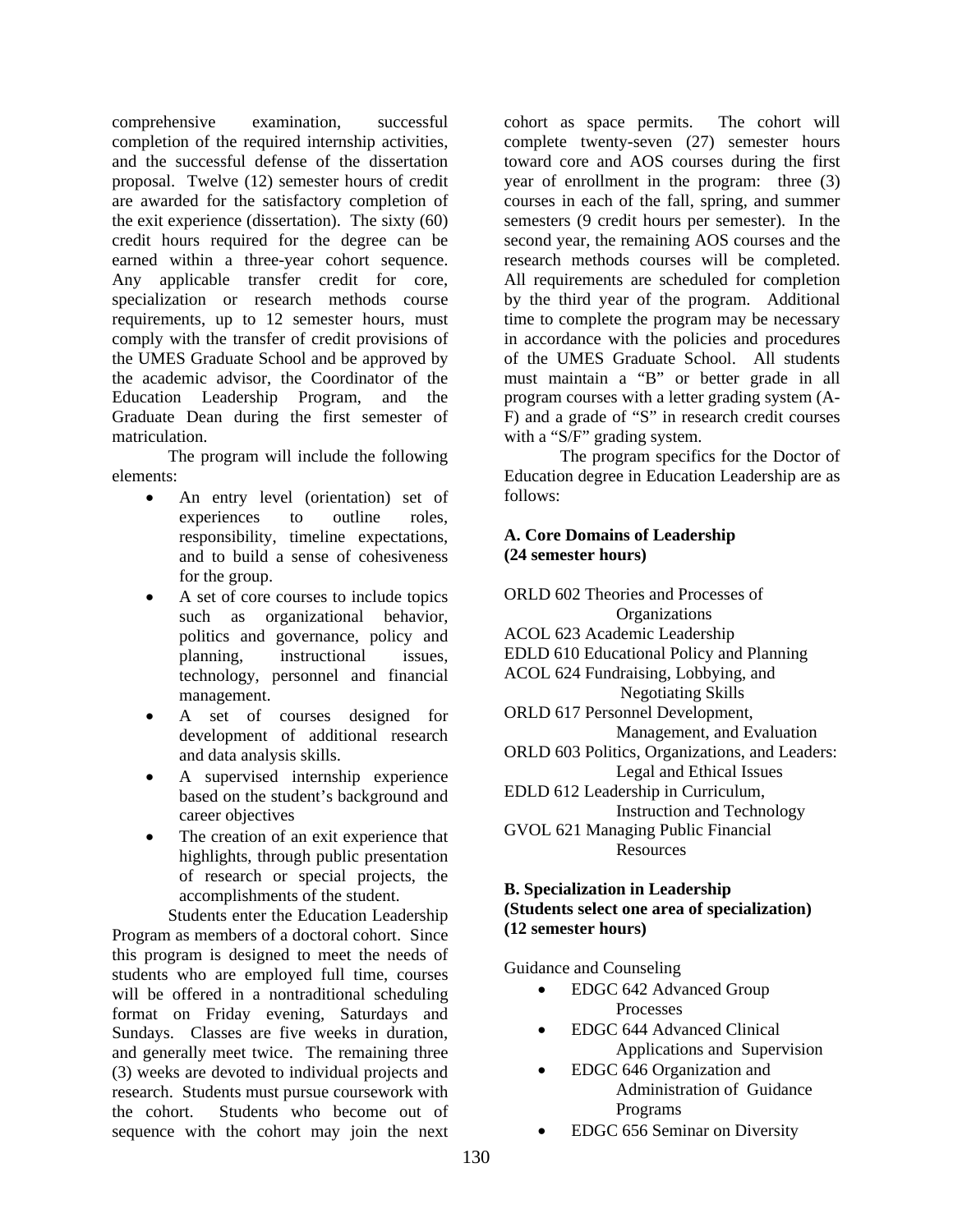Career and Technology

- CTED 600 Career and Technology Content, Methods and Strategies
- CTED 602 Career and Technology ` Instructional Organization and
	- Management
- CTED 615 Administration and Leadership
- CTED 630 Special Problems in Career and Technology Education

Special Education

- SPED 630 Legal and Advocacy Issues in Special Education
- SPED 638 Current Trends in Special Education
- SPED 631 Interagency Collaboration in Special Education
- SPED 655 Seminar in Special Education: Administration and Supervision

## **C. Research Methods (9 semester hours)**

- ORLD 611 Quantitative Research
- ORLD 612 Statistical Applications and Interpretations
- ORLD 613 Statistics and Information Management

## **D. Integrated Internship (3 semester hours)**

• EDLD 898 Doctoral Internship

#### **E. Exit Experience (12 semester hours)**

• EDLD 899 Doctoral Dissertation

## **Total Credits consist of 60 semester hours: (Core, Specialization and Research Coursework, the Internship, and the Dissertation)**

## **Advisors, Research Advisory Committee, Dissertation Examination Committee**

 Upon admission to the Education Leadership Program, students will be assigned to an academic advisor. This person will be responsible for advising on all aspects of the student's progress through the program.

Early research mentoring is a strength of the Education Leadership Program. Research

Advisory Committees of five (5) graduate faculty members will be assigned during the second semester of the program, or no later than the start of the second year of study, and will remain with the student throughout the program, including dissertation supervision. Students are encouraged to identify as one member of the Research Advisory Committee a leading professional in the identified area of specialization from outside the University. This professional leader (usually the supervisor of the internship), may be a supervisor or mentor, must hold a terminal degree, must achieve Special graduate faculty status on the UMES Graduate Faculty and will be referred to as the cognate member of the Research Advisory Committee. Research Advisory Committee members are nominated by the student's advisor (who usually chairs the committee), after the student's input, and the Coordinator of the Education Leadership Program, and appointed by the Dean of Graduate Studies.

The Research Advisory Committee will administer the comprehensive examinations and approve proposals and products for doctoral internships and evaluate the resulting scholarly products in accordance with the policies and procedures of the UMES Graduate School. The Research Advisory Committee is responsible for initial approval of the student's exit experience (dissertation) topic. Students in the Education Leadership program are encouraged to establish interests in the exit experience inquiry early in the program. Students develop an exit experience inquiry and discuss it with the Research Advisory Committee. Students are expected to pursue the chosen inquiry topic throughout the degree program, thus providing direction in learning through coursework, engagement through the doctoral internship, and inquiry through dissertation research. Education Leadership students will develop a comprehensive research proposal which must be defended as a requirement for advancement to candidacy for the degree. All members of the Research Advisory Committee must be present for the oral portion of the comprehensive examination, the internship proposal and presentation, and the defense of the dissertation proposal.

The Dissertation Examination Committee is usually comprised of the members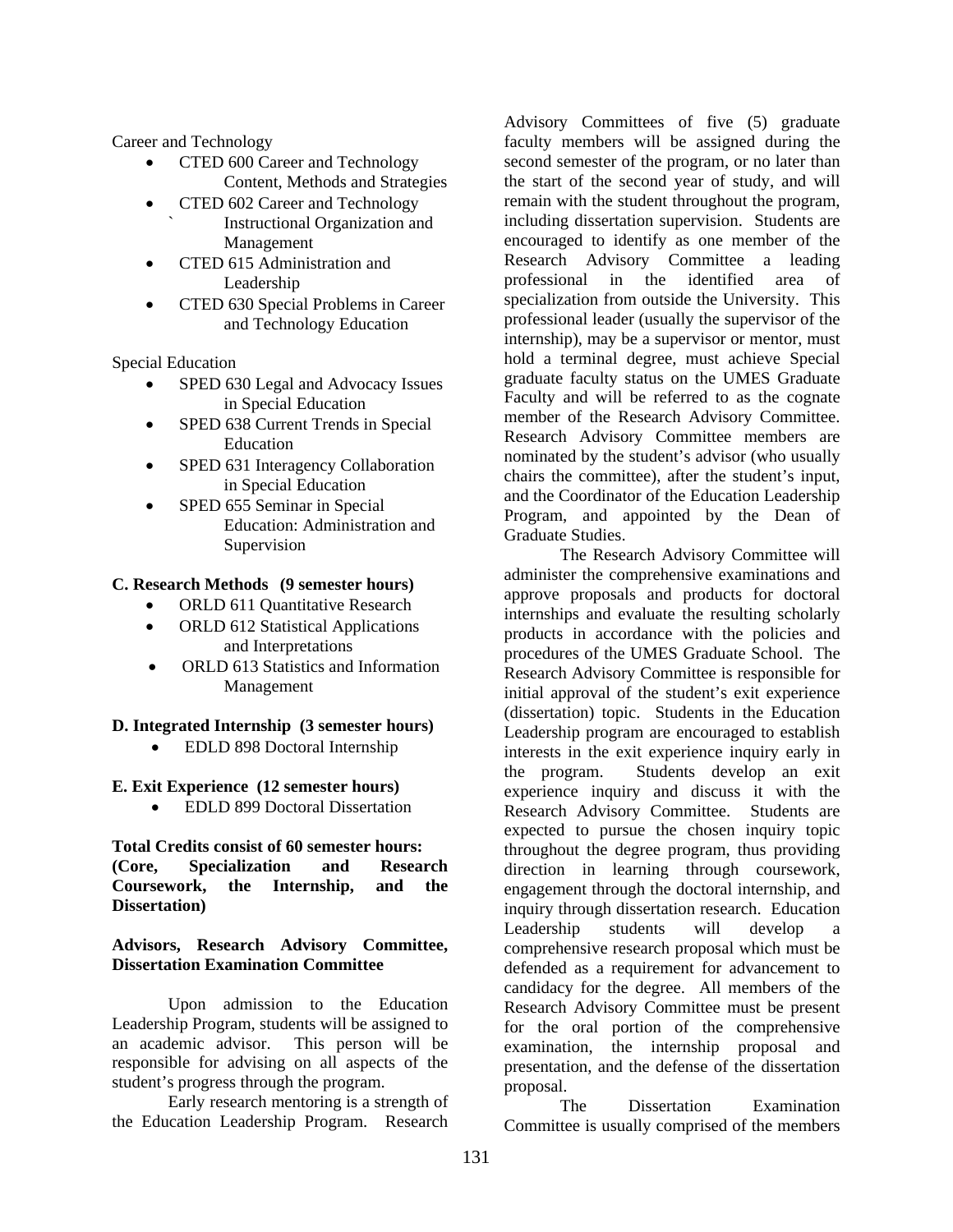of the Research Advisory Committee. A graduate faculty member (usually the advisor) from the area of specialization must chair the research committee. The Dean of Graduate Studies will identify the Dean's representative on the committee. The Dissertation Examination Committee will conduct the dissertation public seminar and defense of the dissertation research in accordance with the policies and procedures of the UMES Graduate School.

Members of the Dissertation Examination Committee are nominated by the advisor through the Coordinator of the Education Leadership Program and approved by the Dean of Graduate Studies. All members of the Dissertation Examination Committee must be present for the dissertation public seminar and the final dissertation defense examination. The interactive video network system may be used, but all committee members, the student, and the Dean of Graduate Studies must agree to this use. Phone/conference calls are not acceptable alternatives. Under rare circumstances including medical emergency, members of the UMES Graduate Faculty may substitute for committee members with written approval of the unavailable committee member, the Coordinator of the Education Leadership Program, and the Dean of Graduate Studies.

#### *Examinations*

 Advancement to candidacy in the Education Leadership Program requires successful completion of the comprehensive examination, presentation of products of the doctoral internship, and defense of the dissertation research proposal. The comprehensive examination must be successfully completed before the student can defend the dissertation proposal. The comprehensive examination and internship activities are not sequential.

## *Comprehensive Examination*

 To be eligible to apply for the comprehensive examination, any incomplete grade and repeat grade courses must be satisfied, and the student has earned a 3.0 or better cumulative GPA.

 The Research Advisory Committee is responsible for administering the comprehensive examination which students should take at the completion of thirty-three (33) semester hours of core and research methods coursework and 12 semester hours of area of specialization coursework. This examination, intended to assess scholastic and intellectual capacity in the core, research methods and area of specialization course work, focuses on the student's ability to integrate knowledge from these areas. The comprehensive examination includes both written and oral components and is conducted and evaluated in accordance with the policies and procedures of the UMES Graduate School. It is in the student's best interest to complete the comprehensive examination as early as possible after completion of the core, research methods and area of specialization course requirements. Areas of the examination will be chosen by the Research Advisory Committee from a general list formulated by the Coordinator of the Education Leadership Program and must include at least one question from the specialization area of the student and at least one question from each of the following: core domains of leadership, and research methods.

 The examination will include a written component followed by oral questioning by the Research Advisory Committee. Students must provide the chair of their Research Advisory Committee with notice of intent to write the comprehensive examination. The chair of the Research Advisory committee will schedule the written portion of the comprehensive examination no sooner than 10 working days and no later than 20 working days upon receipt of the written notice of intent. The written portion of the comprehensive examination must be completed on the UMES campus within an 8 hour period. The chair of the Research Advisory Committee will schedule the oral portion of the comprehensive examination on the UMES campus within 10 working days after the written portion has been completed and evaluated. The oral examination usually provides students with opportunities to expand and clarify their written responses, but Research Advisory Committee members may present the student with additional questions. At the conclusion of the oral component, the Research Advisory Committee will provide the student, the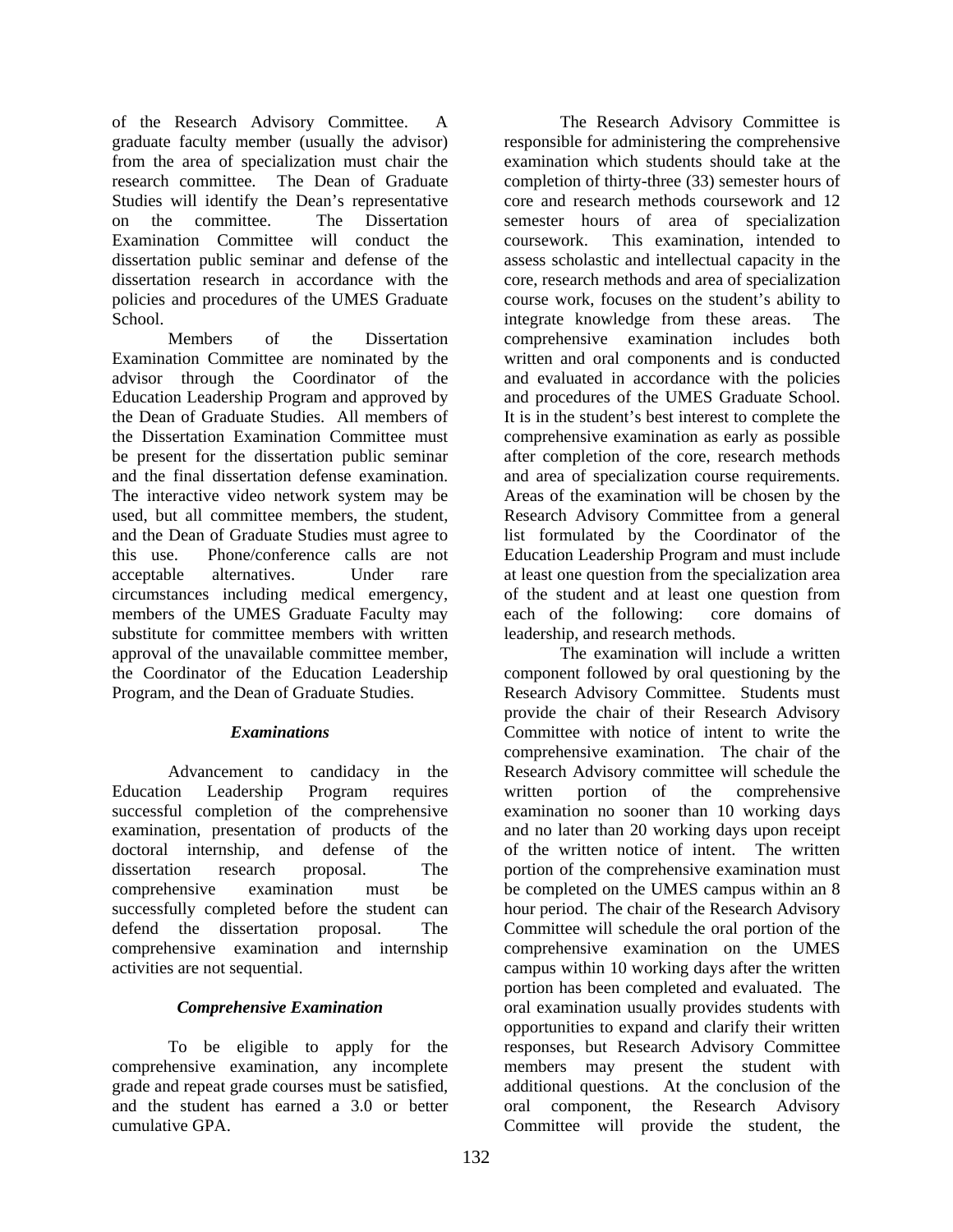Coordinator of the Education Leadership Program, and the Dean of Graduate Studies with written notice of the written/oral comprehensive examination results. The Research Advisory Committee may either pass the student (a minimum of four affirmative votes is required) or the student fails. If failed, the comprehensive examination may, at the recommendation of the Research Advisory Committee, be retaken in its entirety within one year but no sooner than 40 working days after the initial written portion of the examination. The student's failure to retake the examination within one year or the second failure of the comprehensive examination results in cancellation of matriculation and dismissal from the program.

# **Doctoral Internship**

 The Research Advisory Committee is responsible for approval in advance of the doctoral internship before the student begins the internship. Students are responsible to provide each member of the Research Advisory Committee with clear articulation of the internship setting, supervisor, goals and objectives, activities, duration, and intended outcomes and products at least 10 working days before the approval meeting. Students are expected to document at least 90 contact hours in the internship. During the meeting, the student makes a brief presentation of the internship followed by questions from the Research Advisory Committee. At the conclusion of the meeting, the Research Advisory Committee may approve, approve with revisions, or disapprove the internship proposal. The Research Advisory Committee will provide written notification of this outcome to the student, the Coordinator of the Education Leadership Program, and the Dean of Graduate Studies. Students with a disapproved internship proposal must present a satisfactory internship proposal within twenty (20) working days of the disapproval.

At the conclusion of the internship, students provide the Research Advisory Committee with the outcomes and products of the internship at least 10 days in advance of the internship defense. The internship defense consists of a brief presentation of the activities and products followed by questions from the

Research Advisory Committee. At the conclusion of the internship defense, the Research Advisory Committee will approve, approve with revisions, or disapprove the internship products. The Research Advisory Committee will provide written notification of the outcome of the internship examination defense to the student, the Coordinator of the Education Leadership Program, and the Dean of Graduate Studies. If failed, the internship presentation may, at the recommendation of the Research Advisory Committee, be retaken within 20 working days but no sooner than 10 working days. The second failure of the internship presentation or failure to meet the established re-examination timeline for presentation, results in cancellation of matriculation and dismissal from the program. As a general rule, students must successfully complete the internship defense before becoming eligible to defend the dissertation research proposal. But as research activities may be inextricably linked to the internship, students may engage in these activities (internship and dissertation research proposal defense) simultaneously with advance approval from the Research Advisory Committee, the Coordinator of the Education Leadership Program and the Dean of Graduate Studies.

# **Defense of the Dissertation Proposal**

 The Dissertation Proposal Defense is an oral examination on the research proposal administered by the Research Advisory Committee. At least ten (10) working days prior to the examination, the student must provide all committee members with a formal research<br>proposal which details: background proposal which details: background information, research progress to date, specific objectives, timelines, and experimental design. The Research Advisory Committee examines the student on all aspects of the proposed research. The Research Advisory Committee is expected to determine the soundness of the research plan and whether the student has the proper motivation, technical and intellectual capacity, and resources to complete the research in partial fulfillment of the requirements of the Doctor of Education degree. The student passes with at least four affirmative votes; otherwise the student fails and must re-defend the research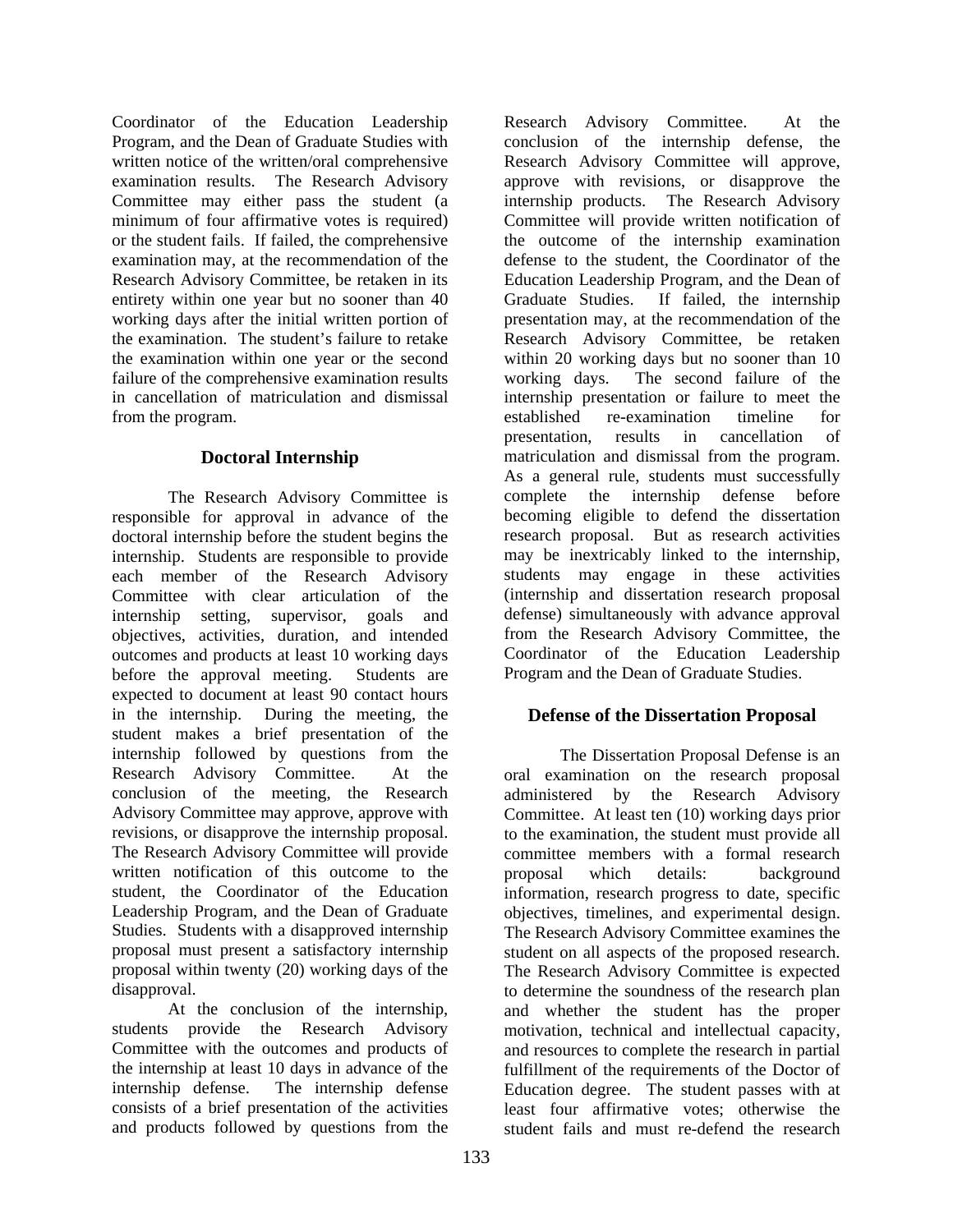proposal. A second failure or failure to redefend within one year (but no sooner than 20 working days) of the first proposal defense results in cancellation of matriculation and dismissal from the program. Written notice of the outcome of the dissertation research proposal defense will be provided to the student, the Coordinator of the Education Leadership Program, and the Dean of Graduate Studies.

 Students in the Education Leadership Program ascend to degree candidacy status upon successful completion of the comprehensive examination, the internship presentation, and the dissertation proposal defense.

#### **Dissertation Seminar and Defense of the Dissertation Research**

 A candidate for the Doctor of Education degree will present a public seminar on the dissertation research during the semester in which the degree will be awarded and at least 20 working days in advance of the day of the oral final examination. The student and the Advisor/Research Advisory Committee Chair will be responsible for initiating arrangements through the Coordinator of the Education Leadership Program for the date and advertisement of the seminar. The public seminar is a public meeting open to faculty, students, and other interested parties. The purpose of the public seminar is intended to provide the student with additional critical insight prior to the final oral defense.

 The final oral defense of the dissertation is conducted by the Dissertation Examination Committee nominated by the student's advisor through the Coordinator of the Education Leadership Program (by the third week of the semester in which the student expects to complete all requirements, but no later than two months prior to the examination) and appointed by the Dean of Graduate Studies. This is usually the Research Advisory Committee plus a representative of the Dean of Graduate Studies in accordance with policies and procedures of the UMES Graduate School.

 The chair of the Dissertation Examination Committee establishes the time and place of the final examination. The student is responsible for providing a complete and final draft of the dissertation to each member of the

committee at least 10 working days before the examination date. Announcement of the final examination will be made through the Office of the Coordinator of the Education Leadership Program at least two weeks prior to the examination. All final oral examinations are open to all members of the graduate faculty and students, although only members of the examining committee may question the candidate in the closed session. After the examination, the committee deliberates and votes in private. The Dissertation Examination Committee will provide the student, the Coordinator of the Education Leadership Program, and the Dean of Graduate Studies with written notice of the final examination results. The committee may pass the student with recommendations for modifications to the dissertation, pass the student and approve the dissertation, or disapprove the dissertation and fail the student (two or more negative votes constitute failure). At the discretion of the Dissertation Examination Committee, it may elect to re-examine failing students. Students may be examined no more than twice. Second failure of the final examination by the student results in cancellation of matriculation and dismissal from the Program. Further details and specifics are found in the UMES Graduate School's Established Procedures for Conduct of the Doctoral Dissertation Defense.

 Following successful completion of the final oral examination, and the Graduate School's review of the dissertation format for binding, a final copy of the dissertation must be supplied to each member of the Dissertation Examination Committee and the Coordinator of the Education Leadership Program in addition to those required by the UMES Graduate School.

## *Altered Timelines for the Program*

 Completion of the requirements for the Doctor of Education degree in the Education Leadership Program within the recommended three-year time frame is contingent on successful completion of all coursework in sequential order and the required examinations. Unsatisfactory performance on the coursework, the comprehensive examination, the internship proposal, the internship products' presentation examination, the research proposal defense or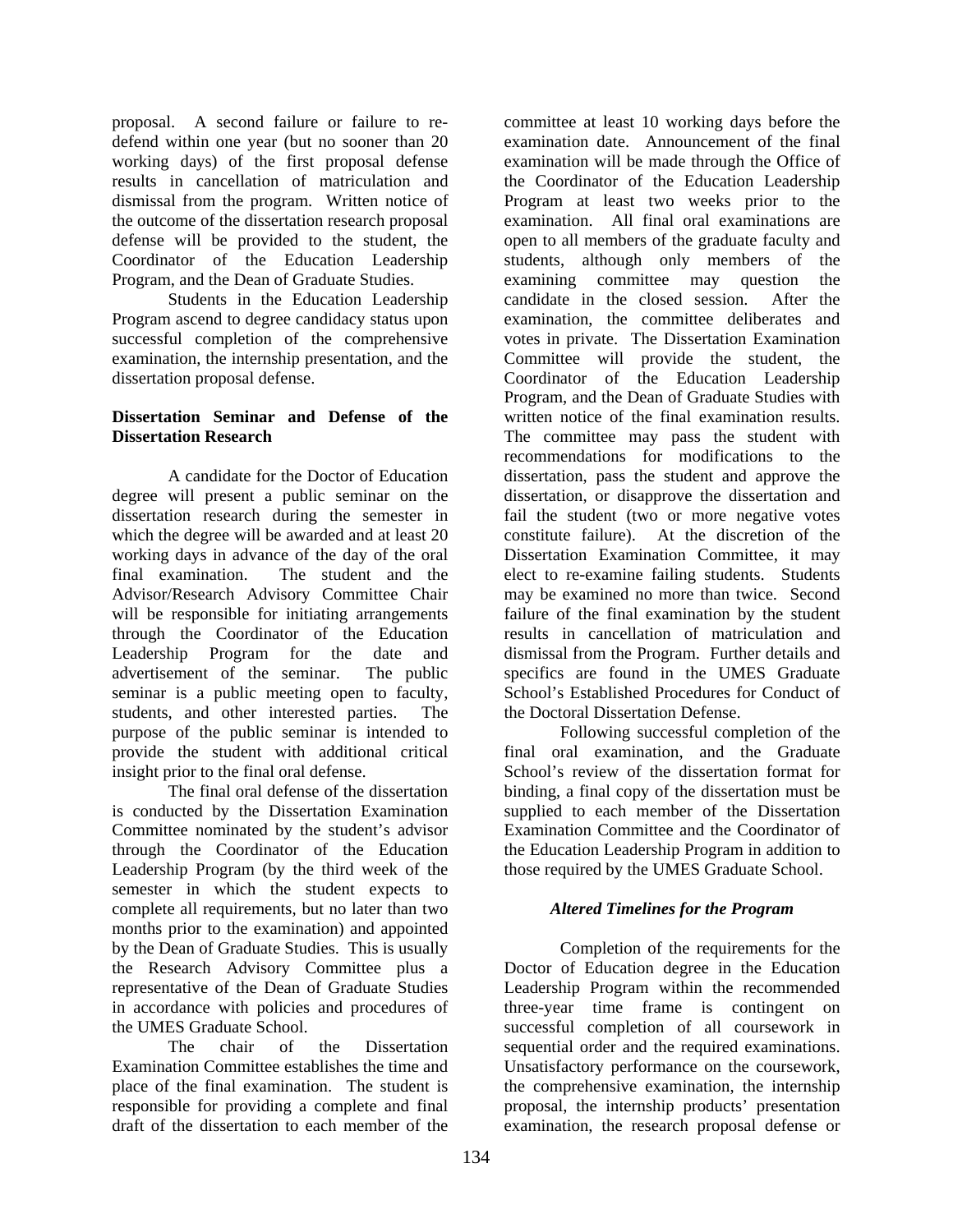the final dissertation examination and subsequent re-examinations of any of the above necessarily extend the duration of the student's retention and graduation in the program. Consequently, students in the Education Leadership Program may need to commit additional time and resources beyond the recommended three-year time frame and sequence in accordance with the policies and procedures and timelines for doctoral degrees of the UMES Graduate School.

## **COURSE DESCRIPTIONS (Credit hours are in parentheses)**

#### **Core Domains of Leadership:**

#### **ORLD 602 Theories and Processes of Organizations (3)**

The course examines theories, methods, and practices that influence organizations. Emphasis is placed on Education performance outcomes and how implementation impacts emerging global markets. Also explored will be the human, conceptual, and technical skills required of all policymakers working collaboratively within organizations to achieve individual, organizational, and societal goals.

## **ACOL 623 Academic Leadership (3)**

Topics include a history of academic leadership, leadership styles, group dynamics, supervisory models and approaches. Organizational decision processes within academic settings and multicultural perspectives will be emphasized. Attention will be given to accountability, administration, finance, law, human resources, logistics, operations and management, marketing, strategic planning and public policy.

## **EDLD 610 Educational Policy and Planning (3)**

The course provides an overview of policymaking and curriculum, facilities and financial planning in the K-12 school sector in the United States. The dynamics of policy making and planning at the local and state levels are emphasized.

## **ORLD 603 Politics, Organizations, and Leaders: Legal and Ethical Issues (3)**

The impact of ethics as well as the responsible behavior of leaders in organizations are studied. Policies, practices, and their legal implications; resource identification and the need for human services, along with the impact of technology on human rights, will all be explored.

## **ORLD 617 Personnel Development, Management, and Evaluation (3)**

The course covers leadership strategies required in recruitment, development, and in-service, effective use of personnel staff, and the evaluation techniques which will promote a highly motivated professional delivery system.

# **ACOL 624 Fundraising, Lobbying, and Negotiating Skills (3)**

Grant writing, development of political networks, advocacy strategies, practices for raising and allocating resources, elements of mediation and negotiation, and techniques for empowerment and caucusing are to be reviewed. A study of North American economics will be the foci of this course.

#### **EDLD 612 Leadership in Curriculum, Instruction and Technology (3)**

The leadership role in curriculum and instructional design and improvement and in the increasing uses of technology in classroom learning and management are all explored topics.

# **GVOL 621 Managing Public Financial Resources (3)**

The role of leadership in fiscal policy development and management will be addressed. Public budgeting and related financial management processes at the international, national, state and local levels will be explored. Specific focus will vary according to the needs and interests of students. Finance, markets, and investments will be baseline program components.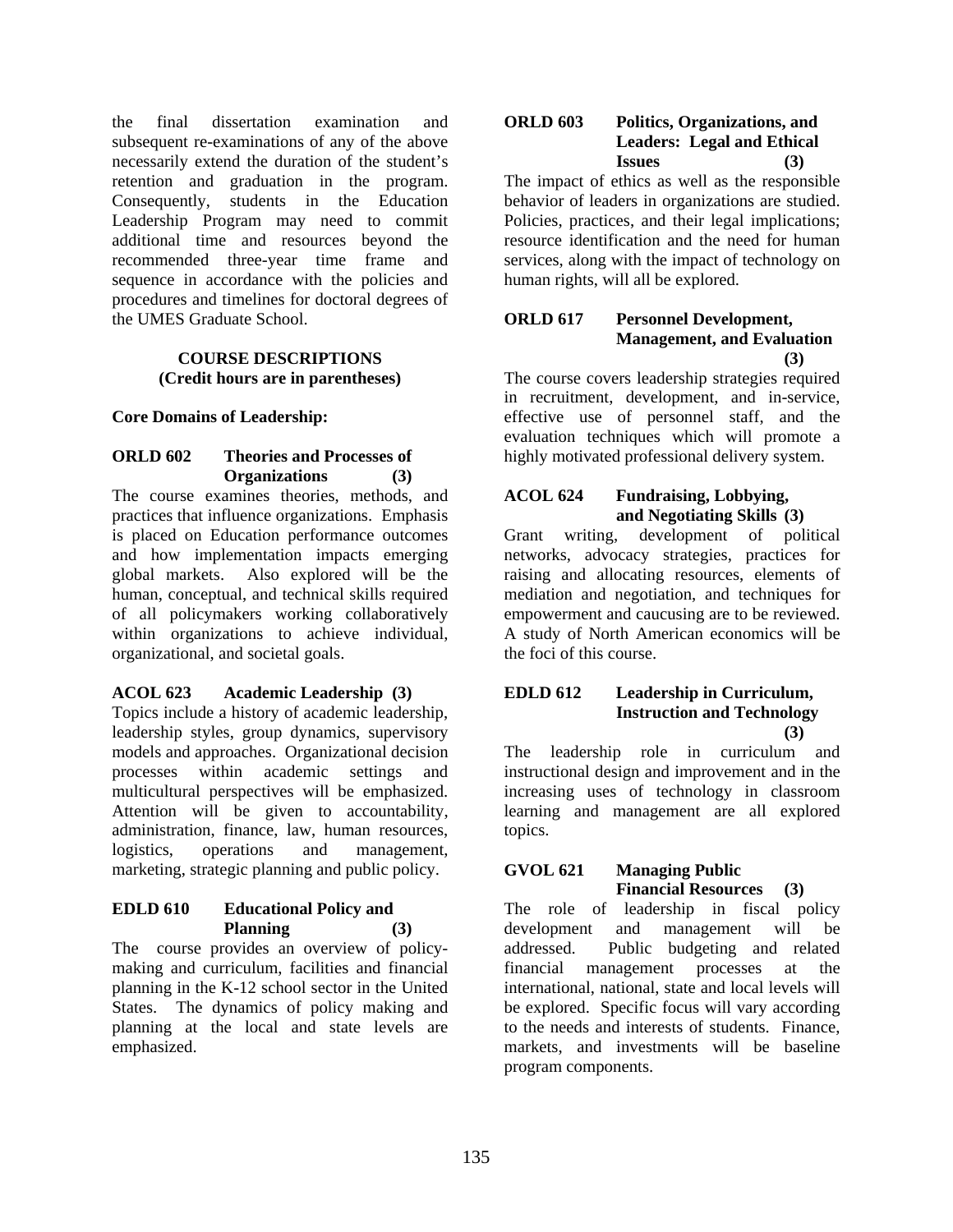#### **Specialization in Leadership**

## **EDGC 642 Advanced Group Processes (3)**

The course focuses on the development of group process facilitation skills. Analysis, intervention, and sculpting of group dynamics will be explored. The opportunity to co-lead a group process lab may be offered.

## **EDGC 644 Advanced Clinical Applications and Supervision (3)**

Advanced techniques in counseling will be explored. Models of supervision will be studied.

# **EDGC 646 Organization and Administration of Guidance Programs (3)**

This course examines the evolution of contentbased comprehensive guidance programs and why guidance programs are an integral part of the school curriculum. The course will also provide experience in developing and implementing a comprehensive program.

# **EDGC 656 Seminar in Diversity (3)**

In-depth study and discussion of diversity issues in counseling will be conducted in a seminar format. Topics will include bias awareness, race, ethnicity, gender, ability, sexual orientation, socioeconomic status, among others.

#### **CTED 600 Career and Technology Education Content, Methods, and Strategies (3)**

This course examines the philosophy, historical perspective, mission, vision, goals, content, methods, and instructional strategies in the areas of Career and Technology Education. National and state content standards are used to determine appropriate methods and strategies to design and deliver instruction. Instructional analysis, backward mapping, dimensions of learning and other techniques are used to design curriculum. Core technologies and content organizers for career clusters are analyzed. Unit plans using advanced instructional strategies are developed. Integrative instructional techniques for mathematics, science, English, social studies, and Career and Technology Education are explored to design meaningful instructional

units. Student assessment techniques, such as rubrics and electronic portfolios, are also discussed in relationship to instructional design.

## **CTED 602 Career and Technology Education Instructional Management and Organization (3)**

Instructional organization and student, classroom and facilities management techniques are examined in this course. Topics such as meeting the needs of a diverse group of students, performance-based instruction, utilizing instructional technology, modular labs, discipline, teacher responsibilities and liability, and types of instructional management plans are covered. All aspects of facilities design of Career and Technology Education labs, work areas, and classrooms are covered. The organization and management of a safe work environment and the use of this environment to support and enhance instruction are emphasized. Total school environment and school climate are discussed in the context of delivering an integrative educational program to all students. Students learn how to individualize instruction, develop leadership in students, utilize instructional technology, develop and manage student leadership organizations, and serve as a facilitator of instruction and learning. Public relations, communication techniques, and recruitment strategies are also covered.

## **CTED 615 Administration and Leadership (3)**

This course examines the roles, responsibilities and qualifications of a variety of administration and leadership positions in education. Specific Career and Technology Education leadership positions at the school-level, central office or county level, state education department of education, college and university, and federal level are examined, in addition to other administrative positions at these levels. Practicing professionals in these positions are invited to present seminars on issues in their area. Facilitative leadership, instructional leadership, staff development, public relations, student and staff diversity, instructional technology, ethics, environmental climate, strategic planning, funding, and other administrative and leadership issues specific to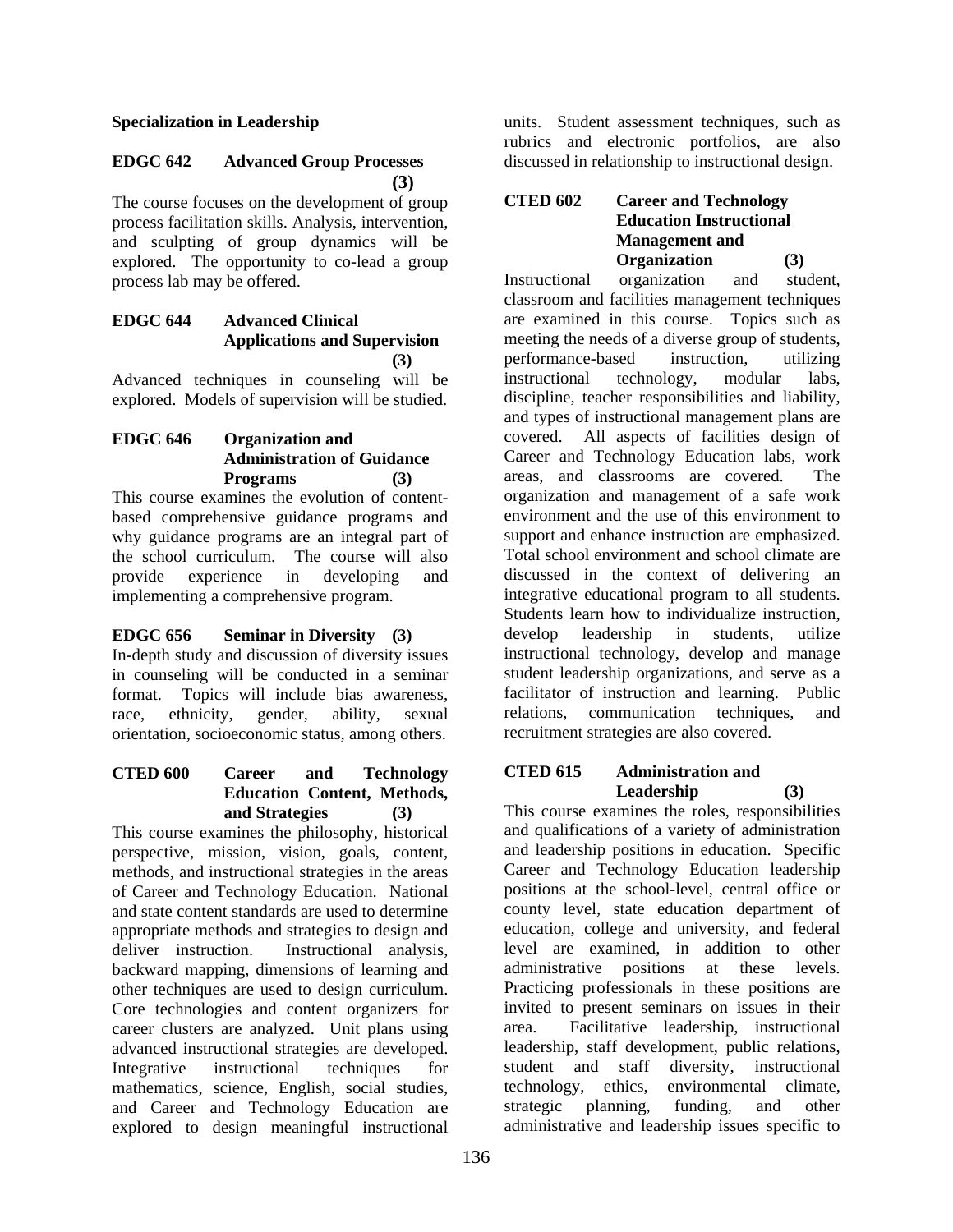Career and Technology Education are explored and researched.

## **CTED 630 Special Problems in Career and Technology Education (3)**

There are many problems and issues facing the Career and Technology Education field today. This action research-based course allows the student to identify a topic, issues or problem in their classroom, school, school system, or state and develop a solution or options to solve the issue or problem. The student uses research methods to review the literature, clearly define the problem, collect data, determine possible solutions, and make recommendations. A seminar structure allows the student to present the research paper through a PowerPoint presentation. Other present day issues facing Career and Technology Education are discussed with the group of students enrolled in this course. Other products may be developed as a result of this course, including curriculum, recruiting materials, instructional models, and position papers.

## **SPED 630 Current Legal and Advocacy Issues in Special Education (3)**

This course presents an in-depth study of legal issues derived from federal and state mandates in special education. It includes a review of administrative and judicial decisions, analysis of due process proceedings, and a study of current legal trends in the field. Prerequisite: Students must have taken SPED 600 or comparable course.

#### **SPED 638 Current Trends in Special Education (3)**

This course presents an in-depth analysis of selected topics in the field of education as they relate to the education of individuals with disabilities. Prerequisite: Students must have taken SPED 600 or comparable course.

#### **SPED 631 Interagency Collaboration in Special Education (3)**

This course presents an extensive overview of the collaborative efforts between public and private agencies involved in the delivery of services for individuals with disabilities. Local, state, and federal agencies will be included from the areas of social services, rehabilitation, health care, justice, housing, labor and employment, as well as education. The roles of the agencies and the nature of the collaboration will be explored. Prerequisite: Students must have taken SPED 600 or comparable course.

## **SPED 655 Seminar in Special Education Administration and Supervision (3)**

This course presents an extensive overview of the nature and roles of the special education administrator and supervisor using a seminar format. Topics related to research-based best practices, policies, procedures and challenges in the field will be highlighted, using local, state/regional, and national leadership models. Prerequisite: Students must have taken SPED 600 or comparable course.

# **Research Methods**

## **ORLD 611** Ouantitative Research (3)

This course is introduction to the field of quantitative research through the development of knowledge base and application of research skills and methodologies needed to select, read, and interpret relevant professional literature. Research reports emphasized.

## **ORLD 612 Statistical Applications and Interpretations (3)**

The course covers fundamentals of research and case study design, focusing on implementation strategies that address organizational policies and practice. There is also a study in paradigm shifts and analysis of literature in the field of study. Cultural and technological influences, how public, private and corporate systems are altered by interpretative data, are also covered.

#### **ORLD 613 Statistics and Information Management (3)**

The course covers the study and use of statistics in a diverse, global society and the effective use of derived information to provide for orderly transitions in institutional governance.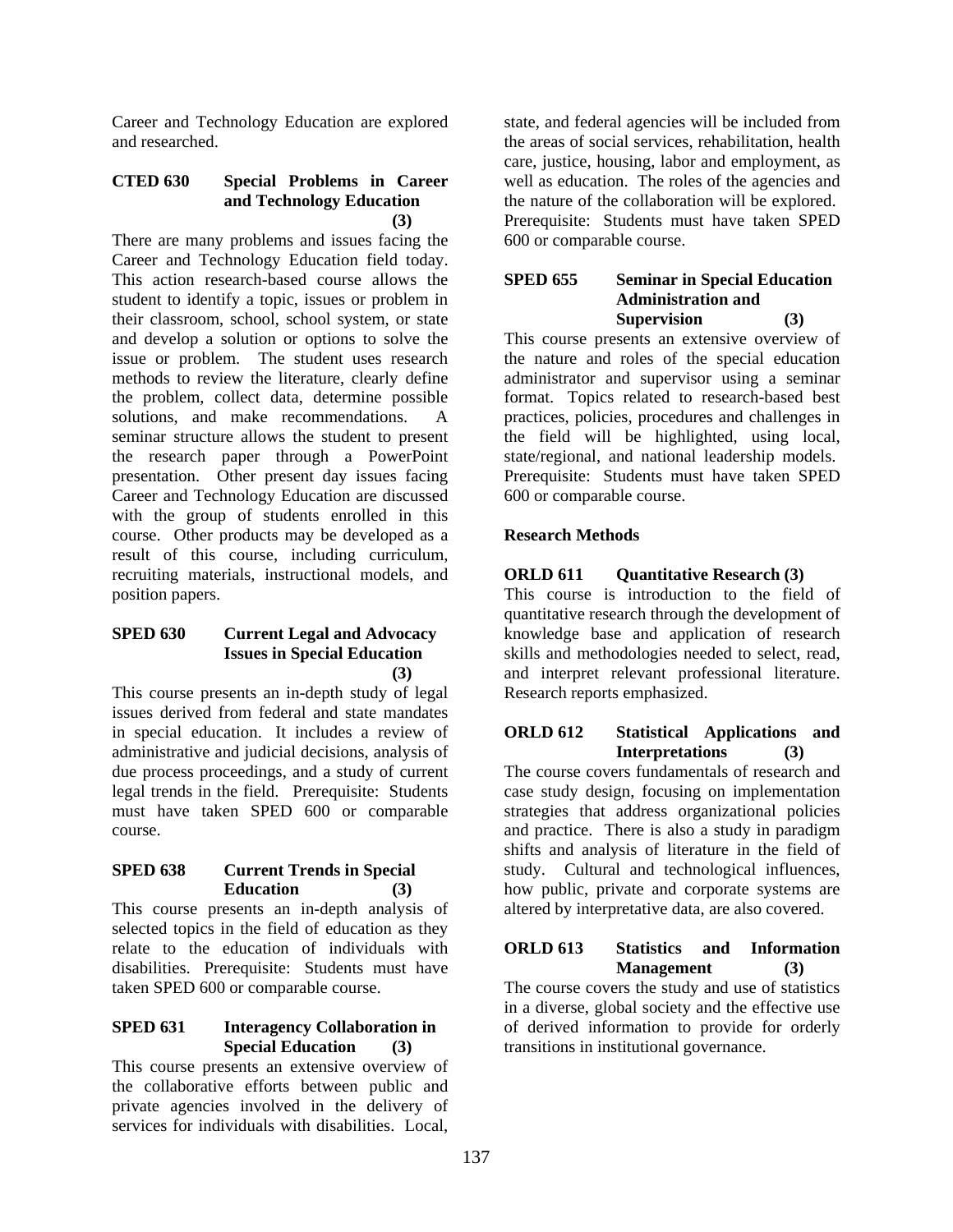#### **DOCTORAL INTERNSHIP**

#### **EDLD 898 Doctoral Internship (3)**  The doctoral internship is an experiential-based learning opportunity completed as a field experience related to current or future professional interests. Activities must be performed on site in concert with fellow professionals. Insight through engagement of educational organizations must be available. New learning is an essential component of this experience that will yield a scholarly product that has been supervised by an expert in the field and approved by the student's research advisory committee.

#### **DOCTORAL DISSERTATION**

**EDLD 899 Doctoral Dissertation (1-12)**  The doctoral dissertation in the Education Leadership Program is a self-directed, analytical, and comprehensive product of scholarly inquiry which will stand as a model within the field of professional literature. This project, demonstrating excellence, will be the center piece of the three (3) year academic experience that will add to the body of knowledge relative to leadership in specific settings and contribute to the human endeavor. The dissertation will be conducted in accordance with the policies and procedures of the UMES Graduate School.

\*\*\*\*\*\*\*\*\*\*\*\*\*\*\*\*\*\*\*\*\*\*\*\*\*\*\*\*\*\*\*\*\*\*\*\*\*\*\*

**For further information on this program, please contact:** 

Graduate Program Coordinator Education Leadership University of Maryland Eastern Shore Princess Anne, MD 21853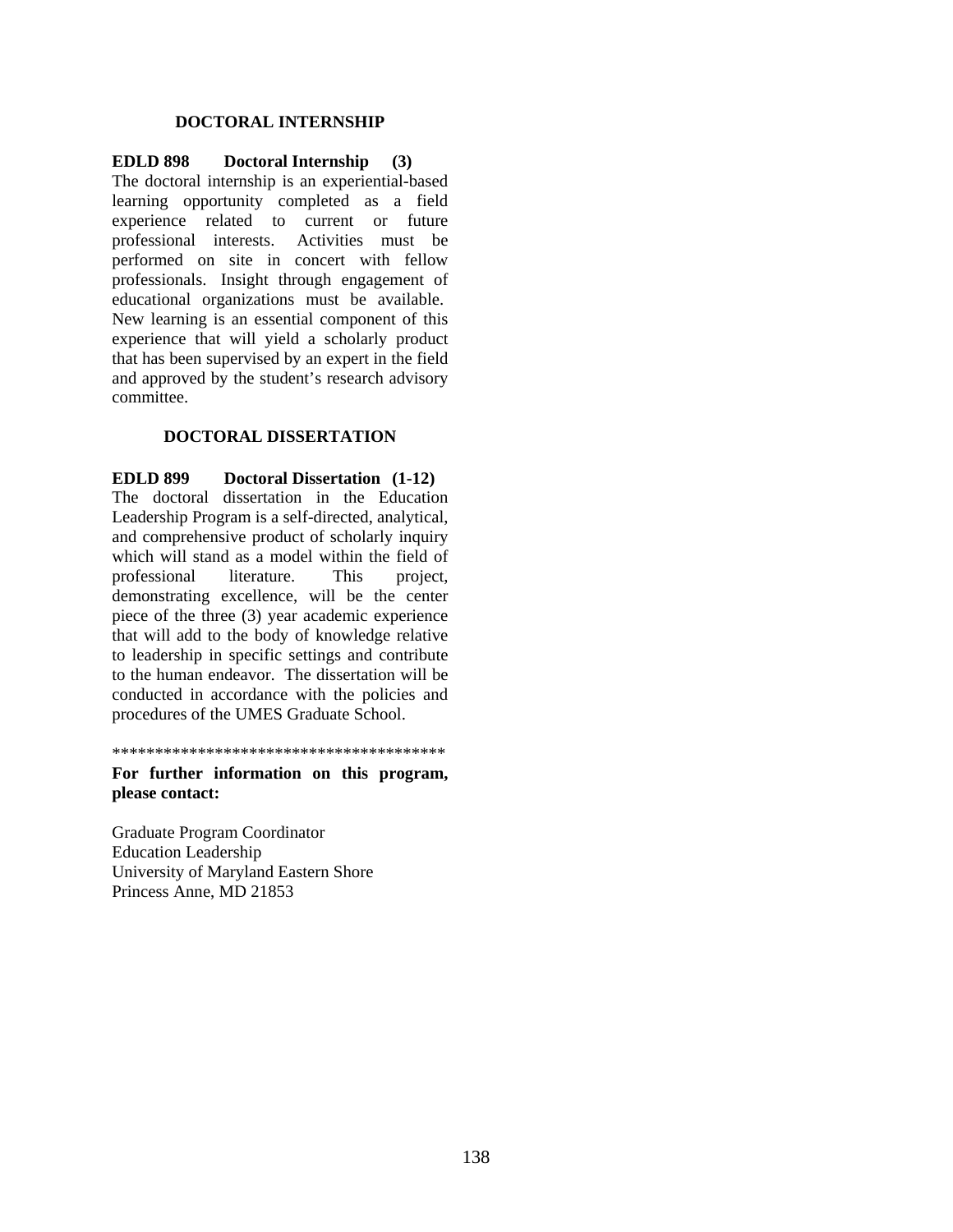#### **APPLIED COMPUTER SCIENCE**

The graduate program in Applied Computer Science culminates in a Master of Science (M.S.) degree. It is designed to meet the needs of students such as:

 A. Those who are already in the workforce and wish to update or improve their knowledge of current computer science (many of these students will have completed their undergraduate or graduate work in fields other than computer science); and

 B. Those who have recently completed an undergraduate degree in a related discipline and wish, at the graduate level, to increase their understanding of computer science and its application in their field.

#### **Admission Criteria**

 Admission to this program adheres to the general criteria for admission to the UMES Graduate School. The general GRE is also required but, in view of the wide variety of fields from which students come, the subject GRE is not employed in admission consideration for Applied Computer Science. Students with undergraduate GPA's 2.5 or above but below 3.0, and those students with weaker preparation in computer science may be offered Provisional admission. This status is usually changed to Regular admission as soon as the students complete prerequisite requirements. Students whose computing background is weak may be directed to begin with CSDP 600 (Foundations of Computer Science), a graduate introduction to the field. Students may also be directed to take undergraduate computer science or mathematics courses as a condition for entering the graduate program. Courses required for Regular Admission should be completed as early as possible, generally within the first year.

#### **Course Requirements for Graduation**

 Students need a minimum of 32 credit hours to graduate from the program, not including any Provisional Admission requirements. All courses that are to count towards graduation must be passed with a minimum grade of "B", and students must also

pass at least five of these courses with a grade of  $A$ ".

**Note: All courses below numbered 601 through 698 carry three (3) credit hours each as shown in the parentheses.**

 A. All students must complete the following core of four courses:

| CSDP 601 Data Structures and Algorithms |     |
|-----------------------------------------|-----|
|                                         | (3) |
| CSDP 602 Data Base Mgmt. Systems        | (3) |
| CSDP 603 Assembler/Systems Programming  |     |
|                                         | (3) |
| <b>CSDP 605</b> Advanced Programming    |     |
| <b>Techniques</b>                       | (3) |

Students must also complete one of the following three core courses:

| <b>CSDP 604 Computer Methods in Statistics</b> |     |
|------------------------------------------------|-----|
|                                                | (3) |
| <b>CSDP 606</b> Numerical Methods in           |     |
| Computing                                      | (3) |
| <b>CSDP 607 Applications of Linear</b>         |     |
| Programming                                    | (3) |

 B. From among the Computer Science courses numbered from CSDP 618 through CSDP 698 (each of which may be repeated up to three times with different topics), the student will complete at least nine credits.

|                 | <b>CSDP 618</b> Computer Applications in  |     |
|-----------------|-------------------------------------------|-----|
|                 | <b>Business</b>                           | (3) |
|                 | <b>CSDP 628</b> Computer Applications in  |     |
|                 | <b>Education</b>                          | (3) |
|                 | CSDP 638 Computer Applications in         |     |
|                 | <b>Science and Mathematics</b>            | (3) |
|                 | <b>CSDP 648</b> Computer Applications in  |     |
|                 | Industry                                  | (3) |
| <b>CSDP 658</b> | <b>Computer Applications in</b>           |     |
|                 | <b>Agriculture</b>                        | (3) |
|                 | <b>CSDP 668 Topics in Data Bases</b>      | (3) |
|                 | CSDP 678 Topics in Artifical Intelligence | (3) |
| <b>CSDP 688</b> | <b>Computer Applications in</b>           |     |
|                 | <b>Medicine</b>                           | (3) |
| <b>CSDP 698</b> | <b>Computer Methods in Computer</b>       |     |
|                 | <b>Science</b>                            | 3)  |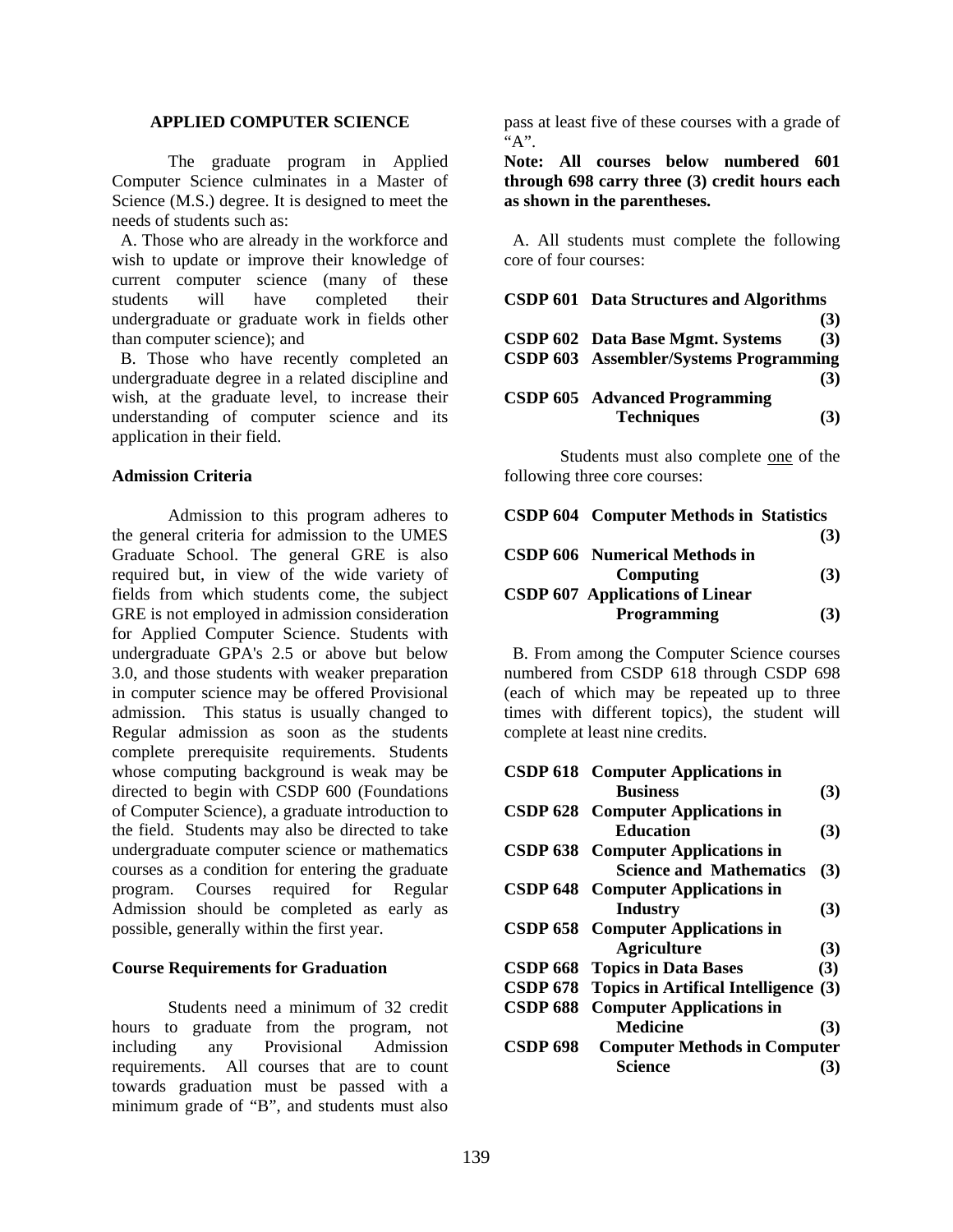C. All students will complete the two courses below:

#### **CSDP 699 Master's Project in Computer Science I** (4) **CSDP 798 Master's Project in Computer Science II** (1-4)

CSDP 798 is 4 credits in the first semester/session it is taken and then 1 credit for each semester/session thereafter as required. A student must be enrolled in CSDP 798 for any semester/session in which he/she needs to consult with his/her project advisor.

#### **Other Academic Requirements**

Each student must demonstrate competence in computer programming in at least one language in each of three language areas:

a. Standard high level languages

(currently C++, JAVA, and BASIC);

 b. Assembler languages (currently 80x86 and 68000 family languages); and

 c. Special languages (currently PROLOG, LISP, PL/SOL and CLIPS).

This competence may be demonstrated by the successful completion of undergraduate courses in these languages, through the University's credit-by-examination mechanism or by the successful use of these languages in significant programming exercises in various courses during the student's graduate career.

Students may enroll in other graduate or undergraduate courses relevant to their program, but none of these may be substituted for the courses mentioned above in the section on "Course Requirements for Graduation".

 For the Master's Project in Computer Science, a departmental committee consisting of at least three faculty members must approve the research project or thesis topic. The student is required to defend his/her completed project or thesis in a seminar that is open to University faculty and students. If a thesis is selected, the Graduate School requirements for a thesis option must be followed.

#### **Cooperative Education Program Internship**

 Students seeking an internship in the industry should have taken CSDP 699, Master's Project I, and all required lecture courses.

Students must register for the appropriate cooperative education credit to undertake the internship. The internship should provide learning experience in computer applications useful to strengthen their master's project as they return to complete CSDP 798, Master's Project II, in order to graduate.

#### **Transfer Credit**

 i. Students desiring to transfer graduate credit need to apply for this privilege during their first semester at UMES;

 ii. Students need to remember the absolute limit of six credits of transfer (two courses);

 iii. In general, transfer requires an exact match with a local course as it has been offered here, so that transfer credit for courses CSDP 618 and higher is rarely approved.

#### **Application Deadlines**

The application deadlines for admissions are as follows:

**Fall Semester - April 15 (April 1 for international applicants)** 

**Spring Semester - October 15 (September 1 for international applicants)** 

#### **Summer Sessions - April 15**

Only under extenuating circumstances will applications be accepted after a deadline date has passed.

#### **Resources**

The Department has a Sun Lab consisting of Ultra 10 workstations and a Sun Enterprise 450 server, a Beowulf System consisting of Intel Pentium computers interconnected to a 3C superstack switch that allows for parallel processing, and two computer laboratories consisting of high-end Pentium computers. Users have access to a wide variety of Windows and Unix type development and application software. These computer facilities and several other campus wide computer facilities are available to students.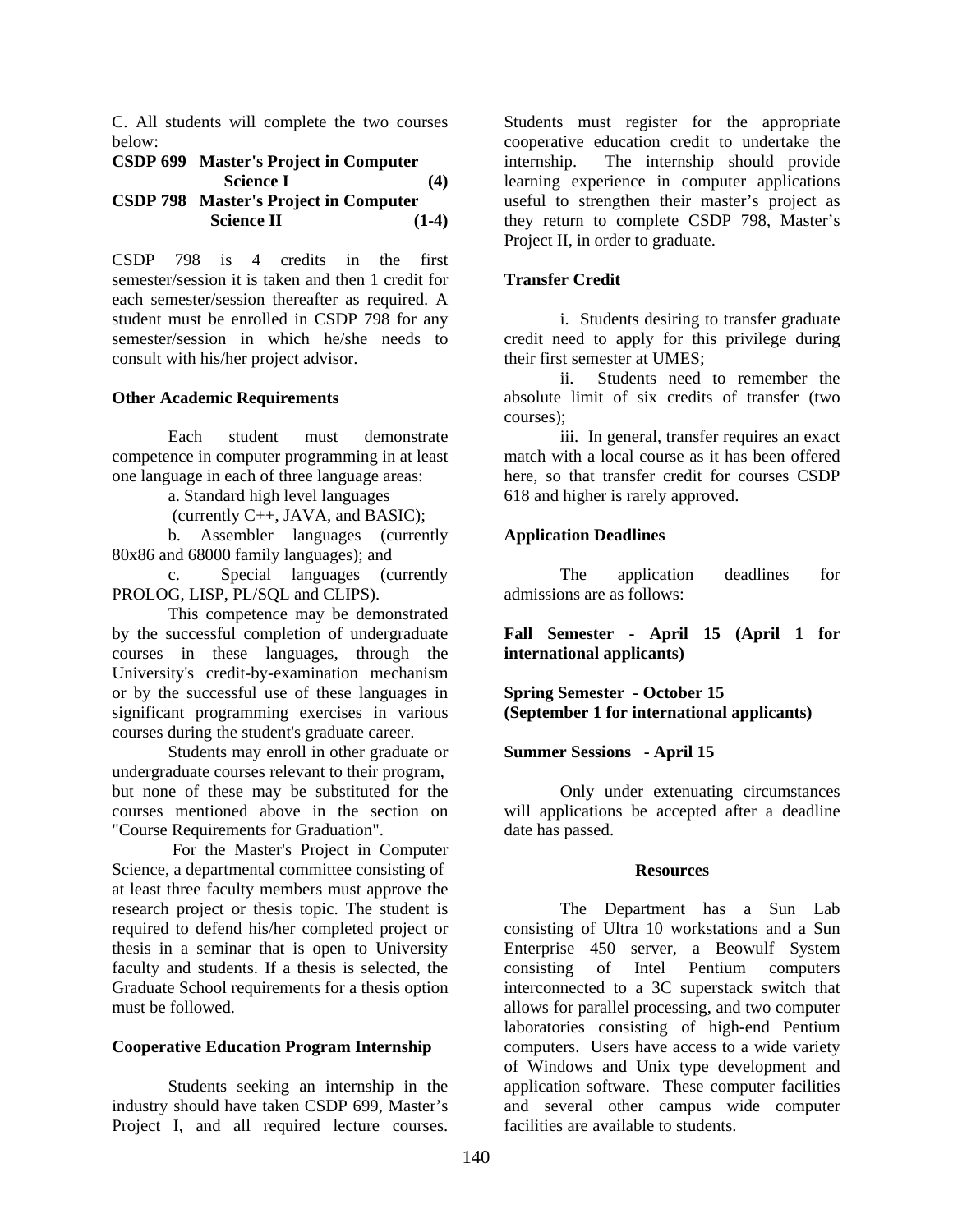Library facilities are extensive and are supplemented each year. Opportunities exist for student participation in faculty research projects. While computer laboratory facilities are open and available all day and evening, most graduate courses are scheduled in the early evening so that those working during the day can participate.

#### **COURSES**

**(Note: credit hours are given in parentheses)** 

# **CSDP 600 Foundations of Computer Science (3)**

This course is an introduction to the techniques of software design and development in the context of software engineering. Topics include foundations of structured programming, objectoriented design, semantics and verification, abstraction and certification, software metrics, testing, etc. The course is primarily for students with an undergraduate degree in a cognate field needing a detailed hands-on plus theoretical background in computer science. This course or an equivalent is prerequisite for all graduate computer science courses.

## **CSDP 601 Data Structures and Algorithms (3)**

Topics include standard data structures, their algebraic background, computer application, and the relationship between the construction of correct and efficient algorithms and the data structures with which these algorithms deal. NPhard and complete problems and approximation are covered. The course requires the creation and successful running of a small number of extensive computer programs creating and manipulating various data structures. **Prerequisite: CSDP 600 or permission of the Department.**

#### **CSDP 602 Data Base Management Systems (3)**

This course is an introduction to relational database principles and applications. Emphasis is on design (particularly normal forms), the current state of database realization and student work on an extensive project lasting all semester in the creation and realization of major parts of a DBMS. Additional topics include privacy, security and multi-user interactions, as well as

theoretical data communications structures and their current realizations. **Prerequisite**: **CSDP 600 or permission of the Department.** 

## **CSDP 603 Assembler/Systems Programming (3)**

This course is an introduction to operating systems and their relationship to computer and network architecture, construction and applications, including an intensive introduction<br>to assembler language programming. to assembler language programming. Architectural principles will be covered from a general and theoretical point of view. **Prerequisites: CSDP 600 or permission of the Department.**

# **CSDP 604 Computer Methods in Statistics (3)**

This course is an introduction to the principles and applications of probability and statistics needed in graduate studies in various academic areas and to the computer realization of these methods. The course begins with a brief intensive review of basic statistical principles. **Prerequisites: One Semester of calculus.** 

## **CSDP 605 Advanced Programming Techniques (3)**

This course covers special programming topics, including the systems analysis process and applications. Students will apply systems methods to the creation of a major term project, consisting of a system of applications' programs with complete documentation, in an area of the student's application interest as approved by the instructor. **Prerequisite: CSDP 600 or permission of the instructor.**

# **CSDP 606 Numerical Methods in Computing (3)**

Topics covered include iterative methods and error analysis the solution of non-linear equations, interpolation and approximations, and numerical differentiation and integration in addition to use numerical solution of systems of equations, determinants, matrix inversion, and eigenvalues. In the second half of the semester, attention turns to the numerical solution of ordinary differential equations, boundary value problems and an introduction to the numerical solution of partial differential equations, as time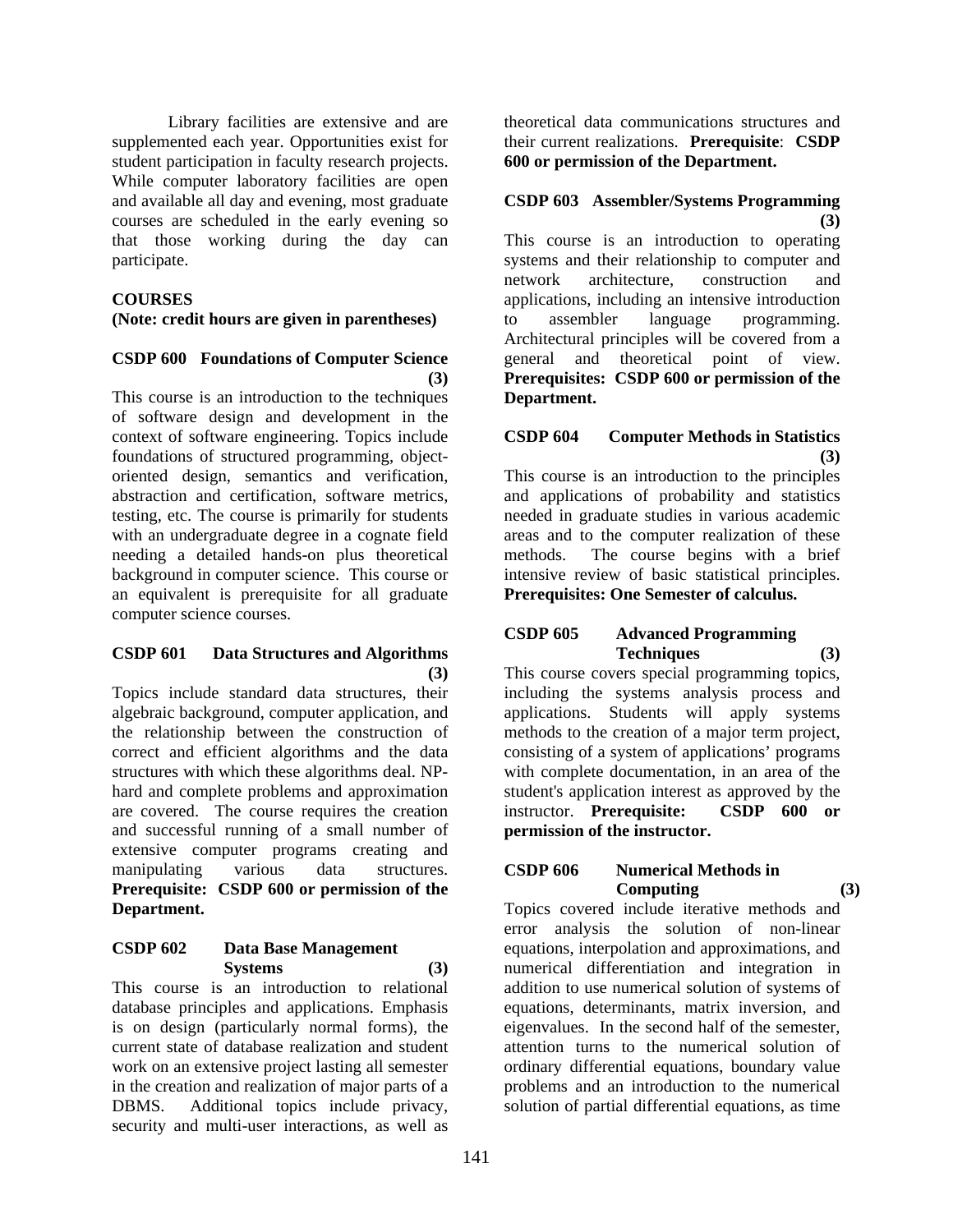allows. **Prerequisites: One semester of calculus.** 

## **CSDP 607 Applications of Linear Programming (3)**

This course introduces the model building process and operations research methods. It begins with a review of the necessary mathematical background, and then introduces simplex computations, considering degeneracy and quality. Applications follow in the areas of transportation, production scheduling and inventory control problems. As time allows, parametric and integer programming applications and game theory methods in model building are introduced. **Prerequisite: Linear Algebra.** 

## **CSDP 618 Computer Applications in Business (3)**

Current topics include object-oriented database systems, business consideration for LANs and business applications programming.

# **CSDP 628 Computer Applications in Education (3)**

Current topics include classroom record management techniques, elementary CAI, and the application of more sophisticated methods in the evaluation of student strengths and weaknesses using the computer.

# **CSDP 638 Computer Applications in Science and Mathematics (3)**

Current areas include numerical methods, exact solutions of algebraic problems and special computer methods in number theory.

#### **CSDP 648 Computer Applications in Industry (3)**

Current areas include artificial neural networks and their algorithms, parallel operating environments and the use of parallel languages under parallel environments.

# **CSDP 658 Computer Applications in Agriculture (3)**

Current topics include expert systems for small farm applications, farm-record management, and special planning tools for agriculture.

**CSDP 668 Topics in Databases (3)**  Current topics include database programming, temporal and constraint databases, objectoriented and object-relational databases, database security and data mining.

**CSDP 678 Topics in Artificial Intelligence (3)** Current topics include knowledge representation, expert systems, natural language understanding, automated deduction, commonsense reasoning, neural networks, planning and learning.

# **CSDP 688 Computer Applications in Medicine (3)**

Current topics include medical evaluation/diagnosis assistance systems, medical information management systems, and special area medical computation.

# **CSDP 698 Computer Methods in Computer Science (3)**

Current topics include combinatorics, algorithms geometric mapmaking and cryptanalysis.

## **CSDP 699 Master's Project in Computer Science I**

During this semester, the student will carry out the analysis and design of a state-of-the-art system of programs in his/her area of expertise and interest and begin the actual programming and documentation. **Prerequisite: Certification by the advisor that the student is prepared to begin research work in computer science.**

## **CSDP 798 Master's Project in Computer Science II** (1-4)

During this semester, the student will complete the project begun in CSDP 699, including all documentation, and give a public demonstration of its effectiveness, originality and appropriateness to the field of application. In addition, the student will prepare a written version of the material in a form consistent with departmental and Graduate School standards. Successful completion of this course requires either: (a) the acceptance for publication of this project description by a national journal in the appropriate field or by a national conference that publishes its proceedings in full [the actual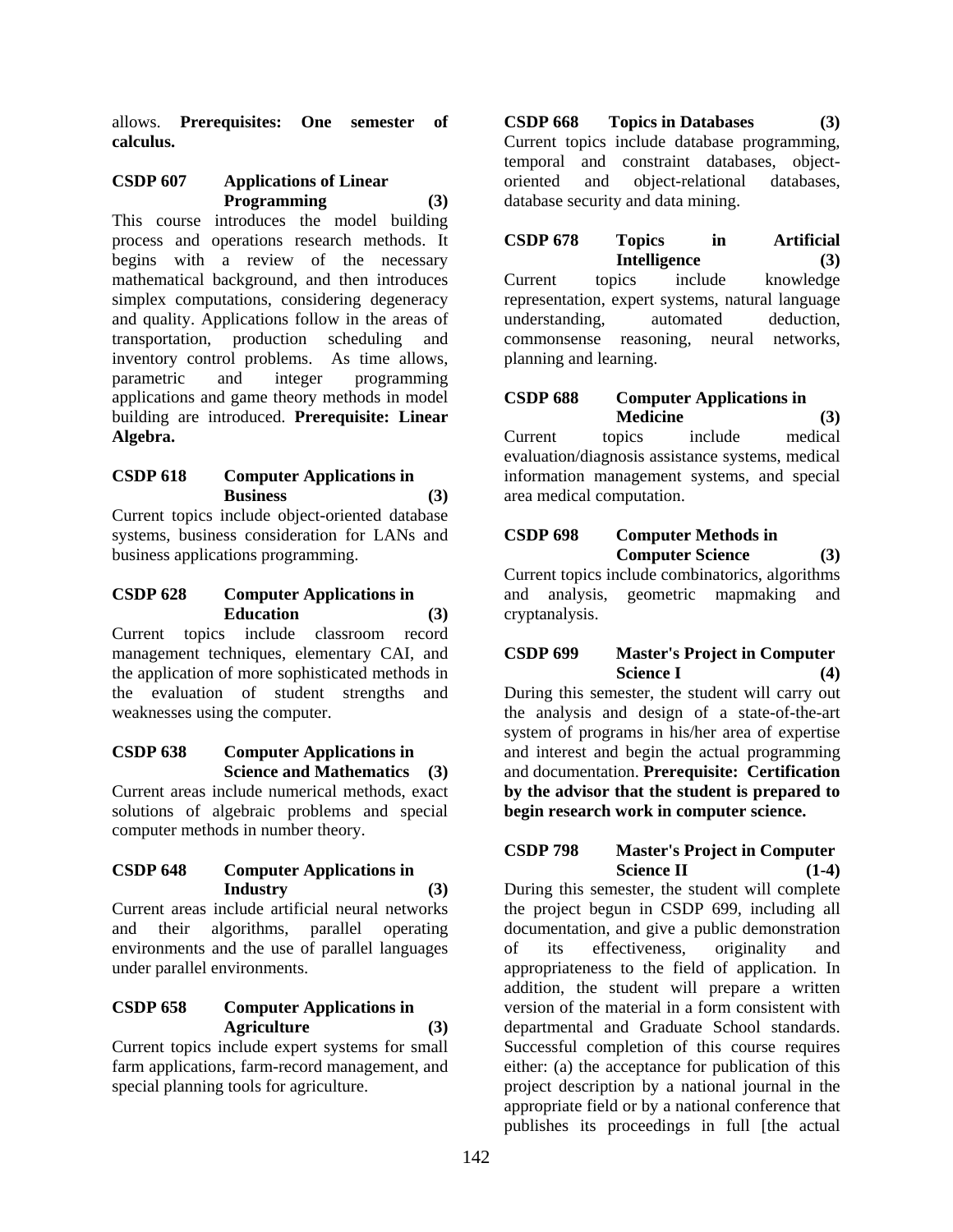publication may occur after the course ends]; or (b) the approval of this project and its documentation by a departmental graduate committee set up for this purpose. CSDP 798 is 4 credits in the first semester/Summer session it is taken and then 1 credit for each semester/session thereafter as required. A student must be enrolled in CSDP 798 for any semester/session in which he/she needs to consult with his/her project advisor. **Prerequisite: CSDP 699.**

\*\*\*\*\*\*\*\*\*\*\*\*\*\*\*\*\*\*\*\*\*\*\*\*\*\*\*\*\*\*\*\*\*\*\*\*\*\*\*

**For further information on this program, please contact:**

Graduate Program Coordinator (APCS) Dept. of Mathematics and Computer Science Kiah Hall University of Maryland Eastern Shore Princess Anne, MD 21853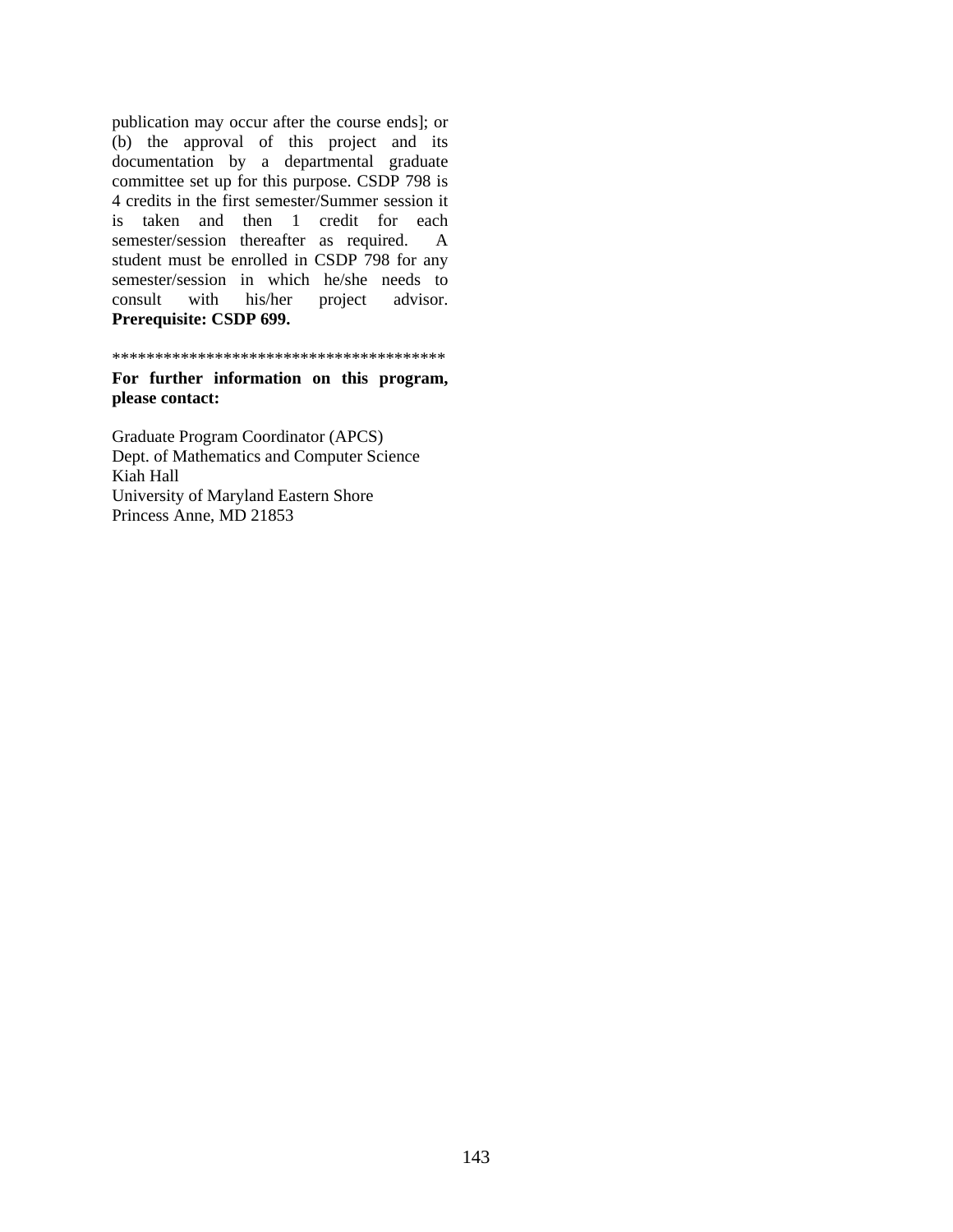## **CAREER AND TECHNOLOGY EDUCATION**

#### **PROGRAM DESCRIPTION**

The Department of Technology offers a Master of Education Degree Program (M.Ed.) in Career and Technology Education (CTED). The program will refine the student's knowledge and skills to become master classroom teachers, resource teachers, teacher consultants, specialists, and administrators in Career and Technology Education. The program is also designed to prepare teachers and educational leaders to qualify for Advanced Professional Certification (APC) in Maryland.

Students are admitted to the M.Ed. program at the University of Maryland Eastern Shore (UMES). Coursework is offered at UMES, the Maryland Center for Career and Technology Education Studies located at the Baltimore Museum of Industry (BMI on Key Highway), and other University System of Maryland (USM) institutions that offer graduate courses in education. The program offers strands in **Technology Education and Occupational Education**. UMES offers the specialized content and methods courses related to Occupational and Technology Education. In collaboration with UMES, other USM campuses may offer the professional education courses for transfer to the UMES program. The course of study may vary with the experience and qualifications that individual students bring to the program.

#### **PROGRAM GOALS AND OBJECTIVES**

The overall goal of the graduate program is to prepare individuals to become master teachers, administrators, and leaders who are committed to developing, instructing, coordinating, and directing quality programs in Career and Technology Education. The following program objectives assist in accomplishing this goal:

 Provide opportunities for teachers to gain professional knowledge and skills required for the M.Ed. degree and Advanced Professional Certification.

- **Prepare individuals to build upon the** content knowledge they have acquired in the baccalaureate degree by providing additional professional knowledge and content necessary for advancing careers in teaching and administration.
- Prepare teachers and leaders who are knowledgeable of research, theory and practice related to effective classroom and laboratory instructional management.
- Develop teachers and leaders who are committed, continuous learners, and contributors to the enhancement of the teaching profession.
- **Prepare teachers and leaders who** demonstrate sensitivity and effective interpersonal skills in working with culturally diverse populations.

# **PROGRAM COMPETENCIES**

Students who complete the M.Ed. program in Career and Technology Education will be expected to demonstrate successful achievement in the following:

- Knowledge of the philosophy, mission, vision, goals and evolution of Career and Technology Education.
- Knowledge and application of the core technologies identified in the Maryland Curricular Framework for Technology Education and Maryland State Technology Education Content Standards.
- Application of research and inquiry for the improvement of classroom and laboratory instruction.
- Understanding of the learner's physical, cognitive, and emotional development and the implications for learning and instruction.
- Knowledge of the social contexts in which education occurs, the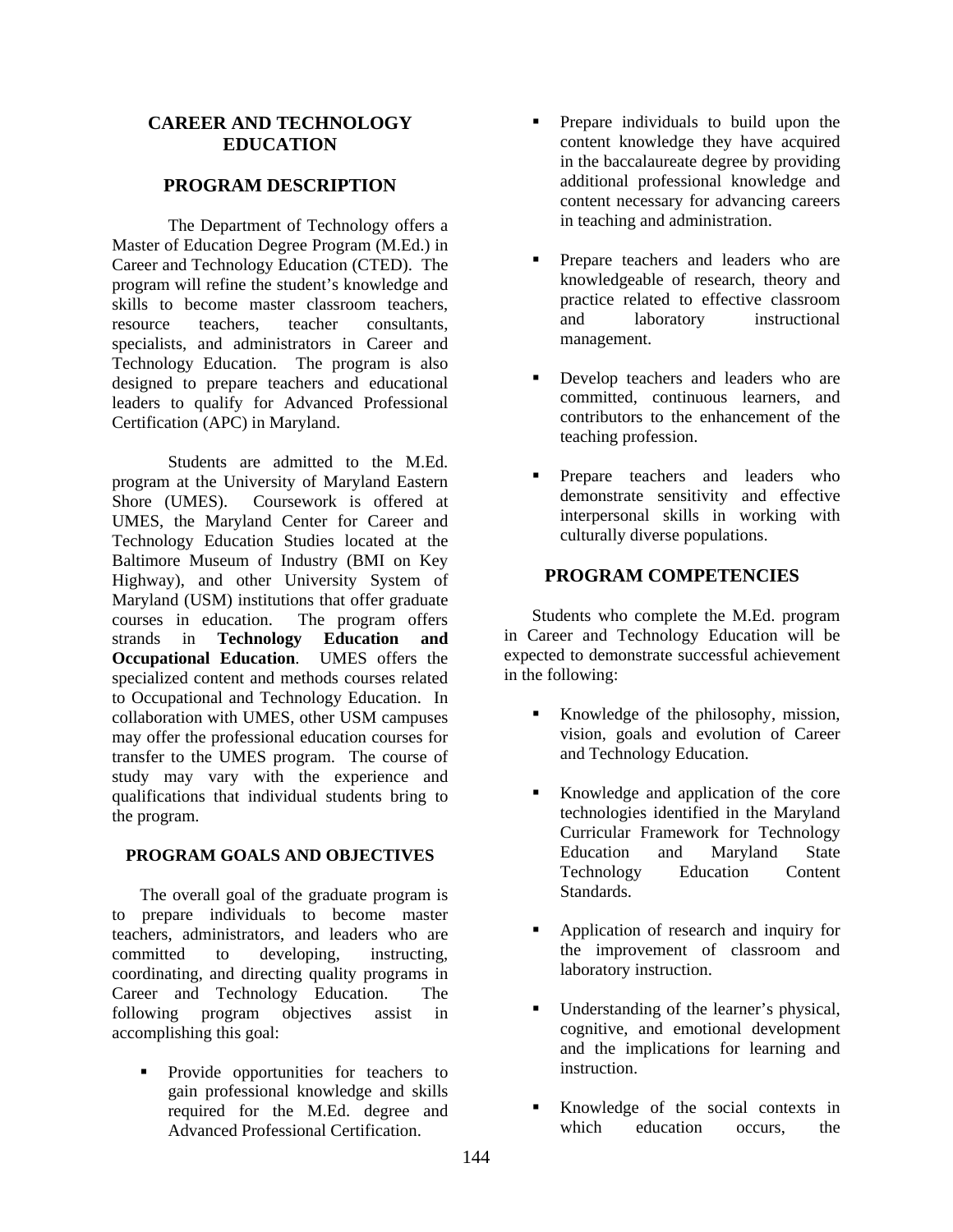philosophical perspectives which influence teaching and learning, and an understanding of personal beliefs related to the role of the teacher and the learner.

- Skills and knowledge necessary to assist learners with special needs and diverse cultural backgrounds in an instructionally integrated setting.
- Ability to organize and manage a classroom and laboratory on the basis of research, best practices, expert opinion, personal attributes, and student learning needs.
- **Development** of a variety of teaching/learning strategies and techniques.
- Appropriate use of a variety of approaches to assess and evaluate instructional outcomes.
- Use of instructional technology, including computers and media, for classroom, laboratory and professional needs.
- Application of theory and best practices in classroom laboratory situations through field experiences.

# **ADMISSION REQUIREMENTS**

Students who enter the M.Ed. program must possess an earned baccalaureate degree in Technology Education or a related content area such as industrial arts or occupational technical education. Matriculating students must meet all requirements for regular admission to the graduate program. In some cases, provisional admission will be granted.

Applicants must fulfill the following for regular admission:

- Complete the graduate school application for degree program including a statement of purpose.
- Undergo a structured review by the graduate faculty admissions committee.
- Possess an undergraduate cumulative grade point average (GPA) of at least 3.0, or possess a prior graduate degree.
- May require a writing sample essay that focuses on current educational issues, as determined by the graduate faculty admissions committee.
- **Submit** official transcripts from all higher education institutions attended.
- Submit three letters of evaluation/ recommendation that address:
- 1. Personal qualities, e.g. character and academic abilities, problem solving, conceptual thinking, and the writing and speaking skills needed to support a rigorous graduate program.
- 2. Personal determination and commitment needed to complete the program.
- **Students must achieve passing scores which meet established Maryland State standards on the core battery of the PRAXIS teacher examinations.**

Transcripts and academic credentials of all applicants will be reviewed by the graduate admissions committee. Individuals who lack appropriate coursework will be expected to complete the identified course content requirements prior to their enrollment in the capstone research portion of the program.

## **APPLICATION DEADLINES**

In general, application deadlines for admissions are as follows:

| <b>Fall Semester</b>   | May 1      |
|------------------------|------------|
| <b>Spring Semester</b> | November 1 |
| <b>Summer Sessions</b> | April 1    |

Applications will be accepted and reviewed at any time throughout the year.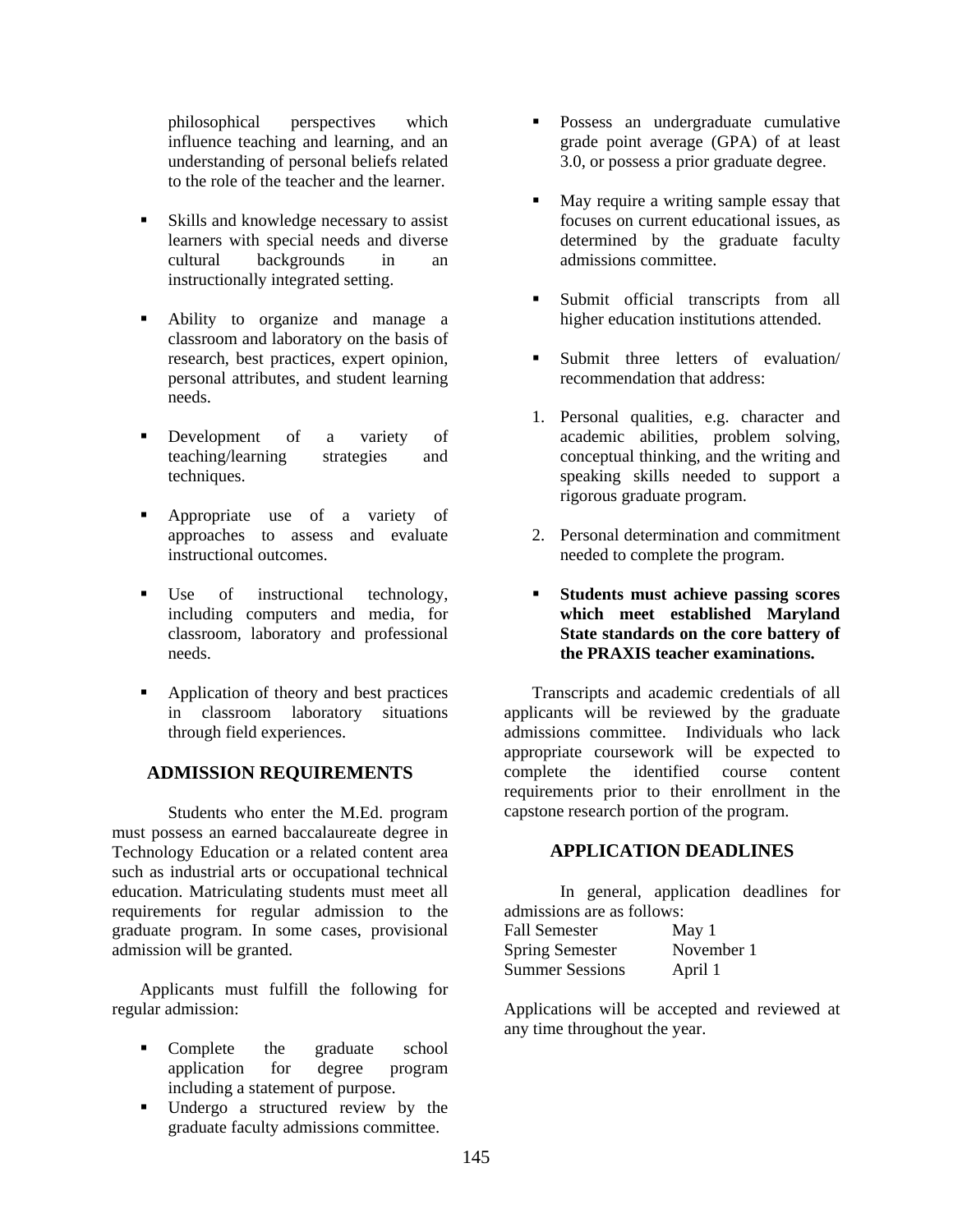#### **PROGRAM OF STUDY**

The M.Ed. program combines Career and Technology Education content with professional education theory and practice. Graduate level scholarship and research-based content will be presented throughout the program. The essential elements of teaching, the core technologies, and Technology Education teaching/learning strategies, and Maryland State Technology Education Content Standards approved by the Maryland State Department of Education will guide instructional decisionmaking.

#### **RETENTION AND EXIT REQUIREMENTS**

Students enrolled in the M.Ed. program complete a state-approved program of study that includes at least 30 semester hours of graduate credit with a cumulative "B" (3.0) or higher grade point average. Six (6) credits are required in a capstone research experience. Of the remaining 24 credits, six (6) will be required in Occupational or Technology Education and six (6) will be required in professional education. Twelve (12) elective credits will be selected with approval of the graduate advisor based on the student's previous educational experience and career goals. Overall, eighteen (18) credits will be required at the 600 level or higher and a maximum of twelve (12) credits can be completed at the 400 level in designated courses. Students will take a written comprehensive examination and complete an action research seminar paper within the last six credits of their program. Students who have completed 24 credits of coursework and have passed the comprehensive examination will be advanced to Master's Candidacy.

A maximum of six (6) graduate credits will be accepted for transfer into the program from non-USM institutions, provided these credits are directly related to the program and meet the criteria for transfer of credit. No more than six (6) credit hours of "C" grades will be acceptable in the program.

Students must complete the program within three calendar years of advancement to Master's Candidacy, but no later than their five-

year admission period. Full-time candidates in the Career and Technology Education M.Ed. program will be expected to complete the program in one academic year including one summer. Part-time students, who attend uninterrupted, will be expected to complete the program in three years.

The following represents the typical program of study for students pursuing the M.Ed. in the Technology Education or Occupational Education strand.

#### **Typical M.Ed. Program of Study: TECHNOLOGY EDUCATION STRAND**

| Course #            | <b>Core Required</b><br><b>Credits</b>                                             |                  |
|---------------------|------------------------------------------------------------------------------------|------------------|
| CTED 600            | <b>Technology Education Content,</b><br>Methods and Strategies                     | (3)              |
| <b>CTED 602</b>     | <b>Technology Education</b><br><b>Instructional Management and</b><br>Organization | (3)              |
| CTED <sub>615</sub> | Administration and<br>Leadership                                                   | (3)              |
| <b>EDUC 610</b>     | Learning and Instructional<br>Design                                               | (3)              |
| CTED 640            | Research in Career and<br><b>Technology Education I</b>                            | (3)              |
| CTED 650            | Research in Career and<br><b>Technology Education II</b>                           | <u>(3)</u><br>18 |
|                     | <b>Electives</b>                                                                   |                  |
| <b>EDTE 482</b>     | Core Technologies I                                                                | (3)              |
| <b>EDTE 483</b>     | Core Technologies II                                                               | (3)              |
| <b>EDTE 484</b>     | <b>Information Systems</b>                                                         | (3)              |
| CTED 630            | Special Problems in Career and<br><b>Technology Education</b>                      | (3)<br>12        |

**TOTAL 30**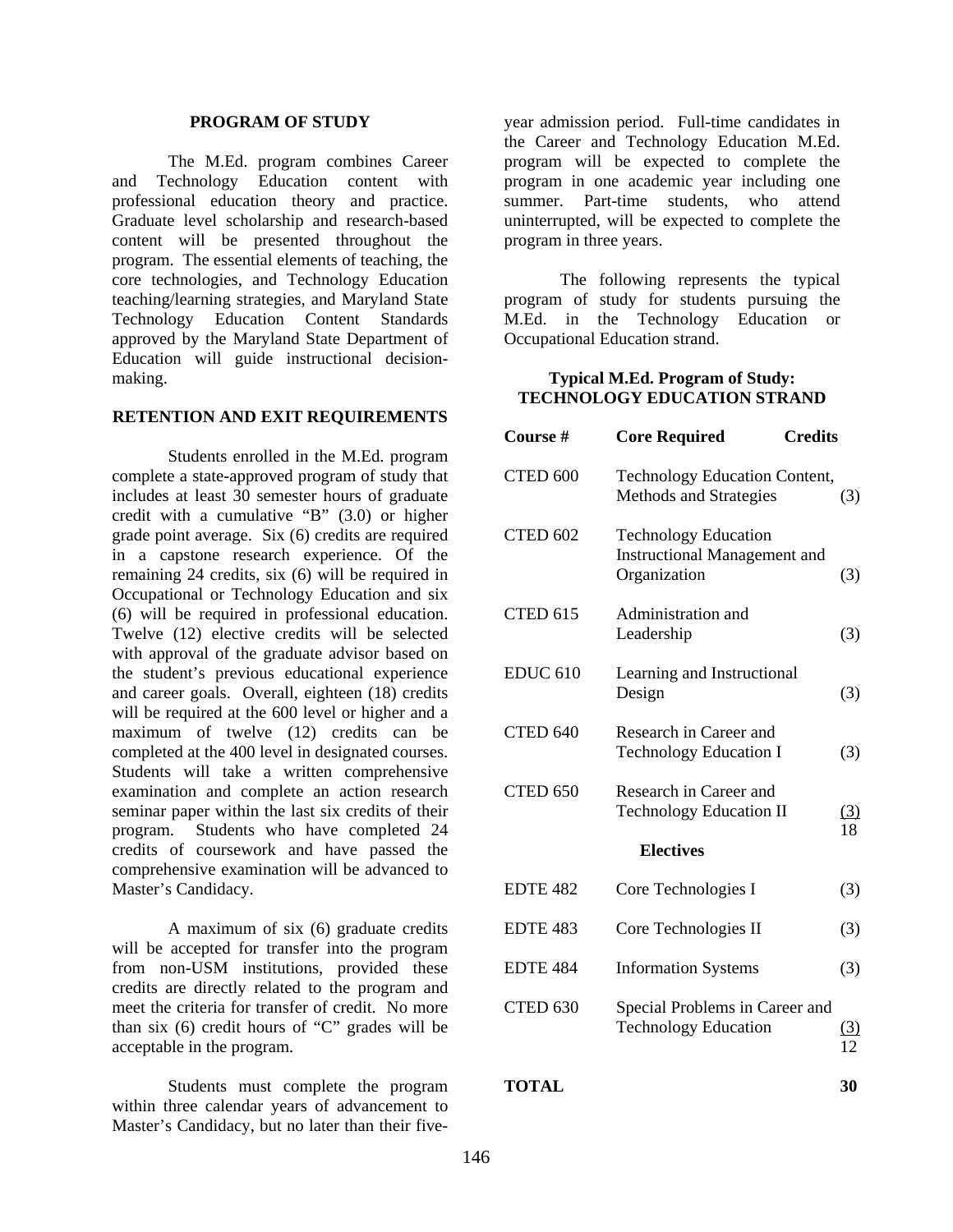**Selection of elective courses is based on previous education experience and requires the approval of the graduate advisor.** 

#### **Additional electives include:**

| EDTE 437                               | <b>Student Performance</b><br>Assessment                                                 | (3) |
|----------------------------------------|------------------------------------------------------------------------------------------|-----|
| <b>EDTE 440</b>                        | <b>Integrating Math and</b><br>Science in Occupational<br><b>And Technical Education</b> | (3) |
| <b>EDTE 450</b>                        | Mentoring: Expectations<br>And Responsibilities                                          | (3) |
| <b>EDTE 499</b>                        | Research and<br>Experimentation in<br><b>Technology Education</b>                        | (3) |
| <b>SPED 600</b>                        | <b>Characteristics of Exceptional</b><br>Individuals                                     | (3) |
| <b>EDCI 402</b>                        | <b>Fundamentals of Reading</b><br>Instruction                                            | (3) |
| <b>EDCI</b><br>425D                    | Curriculum and Instruction In<br><b>Technology Education</b>                             | (3) |
| <b>EDUC 612</b>                        | <b>Advanced Educational</b><br>Psychology                                                | (3) |
| <b>EDUC 620</b>                        | Advanced Human Growth and<br>Development                                                 | (3) |
| CTED 610                               | Teaching Adult and Post-<br><b>Secondary Education</b><br>Programs                       | (3) |
| <b>Typical M.Ed. Program of Study:</b> |                                                                                          |     |

# **OCCUPATIONAL EDUCATION STRAND**

| Course # | <b>Core Required</b><br><b>Credits</b>                                        |                |
|----------|-------------------------------------------------------------------------------|----------------|
| CTED 601 | Occupational Education<br>Content, Methods and<br><b>Strategies</b>           | $\mathfrak{L}$ |
| CTED 603 | Occupational Education<br><b>Instructional Management and</b><br>Organization |                |

| CTED 615                            | Administration and<br>Leadership                                 | (3)              |
|-------------------------------------|------------------------------------------------------------------|------------------|
| $EDUC$ 610                          | Learning and<br><b>Instructional Design</b>                      | (3)              |
| CTED <sub>640</sub>                 | Research in Career and<br><b>Technology Education I</b>          | (3)              |
| CTED 650                            | Research in Career and<br>Technology Education II                | <u>(3)</u><br>18 |
| <b>Electives</b>                    |                                                                  |                  |
| <b>EDTE 445</b>                     | American Industry and Global<br>Competition                      | (3)              |
| <b>EDTE 485</b>                     | <b>Safety Programs in Education</b><br>and Occupational Settings | (3)              |
| CTED 607                            | Coordination of Work<br><b>Experience Programs</b>               | (3)              |
| CTED <sub>630</sub><br><b>TOTAL</b> | Special Problems in<br>Career and Technology<br>Education        | (3)<br>12<br>30  |
|                                     |                                                                  |                  |

**Selection of elective courses is based on previous education experience and requires the approval of the graduate advisor.** 

## **Additional electives include:**

| EDTE <sub>437</sub> | <b>Student Performance</b><br>Assessment             | (3) |
|---------------------|------------------------------------------------------|-----|
| <b>EDTE 450</b>     | Mentoring: Expectations And<br>Responsibilities      | (3) |
| <b>EDTE</b> 486     | <b>Instructional Media</b><br>Development            | (3) |
| <b>SPED</b><br>600  | <b>Characteristics of Exceptional</b><br>Individuals | (3) |
| <b>EDCI</b><br>402  | <b>Fundamentals of Reading</b><br>Instruction        |     |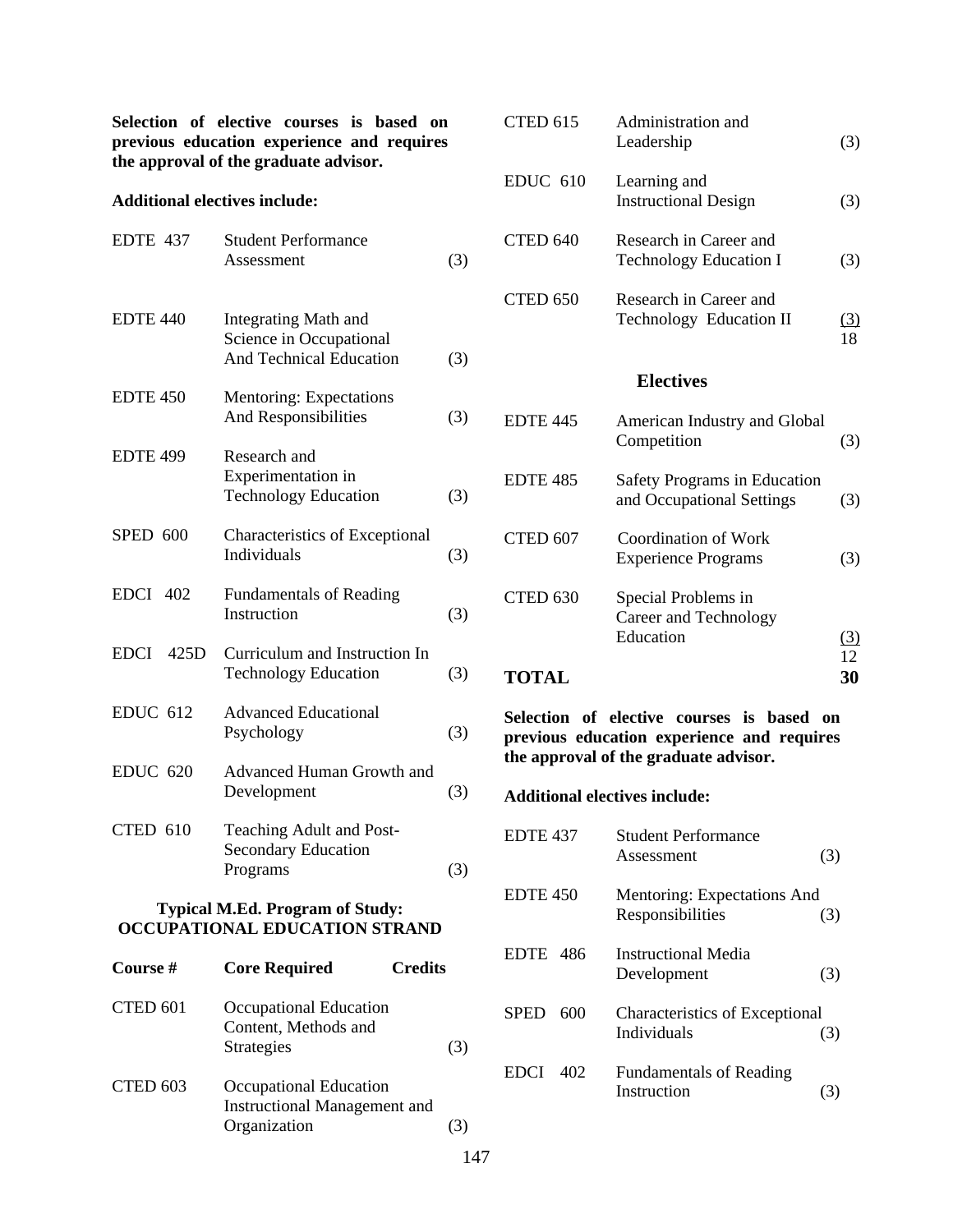| EDUC 612   | <b>Advanced Educational</b><br>Psychology                       | (3) |
|------------|-----------------------------------------------------------------|-----|
| $EDUC$ 620 | Advanced Human Growth and<br>Development                        | (3) |
| CTED 610   | Teaching Adult and Post-<br><b>Secondary Education Programs</b> |     |

#### **COURSE DESCRIPTIONS**

## **CTED 600 Technology Education Content, Methods, and**  Strategies (3)

This course examines the philosophy, mission, vision, goals, and evolution of Technology Education. The Maryland State Technology Education Content Standards, teaching and learning strategies, performance-based instruction, and student assessment are also covered. Integrating core academic knowledge and skills, and the professional roles and responsibilities of Technology Education teachers within the total school community at the secondary level are discussed.

## **CTED 601 Occupational Education Content , Methods and**  Strategies (3)

This course examines the philosophy, mission, vision, goals, and evolution of Occupational Education. Teaching and learning strategies, performance-based instruction, skills for success, assessment, blended instruction, workbased learning, school-to-careers, and student diversity issues will be covered.

### **CTED 602 Technology Education Instructional Management and Organization (3)**

This course covers planning, implementing, evaluating, and marketing Technology Education programs. Particular attention will be given to the organization and management of a safe laboratory environment and the use of the laboratory to support and enhance instruction. The safe and effective use of tools, equipment, and materials will be covered, as well as a review of the Technology Education teacher's responsibilities regarding student safety and

laboratory maintenance. Teacher and school system liability will be covered.

#### **CTED 603 Occupational Education Instructional Management and Organization (3)**

This course covers planning, implementing, evaluating, and marketing Occupational Education programs. Particular attention will be given to the organization and management of a safe work environment and the use of this environment to support and enhance instruction. The safe and effective use of tools, equipment, and materials will be covered, as well as a review of the Occupational Education teacher's responsibilities regarding student safety and laboratory maintenance. Teacher and school system liability will be covered.

# **CTED 607 Coordination of Work Experience Programs (3)**

A variety of work-based learning programs will be covered including cooperation work experience, internships, mentorships, job shadowing, and apprenticeship. Mission, trends and current practices in these programs will be discussed. Methods and techniques of coordination in comprehensive and part-time programs at the secondary and adult levels are covered.

#### **CTED 610 Teaching in Adult and Post- Secondary Education Programs (3)**

Methods and techniques for teaching adult learners in secondary and in post-secondary occupational and technical programs are covered. The needs, interests and motivation of the mature learner are analyzed. Secondary and post-secondary educational settings will be compared

#### **CTED 615 Administration and Leadership (3)**

This course covers the theories and concepts of educational administration and leadership in Career and Technology Education. Societal forces that affect educational administration, tasks of administration, role requirements, administrative processes, division of responsibility, organizational variables, the administrator as an individual and leader, and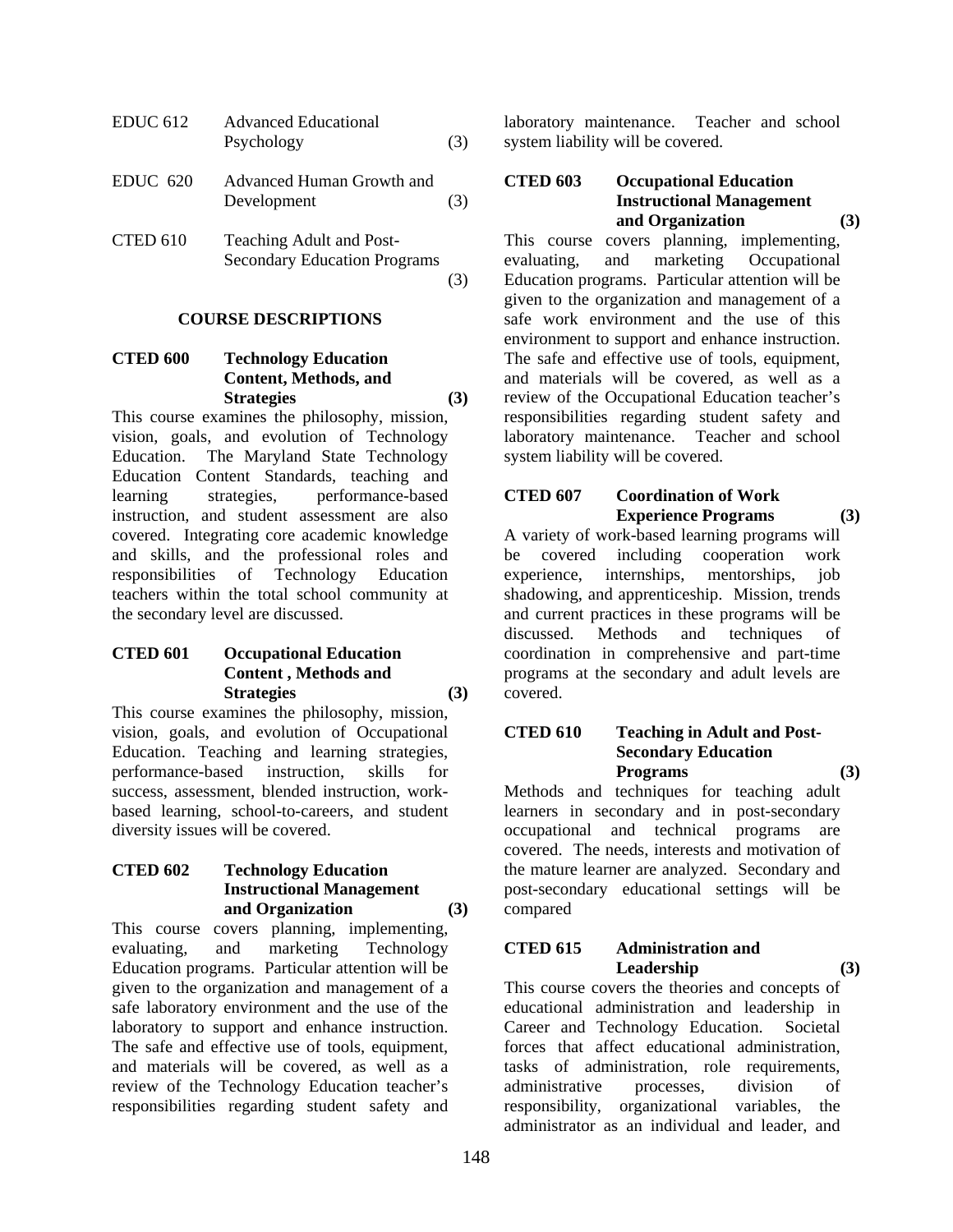professional organizations and ethics are discussed.

#### **CTED 630 Special Problems in Career and Technology Education (3)**

Students who desire to pursue a special research problem or project under the direction of their advisor may register for this course. The course may be repeated twice with different topics and approval of the advisor.

### **CTED 640 Research in Career and Technology Education I (3)**

Students are introduced to the three basic forms of research: historical, descriptive and experimental. Emphasis is placed on incorporating research into classroom teaching. A variety of databases will be used in research. The course provides a technological base for the development of web-based learning,, portfolios, and a research methodology base for subsequent courses. Qualitative and quantitative data treatments will be developed within the context of individual student projects and the evaluation of the research literature.

#### **CTED 650 Research in Career and Technology Education II (3)**

Students will complete and present their portfolios**,** action research projects, and seminar papers. Educational technology, especially as it applies to teaching in the schools, will be integrated into the participants' project work. **Prerequisites: Successful completion of CTED 640.** 

#### **EDUC 610 Learning and Instructional Design (3)**

Advanced skill development in the area of individualized programming, including adaptation and modification of curriculum, instructional design, program development, and evaluation are covered in this course. Learning theory and its application in the classroom are emphasized.

## **EDUC 612 Advanced Educational Psychology (3)**

Application of psychology to learning processes and theories are examined. Topics covered include individual differences, measurement, motivation, emotions, intelligence, attitudes, problem solving, thinking, and communicating in educational settings.

# **EDUC 620 Advanced Human Growth and Development (3)**

This course is an advanced study of human growth and development using a life-span approach. Current research and theories in the areas of cognitive processes, learning abilities, and social and psychological processes will be examined.

#### **SPED 600 Characteristics of Exceptional Individuals (3)**

This course is an overview of the major types of exceptional abilities and their impact on the teaching/learning process. The legal mandates that relate to the field of special education are covered.

## **EDCI 402 Fundamentals of Reading Instruction (3)**

This course teaches the fundamentals of reading instruction including current theories and methods of reading instruction. The course also presents an overview of reading programs in K-12 and considers the integration of reading into the student's areas of specialization at the middle and secondary school levels. The course emphasizes the identification of requisite reading skills, the assessment of reading skill levels (instructional and independent), the development of strategies and materials for reading mastery, and the remediation of reading difficulties.

## **EDTE 437 Student Performance Assessment (3)**

This course examines how to identify and utilize appropriate student performance criteria to measure student achievement in the cognitive, psychomotor and affective domains. A variety of assessment instruments will be evaluated and developed to document student mastery of instructional objectives.

## **EDTE 445 American Industry and Global Competition (3)**

This course is an analysis of American industry in relation to current and future competitive trends. Personnel organizations, personnel needs, production, quality and competition in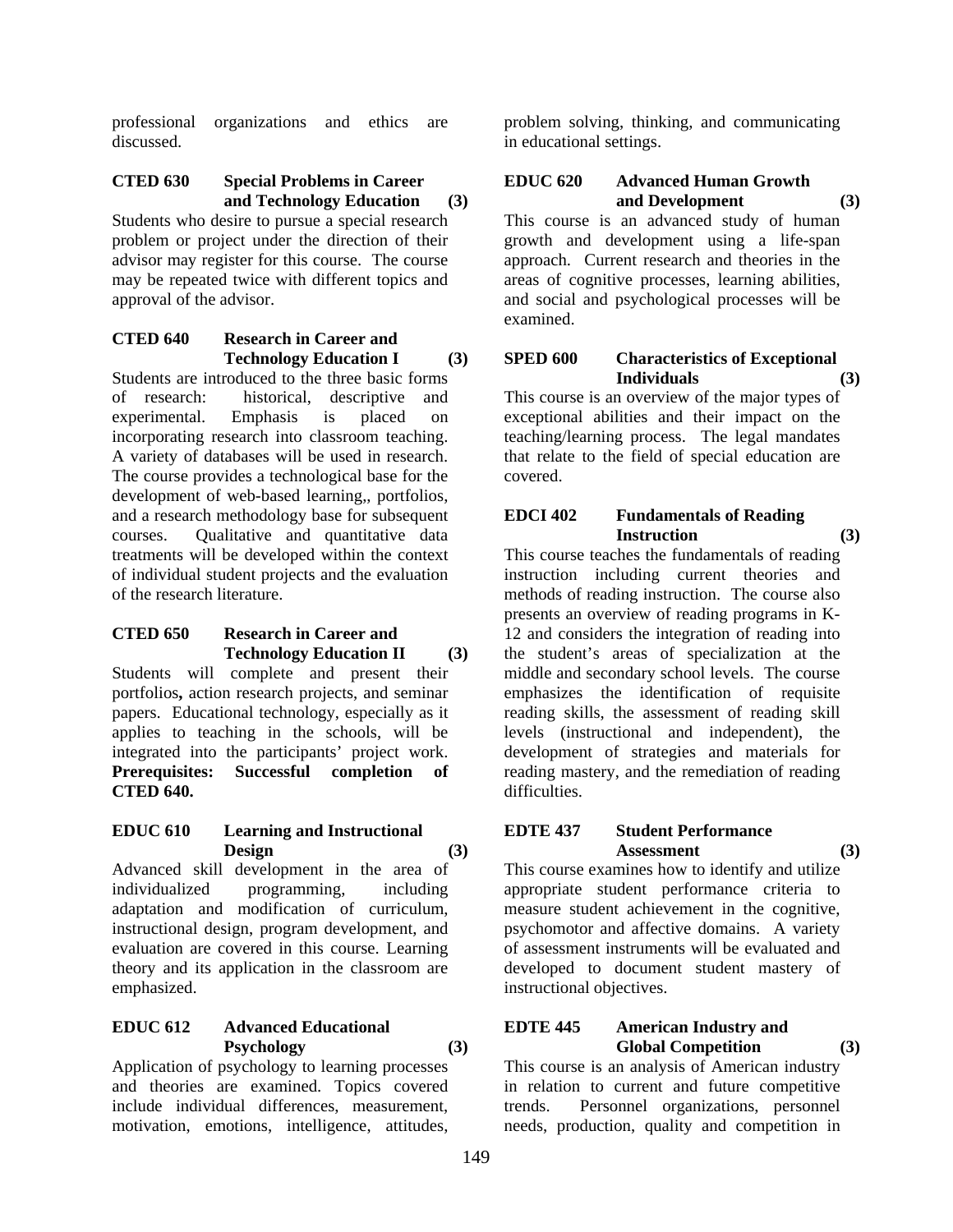selected manufacturing and construction enterprises are covered.

### **EDTE 450 Mentoring: Expectations and Responsibilities (3)**

This course is an introduction to mentoring, and covers selecting mentors, mentor/teacher responsibilities, teacher observation, problems of beginning teachers, mentoring techniques, assessment, and portfolio development. This course is designed to prepare experienced teachers who are interested in becoming mentors or helping teachers in the secondary school.

#### **EDTE 482 Core Technologies I (3)**

Core technologies are the building blocks of all technology systems. Mechanical and structural technologies are examined with regard to common components, simple controls, basic system design, safety, and applications. An overview of materials technology will include an examination of ferrous and non-ferrous materials, common industrial forms, and the primary and secondary processing of industrial materials. The course includes an introduction to biotechnology with instructional units devoted to genetics, environmental biotechnology, and the future of biotechnology. Topical investigations and modular activity packages are utilized to enhance understanding of the core technologies.

#### **EDTE 483 Core Technologies II (3)**

Core technologies are the building blocks of all technology systems. Electrical, electronic, optical, fluid, and thermal technologies are examined with regard to common components, simple controls, basic system design, safety, and applications. The context for the study of these core technologies is the design and development of technology systems to solve practical problems. Communication skills are developed through the documentation of the design and development process. Topical investigations and modular activity packages are utilized to enhance understanding of the core technologies.

# **EDTE 484 Information Systems (3)**

This course will provide students with knowledge and skills related to communication systems, application of computers, computer controlled robots and machines, imaging,

publishing, audio systems, video systems, and telecommunications. Students learn how to integrate instruction on information systems into the teaching/learning strategies used in Technology Education. These strategies include: ingenuity challenges, topical investigations, product generation, modular activity packages, research and experimentation, and engineering design and development.

## **EDTE 485 Safety Programs in Education and in Occupational Settings (3)**

This course examines exemplary safety practices through discussions, group demonstrations, and development of written safety programs for Occupational Education facilities. Industrial safety programs will be studied through organized industry visits.

# **EDTE 486 Instructional Media Development (3)**

Students will develop instructional materials in this course. The course covers commercially available sources and teacher-developed materials including web pages, bulletin boards, transparencies, computer-generated materials, power point presentations, and the use of instructional technology devises and equipment.

\*\*\*\*\*\*\*\*\*\*\*\*\*\*\*\*\*\*\*\*\*\*\*\*\*\*\*\*\*\*\*\*\*\*\*\*

For further information on this program, please contact:

## **Dr. Gerald F. Day**

Coordinator of Graduate Studies Department of Technology University of Maryland Eastern Shore 1425 Key Highway Baltimore, MD 21230 (410) 659-5332 (410) 659-7629 fax gfday@mail.umes.edu

## **Dr. Leon Copeland**

Chairman Department of Technology University of Maryland Eastern Shore 11931 Art Shell Plaza Princess Anne, MD 21853-1299 (410) 651-6468 (410) 651-7959 fax llcopeland@mail.umes.edu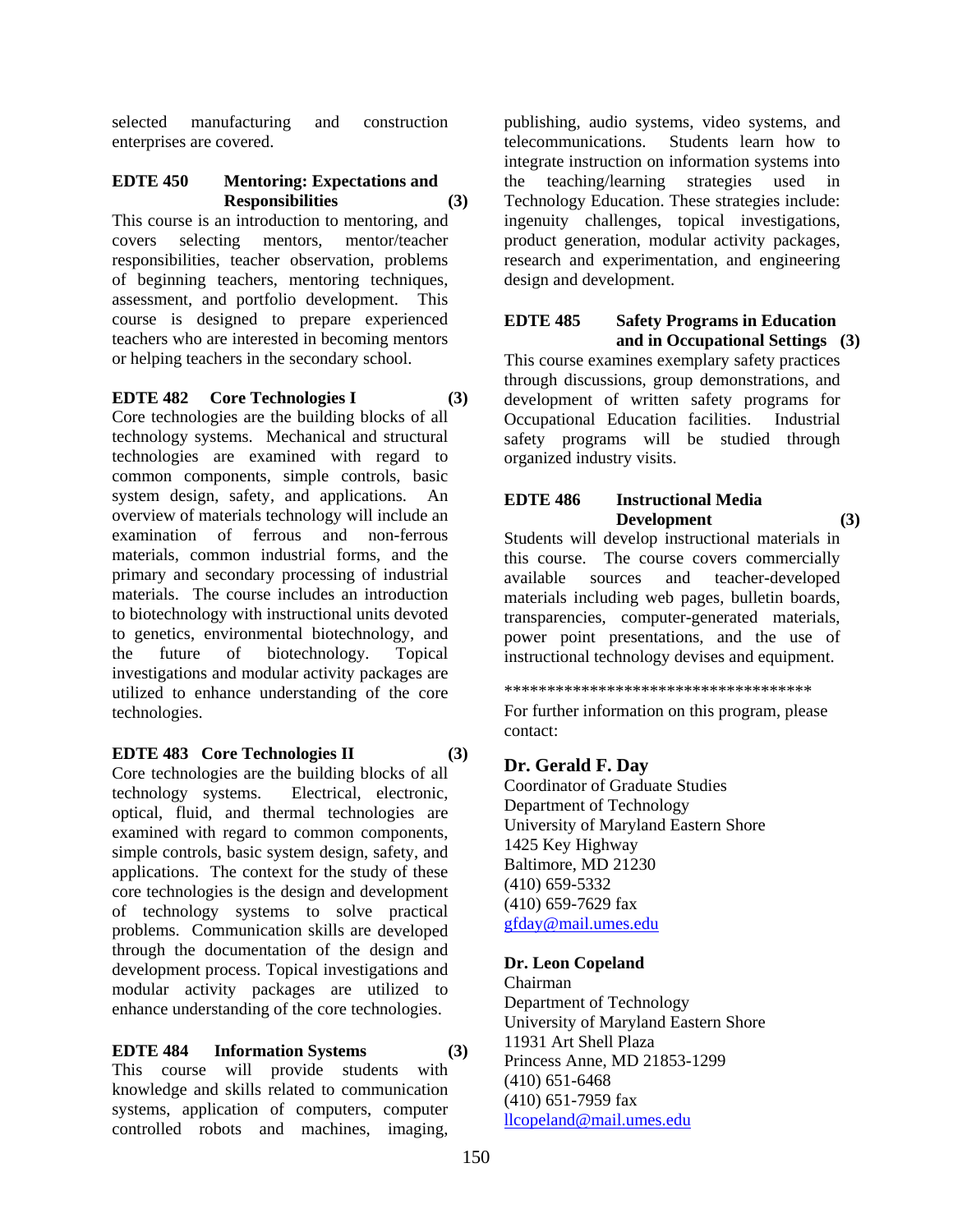#### **GRADUATE FACULTY (REGULAR)**

**Alade, Ayodele,** Associate Professor, Dept. of Business, Management and Accounting. B.S., Cuttington University College (Liberia); Ph.D., University of Utah

**Almeida, Michael,** Associate Professor, Dept. of Mathematics and Computer Science. B. S., Southeastern Massachusetts Univ.; Ph.D., State University of New York at Buffalo

**Bass, Eugene L.,** Associate Professor, Dept. of Natural Sciences. B.S., Brooklyn College (CUNY) Ph.D., University of Massachusetts at Amherst

**Blakely, Raymond L.,** Associate Professor and Chair, Dept. of Physical Therapy. B.S., Ohio University; M.Ed., Xavier University; M.A., Ph.D., New York University

**Brooks, Carolyn B. ,** Associate Professor, Dept. of Agriculture. B.S., M.S., Tuskegee Institute; Ph.D., The Ohio State University

**Chapin, Jr., E. William,** Assistant Professor, Dept. of Mathematics and Computer Science. B.S., Trinity College; M.S., Ph.D., Princeton University

**Dadson, Robert B.,** Associate Professor, Dept. of Agriculture. B.S., University of London (England) M.S., Ph.D., McGill University (Canada)

**Demissie, Ejigou,** Professor, Dept. of Agriculture. B.S., M.S., Ph.D., Oklahoma State University

**Gupta, Gian C.,** Professor, Dept. of Natural Sciences. B.S., B.T., Punjab University (India); M.S., Viharam University (India); Ph.D., Roorkee University (India)

**Harter-Dennis, Jeannine M.,** Associate Professor, Dept. of Agriculture. B.S., M.S., Ph.D., University of Illinois

**Heath, George E.,** Associate Professor, Dept. of Agriculture. B.S., Virginia State University; M.S., Ph.D., University of Minnesota

**Hughes, Steven G.,** Associate Professor, Dept. of Natural Sciences & Dept. of Agriculture. B.S., University of Notre Dame; M.S., Ph.D., Cornell University

**Ishaque, Ali,** Lecturer, Dept. of Natural Sciences. B.S., University of Science and Technology (Ghana); M.Sc., Ph.D., Free University of Brussels (Belgium)

**Joshi, Jagmohan,** Professor, Dept. of Agriculture. B.S., Government Agriculture College (India); M.S., Punjab University (India); Ph.D., The Ohio State University

**Martel, Gregory**, Assistant Professor, Dept. of Physical Therapy. B.S., Salisbury State University; M.A. Ph.D., University of Maryland College Park

**May, Eric,** Associate Professor, Dept. of Natural Sciences. B.S., Oregon State University; M.S., Northern Arizona State University; Ph.D., Oregon State University

**Morant, Mervalin A.,** Associate Professor and Chair, Dept. of Agriculture. B.S., M.S.,Tuskegee University; Ph.D., Purdue University

**Nzeogwu, Okeleke,** Associate Professor, Dept. of Agriculture. B.S., M.S., MBA, Ph.D., University of Missouri

**Okoh, Joseph M.,** Associate Professor and Chair, Dept. of Natural Sciences. B.S., University of Lagos (Nigeria); Ph.D., Howard University

**Okunbor, Daniel**, Associate Professor and Chair, Dept. of Mathematics and Computer Science. B.S., M.S., University of Benin (Nigeria); Ph.D., University of Illinois, Urbana-Champaign

**Ruby, Douglas E.,** Associate Professor, Dept. of Natural Sciences. B.A., Gettysburg College; M.S., Ph.D., University of Michigan

**Schwarz, Jurgen,** Associate Professor, Dept. of Human Ecology. Ph.D., Food Science and Technology, Cornell University

**Sharma, Dinesh,** Assistant Professor, Dept. of Natural Sciences. B.S., MD University (India); M.S., University of Meerut (India); M.S. University of North Carolina at Charlotte; Ph.D. Chaudhary Charan Singh University (India)

**Singh, Gurbax,** Professor, Dept. of Natural Sciences. B.S., M.S., Delhi University (India); Ph.D., University of Maryland College Park

**Waguespack, Yan,** Associate Professor, Dept. of Natural Sciences. B.S., Beijing Polytechnic University (China); Ph.D., Tulane University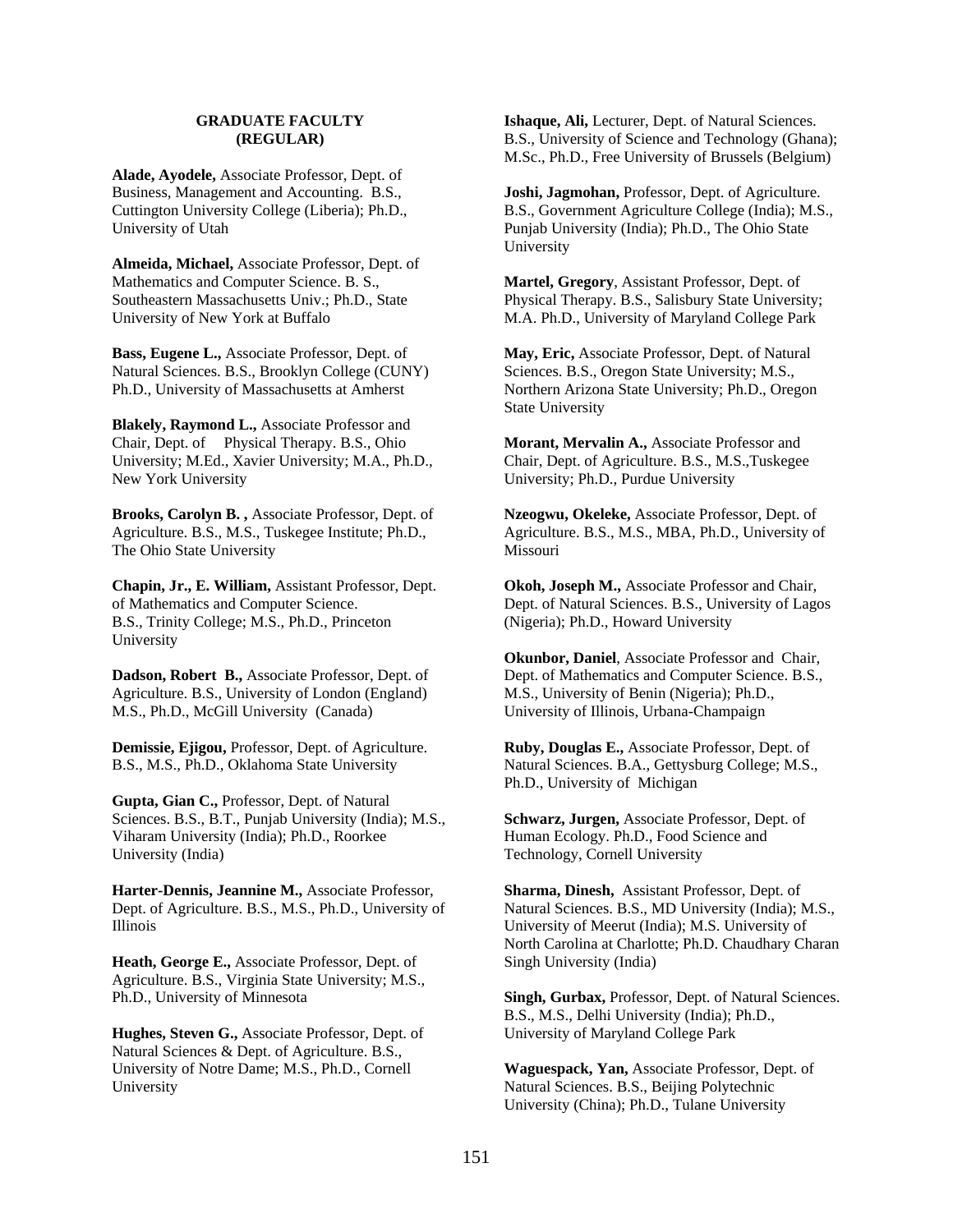**Whitley, Niki,** Assistant Professor, Dept. of Agriculture. A.S., Abraham Baldwin College; B.S., M.S., University of Georgia; Ph.D., Mississippi State University

**Wiley, James,** Assistant Professor, Dept. of Natural Sciences & Dept. of Agriculture. B.S., University of Montana; M.S., California State University; Ph.D., University of Miami

**Yoon, Ki Sun, ,** Research Assistant Professor, Dept of Human Ecology. B.S., Kyung Hee University; M.S., Ph.D., University of Rhode Island

#### **GRADUATE FACULTY (ASSOCIATE)**

**Acquah, Emmanuel,** Associate Professor, Dept. of Agriculture. B.S., University of Maryland Eastern Shore ; M.S., Ph.D., The Ohio State University

**Agnew, Mary,** Assistant Professor, Dept. of Education. B.A., Central Michigan University; M.Ed., University of New Hampshire; Ph.D., University of Georgia

**Allen, Arthur,** Associate Professor, Dept. of Agriculture. B.S., University of Arkansas at Pine Bluff; M.S., Oklahoma State University; Ph.D., University of Illinois, Urbana-Champaign

**Anderson, Brenda,** Assistant Professor, Dept. of Education. B.A., College of Notre Dame of Maryland; M.S., Morgan State University; Ed.D., The American University

**Beatus, Joseph, P.T.,** Assistant Professor. Department of Physical Therapy, B.S., Downstate Medical College, M.A., Teacher's College, Columbia Univ.; Ph.D., University of Maryland College Park

**Bing, Sarah B.,** Associate Professor, Dept. of Education. B.A., University of Vermont; M.Ed., Ph.D., University of Georgia

**Bounds, Dixie,** Associate Professor, Dept. of Agriculture. B.A., Goucher College; M.A., Rutgers University; M.S., Ph.D., University of Arizona

**Bowers, Cheryl,** Assistant Professor, Dept. of Education. (Guidance and Counseling), B.A., Mount Holyoke College, M.S., University of Pennsylvania, Ph.D., University of Pennsylvania

**Boyd, Jr., Eddie,** Assistant Professor, Dept. of Mathematics and Computer Science. B.A.,

Grambling State University; M.A., North Texas State University; Ph.D., Oklahoma State University

**Brooks, Henry M.,** Administrator of 1890 Extension Program. B.S., M.Ed., Tuskegee Institute; Ph.D., The Ohio State University

**Copeland, Leon L.,** Professor and Chair, Dept. of Technology. B.S., Norfolk State University; M.Ed., Virginia State University; Ed.D., Virginia Polytechnic Institute and State University

**Counts, Clement,** Assistant Professor, Dept. of Natural Sciences. B.A., M.Sc., Marshall University, Ph.D., University of Delaware

**Coursey, Leon N.,** Associate Professor, Dept. of Physical Education. B.S., M.S., Queens College; Ph.D., The Ohio State University

**Dabipi, I. K.,** Professor and Chair, Dept. of Engineering and Aviation Science. B.S., Texas A&I University; M.S., Ph.D., Louisiana State University

**deGraft-Hanson, June,** Research Associate, Dept. of Natural Sciences. B.Sc., University of Ghana; M.S., Ph.D., University of Maryland College Park

**DeViney, Stanley Jr.,** Associate Professor and Chair, Dept. of Social Sciences. B.S., Towson State; M.A., Ph.D., Rutgers University

**Dodoo, Joseph N.,** Assistant Professor, Dept. of Natural Sciences. B.S., Polytechnic of South Bank (England); M.S.,Bedford College, University of London (England); Ph.D., King's College, University of London (England)

**Dudis, Joseph J.,** Assistant Professor, Dept. of Mathematics and Computer Science. B.E., Stevens Institute of Technology; Ph.D., The John Hopkins University

**Faubion, Clayton,** Assistant Professor, Dept. of Rehabilitation Services. B.A., University of Texas; M.Ed., Southwest Texas State University; Ph.D., University of Arkansas

**Fobbs, Joan,** Associate Professor, Dept. of Rehabilitation Services. A.A., Sinclair Community College; B.S., M.S., Wright State University; Ph.D., Ohio State University

**Handwerker, Thomas S.,** Associate Professor, Dept. of Agriculture. B.S., University of Tennessee; M.S., Ph.D., Cornell University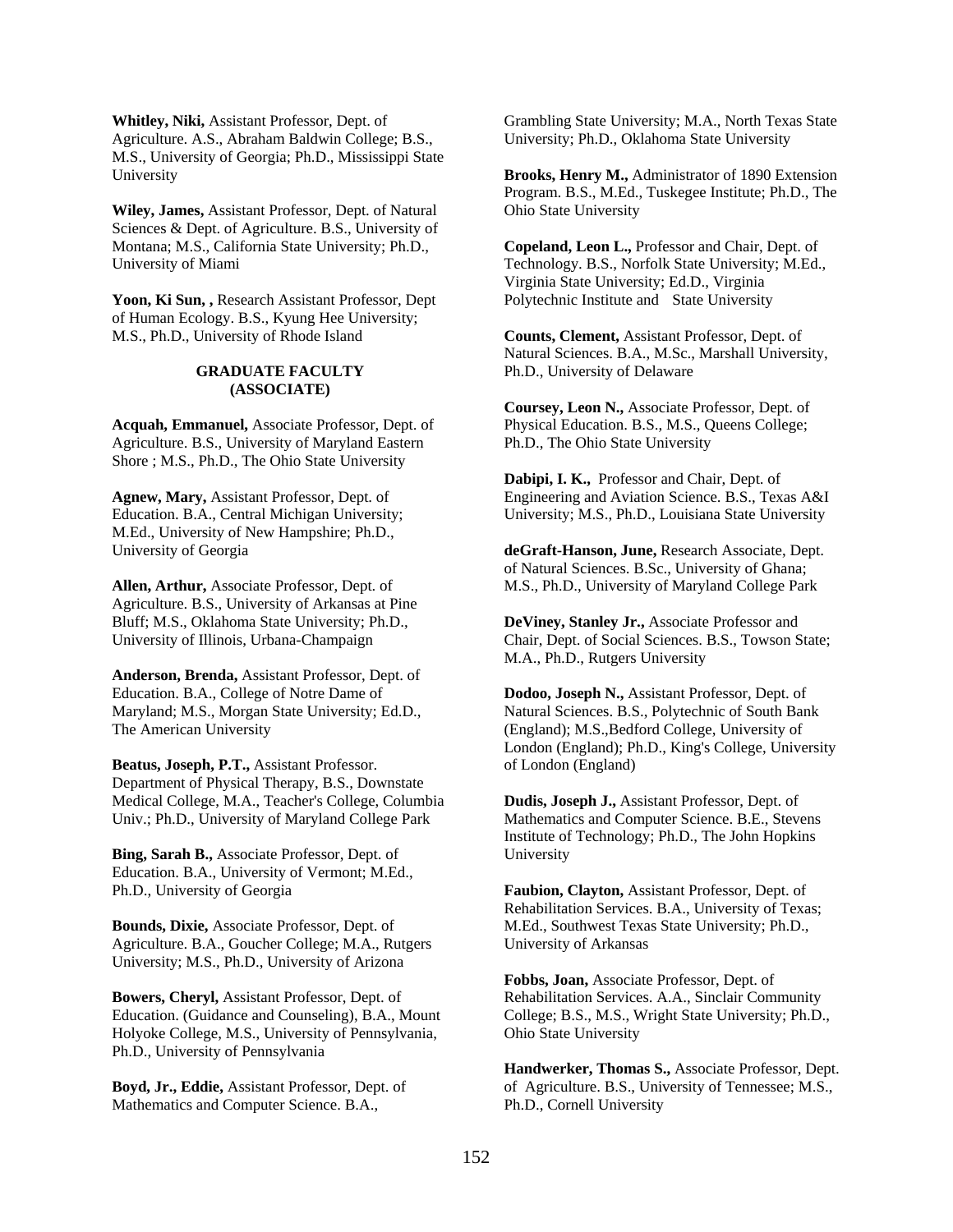**Harleston, Robert,** Associate Professor and Chair, Dept. of Criminal Justice. B.A., Howard University; M.S., Michigan State University; J.D., Georgetown University Law Center

**Horton, Nancy,** Assistant Professor, Dept. of Criminal Justice. B.A., Spelman College, M.P.A., Texas Southern University; Ph.D., University of Albany

**Johnson, Linda,** Assistant Professor, Dept. of Natural Sciences. B.S. Lincoln University; M.S., Ph.D., Temple University School of Medicine

**Johnson, Robert A. Jr.,** Assistant Professor, Dept. of Mathematics and Computer Science. B.S., University of Louisiana; M.S., Southern University; Ph.D., Saint Louis University

**Kananen, Gerald,** Assistant Professor, Dept. of Natural Sciences. B.S., John Carroll University; Ph.D., Duquesne University

**Larson, Wilbert,** Assistant Professor, Dept. of Education. B.S., Augustana College, M.S. Creighton University; Ph.D., University of Nebraska

**Mattison, Dorothy M.,** Associate Professor and Chair, Dept. of Business and Economics. B.S., Morgan State University; Ph.D., The George Washington University

**Mollett, Theodore A.,** Associate Professor, Dept. of Agriculture. B.S., Oregon State University; M.S., Ph.D., Purdue University

**Mosley, Thomas,** Assistant Professor, Dept. of Criminal Justice. B.A., M.A., Memphis State University; Ph.D., Howard University

**Odo, Johnathan,** Assistant Professor, Dept. of Criminal Justice. B.A., Arkansas State University; M.A.J., Wichita State University; Ph.D., Florida State University

**Onwudiwe, Ihekwoaba,** Assistant Professor, Dept. of Criminal Justice. B.A., CSU; M.Sc., Ph.D., Florida State University

**Onyeozili, Emmanuel,** Assistant Professor, Dept. of Criminal Justice. B.A., University of Ibadan; M.A., Clark-Atlanta University; Ph.D., Florida State University

**Parveen, Salina,** Assistant Professor, Dept. of Agriculture. B.S., M.S., University of Dhaka; Ph.D., University of Florida

**Poole, Kimberly,** Assistant Professor, Dept. of Education. B.S., University of Maryland Eastern Shore; M.S., Rh.D., Southern Illinois University at Carbondale

**Rahimi, Maryam,** Assistant Professor, Dept. of Rehabilitation Services. B.S., Jundishapour University; M.S., Ph.D., Florida State University

**Rebach, Howard M.,** Professor, Dept. of Social Sciences. B.A., University of Louisville; Ph.D., Michigan State University

**Seaton, Daniel,** Assistant Professor, Dept. of Mathematics and Computer Science. B.S., Frostburg State University; M.S. Shippensburg State University; Ed.D., Virginia Tech University

**Shaw, Anugrah,** Professor, Dept. of Human Ecology. B.S., Lady Irwin College (India); M.S., University of Baroda (India); Ph.D., Texas Women's University

**Shorter, George S.,** Visiting Lecturer, Dept. of Agriculture, B.S., University of Maryland Eastern Shore; M.S., Virginia State University; Ph.D., Iowa State University

**Singleton, Jeurel,** Visiting Lecturer, Dept. of Natural Sciences. B.A., MSc., University of North Dakota; Ph.D., University of Ottawa (Canada)

**Talley, William**, Associate Professor and Chair, Dept. of Rehabilitation Services. B.A., M.A., South Carolina State University; Rh.D., Southern Illinois University

**Verbeke, Karen,** Associate Professor and Chair, Dept. of Education. B.A., Pennsylvania State University; M.Ed., Ph.D., University of Maryland College Park

**White, Shawn,** Assistant Professor, Dept. of Natural Sciences. B.S., Shippensburg University of Pennsylvania; Ph.D., Clemson University

**Williams, Allen B.,** Assistant Professor, Dept. of Natural Sciences. B. S., Jackson State University; Ph.D., University of California, Santa Barbara

**Yilmaz, Emin,** Associate Professor, Dept. of Technology. B.S., M.S., Middle East Technical University (Turkey); Ph.D., University of Michigan

**Yoo, Sehwan,** Lecturer, Dept. of Mathematics and Computer Science. B.S., MyoungJi: University (S.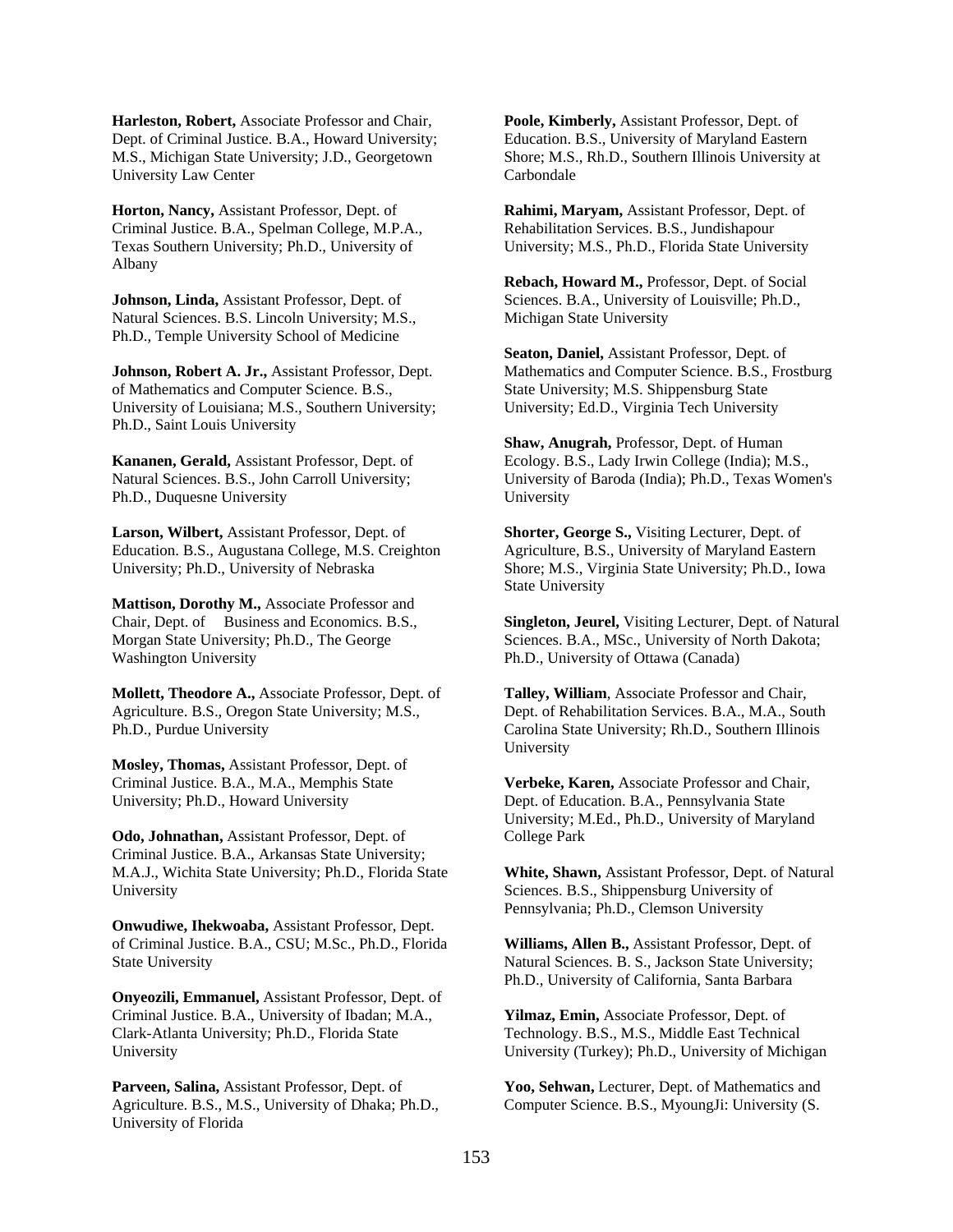Korea); B.S., University of Arizona; Ph.D., University of Kansas

#### **OTHER TEACHING FACULTY IN THE GRADUATE PROGRAMS**

**Acquah, Sarah,** International Student Advisor, Dept. of Agriculture. B.Sc., M.Sc. and Ph.D., Ohio State University

**Adams, Diane L., M.D., M.P.H.,** Visiting Associate Professor, Dept. of Physical Therapy.

**Baker, F. M.,** Adjunct Lecturer, Dept. of Physical Therapy. M.S., Erasmus University. M.P.H., Johns Hopkins School of Hygiene and Public Health; M.D., University of Rochester School of Medicine and Dentistry; M.A., New York University; B.A., Hunter College of the City University of New York

**Beatty, Charles,** Visiting Lecturer, Dept. of Technology. A.A., St. Lawrence College; B.S., Northern Michigan University; M.A., Michigan State University; Ph.D., Ohio State University

**Bond, Jr., Vernon,** Visiting Lecturer, Dept. of Physical Therapy. B.S., St. Augustine's College; M.S., North Carolina Central University; Ed.D., University of Tennessee

**Buchanan, Andrew,** Visiting Lecturer, Dept. of Technology. B.S., Old Dominion University; M.Ed., East Carolina University

**Carter, Vicki,** Visiting Lecturer, Dept. of Education (Guidance & Counseling). B.S., Salisbury State University; M.Ed., University of Maryland Eastern Shore

**Day, Gerald,** Assistant Professor, Dept. of Technology. B.S., State University at Oswego; M.Ed., Ph.D., University of Maryland College Park

**Downs, W. James**, P.T., E.C.S., Visiting Lecturer, Dept. of Physical Therapy. B.S., Medical College of Virginia

**Flowers, Naomi,** Visiting Lecturer, Dept. of Education. B.S., M. Ed., University of Maryland Eastern Shore

**Gill, Cynthia Holder, P.T**., Visiting Lecturer, Dept. of Physical Therapy. B.S., Virginia Commonwealth University; B.A., M.Ed., University of Virginia

**Gray, Robert,** Visiting Lecturer, Dept. of Technology. B.S., M.S., University of Maryland College Park

**Javaid, Iqbal,** Lecturer, Dept. of Agriculture, B.S., M.S., University of Peshawar; M.S., University of Reading; Ph.D., University of Zambia

**Jeter, Rhonda,** Visiting Lecturer, Dept. of Education (Guidance and Counseling). B.S., Taylor University; M.S., University of Maryland College Park; Ph.D., University of Pennsylvania

**Lynch, John,** Visiting Lecturer, Dept. of Education. B.S., Towson University; M.A., George Washington University; Ed.D., Nova University

**Malik, Malik,** Visiting Assistant Professor, Dept. of Mathematics & Computer Science. B.S., University of Khartoum (Sudan); Ph.D., University of Essex (England)

**McBrien, Robert J.,** Visiting Lecturer, Dept. of Education (Guidance & Counseling). B.S., M.S., Central Connecticut State College; Ph.D., University of Connecticut

**Johnson-Pugh, Janice,** Visiting Lecturer, Dept. of Education. B.S., Salisbury State University; M.Ed., University of Maryland Eastern Shore

**Lankford, Gail,** Clinical Coordinator, Dept. of Rehabilitation Services. BASW, Salisbury State University; MEd., University of Maryland Eastern Shore

**Metts, Ross E.,** Visiting Leturer, Dept. of Technology. B.A., California University of Pennsylvania; M.Ed., Virginia Polytechnic Institute and State University

**Shealey, Harry,** Visiting Lecturer, Dept. of Technology. B.S., M.Ed. University of Maryland

**Smith, Edward,** Clinical Coordinator, Dept. of Rehabilitation Services. B.S., Illinois State University; M.S., Southern Illinois University at Edwardsville; Rh.D., Southern Illinois University at Carbondale

**Smith, W. Harley,** Visiting Lecturer, Dept. of Technology. B.S., M.S., University of Maryland College Park

**Stearns, Faye,** Visiting Lecturer, Dept. of Education. B.A., M.Ed., Salisbury State University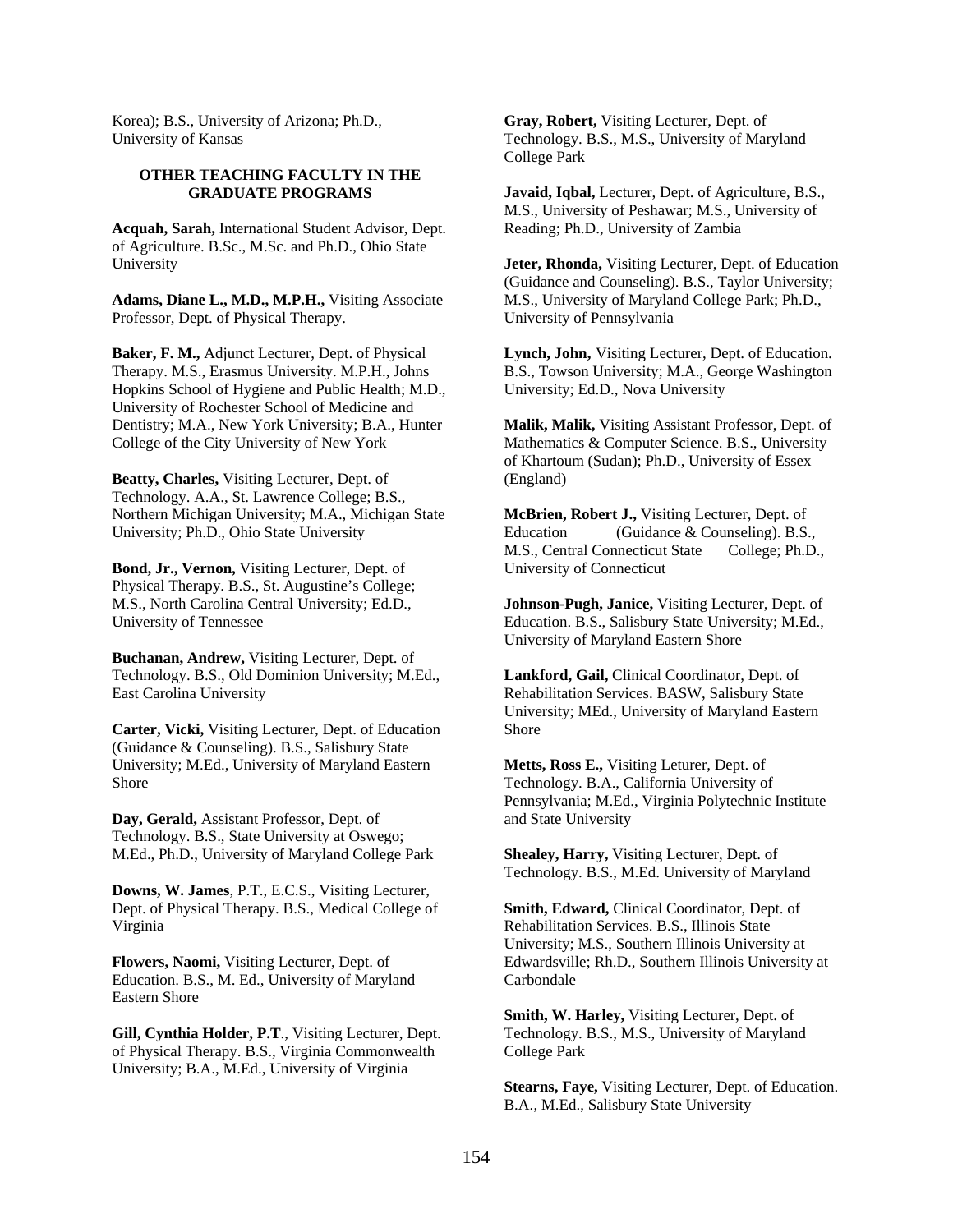**Tuckson, La'Verne Ellen**, P.T., Visiting Lecturer, Dept. of Physical Therapy. B.S., Howard University

**Tyler III, Lloyd,** Lecturer, Dept. of Technology. B.S., M.Ed., Ed.D., University of Maryland

**Vail, Kathleen,** Visiting Lecturer, Dept. of Education. B.A., Gettysburg College; M.Ed., University of Maryland Eastern Shore

**Wooley, George L.,** Lecturer, Dept. of Mathematics and Computer Science. B.S., Prairie View A&M University; M.S., George Washington University.

#### **GRADUATE FACULTY (EX-OFFICIO and REGULAR)**

**Ignasias, C. Dennis,** Dean of Graduate Studies and Associate Professor, Dept. of Social Sciences. A.B., Aquinas College; M.A., Ph.D., Michigan State University; Ph.D., University of Wisconsin, Madison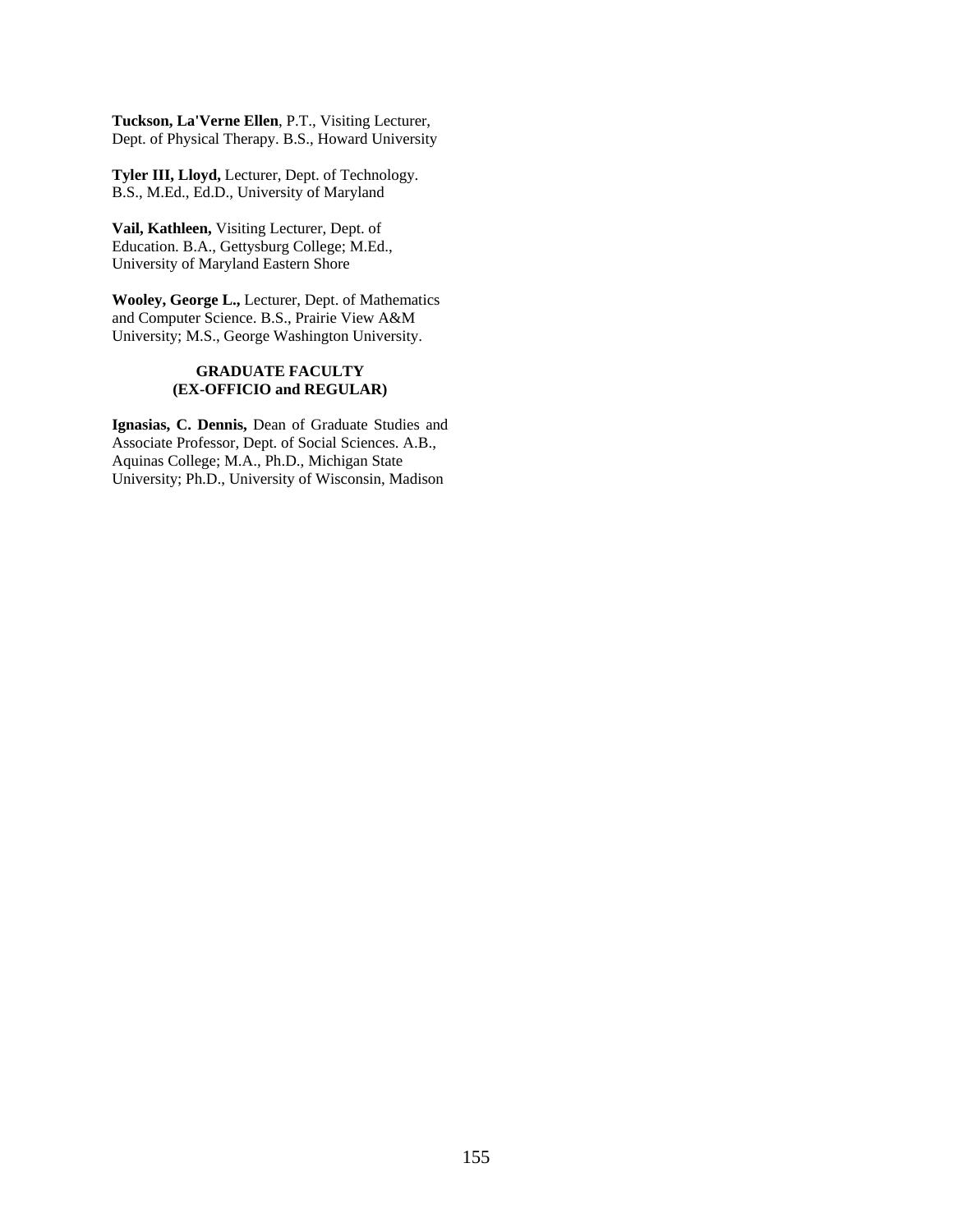# **INDEX**

| Academic Calendar (Academic Schedule) 21                                        |
|---------------------------------------------------------------------------------|
| Academic Credentials (international applicants)15                               |
| Academic Integrity (Policy on)  42, 45                                          |
| Academic Probation, Dismissal and Suspension12                                  |
|                                                                                 |
|                                                                                 |
|                                                                                 |
|                                                                                 |
|                                                                                 |
| Admission to Candidacy (doctoral)32, 34                                         |
|                                                                                 |
|                                                                                 |
|                                                                                 |
|                                                                                 |
| Admission Time Limits for Degree Programs11                                     |
|                                                                                 |
| Agriculture & Extension Education                                               |
|                                                                                 |
|                                                                                 |
|                                                                                 |
|                                                                                 |
| Application Deadlines (see Individual Programs                                  |
|                                                                                 |
| Application Fee (Graduate School)  14                                           |
| Application Forms and Materials  13                                             |
|                                                                                 |
|                                                                                 |
|                                                                                 |
| Applied Computer Science Graduate Program 139                                   |
| Arbitrary and Capricious Grading, Policy on 26                                  |
|                                                                                 |
|                                                                                 |
|                                                                                 |
|                                                                                 |
|                                                                                 |
|                                                                                 |
| Calculation of Grade Point Average 14                                           |
|                                                                                 |
|                                                                                 |
| Career and Technology Education Graduate                                        |
|                                                                                 |
|                                                                                 |
| Categories of Admission to Degree Programs8                                     |
|                                                                                 |
| Certification of Finances (international applicants). 16                        |
| Change of Degree-Level, Program or Status  12                                   |
| Co-Advisement of Student's Dissertation 33                                      |
| Co-Advisement of Student's Thesis30                                             |
| Collaborative Programs with Salisbury                                           |
|                                                                                 |
| Combined Instruction, Undergraduate and                                         |
|                                                                                 |
|                                                                                 |
|                                                                                 |
| Comprehensive Examinations (all degrees)28<br>Continuing Education Students  11 |

| Criminology and Criminal Justice                    |  |
|-----------------------------------------------------|--|
|                                                     |  |
|                                                     |  |
| Criteria for Courses to be accepted for Graduate    |  |
|                                                     |  |
|                                                     |  |
| Dean's Representative (doctoral degree)38           |  |
|                                                     |  |
| Degree Requirements (of Graduate School)-           |  |
| Doctoral (PhD, EdD, DPT)32-35                       |  |
| Degree Requirements (of Graduate School) -          |  |
|                                                     |  |
|                                                     |  |
| Designation of Full- and Part-Time Graduate         |  |
|                                                     |  |
|                                                     |  |
|                                                     |  |
|                                                     |  |
| Dismissal for Non-Academic Reasons, policy on  12   |  |
|                                                     |  |
| Dissertation Examining Committee37                  |  |
|                                                     |  |
|                                                     |  |
|                                                     |  |
| Doctor of Physical Therapy Degree Requirements34    |  |
| Doctoral degree requirements 32-35                  |  |
| (Ph.D., Ed.D., DPT)                                 |  |
|                                                     |  |
| Education Leadership Graduate Program 128           |  |
| Exceptions, Waivers, Appeals, Grievances 21         |  |
| English Proficiency Test (TOEFL) 16                 |  |
| Established Procedures for Conduct of the Master's  |  |
|                                                     |  |
| Established Procedures for Conduct of the Doctoral  |  |
|                                                     |  |
|                                                     |  |
| Extension of Time Limitation Period 28              |  |
|                                                     |  |
| Faculty, Student and Institutional Rights and       |  |
| Responsibilities for Academic Integrity, UMES       |  |
|                                                     |  |
| Federal College Work Study Program20                |  |
|                                                     |  |
|                                                     |  |
|                                                     |  |
|                                                     |  |
|                                                     |  |
|                                                     |  |
| Financial Resources (international applicants  16   |  |
| Food and Agricultural Sciences Graduate Program. 46 |  |
|                                                     |  |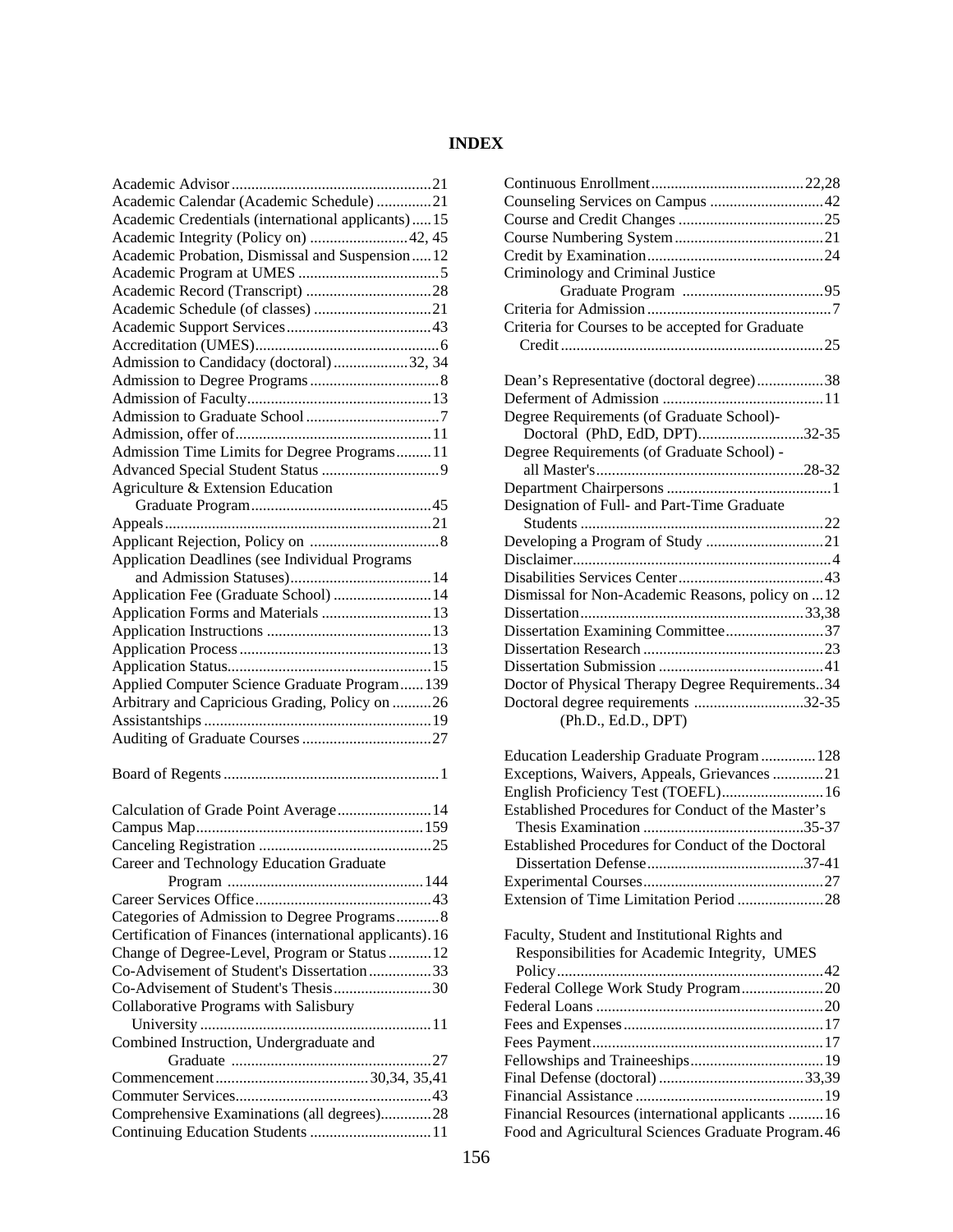| Food Science and Technology Graduate Program53 |  |
|------------------------------------------------|--|
|                                                |  |
| Full Time Graduate Student Determination22     |  |

Golden Identification Card for Senior

| Grade Point Average, Calculation of  14         |  |
|-------------------------------------------------|--|
| Grade Point Average, Computation of 26          |  |
| Grades for Graduate Students, GPA 12,25         |  |
|                                                 |  |
| Graduate Council and Present Membership 2,6     |  |
|                                                 |  |
| Graduate Faculty and Present Membership  6, 151 |  |
|                                                 |  |
|                                                 |  |
|                                                 |  |
|                                                 |  |
|                                                 |  |
|                                                 |  |
|                                                 |  |
| Guidance and Counseling Graduate Program 102    |  |
|                                                 |  |

| Immigration Documents (international applicants). 16 |  |
|------------------------------------------------------|--|
|                                                      |  |
| In-State Status (Maryland) for Tuition  19           |  |
| Institutional Policies Governing Students41          |  |
| Inter-Campus Enrollment (Registration)23             |  |
|                                                      |  |
| International Student Application for                |  |
|                                                      |  |
|                                                      |  |

| Marine-Estuarine and Environmental Sciences    |
|------------------------------------------------|
|                                                |
|                                                |
| Master of Arts Degree Requirements 30          |
| Master of Arts in Teaching (MAT)               |
|                                                |
| Master of Arts in Teaching Graduate Program114 |
| Master of Education Degree Requirements32      |
| Master of Physical Therapy Degree              |
| Requirements (refer also to the Program and    |
| Master of Science Degree Requirements)32       |
| Master of Science Degree Requirements30        |
| MAT (see Master of Arts in Teaching            |
| Degree requirements and Program)31             |

| Minimum Course Requirements for Graduate                                                                                                |
|-----------------------------------------------------------------------------------------------------------------------------------------|
|                                                                                                                                         |
| Minimum Registration Requirements22                                                                                                     |
| Minimum Registration Requirements                                                                                                       |
|                                                                                                                                         |
| MEES (see Marine-Estuarine-Environmental                                                                                                |
|                                                                                                                                         |
| Non-Degree Student Status-Undergraduate11                                                                                               |
| Non-Thesis Option Requirements 31                                                                                                       |
|                                                                                                                                         |
| Officers of the University of Maryland                                                                                                  |
| Officers of the University System of Maryland 1                                                                                         |
|                                                                                                                                         |
| Oral Examination (Master's)31,36                                                                                                        |
| Organizational Leadership Graduate Program 119                                                                                          |
| Other Teaching Faculty (in graduate programs)154                                                                                        |
| Part Time Graduate Student Determination22                                                                                              |
| Physical Therapy Graduate Program (Masters)45                                                                                           |
| Physical Therapy Graduate Program (Doctoral)74                                                                                          |
|                                                                                                                                         |
|                                                                                                                                         |
| Procedures for Oral Examination (Master's)36-37                                                                                         |
| Procedures for Oral Defense (Doctoral)39-41                                                                                             |
|                                                                                                                                         |
|                                                                                                                                         |
|                                                                                                                                         |
| Records, Disclosures of Student (UMES Policy)  42                                                                                       |
| Records Maintenance and Disposition                                                                                                     |
|                                                                                                                                         |
|                                                                                                                                         |
|                                                                                                                                         |
|                                                                                                                                         |
| Rehabilitation Counseling Graduate Program  86                                                                                          |
|                                                                                                                                         |
| Request to Correct Academic Record28                                                                                                    |
| Requirements for Degrees, Masters28-32                                                                                                  |
|                                                                                                                                         |
| Research Credit Courses, grading system26                                                                                               |
|                                                                                                                                         |
|                                                                                                                                         |
| Research Resources (local, regional)44                                                                                                  |
| Residence Requirements (Doctoral)32,34                                                                                                  |
| Residence Requirements (Master's)28                                                                                                     |
| Schedule of Classes (see Academic Schedule)21                                                                                           |
|                                                                                                                                         |
|                                                                                                                                         |
|                                                                                                                                         |
|                                                                                                                                         |
|                                                                                                                                         |
|                                                                                                                                         |
| Senior Undergraduates (and graduate credit) 23<br>Special Education Graduate Program 108<br><b>Students Rights and Responsibilities</b> |